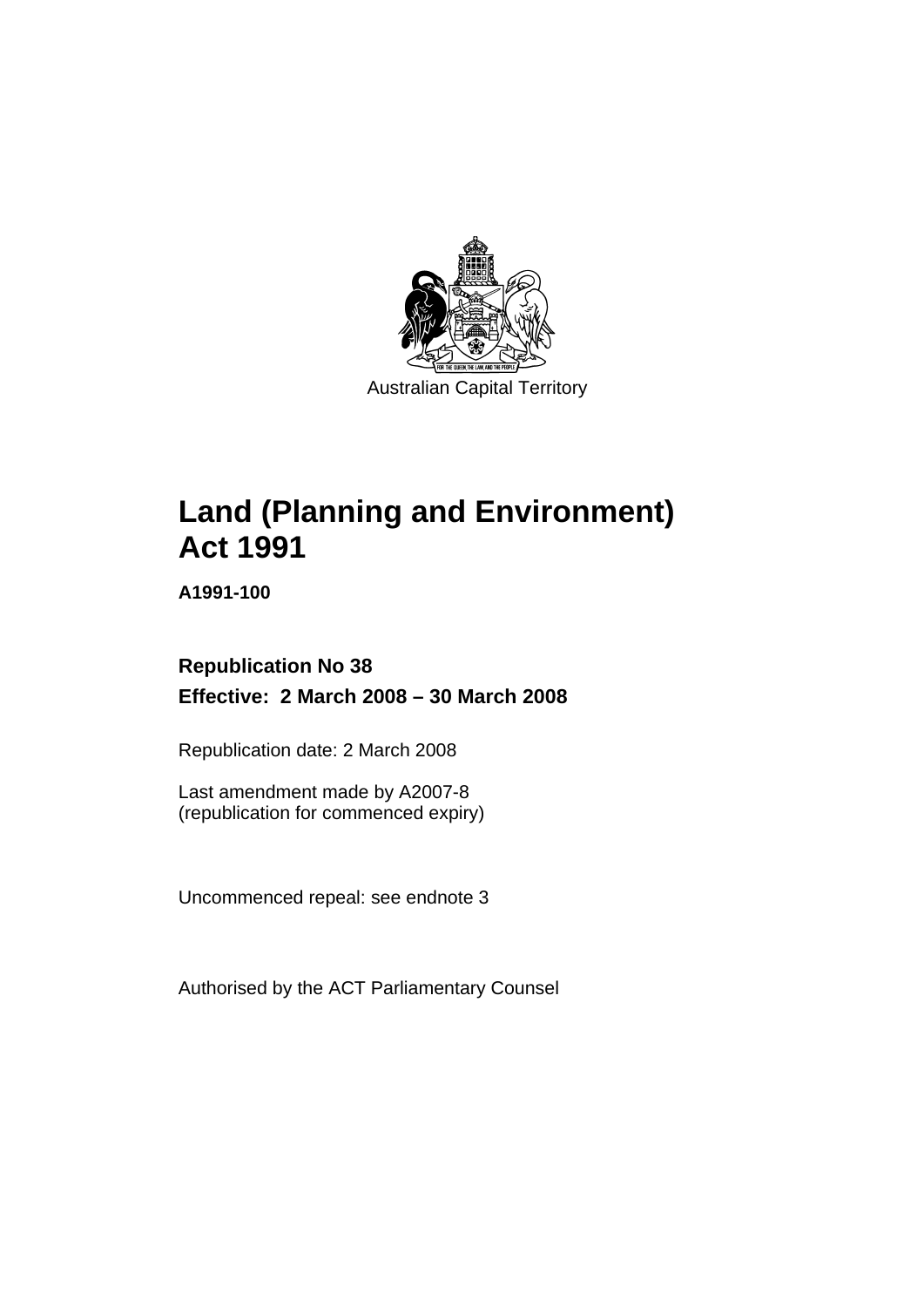#### **About this republication**

#### **The republished law**

This is a republication of the *Land (Planning and Environment) Act 1991* (including any amendment made under the *Legislation Act 2001*, part 11.3 (Editorial changes)) as in force on 2 March 2008*.* It also includes any amendment, repeal or expiry affecting the republished law to 2 March 2008.

The legislation history and amendment history of the republished law are set out in endnotes 3 and 4.

#### **Kinds of republications**

The Parliamentary Counsel's Office prepares 2 kinds of republications of ACT laws (see the ACT legislation register at www.legislation.act.gov.au):

- authorised republications to which the *Legislation Act 2001* applies
- unauthorised republications.

The status of this republication appears on the bottom of each page.

#### **Editorial changes**

The *Legislation Act 2001*, part 11.3 authorises the Parliamentary Counsel to make editorial amendments and other changes of a formal nature when preparing a law for republication. Editorial changes do not change the effect of the law, but have effect as if they had been made by an Act commencing on the republication date (see *Legislation Act 2001*, s 115 and s 117). The changes are made if the Parliamentary Counsel considers they are desirable to bring the law into line, or more closely into line, with current legislative drafting practice.

This republication does not include amendments made under part 11.3 (see endnote 1).

#### **Uncommenced provisions and amendments**

If a provision of the republished law has not commenced or is affected by an uncommenced amendment, the symbol  $\mathbf{U}$  appears immediately before the provision heading. The text of the uncommenced provision  $\overline{or}$  amendment appears only in the last endnote.

#### **Modifications**

If a provision of the republished law is affected by a current modification, the symbol  $\mathbf{M}$ appears immediately before the provision heading. The text of the modifying provision appears in the endnotes. For the legal status of modifications, see *Legislation Act 2001*, section 95.

#### **Penalties**

The value of a penalty unit for an offence against this republished law at the republication date is—

- (a) if the person charged is an individual—\$100; or
- (b) if the person charged is a corporation—\$500.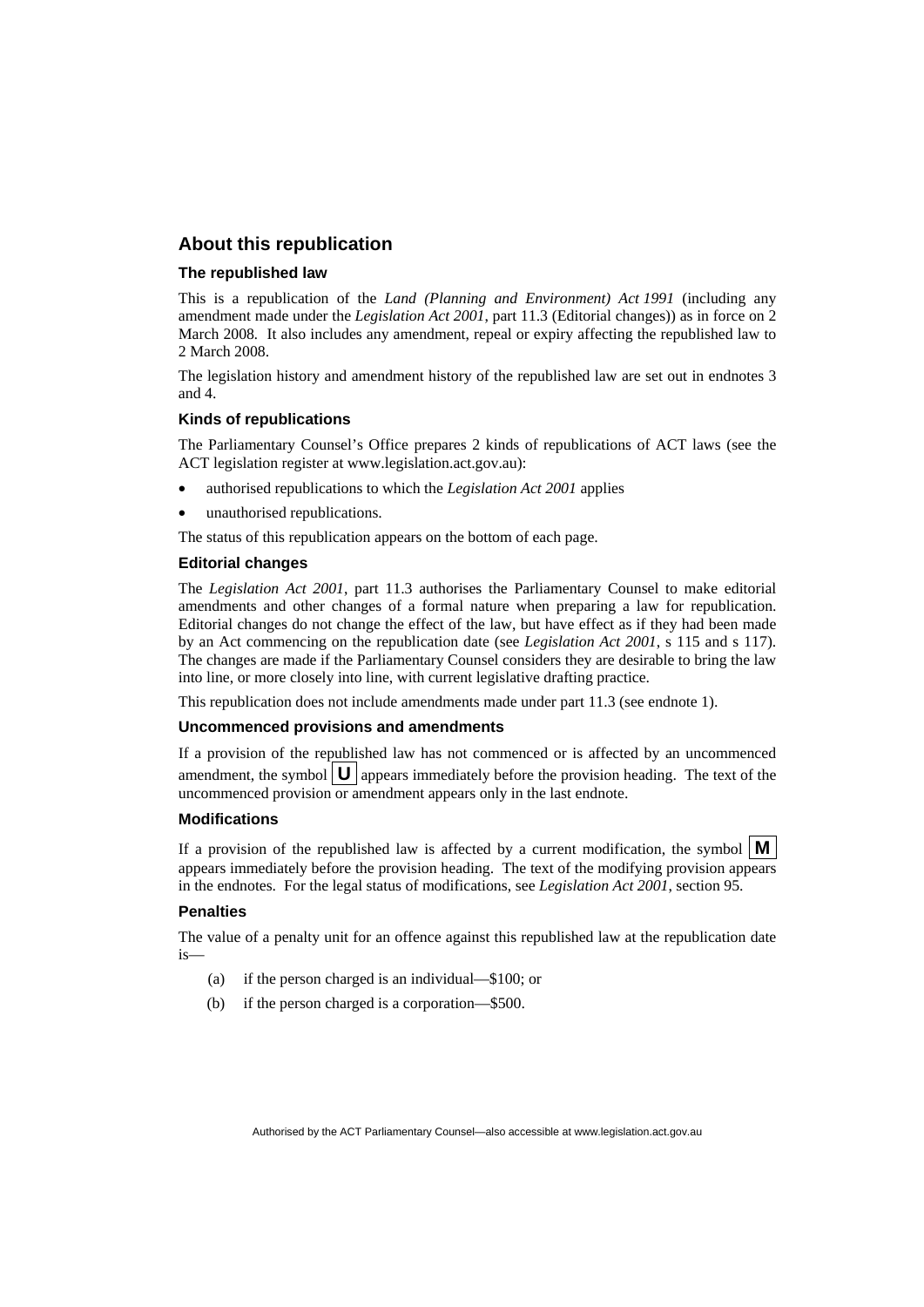

# **[Land \(Planning and Environment\)](#page-14-0)  [Act 1991](#page-14-0)**

# **Contents**

| Part 1                 | <b>Preliminary</b>                                                       |            |
|------------------------|--------------------------------------------------------------------------|------------|
| 1                      | Name of Act                                                              | 2          |
| 2                      | Dictionary                                                               | 2          |
| 3                      | <b>Notes</b>                                                             | 2          |
| 4                      | Offences against Act-application of Criminal Code etc                    | 2          |
| Part 2                 | <b>Planning</b>                                                          |            |
| <b>Division 2.1</b>    | <b>Preliminary</b>                                                       |            |
| 5                      | Definitions for pt 2                                                     | 4          |
| <b>Division 2.2</b>    | Territory plan-object and effect                                         |            |
| 7                      | Object of territory plan                                                 | 6          |
| 8                      | Effect of plan                                                           | 7          |
| <b>R38</b><br>02/03/08 | Land (Planning and Environment) Act 1991<br>Effective: 02/03/08-30/03/08 | contents 1 |

Page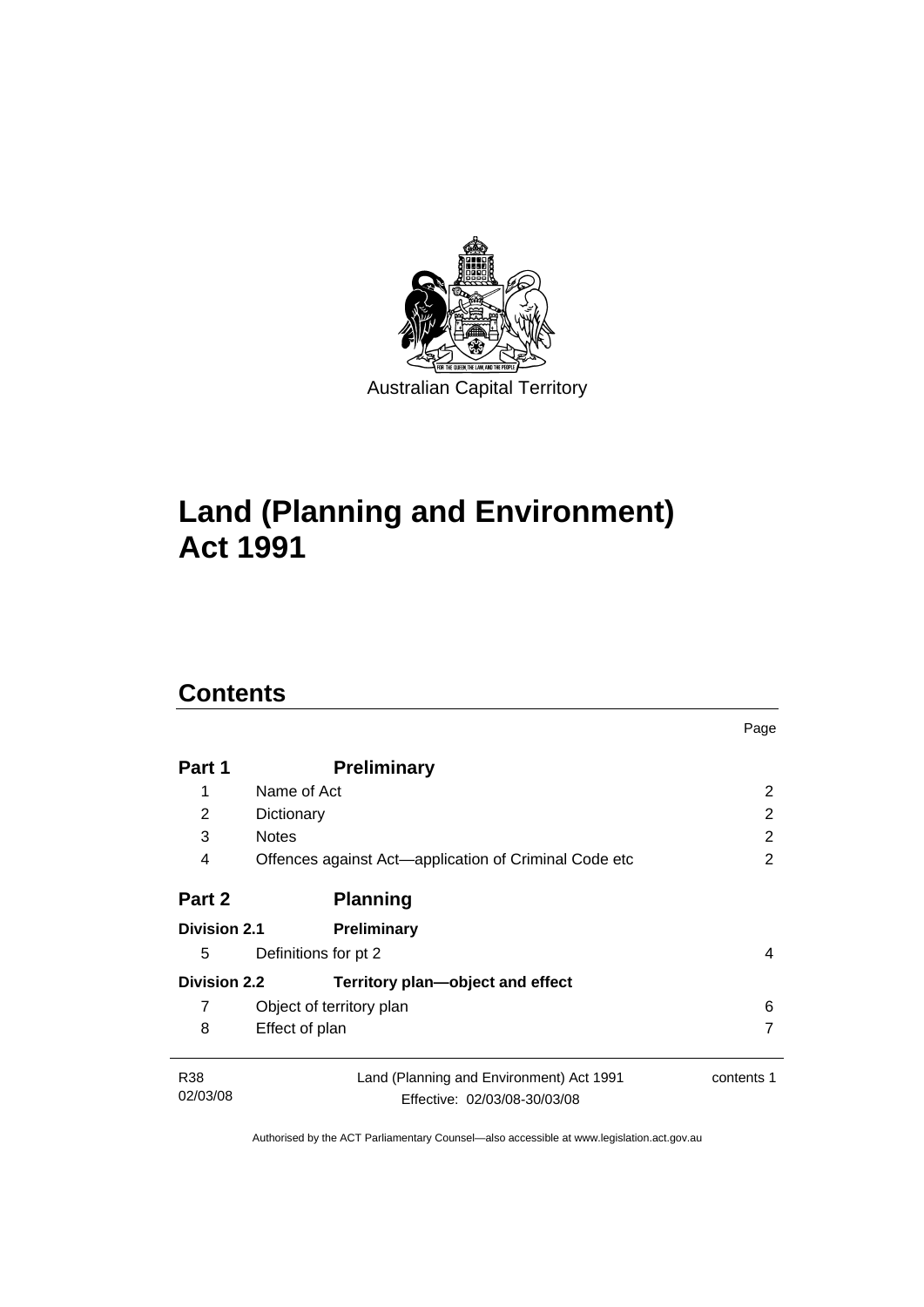|                          |                                                                       | Page     |
|--------------------------|-----------------------------------------------------------------------|----------|
| 9                        | Effect of draft plan variation                                        | 7        |
| 12                       | Plan not to have retrospective effect                                 | 8        |
| <b>Division 2.3</b>      | Territory plan-continuation and variation                             |          |
| <b>Subdivision 2.3.1</b> | <b>Territory plan</b>                                                 |          |
| 13                       | Continuation of plan                                                  | 8        |
| <b>Subdivision 2.3.2</b> | Preparation of variations of territory plan                           |          |
| 14                       | Application of sdiv 2.3.2                                             | 9        |
| 15                       | Preparation of plan variations                                        | 9        |
| 16                       | Consultation with conservator                                         | 9        |
| 17                       | Consultation with heritage council                                    | 9        |
| 18                       | Environmental reports and inquiries                                   | 9        |
| 19                       | Public consultation-notification                                      | 10       |
| 19A                      | Public consultation-notice of interim effect etc                      | 11       |
| 19B                      | Public consultation-availability of draft plan variation etc          | 11       |
| 19C                      | Draft plan variations that do not affect rights                       | 12       |
| 20                       | Consultation with national capital authority                          | 12       |
| 21                       | Public inspection of comments                                         | 13       |
| 22                       | Revision, deferral or withdrawal of draft plan variations             | 13       |
| <b>Subdivision 2.3.3</b> | Minister approval and consideration by Legislative<br><b>Assembly</b> |          |
| 23                       | Application of sdiv 2.3.3                                             | 14       |
| 24                       | Submission of draft plan variation to Minister                        | 14       |
| 25                       | Consideration by Legislative Assembly committee                       | 16       |
| 26                       | Minister's powers                                                     | 16       |
| 27                       | Return of draft plan variation to authority                           | 17       |
| 28                       | Notice of revival of deferred draft plan variation                    | 18       |
| 29                       | Consideration of plan variation by Legislative Assembly               | 18       |
| 30                       | Rejection of plan variation by Legislative Assembly                   | 21       |
| 30A                      | Partial rejection of plan variation by Legislative Assembly           | 21       |
| 30B                      | Partial rejection of plan variation-newspaper publication etc         | 22       |
| <b>Subdivision 2.3.4</b> | Plan variations-defined land                                          |          |
| 31                       | Definition for sdiv 2.3.4                                             | 22       |
| 32                       | Plan variations in relation to defined land                           | 22       |
| contents 2               | Land (Planning and Environment) Act 1991                              | R38      |
|                          | Effective: 02/03/08-30/03/08                                          | 02/03/08 |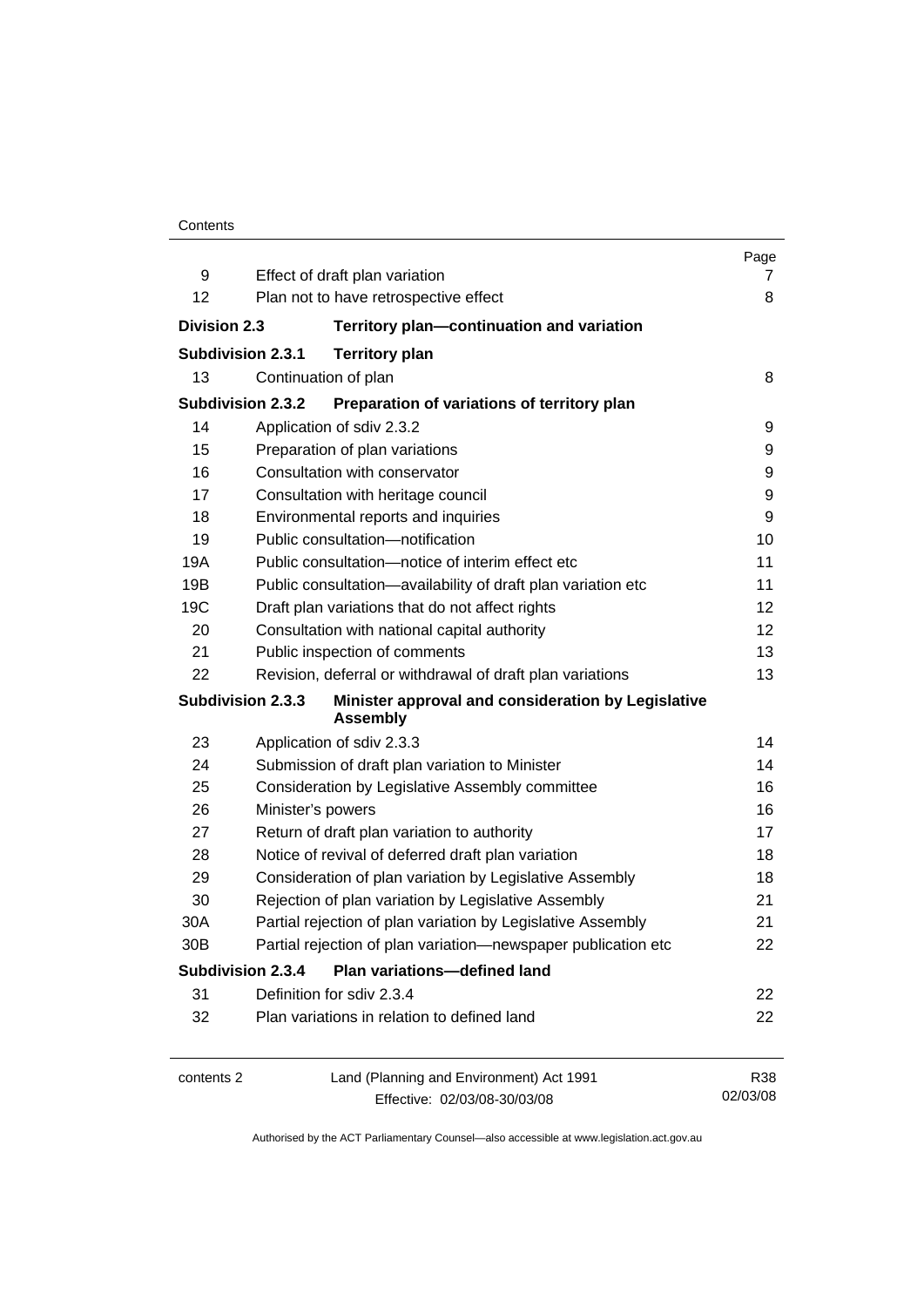|                     |                          |                                                                                   | Contents |
|---------------------|--------------------------|-----------------------------------------------------------------------------------|----------|
| <b>Division 2.5</b> |                          | <b>Miscellaneous</b>                                                              | Page     |
| 51                  |                          | Challenge to validity of provisions of plan                                       | 24       |
| Part 4              |                          | <b>Environmental assessments and inquiries</b>                                    |          |
| <b>Division 4.1</b> |                          | Preliminary                                                                       |          |
| 111                 |                          | Definitions for pt 4                                                              | 25       |
| 112                 | Proponents               |                                                                                   | 27       |
| <b>Division 4.2</b> |                          | <b>Preliminary assessments</b>                                                    |          |
| 113                 | <b>Directions</b>        |                                                                                   | 27       |
| 114                 |                          | Mandatory preliminary assessments                                                 | 27       |
| 115                 | Content                  |                                                                                   | 28       |
| 116                 |                          | Submission to Minister                                                            | 28       |
| 117                 | Public inspection        |                                                                                   | 28       |
| 118                 |                          | Exclusion of material                                                             | 29       |
| <b>Division 4.3</b> |                          | <b>Assessments</b>                                                                |          |
|                     | <b>Subdivision 4.3.1</b> | Form and content                                                                  |          |
| 119                 | Form                     |                                                                                   | 30       |
| 120                 | statements               | Content of public environment reports and environmental impact                    | 30       |
|                     | <b>Subdivision 4.3.2</b> | <b>Direction of assessments</b>                                                   |          |
| 121                 |                          | Decisions to direct assessments                                                   | 30       |
| 122                 |                          | Environment Minister's power to direct assessments                                | 31       |
| 123                 | <b>Directions</b>        |                                                                                   | 31       |
|                     | <b>Subdivision 4.3.3</b> | Preparation, evaluation and consideration by<br><b>Legislative Assembly</b>       |          |
| 124                 |                          | Public environment reports-preparation                                            | 33       |
| 125                 |                          | Environmental impact statements-consultation and public inspection                | 33       |
| 126                 |                          | Environmental impact statements-consideration of relevant<br>comments and reports | 35       |
|                     |                          | Submission of reports and statements to Environment Minister                      | 35       |
| 127                 |                          |                                                                                   |          |
| 128                 | Consultation             |                                                                                   |          |
| 129                 |                          | Further information                                                               | 35<br>36 |

| R38      | Land (Planning and Environment) Act 1991 | contents 3 |
|----------|------------------------------------------|------------|
| 02/03/08 | Effective: 02/03/08-30/03/08             |            |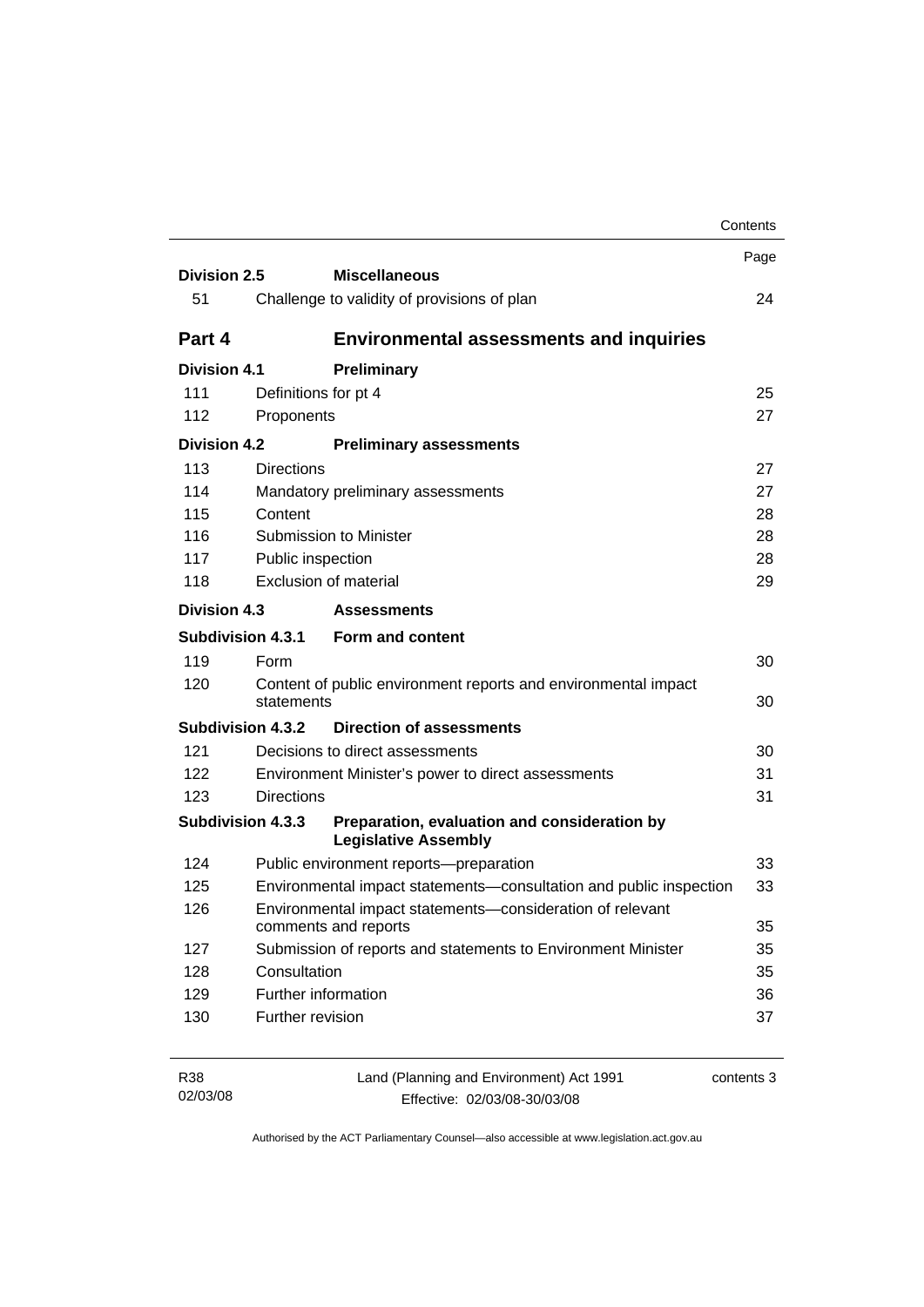| 131                      |                 | <b>Evaluation by Environment Minister</b>                                | Page<br>37      |
|--------------------------|-----------------|--------------------------------------------------------------------------|-----------------|
| 132                      |                 | Presentation to Legislative Assembly and public inspection               | 38              |
| 133                      |                 | Exclusion of material                                                    | 39              |
| 134                      | Exemptions      |                                                                          | 39              |
| <b>Division 4.4</b>      |                 | <b>Inquiries</b>                                                         |                 |
| <b>Subdivision 4.4.1</b> |                 | Establishment of panels and terms of reference                           |                 |
| 135                      | Constitution    |                                                                          | 40              |
| 136                      |                 | <b>Combined inquiries</b>                                                | 41              |
| 138                      |                 | Terms of reference                                                       | 41              |
| 139                      | Notification    |                                                                          | 42              |
| <b>Subdivision 4.4.2</b> |                 | <b>Inquiry reports</b>                                                   |                 |
| 140                      | Inquiry reports |                                                                          | 42              |
| 141                      |                 | Presentation to Legislative Assembly and public inspection               | 42              |
| 142                      |                 | Exclusion of material                                                    | 43              |
| <b>Subdivision 4.4.3</b> |                 | <b>Procedures and powers</b>                                             |                 |
| 143                      |                 | Definitions for sdiv 4.4.3                                               | 43              |
| 144                      |                 | Notice of inquiry hearings                                               | 44              |
| 145                      | Public hearings |                                                                          | 44              |
| 146                      |                 | General procedure                                                        | 45              |
| 147                      |                 | Special hearings-consultation with interested persons                    | 46              |
| 148                      |                 | Assessments for purpose of inquiries                                     | 46              |
| 149                      |                 | Powers in relation to witnesses etc.                                     | 47              |
| 151                      |                 | Inspection of books and documents                                        | 48              |
| 152                      | Power of entry  |                                                                          | 48              |
| 153                      | Search warrants |                                                                          | 49              |
| 154                      |                 | Powers of search and inspection                                          | 51              |
| 155                      |                 | Application of Criminal Code, ch 7                                       | 51              |
| 156                      |                 | Contempt of panel                                                        | 51              |
| 157                      |                 | Protection of panel members and witnesses                                | 51              |
| Part 5                   |                 | <b>Land administration</b>                                               |                 |
| <b>Division 5.1</b>      |                 | Preliminary                                                              |                 |
| 159                      |                 | Definitions for pt 5                                                     | 53              |
| contents 4               |                 | Land (Planning and Environment) Act 1991<br>Effective: 02/03/08-30/03/08 | R38<br>02/03/08 |

Effective: 02/03/08-30/03/08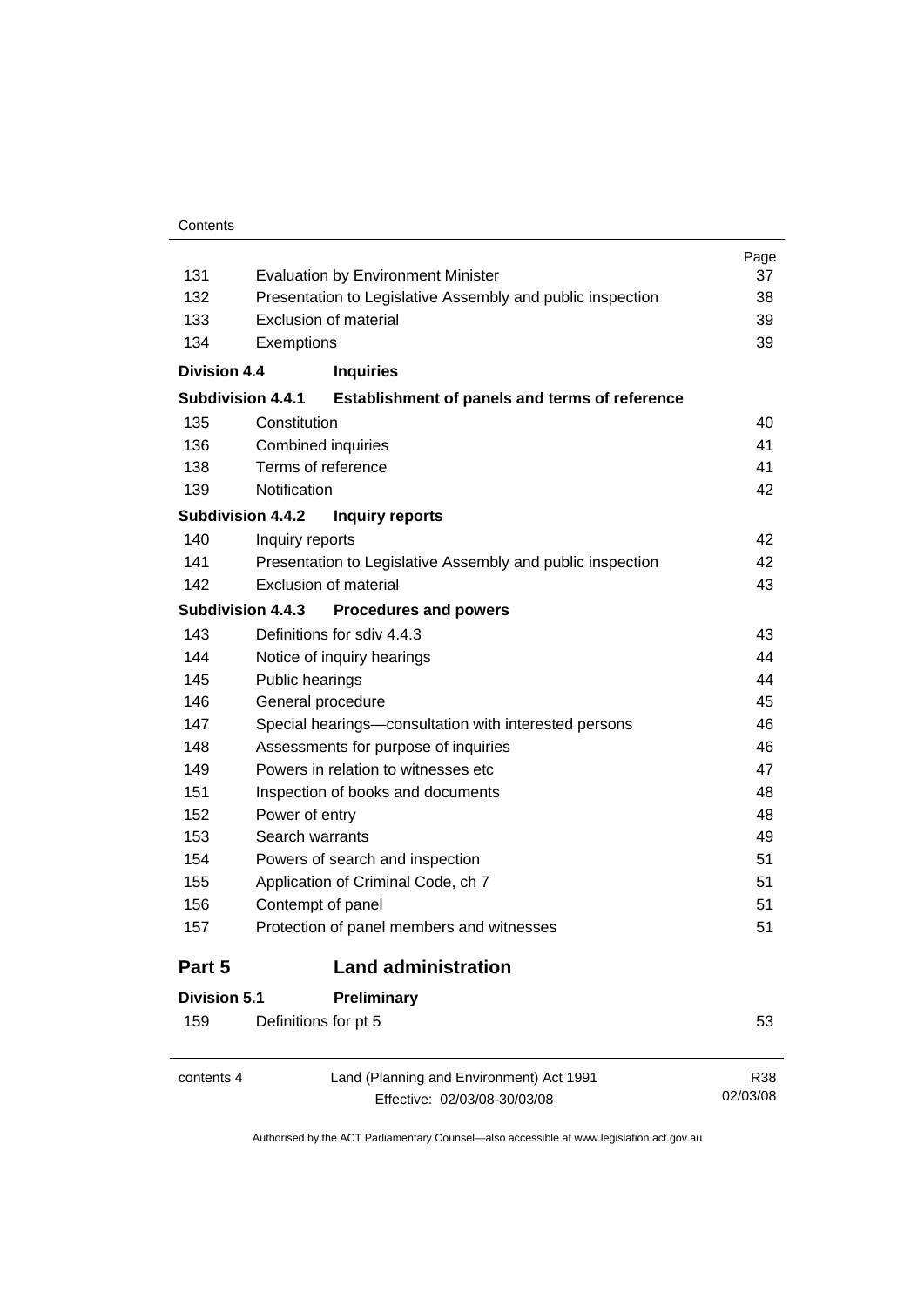| Contents |
|----------|
|----------|

| 159A                | Meaning of concessional lease for Act                                    | Page<br>55 |
|---------------------|--------------------------------------------------------------------------|------------|
| 160                 | Application of pt 5                                                      | 56         |
|                     |                                                                          |            |
| <b>Division 5.2</b> | Leases                                                                   |            |
| 160A                | <b>Effect qualified</b>                                                  | 56         |
| 160B                | Planning and land authority may grant leases                             | 56         |
| 161                 | Granting of leases                                                       | 57         |
| 163                 | Leases to community organisations                                        | 58         |
| 164                 | Special leases                                                           | 59         |
| 166                 | Inquiries and assessments in relation to granting of leases              | 60         |
| 166A                | Grants of leases after inquiries or assessments                          | 61         |
| 167                 | Eligibility for certain classes of leases                                | 61         |
| 168                 | Authority need not grant lease                                           | 63         |
| 169                 | Payment for leases                                                       | 63         |
| 170                 | Failure to accept and execute lease                                      | 63         |
| 171                 | Grant of further residential leases                                      | 64         |
| 171A                | Grant of further rural leases                                            | 65         |
| 172                 | Grant of further leases for purposes other than residential or rural     | 67         |
| 172A                | Grant of further lease—unit titles                                       | 68         |
| 172B                | Grant of further lease-community title                                   | 68         |
| 172C                | No right to use, flow and control of water                               | 69         |
| 173                 | Lessee's rights in relation to improvements                              | 69         |
| 174                 | Deciding value of improvements                                           | 72         |
| 175                 | Use of land for leased purpose                                           | 73         |
| 176                 | Variation of rent                                                        | 74         |
| 177                 | Review of variations of rent                                             | 74         |
| 178                 | Refund on lease surrender or termination                                 | 75         |
| 179                 | Certificates of compliance                                               | 75         |
| 180                 | Transfer of land subject to building and development provision           | 77         |
| 181                 | Mortgage of leasehold subject to building and development provision      | 79         |
| 182                 | Land leased to be held as undivided parcel                               | 79         |
| 183                 | Power of lessee to sublet part of building or land in certain cases      | 79         |
| <b>Division 5.3</b> | <b>Variation of leases</b>                                               |            |
| 183A                | <b>Effect qualified</b>                                                  | 80         |
| 184                 | Application to surrender and regrant of leases                           | 80         |
| R38<br>02/03/08     | Land (Planning and Environment) Act 1991<br>Effective: 02/03/08-30/03/08 | contents 5 |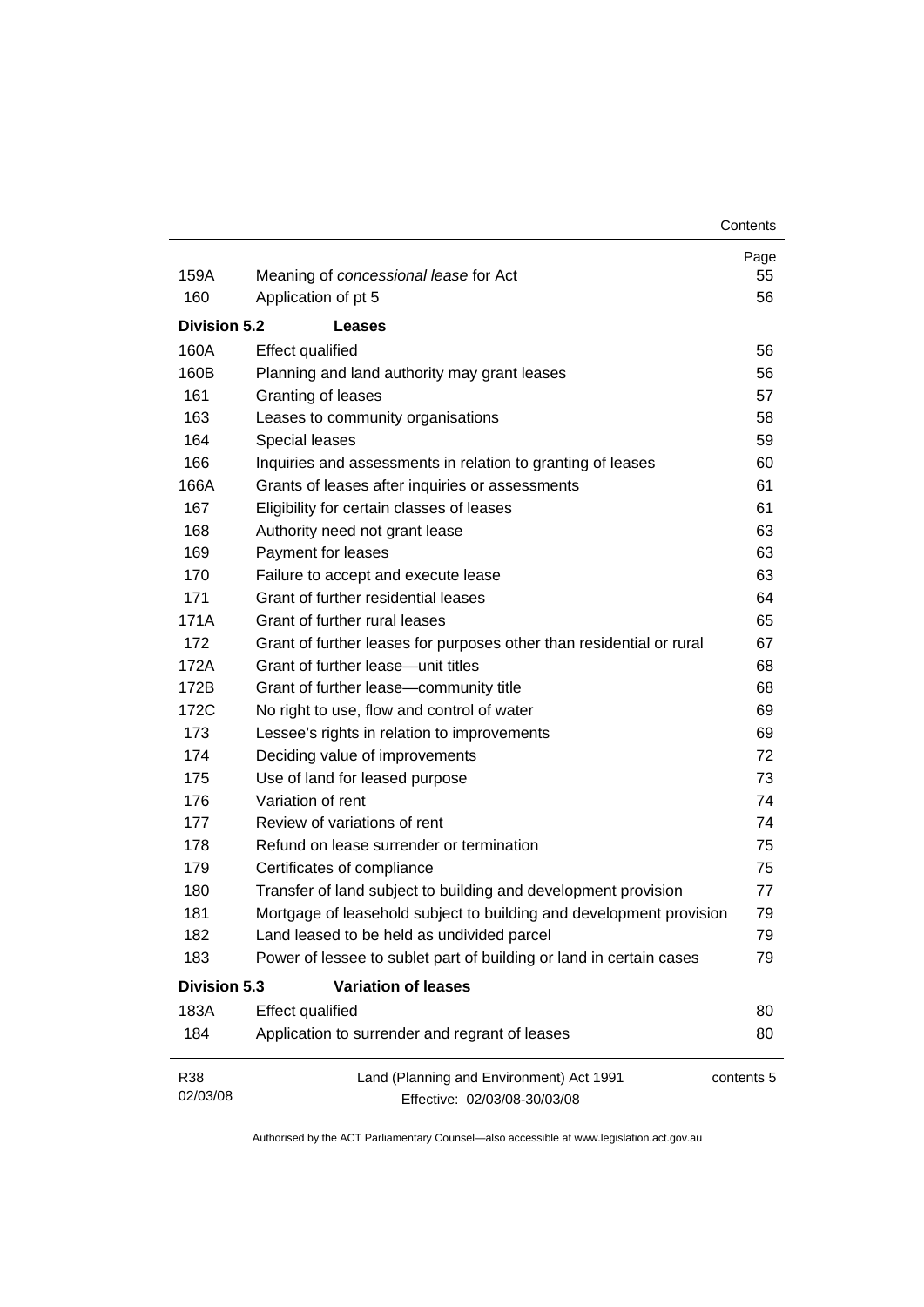|                          |                                                              | Page       |
|--------------------------|--------------------------------------------------------------|------------|
| 184A                     | Variation of nominal rent lease-change of use charge         | 81         |
| 184C                     | Change of use charge for variations of nominal rent leases   | 82         |
| 184D                     | Variation of rental leases                                   | 83         |
| 185                      | Advice of rent payable on variation of lease                 | 83         |
| 186                      | Variation of lease to pay out rent                           | 84         |
| 186A                     | No variations to extend term                                 | 85         |
| Division 5.4             | <b>Restrictions on rural leases</b>                          |            |
| 186B                     | Definitions for div 5.4                                      | 85         |
| 186C                     | Land management agreements                                   | 86         |
| 186D                     | Dealings with rural leases                                   | 87         |
| 186E                     | Discharge amount                                             | 88         |
| 186F                     | Discharge amount-special Pialligo leases                     | 89         |
| 186G                     | Index numbers                                                | 90         |
| 186H                     | No subdivision or consolidation                              | 91         |
|                          | <b>Division 5.5</b><br><b>Consolidation and subdivision</b>  |            |
| 187AA                    | <b>Effect qualified</b>                                      | 91         |
| 187                      | Application-nominal rent leases of territory land            | 91         |
| 187A                     | Consolidation and subdivision-change of use charge           | 91         |
| 187C                     | Change of use charge for consolidations and subdivisions     | 93         |
| <b>Division 5.6</b>      | <b>Recovery of land</b>                                      |            |
| 188                      | <b>Termination of leases</b>                                 | 93         |
| 189                      | How land may be recovered                                    | 95         |
| 190                      | Evidence of ending of lease                                  | 96         |
| <b>Division 5.7</b>      | <b>Public land</b>                                           |            |
| <b>Subdivision 5.7.1</b> | <b>Preliminary</b>                                           |            |
| 191                      | Definitions for div 5.7                                      | 96         |
| Subdivision 5.7.2        | <b>Public land</b>                                           |            |
| 192                      | Recommendations to planning and land authority               | 96         |
|                          | <b>Subdivision 5.7.3</b><br><b>Management of public land</b> |            |
| 193                      | Reserved areas                                               | 97         |
| 194                      | Management                                                   | 97         |
| 195                      | Management objectives                                        | 97         |
| contents 6               | Land (Planning and Environment) Act 1991                     | <b>R38</b> |
|                          | Effective: 02/03/08-30/03/08                                 | 02/03/08   |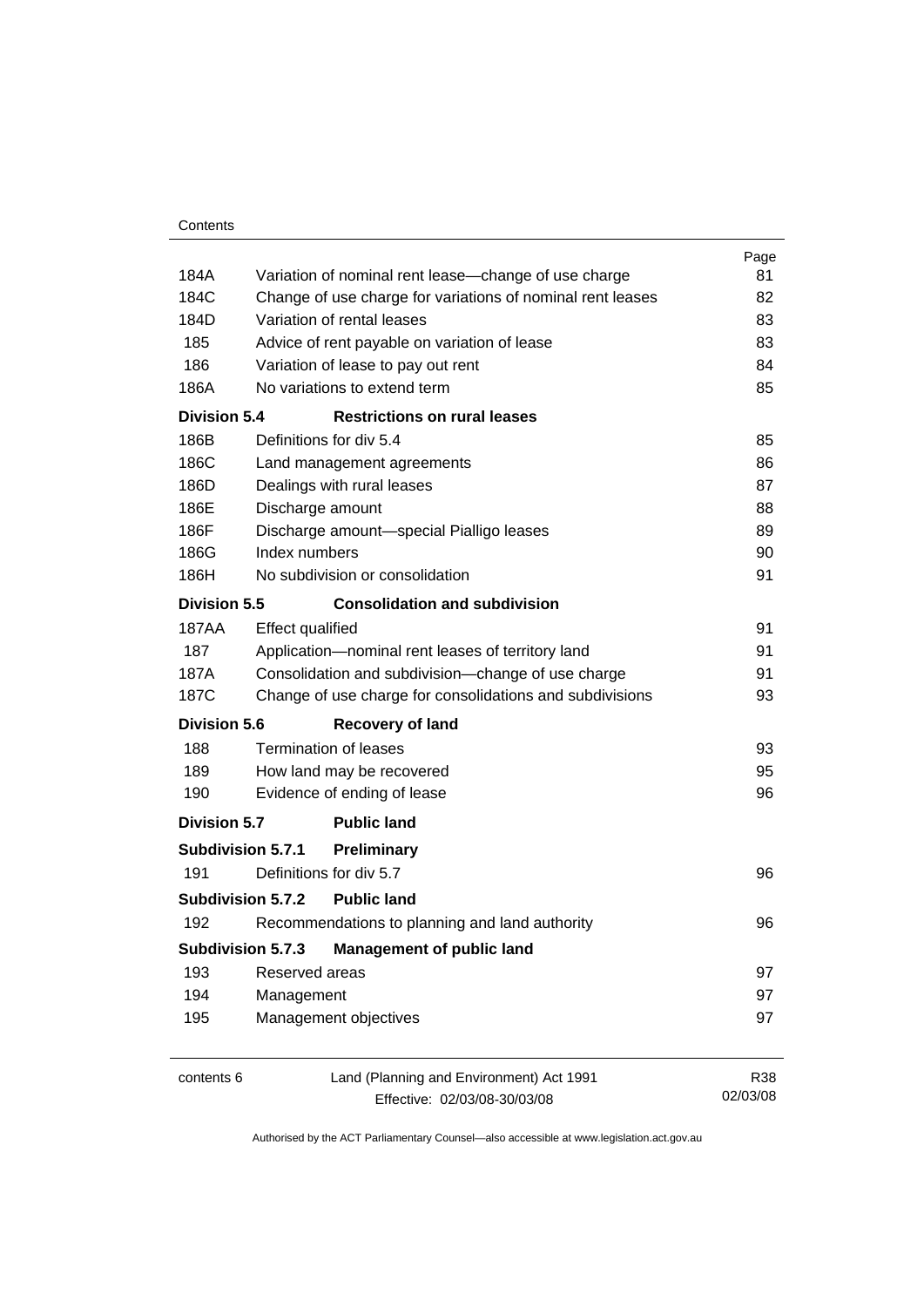| Contents |
|----------|
|----------|

|                          |                                                                          | Page |
|--------------------------|--------------------------------------------------------------------------|------|
| <b>Subdivision 5.7.4</b> | <b>Plans of management</b>                                               |      |
| 196                      | Content                                                                  | 99   |
| 197                      | Preparation                                                              | 99   |
| 198                      | Variations                                                               | 99   |
| 199                      | Environmental assessments and inquiries                                  | 99   |
| 200                      | Public consultation                                                      | 100  |
| 201                      | Revision                                                                 | 100  |
| 202                      | <b>Submission to Minister</b>                                            | 101  |
| 203                      | Consideration of plan of management by Legislative Assembly<br>committee | 101  |
| 204                      | Minister's powers                                                        | 101  |
| 205                      | Referral back to conservator                                             | 102  |
| 206                      | Notice of revival of deferred draft plan of management                   | 103  |
| 207                      | Notification, presentation, disallowance and date of effect              | 103  |
| <b>Subdivision 5.7.5</b> | <b>Leases and licences</b>                                               |      |
| 208                      | Leases-generally                                                         | 104  |
| 209                      | Grant of leases                                                          | 104  |
| 210                      | Licences                                                                 | 105  |
| 211                      | Miner's rights in relation to public land                                | 106  |
| <b>Division 5.8</b>      | <b>Miscellaneous</b>                                                     |      |
| 214                      | Lessee may surrender lease or part of lease                              | 106  |
| 215                      | Reduction of rent and relief from provisions of lease                    | 106  |
| 216                      | Access to leased land from roads and road related areas                  | 107  |
| 216A                     | Notification of certain leases                                           | 108  |
| 217                      | Licences in relation to land that is not public land                     | 109  |
| 218                      | Reservation of minerals                                                  | 111  |
| 219                      | Rights to extract minerals                                               | 111  |
| 220                      | Access to lease documents and development agreements                     | 111  |
| Part 6                   | <b>Approvals and orders</b>                                              |      |
| <b>Division 6.1</b>      | Preliminary                                                              |      |
| 222                      | Definitions for pt 6                                                     | 113  |
| 223                      | Meaning of variation for pt 6                                            | 116  |
|                          |                                                                          |      |
|                          |                                                                          |      |

| R38      | Land (Planning and Environment) Act 1991 | contents 7 |
|----------|------------------------------------------|------------|
| 02/03/08 | Effective: 02/03/08-30/03/08             |            |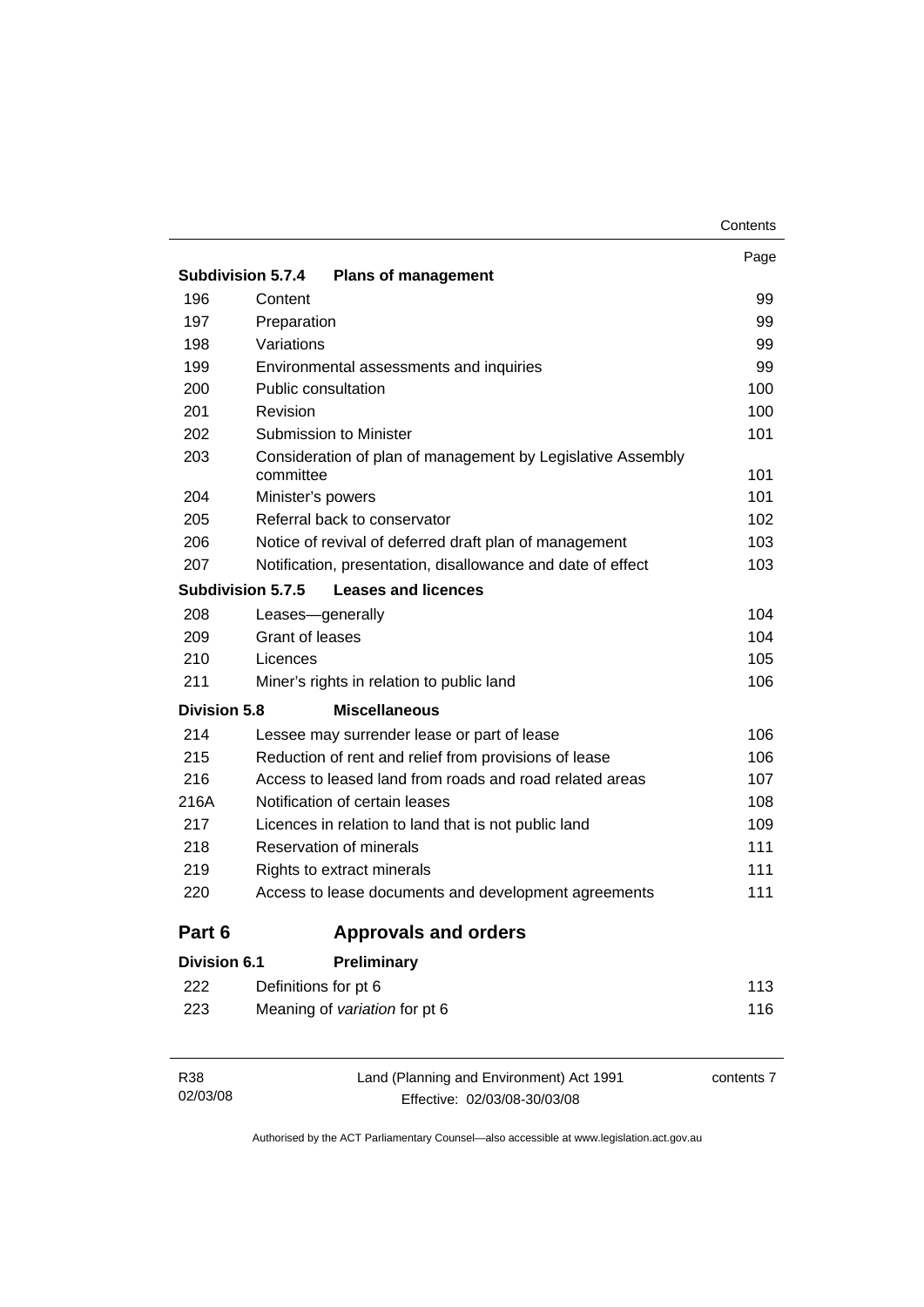#### **Contents**

|                          |                                                                       | Page |
|--------------------------|-----------------------------------------------------------------------|------|
| <b>Division 6.2</b>      | <b>Approvals</b>                                                      |      |
| Subdivision 6.2.1        | General                                                               |      |
| 225                      | Offence-development                                                   | 117  |
| 226                      | Application to undertake development                                  | 117  |
| 227                      | Register of applications, approvals, orders and lease and development |      |
|                          | conditions                                                            | 119  |
| 228                      | Restrictions on inspection of applications                            | 121  |
| 229                      | Notice of application                                                 | 122  |
| 229A                     | Direction that applications be submitted to Minister                  | 125  |
| 229B                     | Minister may decide some applications                                 | 126  |
| 230                      | Approvals                                                             | 127  |
| 231                      | Matters to be considered by relevant authority                        | 128  |
| 232                      | Duty of applicants                                                    | 131  |
| 233                      | More information                                                      | 131  |
| 234                      | Effect of failure to give further information                         | 132  |
| 236                      | Environmental assessments and inquiries                               | 132  |
| <b>Subdivision 6.2.2</b> | <b>Objections</b>                                                     |      |
| 237                      | Objections-general                                                    | 132  |
| 238                      | Inspection of objections                                              | 133  |
| 239                      | Identity of objectors                                                 | 133  |
| <b>Subdivision 6.2.3</b> | <b>Approvals</b>                                                      |      |
| 242                      | Approvals-notices to applicants and registrar-general                 | 133  |
| 243                      | Notification of approval or refusal of application                    | 134  |
| 244                      | Notification if more than 1 objector                                  | 135  |
| 244A                     | Notice of decision to heritage council                                | 135  |
| 244B                     | Notice of decision to conservator                                     | 136  |
| 245                      | Conditional approvals                                                 | 136  |
| <b>Subdivision 6.2.4</b> | Reconsideration of applications for approval                          |      |
| 245A                     | Definitions for sdiv 6.2.4                                            | 138  |
| 246                      | Applications for reconsideration                                      | 138  |
| 246A                     | Reconsideration of decisions                                          | 139  |
| 246B                     | No action by planning and land authority within time                  | 140  |
| 246C                     | Notice of decision on reconsideration                                 | 140  |
|                          |                                                                       |      |

| contents 8 | Land (Planning and Environment) Act 1991 | R38      |
|------------|------------------------------------------|----------|
|            | Effective: 02/03/08-30/03/08             | 02/03/08 |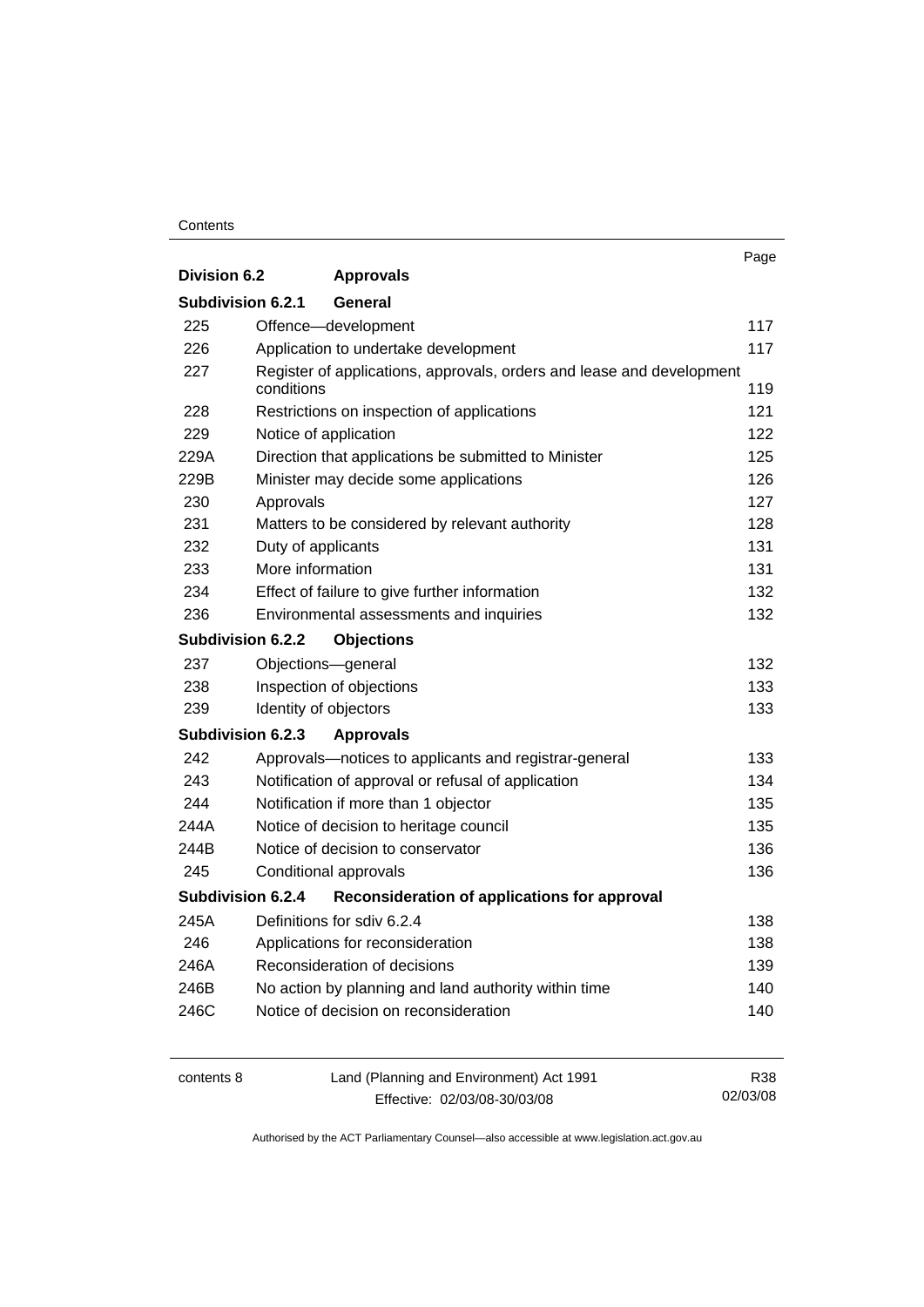|              |                                                                   | Contents   |
|--------------|-------------------------------------------------------------------|------------|
|              |                                                                   | Page       |
|              | Subdivision 6.2.5<br>Approvals-miscellaneous                      |            |
| 247          | Minor amendments                                                  | 141        |
| 248          | Corrections                                                       | 142        |
| 249          | When approvals take effect                                        | 142        |
| 250          | Execution of approvals for variations of leases                   | 143        |
| 251          | End of approvals                                                  | 143        |
| 252          | Extension of time                                                 | 143        |
| 253          | Revocation of approval                                            | 144        |
|              | Subdivision 6.2.6<br><b>Powers of Supreme Court</b>               |            |
| 253A         | Injunctions to require compliance with approvals                  | 144        |
| Division 6.3 | <b>Orders</b>                                                     |            |
|              | Subdivision 6.3.1<br><b>Making of orders</b>                      |            |
| 254          | Applications to planning and land authority for orders            | 145        |
| 254A         | Decision on application to planning and land authority for order  | 146        |
| 255          | Proposed orders on planning and land authority's own initiative   | 147        |
| 256          | Decision on proposed order on planning and land authority's own   |            |
|              | initiative                                                        | 149        |
| 257          | Content of orders                                                 | 150        |
| 257A         | Notice of making of orders                                        | 152        |
| 257B         | Who is bound by an order?                                         | 153        |
| 258          | Contravening orders                                               | 153        |
| 258A         | Ending of orders                                                  | 154        |
| 258B         | Notice ending orders                                              | 154        |
|              | <b>Rectification work</b><br>Subdivision 6.3.2                    |            |
| 259          | Definitions for sdiv 6.3.2                                        | 155        |
| 259A         | Direction to carry out rectification work                         | 155        |
| 259B         | Contravening direction to carry out rectification work            | 156        |
| 259C         | Authorisation to carry out rectification work                     | 157        |
| 259D         | Obstructing etc authorised people                                 | 157        |
| 259E         | Liability for cost of rectification work                          | 158        |
| 259F         | Determination of criteria for deferral of rectification work cost | 158        |
| 259G         | Application for deferral of rectification work cost               | 158        |
| 259H         | Deferral of rectification work cost                               | 159        |
| R38          | Land (Planning and Environment) Act 1991                          | contents 9 |

Effective: 02/03/08-30/03/08

02/03/08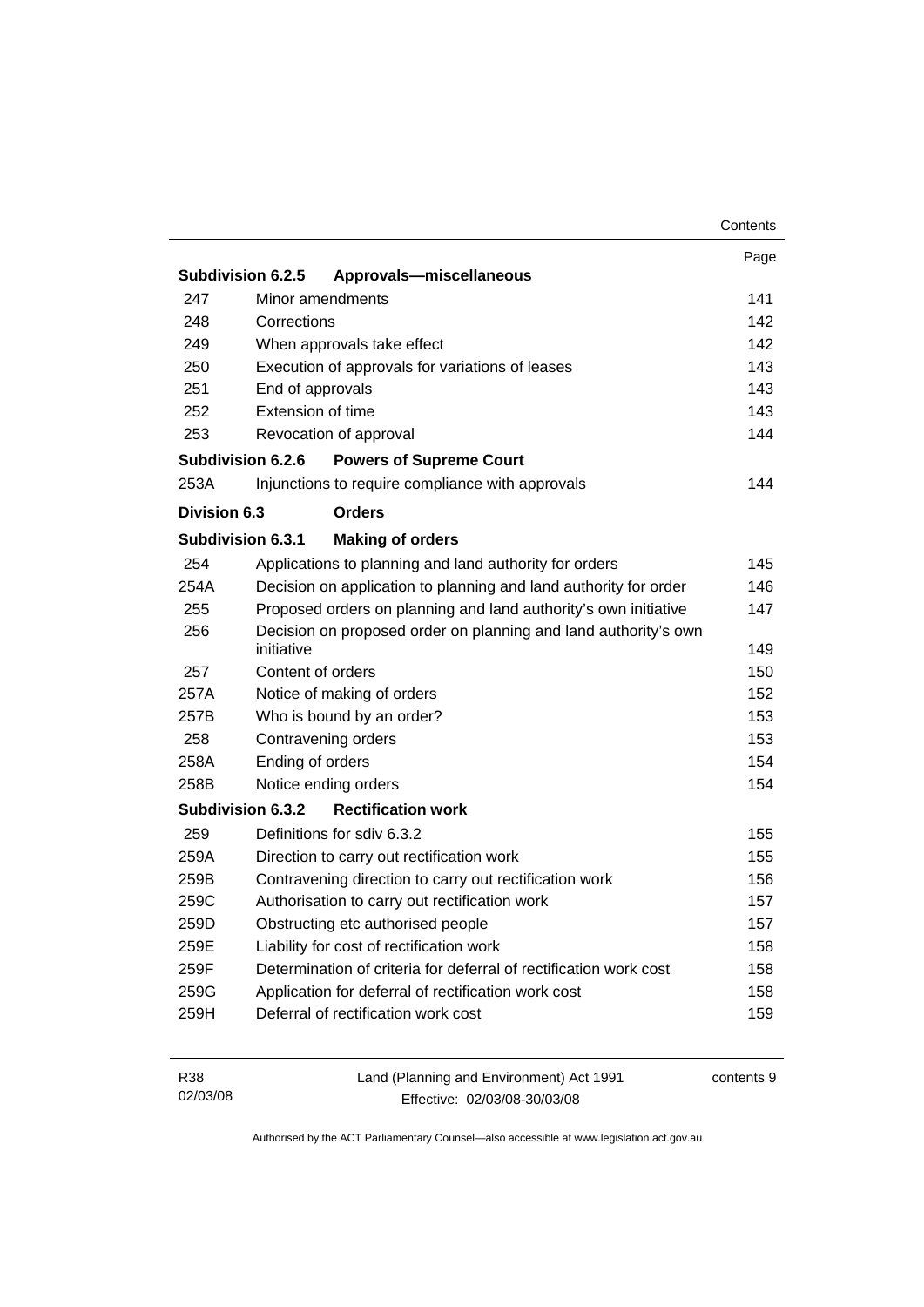#### **Contents**

|                     |                          |                                                                        | Page |
|---------------------|--------------------------|------------------------------------------------------------------------|------|
| <b>2591</b>         |                          | Security for deferred rectification work cost                          | 159  |
| 259J                |                          | Payment of deferred rectification work cost                            | 160  |
|                     | <b>Subdivision 6.3.3</b> | <b>Prohibition notices and injunctions</b>                             |      |
| 260                 |                          | Prohibition notices-making                                             | 160  |
| 260A                |                          | Contravening prohibition notices                                       | 162  |
| 260B                |                          | Prohibition notices-ending                                             | 163  |
| 260C                |                          | Injunctions to restrain contravention of orders or prohibition notices | 163  |
| <b>Division 6.4</b> |                          | Inspection and seizure powers                                          |      |
|                     | <b>Subdivision 6.4.1</b> | Preliminary                                                            |      |
| 262                 |                          | Definitions for div 6.4                                                | 164  |
| 263                 |                          | Appointment of inspectors                                              | 165  |
| 264                 | Identity cards           |                                                                        | 165  |
| 265                 |                          | Power not to be exercised before identity card shown                   | 166  |
|                     | <b>Subdivision 6.4.2</b> | <b>Inspection</b>                                                      |      |
| 266                 | Inspections etc          |                                                                        | 166  |
| 267                 | Consent to entry         |                                                                        | 167  |
| 269                 |                          | Powers of inspection                                                   | 167  |
| 271                 | Taking samples           |                                                                        | 168  |
| 272                 |                          | Disposal of seized things                                              | 169  |
| 273                 | Search warrants          |                                                                        | 170  |
| Division 6.6        |                          | <b>Miscellaneous</b>                                                   |      |
|                     | Subdivision 6.6.1        | <b>Review of decisions</b>                                             |      |
| 275                 |                          | AAT review-general                                                     | 171  |
| 275A                |                          | Approvals subject to entity's satisfaction                             | 172  |
| 276                 |                          | Review of decisions-objectors and third parties to approvals           | 172  |
| 277                 |                          | Review of decisions-orders and prohibition notices                     | 174  |
| 278                 |                          | Notification of objectors                                              | 174  |
| 279                 |                          | Application for review by objectors-notification to applicants         | 175  |
| 279A                |                          | Challenge to validity of certain decisions                             | 175  |
|                     | Subdivision 6.6.2        | General                                                                |      |
| 282                 |                          | Regulations for pt 6                                                   | 176  |
|                     |                          |                                                                        |      |

| contents 10 | Land (Planning and Environment) Act 1991 | R38      |
|-------------|------------------------------------------|----------|
|             | Effective: 02/03/08-30/03/08             | 02/03/08 |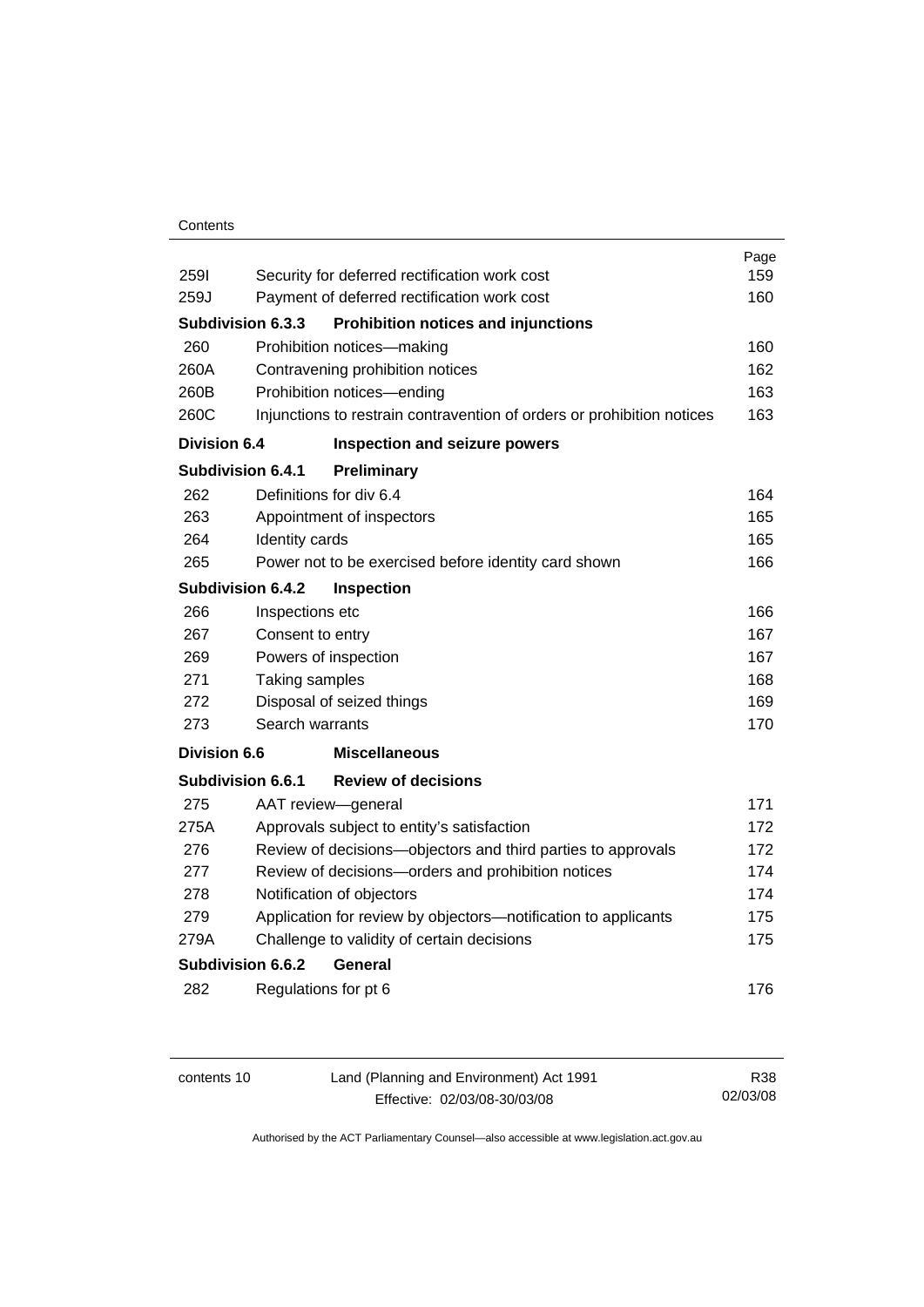|                   |                                                                          | Contents    |
|-------------------|--------------------------------------------------------------------------|-------------|
|                   |                                                                          | Page        |
| Part 7            | <b>Administrative appeals</b>                                            |             |
| 282A              | AAT review of decisions                                                  | 178         |
| Part 8            | <b>Miscellaneous</b>                                                     |             |
| 283               | Delegation by Executive                                                  | 179         |
| 284               | Power of administrative appeals tribunal and Supreme Court               | 179         |
| 286               | Acts and omissions of representatives                                    | 180         |
| 287               | Determination of fees                                                    | 181         |
| 287A              | Approved forms                                                           | 181         |
| 288               | Regulation-making power                                                  | 181         |
| Part 9            | <b>Transitional</b>                                                      |             |
| 289               | Status of leases and licences                                            | 183         |
| 290               | Continued application of certain repealed Acts and provisions            | 183         |
| 291               | Conversion of Commonwealth leases                                        | 185         |
| 294               | Territory plan variation-omission of heritage places register            | 186         |
| <b>Schedule 1</b> | <b>Management objectives for public land</b>                             | 187         |
| <b>Schedule 3</b> | <b>Content of preliminary assessments</b>                                | 189         |
| <b>Schedule 4</b> | <b>Decisions reviewable by AAT</b>                                       | 191         |
| <b>Part 4.1</b>   | Reviewable decisions under part 6                                        | 191         |
| <b>Part 4.2</b>   | Other reviewable decisions                                               | 192         |
| <b>Schedule 5</b> | <b>Activities subject to orders</b>                                      | 196         |
| <b>Dictionary</b> |                                                                          | 198         |
| <b>Endnotes</b>   |                                                                          |             |
| R38<br>02/03/08   | Land (Planning and Environment) Act 1991<br>Effective: 02/03/08-30/03/08 | contents 11 |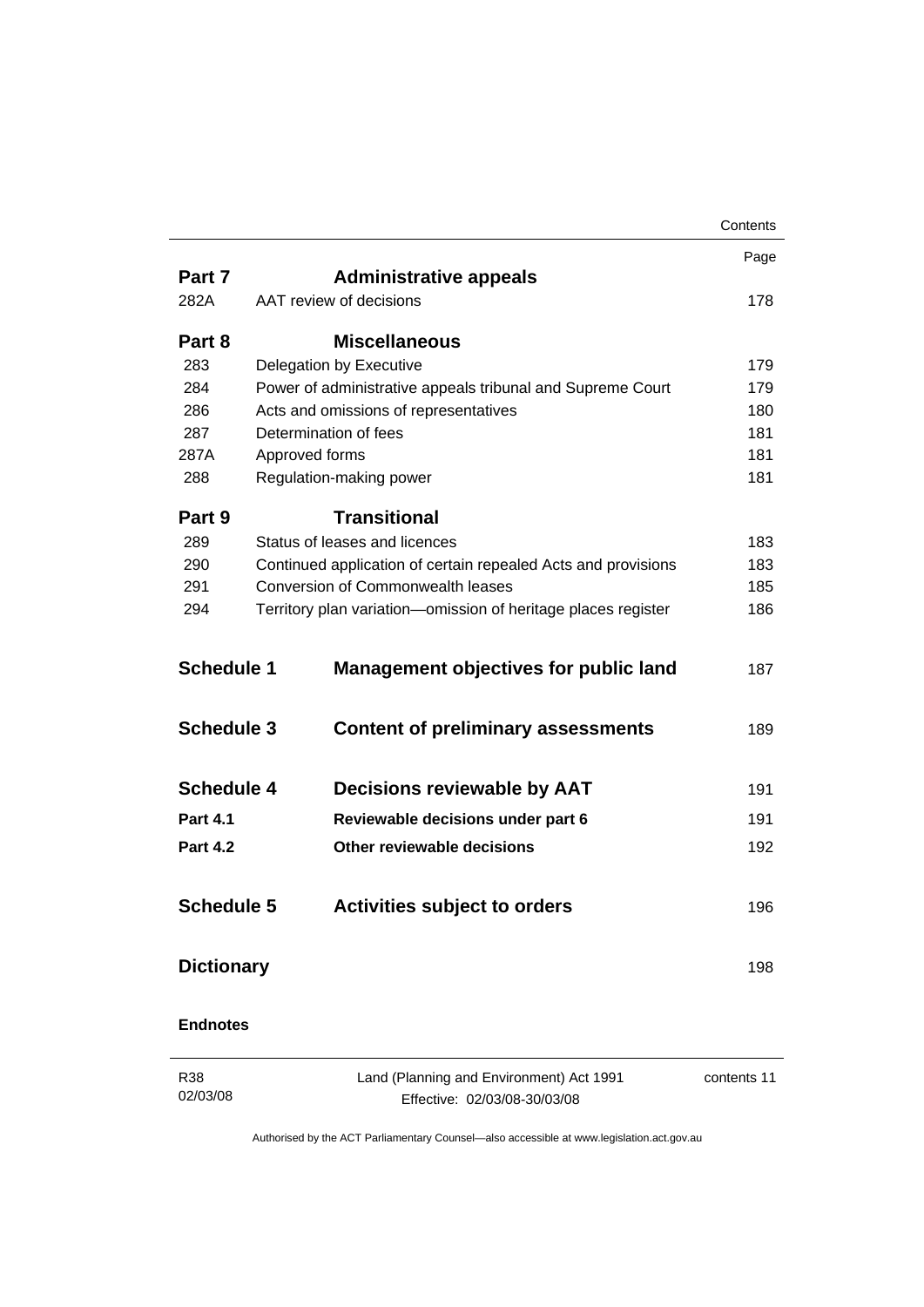|   |                        | Page |
|---|------------------------|------|
|   | About the endnotes     | 205  |
| 2 | Abbreviation key       | 205  |
| 3 | Legislation history    | 206  |
| 4 | Amendment history      | 216  |
| 5 | Earlier republications | 258  |

contents 12 Land (Planning and Environment) Act 1991 Effective: 02/03/08-30/03/08

R38 02/03/08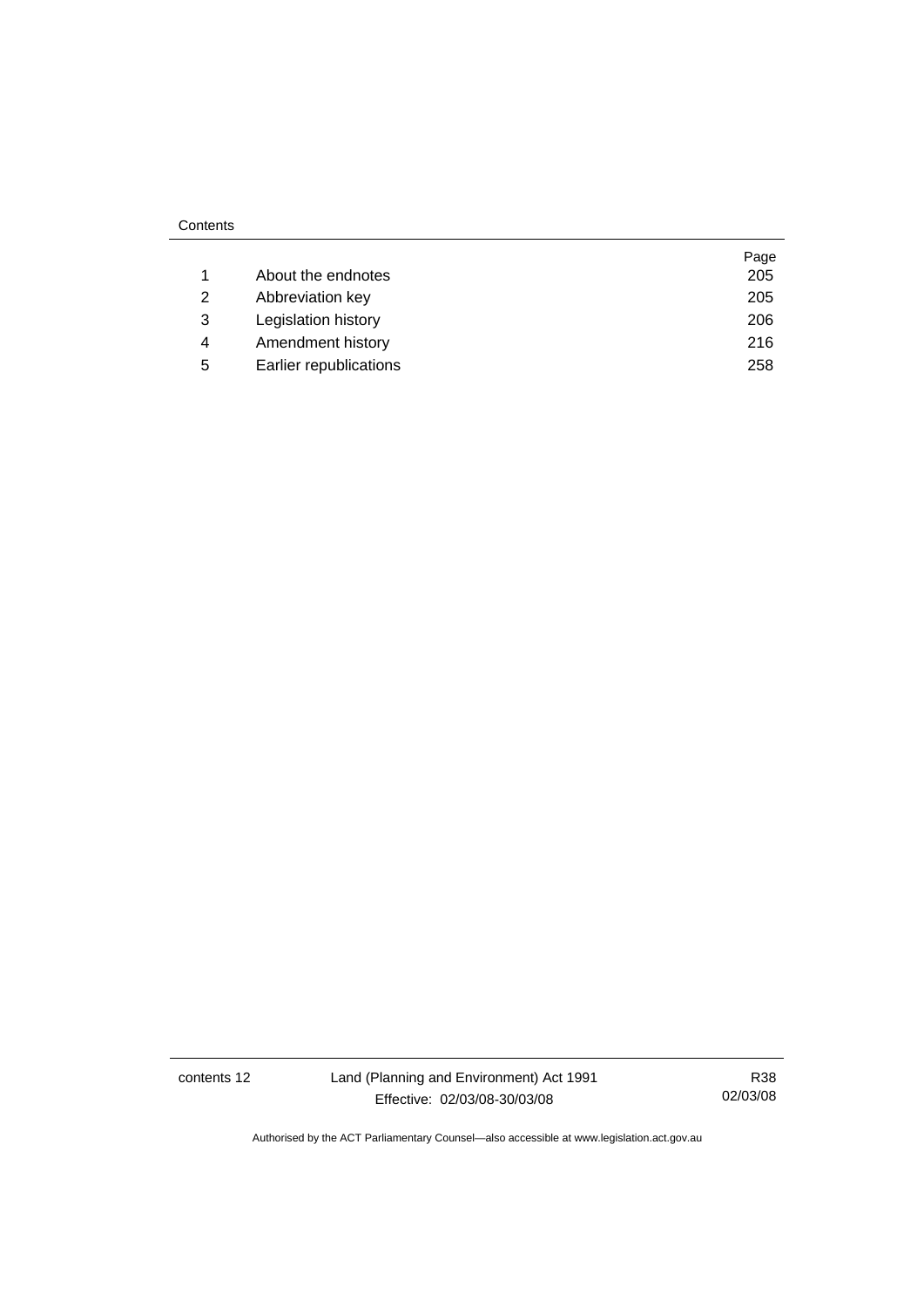<span id="page-14-0"></span>

# **Land (Planning and Environment) Act 1991**

An Act relating to the use of land in the ACT, and for related purposes

R38 02/03/08

l

Land (Planning and Environment) Act 1991 Effective: 02/03/08-30/03/08

page 1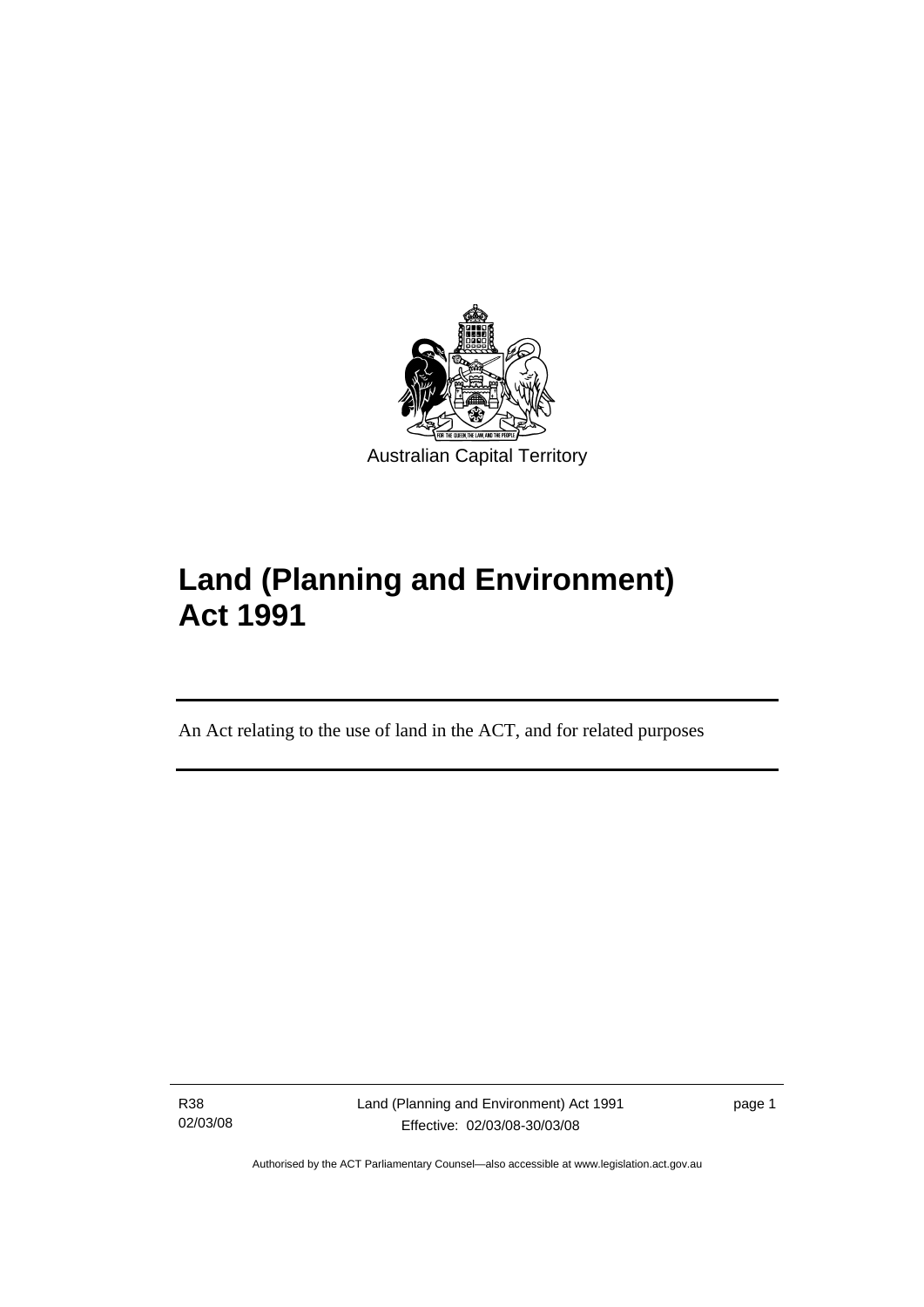#### <span id="page-15-0"></span>Part 1 **Preliminary**

Section 1

# **Part 1** Preliminary

#### **1 Name of Act**

This Act is the *Land (Planning and Environment) Act 1991*.

#### **2 Dictionary**

The dictionary at the end of this Act is part of this Act.

*Note 1* The dictionary at the end of this Act defines certain terms used in this Act, and includes references (*signpost definitions*) to other terms defined elsewhere in this Act.

> For example, the signpost definition '*order*, for part 6 (Approvals and orders)—see section 222.' means that the term 'order' is defined in that section and the definition applies to pt 6.

*Note 2* A definition in the dictionary (including a signpost definition) applies to the entire Act unless the definition, or another provision of the Act, provides otherwise or the contrary intention otherwise appears (see Legislation Act,  $s$  155 and  $s$  156 (1)).

#### **3 Notes**

A note included in this Act is explanatory and is not part of this Act.

*Note* See the Legislation Act, s 127 (1), (4) and (5) for the legal status of notes.

### **4 Offences against Act—application of Criminal Code etc**

Other legislation applies in relation to offences against this Act.

*Note 1 Criminal Code* 

 The Criminal Code, ch 2 applies to the following offences against this Act (see Code, pt 2.1):

- s 258 (Contravening orders)
- s 259B (Contravening direction to carry out rectification work)
- s 259D (1) (Obstructing etc authorised people)

page 2 Land (Planning and Environment) Act 1991 Effective: 02/03/08-30/03/08

R38 02/03/08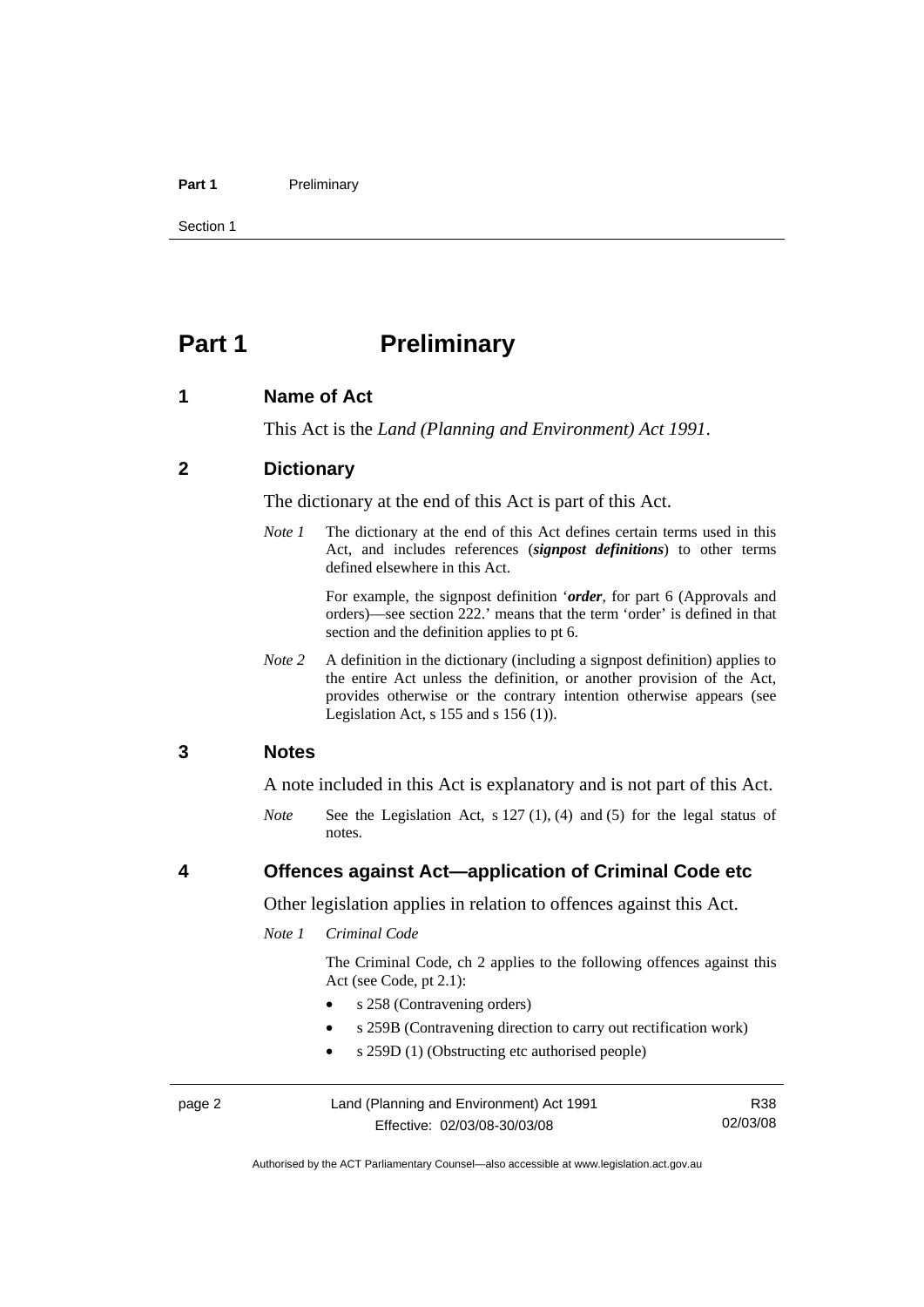- s 260A (Contravening prohibition notices)
- $s \; 264 \; (3)$  (Identity cards).

 The chapter sets out the general principles of criminal responsibility (including burdens of proof and general defences), and defines terms used for offences to which the Code applies (eg *conduct*, *intention*, *recklessness* and *strict liability*).

*Note 2 Penalty units*

 The Legislation Act, s 133 deals with the meaning of offence penalties that are expressed in penalty units.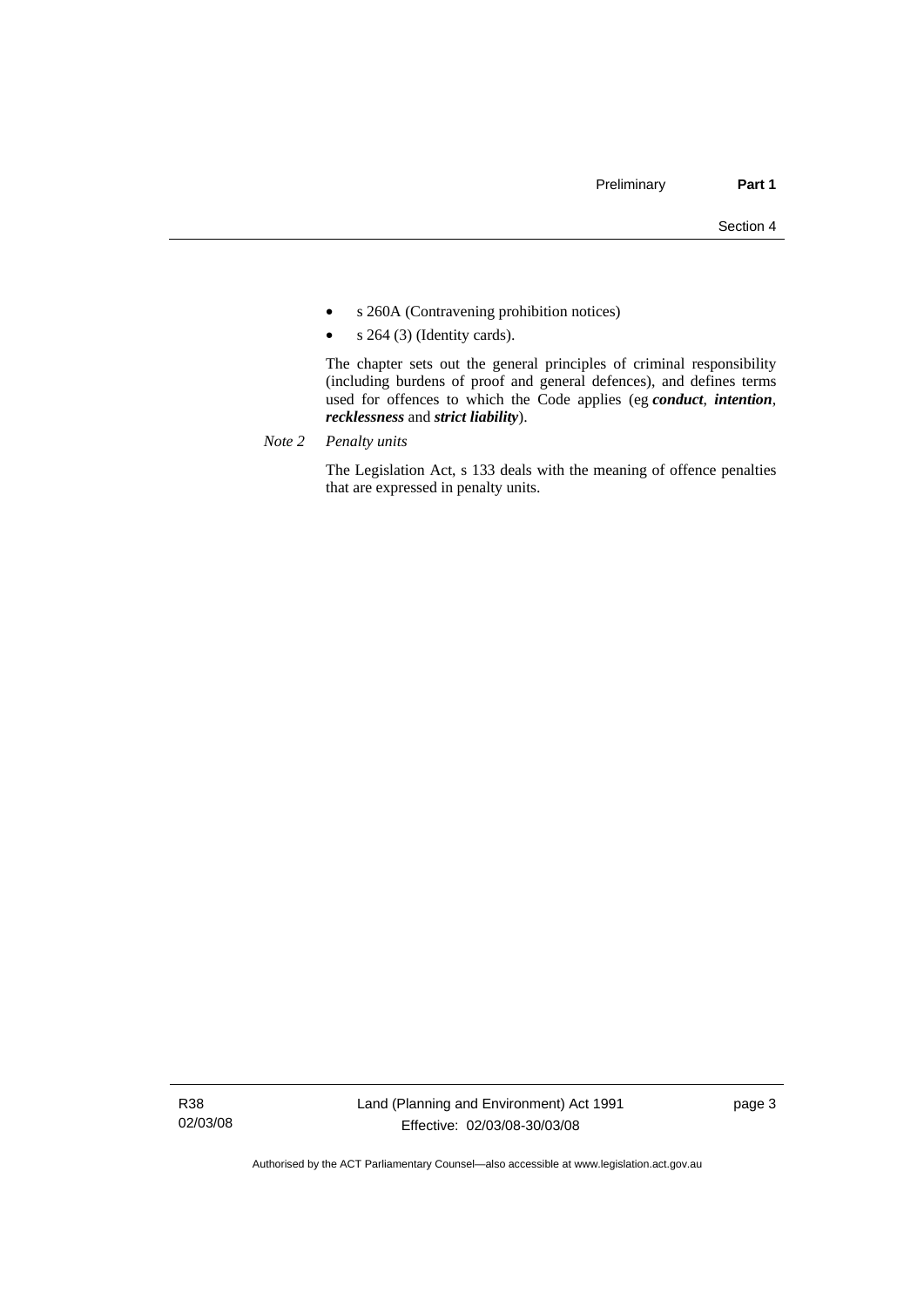<span id="page-17-0"></span>**Part 2** Planning<br>**Division 2.1** Prelimina **Division 2.1** Preliminary Section 5

# **Part 2 Planning**

# **Division 2.1 Preliminary**

#### **5 Definitions for pt 2**

In this part:

*background papers*, in relation to a draft plan variation or a plan variation means—

- (a) an explanatory statement; and
- (b) a copy of—
	- (i) any relevant direction of the Minister; and

*Note* The Minister may give directions under this Act, s 26 and s 94 (1) (b) and the *Planning and Land Act 2002*, s 12 (1) (b).

- (ii) any submission of the conservator mentioned in section 16, including any preliminary draft plan of management (prepared under subdivision 5.7.4) accompanying such a submission; and
- (iii) any recommendation or submission made by the heritage council and mentioned in section 17 (Consultation with heritage council); and
- (iv) any relevant environmental report; and
- (v) the report of any relevant inquiry; and
- (vi) the report of any other inquiry relating to the variation; and
- (c) a statement, by the planning and land authority, of the reasons for any inconsistency between the draft plan and—
	- (i) a direction mentioned in paragraph (b) (i); or

Authorised by the ACT Parliamentary Counsel—also accessible at www.legislation.act.gov.au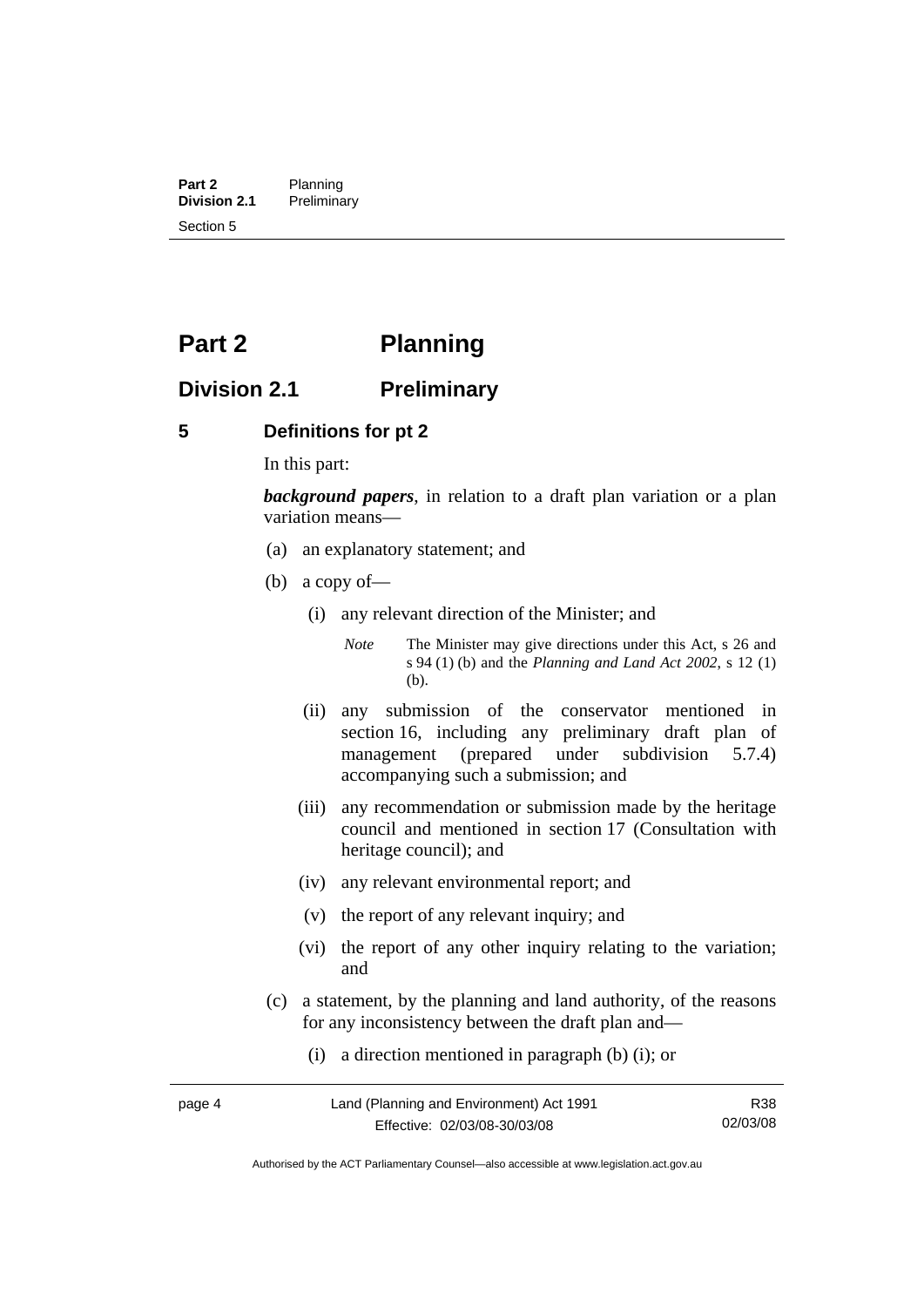- (ii) a submission of the conservator mentioned in paragraph (b) (ii); or
- (iii) any recommendation or submission made by the heritage council and mentioned in section 17 (Consultation with heritage council); and
- (iv) a recommendation in a report mentioned in paragraph (b)  $(iv)$ ,  $(v)$  or  $(vi)$ ; and
- (d) any other documents—
	- (i) considered by the authority to be necessary or useful in explaining the draft plan variation; and
	- (ii) designated by the authority in writing as background papers.

*consultation notice*—see section 19 (Public consultation notification).

*development*, in relation to land, means—

- (a) the erection, alteration or demolition of a building on that land; or
- (b) the carrying on of work on that land; or
- (c) the use or change of use of that land; or
- (d) the use or change of use of a building or works on that land; or
- (e) the subdivision or consolidation of that land; or
- (f) the display of signs or advertising material on that land.

### *draft plan variation*—

 (a) means a draft plan variation prepared by the planning and land authority under section 15 (Preparation of plan variations) and—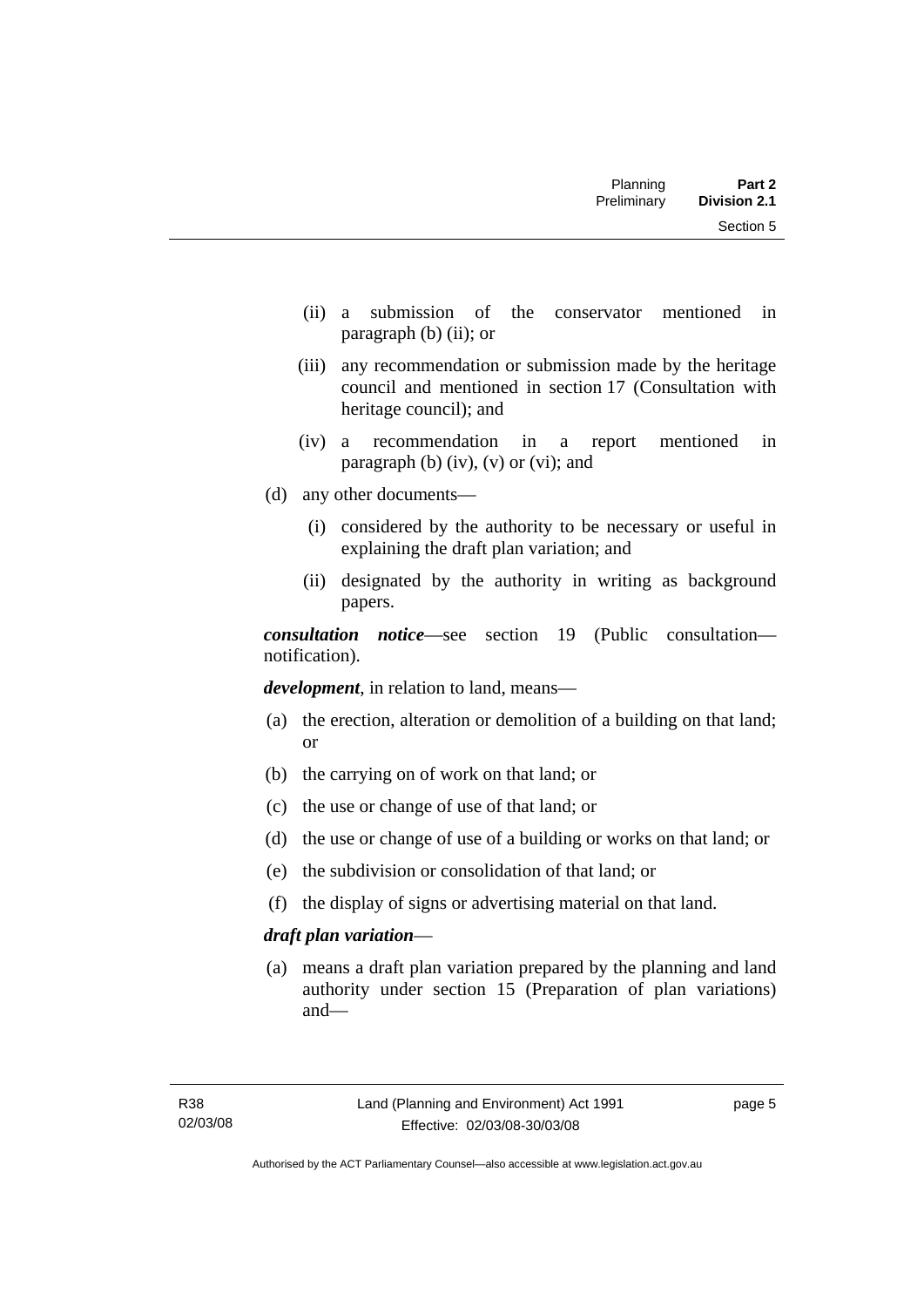- <span id="page-19-0"></span> (i) if section 19C (Draft plan variations that do not affect rights) does not apply—notified under section 19 (Public consultation—notification); or
- (ii) if section 19C applies—notified in the legislation register under section 19C (2); and
- (b) for a draft plan variation that has been revised under section 22 (1) (a) or 27—includes the draft plan variation as revised.

*environmental report* means—

- (a) a preliminary assessment under division 4.2; or
- (b) a report under section 128; or
- (c) an assessment.

*land* includes water.

*national capital plan* means the plan approved under the *Australian Capital Territory (Planning and Land Management) Act 1988* (Cwlth), section 19.

*Note* A reference to an instrument under a law includes a reference to the instrument as amended from time to time (see Legislation Act, s 102)

*variation*, in relation to the plan, includes the revocation of the plan and its substitution with a new plan.

# **Division 2.2 Territory plan—object and effect**

#### **7 Object of territory plan**

- (1) The object of the plan is to ensure, in a way not inconsistent with the national capital plan, that the planning and development of the ACT provides the people of the ACT with an ecologically sustainable, healthy, attractive, safe and efficient environment in which to live, work and have their recreation.
- (2) The plan must set out the planning principles and policies for giving effect to its object.

R38 02/03/08

Authorised by the ACT Parliamentary Counsel—also accessible at www.legislation.act.gov.au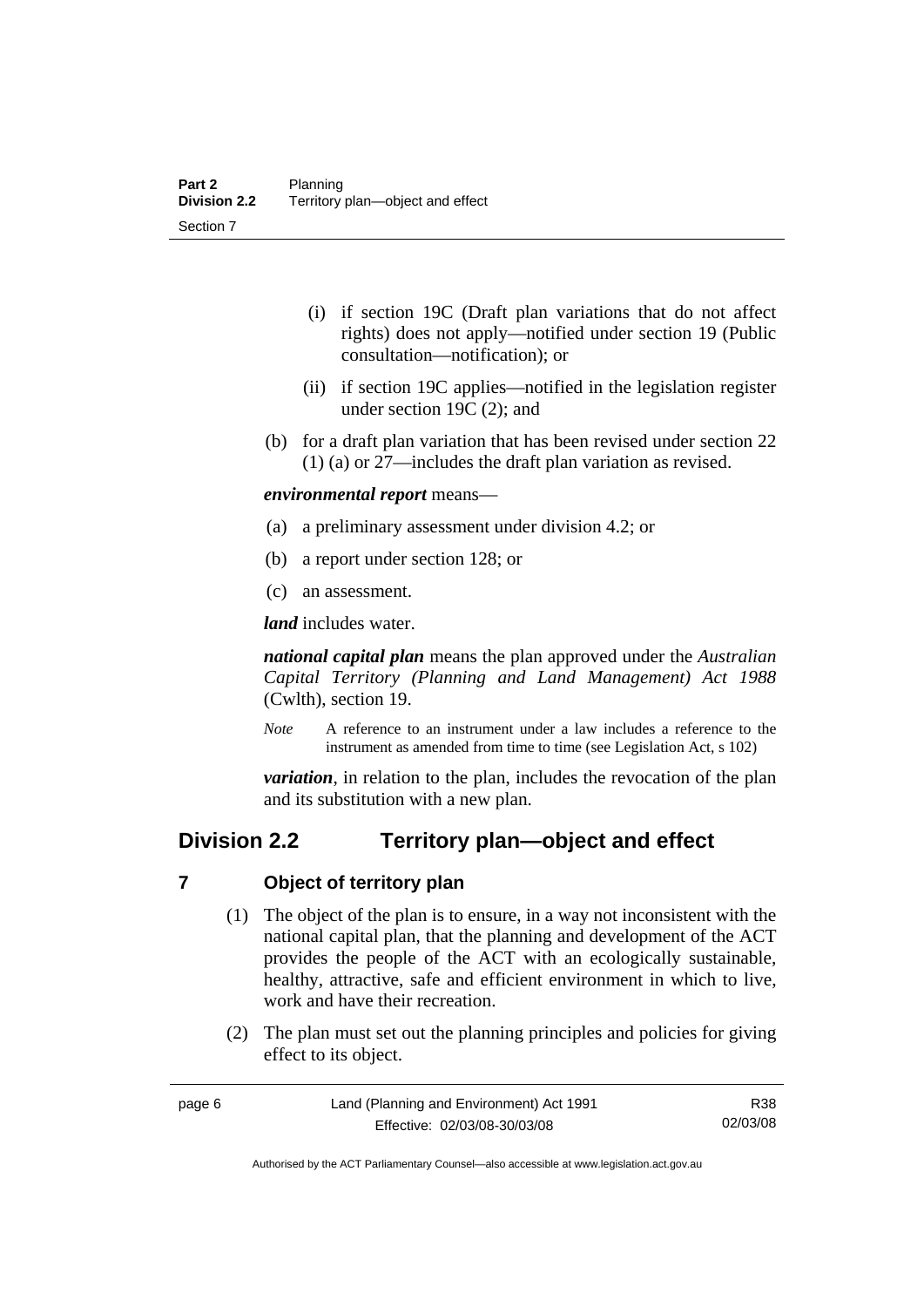- <span id="page-20-0"></span> (3) For giving effect to the object of the plan and the principles and policies mentioned in subsection (2), the plan may—
	- (a) set out specific objectives and policies; and
	- (b) specify purposes for which land may be used; and
	- (c) identify land for subdivision 2.3.4, specifying in addition the principles and policies for its development; and
	- (d) for division 5.7—identify an area of land as public land and reserve it for a purpose specified in section 193; and
	- (e) provide for other matters relevant to the exercise of the powers of the Territory, the Executive or a territory authority under a territory law, or the administrative review of the exercise of those powers; and
	- (f) provide for other matters that are necessary or convenient.

# **8 Effect of plan**

The Territory, the Executive, a Minister or a territory authority must not do any act, or approve the doing of any act, that is inconsistent with the plan.

# **9 Effect of draft plan variation**

- (1) This section applies to a draft plan variation if a consultation notice states that it applies.
- (2) The Territory, the Executive, a Minister or a territory authority must not, during the defined period or a period stated in the consultation notice, whichever is shorter, do or approve the doing of anything that—
	- (a) would be inconsistent with the plan if it were varied in accordance with the draft variation; or
	- (b) is inconsistent with the plan.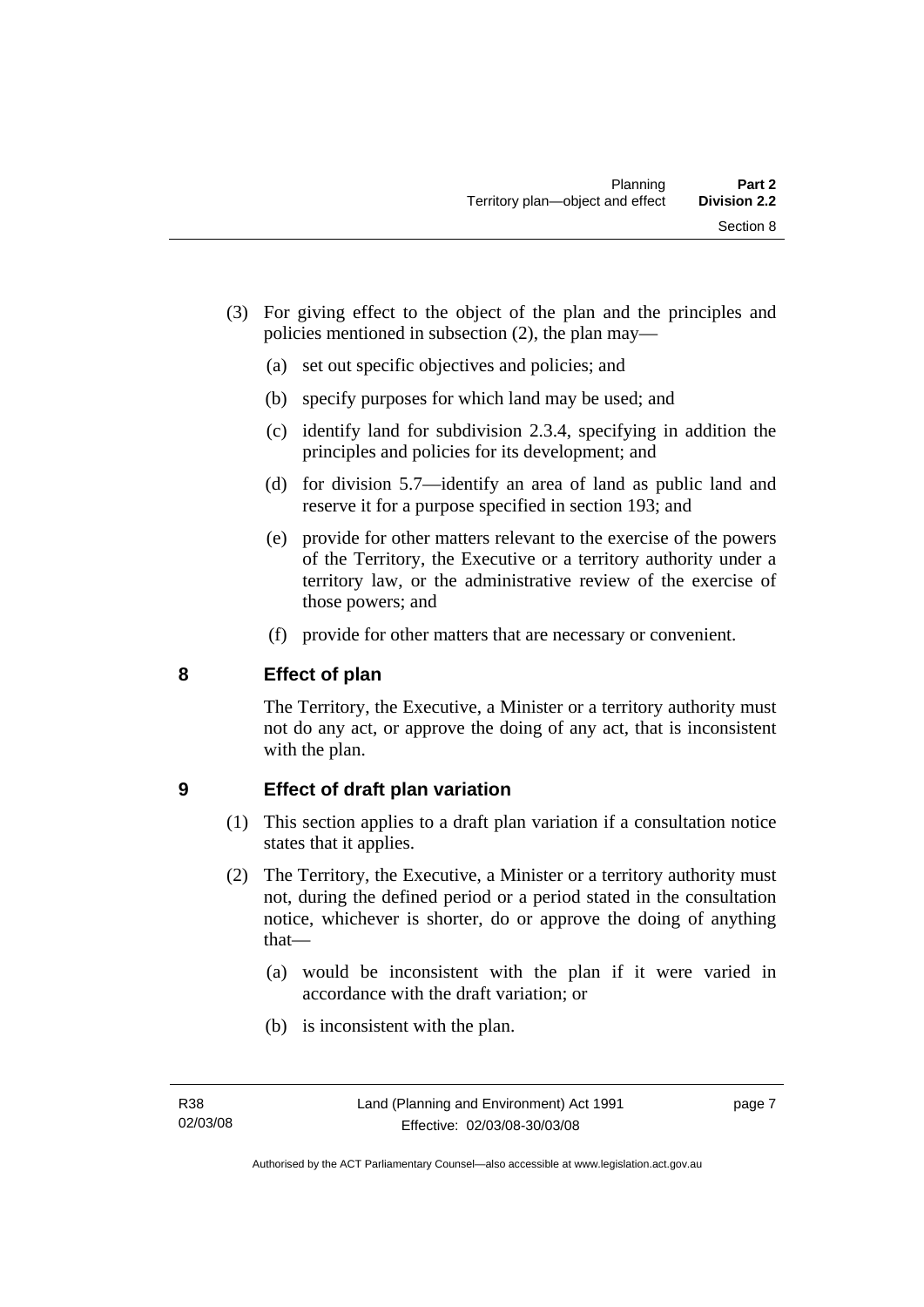- <span id="page-21-0"></span> (3) If a draft plan variation to which this section applies is deferred under section 22 (1) (b) or section 27 (a), this section does not apply in relation to that draft variation during the period of its deferral.
- (4) In this section:

*defined period* means the period beginning on the day when the draft plan variation is notified under the Legislation Act (see section 19 (Public consultation—notification)) and ending at the end of the day before—

- (a) the date the draft variation comes into effect; or
- (b) the date the corresponding plan variation is rejected by the Legislative Assembly; or
- (c) the date the draft variation, or the corresponding plan variation, is withdrawn under section 22 (1) (c), section 27 (a) or section 30A (3) (b).

*draft plan variation* includes a provision of a draft plan variation.

### **12 Plan not to have retrospective effect**

If, immediately before the plan comes into effect under this Act, it would be lawful to use any land in a particular way in the exercise of a right derived from an estate in that land, the plan does not prevent the use of that land in that way during the term of the estate.

# **Division 2.3 Territory plan—continuation and variation**

# **Subdivision 2.3.1 Territory plan**

## **13 Continuation of plan**

The plan established under the *Interim Planning Act 1990*, part 3, being that plan as in effect under that Act immediately before the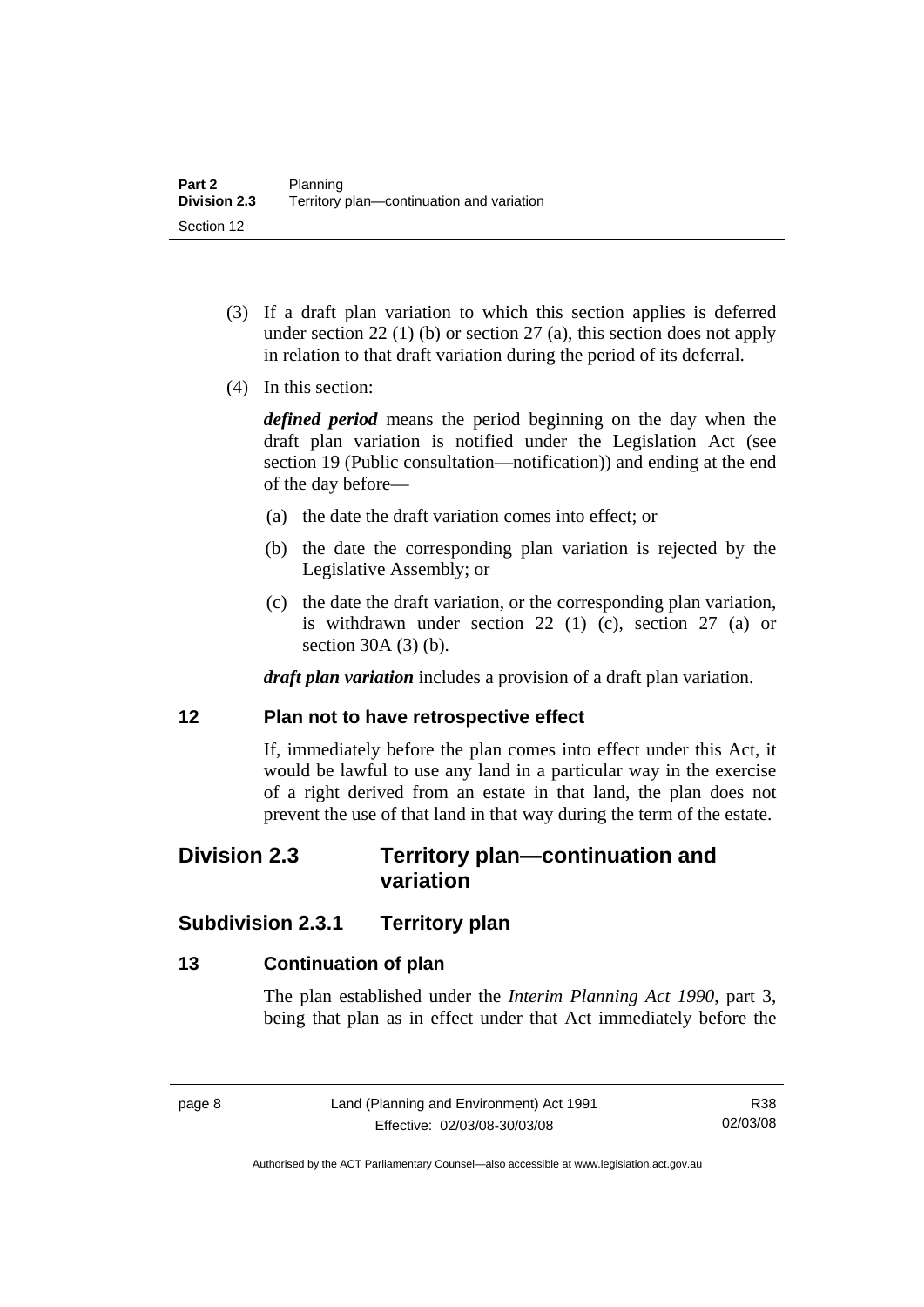<span id="page-22-0"></span>commencement of this section, continues in effect under this Act as the territory plan and may be varied in accordance with this part.

# **Subdivision 2.3.2 Preparation of variations of territory plan**

# **14 Application of sdiv 2.3.2**

This subdivision does not apply in relation to a variation to the plan under subdivision 2.3.4.

# **15 Preparation of plan variations**

- (1) The planning and land authority may prepare variations to the plan.
- (2) A plan variation may be prepared in separate stages or parts.

# **16 Consultation with conservator**

In preparing a draft plan variation, the planning and land authority must—

- (a) consider any recommendation or submission made by the conservator in relation to the draft variation, including any preliminary draft plan of management under subdivision 5.7.4 accompanying the recommendation or submission; and
- (b) if the draft variation is to identify or affect public land consult with the conservator, unless the draft gives effect to a recommendation of the conservator under section 192.

# **17 Consultation with heritage council**

In preparing a draft plan variation, the planning and land authority must consult the heritage council and consider any recommendation or submission made by the council in relation to the variation.

# **18 Environmental reports and inquiries**

 (1) In preparing a draft plan variation, the planning and land authority must consider—

| R38      | Land (Planning and Environment) Act 1991 | page 9 |
|----------|------------------------------------------|--------|
| 02/03/08 | Effective: 02/03/08-30/03/08             |        |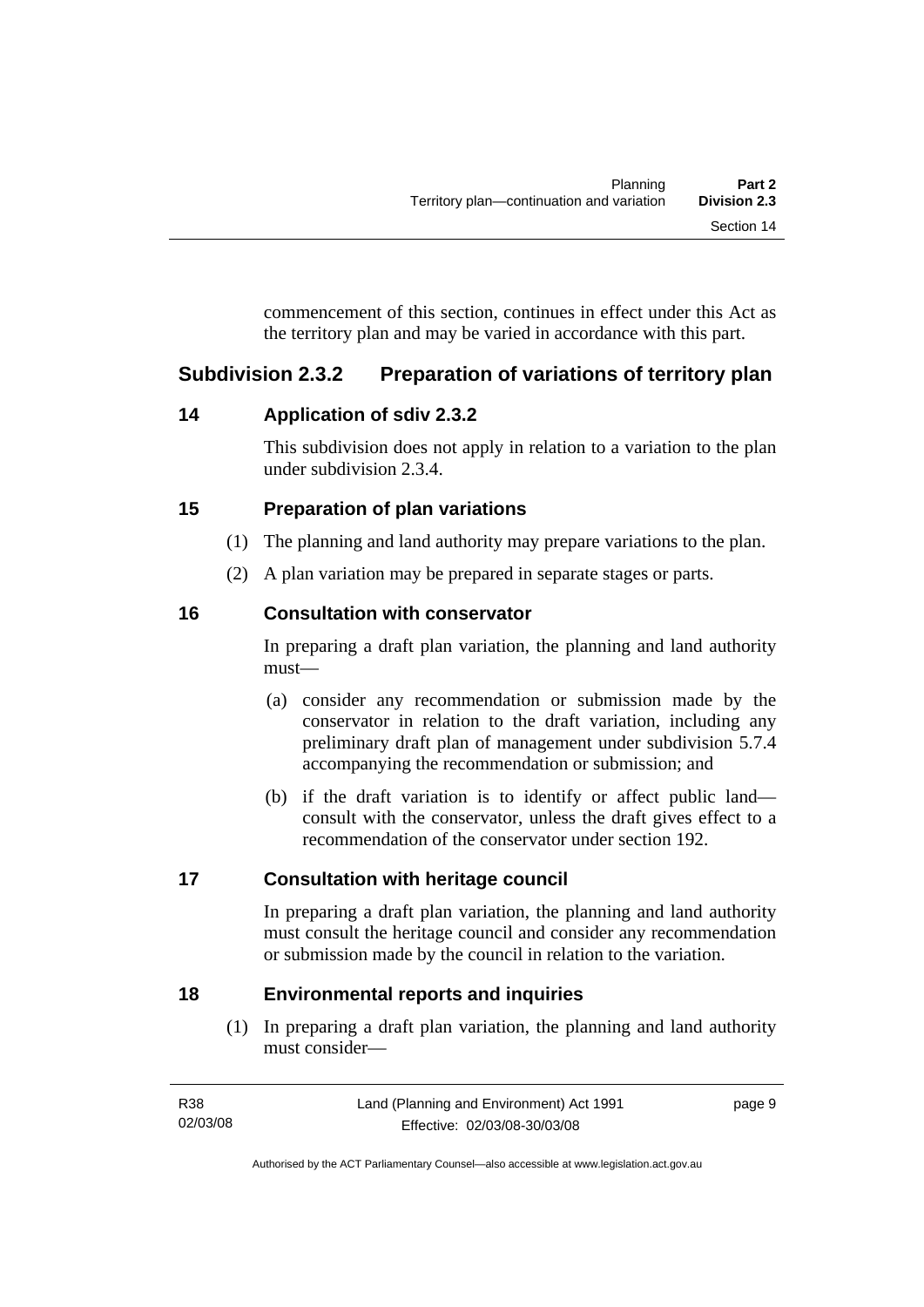- <span id="page-23-0"></span>(a) any relevant environmental report; and
- (b) the report of any relevant inquiry; and
- (c) any relevant report required to be prepared by the plan.
- (2) The Minister may direct that an assessment be made, or establish a panel to conduct an inquiry, about any aspect of a draft plan variation or a proposed draft plan variation.
- (3) The Minister may initiate action under subsection (2) or act on written request by the planning and land authority.

#### **19 Public consultation—notification**

- (1) Before submitting a draft plan variation to the Minister, the planning and land authority must prepare a notice (a *consultation notice*)—
	- (a) stating that copies of the draft plan variation and the background papers are available for public inspection and purchase during a stated period of not less than 15 business days at stated places; and
	- (b) inviting interested people to give written comments about the draft variation to the authority at a stated address during a stated period of not less than 15 business days; and
	- (c) stating that copies of written comments about the draft variation, given in response to the invitation in paragraph (b) or otherwise, or received from the national capital authority, will be made available for public inspection for a period of 15 business days after the end of the period mentioned in paragraph (b), at stated places; and
	- (d) complying with section 19A (as applicable).
- (2) The planning and land authority may, in writing (by an *extension notice*), extend or further extend the consultation period mentioned in subsection  $(1)$   $(a)$  or  $(b)$ .

Authorised by the ACT Parliamentary Counsel—also accessible at www.legislation.act.gov.au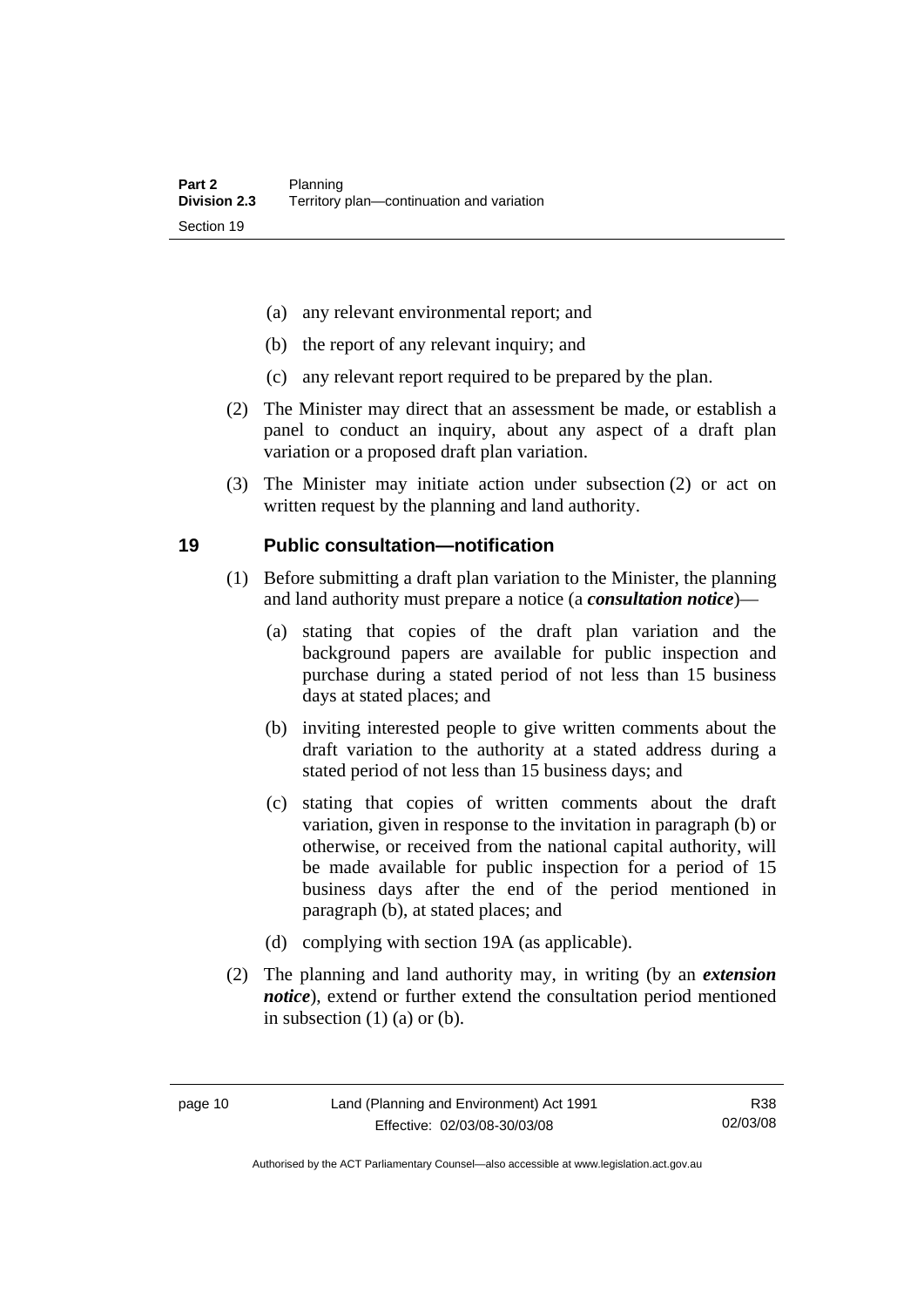- <span id="page-24-0"></span>(3) An extension notice may be given after the end of the period to be extended.
- (4) The following are notifiable instruments:
	- (a) the consultation notice;
	- (b) any extension notice.
	- *Note* A notifiable instrument must be notified under the Legislation Act.
- (5) The planning and land authority must also publish the consultation notice and any extension notice in a daily newspaper.
- (6) This section does not apply in relation to a draft plan variation that has been revised by the planning and land authority in accordance with a direction under section 26 (1) (b) (Minister's powers).

# **19A Public consultation—notice of interim effect etc**

- (1) A consultation notice under section 19 must state whether or not section 9 (Effect of draft plan variation) applies in relation to the draft variation.
- (2) A consultation notice that states that section 9 applies must also state—
	- (a) for section 9 (2) (b), a period not longer than 1 year that is the maximum period during which the draft variation is to have interim effect; and
	- (b) the effect of section 9.
- (3) A consultation notice that states that section 11 applies must state the effect of that section.

# **19B Public consultation—availability of draft plan variation etc**

(1) The planning and land authority must make copies of the draft plan variation and the background papers mentioned in a consultation

page 11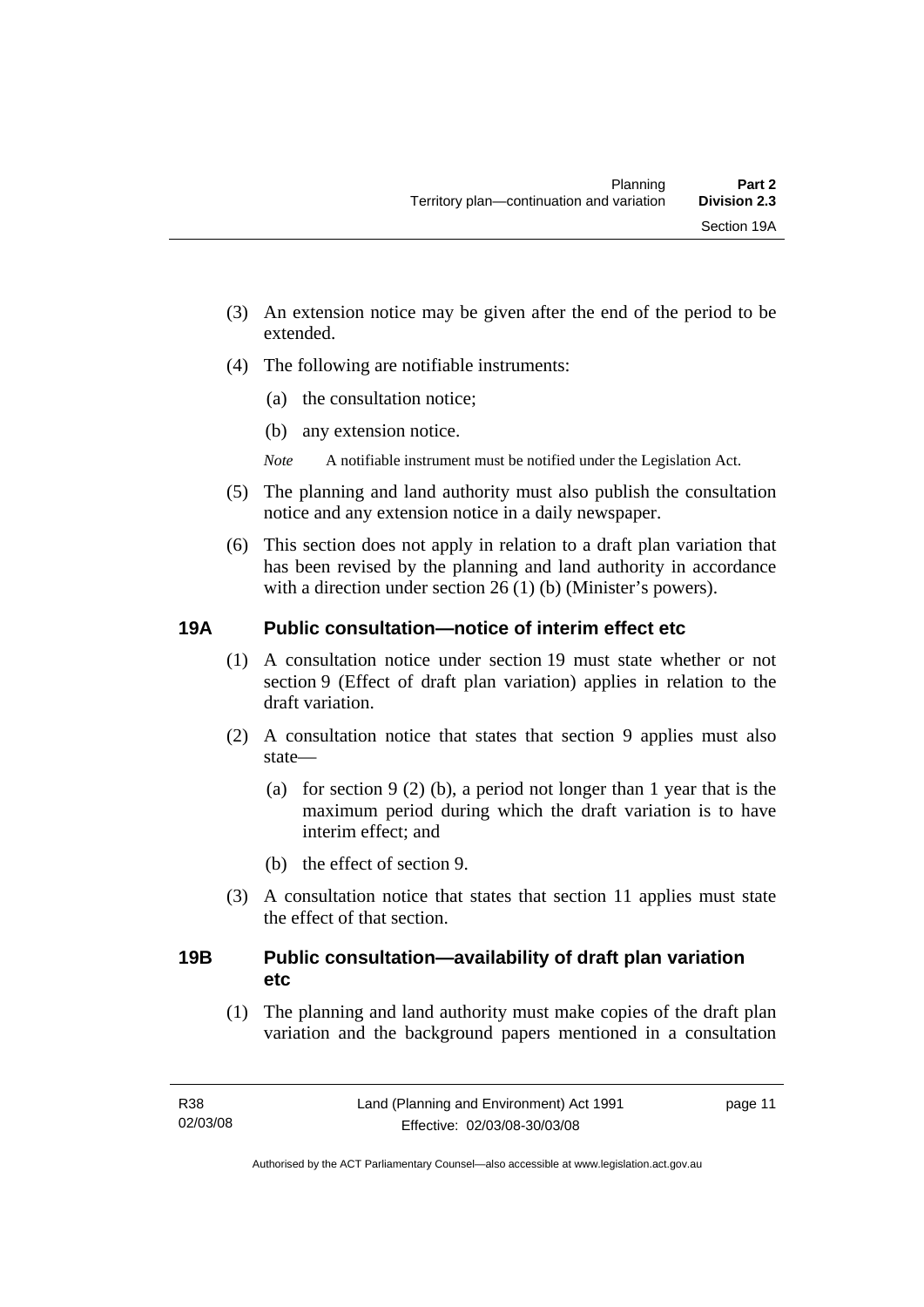<span id="page-25-0"></span>notice available for public inspection and purchase during office hours during the period, and at the places, stated in the notice.

- (2) If, in the planning and land authority's opinion, it would not be in the public interest for part of the draft plan variation or of any background paper to be published, the authority must exclude that part from each copy of the document made available under subsection  $(1)$ .
- (3) If part of the draft plan variation or a background paper is excluded from the copies of the document made available for public inspection or purchase under subsection (1), each copy of the document must include a statement to the effect that an unspecified part of the document has been excluded in the public interest.

# **19C Draft plan variations that do not affect rights**

- (1) This section applies if the planning and land authority is satisfied that a draft plan variation—
	- (a) would, if approved, not affect adversely anybody's rights; or
	- (b) has as its only object the correction of a formal error in the plan.
- (2) The draft plan variation is a notifiable instrument.

*Note* A notifiable instrument must be notified under the Legislation Act.

 (3) Section 19 and section 19B do not apply to the draft plan variation, but the planning and land authority must take reasonable steps to inform itself about public attitudes to the draft plan variation.

# **20 Consultation with national capital authority**

Before giving a draft plan variation to the Minister, the planning and land authority must consult with the national capital authority.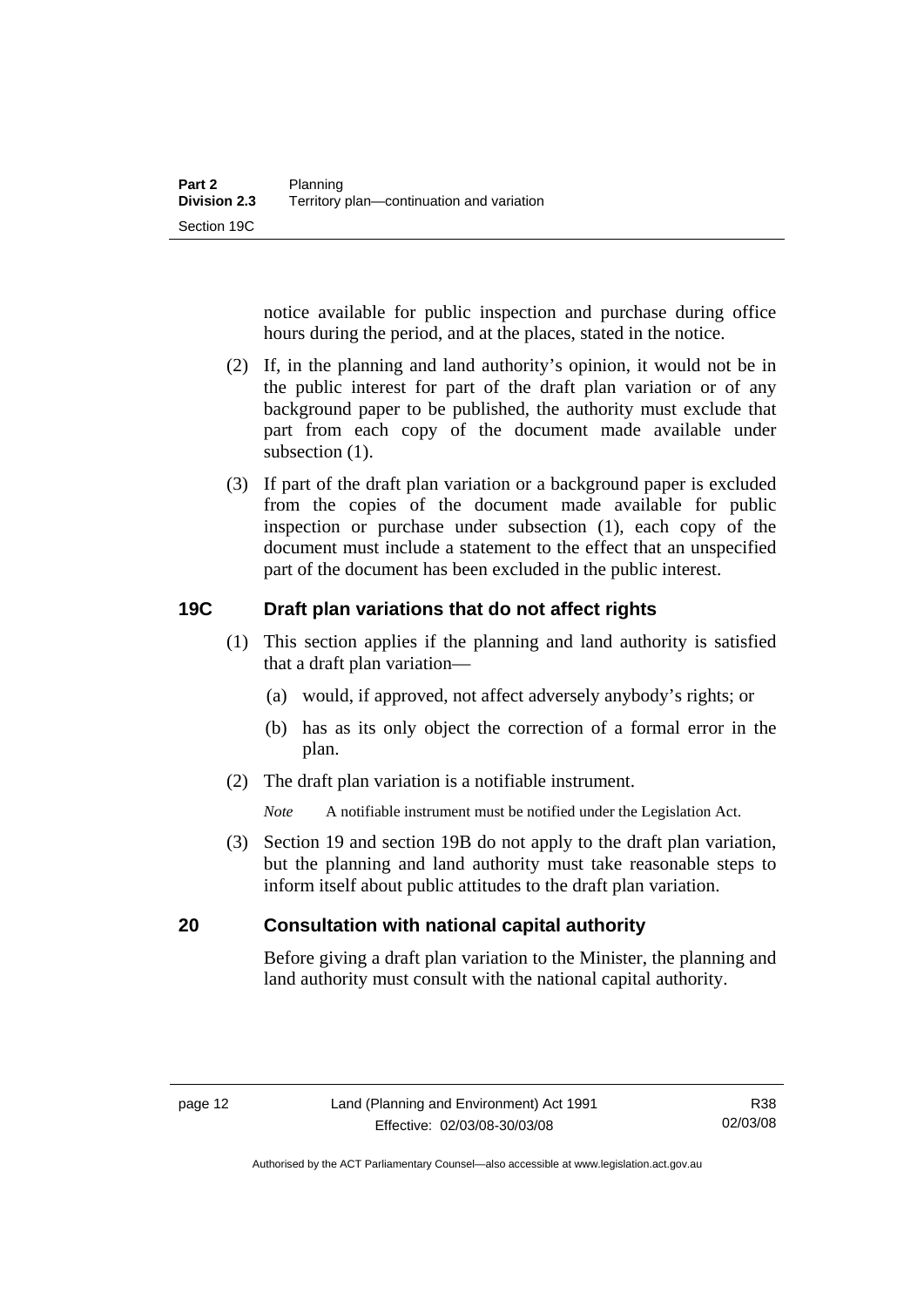# <span id="page-26-0"></span>**21 Public inspection of comments**

- (1) The planning and land authority must make copies of any comments mentioned in section 19 (1) (c) available for public inspection during office hours during the period, and at the places, mentioned in the consultation notice under section 19 that refers to the relevant draft plan variation.
- (2) The planning and land authority may omit from the copy of a comment made available under subsection (1) information that would identify the person who had made the comment if—
	- (a) the person has asked that the information be omitted; and
	- (b) the authority is reasonably satisfied that it would not be in the public interest for the information to be published.

#### **22 Revision, deferral or withdrawal of draft plan variations**

- (1) After the end of the period specified in the notice under section 19 (1) (b) the planning and land authority may, in writing—
	- (a) revise the draft plan variation; or
	- (b) defer until a specified date, or until the happening of a specified event, the submission of the draft plan variation to the Minister; or
	- (c) withdraw the draft plan variation.
- (2) A deferral or withdrawal of a draft plan variation must include a statement of the effect of section 9 (Effect of draft plan variation) in relation to the deferral or withdrawal.
- (3) A deferral or withdrawal of a draft plan variation is a notifiable instrument.

*Note* A notifiable instrument must be notified under the Legislation Act.

(4) The planning and land authority must also publish a deferral or withdrawal of a draft plan variation in a daily newspaper on the

page 13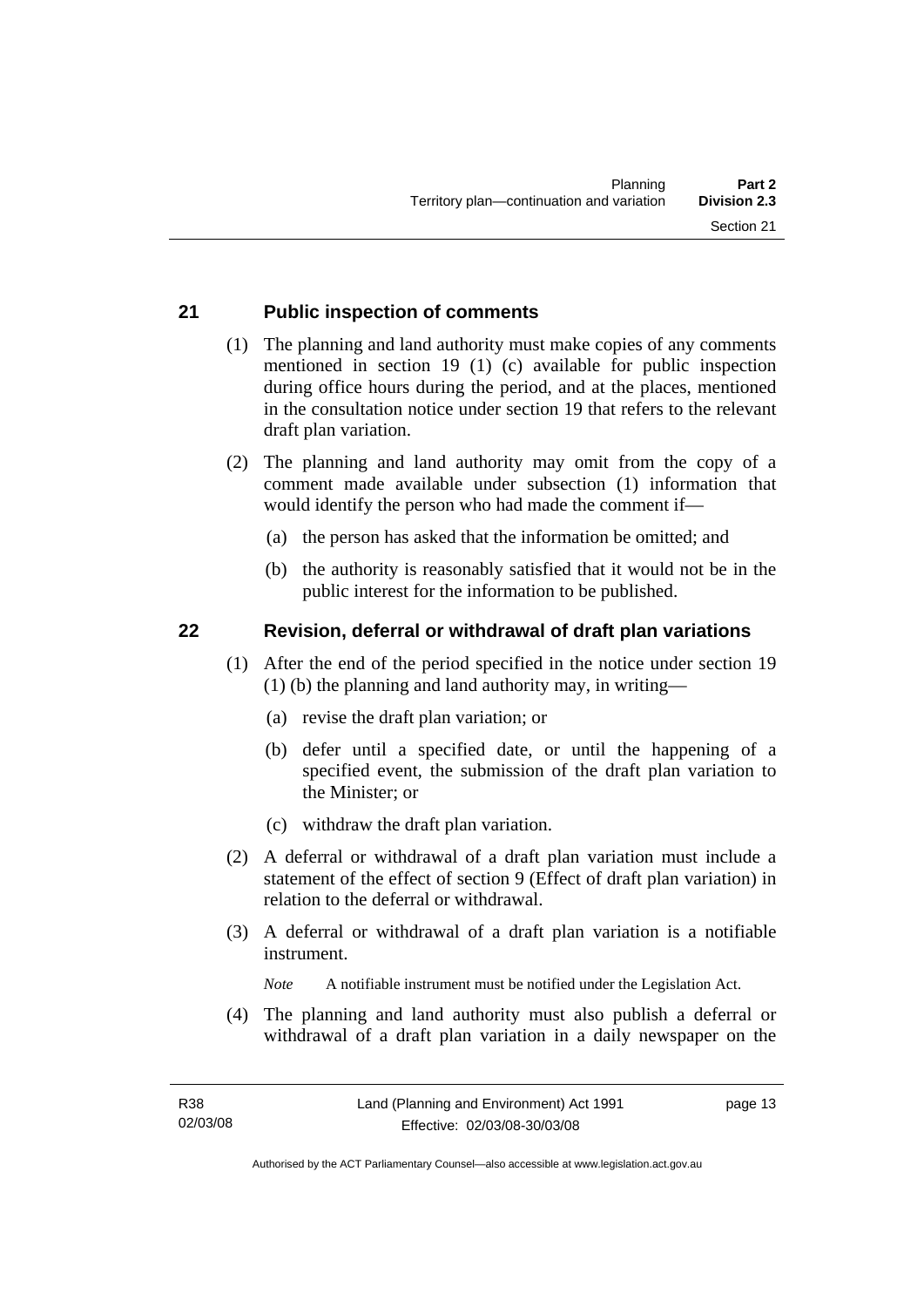<span id="page-27-0"></span>same day, or as soon as practicable after the day, the deferral or withdrawal is notified under the Legislation Act.

- (5) In revising, deferring or withdrawing a draft plan variation under subsection (1), the planning and land authority must consider written comments about the draft variation received from any person or the national capital authority.
- (6) In addition to its power under subsection (1), the planning and land authority may, at any time before the submission or resubmission of a draft plan variation to the Minister, revise the draft variation to correct any formal error.
- (7) If the planning and land authority defers a draft plan variation, on the day stated in the deferral, or as soon as practicable after the event mentioned in the deferral, the authority must prepare a notice stating—
	- (a) that the draft plan variation is revived; and
	- (b) the effect of section 9 in relation to the revival.
- (8) The notice under subsection (7) is a notifiable instrument.

*Note* A notifiable instrument must be notified under the Legislation Act.

(9) The planning and land authority must also publish the notice in a daily newspaper as soon as practicable after preparing it.

# **Subdivision 2.3.3 Minister approval and consideration by Legislative Assembly**

### **23 Application of sdiv 2.3.3**

This subdivision does not apply in relation to a plan variation under subdivision 2.3.4.

### **24 Submission of draft plan variation to Minister**

 (1) After the end of the period specified in the notice under section 19 (1) (b), the planning and land authority must submit a

| page 14 | Land (Planning and Environment) Act 1991 | R38      |
|---------|------------------------------------------|----------|
|         | Effective: 02/03/08-30/03/08             | 02/03/08 |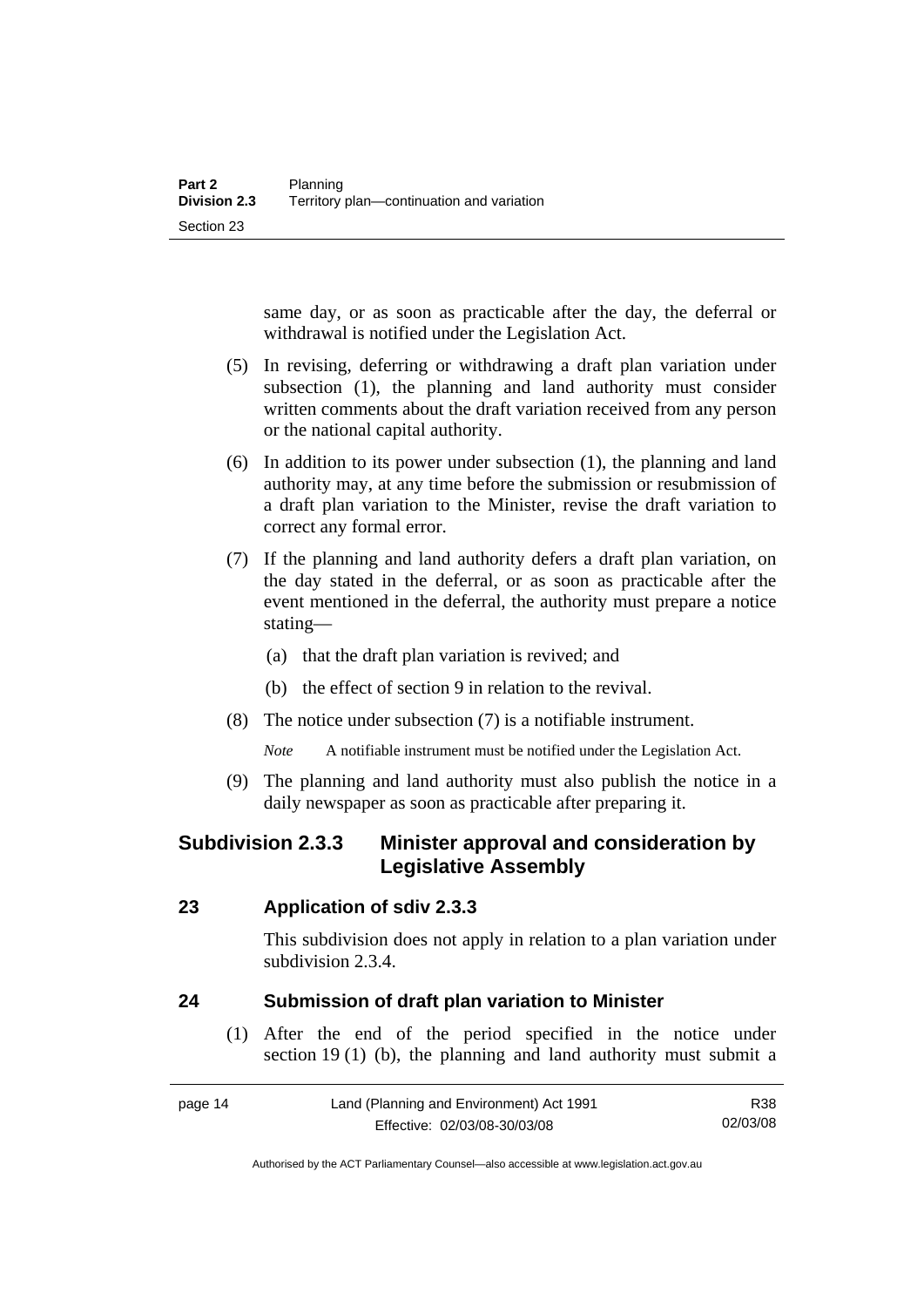draft plan variation (as revised, if at all, under section 22) to the Minister for approval, together with—

- (a) the background papers; and
- (b) a written report setting out the issues raised in any written comments about the draft variation submitted under the invitation in the notice under section 19 (1) or otherwise; and
- (c) a written report about its consultation with the public and the national capital authority; and
- (d) a written report about any consultation between the authority and the heritage council relating to the draft variation that specifies any difference between the views of the authority and the heritage council in relation to any site of heritage significance; and
- (e) a copy of any written comments submitted to the authority by the national capital authority in relation to the draft variation.
- (2) The planning and land authority must give the Executive a written report about the authority's consultation with the national capital authority.
- (3) The planning and land authority must prepare a written notice stating that the documents mentioned in subsection (1) are available for public inspection.
- (4) The notice is a notifiable instrument.

*Note* A notifiable instrument must be notified under the Legislation Act.

- (5) The planning and land authority must also publish the notice in a daily newspaper.
- (6) The planning and land authority must make copies of the documents mentioned in subsection (1) available for public inspection during office hours during the period, and at the places, stated in the notice.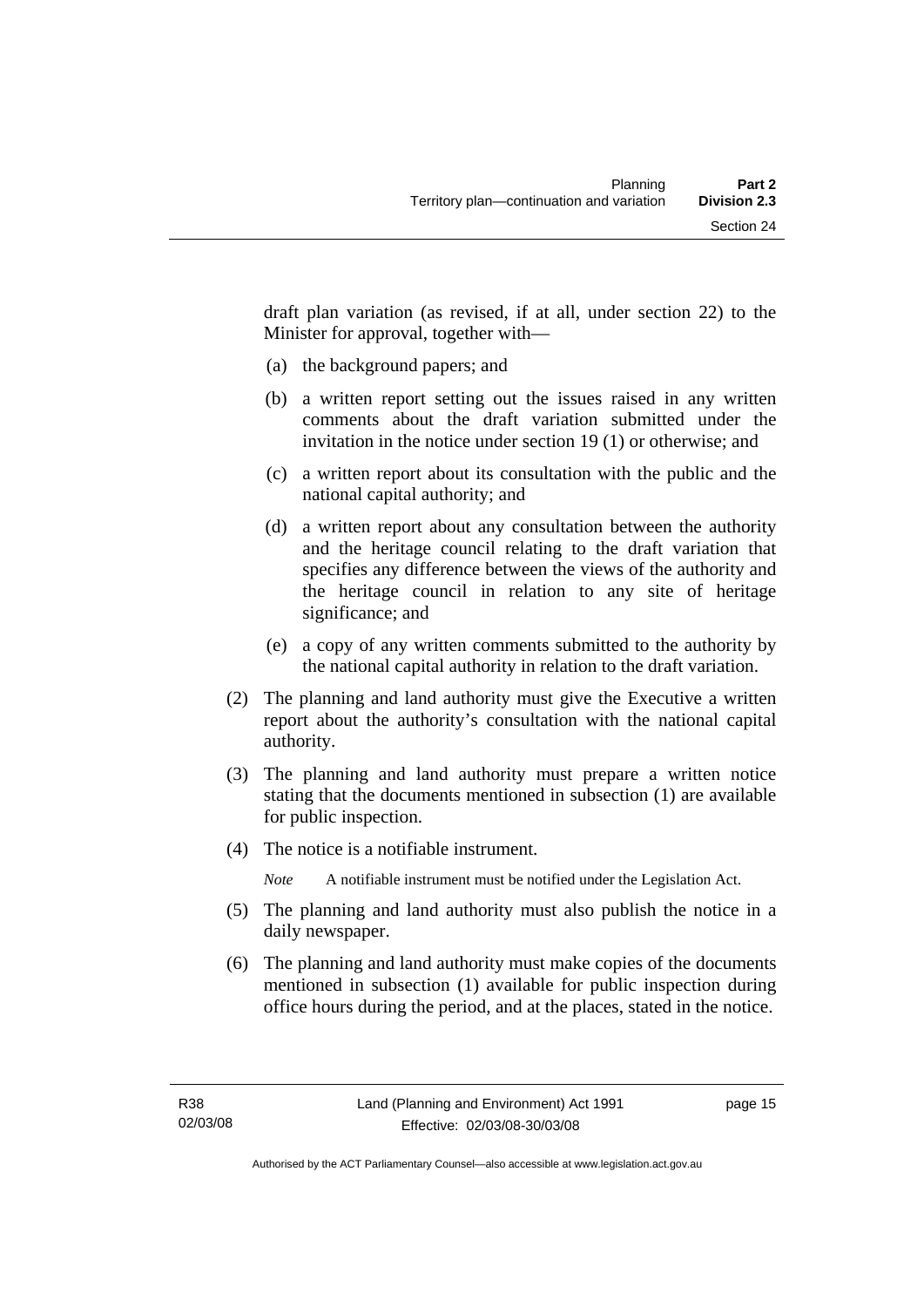### <span id="page-29-0"></span>**25 Consideration by Legislative Assembly committee**

The Minister must, within 28 days of receiving a draft plan variation under section 24, refer—

- (a) the draft plan variation; and
- (b) the documents mentioned in section 24 (1) that relate to the draft plan variation;

to an appropriate committee of the Legislative Assembly together with a request that the committee report on the draft plan to the Legislative Assembly.

### **26 Minister's powers**

- (1) On receipt of a draft plan variation submitted or resubmitted for approval, the Minister must—
	- (a) approve the draft variation in the form in which it is submitted or resubmitted; or
	- (b) return the draft variation to the planning and land authority together with any or all of the following written directions:
		- (i) to conduct further specified consultation;
		- (ii) to consider any relevant environmental report, the report of any relevant inquiry, or any other relevant report;
		- (iii) to consider any revision suggested by the Minister;
		- (iv) to revise the draft variation in a specified way;
		- (v) to defer, in writing, the resubmission of the draft variation to the Minister until a specified date or the happening of a specified event;
		- (vi) to withdraw the draft variation in writing.
- (2) Before taking action under subsection (1), the Minister must consider any recommendation made by a committee of the

R38 02/03/08

Authorised by the ACT Parliamentary Counsel—also accessible at www.legislation.act.gov.au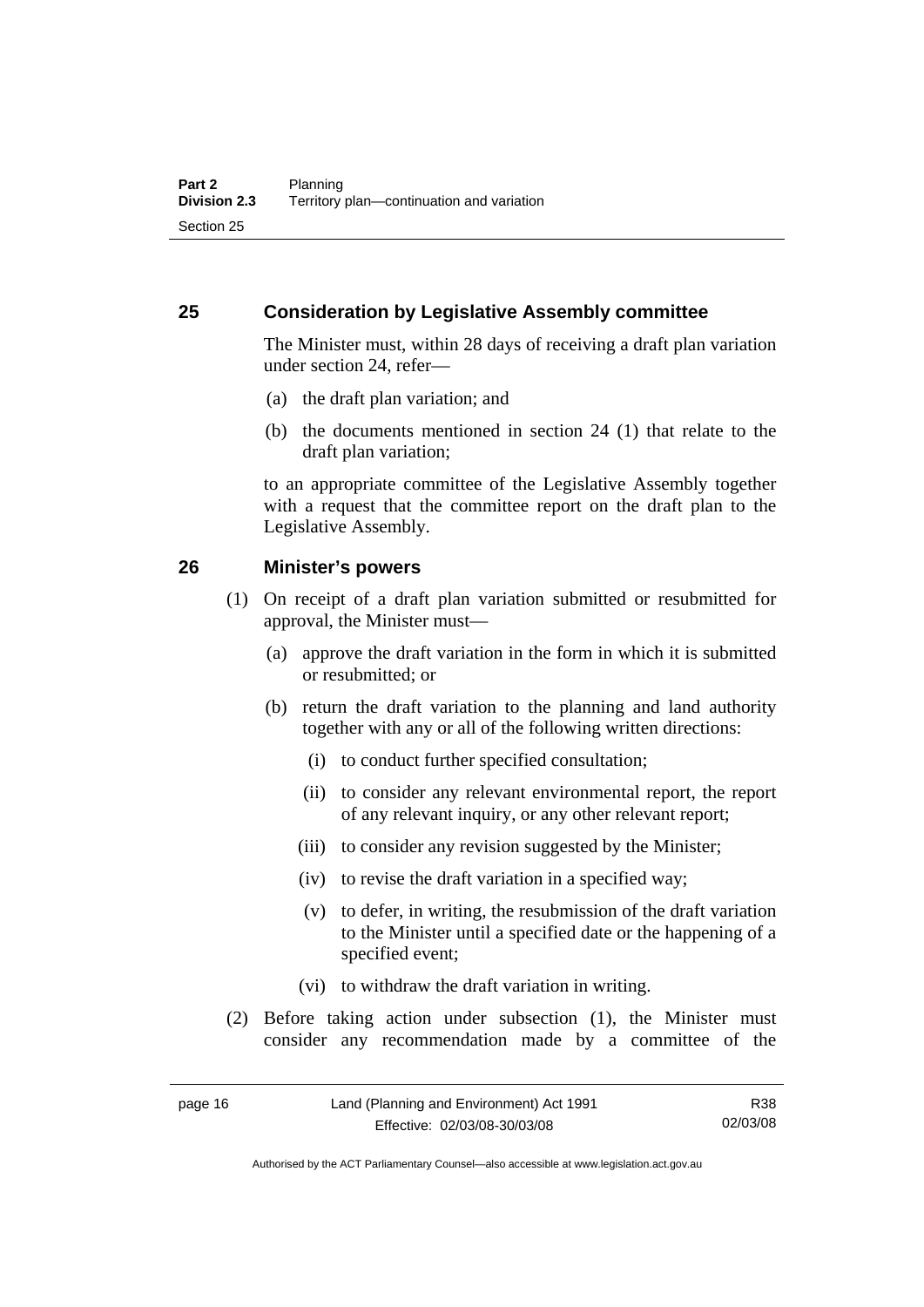<span id="page-30-0"></span>Legislative Assembly in relation to the draft variation, or related documents, referred to the committee under section 25.

- (3) A deferral or withdrawal directed under subsection (1) (b) (v) or (vi) must state the effect of section 9 in relation to the deferral or withdrawal of the draft plan variation.
- (4) The following are notifiable instruments:
	- (a) a direction under subsection (1) (b);
	- (b) a deferral directed under subsection  $(1)$  (b)  $(v)$ ;
	- (c) a withdrawal directed under subsection (1) (b) (vi).
	- *Note* A notifiable instrument must be notified under the Legislation Act.
- (5) The authority must also publish a deferral or withdrawal directed under subsection (1) (b) (v) or (vi) in a daily newspaper on the same day, or as soon as practicable after, the deferral or withdrawal is notified under the Legislation Act.
- (6) After approving a draft plan variation under subsection (1) (a), the Minister may, before the draft variation is presented to the Legislative Assembly, revoke the approval and return the draft variation to the planning and land authority under subsection (1) (b).

# **27 Return of draft plan variation to authority**

- (1) This section applies if the Minister returns a draft plan variation to the authority with directions under section 26 (1) (b).
- (2) The authority must comply with each direction.
- (3) If a direction is given under section 26 (1) (b) (i), (ii) or (iii), the authority may revise the draft variation and resubmit it to the Minister for approval together with a written report about the authority's compliance with the Minister's direction and any further revision of the draft variation under section 22 (6).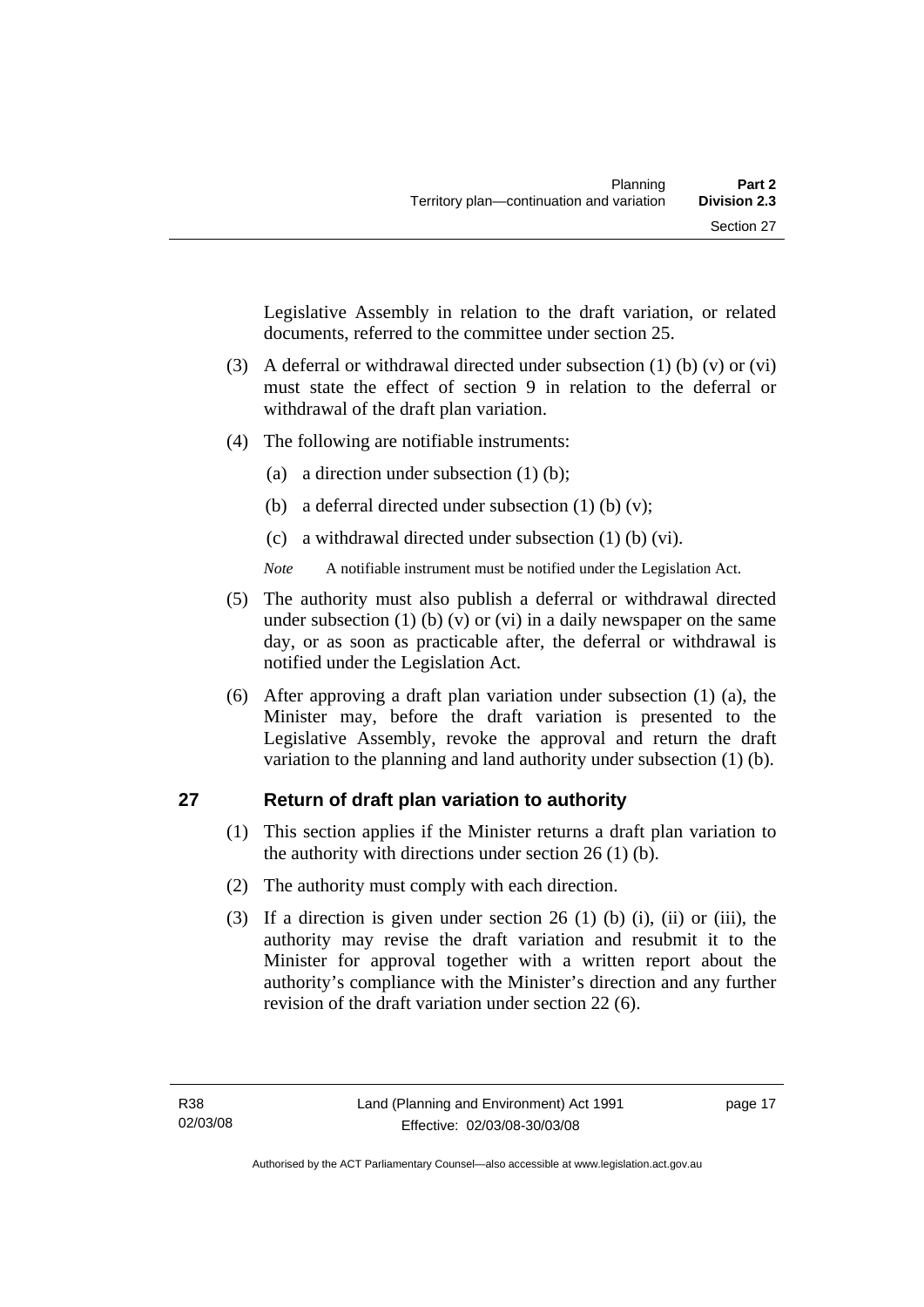<span id="page-31-0"></span> (4) If a direction is given under section 26 (1) (b) (iv), the authority must resubmit the draft variation (as revised) together with a written report about any further revision of the draft variation under section 22 (6).

# **28 Notice of revival of deferred draft plan variation**

- (1) If the planning and land authority defers a draft plan variation as directed under section 26 (1) (b) (v) (Minister's powers), on the day stated in the deferral, or as soon as practicable after the event mentioned in the deferral, the authority must—
	- (a) prepare a notice stating—
		- (i) that the draft plan variation is revived; and
		- (ii) the effect of section 9 (Effect of draft plan variation) in relation to the revival; and
		- (iii) the effect of any revision under section 22 (6) (Revision, deferral or withdrawal of draft plan variations); and
	- (b) resubmit the draft variation to the Minister; and
	- (c) advise the Legislative Assembly.
- (2) A notice under subsection (1) (a) is a notifiable instrument.

*Note* A notifiable instrument must be notified under the Legislation Act.

(3) The planning and land authority must also publish the notice in a daily newspaper.

# **29 Consideration of plan variation by Legislative Assembly**

- (1) A plan variation must be presented to the Legislative Assembly within 5 sitting days after the day it is approved by the Minister, together with copies of the following documents in relation to the variation:
	- (a) the background papers;

Authorised by the ACT Parliamentary Counsel—also accessible at www.legislation.act.gov.au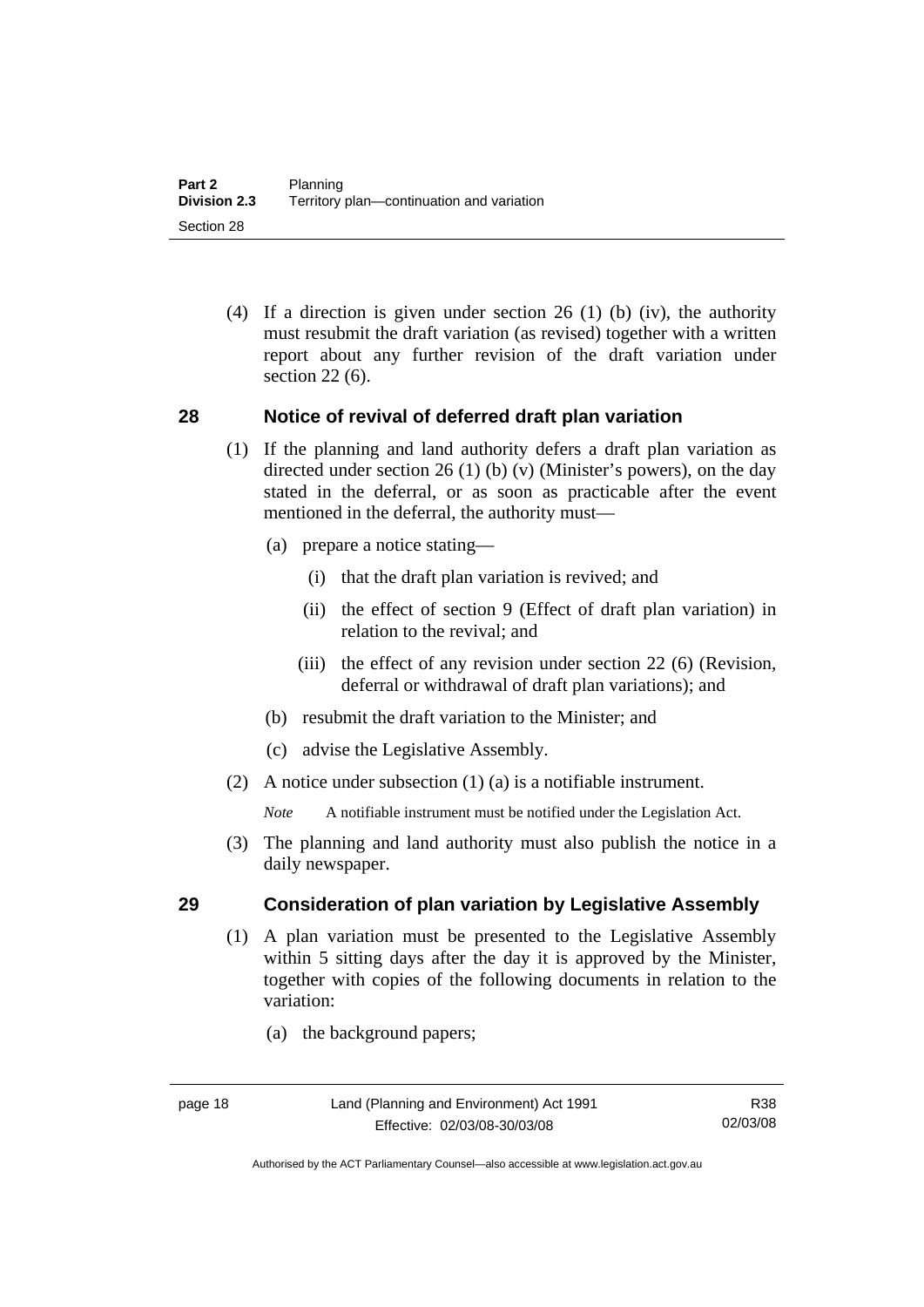- (b) the summaries and reports mentioned in section  $24$  (1) (b), (c) and (d);
- (c) any direction under section  $26 (1) (b)$ ;
- (d) any report mentioned in section  $26(1)$  (b) (ii);
- (e) any report mentioned in section 27 (c).
- (2) Subsection (1) is subject to section 26 (6) (Minister's powers).
- (3) If a plan variation is not presented to the Legislative Assembly in accordance with subsection (1), it does not come into effect.
- (4) The Legislative Assembly may, on a motion of which notice has been given within 5 sitting days after a plan variation has been presented to it, by resolution reject the variation or any provision of it.
- (5) If, at the end of 5 sitting days after notice of a motion to reject a plan variation or a provision of a plan variation has been given in the Legislative Assembly (being notice given within 5 sitting days after the variation was presented to the Legislative Assembly)—
	- (a) the notice has not been called on; or
	- (b) the motion has been called on and moved and has not been withdrawn or otherwise disposed of;

the plan variation or provision specified in the motion is taken to have been rejected by the Legislative Assembly.

- (6) If, before the end of 5 sitting days after a notice of motion to disallow a plan variation or a provision of a plan variation has been given in the Legislative Assembly (being notice given within 5 sitting days after the variation was presented to the Legislative Assembly)—
	- (a) the Legislative Assembly is dissolved or expires; and
	- (b) at the time of dissolution or expiry—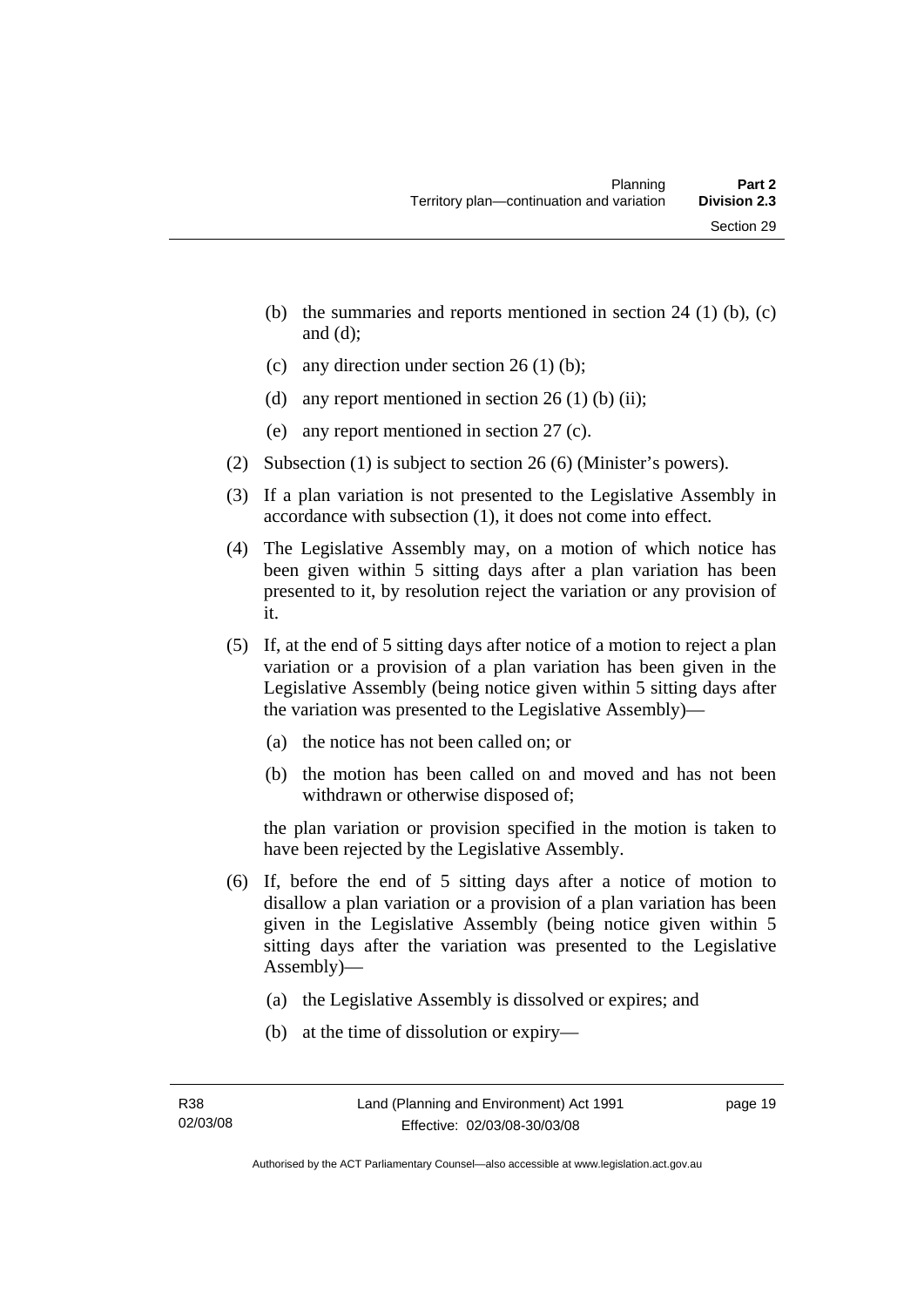- (i) the notice has not been withdrawn and the motion has not been called on; or
- (ii) the motion has been called on and moved and has not been withdrawn or otherwise disposed of;

the plan variation is taken, for subsections (4) and (5), to have been presented to the Legislative Assembly on the first sitting day of the Legislative Assembly after the next general election of members of the Assembly.

- (7) If, at the end of 5 sitting days after a plan variation is presented to the Legislative Assembly, the Assembly has not passed a resolution rejecting the variation or any provision of it and is not, under subsection (5), taken to have rejected the variation or any provision of it, the Minister must, in writing, fix a day when the plan variation is to commence.
	- *Note* An instrument under this subsection is a *commencement notice* (see Legislation Act, s 11). A commencement notice must be notified under the Legislation Act.
- (8) The planning and land authority must publish in a daily newspaper details of—
	- (a) the commencement notice under subsection (7); and
	- (b) where copies of the plan variation may be inspected or purchased.
- (9) The planning and land authority must make copies of the plan variation available for inspection or purchase during office hours at the places, and during the period, published in the newspaper under subsection (8) (b).
- (10) A plan variation notified under subsection (7) commences on the day fixed by the notice.

Authorised by the ACT Parliamentary Counsel—also accessible at www.legislation.act.gov.au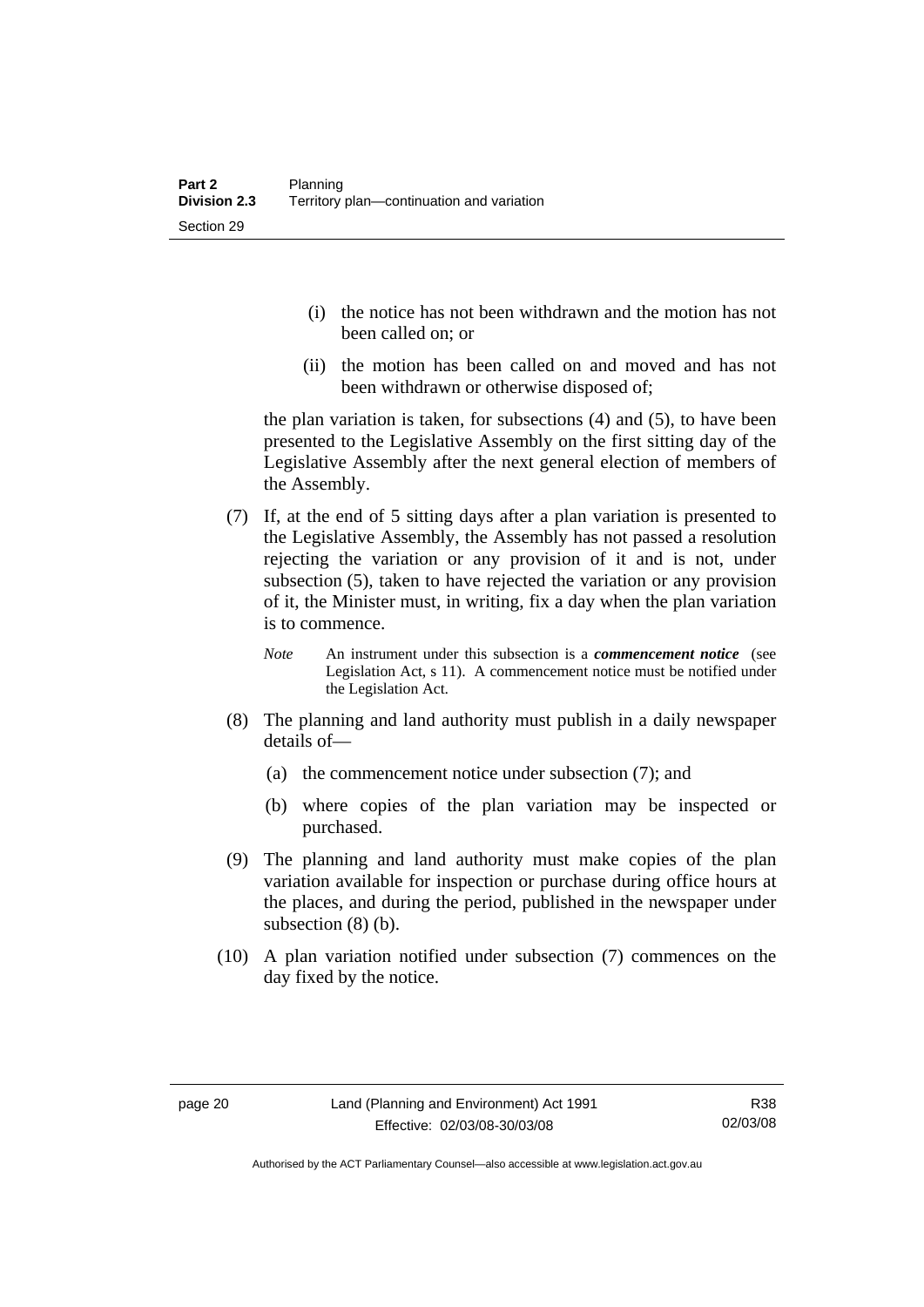### <span id="page-34-0"></span>**30 Rejection of plan variation by Legislative Assembly**

- (1) This section applies if a plan variation is completely rejected under section 29 (4) (Consideration of plan variation by Legislative Assembly), or taken to be completely rejected under section 29 (5).
- (2) The plan variation does not come into force if this section applies.
- (3) The planning and land authority must prepare a notice stating that the plan variation has been rejected.
- (4) The notice is a notifiable instrument.

*Note* A notifiable instrument must be notified under the Legislation Act.

(5) The planning and land authority must also publish the notice in a daily newspaper.

### **30A Partial rejection of plan variation by Legislative Assembly**

- (1) This section applies if a plan variation is partly rejected under section 29 (4) (Consideration of plan variation by Legislative Assembly), or taken to be partly rejected under section 29 (5).
- (2) A provision of a plan variation does not come into force if—
	- (a) it is rejected by the Legislative Assembly under section 29 (4) or  $(5)$ ; or
	- (b) it is withdrawn under subsection (3) (b).
- (3) The Minister must, in relation to each provision of the plan that is not rejected under section 29 (4) or (5), in writing—
	- (a) fix a day when the provision (an *approved provision*) is to commence; or
	- (b) withdraw the provision.
	- *Note* An instrument under par (a) is a *commencement notice* (see Legislation Act, s 11). A commencement notice must be notified under the Legislation Act.

page 21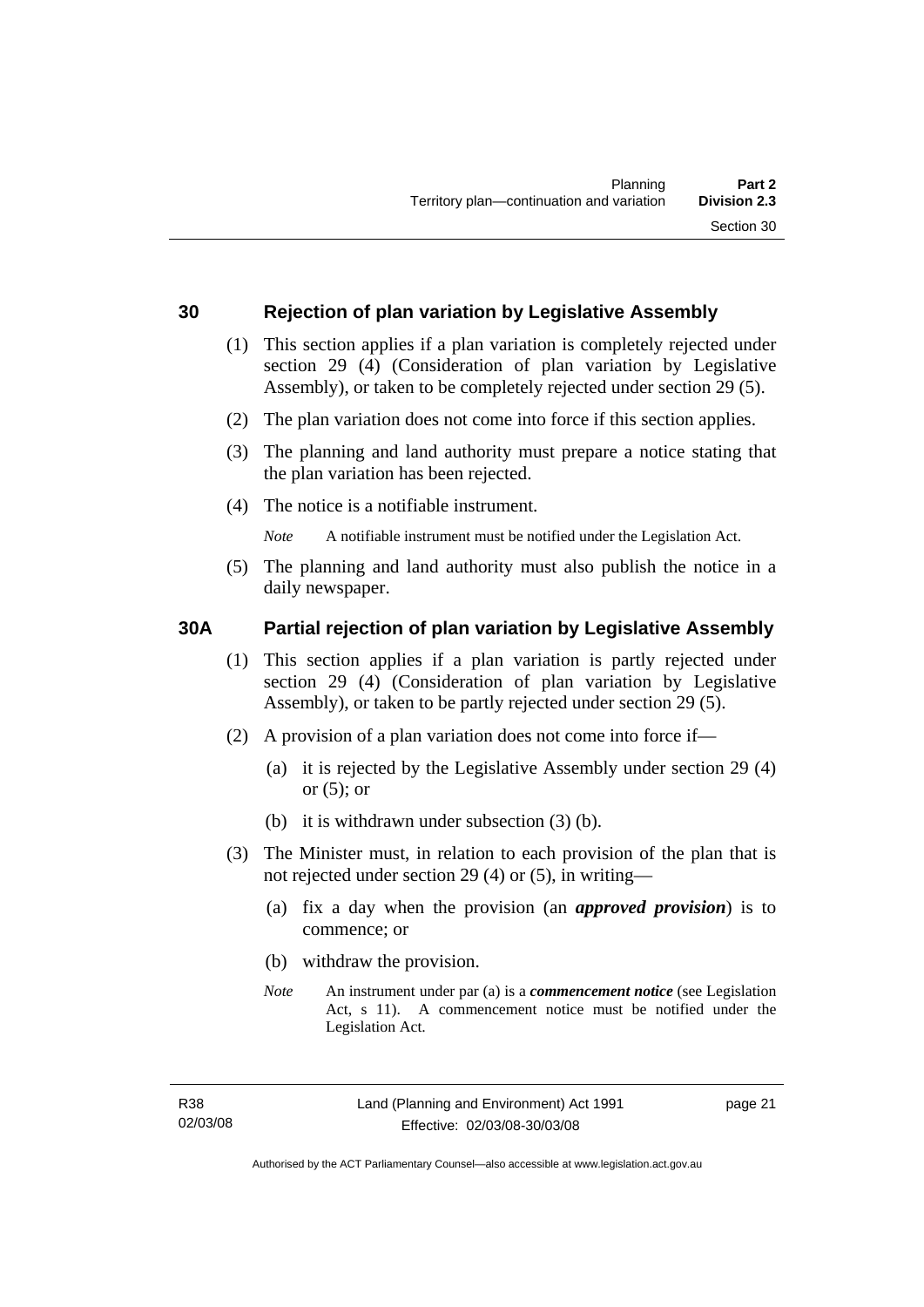<span id="page-35-0"></span>(4) A withdrawal under subsection (3) (b) is a notifiable instrument.

*Note* A notifiable instrument must be notified under the Legislation Act.

# **30B Partial rejection of plan variation—newspaper publication etc**

- (1) The planning and land authority must publish in a daily newspaper details of—
	- (a) a commencement notice under section 30A (3) (a) for a provision (an *approved provision*); or
	- (b) a withdrawal notice under section 30A (3) (b).
- (2) The details of a commencement notice published under subsection (1) (a) for an approved provision must include details of where, and for what period, copies of the provision may be inspected or purchased.
- (3) The planning and land authority must make copies of each approved provision available for inspection or purchase during office hours at the place or places, and during the period, mentioned in subsection (2).

# **Subdivision 2.3.4 Plan variations—defined land**

# **31 Definition for sdiv 2.3.4**

In this subdivision:

*defined land* means land identified in the plan pursuant to section  $7(3)(c)$ .

# **32 Plan variations in relation to defined land**

 (1) On approval of the subdivision of a parcel or part of a parcel of defined land, the planning and land authority must, in writing, vary the plan to specify the purposes for which that land may be used.

Authorised by the ACT Parliamentary Counsel—also accessible at www.legislation.act.gov.au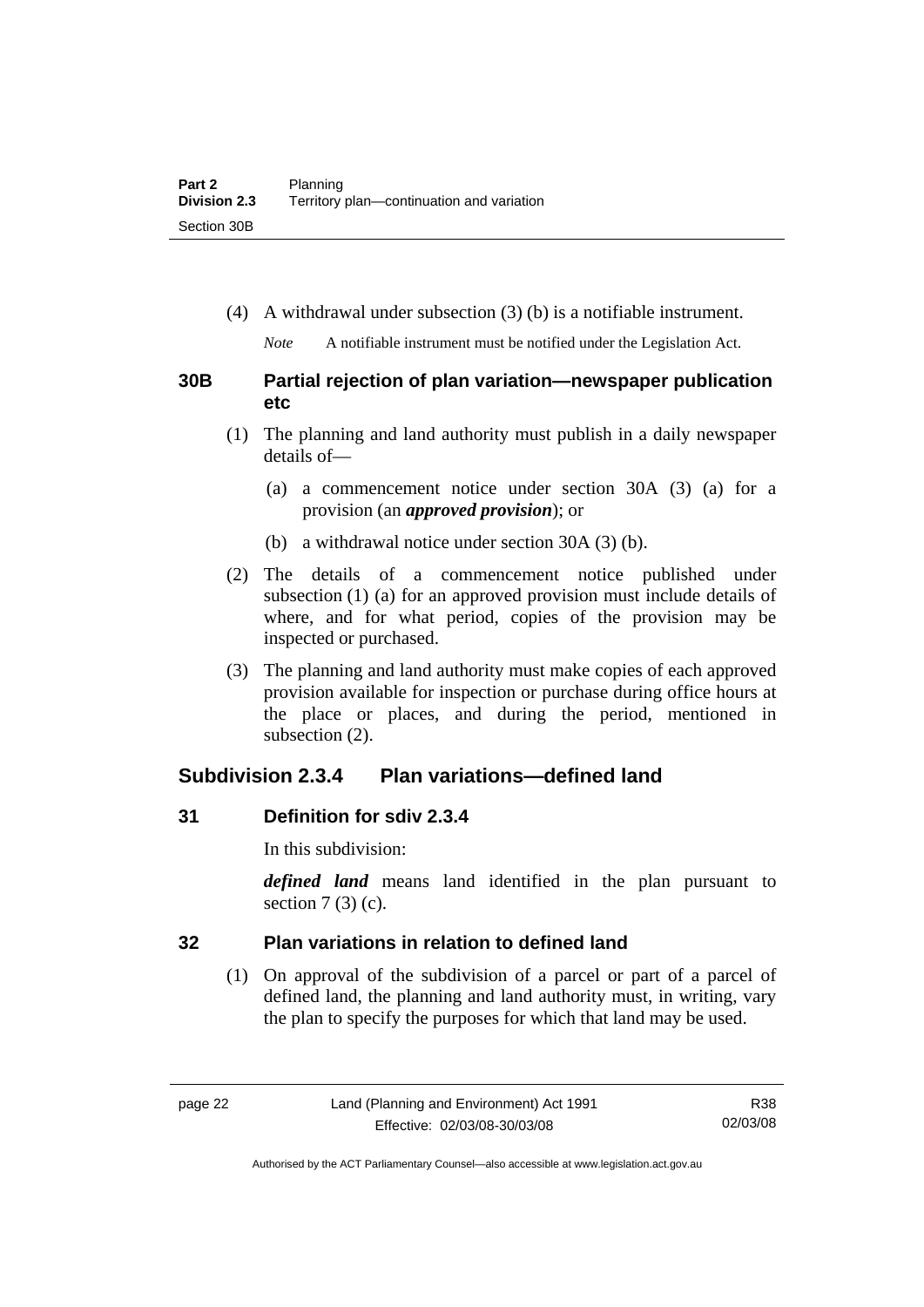- (2) A variation of the plan under subsection (1) in relation to a parcel, or part of a parcel, of land must include a map of that parcel or part showing the purposes for which identified parts of that land may be used.
- (3) A variation of the plan under subsection (1) is to be consistent with—
	- (a) the relevant subdivision and any conditions subject to which that subdivision is approved; and
	- (b) the principles and policies specified in the plan for the development of the relevant defined land.
- (4) A variation of the plan under subsection (1) is a notifiable instrument.

*Note* A notifiable instrument must be notified under the Legislation Act.

- (5) A variation of the plan under subsection (1) has the effect of the parcel, or part of a parcel, of land which is subdivided ceasing to be defined land.
- (6) Within 7 days after a variation of the plan under subsection (1) is notified under the Legislation Act, the planning and land authority must publish a notice in a daily newspaper that—
	- (a) specifies the variation made to the plan; and
	- (b) includes a copy of the map that was included in the variation; and
	- (c) specifies when the variation to the plan took effect or is to take effect.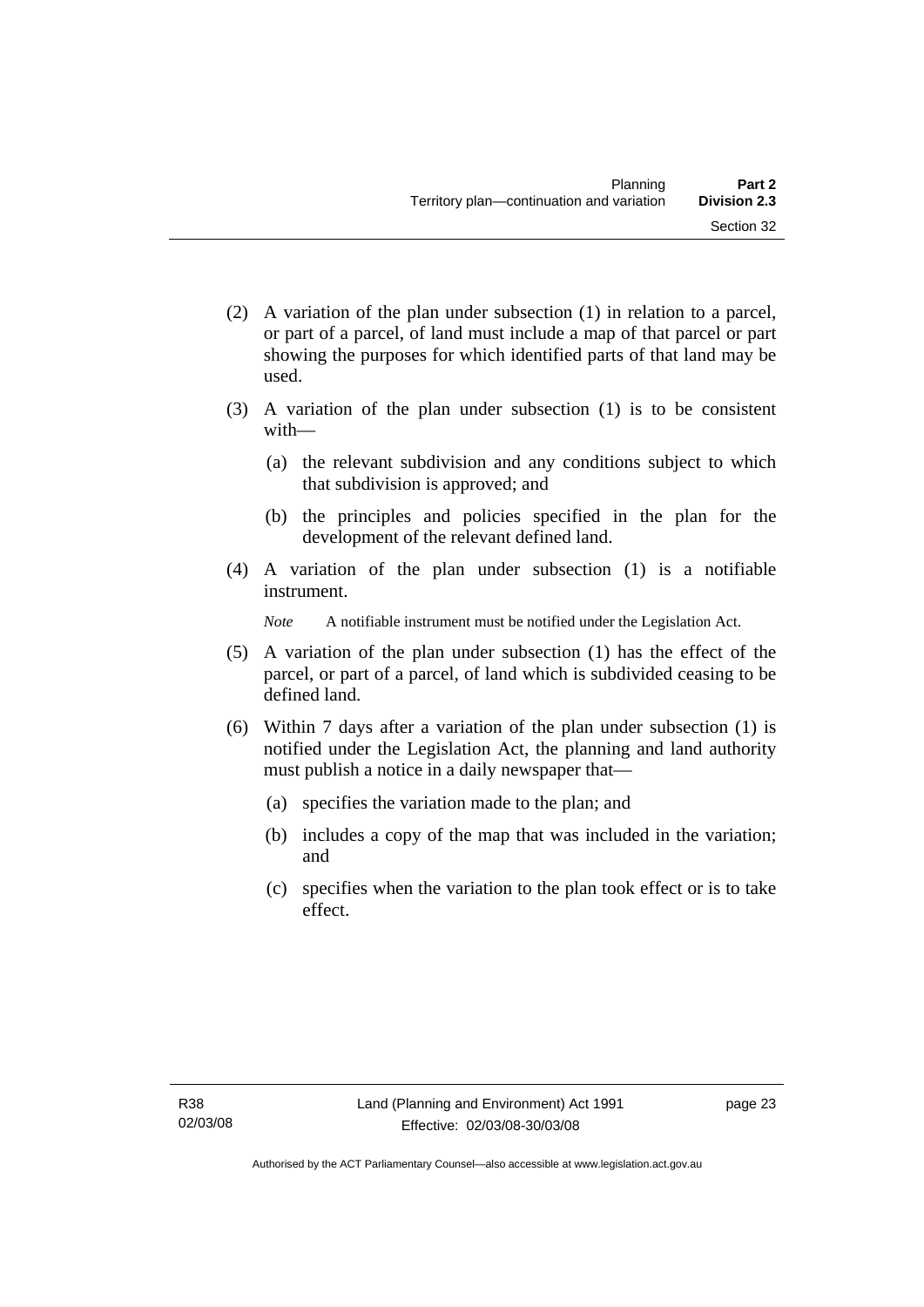**Part 2** Planning<br>**Division 2.5** Miscellan **Division 2.5** Miscellaneous Section 51

## **Division 2.5 Miscellaneous**

# **51 Challenge to validity of provisions of plan**

The validity of a provision of the plan must not be questioned in any legal proceedings except those commenced within 3 months after the date of the commencement of the provision or of a variation of the provision.

page 24 Land (Planning and Environment) Act 1991 Effective: 02/03/08-30/03/08

R38 02/03/08

Authorised by the ACT Parliamentary Counsel—also accessible at www.legislation.act.gov.au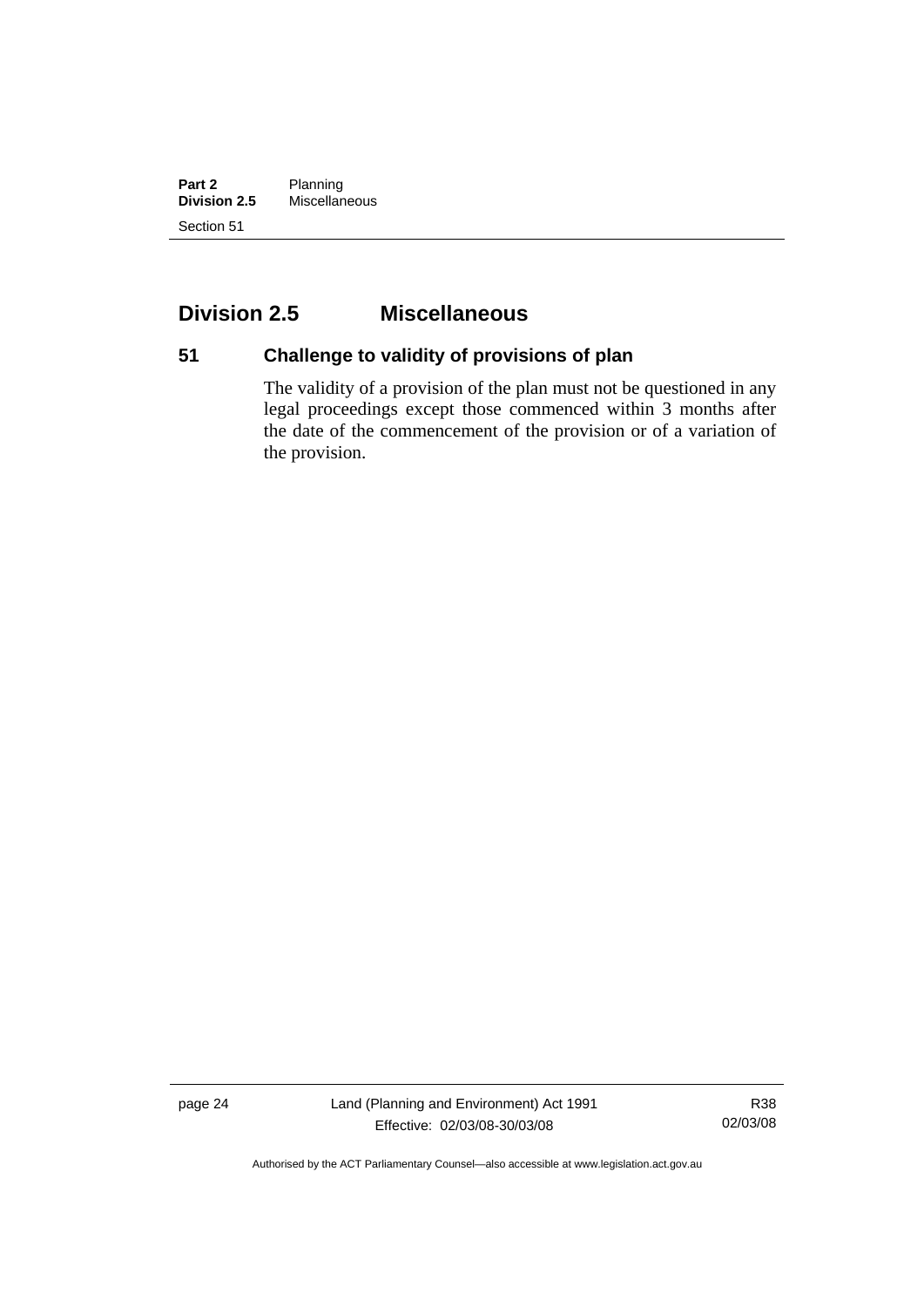## **Part 4 Environmental assessments and inquiries**

## **Division 4.1 Preliminary**

*Note* The Environment Minister may delegate a function of the Environment Minister under this part to the planning and land authority (see Legislation Act, s 254A).

## **111 Definitions for pt 4**

In this part:

*defined decision* means a decision of the Territory, the Executive, a Minister or a territory authority about a proposal in relation to which a Minister is empowered under part 2, part 5 or part 6, an Act other than this Act or a subordinate law—

- (a) to direct that an assessment be made; or
- (b) to establish a panel to conduct an inquiry.

*environmental impact*, in relation to a proposal that is the subject of a defined decision, includes the following potential effects of the proposal (if carried out), either by itself or in combination with the potential effects of another such proposal:

- (a) environmental effect on a community;
- (b) physical, biological or cultural transformation of an area;
- (c) environmental effect on the social system or the ecosystems of an area;
- (d) change to the aesthetic, recreational, scientific or other environmental qualities, or values, of an area;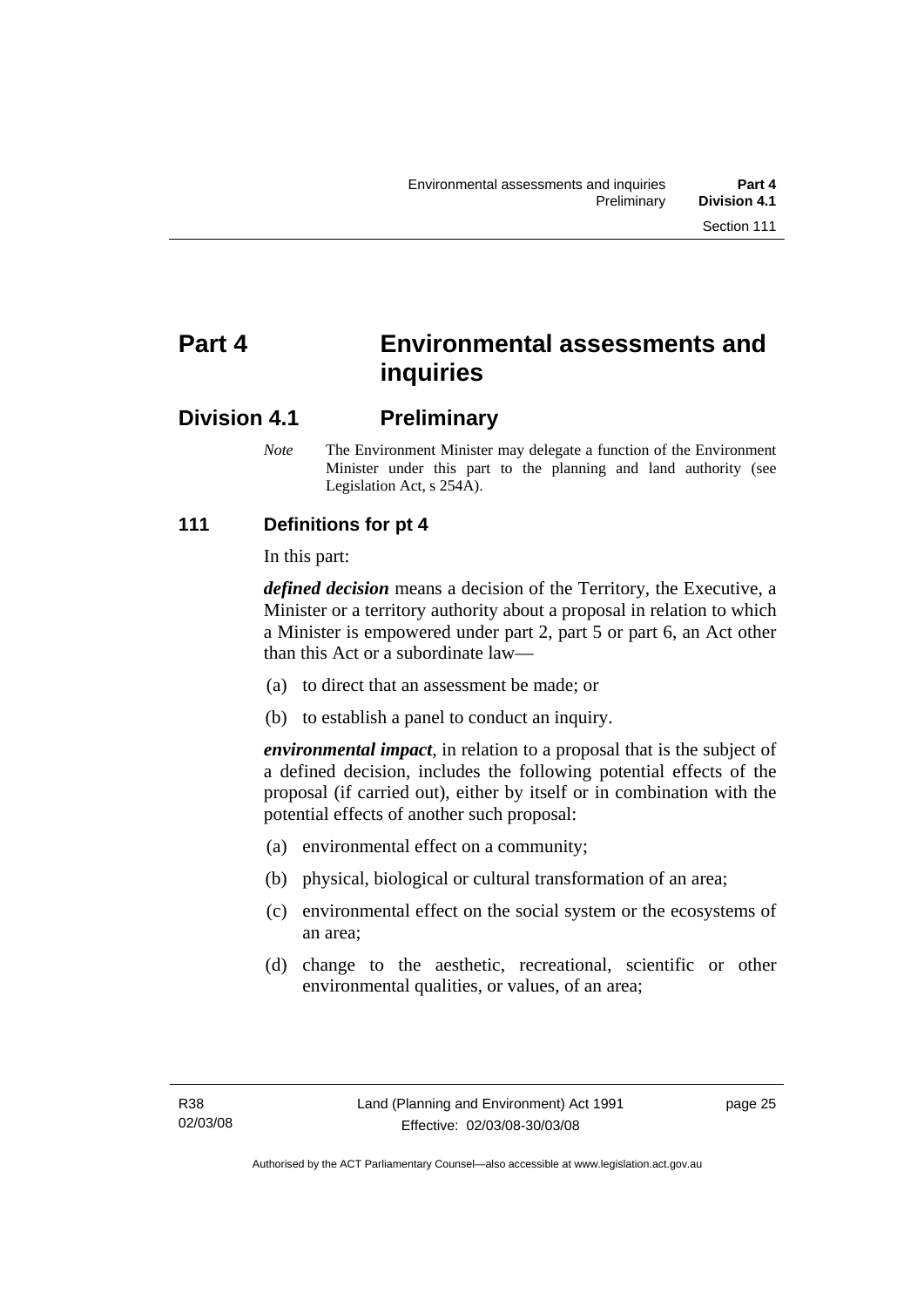- (e) environmental effect on any premises or land or the surroundings of any premises or land, that has heritage significance;
- (f) the endangering, or further endangering, of a community or an area;
- (g) the endangering, or further endangering, of any species of fauna or flora;
- (h) long-term environmental effects including those with potential to place demands on the social system;
- (i) curtailing of the range of beneficial uses of the environment;
- (j) pollution;
- (k) problems associated with the disposal of waste;
- (l) increased demands on natural resources that are, or are likely to be, in short supply;
- (m) change to the values or lifestyles of particular groups and communities or to existing social relationships;
- (n) socioeconomic effect.

*environmental impact statement* means an environmental impact statement prepared in accordance with division 4.3.

*land* includes water.

*panel* means a panel established to conduct an inquiry.

*preliminary assessment* means an assessment made under division 4.2.

*proponent*, in relation to a defined decision, means the person designated as the proponent under section 112.

*public environment report* means a public environment report prepared in accordance with division 4.3.

Authorised by the ACT Parliamentary Counsel—also accessible at www.legislation.act.gov.au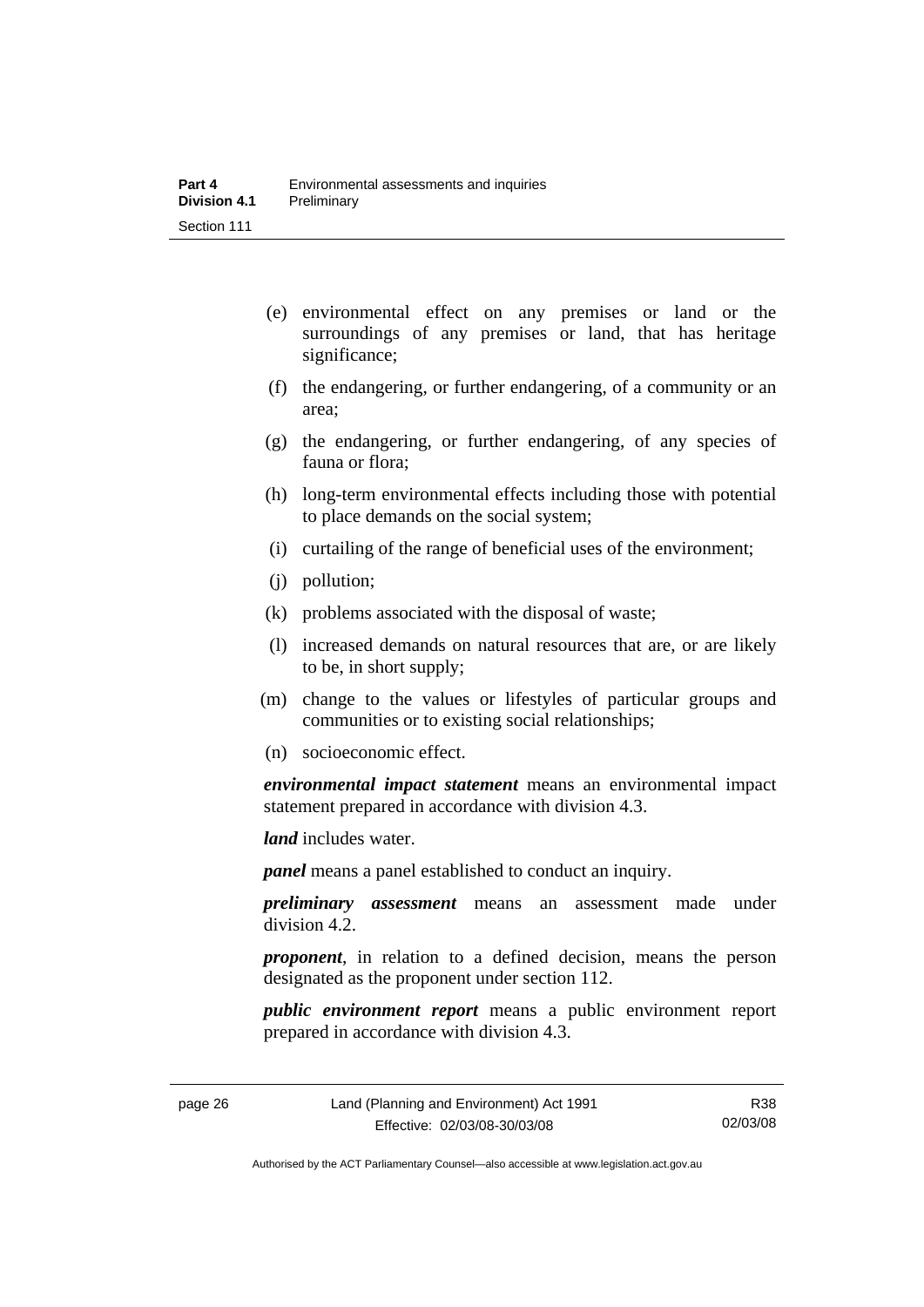*relevant Minister*, means the Minister responsible for the administration of the Act or subordinate law under which—

- (a) in relation to an assessment or inquiry—that assessment or inquiry is authorised to be made or conducted; or
- (b) in relation to a defined decision—the relevant decision is authorised to be made.

## **112 Proponents**

- (1) For this part, the relevant Minister in relation to a defined decision may, in writing, designate a person or territory authority as the proponent in relation to the decision.
- (2) The relevant Minister must designate, as the proponent in relation to a defined decision, the person or territory authority whose interests would be most directly affected by the decision, unless, in the opinion of that Minister, the public interest requires otherwise.

## **Division 4.2 Preliminary assessments**

## **113 Directions**

 The relevant Minister in relation to a defined decision, or the Environment Minister, may, by written notice to the relevant proponent within 28 days after the day when the decision that a preliminary assessment be required is made, direct the proponent to prepare a preliminary assessment of the environmental impact of the relevant proposal.

## **114 Mandatory preliminary assessments**

If a defined decision is of a class prescribed by the plan, the relevant Minister must, within the period mentioned in section 113, issue a notice under that section in relation to the relevant proposal.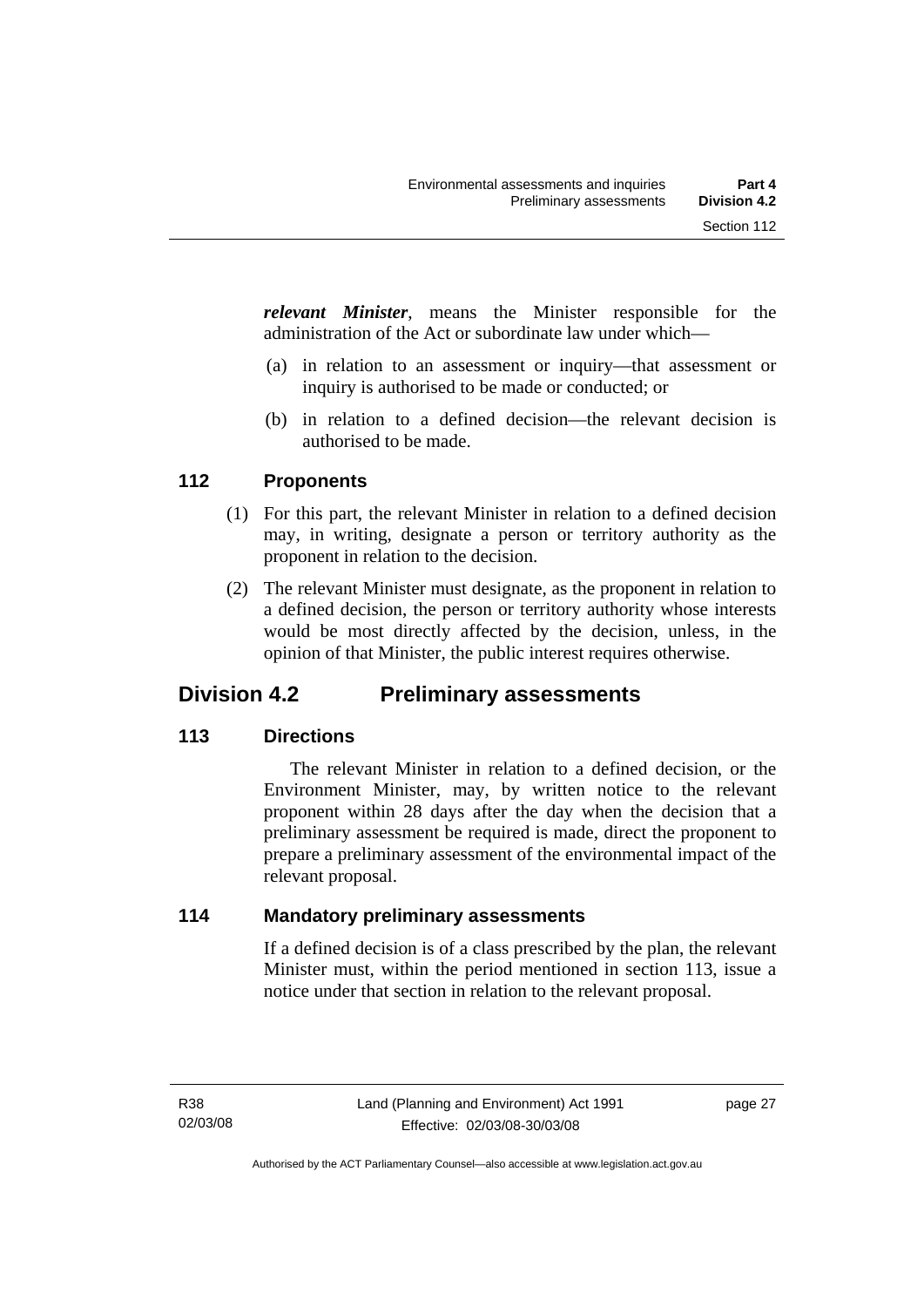#### **115 Content**

A preliminary assessment must consist of the matters specified in schedule 3.

#### **116 Submission to Minister**

 (1) On notice under section 113, the proponent must submit a preliminary assessment to the Environment Minister in accordance with the notice.

*Note* A fee may be determined under s 287 for this subsection.

 (2) If the Environment Minister is not the relevant Minister in relation to a preliminary assessment, the Environment Minister must give the preliminary assessment to the relevant Minister.

#### **117 Public inspection**

- (1) After a preliminary assessment is submitted to the Environment Minister under section 116, the Environment Minister must prepare a written notice stating that copies of the preliminary assessment are available for public inspection during a specified period of not less than 15 business days at specified places.
- (2) The Environment Minister may, in writing, extend or further extend the period stated in the notice.
- (3) The power under subsection (2) may be exercised after the end of the period to be extended.
- (4) The following are notifiable instruments:
	- (a) a notice under subsection (1);
	- (b) an extension or further extension under subsection (2).
	- *Note* A notifiable instrument must be notified under the Legislation Act.
- (5) The planning and land authority must also publish a notice under subsection (1), or an extension or further extension under subsection (2), in a daily newspaper.

Authorised by the ACT Parliamentary Counsel—also accessible at www.legislation.act.gov.au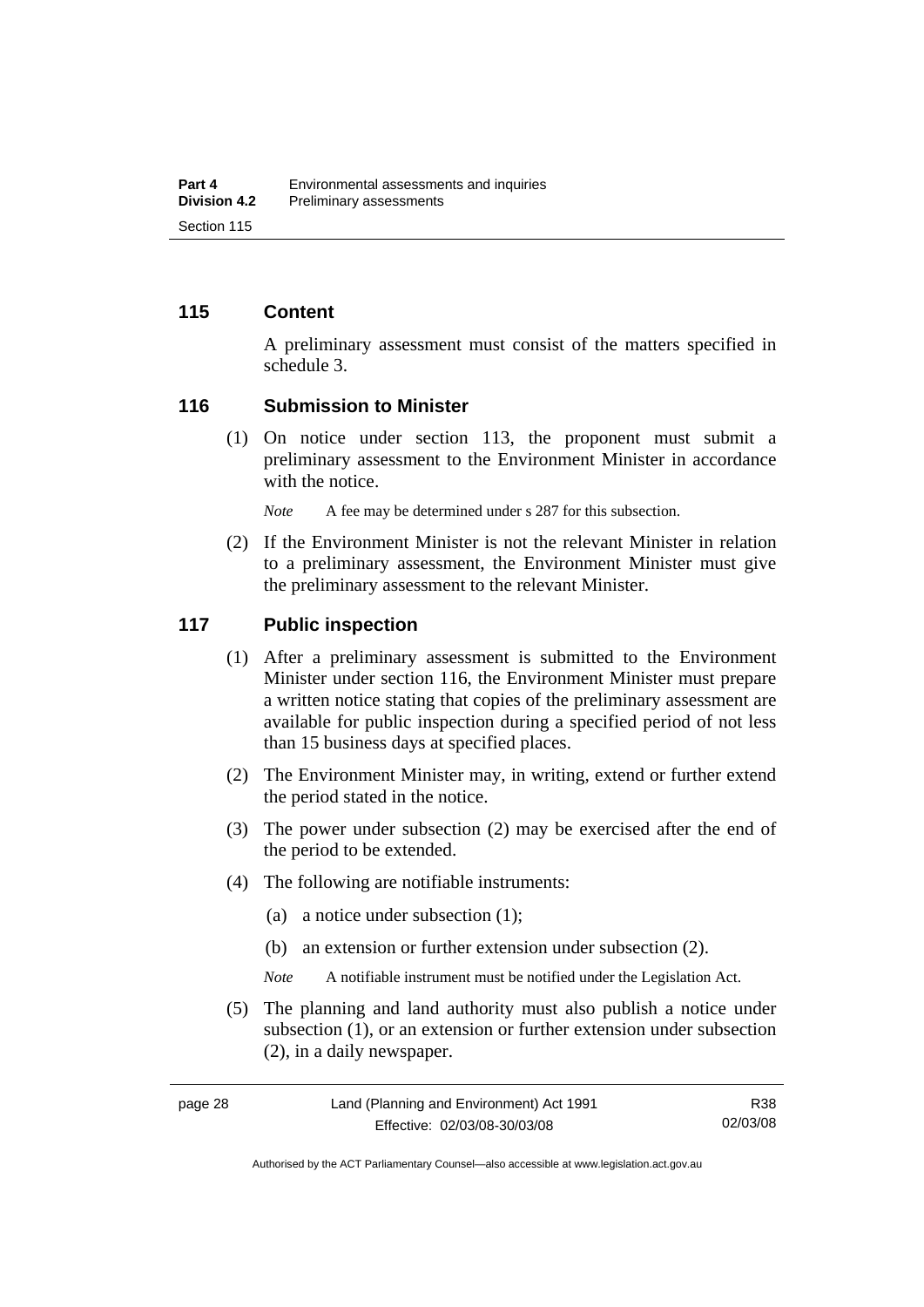- (6) The Environment Minister must, at the places, and within the period, specified in a notice under subsection (1)—
	- (a) make copies of the preliminary assessment mentioned in the notice available for public inspection; and
	- (b) give a copy of the preliminary assessment to any person on request.

*Note* A fee may be determined under s 287 for par (b).

 (7) The Environment Minister must send a copy of the preliminary assessment mentioned in the notice under subsection (1), without charge, to the Conservation Council of the South-East Region and Canberra (Inc.).

## **118 Exclusion of material**

- (1) If, in the opinion of the Environment Minister based on reasonable grounds—
	- (a) a part of a preliminary assessment contains information related to the personal or business affairs of a person—
		- (i) supplied to the proponent or the Minister in confidence; or
		- (ii) the publication of which would reveal a trade secret; or
		- (iii) the disclosure of which would, or would reasonably be expected to, adversely affect a person in relation to the lawful business affairs of that person; and
	- (b) it would not be in the public interest for that part to be published;

the Environment Minister must exclude that part from each copy of the preliminary assessment made available to the public or for public inspection.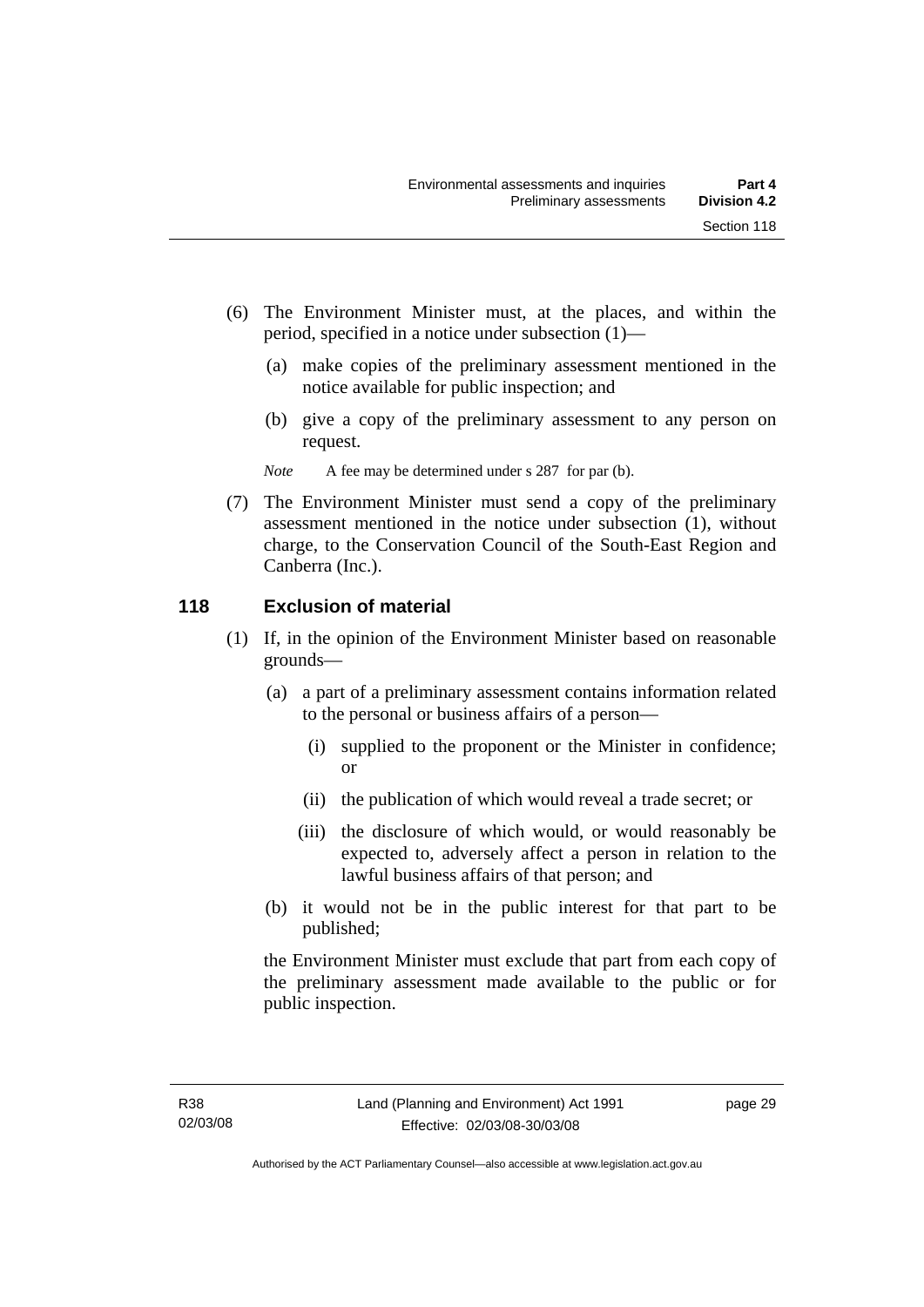(2) If a part of a preliminary assessment is excluded from the copies of that assessment made available to the public or for public inspection, each copy must include a statement to the effect that an unspecified part of the assessment has been excluded for the purpose of protecting the confidentiality of information included in that part.

## **Division 4.3 Assessments**

## **Subdivision 4.3.1 Form and content**

#### **119 Form**

Unless otherwise specified in the Act or subordinate law under which it is directed, an assessment consists of—

- (a) a public environment report; or
- (b) an environmental impact statement;

about the proposal that is the subject of a defined decision, together with the report under section 131 evaluating that public environment report or environmental impact statement.

#### **120 Content of public environment reports and environmental impact statements**

Public environment reports and environmental impact statements are each to include the matters that are—

- (a) prescribed; and
- (b) directed under section 123.

## **Subdivision 4.3.2 Direction of assessments**

#### **121 Decisions to direct assessments**

 (1) The relevant Minister may direct that an assessment be made of the proposal if, in the opinion of the relevant Minister based on

| page 30 | Land (Planning and Environment) Act 1991 | R38      |
|---------|------------------------------------------|----------|
|         | Effective: 02/03/08-30/03/08             | 02/03/08 |

Authorised by the ACT Parliamentary Counsel—also accessible at www.legislation.act.gov.au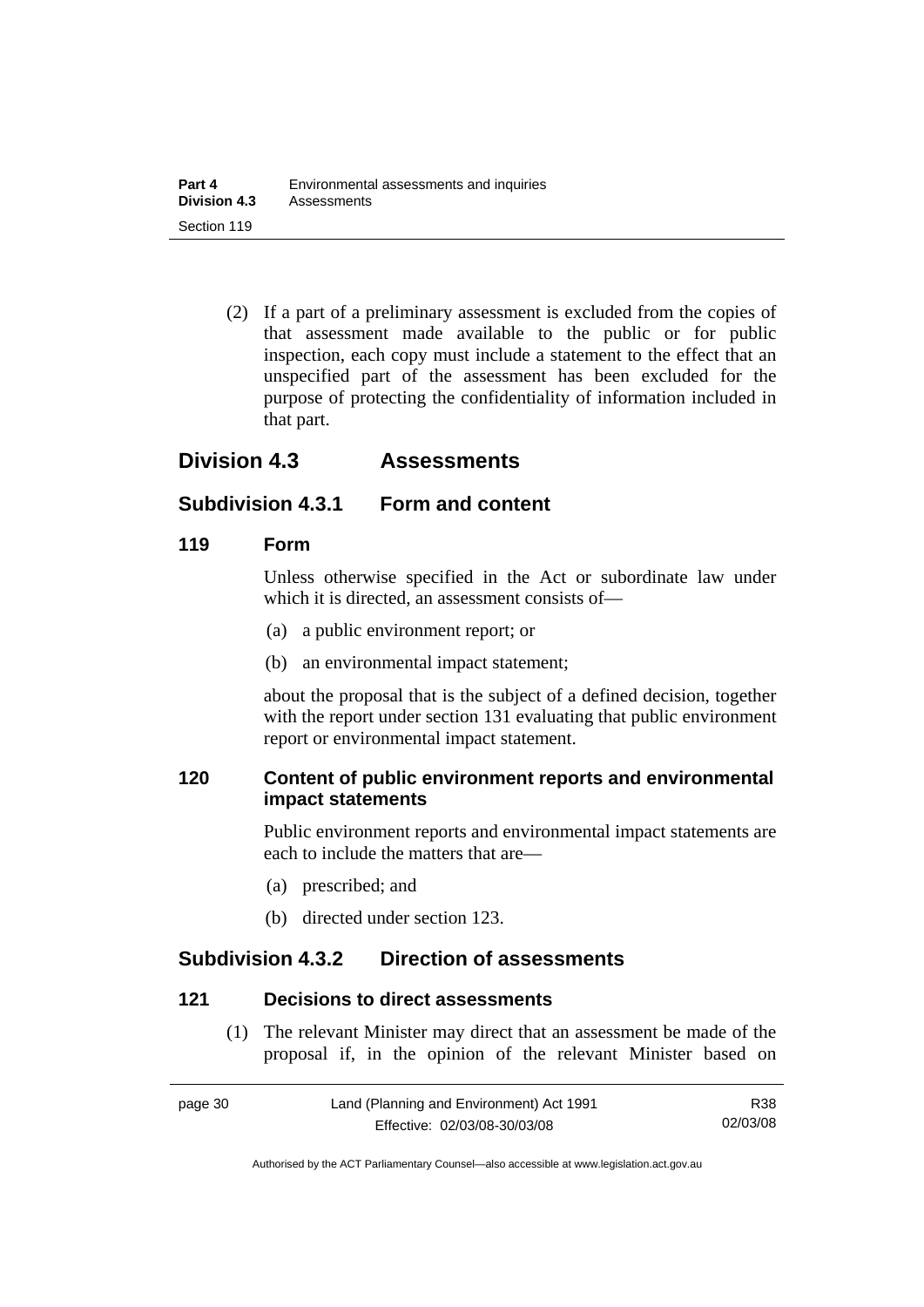reasonable grounds, the environmental impact of the proposal would be of sufficient significance.

- (2) A direction may only be given within the prescribed time after a proponent submits a preliminary assessment to the Environment Minister or any further time that the Minister administering this Act allows.
- (3) In making a decision under subsection (1), the relevant Minister must consider—
	- (a) the preliminary assessment; and
	- (b) the report of any meeting called under section 128; and
	- (c) whether any aspect of the environmental impact of that proposal is, or could be, the subject of—
		- (i) an inquiry or another assessment; or
		- (ii) any environmental assessment action taken by or on behalf of the Commonwealth, a State or the Northern Territory.
- (4) This section does not apply if a Minister is required under an Act or subordinate law to direct that an assessment be made.

## **122 Environment Minister's power to direct assessments**

If a Minister other than the Environment Minister has the power under an Act or subordinate law to direct that an assessment be made, the Environment Minister also has that power.

## **123 Directions**

- (1) A direction by a Minister that an assessment be made in relation to a defined decision must be in writing given to the proponent.
- (2) Within 14 days after a direction by a Minister under subsection (1) that an assessment is to be made in relation to a defined decision,

page 31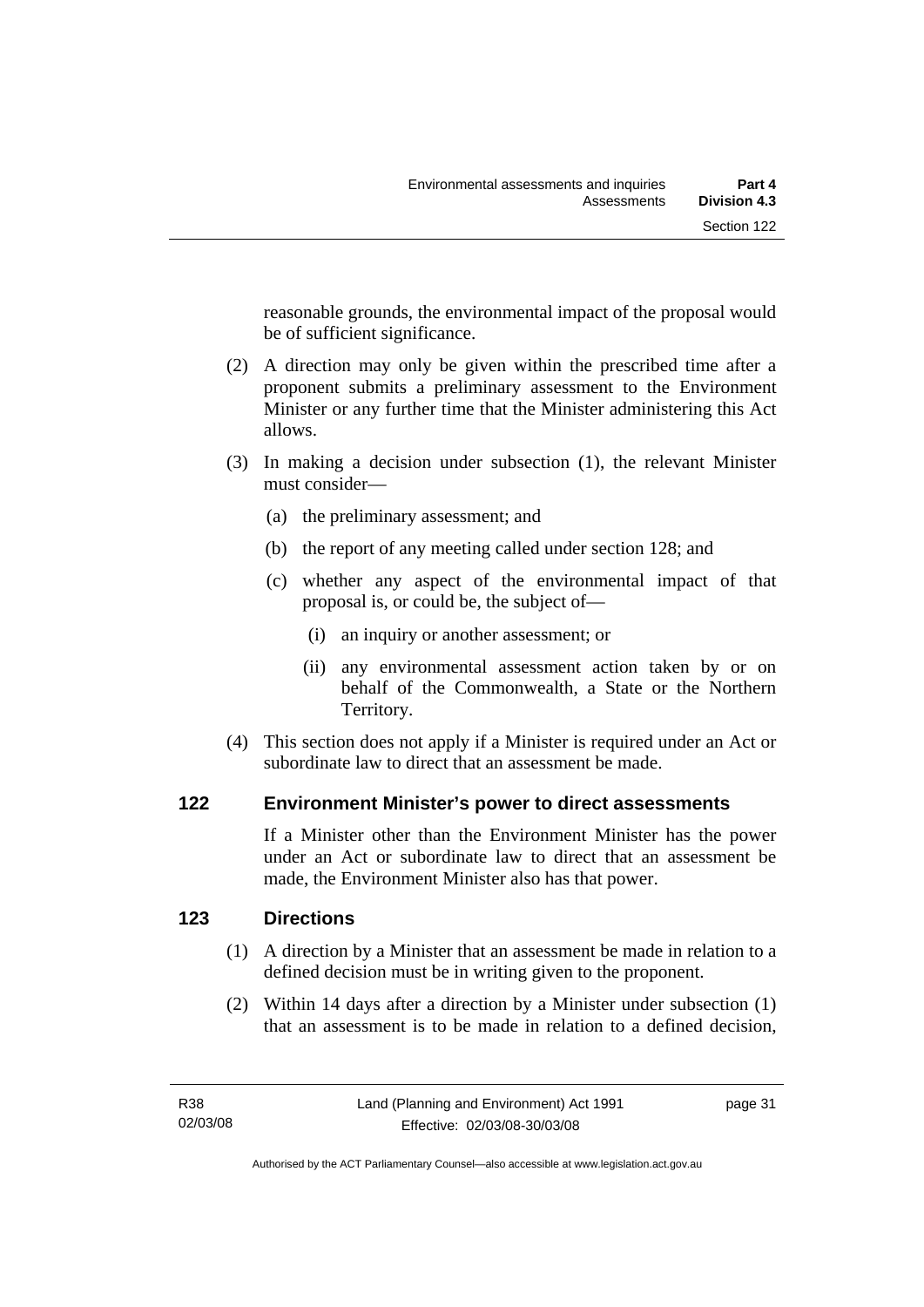the Minister must give the proponent detailed directions specifying the following:

- (a) the form of the assessment;
- (b) the matters to be included in the public environment report or the environmental impact statement and the relative emphasis to be given to each matter;
- (c) subject to section 124 or section 125 and section 126, how the report or statement is to be prepared;
- (d) if, in the opinion of the Environment Minister based on reasonable grounds, the environmental impact of a proposal that is the subject of another defined decision is relevant to the environmental impact of the relevant proposal—sufficient details of the firstmentioned proposal to enable the proponent to assess the potential combined effects of the proposals.
- (3) The Environment Minister must, in consultation with the relevant Minister, decide the matters to be specified under subsection (2).
- (4) If a Minister gives detailed directions for an assessment under subsection (2), that Minister must prepare a written notice that sets out—
	- (a) the name of the proponent; and
	- (b) the matters specified in the directions; and
	- (c) the name of any consultant nominated by the Minister under subsection (7) to assist in the preparation of the assessment.
- (5) The notice is a notifiable instrument.

*Note* A notifiable instrument must be notified under the Legislation Act.

- (6) The Minister who prepared the notice must also publish it in a daily newspaper.
- (7) A Minister who directs that an assessment be made may, under subsection (2) (c), direct the proponent in relation to an assessment

Authorised by the ACT Parliamentary Counsel—also accessible at www.legislation.act.gov.au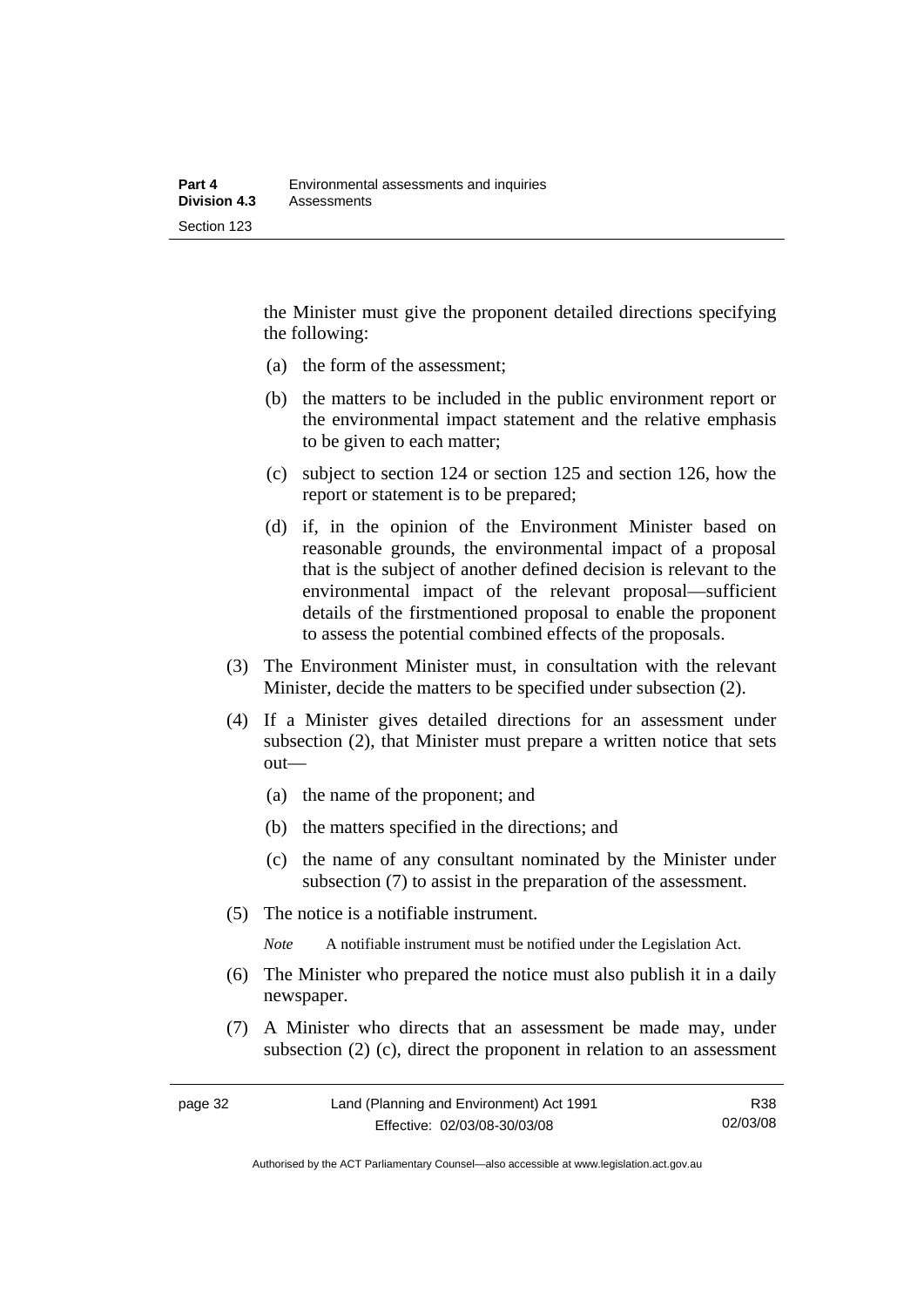to engage the services of a consultant specified by the Minister in accordance with the prescribed criteria to assist the proponent in the preparation of the assessment.

## **Subdivision 4.3.3 Preparation, evaluation and consideration by Legislative Assembly**

## **124 Public environment reports—preparation**

- (1) The Environment Minister may, in writing, direct the proponent in relation to a public environment report—
	- (a) to undertake the consultation in relation to the preparation of the report that is specified; and
	- (b) after any such consultation, to make the report available, in a specified way and form, for public inspection, with the notice of that availability that is specified.
- (2) The proponent in relation to a public environment report must comply with a direction under subsection (1).
- (3) This section does not apply in relation to the preparation of a public environment report for the purposes of an assessment that will be—
	- (a) a background paper within the meaning of part 2; or
	- (b) notified together with a draft plan of management under division 5.7.

## **125 Environmental impact statements—consultation and public inspection**

- (1) The proponent in relation to an environmental impact statement must prepare a written notice approved in writing by the Environment Minister—
	- (a) stating that copies of the draft environmental impact statement are available for public inspection and purchase from the proponent at specified places and times; and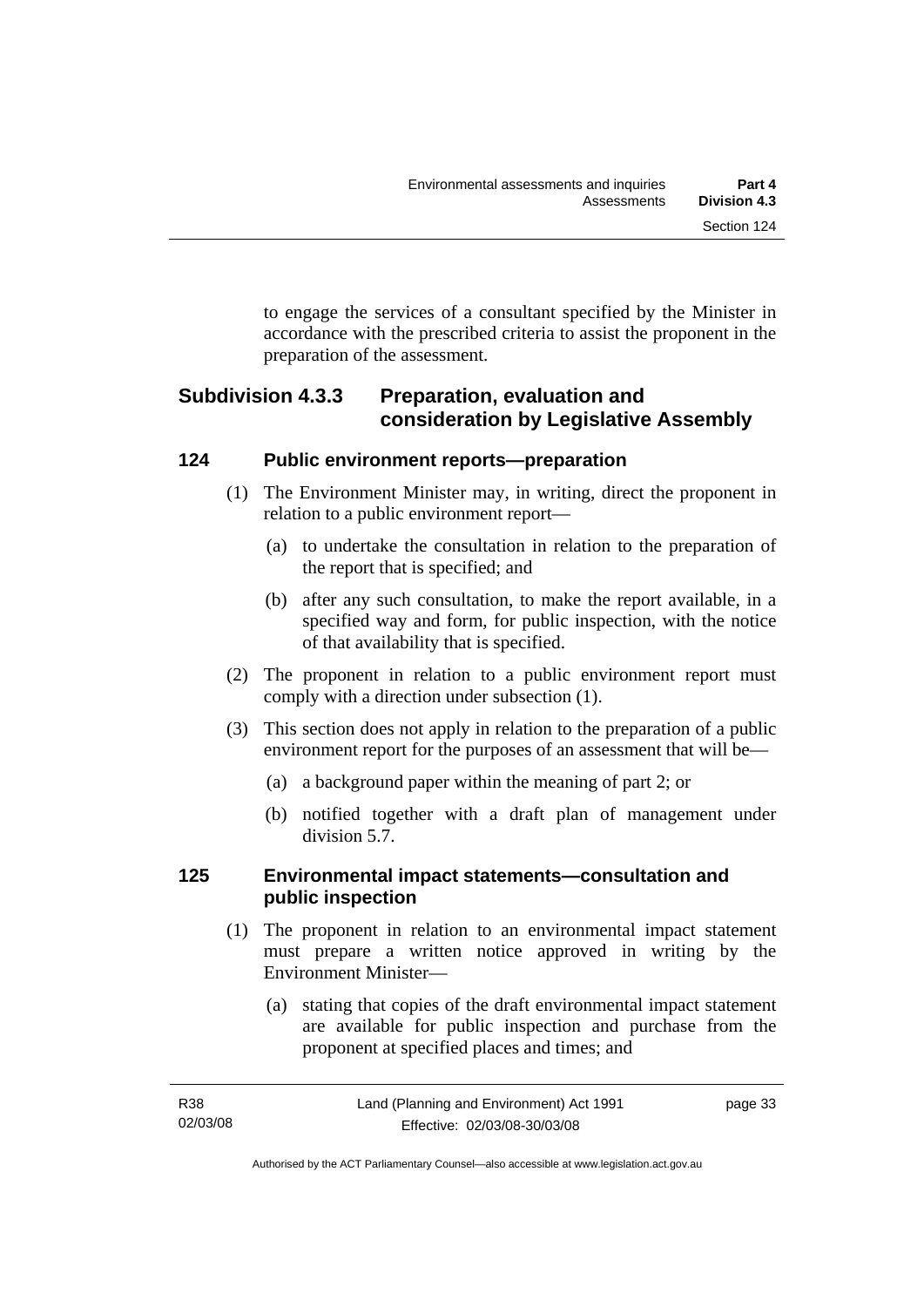- (b) inviting interested people to submit written comments about the draft to the proponent at a specified address and within a period of 20 business days or the longer period directed in writing by the relevant Minister.
- (2) The notice approved by the Environment Minister is a notifiable instrument.
	- *Note* A notifiable instrument must be notified under the Legislation Act.
- (3) The proponent must also publish the notice approved by the Environment Minister in a daily newspaper.
- (4) The proponent in relation to an environmental impact statement must make copies of the draft statement available for inspection and purchase at the places and times specified in the notice under subsection  $(1)$ .
- (5) A proponent must not sell a copy of a draft environmental impact statement that the proponent has made available for purchase under subsection (4) at a price that exceeds a price fixed by the Environment Minister as the maximum price for the sale of a copy of the statement.
- (6) In fixing a maximum price at which a proponent may sell a copy of a draft environmental impact statement, the Environment Minister must fix a price that will reimburse the proponent for the cost of producing the copy but not for the expense incurred by the proponent in preparing the draft statement.
- (7) A notice under section 282A (3) (AAT Review of decisions) must include particulars of the calculation of the amount fixed as the maximum price that the proponent may charge for a copy of the draft environmental impact statement.
- (8) This section does not apply in relation to the preparation of an environmental impact statement for the purposes of an assessment which will be—
	- (a) a background paper within the meaning of part 2; or

Authorised by the ACT Parliamentary Counsel—also accessible at www.legislation.act.gov.au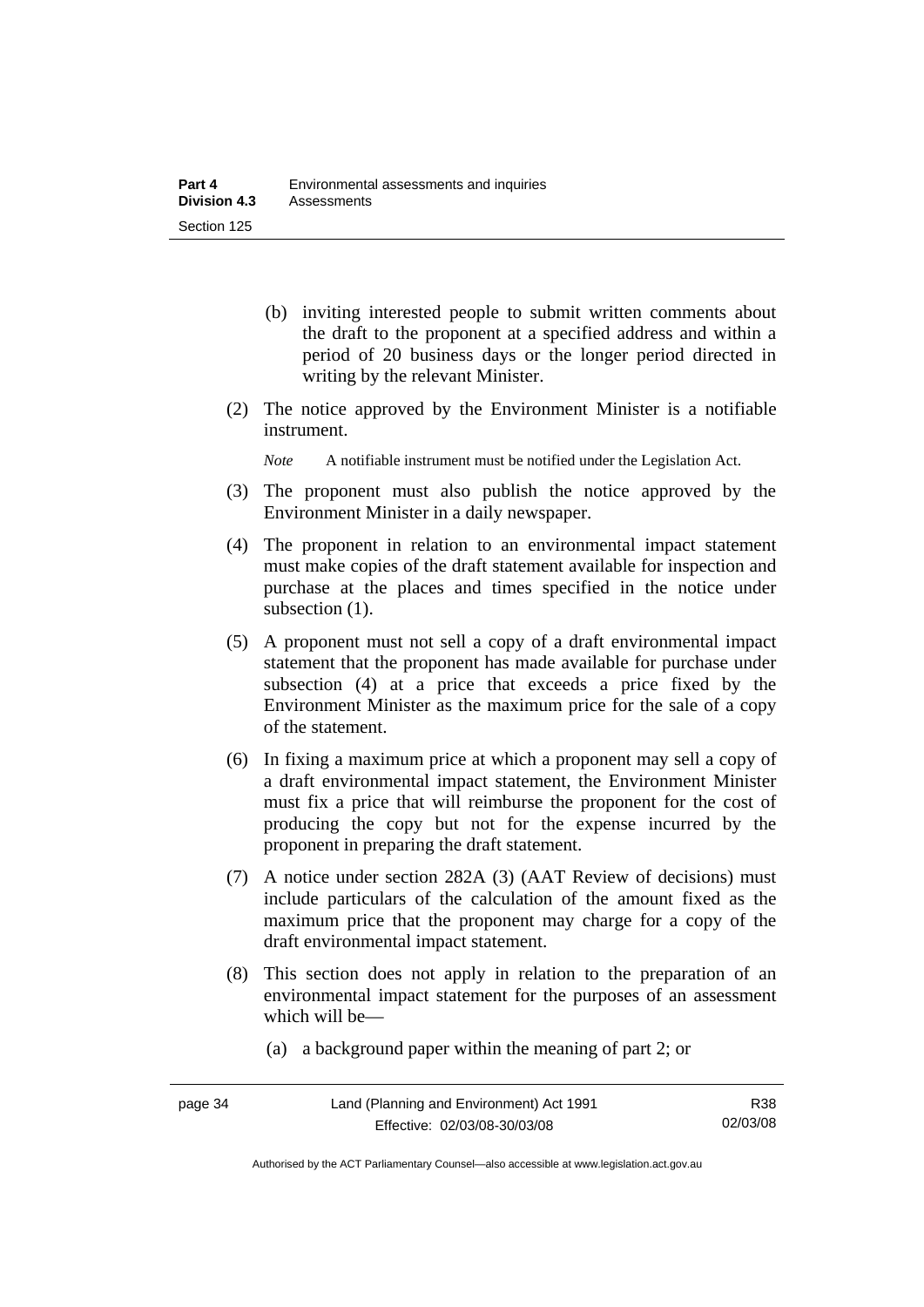(b) notified together with a draft plan of management under division 5.7.

#### **126 Environmental impact statements—consideration of relevant comments and reports**

The proponent in relation to an environmental impact statement must, in preparing the statement, consider any written comments from any person or territory authority, and any reports, related to the environmental impact of the relevant proposal.

## **127 Submission of reports and statements to Environment Minister**

The proponent must submit the relevant public environment report or environmental impact statement to the Environment Minister, together with—

- (a) a written report about the proponent's consultation in relation to the report or statement; and
- (b) a copy of each written comment about the report or statement received by the proponent; and
- (c) a copy of each report mentioned in section 126 that is not available to the public.

## **128 Consultation**

- (1) The Environment Minister may, by giving reasonable notice to—
	- (a) the proponent of a proposal that has an environmental impact; and
	- (b) any other person that the Environment Minister believes on reasonable grounds to have an interest directly affected by the proposal; and
	- (c) any other person that the Environment Minister considers appropriate;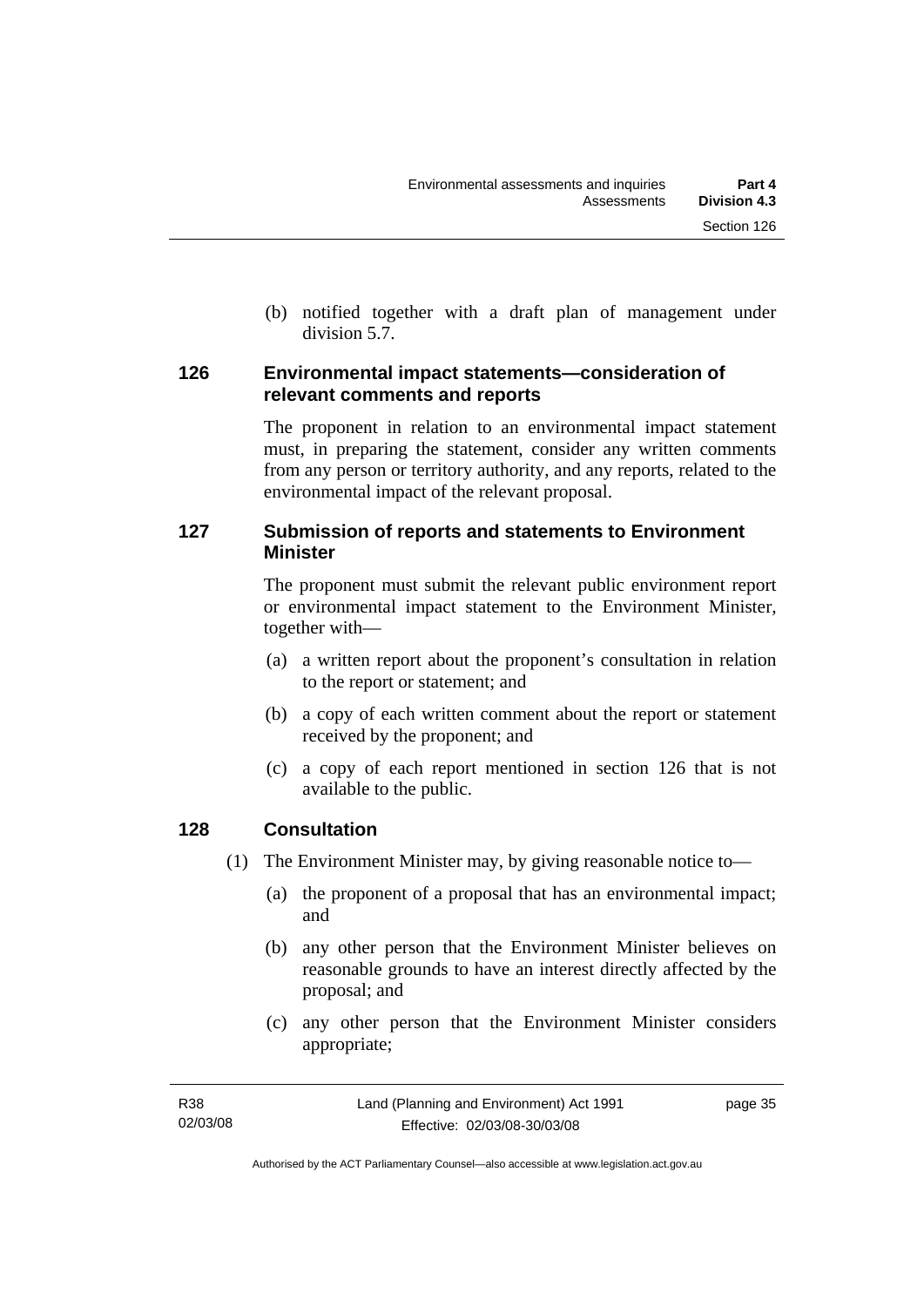call a meeting of them for the purposes of—

- (d) clarifying the proposal or concerns relating to the proposal; or
- (e) clarifying the report of a panel established to conduct an inquiry into the proposal; or
- (f) discussing any ways in which the proposal could be modified to reduce or eliminate any potential adverse environmental impact.
- (2) The Environment Minister must give a written report to each participant in the meeting stating—
	- (a) the outcome of the meeting; and
	- (b) any recommendations that the Environment Minister intends to include in his or her report under section 131 as a result of the meeting.
- (3) If a meeting recommends that a proposal be varied, the Environment Minister must make copies of the report prepared in relation to the meeting for subsection (2) available for public inspection at times and places decided, in writing, by the Environment Minister.
- (4) The decision is a notifiable instrument.

*Note* A notifiable instrument must be notified under the Legislation Act.

(5) The Environment Minister must also publish the decision in a daily newspaper.

## **129 Further information**

 (1) Within the prescribed period after the submission of a public environment report or an environmental impact statement to the Environment Minister, that Minister may, by written notice to the proponent, direct the proponent to provide further specified information in relation to the proposal, report or statement.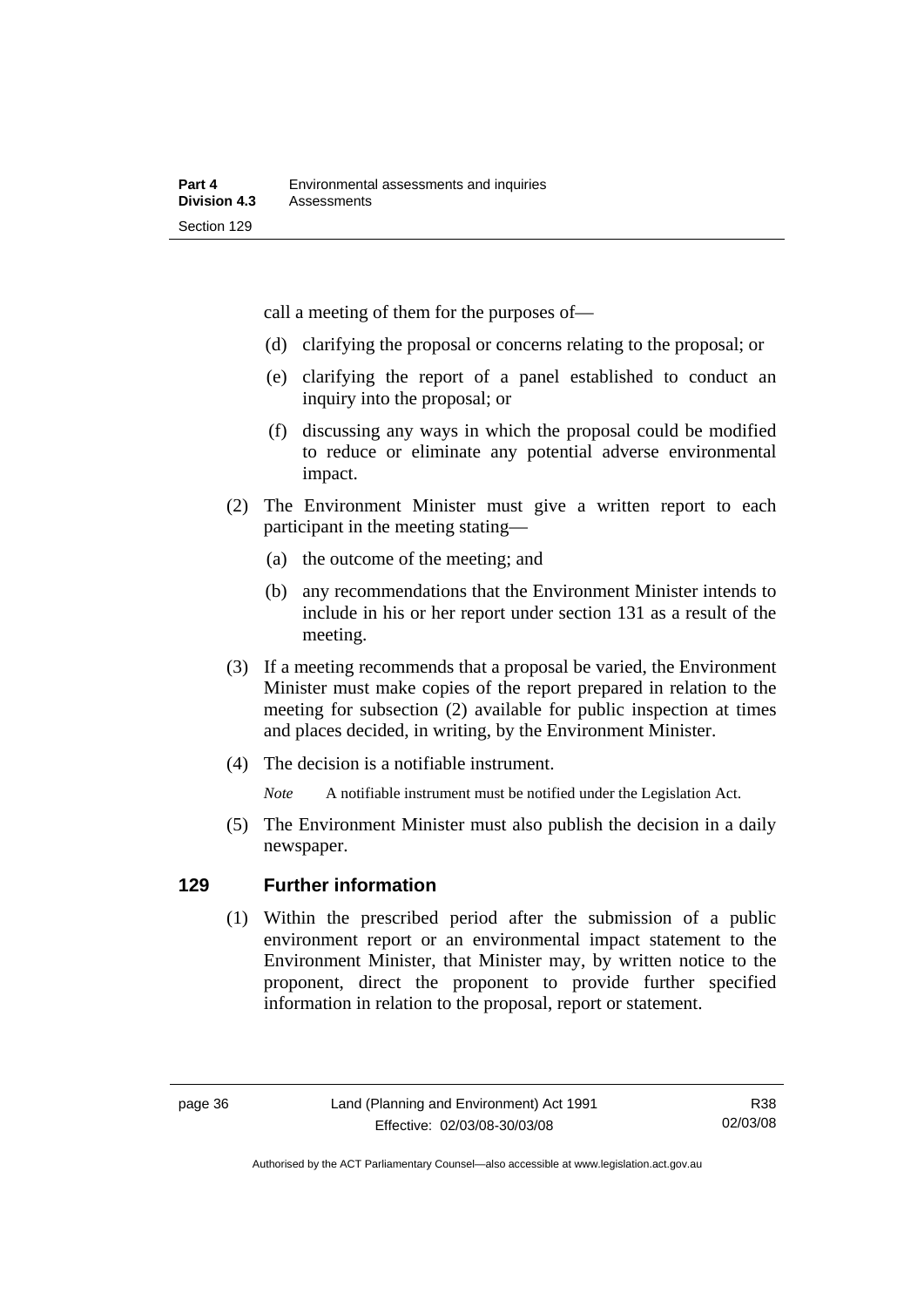(2) On notice under subsection (1), the proponent must, in writing, provide the specified information to the Environment Minister.

#### **130 Further revision**

- (1) Within the prescribed period after the submission of a public environment report or an environmental impact statement to the Environment Minister, that Minister may, by written notice to the proponent, request the proponent to revise the report or statement in consideration of specified matters.
- (2) On notice under subsection (1), the proponent may revise the report or statement in consideration of the specified matters.
- (3) The proponent must—
	- (a) if the report or statement is revised—resubmit the revised report or statement to the Environment Minister; or
	- (b) if the report or statement is not revised—submit a written report to the Environment Minister stating the reasons why the proponent has not revised the report or statement.

## **131 Evaluation by Environment Minister**

- (1) Unless subsection (2) applies, within the prescribed period after the submission of a public environment report or environmental impact statement to the Environment Minister, that the Minister must prepare a written report evaluating it.
- (2) If the Environment Minister gives a notice to a proponent under section 130 (1), that Minister must prepare a written report evaluating a public environment report or statement within the prescribed period after the proponent—
	- (a) resubmits the report or statement under section 130 (3) (a); or
	- (b) submits a report under section 130 (3) (b).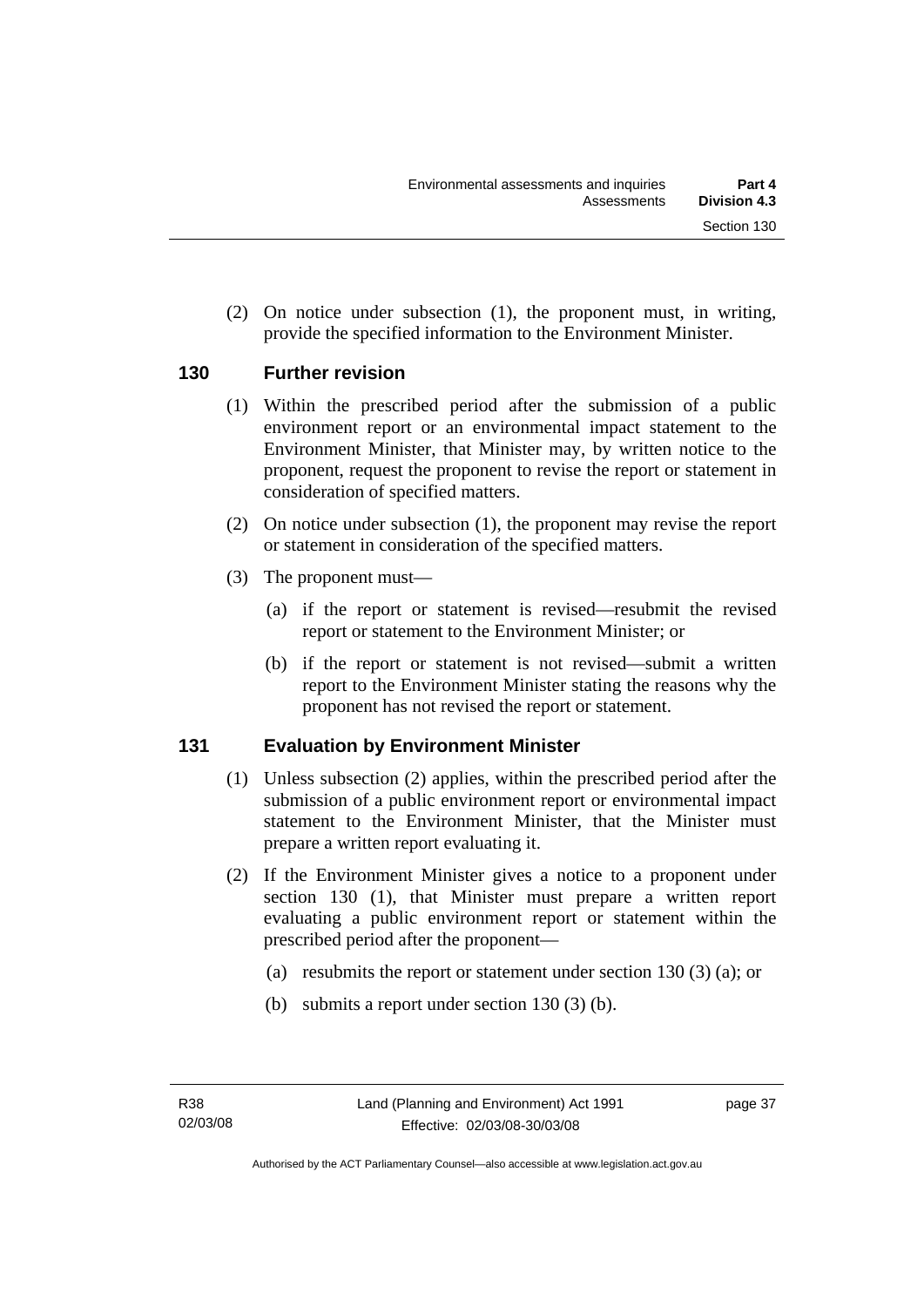- (3) A report under subsection (1) must include—
	- (a) a statement about whether, in the opinion of the Environment Minister, the public environment report or environmental impact statement has been prepared in accordance with this division, and with the relevant directions under this division; and
	- (b) any comment by that Minister about the environmental impact of the relevant proposal; and
	- (c) if that Minister has called a meeting under section 128—the report of that meeting referred to in section 128 (2); and
	- (d) any recommendation of that Minister about the conditions subject to which the proposal should be approved.

#### **132 Presentation to Legislative Assembly and public inspection**

- (1) Within 6 sitting days after the completion of a report mentioned in section 131, the relevant Minister must present to the Legislative Assembly a copy of—
	- (a) the relevant assessment; and
	- (b) any notice given by the Environment Minister under section 129 or section 130; and
	- (c) any report, comment or written information submitted to the Environment Minister under section 127, section 129 or section 130.
- (2) After an assessment is finished, the relevant Minister must make copies of the assessment, together with copies of any documents mentioned in subsection (1) (c), available to the public during office hours at places stated in a written notice prepared by the relevant Minister.

Authorised by the ACT Parliamentary Counsel—also accessible at www.legislation.act.gov.au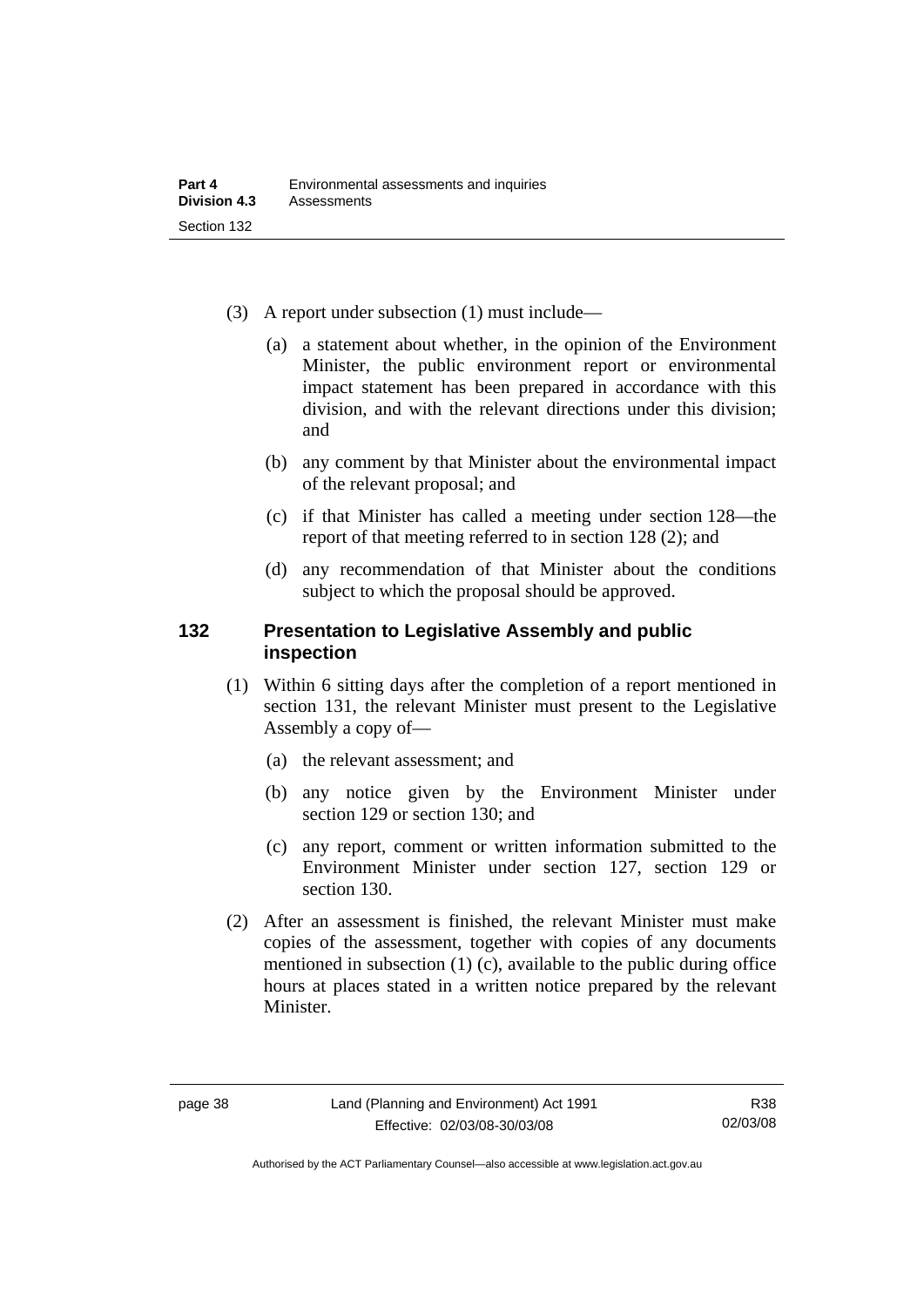(3) The notice under subsection (2) is a notifiable instrument.

*Note* A notifiable instrument must be notified under the Legislation Act.

(4) The relevant Minister must also publish the notice under subsection (2) in a daily newspaper.

#### **133 Exclusion of material**

- (1) If, in the relevant Minister's opinion, based on reasonable grounds—
	- (a) a part of an assessment contains information related to the personal or business affairs of a person—
		- (i) supplied to the proponent or that Minister in confidence; or
		- (ii) the publication of which would reveal a trade secret; and
	- (b) it would not be in the public interest for that part to be published;

the relevant Minister must exclude that part from the copy of the assessment presented to the Legislative Assembly, and from any copy of the assessment made available to the public or for public inspection.

 (2) If a part of an assessment is excluded from the copies of that assessment made available to the public or for public inspection, each copy must include a statement to the effect that an unspecified part of the assessment has been excluded for the purpose of protecting the confidentiality of information included in that part.

#### **134 Exemptions**

- (1) The Environment Minister may, in writing (by an *exemption*)—
	- (a) exempt a specified defined decision, or defined decisions of a specified class, from being the subject of an assessment directed under any Act or subordinate law; or

page 39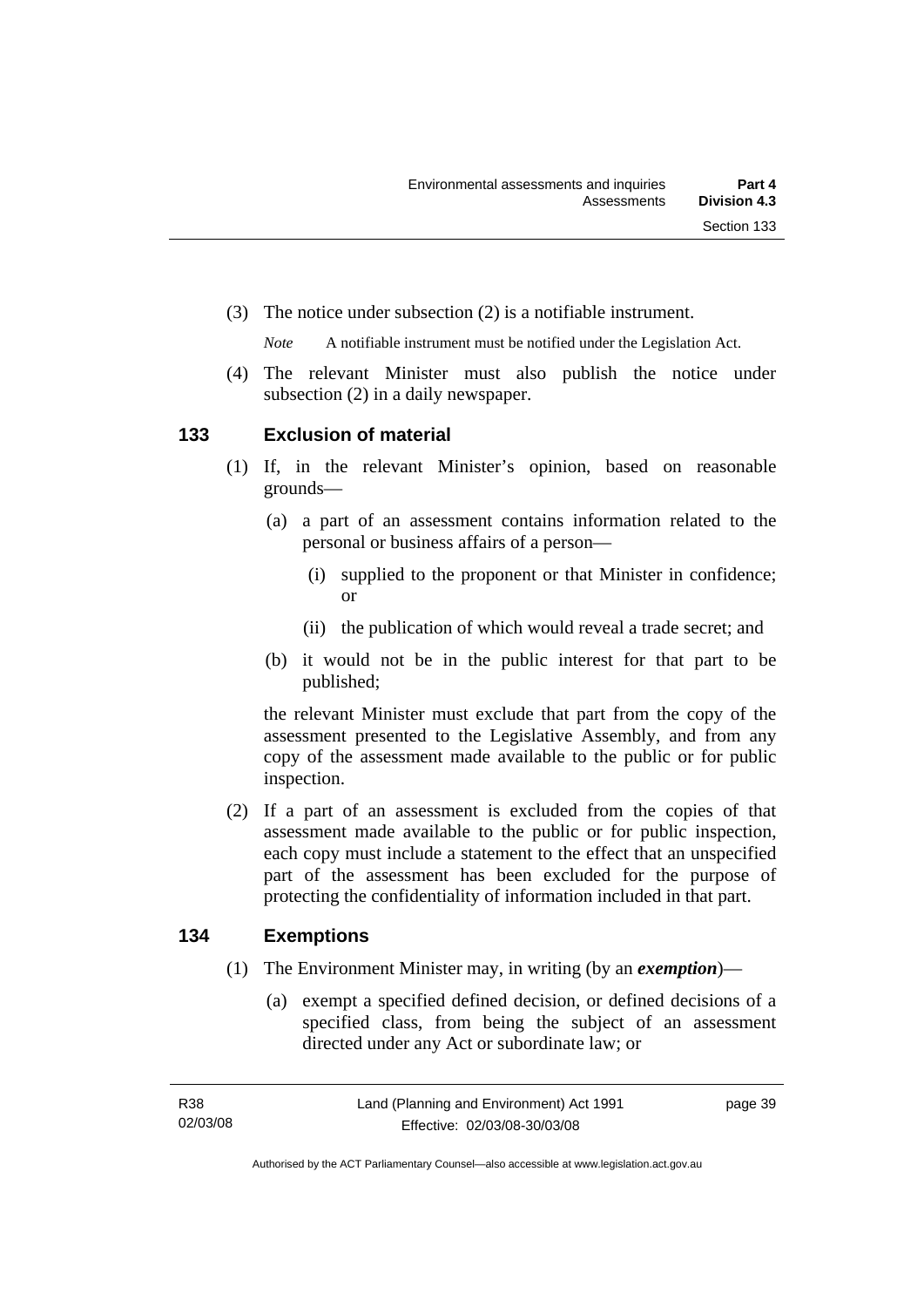- (b) declare that specified provisions of this division are not to apply in relation to a specified assessment, or to assessments of a specified class.
- (2) An exemption is a disallowable instrument.
	- *Note* A disallowable instrument must be notified, and presented to the Legislative Assembly, under the Legislation Act.
- (3) The Legislation Act, chapter 7 (Presentation, amendment and disallowance of subordinate laws and disallowable instruments) applies to an exemption as if each reference in that chapter to 6 sitting days were a reference to 5 sitting days.
- (4) Subject to any disallowance under the Legislation Act, chapter 7, the exemption commences—
	- (a) on the day after the 5th sitting day after the day it is presented to the Legislative Assembly under that chapter; or
	- (b) if the exemption provides for a later date or time of commencement—on that date or at that time.
- (5) The Environment Minister must notify an exemption in a daily newspaper.
- (6) The validity of an exemption is not affected by a failure to comply with subsection  $(5)$ .

## **Division 4.4 Inquiries**

## **Subdivision 4.4.1 Establishment of panels and terms of reference**

## **135 Constitution**

 (1) If the relevant Minister in relation to a defined decision decides to establish a panel to inquire into the proposal that is the subject of that decision that Minister must, in writing, appoint a person or people to constitute a panel to conduct the inquiry.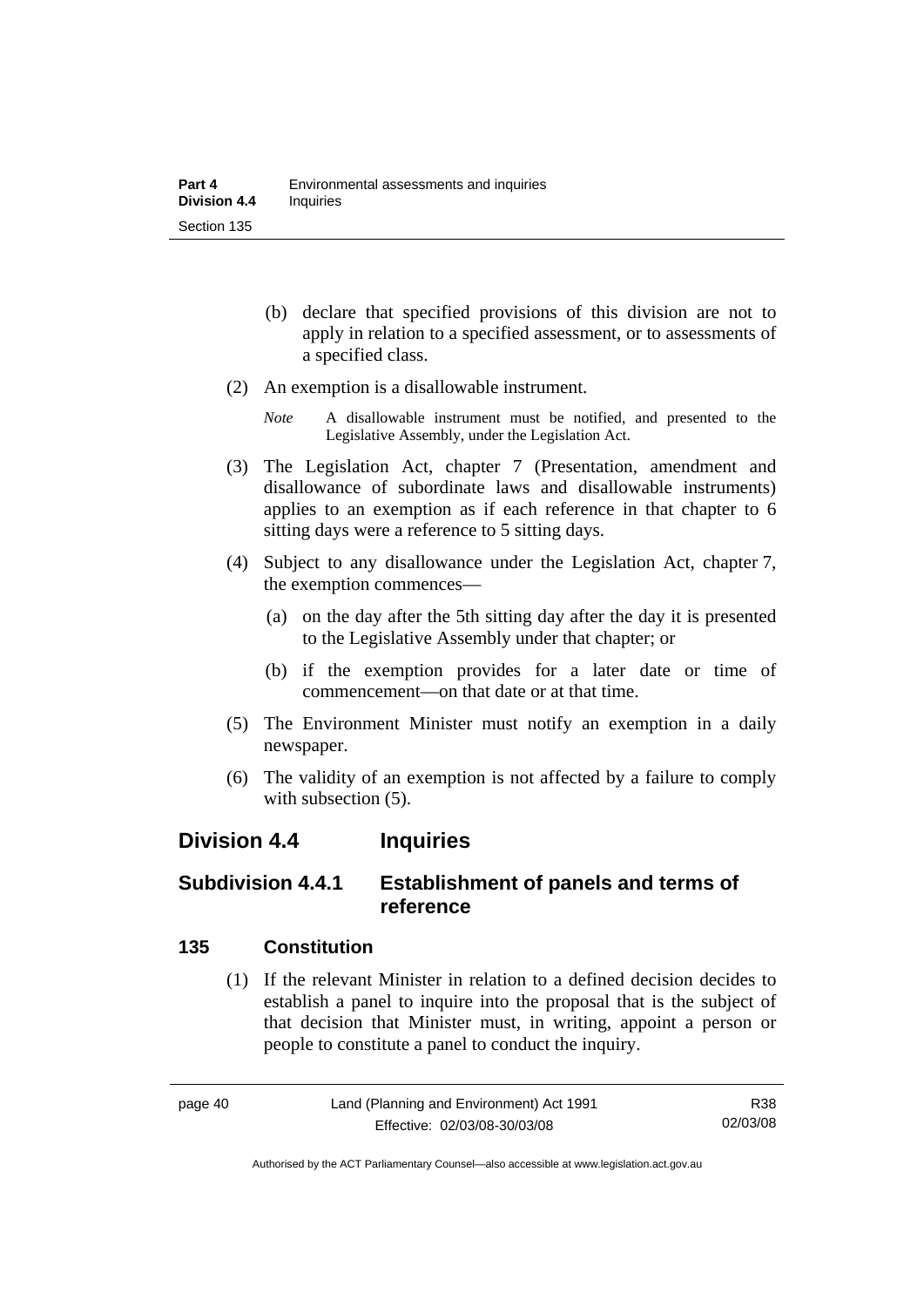(2) The relevant Minister must nominate 1 member (or, for a panel constituted by 1 member, that member) of the panel as the presiding member.

## **136 Combined inquiries**

If 2 or more proposals, the subject of 2 or more defined decisions, would in the opinion of the Environment Minister have substantially interconnected effects, that Minister may, under section 135, with the consent of the relevant Minister in relation to each decision, establish a panel to conduct an inquiry into the potential combined effect of those proposals.

## **138 Terms of reference**

- (1) The relevant Minister must, in writing, decide the terms of reference of an inquiry.
- (2) The terms of reference of an inquiry—
	- (a) must—
		- (i) specify the defined decision; and
		- (ii) require the panel to assess the potential costs and benefits to the community and to the Territory of the proposal that is the subject of that decision; and
		- (iii) specify a reasonable period within which the panel is to report; and
	- (b) may require the panel—
		- (i) to investigate specified aspects of that proposal; or
		- (ii) to consider any specified report.
- (3) The relevant Minister may, at the request of a panel, or on his or her own initiative, in writing, vary the terms of reference of the relevant inquiry.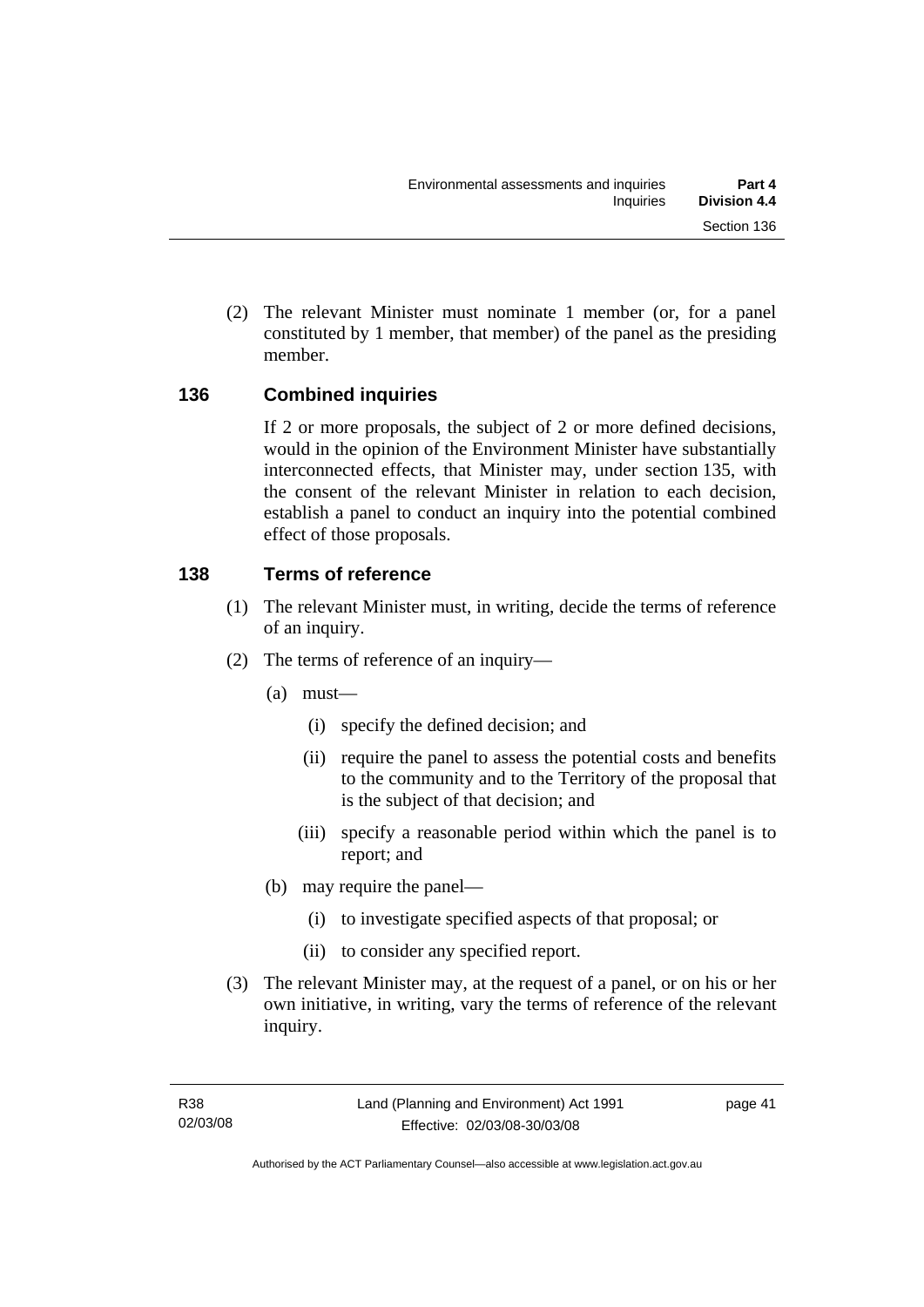(4) A variation of terms of reference is a notifiable instrument. *Note* A notifiable instrument must be notified under the Legislation Act.

#### **139 Notification**

- (1) The relevant Minister for an inquiry must, in writing, decide—
	- (a) the members of the panel, and the presiding member; and
	- (b) the terms of reference of the inquiry; and
	- (c) the period within which the panel is to report; and
	- (d) the other matters that Minister considers necessary.
- (2) A decision is a notifiable instrument.

*Note* A notifiable instrument must be notified under the Legislation Act.

## **Subdivision 4.4.2 Inquiry reports**

## **140 Inquiry reports**

A panel must report its findings and recommendations in writing to the relevant Minister in accordance with the terms of reference decided under section 138.

## **141 Presentation to Legislative Assembly and public inspection**

- (1) The relevant Minister must present a copy of the report of a panel's findings and recommendations to the Legislative Assembly within 6 sitting days after the day the Minister receives the report.
- (2) After a report is completed, the relevant Minister must make copies of the report available to the public during office hours at places stated in a written notice prepared by the relevant Minister.
- (3) The notice is a notifiable instrument.
	- *Note* A notifiable instrument must be notified under the Legislation Act.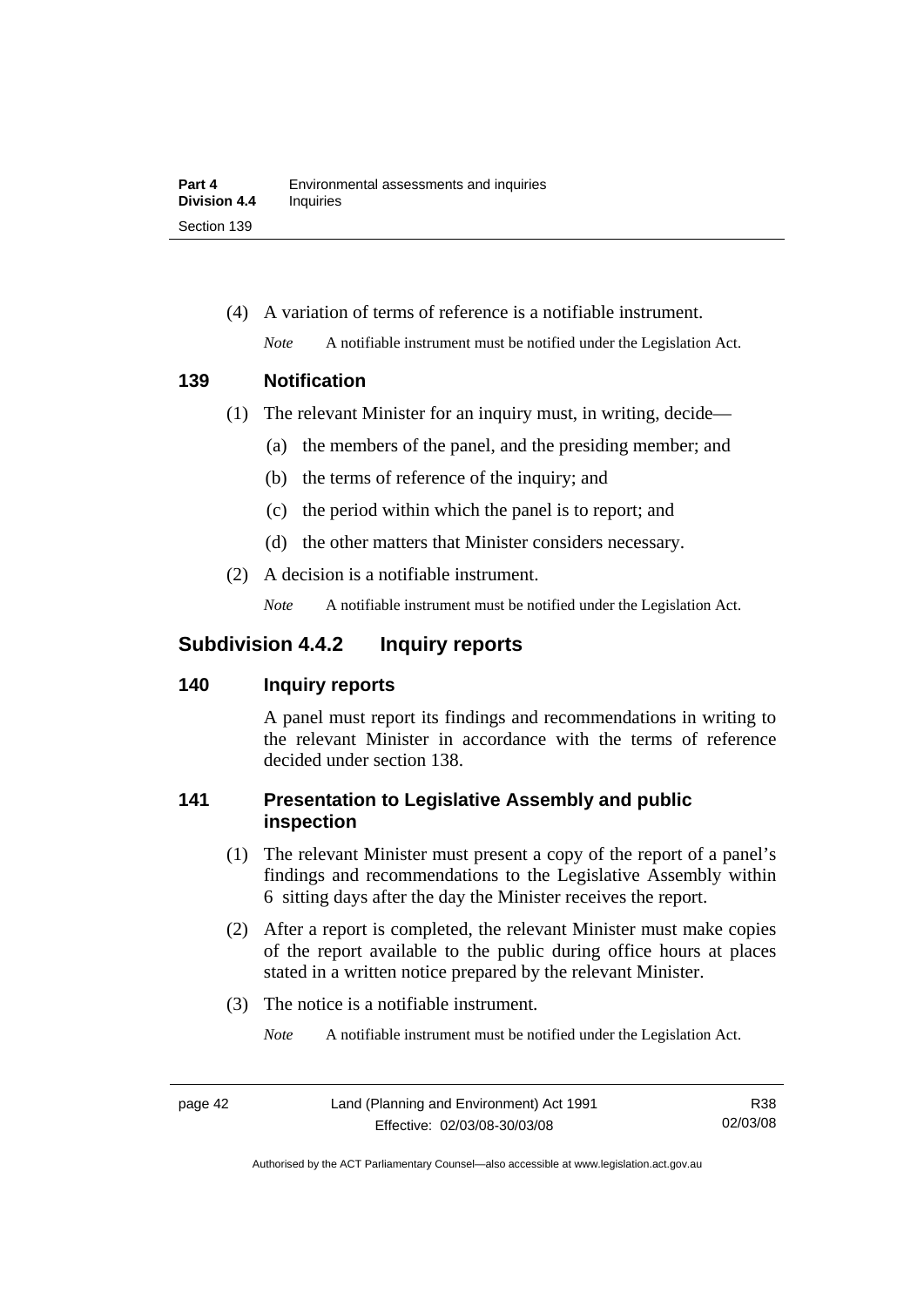(4) The relevant Minister must also publish the notice in a daily newspaper.

#### **142 Exclusion of material**

- (1) If, in the panel's opinion based on reasonable grounds and expressed in its report—
	- (a) a part of a report contains information related to the personal or business affairs of a person—
		- (i) supplied to the panel in confidence; or
		- (ii) the publication of which would reveal a trade secret; and
	- (b) it would not be in the public interest for that part to be published;

the relevant Minister may exclude that part from the copy of the report presented to the Legislative Assembly, and from any copy made available to the public or for public inspection.

 (2) If a part of a report is excluded under subsection (1), each copy of the report presented to the Legislative Assembly or made available to the public or for public inspection must include a statement to the effect that an unspecified part of the report has been excluded for the purpose of protecting the confidentiality of information included in that part.

## **Subdivision 4.4.3 Procedures and powers**

## **143 Definitions for sdiv 4.4.3**

In this subdivision:

*authorised person* means—

- (a) a panel member; or
- (b) a person assisting a panel member in a way authorised in writing by the member.

page 43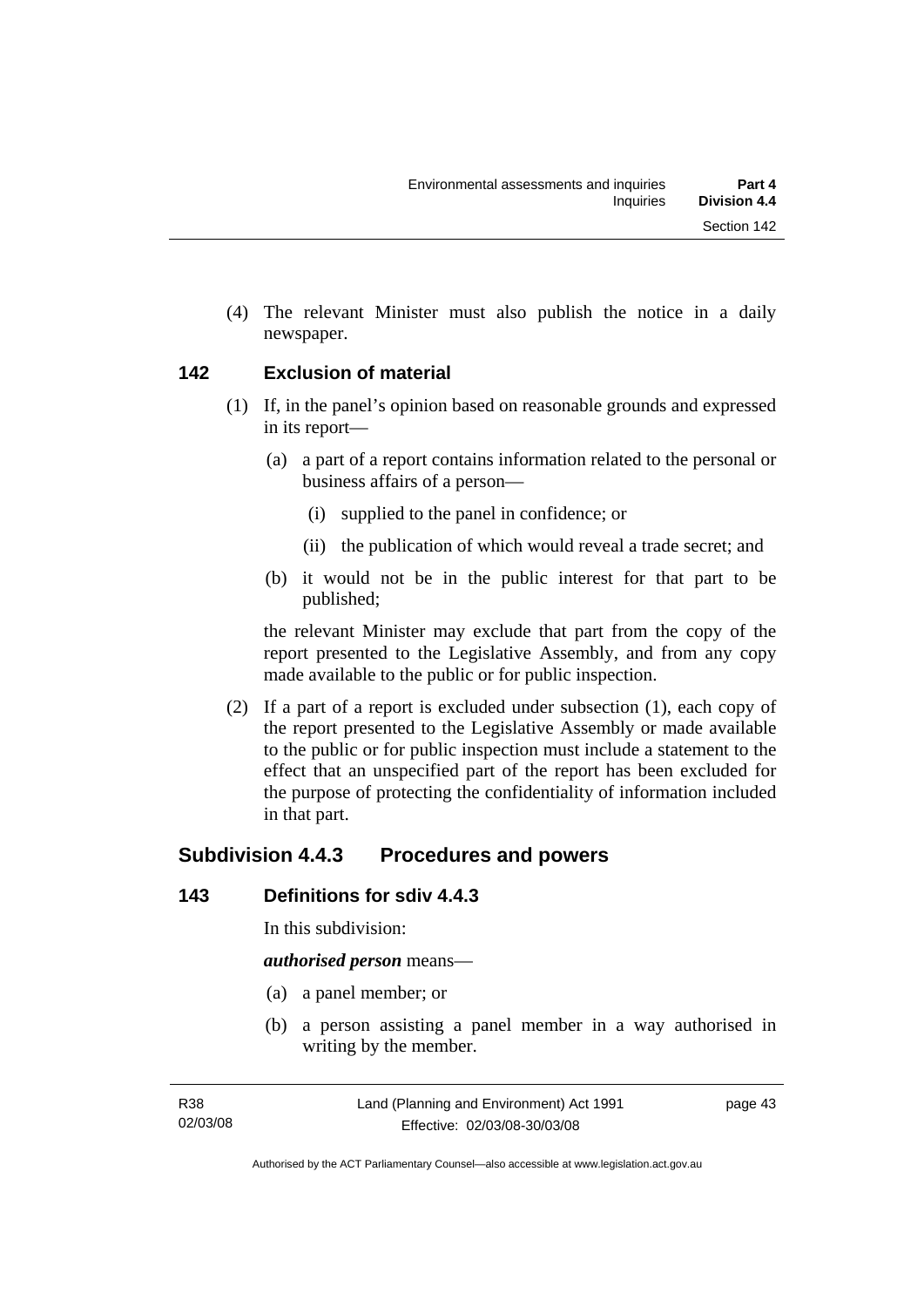*occupier*, of a place, includes—

- (a) a person believed, on reasonable grounds, to be an occupier of the place; and
- (b) a person apparently in charge of the place.

*place* includes premises, land, vehicle, aircraft or vessel.

#### **144 Notice of inquiry hearings**

- (1) At a reasonable time before the beginning of an inquiry, the presiding member of a panel must prepare a notice stating—
	- (a) the subject matter of the inquiry; and
	- (b) the time when, and place where, the inquiry is to begin.
- (2) The notice is a notifiable instrument.

*Note* A notifiable instrument must be notified under the Legislation Act.

(3) The presiding member must also publish the notice in a daily newspaper.

#### **145 Public hearings**

- (1) A panel must conduct its inquiry in public, except as provided by subsection (2).
- (2) A panel may—
	- (a) direct that the inquiry or any part of it be held in private, and give directions about who may be present during any private hearing; or
	- (b) give directions prohibiting or restricting the publication of evidence given before the inquiry, or of matters contained in documents lodged with the inquiry; or
	- (c) give directions prohibiting or restricting the disclosure to any specified person of such evidence or such matters.

R38 02/03/08

Authorised by the ACT Parliamentary Counsel—also accessible at www.legislation.act.gov.au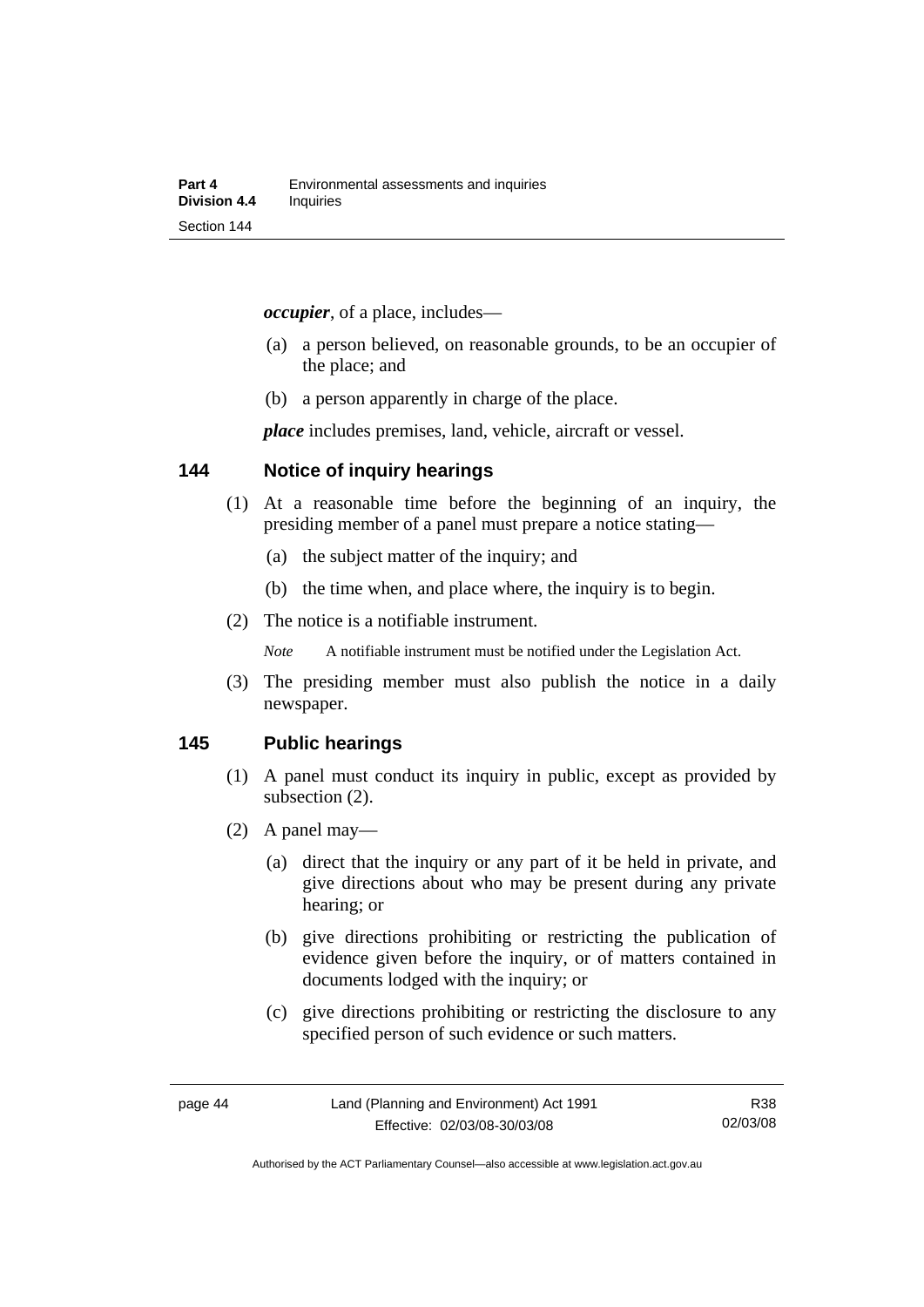- (3) In making a direction under subsection (2), a panel must consider—
	- (a) the principle that it is desirable that the inquiry should be held in public, and that evidence given before the inquiry, and documents lodged with the inquiry, should be available to interested people and to the public; and
	- (b) in the circumstances, whether confidentiality is required for the relevant proceedings, evidence or matter.
- (4) A panel may issue a direction under subsection (2) for a special hearing under section 147.

#### **146 General procedure**

- (1) At a hearing of an inquiry, the panel—
	- (a) must not conduct the hearing in an unduly formal way; and
	- (b) is not bound by the rules of evidence, and may inform itself—
		- (i) in any way it considers appropriate; and
		- (ii) without notice to any person who has made a submission to the inquiry; and
	- (c) may take evidence on oath; and
		- *Note Oath* includes affirmation and *take* an oath includes make an affirmation (see Legislation Act, dict, pt 1). For the taking of an oath or the making of an affirmation, see the *Oaths and Affirmations Act 1984.*
	- (d) may prohibit or regulate cross-examination; and
	- (e) subject to this subdivision, may otherwise decide its own procedures.
- (2) Unless otherwise required by the panel, a person may make a submission to an inquiry orally or in writing or partly orally and partly in writing.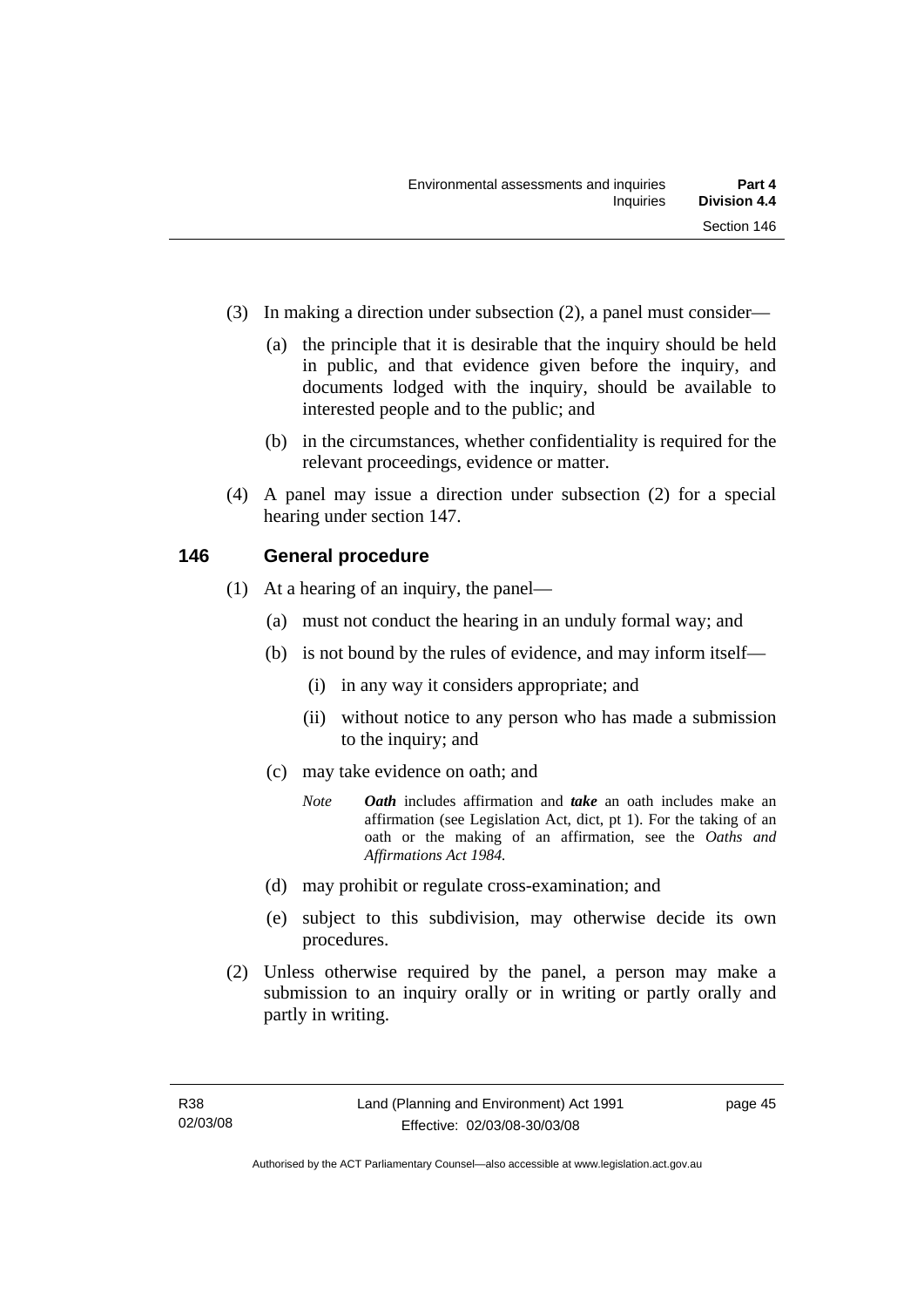(3) The panel may adjourn an inquiry from time to time and from place to place (whether within or outside the ACT).

#### **147 Special hearings—consultation with interested persons**

- (1) A panel may hold a special hearing of the inquiry to consult with—
	- (a) the proponent; and
	- (b) any other person that the panel believes on reasonable grounds to have an interest directly affected by the proposal; and
	- (c) any other person the panel considers appropriate;

for the purposes of—

- (d) clarifying the proposal; and
- (e) discussing ways in which the proposal could be modified to reduce or eliminate any potential environmental impact.
- (2) The panel must give each person mentioned in subsection (1) reasonable written notice of the special hearing.

*Note* For how documents may be given, see the Legislation Act, pt 19.5.

- (3) The panel must conduct a special hearing in an informal way.
- (4) The panel must include in the report of an inquiry a report stating—
	- (a) the outcome of the special hearing; and
	- (b) any influence the special hearing has had on the panel's recommendations in relation to the proposal.

#### **148 Assessments for purpose of inquiries**

 (1) For the purposes of an inquiry, the relevant Minister may, at the written request of the panel, or on his or her own initiative, direct that an assessment be made of the environmental impact of any aspect of the proposal that is the subject of the relevant defined decision.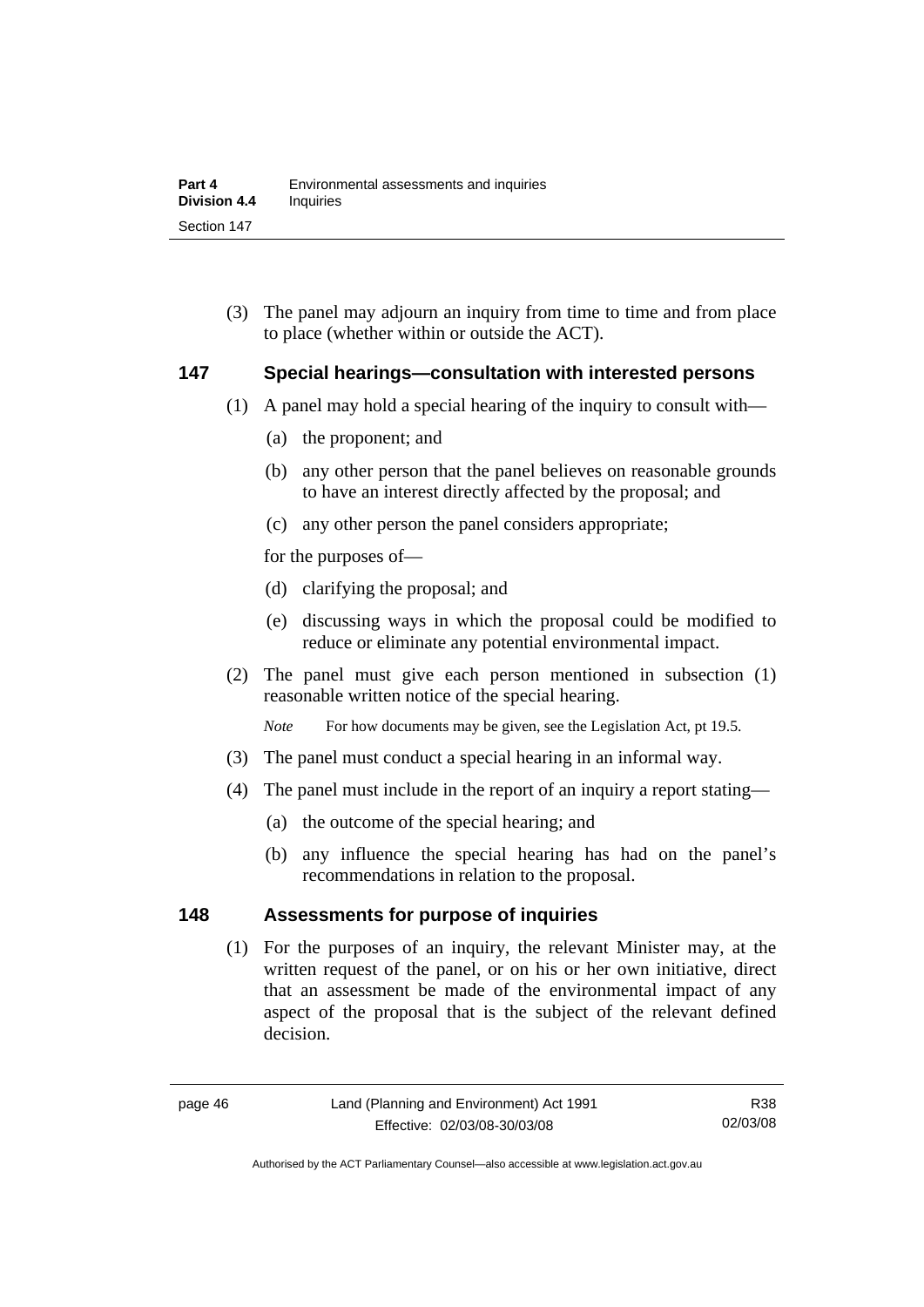- (2) An assessment under subsection (1) consists of a public environment report or an environmental impact statement, but does not include a report of the Environment Minister under section 131 evaluating the public environment report or environmental impact statement.
- (3) Section 127, section 128, section 129 and section 130 apply to an assessment under subsection (1) as if the references to the Environment Minister in those sections were references to the relevant Minister.
- (4) Section 131 does not apply in relation to an assessment under subsection  $(1)$ .
- (5) For section 132 (1), the relevant Minister must present a copy of an assessment under subsection (1), together with any notice, report, comment or information mentioned in section 132 (1) (b) or (c), to the Legislative Assembly within 6 sitting days after—
	- (a) receiving the assessment under section 127; or
	- (b) if the Minister issues a notice under section 129, but does not issue a notice under section 130—receiving the relevant information under section 129 (2); or
	- (c) if the Minister issues a notice under section 130—receiving the assessment or report under section 130 (3).

## **149 Powers in relation to witnesses etc**

- (1) The presiding member of a panel, or a person authorised in writing by the presiding member, may, by written notice given to a person, require the person to appear before the panel at a hearing of the inquiry, at a stated time and place, to do either or both of the following:
	- (a) to give evidence;
	- (b) to produce a stated document or other thing relevant to the inquiry.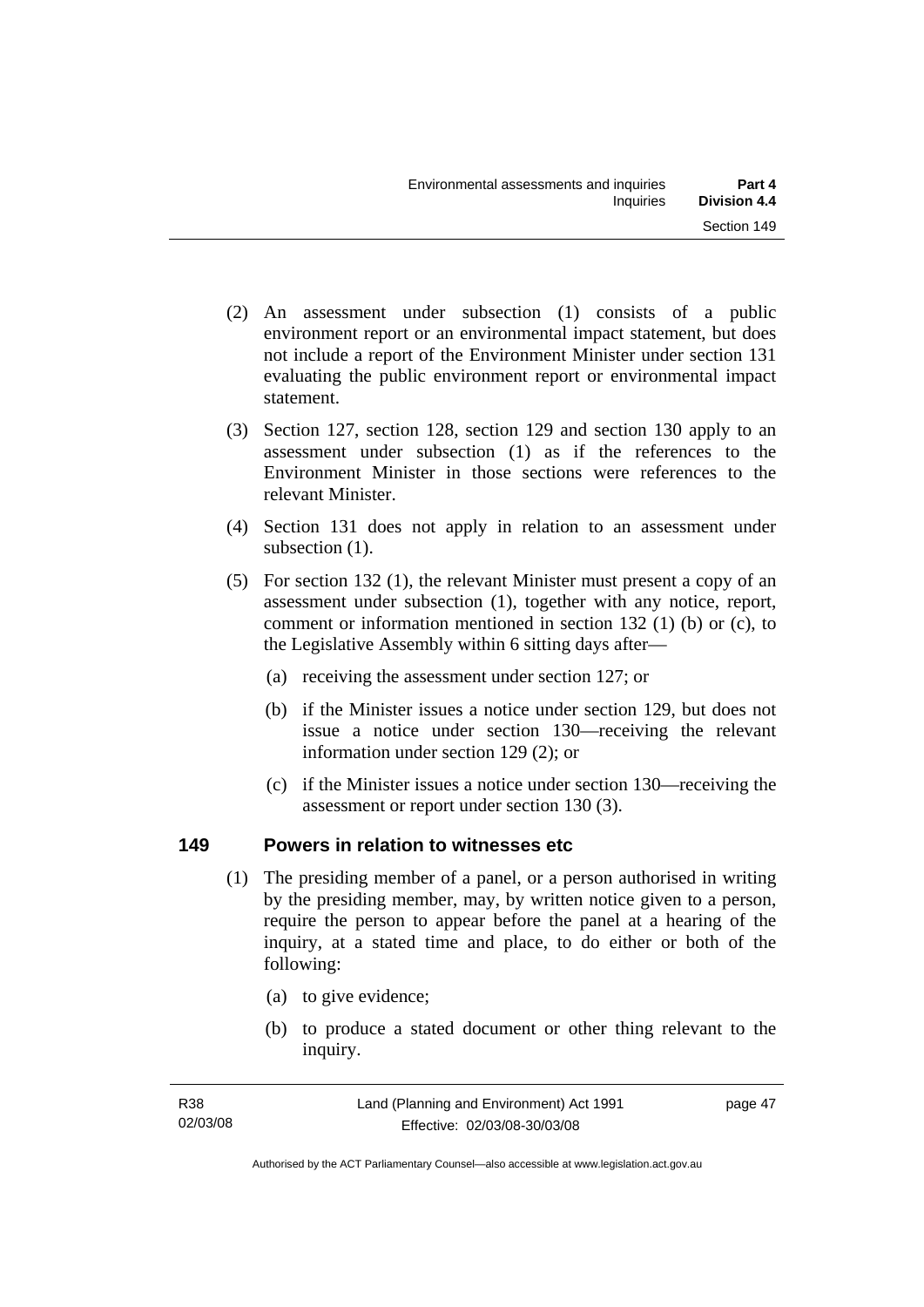- (2) A person attending before the panel under a notice under subsection (1) is entitled to be paid by the Territory the allowances prescribed by regulation.
- (3) The presiding member of the panel may require a witness appearing at a hearing before the panel to give evidence to do 1 or more of the following:
	- (a) to take an oath;
	- (b) to answer a question relevant to the hearing;
	- (c) to produce a stated document or other thing relevant to the hearing.
	- *Note Oath* includes affirmation and *take* an oath includes make an affirmation (see Legislation Act, dict, pt 1).

#### **151 Inspection of books and documents**

- (1) An authorised person may inspect any book or document given in evidence to the inquiry, and may make copies of, or copy extracts from, such a book or document.
- (2) A book or document given in evidence to an inquiry may be kept by the panel for the reasonable period the panel considers appropriate.
- (3) A panel must allow the owner of a book or document kept by the panel reasonable access to the book or document.

#### **152 Power of entry**

- (1) For an inquiry, an authorised person may enter any place—
	- (a) with the consent of the occupier; or
	- (b) under a warrant issued under section 153.
- (2) Before seeking the consent of the occupier of a place for subsection (1), an authorised person must—

Authorised by the ACT Parliamentary Counsel—also accessible at www.legislation.act.gov.au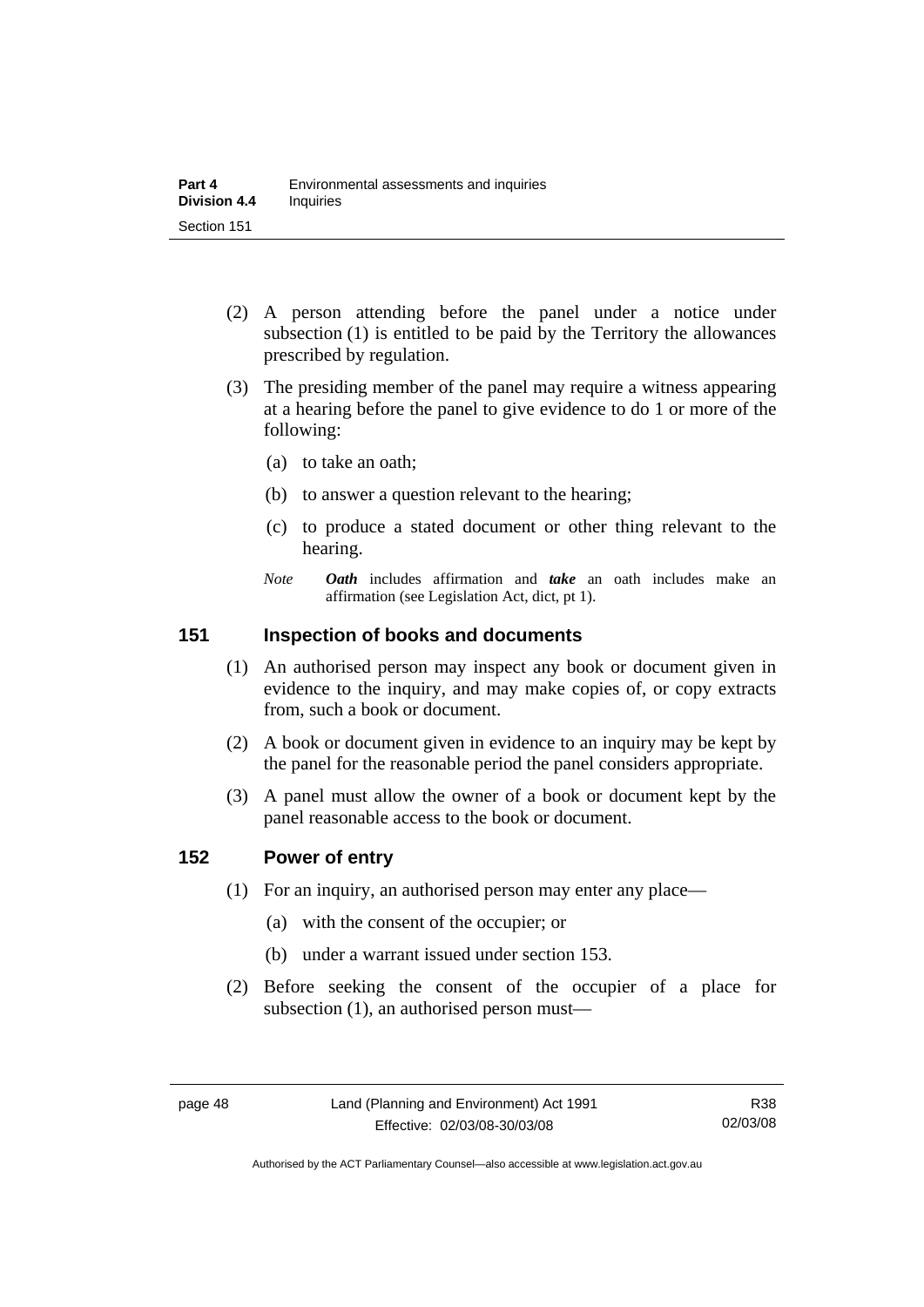- (a) if the authorised person is a panel member—produce written evidence of his or her appointment; and
- (b) if the authorised person is the assistant of a panel member produce written evidence of his or her authority; and
- (c) inform the occupier that the occupier may refuse to give consent.
- (3) If an authorised person obtains the consent of the occupier to enter a place under subsection (1), the authorised person must ask the occupier to sign a written acknowledgment—
	- (a) that the occupier has been informed that the occupier may refuse to so consent; and
	- (b) that the occupier has consented; and
	- (c) of the day and time when the occupier consented.
- (4) If it is material, in any proceedings, for a court to be satisfied that an occupier has consented to the entry of premises by an authorised person under subsection (1) and an acknowledgment in accordance with subsection (3) signed by the occupier is not produced in evidence, it must be presumed that the occupier did not consent, but that presumption is rebuttable.

## **153 Search warrants**

- (1) If a panel member believes on reasonable grounds that it is necessary, for the inquiry, for an authorised person to enter and inspect any place and to search for and inspect anything or any kind of thing, within the next 28 days the member may—
	- (a) lay before a magistrate an information on oath setting out those grounds; and
	- (b) apply for the issue of a warrant to search the place for such a thing or things, and to inspect it or them.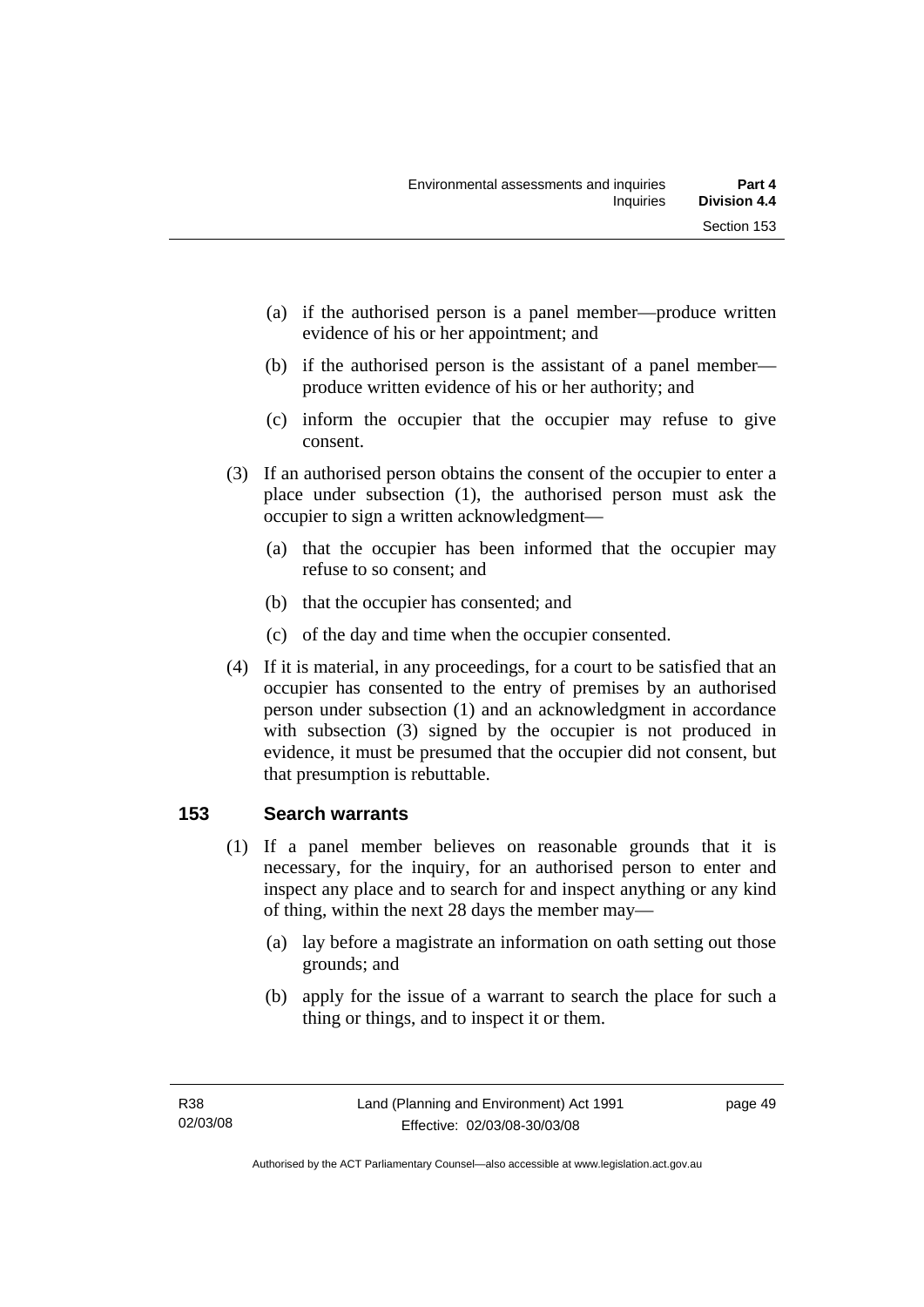- (2) On application under subsection (1), the magistrate may issue a warrant authorising the authorised person named in the warrant, with the assistance and by the force that is necessary and reasonable—
	- (a) to enter the place; and
	- (b) to search for any specified thing or anything of a specified kind; and
	- (c) to inspect any such thing.
- (3) A magistrate must not issue a warrant unless—
	- (a) the applicant or another person has given the magistrate, either orally or by affidavit, any further information that the magistrate requires about the grounds on which the issue of the warrant is sought; and
	- (b) the magistrate is satisfied that there are reasonable grounds for issuing the warrant.
- (4) A warrant must—
	- (a) specify the inquiry in relation to which the entry, search and inspection are authorised; and
	- (b) state the purpose for which it is issued; and
	- (c) specify particular hours during which the entry is authorised, or state that the entry is authorised at any time of the day or night; and
	- (d) include a description of the things, or kinds of things, in relation to which any power under section 154 may be exercised; and
	- (e) specify a date not later than 28 days after the date of issue of the warrant when the warrant ceases to have effect.

Authorised by the ACT Parliamentary Counsel—also accessible at www.legislation.act.gov.au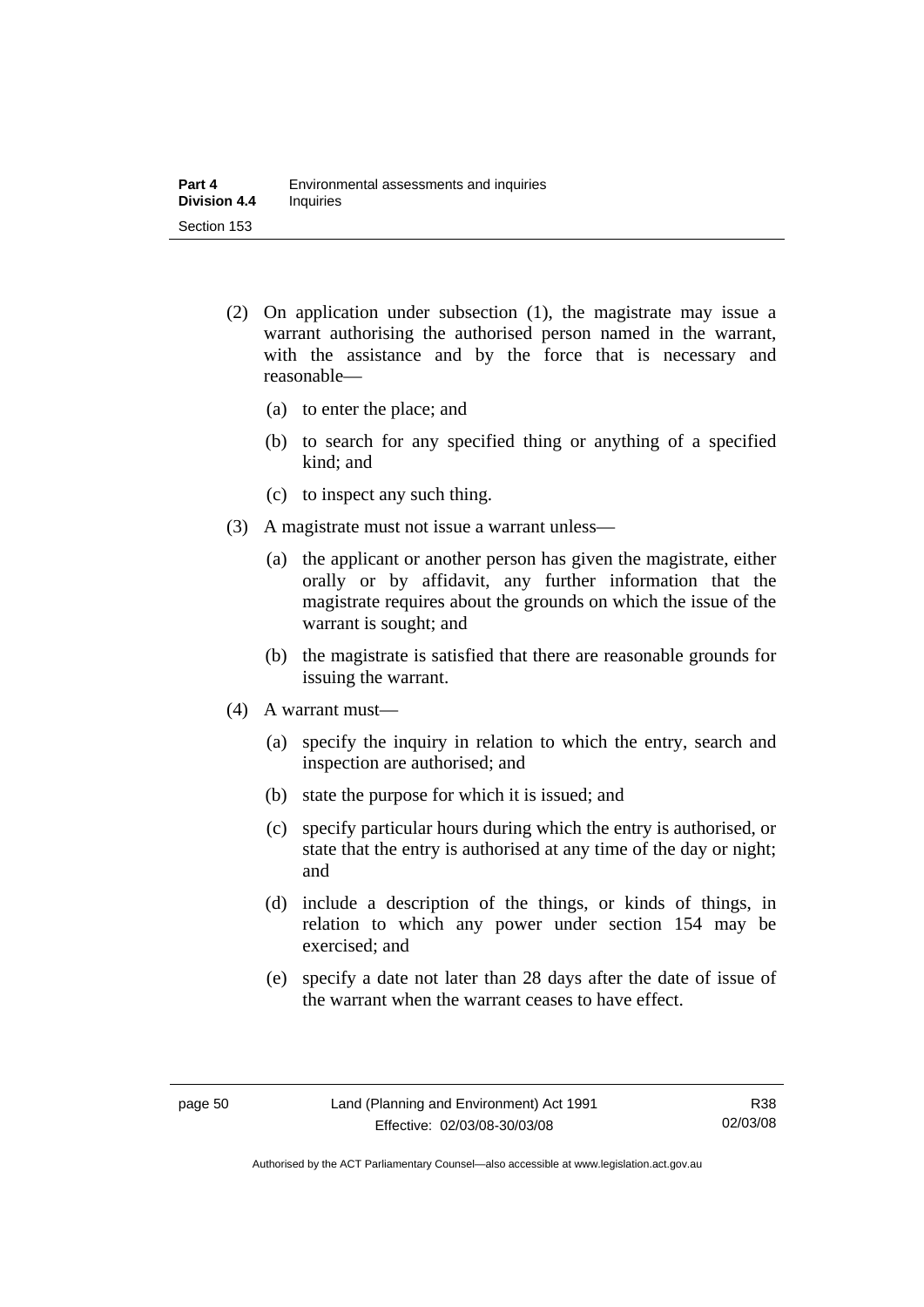#### **154 Powers of search and inspection**

- (1) Subject to the terms of any warrant issued under section 153, if an authorised person enters a place in accordance with section 152, the authorised person may, for the purposes of the inquiry—
	- (a) inspect the place; or
	- (b) search for and inspect anything; or
	- (c) require the occupier to give the authorised person the assistance that is reasonable to enable the authorised person to exercise his or her powers under this section.
- (2) A person must not, without reasonable excuse, contravene a requirement made of the person under subsection (1) (c).

Maximum penalty: 50 penalty units.

#### **155 Application of Criminal Code, ch 7**

A proceeding before a panel is a legal proceeding for the Criminal Code, chapter 7 (Administration of justice offences).

*Note* That chapter includes offences (eg perjury, falsifying evidence, failing to attend and refusing to be sworn) applying in relation to panel proceedings.

#### **156 Contempt of panel**

A person commits an offence if the person does something in the face, or within the hearing, of a panel that would be contempt of court if the panel were a court of record.

Maximum penalty: 100 penalty units, imprisonment for 1 year or both.

#### **157 Protection of panel members and witnesses**

 (1) A panel member has, in the exercise of the member's functions, the same protection and immunity as a judge of the Supreme Court.

page 51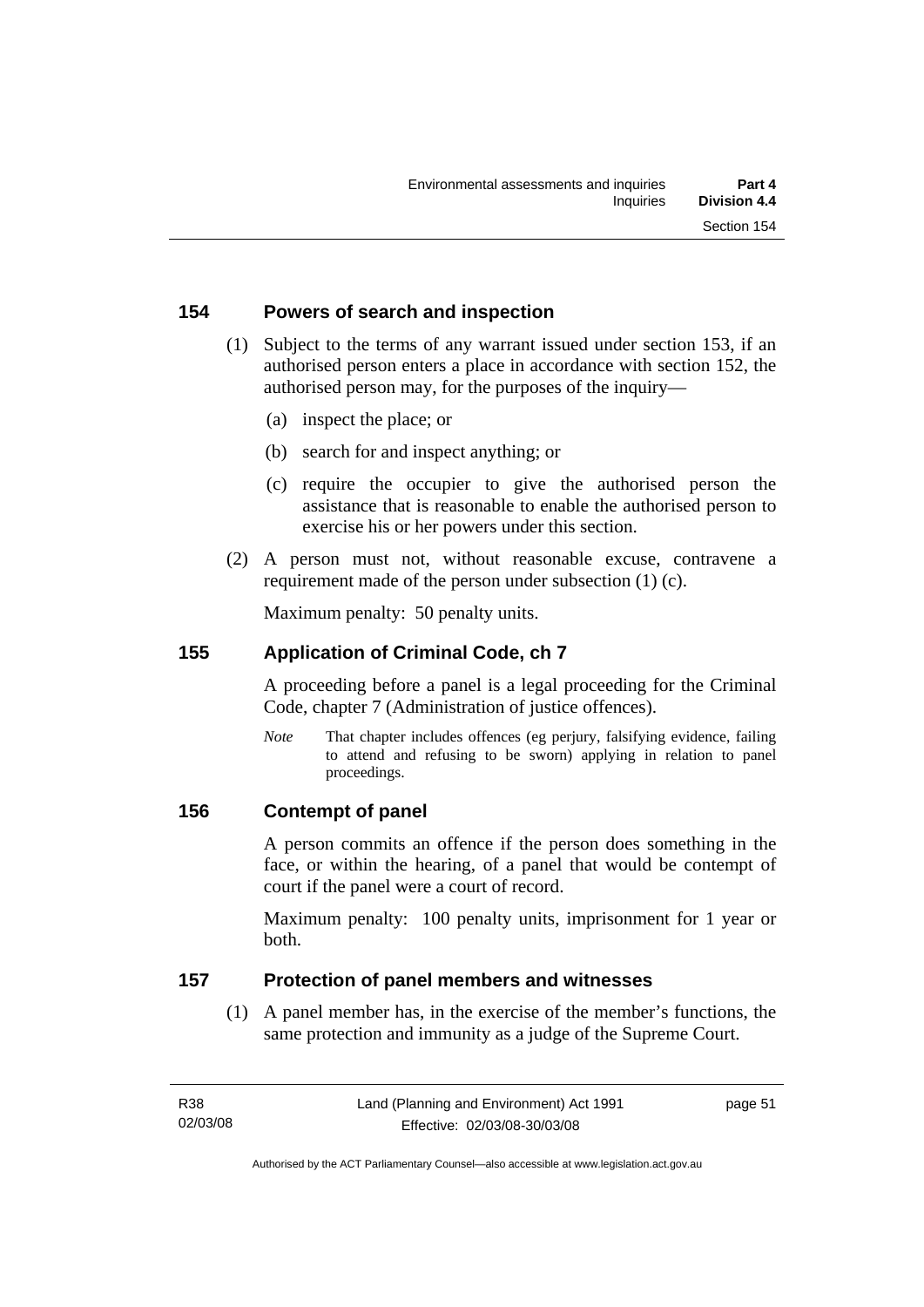(2) Subject to this division, a person giving evidence to an inquiry has the same protection, and is subject to the same liabilities, in any civil or criminal proceeding as a witness in a proceeding in the Supreme Court.

page 52 Land (Planning and Environment) Act 1991 Effective: 02/03/08-30/03/08

R38 02/03/08

Authorised by the ACT Parliamentary Counsel—also accessible at www.legislation.act.gov.au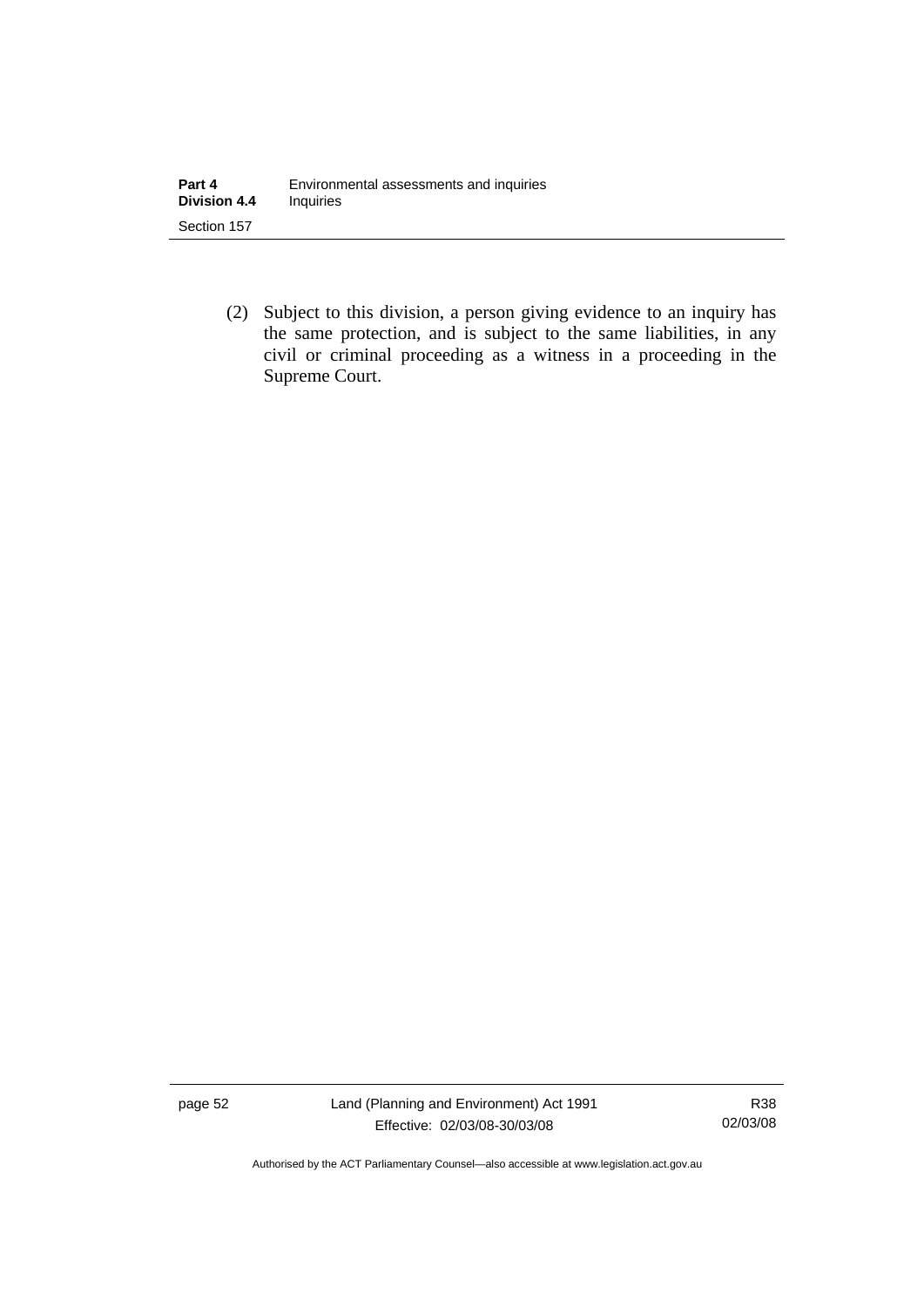## **Part 5 Land administration**

## **Division 5.1 Preliminary**

## **159 Definitions for pt 5**

In this part:

*building and development provision*, in relation to a lease, means a provision of the lease that requires the lessee to carry out specified works on the land comprised in the lease or on any unleased territory land.

*consolidation* means the surrender of 2 or more leases held by the same lessee and the grant of a new lease or leases to that lessee for the purpose of consolidating the parcels of land comprised in the surrendered leases.

*lease* means a lease (other than a sublease)—

- (a) granted under this Act; or
- (b) that is taken under section 289 (Status of leases and licences) to have been granted under this Act; or
- (c) granted or arising under the *Unit Titles Act 2001*.

*lessee* means the person who is the proprietor of a lease, whether or not the person is the registered proprietor of the lease, and whether or not the lease was granted to the person or the lease passed to the person by assignment, transfer, devolution or operation of law.

*market value*, of a lease, means the amount that could be expected to be paid for the lease on the open market if it were sold by a willing but not anxious seller to a willing but not anxious buyer.

*nominal rent lease* means a lease of territory land for nominal rent.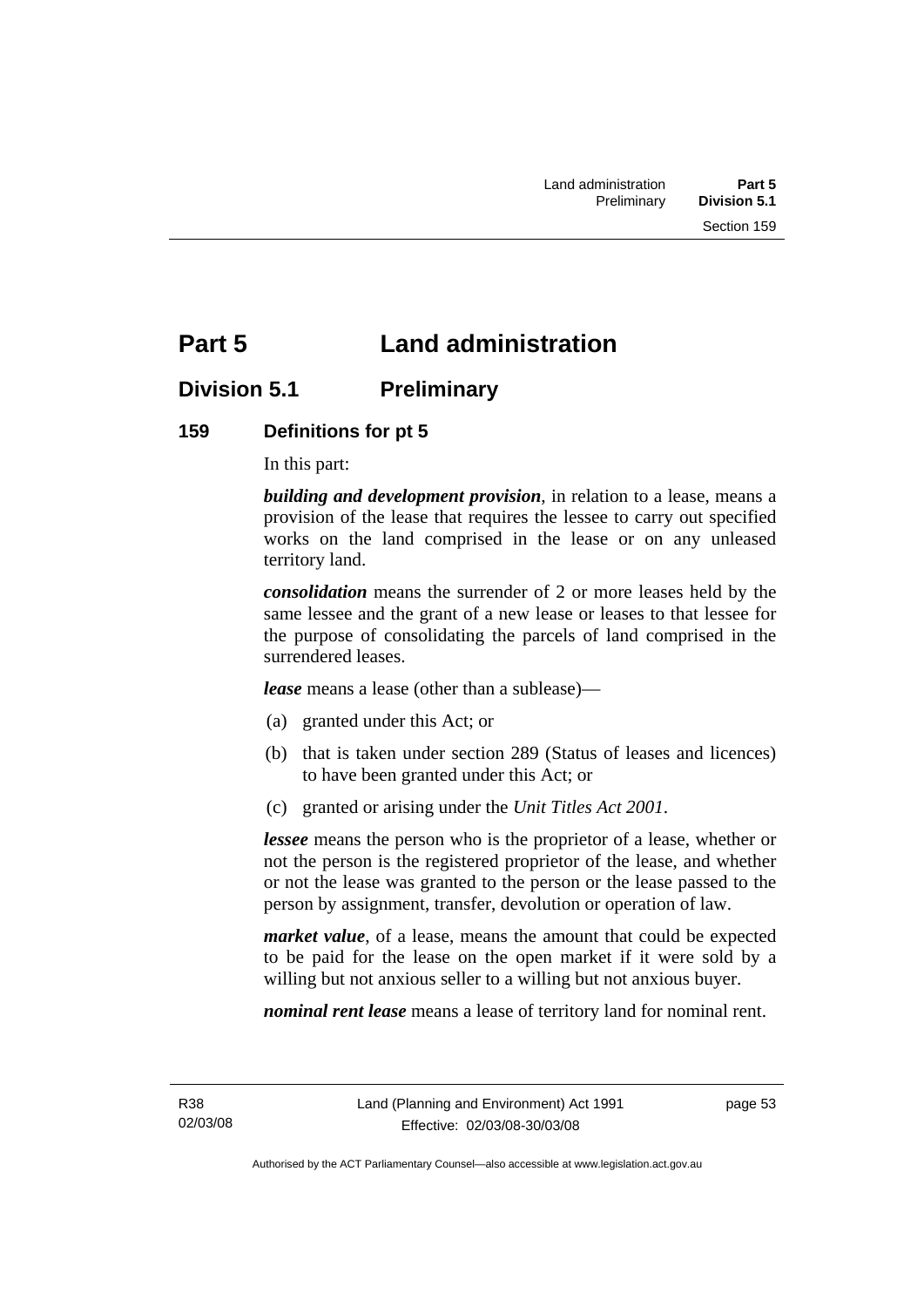*provision*, of a lease, includes a provision incorporated in the lease by reference and any other provision to which the lease is subject.

*public car park* means a road related area within the meaning of the *Road Transport (Safety and Traffic Management) Act 1999*, section 42 (Regulations about parking) that is available for use by the public for parking without the payment of money.

*registered lease* means a lease registered in the register kept under the *Land Titles Act 1925.*

*registered proprietor*, in relation to a lease, means the person who is registered under the *Land Titles Act 1925* as proprietor of the lease.

*rental lease* means a lease of territory land for rent in excess of nominal rent.

*residential lease* means a lease of territory land granted for residential purposes only.

*rural lease* means a lease of territory land granted for rural purposes or purposes including rural purposes.

*subdivision* means the surrender of 1 lease, or the surrender of more than 1 lease, held by the same lessee, and the grant of new leases to that lessee for the purpose of subdividing the parcel or parcels of land comprised in the surrendered lease or leases, but does not include the subdivision of land under the *Unit Titles Act 2001*.

*sublease* means a sublease of a parcel of land, or part of a parcel of land, subject to a lease, or of a building, or a part of a building, on a parcel of land subject to a lease.

*sublessee* means the person who is the proprietor of a sublease, whether the sublease was granted to the person or the sublease has passed to the person by assignment, transfer, devolution or operation of law.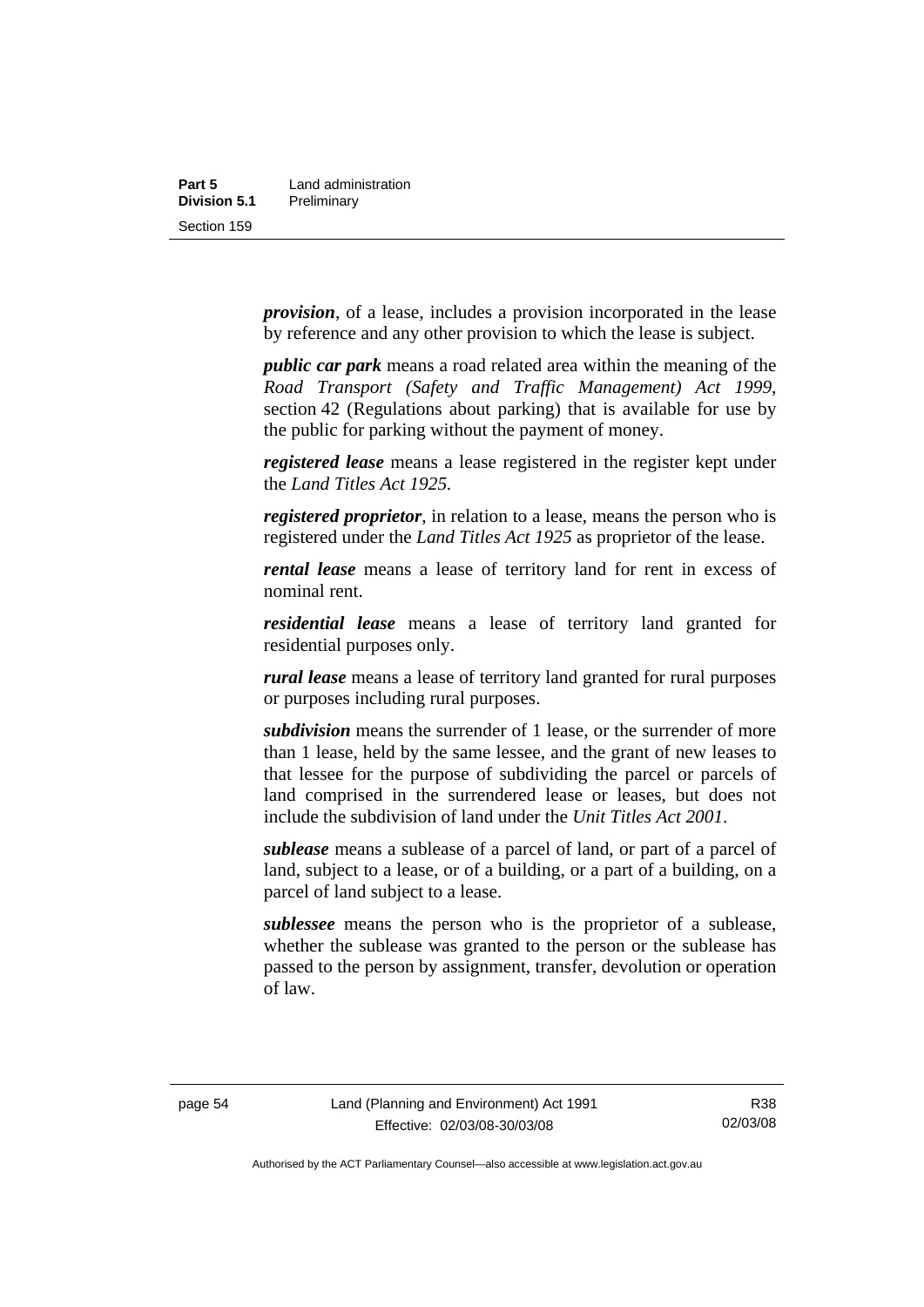#### **159A Meaning of** *concessional lease* **for Act**

(1) In this Act:

*concessional lease*—

- (a) means a lease granted for a consideration less than the full market value of the lease, or for no consideration, if neither of the following payments has been made to the Territory:
	- (i) an amount in relation to the grant of the lease that is equal to the lease's market value at the time of payment or, if the amount is paid in parts, at the time of the last payment;
	- (ii) an amount to reduce the rent payable under the lease to a nominal rent under section 186 (Variation of lease to pay out rent); and
- (b) includes the following leases:
	- (i) a consolidated or subdivided concessional lease;
	- (ii) a further concessional lease;
	- (iii) a regranted concessional lease; but
- (c) does not include—
	- (i) a consolidated or subdivided lease or a further or regranted lease, other than a lease mentioned in paragraph (b); or
	- (ii) a lease over land that, immediately before the grant of the lease, was owned, controlled or held by the housing commissioner under the *Housing Assistance Act 2007*; or
	- (iii) a lease prescribed by regulation.
- (2) For subsection (1), definition of *concessional lease*, paragraph (a), it does not matter whether the consideration for the grant of the lease was paid as a lump sum or is payable under the lease as rent.

page 55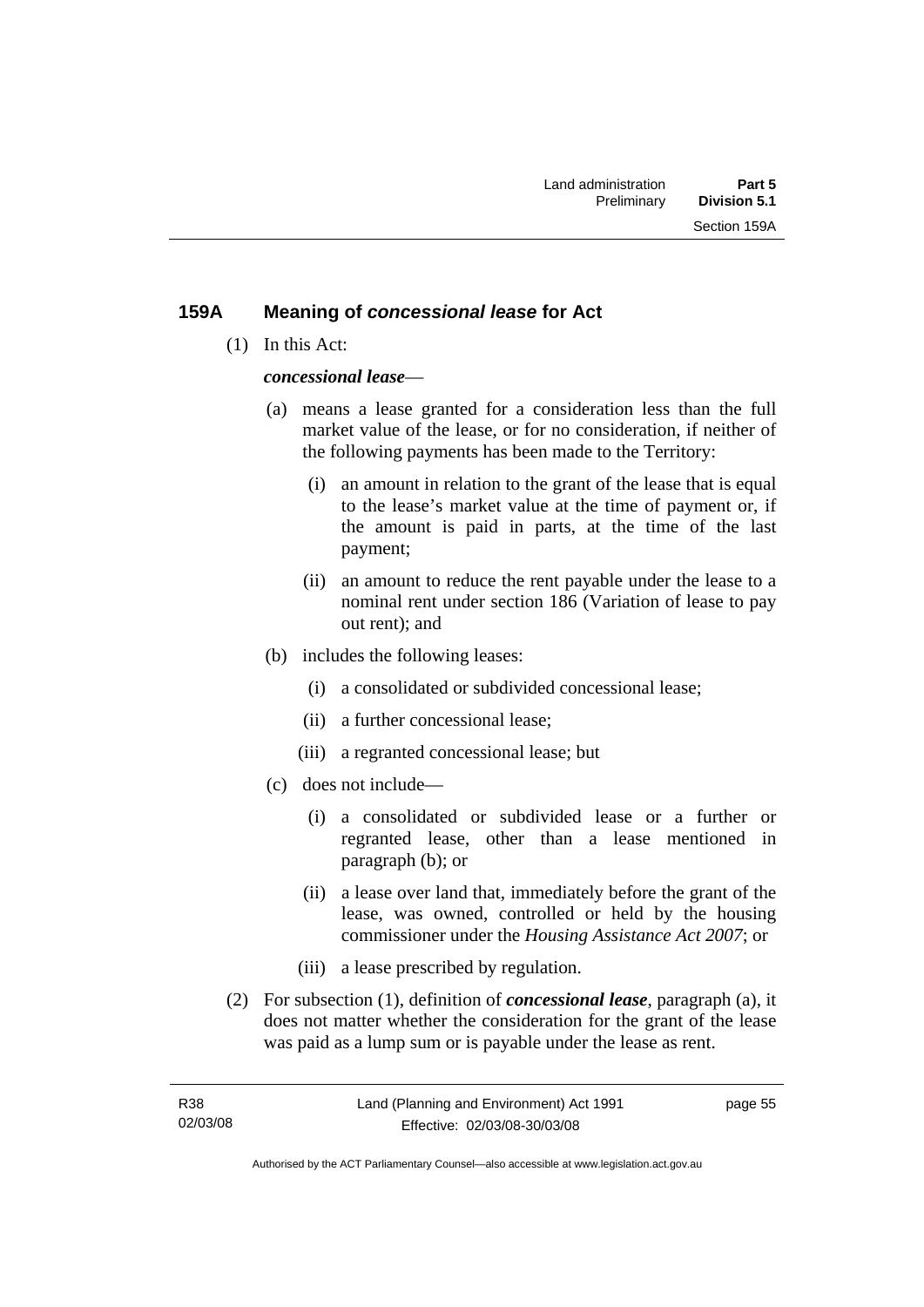(3) In this section:

*consolidated or subdivided concessional lease* means a lease granted during a consolidation or subdivision involving the surrender of 1 or more previous leases if 1 or more of the previous leases was a concessional lease.

*further concessional lease* means a further lease if the surrendered lease was a concessional lease.

*regranted concessional lease* means a regranted lease (whether the regrant is on the same or different conditions) if the surrendered lease was a concessional lease.

## **160 Application of pt 5**

- (1) This part applies to the grant of an interest in territory land by the planning and land authority on behalf of the Executive.
- (2) This part does not apply to a transfer by the Territory of a registered lease of which the Territory is the registered proprietor.

## **Division 5.2 Leases**

#### **160A Effect qualified**

This division has effect subject to division 5.4 (Restrictions on rural leases).

## **160B Planning and land authority may grant leases**

- (1) The planning and land authority is authorised to grant, on behalf of the Executive, leases that the Executive may grant on behalf of the Commonwealth.
- (2) In this section:

*lease* means a lease of territory land.

Authorised by the ACT Parliamentary Counsel—also accessible at www.legislation.act.gov.au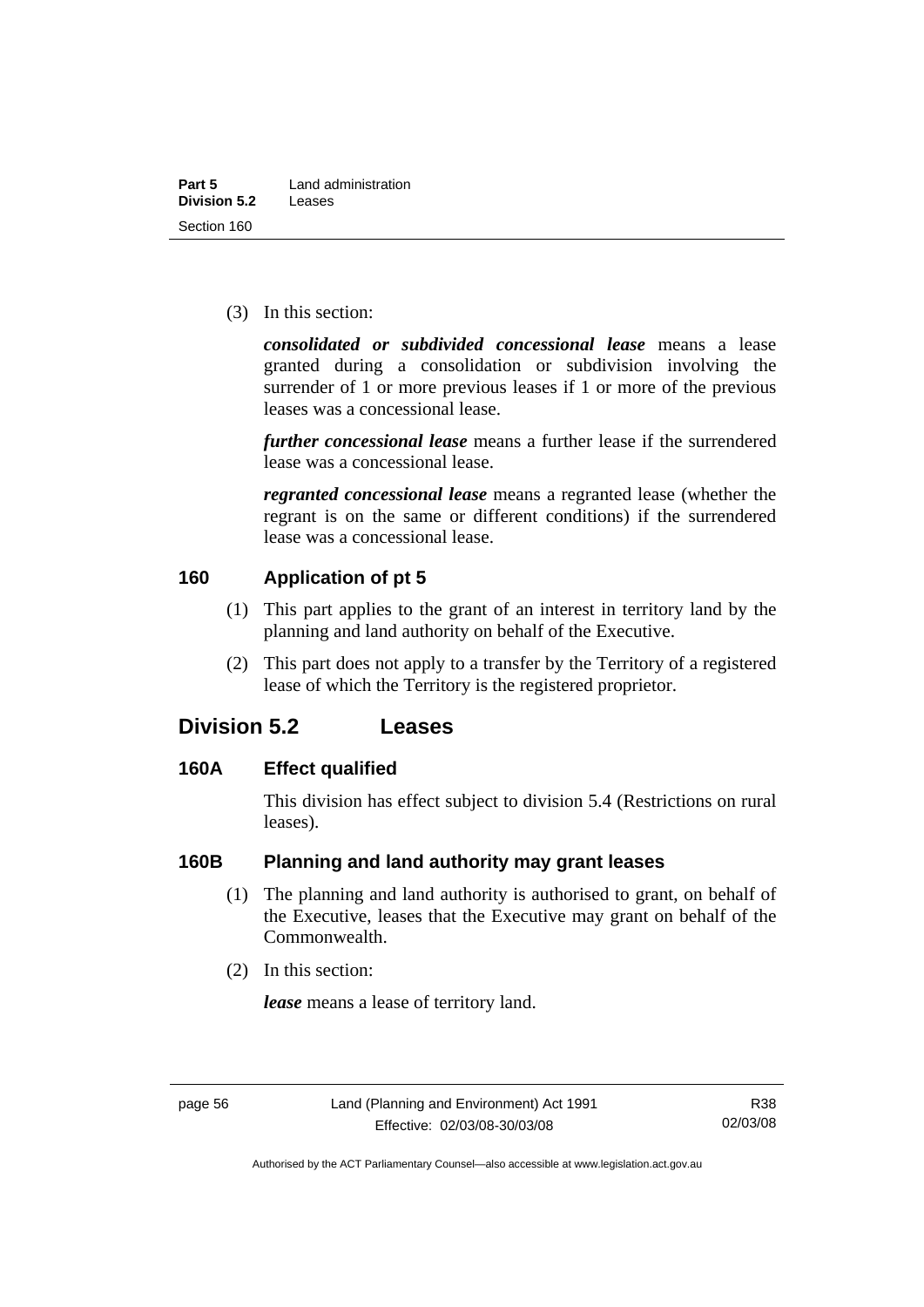#### **161 Granting of leases**

- (1) The planning and land authority may grant a lease by—
	- (a) auction; or
	- (b) tender; or
	- (c) ballot; or
	- (d) direct grant.

*Note* A fee may be determined under s 287 for this section.

- (2) A lease granted under this section may include provisions—
	- (a) requiring the lessee to develop the land comprised in the lease, or any unleased territory land, in a specified way; or
	- (b) requiring the lessee to give security for the performance of any of his or her obligations under the lease.
- (3) The planning and land authority may restrict the people eligible for the grant of a lease under subsection  $(1)$   $(a)$ ,  $(b)$  or  $(c)$  by specifying, in the relevant notice of auction, tender or ballot, a class of people eligible or ineligible for the grant of a lease under the auction, tender or ballot.
- (4) If, under a restriction imposed under subsection (3), only 1 person is eligible for the grant of a lease under subsection  $(1)$   $(a)$ ,  $(b)$  or  $(c)$ , the planning and land authority may grant a lease to that person under subsection (1) (d) without auctioning the lease, calling tenders or conducting a ballot.
- (5) A lease granted under subsection (1) (d) must be granted subject to the provisions that are agreed between the planning and land authority and the applicant for the lease.
- (6) The planning and land authority must not grant a lease of territory land under subsection (1) (d) otherwise than in accordance with criteria specified under subsection (7).

page 57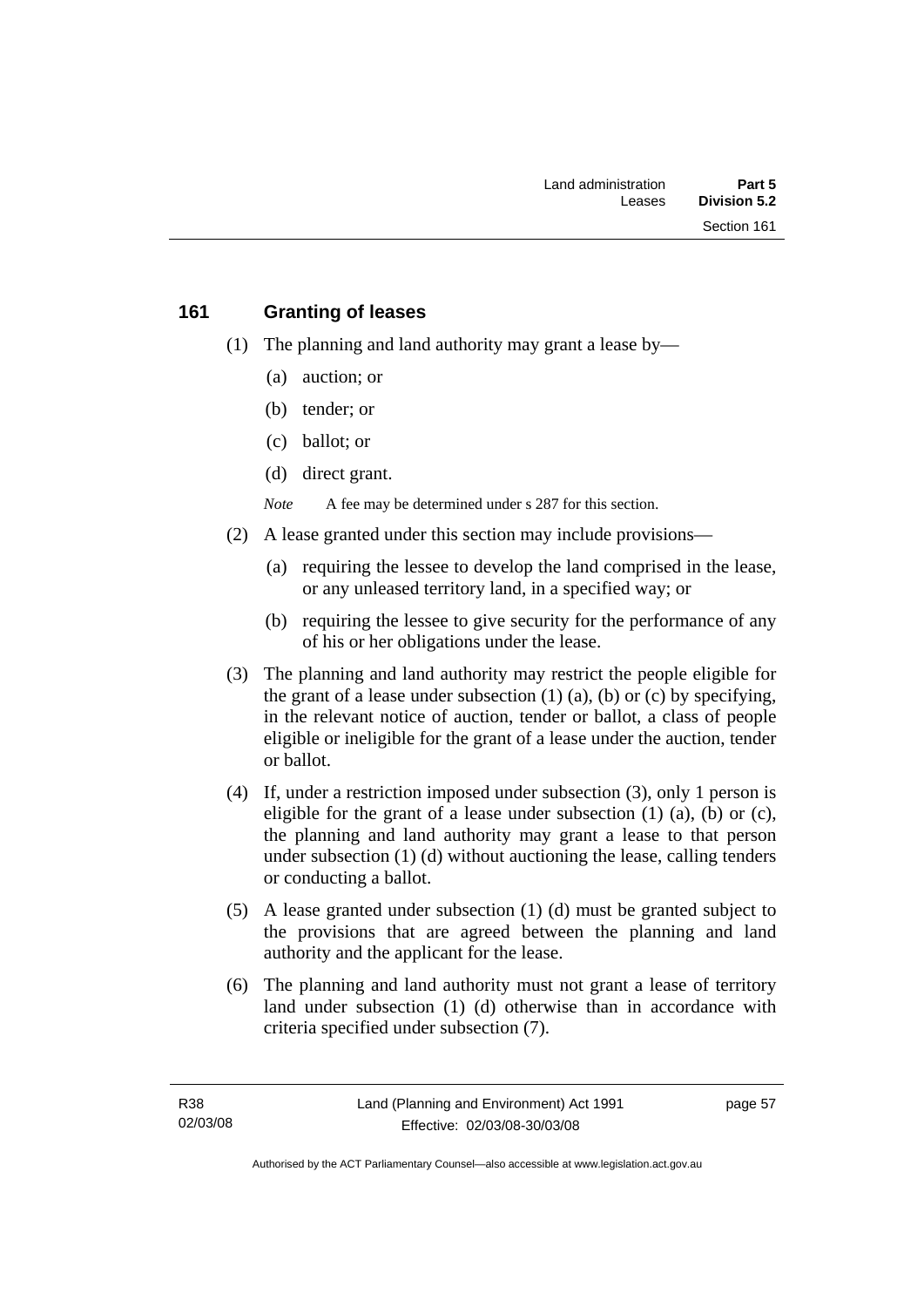- (7) The Executive may, for this section, in writing—
	- (a) specify criteria for the granting of leases under subsection (1) (d); or
	- (b) amend or revoke criteria so specified.
- (8) An instrument under subsection (7) is a disallowable instrument.
	- *Note* A disallowable instrument must be notified, and presented to the Legislative Assembly, under the Legislation Act.

#### **163 Leases to community organisations**

(1) In this section:

*community organisation* means a corporation that—

- (a) has as its principal purpose the provision of a service, or a form of assistance, to people living or working in the ACT; and
- (b) is not carried on for the pecuniary profit or gain of its members; and
- (c) does not hold a club licence under the *Liquor Act 1975*.
- (2) The planning and land authority may grant a lease of territory land to a community organisation without charge or for a charge that is less than the market value of the lease.
- (3) The planning and land authority must not grant a lease under this section otherwise than in accordance with criteria for the granting of leases to community organisations specified under subsection (4).
- (4) The Executive may, for this section, in writing—
	- (a) specify criteria for the granting of leases to community organisations; or
	- (b) amend or revoke criteria so specified.

Authorised by the ACT Parliamentary Counsel—also accessible at www.legislation.act.gov.au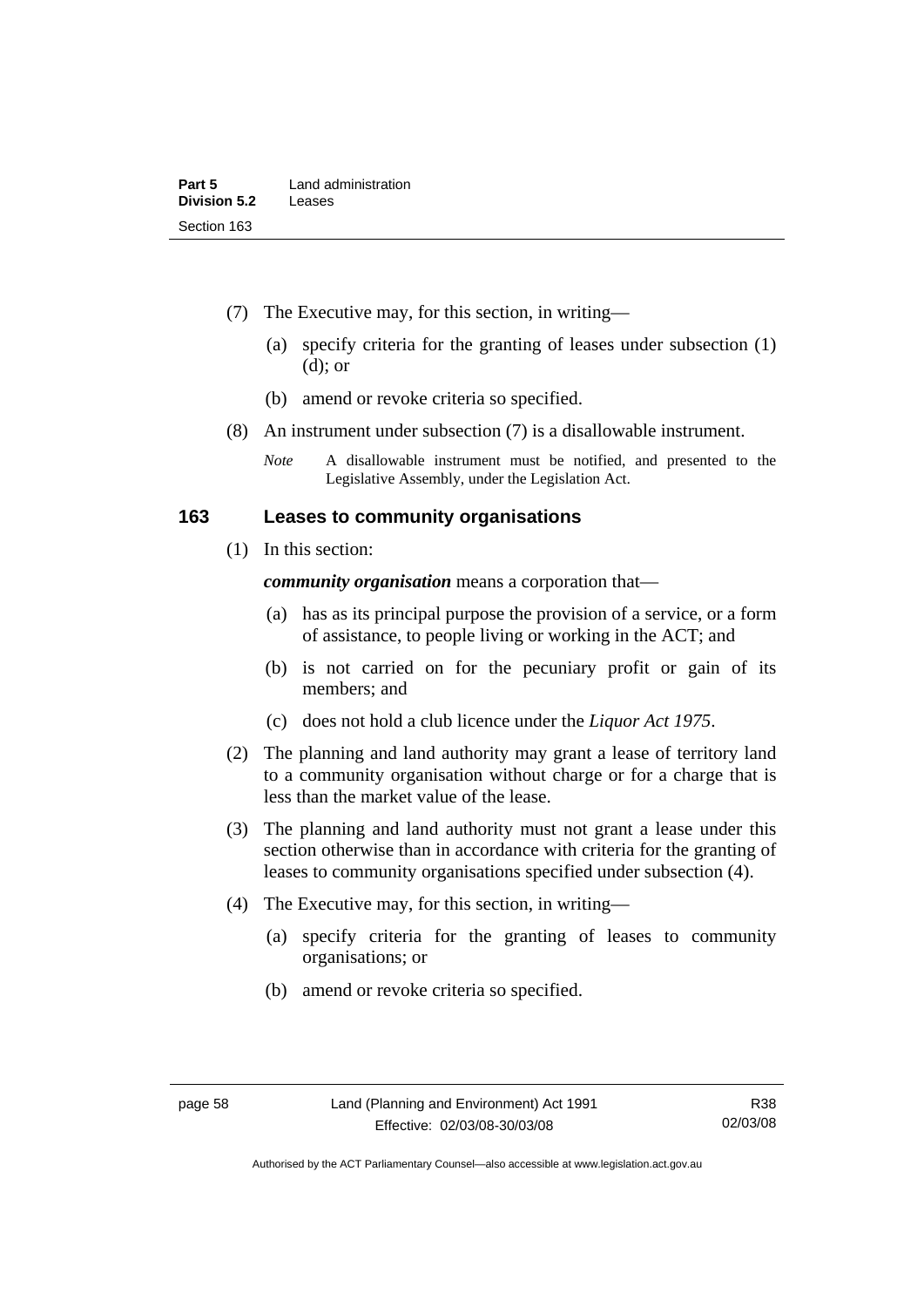- (5) An instrument under subsection (4) is a disallowable instrument.
	- *Note* A disallowable instrument must be notified, and presented to the Legislative Assembly, under the Legislation Act.
- (6) A community organisation must not transfer a lease granted under this section and a purported transfer of such a lease is of no effect.
- (7) This section does not limit the power of the planning and land authority to grant a lease of territory land to a community organisation otherwise than under this section.

#### **164 Special leases**

- (1) The planning and land authority may grant a lease of territory land for a charge that is less than the market value of the lease if the authority is satisfied it is desirable and in the public interest to do so to facilitate—
	- (a) the economic development of the ACT; or
	- (b) the development of business in the ACT.
- (2) The planning and land authority must not grant a lease of territory land under this section otherwise than in accordance with criteria for the granting of special leases specified under subsection (3).
- (3) The Executive may, for this section, in writing—
	- (a) specify criteria for the granting of special leases; or
	- (b) amend or revoke criteria so specified.
- (4) An instrument under subsection (3) is a disallowable instrument.
	- *Note* A disallowable instrument must be notified, and presented to the Legislative Assembly, under the Legislation Act.
- (5) The lessee under a lease to which this section applies must not, for a period of 5 years after the day when the lease is granted—
	- (a) assign or transfer the lease; or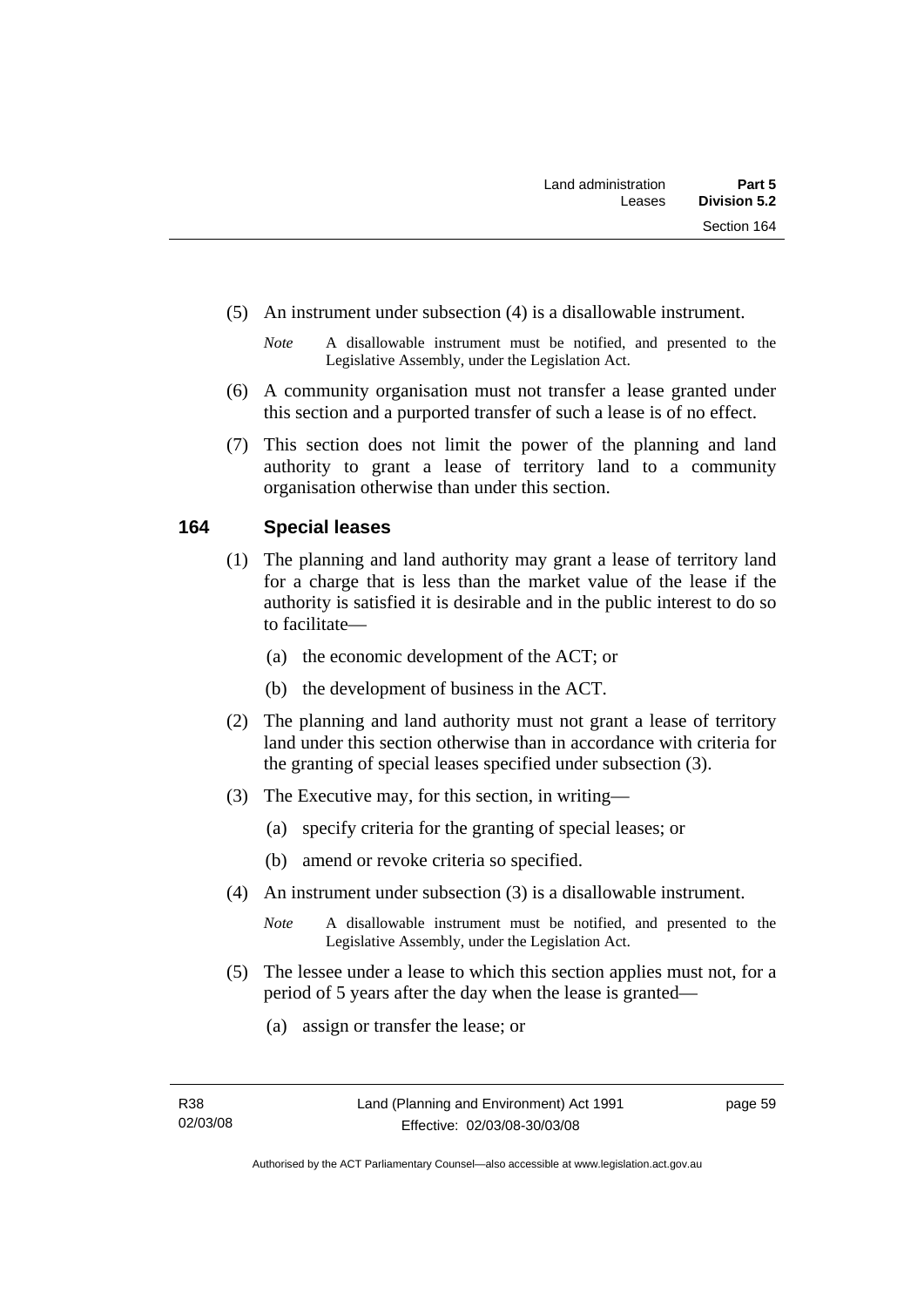- (b) sublet the land comprised in the lease or any part of it; or
- (c) part with possession of the land comprised in the lease or any part of it;

without having obtained the written consent of the planning and land authority and any assignment, transfer, sublease, agreement or arrangement made or entered into in contravention of this subsection is of no effect.

- (6) The planning and land authority must not consent to the lessee under a lease to which this section applies—
	- (a) assigning or transferring the lease; or
	- (b) subletting the land comprised in the lease or any part of it; or
	- (c) parting with possession of the land comprised in the lease or any part of it;

unless it is satisfied that the person to whom it is proposed that the lease should be assigned or transferred, the person to whom it is proposed that a sublease should be granted or the person to whom it is proposed that possession of the land should be given is a person who satisfies the criteria of eligibility specified under subsection (2) in relation to the class of leases in which the lease is included.

### **166 Inquiries and assessments in relation to granting of leases**

If it is proposed that a lease of territory land be granted, the Minister may—

- (a) establish a panel to conduct an inquiry into whether the proposed lease should be granted; or
- (b) direct that an assessment be made into the possible environmental impact of a decision to grant the lease.

Authorised by the ACT Parliamentary Counsel—also accessible at www.legislation.act.gov.au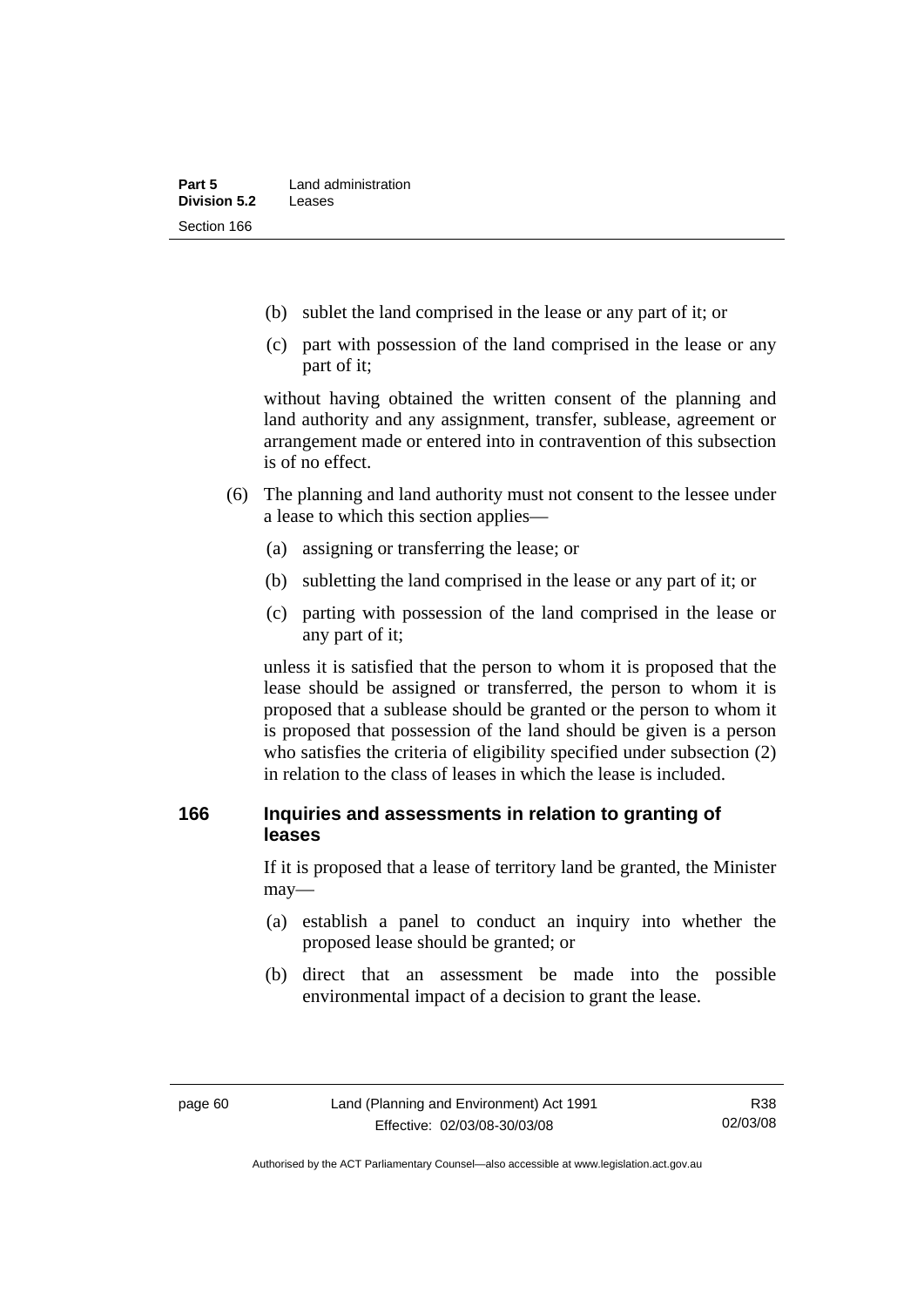#### **166A Grants of leases after inquiries or assessments**

- (1) This section applies if the Minister, under section 166, establishes a panel to conduct an inquiry, or directs that an assessment be made, in relation to the proposed grant of a lease.
- (2) The Minister must—
	- (a) consider the report of the panel or the assessment; and
	- (b) review the provisions of the proposed lease taking the report or assessment into account; and
	- (c) direct the planning and land authority—
		- (i) to grant the proposed lease; or
		- (ii) to grant the proposed lease as varied in accordance with the direction; or
		- (iii) to refuse to grant the proposed lease.
- (3) The planning and land authority may grant the proposed lease only in accordance with a direction of the Minister under subsection (2) (c).

#### **167 Eligibility for certain classes of leases**

- (1) The Executive may, in writing—
	- (a) declare a specified class of leases to be leases to which this section applies; or
	- (b) specify, in relation to a class of leases declared under paragraph (a) to be leases to which this section applies, criteria for deciding whether a person is eligible to hold the land comprised in a lease included in that class; or
	- (c) amend or revoke a declaration under paragraph (a) or criteria specified under paragraph (b).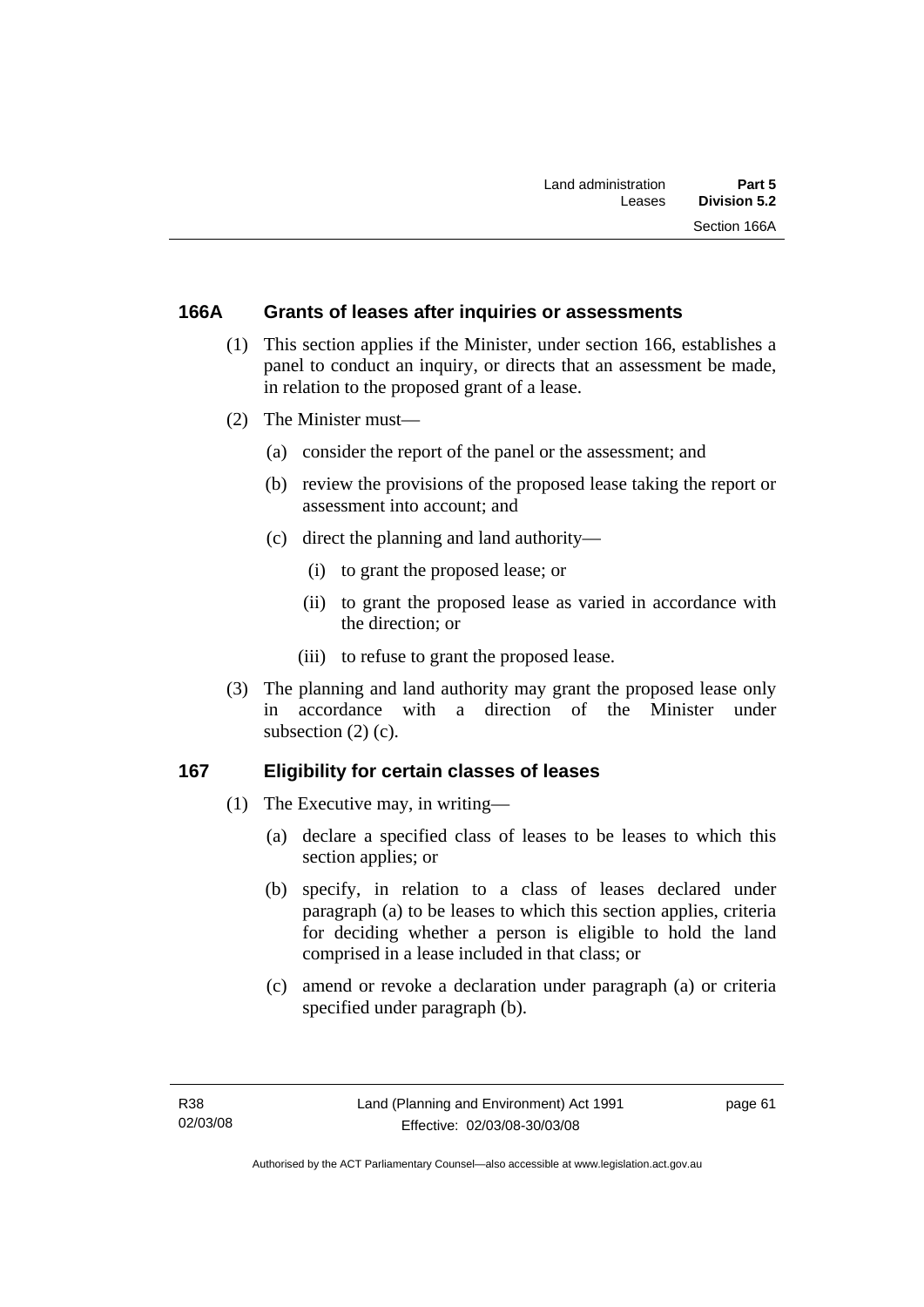(2) An instrument under subsection (1) is a disallowable instrument.

- (3) The planning and land authority must not grant a lease to which this section applies to a person who does not satisfy the criteria specified under subsection (1) (b) in relation to the class of leases in which the lease is included.
- (4) The validity of a lease to which this section applies is not taken to be affected by a failure to comply with subsection (3).
- (5) The lessee under a lease to which this section applies, or any other person having an interest in such a lease, must not—
	- (a) assign or transfer the lease; or
	- (b) sublet the land comprised in the lease or any part of it; or
	- (c) part with possession of the land comprised in the lease or any part of it;

without having obtained the written consent of the planning and land authority and any assignment, transfer, sublease, agreement or arrangement made or entered into in contravention of this subsection is of no effect.

- (6) The planning and land authority must not consent to the lessee under a lease to which this section applies, or to any other person having an interest in such a lease—
	- (a) assigning or transferring the lease; or
	- (b) subletting the land comprised in the lease or any part of it; or
	- (c) parting with possession of the land comprised in the lease or any part of it;

unless it is satisfied that the person to whom it is proposed that the lease should be assigned or transferred, the person to whom it is proposed that a sublease should be granted or the person to whom it

*Note* A disallowable instrument must be notified, and presented to the Legislative Assembly, under the Legislation Act.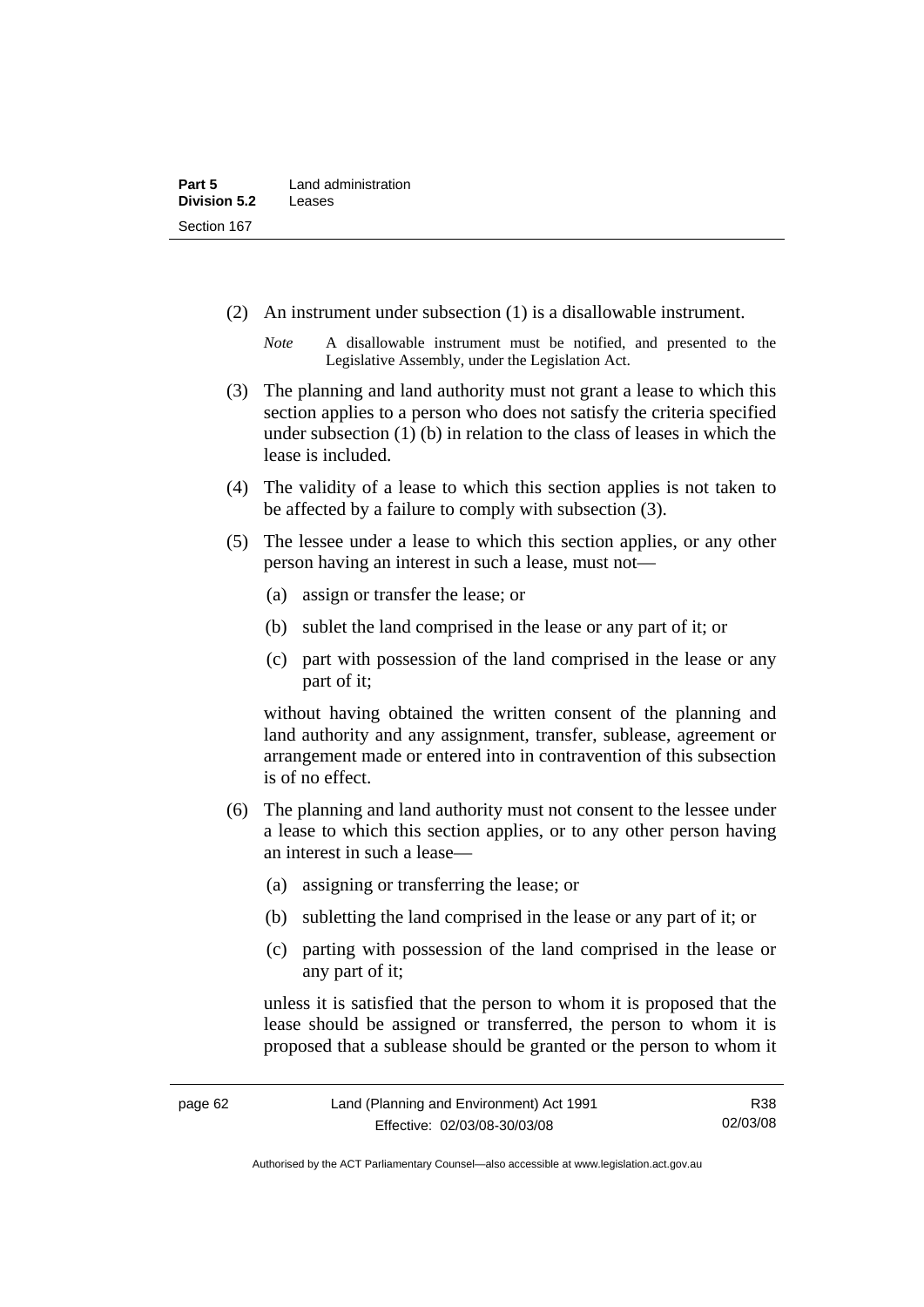is proposed that possession of the land should be given is a person who satisfies the criteria of eligibility specified under subsection  $(1)$  (b) in relation to the class of leases in which the lease is included.

### **168 Authority need not grant lease**

- (1) The planning and land authority need not grant a lease of territory land to an applicant, even if applications for the lease have been invited.
- (2) If applications for a lease have been invited subject to conditions, the planning and land authority may, without granting a lease, invite fresh applications for the lease subject to the same or other conditions.

### **169 Payment for leases**

- (1) Subject to subsection (2), the planning and land authority must not grant a lease of territory land otherwise than for payment of an amount that is not less than the market value of the lease.
- (2) Subsection (1) does not apply in relation to—
	- (a) a lease granted for a rent that is the full market rental value of the lease; or
	- (b) a lease granted under section 161 (1) (d), section 163, section 164, section 171, section 171A or section 172.

#### **170 Failure to accept and execute lease**

- (1) Subject to subsection (2), if a person who is entitled to the grant of a lease of territory land under this part fails to—
	- (a) accept and execute the lease; or
	- (b) pay any amount that he or she is required to pay before being granted the lease;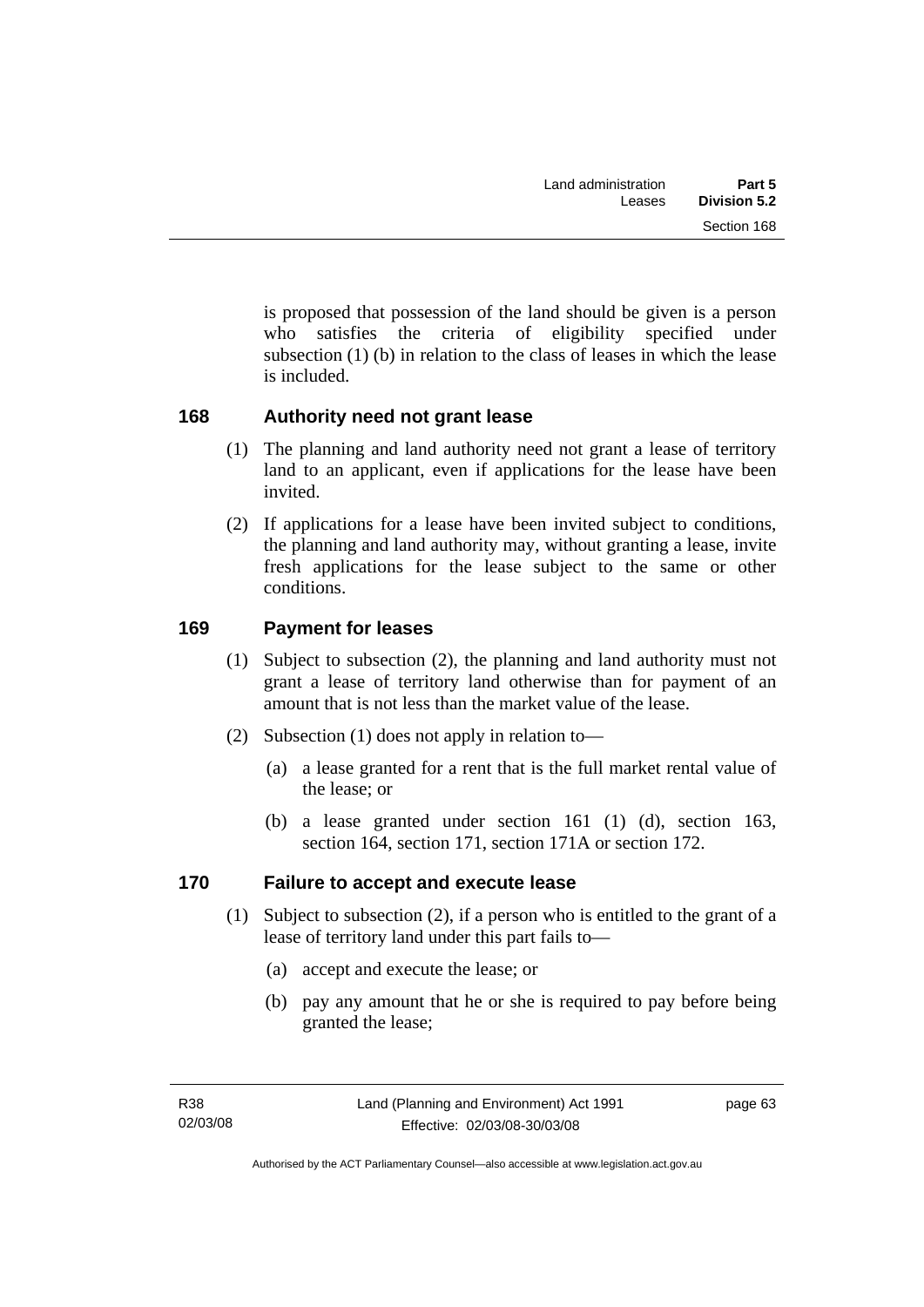| Part 5       | Land administration |
|--------------|---------------------|
| Division 5.2 | Leases              |
| Section 171  |                     |

within the prescribed period, the planning and land authority may, by instrument served on the person, terminate his or her right to the grant of the lease.

- (2) An instrument under subsection (1) must—
	- (a) specify the ground on which it is given; and
	- (b) state that it takes effect on the day 28 days after the day it is served.
- (3) An instrument under subsection (1) may be served on a person by—
	- (a) giving it to the person personally; or
	- (b) sending it to the person by post; or
	- (c) if the residential address of the person is not known to the planning and land authority—publishing a copy of the instrument in a daily newspaper.
- (4) An instrument under subsection (1) takes effect on the day 28 days after the day it is served.
- (5) A person whose right to the grant of a lease has been terminated under this section does not have any claim for compensation in relation to the termination of the right or for the recovery of any money paid to the planning and land authority in relation to the grant of the lease.

### **171 Grant of further residential leases**

- (1) This section applies if—
	- (a) the holder of a residential lease of land applies to the planning and land authority for the grant of a further residential lease of the land; and
	- (b) neither the Territory nor the Commonwealth needs the land for a public purpose; and

R38 02/03/08

Authorised by the ACT Parliamentary Counsel—also accessible at www.legislation.act.gov.au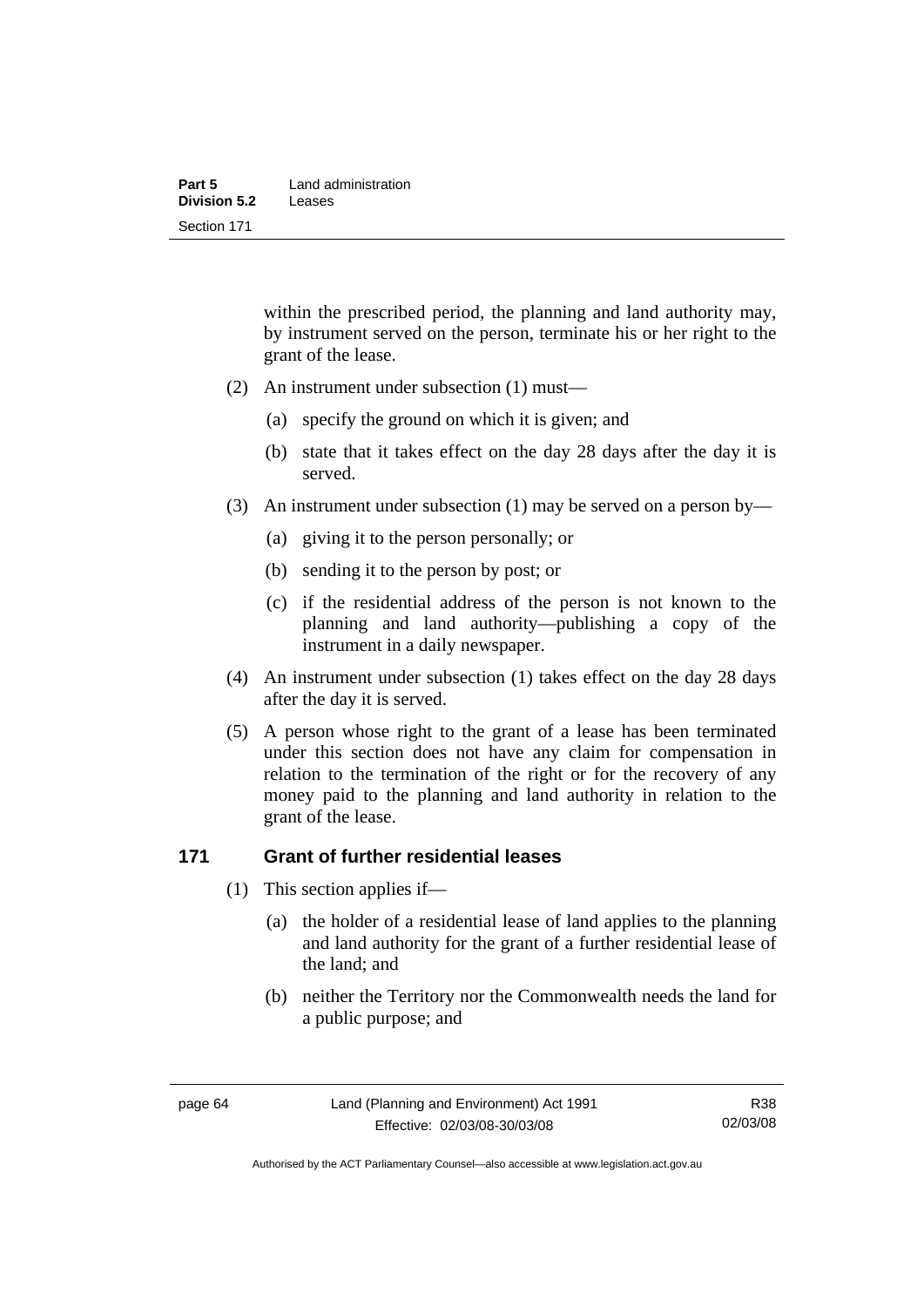- (c) the lessee pays the fee worked out under the determination under subsection (3); and
- (d) the lessee surrenders the existing lease.
- (2) The planning and land authority must grant the lessee a further residential lease of the land for a term not longer than 99 years to begin on the day after the day the existing lease is surrendered.
- (3) The Minister may make a determination, in writing, for subsection (1) (c).
- (4) If the term of a further lease granted under subsection (2) is not longer than the term of the existing lease, the fee payable under subsection (1) (c) must not be more than the cost of granting the lease.
- (5) A determination under subsection (3) is a disallowable instrument.
	- *Note* A disallowable instrument must be notified, and presented to the Legislative Assembly, under the Legislation Act.

#### **171A Grant of further rural leases**

- $(1)$  If—
	- (a) the holder of a rural lease applies to the planning and land authority for the grant of a further rural lease of the same land; and
	- (b) neither the Territory nor the Commonwealth requires the land for a public purpose; and
	- (c) all rent due under the existing lease is paid; and
	- (d) the lessee pays the determined fee; and
	- (e) the lessee surrenders the existing lease;

the authority must grant the lessee a further rural lease of that land for a term not longer than the maximum set out in the determination under subsection (2), and subject to any conditions set out in that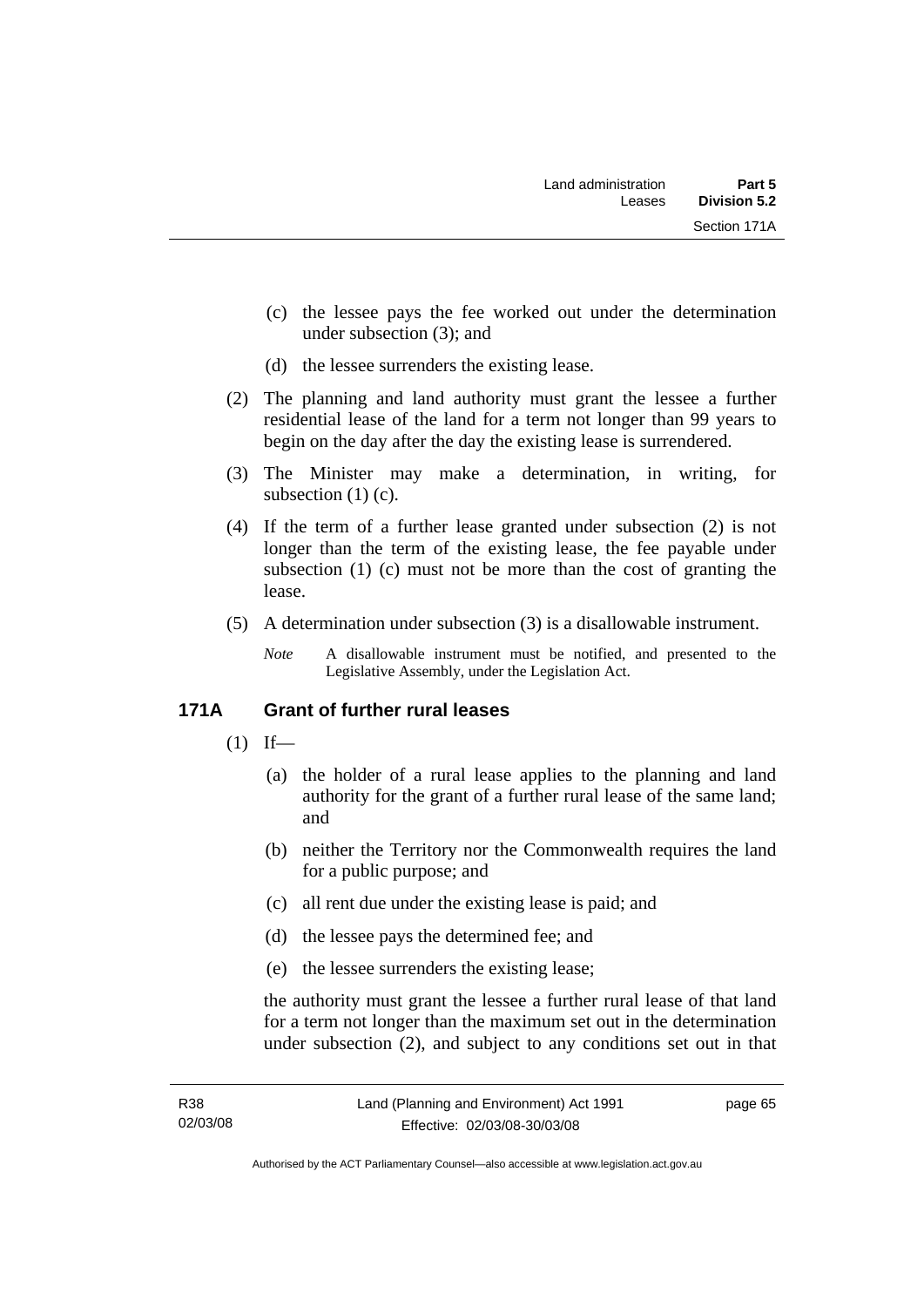determination, to begin on the day immediately following the date of surrender of the existing lease.

- (2) The Minister may make a determination, in writing, for subsection  $(1)$ .
- (3) A determination under subsection (2) may—
	- (a) include a condition that a lessee pays, for the grant of a further lease—
		- (i) an amount stated in, or worked out in accordance with, the determination (an *amount condition*); or
		- (ii) the market value of the lease; and
	- (b) provide that an amount condition ceases to apply to a lessee if the lessee—
		- (i) has not applied for the grant of a further rural lease under subsection (1) within the period stated in the determination for applying for such a grant; and
		- (ii) has not accepted in writing an offer for the grant of such a lease within the period stated in the determination for accepting such an offer.
- (4) A provision mentioned in subsection (3) (b) may apply to an amount condition of a determination made before or after the commencement of that subsection.
- (5) If the national capital authority has set a maximum term for a rural lease of land in a designated area, a determination under subsection (2) relating to the land must not set a term for a further rural lease of the land that is longer than the maximum term.
- (6) In subsection (5):

*designated area*—see the *Australian Capital Territory (Planning and Land Management) Act 1988* (Cwlth), section 4.

Authorised by the ACT Parliamentary Counsel—also accessible at www.legislation.act.gov.au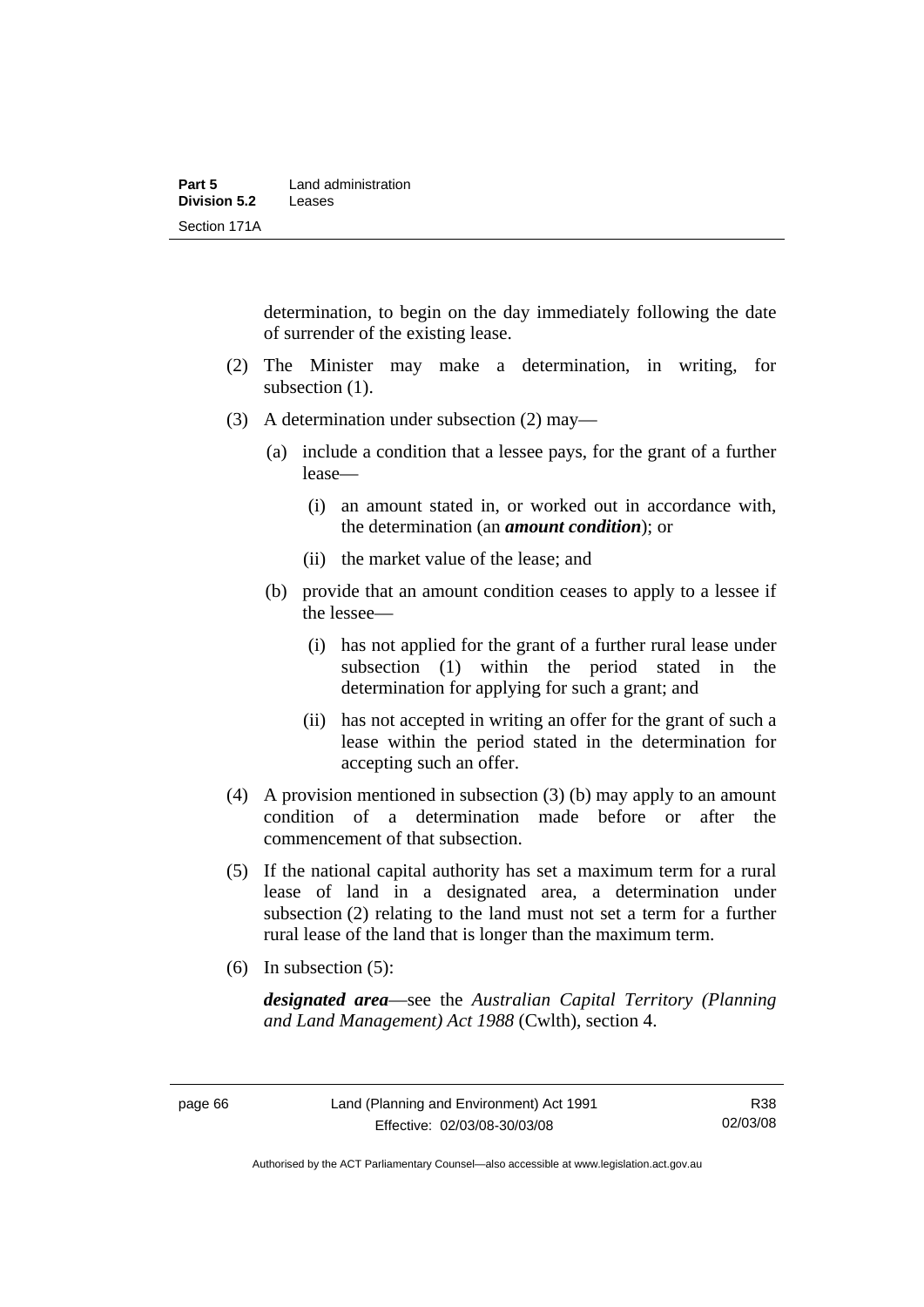- (7) If the term of a further lease granted under subsection (1) does not exceed the term of the existing lease, the fee payable under subsection (1) (d) must not exceed the cost of granting the lease.
- (8) A determination under subsection (2) is a disallowable instrument.
	- *Note* A disallowable instrument must be notified, and presented to the Legislative Assembly, under the Legislation Act.

### **172 Grant of further leases for purposes other than residential or rural**

- (1) This section applies if—
	- (a) the holder of a lease of territory land other than a residential lease or a rural lease applies to the planning and land authority for the grant of a further lease of the land for the same purposes; and
	- (b) neither the Territory nor the Commonwealth needs the land for a public purpose; and
	- (c) all rent due under the existing lease is paid; and
	- (d) the lessee pays the fee worked out under the determination under subsection (3); and
	- (e) the lessee surrenders the existing lease.
- (2) The planning and land authority must grant the lessee a further lease of the land for the same purposes for a term not longer than 99 years to begin on the day after the day the existing lease is surrendered.
- (3) The Minister may make a determination, in writing, for subsection  $(1)$   $(d)$ .
- (4) If the term of a further lease granted under subsection (2) is not longer than the term of the existing lease, the fee payable under subsection (1) (d) must not be more than the cost of granting the lease.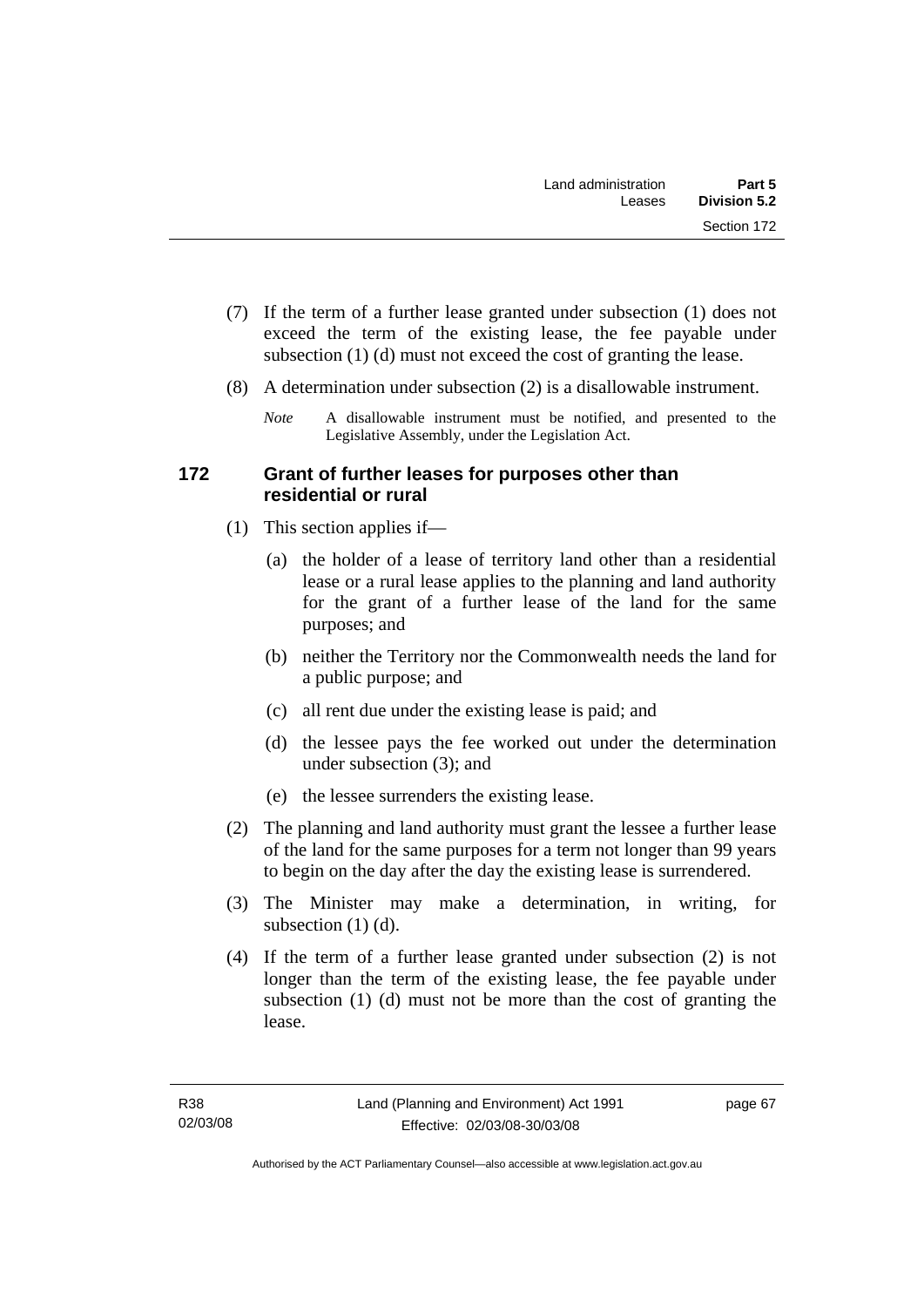| Part 5              | Land administration |
|---------------------|---------------------|
| <b>Division 5.2</b> | Leases              |
| Section 172A        |                     |

- (5) A determination under subsection (3) is a disallowable instrument.
	- *Note* A disallowable instrument must be notified, and presented to the Legislative Assembly, under the Legislation Act.

#### **172A Grant of further lease—unit titles**

- (1) The planning and land authority may grant a further lease of a unit, or the common property, under a units plan only on an application by the owners corporation.
- (2) The planning and land authority may grant a further lease of a unit, or the common property, under a units plan only if—
	- (a) the authority grants further leases for all the units and the common property; and
	- (b) the further leases are all granted for the same term.
- (3) An application must be supported by an ordinary resolution of the owners corporation.
- (4) A certificate under the *Unit Titles Act 2001*, section 109 about the resolution must be attached to the application.
- (5) In this section:

*further lease* means a lease under section 171, section 171A or section 172.

*units plan* means a units plan under the *Unit Titles Act 2001*, section 7.

#### **172B Grant of further lease—community title**

- (1) The planning and land authority may grant a further lease of a lot in a community title scheme only on an application by the body corporate of the scheme.
- (2) The planning and land authority may grant a further lease of a lot in a community title scheme only if—

Authorised by the ACT Parliamentary Counsel—also accessible at www.legislation.act.gov.au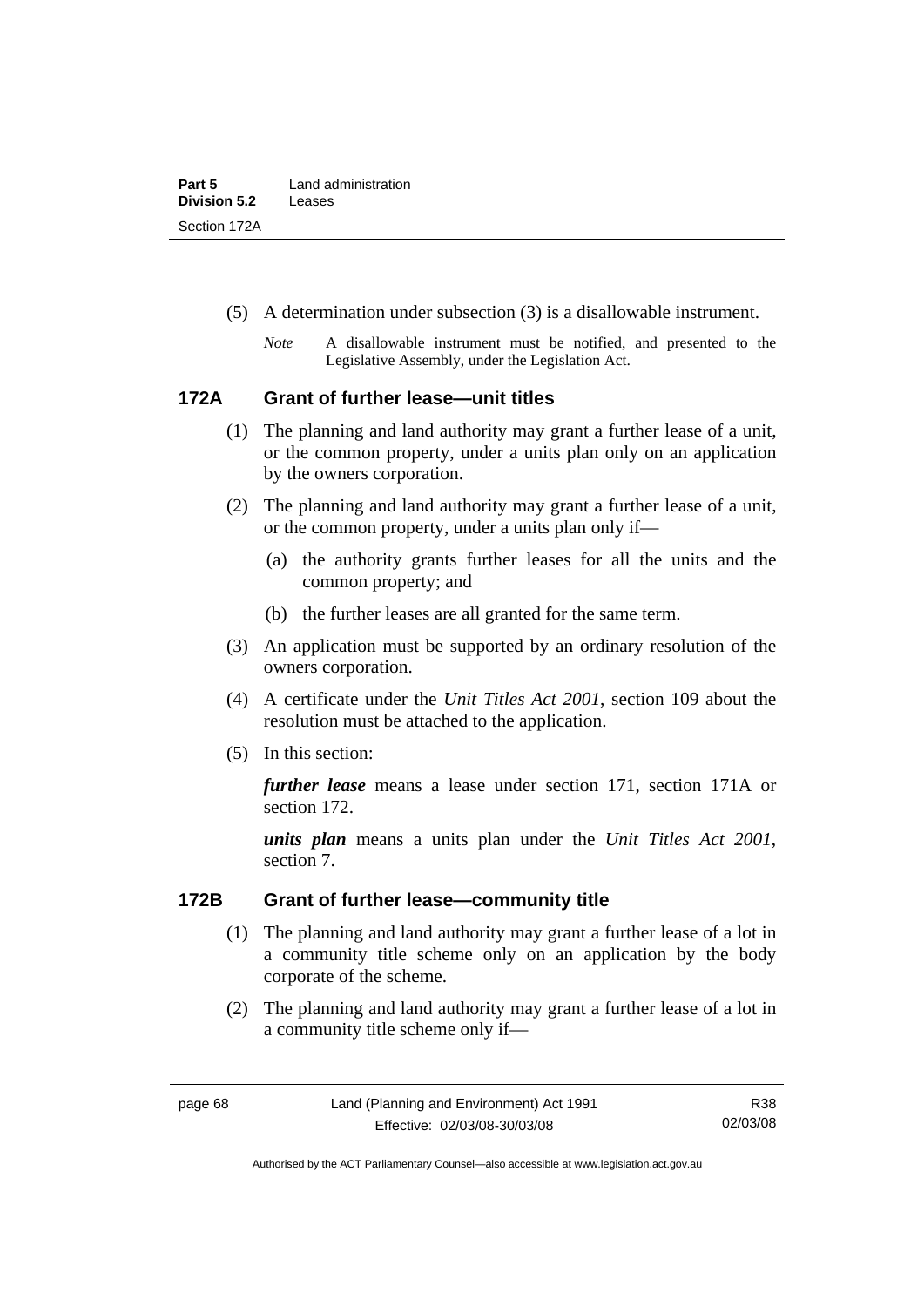- (a) the authority grants further leases for all the lots in the scheme; and
- (b) the further leases are all granted for the same term.
- (3) An application must be supported by an ordinary resolution of the body corporate.
- (4) An application must have attached to it a certificate under the seal of the body corporate that states that at a general meeting of the body corporate held on a stated day a resolution was passed for subsection (3) in the terms set out in the certificate.

### **172C No right to use, flow and control of water**

 A lease or further lease of territory land granted under this division after the commencement of this section must not be taken to give a right to the use, flow and control of water (including water containing impurities) under the land the subject of the lease.

### **173 Lessee's rights in relation to improvements**

(1) In this section:

*improvement*, in relation to land, means—

- (a) a building or a structure on the land; or
- (b) in relation to land held under a rural lease—
	- (i) a building or structure on or under the land; or
	- (ii) any improvement to the land reasonably undertaken for rural purposes.

*lessee,* for a lease that has been surrendered or ended, or the term of that has ended, means the person who was the lessee under the lease at the time of the surrender or ending.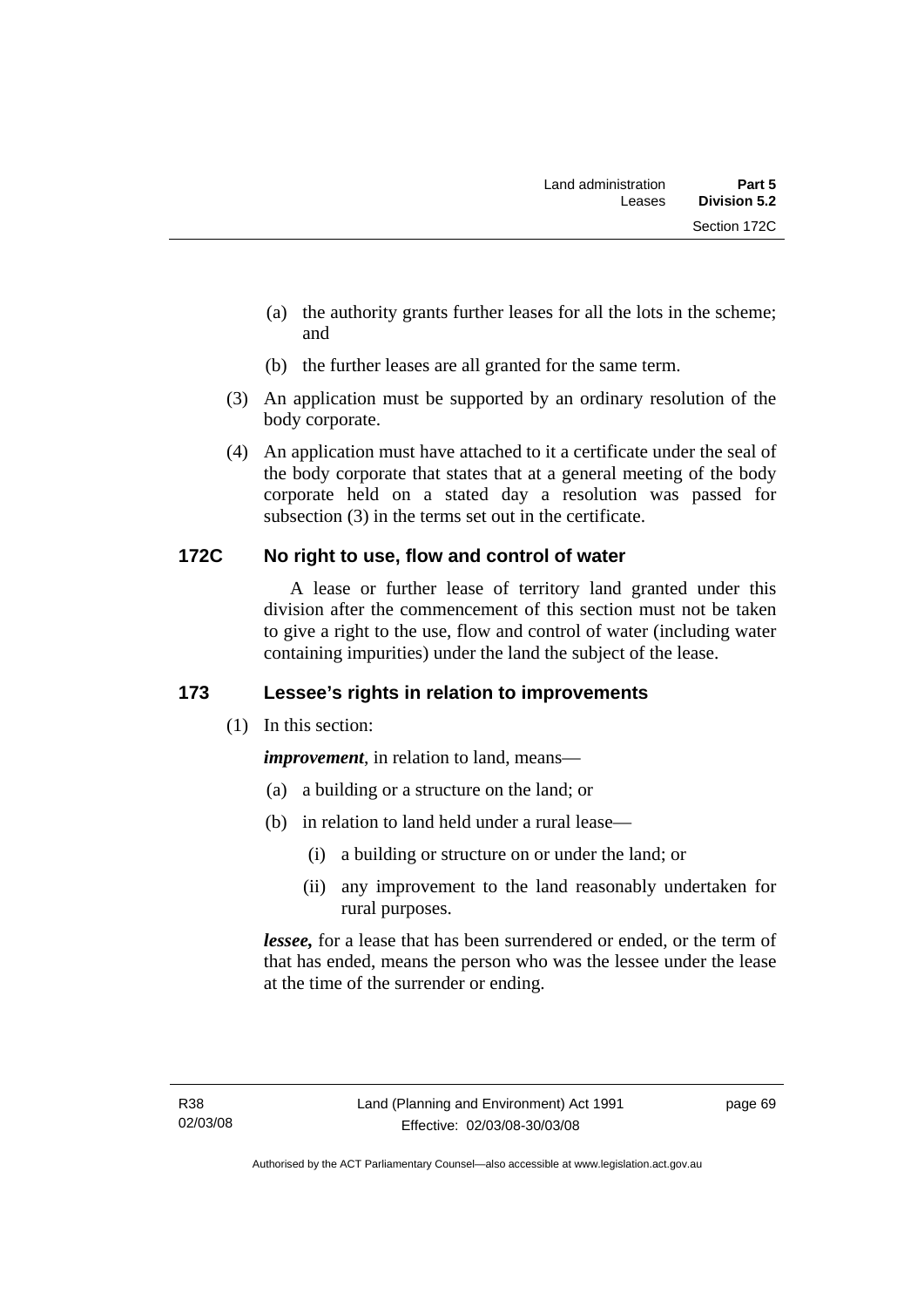*undertaken*, in relation to an improvement that is a building or structure, means the construction, erection or installation of the building or structure.

- (2) This section applies only to the following improvements to land:
	- (a) an improvement undertaken in a way consistent with the law of the Territory, and with any lease over the land, except—
		- (i) an improvement undertaken by the Territory or the Commonwealth (subject to paragraph (b)); or
		- (ii) an improvement acquired by the Territory or the Commonwealth (subject to paragraph (c));
	- (b) an improvement undertaken by the Territory or the Commonwealth, if the Territory or the Commonwealth has received, or is entitled to receive, payment for that improvement;
	- (c) an improvement acquired by the Territory or the Commonwealth, if the Territory or the Commonwealth has received, or is entitled to receive, payment for the improvement.
- (3) If, on the expiry of the term of a lease of territory land on which there are improvements to which this section applies, the lessee is granted a further lease of that land or any part of it, the lessee is not liable to make any payment to the planning and land authority for the improvements on the land or part of the land.
- (4) Subject to subsections (5) and (12), if, on the expiry of the term of a lease of territory land on which there are improvements to which this section applies, the lessee is not granted a further lease of the land, or is granted a lease of part only of the land, the planning and land authority is liable to pay the lessee—
	- (a) if no further lease of the land is granted to the lessee—the amount decided by the planning and land authority to be the value of the improvements on the land; or

Authorised by the ACT Parliamentary Counsel—also accessible at www.legislation.act.gov.au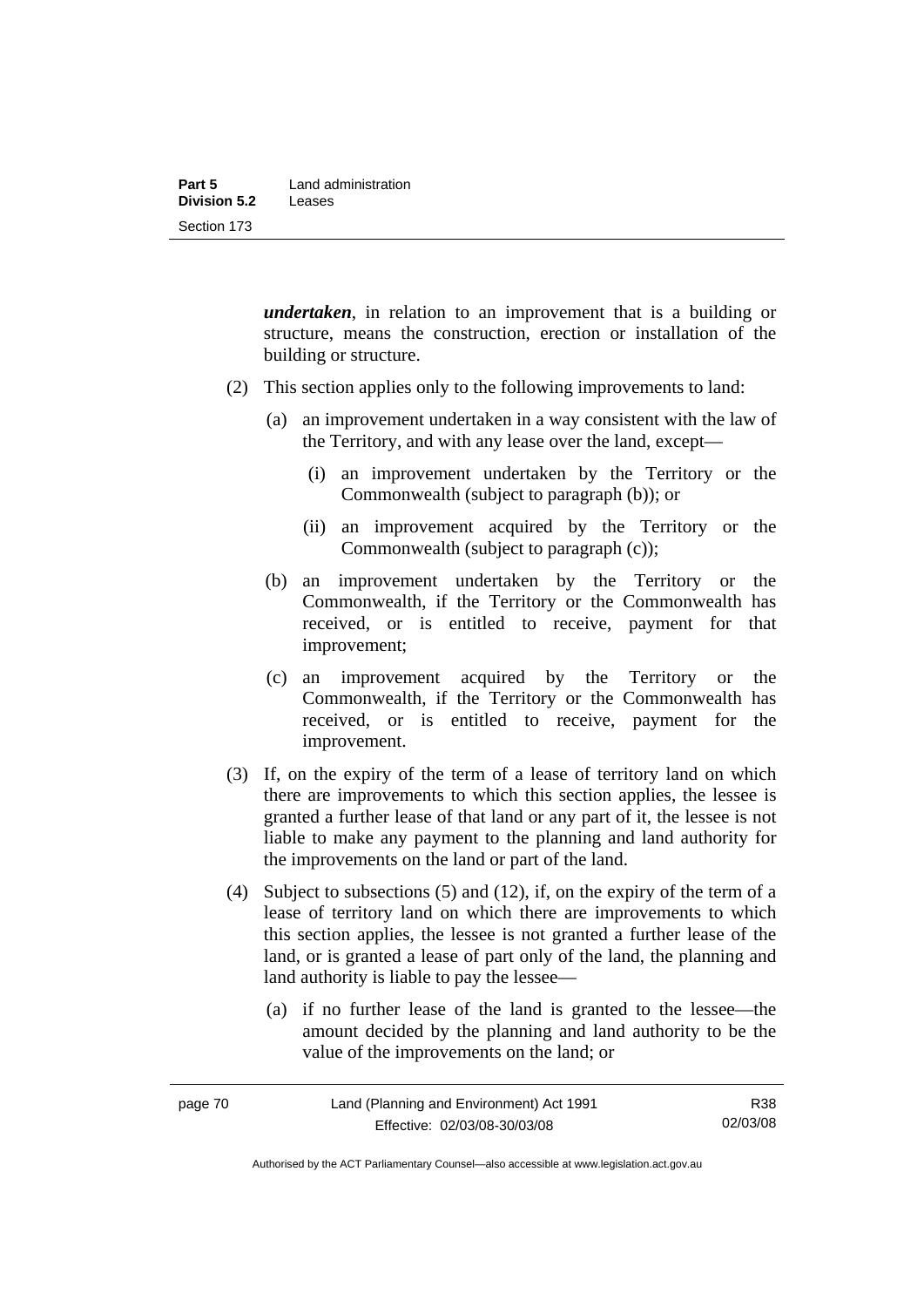- (b) if a further lease of part only of the land is granted to the lessee—the amount decided by the planning and land authority to be the value of the improvements to which this section applies on the part of the land not so leased.
- (5) Before the end of the term of a lease of territory land, the planning and land authority may declare that the land comprised in the lease, or part of the land, is available for a further lease.
- (6) If the lessee does not elect to take a further lease of the land, or part of the land, declared to be available within 6 months after the end of the term of the lease, the amount of any expenditure reasonably incurred by the Territory, the planning and land authority or both, in relation to the grant of a lease of the land, or part of the land, to anyone else must be deducted from the amount payable to the lessee under this section.
- (7) Subject to subsections (9), (10) and (12), if a lease is surrendered or ended, the provisions of this section relating to the payment to the lessee of the value of the improvements on the land comprised in the lease on the expiration of the term apply (so far as applicable) as if the term of the lease had expired on the day of the surrender or ending.
- (8) Subject to subsections (9) and (12), if, before the expiry of the term of a lease of territory land, the planning and land authority withdraws all or part of the leased land from the lease under a provision of the lease, the provisions of this section relating to the payment to the lessee of the value of the improvements on the land on the expiry of the term apply (so far as applicable) as if the term of the lease had expired on the day of the withdrawal.
- (9) Subsection (7) or (8) applies in relation to a lease only if the lessee has fully complied with the provisions (if any) of the lease relating to the erection of a building on the land comprised in the lease.
- (10) If a lease is surrendered or ended, the planning and land authority may work out the amount of the expenditure reasonably incurred by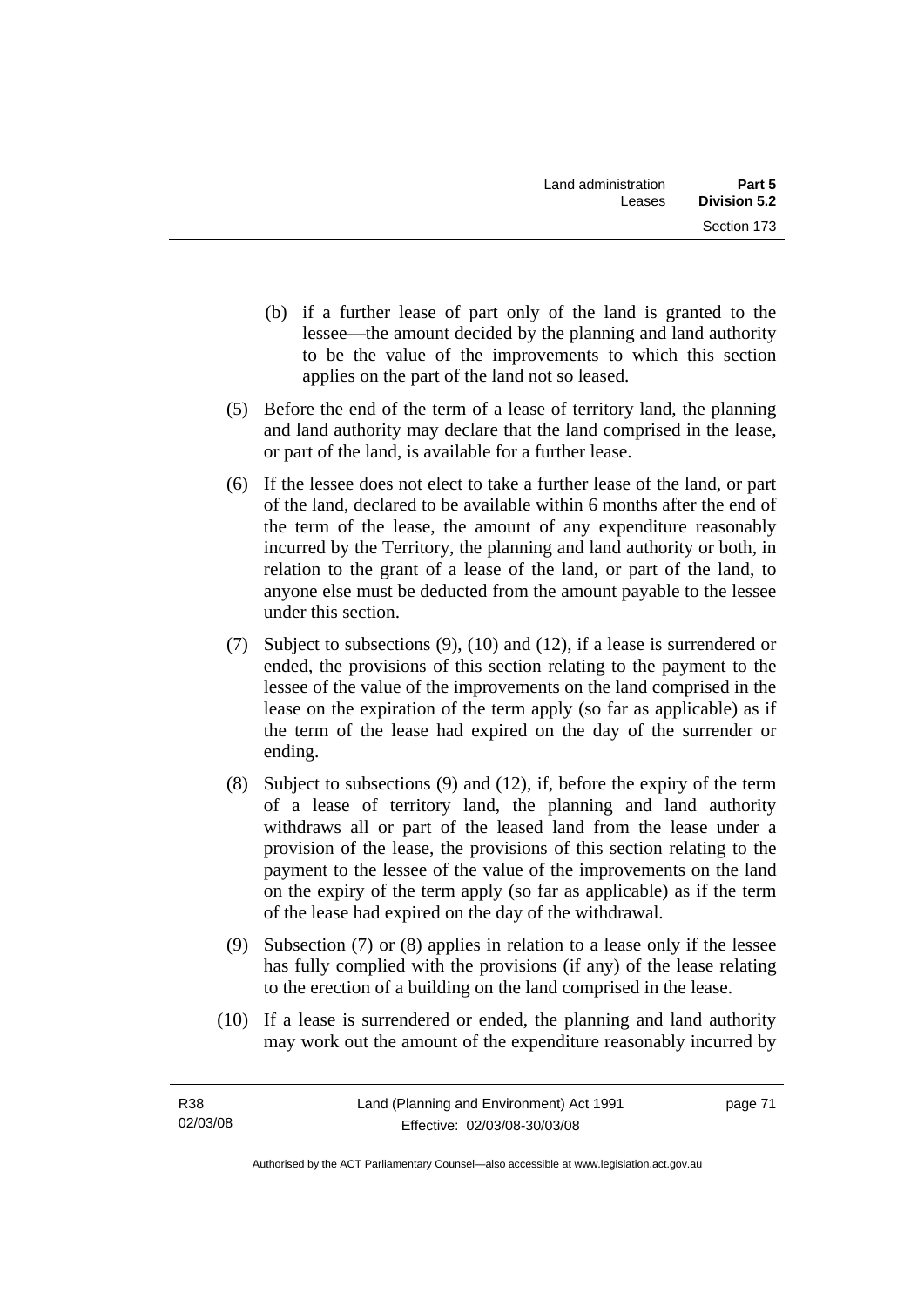the Territory, the planning and land authority or both, in relation to—

- (a) the surrender or ending of the lease; and
- (b) any grant of a further lease of the land or part of the land.
- (11) The amount worked out under subsection (10) must be deducted from any amount payable under subsection (7) to the lessee of the surrendered or ended lease.
- (12) Subsections (4), (7) and (8) apply in relation to a lease subject to any provisions of the lease that preclude or limit the right of the lessee to payment in relation to improvements on the land comprised in the lease.

### **174 Deciding value of improvements**

(1) In this section:

*assessment day* means—

- (a) in relation to land a lease of which has expired—the day of expiry; or
- (b) in relation to land a lease of which has been terminated or surrendered—the day of termination or surrender; or
- (c) in relation to land that has been withdrawn from a lease—the day of withdrawal.

*lessee*—see section 173.

*market value*, in relation to improvements on land, means the amount by which the improvements increase the value of the lease of the land, assuming that the lease, together with the improvements, were offered for sale on the open market on the day immediately before the prescribed day on the reasonable terms and conditions that a genuine seller might require.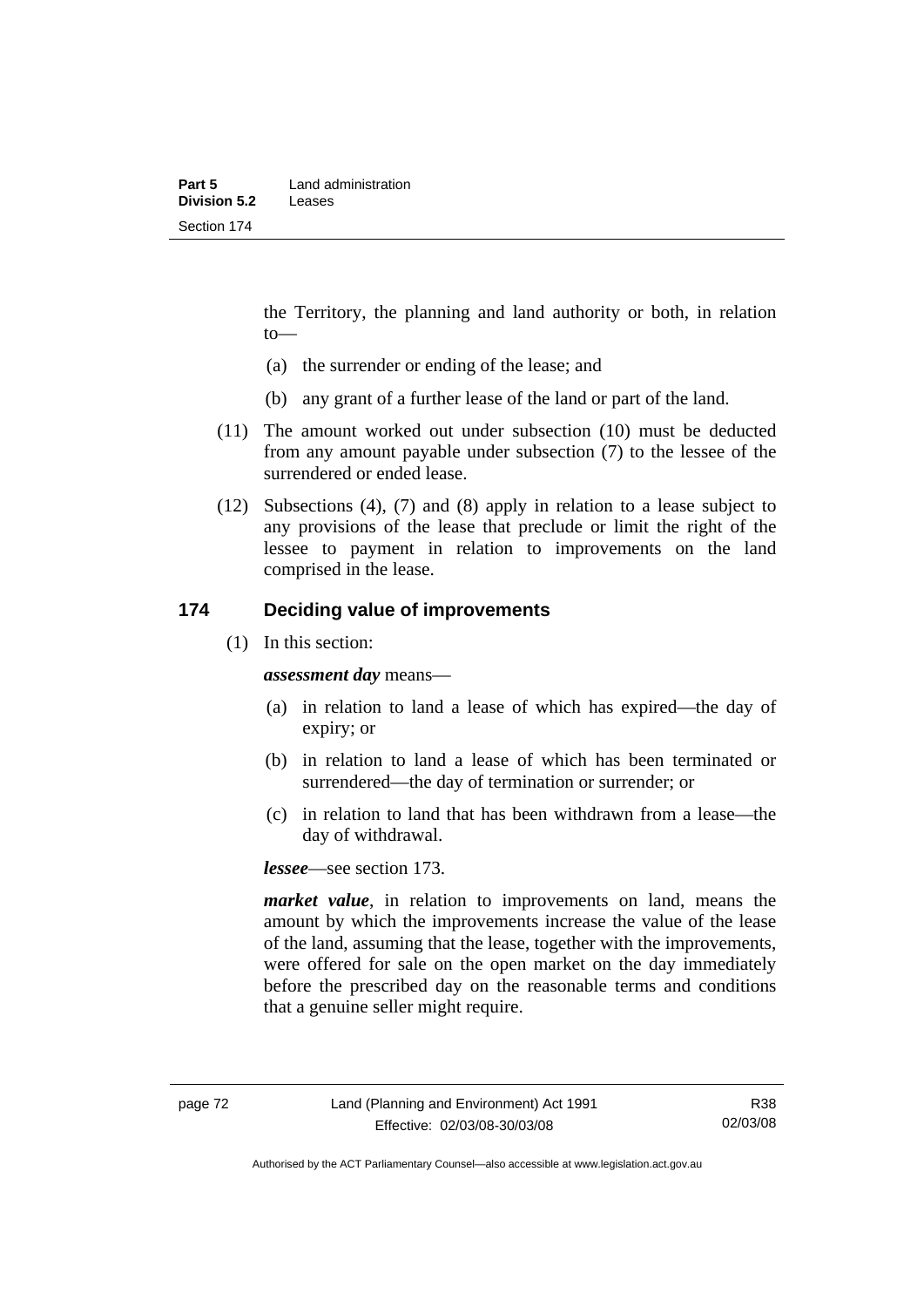- (2) If compensation is payable under section 173 in relation to improvements, the planning and land authority must, as soon as practicable after the assessment day in relation to the land where the improvements are situated, in writing, decide, in accordance with this section, the market value of the improvements on the land as at the assessment day.
- (3) If compensation is payable under section 173 (4), the planning and land authority must, in valuing the improvements, assume that a further lease of the land had been granted subject to the same provisions, and for the same term, as the lease that has expired.
- (4) If compensation is payable under section 173 (7), the planning and land authority must, in valuing the improvements, assume that the lease of the land had not been terminated or surrendered.
- (5) If compensation is payable under section 173 (8), the planning and land authority must, in valuing the improvements, assume that the leased land or part of the leased land had not been withdrawn from the lease.

### **175 Use of land for leased purpose**

- (1) Territory land in relation to which a lease has been granted, whether before or after the commencement of this part, must not be used for any purpose other than a purpose authorised by the lease, subject to this section.
- (2) Despite the lease of territory land for residential purposes, the land may also be used—
	- (a) for a home occupation within the meaning of the plan; or
	- (b) for a home business within the meaning of the plan, in accordance with an approval under part 6.
- (3) Despite the purpose permitted by a lease of territory land, the land may be used—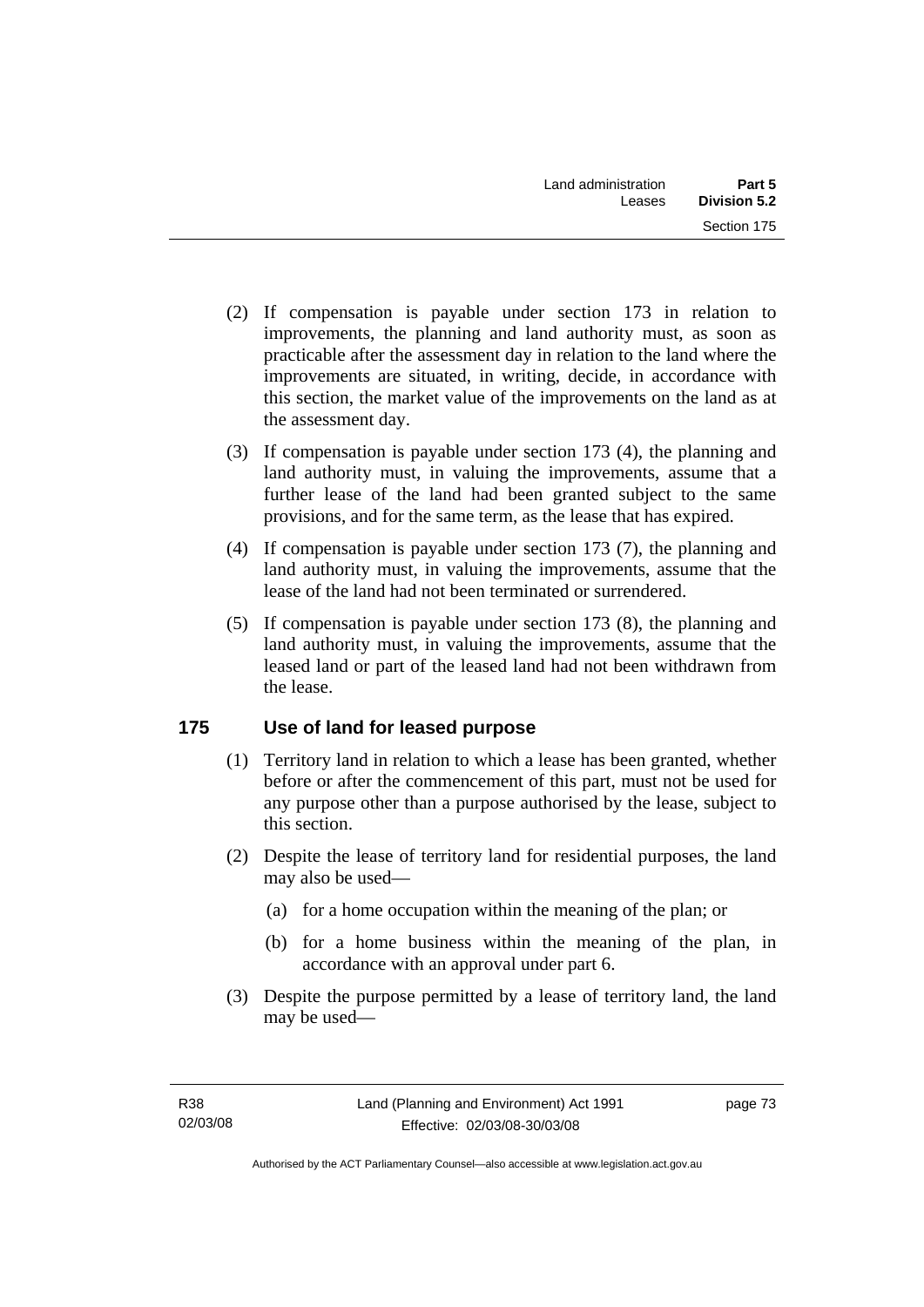- (a) for a development of a type prescribed by regulation, in accordance with an approval under part 6; or
- (b) for any other activity prescribed by regulation.

#### **176 Variation of rent**

- (1) If the rent payable under a lease of territory land is varied in accordance with the provisions of the lease, the planning and land authority must give the lessee written notice of the variation by post.
- (2) A variation of rent mentioned in a notice under subsection (1) must come into operation on—
	- (a) the day 28 days after the day the notice is given; or
	- (b) if the lease under which the variation is made provides that the variation comes into operation on a later day—that later day.

#### **177 Review of variations of rent**

- $(1)$  If—
	- (a) the rent payable under a lease of territory land is varied in accordance with the provisions of the lease; and
	- (b) the lease does not provide for the submission to arbitration of differences between the parties to the lease regarding variation of the rent;

the lessee may, within 28 days after receiving the notice under section 176 (1) relating to the variation, serve on the planning and land authority a written request that the authority review the variation.

- (2) The making of a request under subsection (1) does not affect the operation of the variation to which the request relates or prevent the taking of action to implement the variation.
- (3) If a request is made under subsection (1) in relation to a variation, the planning and land authority must review the variation and may

R38 02/03/08

Authorised by the ACT Parliamentary Counsel—also accessible at www.legislation.act.gov.au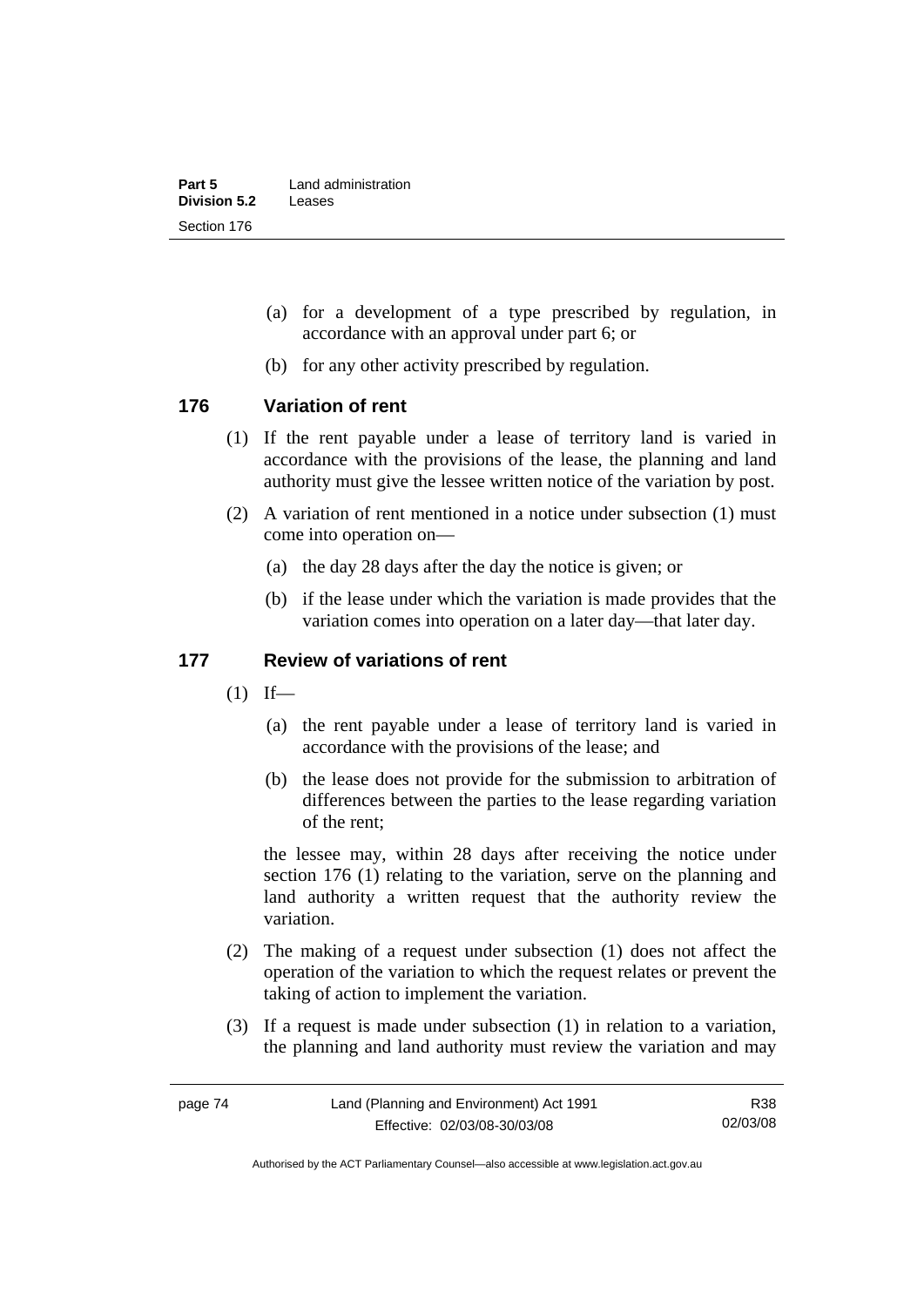confirm the variation or set it aside and substitute any other variation the authority considers appropriate.

### **178 Refund on lease surrender or termination**

- (1) This section applies if a lease of territory land is surrendered or terminated under this Act.
- (2) On application by the person surrendering the lease or the person whose lease has been terminated, the planning and land authority may authorise payment of the amount prescribed by regulation to the person.

*Note* A fee may be determined under s 287 for this provision.

- (3) The planning and land authority must not authorise the payment of an amount under this section otherwise than in accordance with criteria under subsection (4) for the authorisation of payments.
- (4) The Minister may, in writing, determine criteria for the authorisation of payments under this section.
	- *Note* The power to make a statutory instrument (including the statement of criteria) includes power to amend or repeal the instrument (see Legislation Act, s 46).
- (5) A determination is a disallowable instrument.
	- *Note* A disallowable instrument must be notified, and presented to the Legislative Assembly, under the Legislation Act.

### **179 Certificates of compliance**

 (1) Subject to subsection (4), if a building and development provision of a lease of territory land has been fully complied with, the planning and land authority must, on application by the lessee, issue a certificate of compliance to the effect that the provision has been so complied with.

*Note* A fee may be determined under s 287 for this subsection.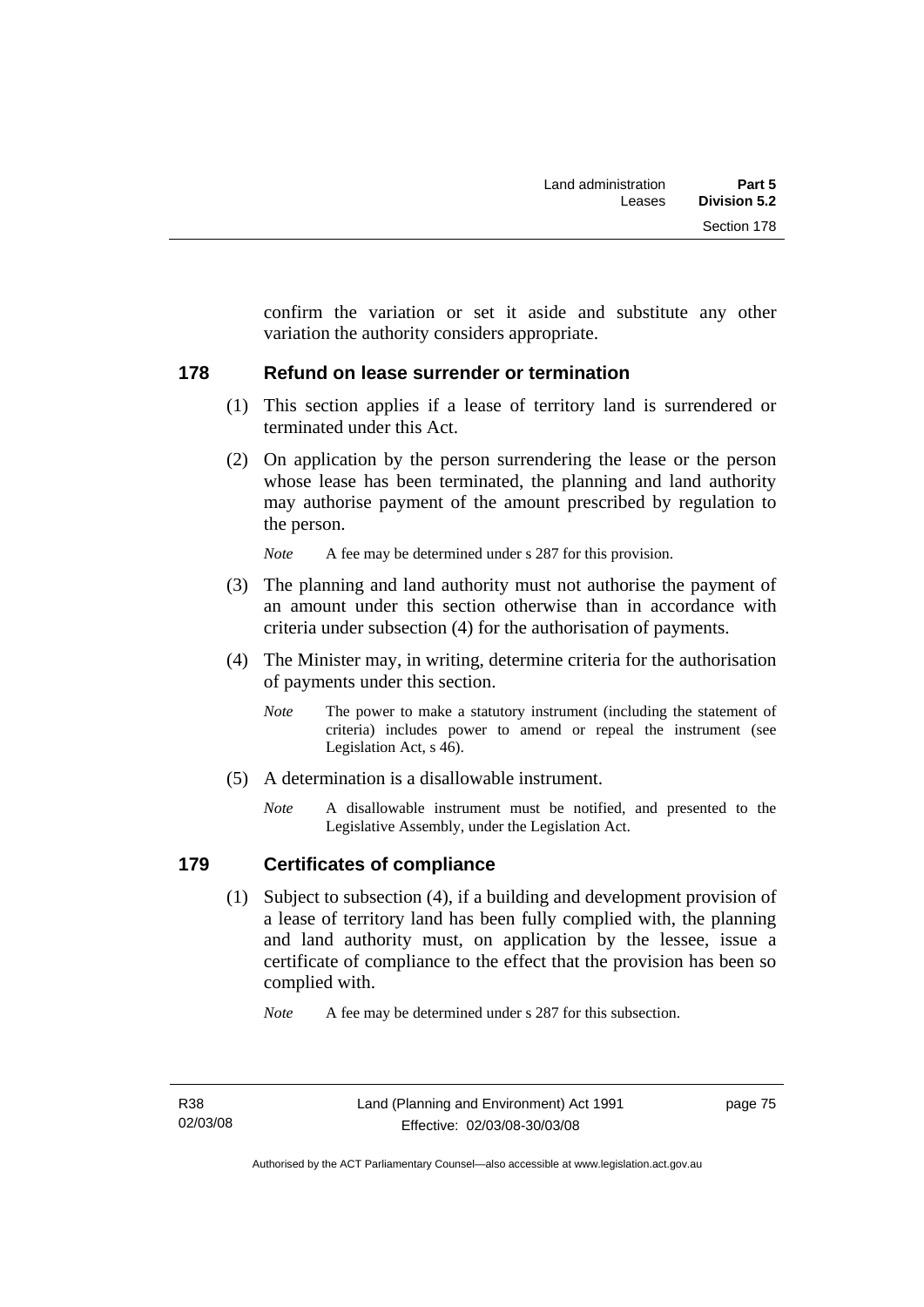- (2) Subject to subsection (4), if a building and development provision of a lease of territory land has been partially complied with, the planning and land authority may issue a certificate of compliance to that effect.
- (3) A certificate of compliance under subsection (2) may be issued subject to a condition (specified in the certificate) that the lessee provide security in a specified form against failure to complete specified outstanding work.
- (4) The planning and land authority must not issue a certificate of compliance in relation to a building and development provision to which a lease under the *Unit Titles Act 2001* is subject unless the other requirements of this section are satisfied and the authority is satisfied—
	- (a) for every other lease in relation to the same subdivision under the *Unit Titles Act 2001* that is subject to a building and development provision—that the provision has been complied with, or a certificate of compliance has been issued under this section in relation to that provision; or
	- (b) that the occupier of the unit that is held under the lease will not, as occupier, be substantially inconvenienced by works being carried out, or that are to be carried out, in compliance with a building and development provision to which the lease of the common property or another unit contained in the same subdivision under the *Unit Titles Act 2001* is subject.
- (5) For subsection (4), an occupier is substantially inconvenienced by works being, or to be, carried out if the works are being, or are to be, carried out to the common property, or another unit, in the same stage of the development as the occupier's unit.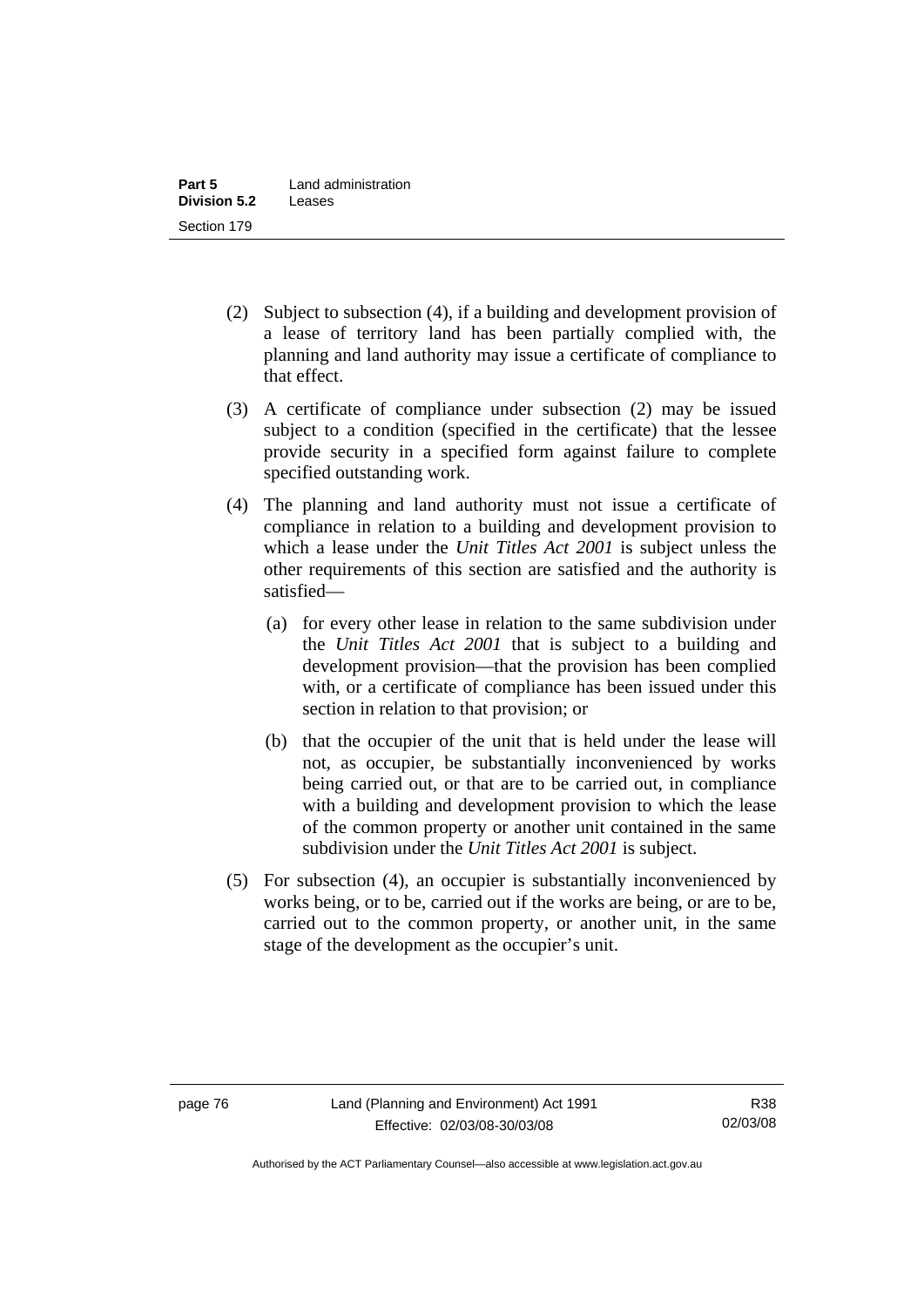### **180 Transfer of land subject to building and development provision**

- (1) If a lease of territory land contains a building and development provision, the lease, or an interest in the lease, is not capable of being assigned or transferred, either at law or in equity unless—
	- (a) the lessee has died; or
	- (b) the transfer or assignment is made under any of the following orders:
		- (i) an order of the Family Court;
		- (ii) an order of another court having jurisdiction under the *Family Law Act 1975* (Cwlth);
		- (iii) an order under the *Domestic Relationships Act 1994,*  part 3.2 adjusting the property interests of the parties in a domestic relationship; or
	- (c) the transfer or assignment happens by operation of, or under, bankruptcy or insolvency; or
	- (d) the lessee has obtained—
		- (i) a certificate of compliance under section 179; or
		- (ii) the consent of the planning and land authority under subsection  $(2)$  or  $(3)$ .
	- *Note* A consent under the *City Area Leases Ordinance 1936* may be taken to be a consent under s (2) (see s 292).
- (2) The planning and land authority may, in writing, consent to a legal or equitable assignment or transfer of a lease, or an interest in a lease, mentioned in subsection (1) if—
	- (a) the authority—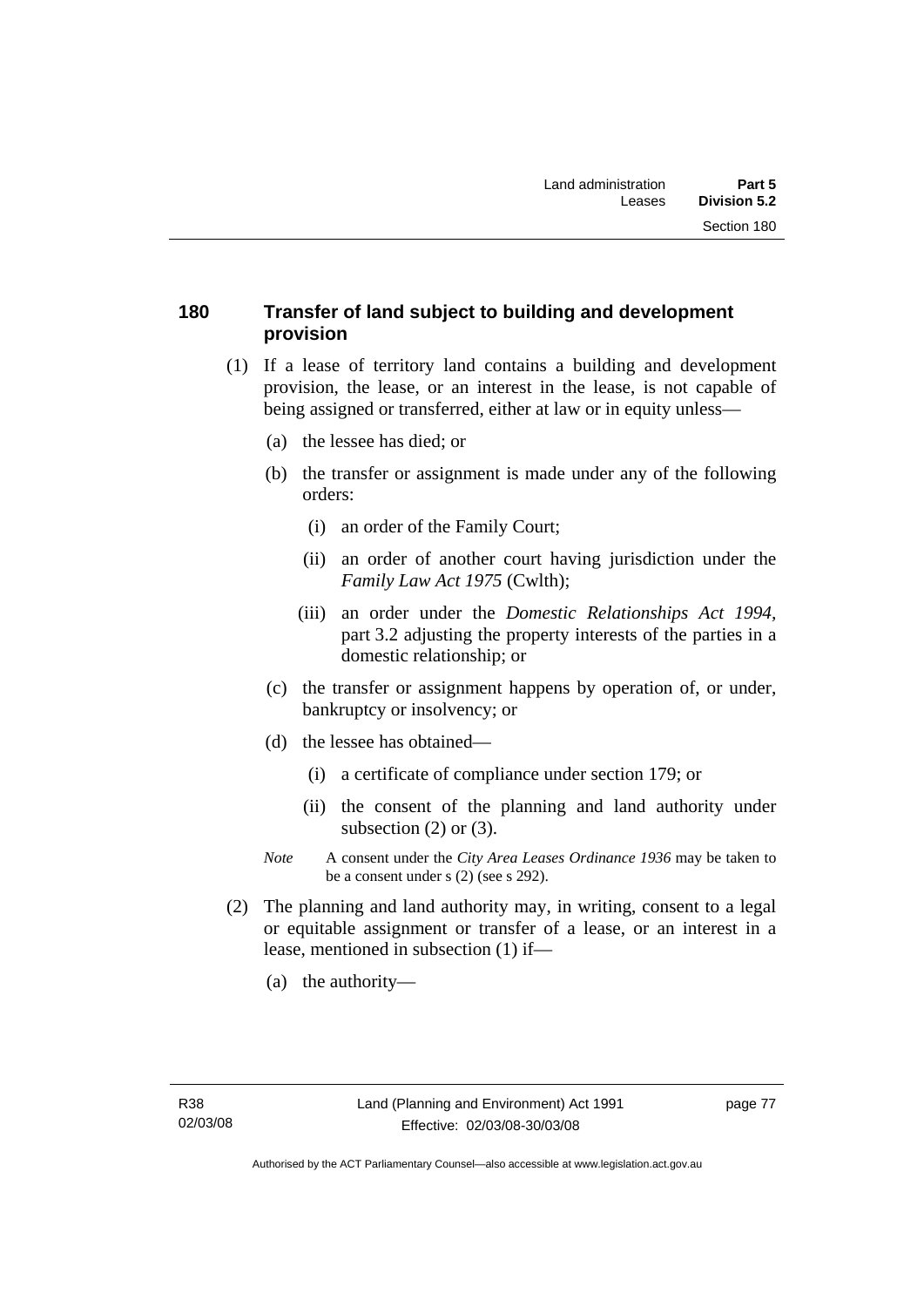- (i) is satisfied that the proposed assignee or transferee intends to comply with the building and development provision; and
- (ii) has been given the security (if any) required by the authority for compliance with the provision by the proposed assignee or transferee; and
- (b) either—
	- (i) the authority is satisfied that the lessee cannot, for personal or financial reasons, comply with the building and development provision; or
	- (ii) the proposed transferee or assignee (the *homebuyer*) has a contract with the person (the *builder*) proposing to transfer or assign the lease and, under the contract, the builder is required to build a home on the leased land for the homebuyer.

*Note* A fee may be determined under s 287 for this provision.

 (3) The planning and land authority may also, in writing, consent to a transfer of a lease, or an interest in a lease, mentioned in subsection (1) if the proposed transfer is the first sale of an individual lease of undeveloped land by the person who provided the infrastructure on, and subdivided, the holding lease of which the individual lease is a subdivision.

*Note* A fee may be determined under s 287 for this provision.

- (4) In deciding under subsection (2) or (3) whether to consent to an assignment or transfer of a lease, the planning and land authority must take into consideration any matters determined by the Minister, in writing, for the subsection.
- (5) A determination under subsection (4) is a disallowable instrument.
	- *Note* A disallowable instrument must be notified, and presented to the Legislative Assembly, under the Legislation Act.

R38 02/03/08

Authorised by the ACT Parliamentary Counsel—also accessible at www.legislation.act.gov.au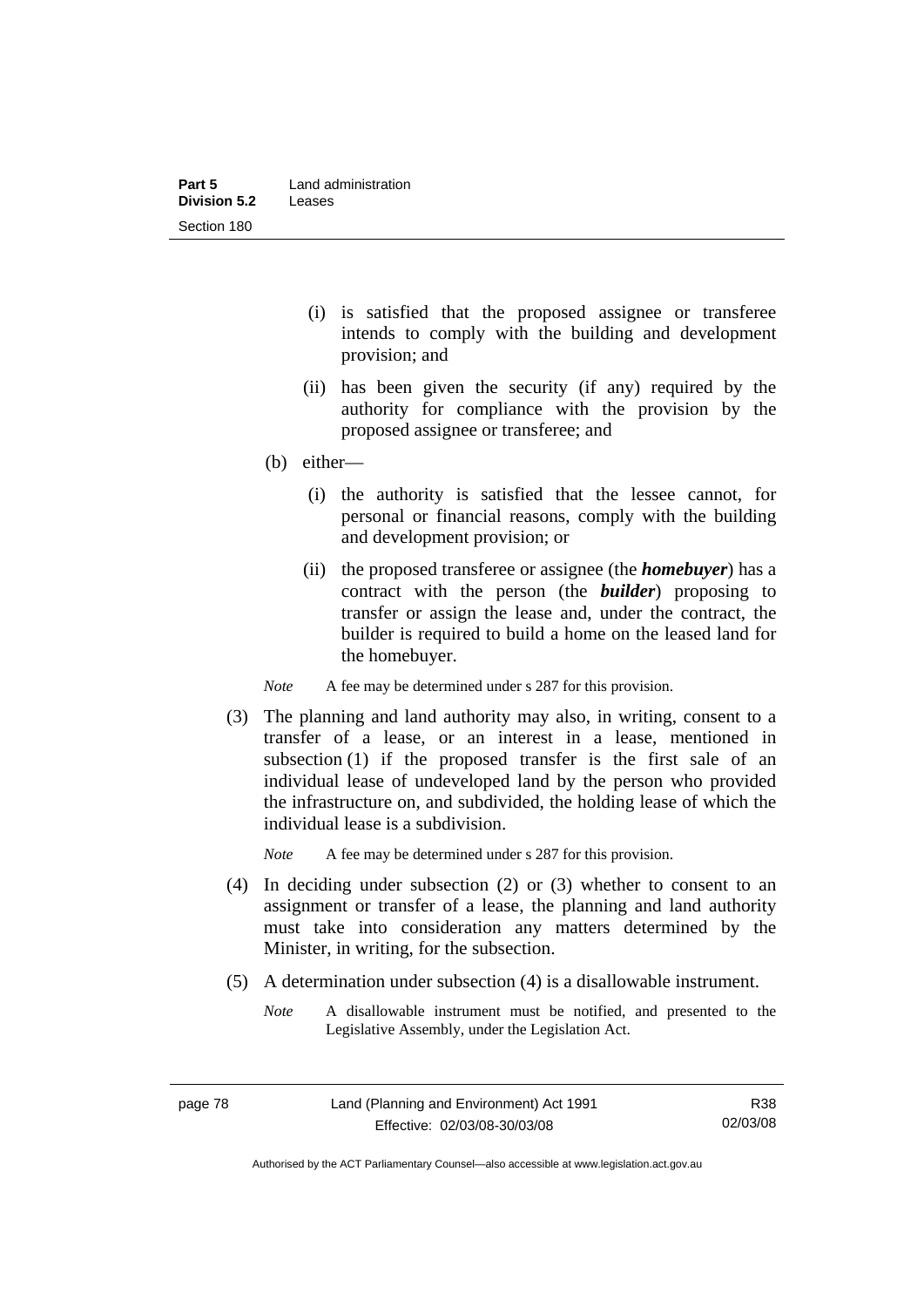### **181 Mortgage of leasehold subject to building and development provision**

If a lease contains a building and development provision, the lease, or an interest in the lease, is not capable of being mortgaged unless—

- (a) the lessee has obtained a certificate of compliance under section 179; or
- (b) the mortgage is required by the lessee—
	- (i) to enable the lessee to repay money borrowed by the lessee for the purpose of acquiring the lease or interest; or
	- (ii) to secure money borrowed by the lessee for the purpose of acquiring the lease or interest; or
	- (iii) to enable the lessee to comply with a building and development provision of the lease.

# **182 Land leased to be held as undivided parcel**

- (1) Subject to section 183, the land comprised in a lease of territory land must at all times be held and occupied by or under the lessee as 1 undivided parcel.
- (2) Subject to this part, the land comprised in a lease of territory land may be sublet and the lease and any interest in it may be assigned, transferred or mortgaged.

### **183 Power of lessee to sublet part of building or land in certain cases**

- (1) Any part of a building erected on land comprised in a lease of territory land may, subject to the lease and any sublease of the land, be sublet separately from the remainder of that building.
- (2) If a part of a building is sublet separately from the remainder of the building, any part of the parcel of land where the building is erected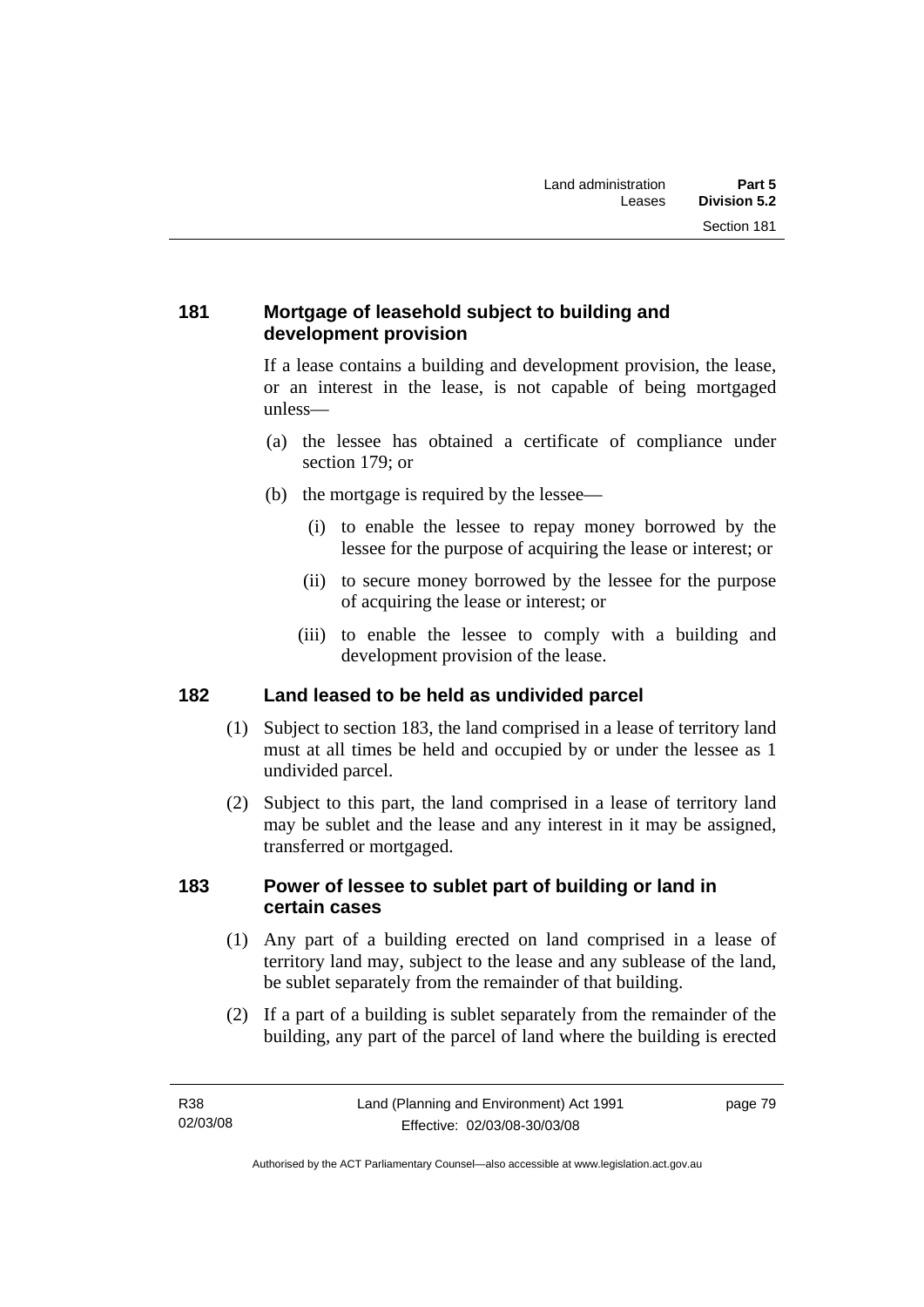| Part 5       | Land administration |
|--------------|---------------------|
| Division 5.3 | Variation of leases |
| Section 183A |                     |

may be sublet with the part of the building separately from the remainder of the parcel of land, provided that the part of the parcel of land so sublet adjoins that part of the parcel of land where the building is erected.

- $(3)$  If—
	- (a) a lease of territory land authorises the use of the land comprised in the lease as a mobile home park; and
	- (b) any part of the land is being used, or intended to be used, for the siting of a mobile home;

that part may, subject to the lease and any sublease of the land, be sublet separately from the remainder of the land.

(4) In subsection (3):

*mobile home* means a dwelling (whether or not on wheels) capable of being transferred from place to place and re-erected.

*mobile home park* means land used for the purpose of accommodating mobile homes or caravans, and includes a caravan park or camping ground.

# **Division 5.3 Variation of leases**

#### **183A Effect qualified**

This division has effect subject to division 5.4 (Restrictions on rural leases).

### **184 Application to surrender and regrant of leases**

A reference in this division to the *variation* of a lease includes a reference to the surrender of a lease and the grant of a new lease to the same lessee, subject to different provisions, over land—

 (a) that is the whole or part of the land comprised in the surrendered lease; and

Authorised by the ACT Parliamentary Counsel—also accessible at www.legislation.act.gov.au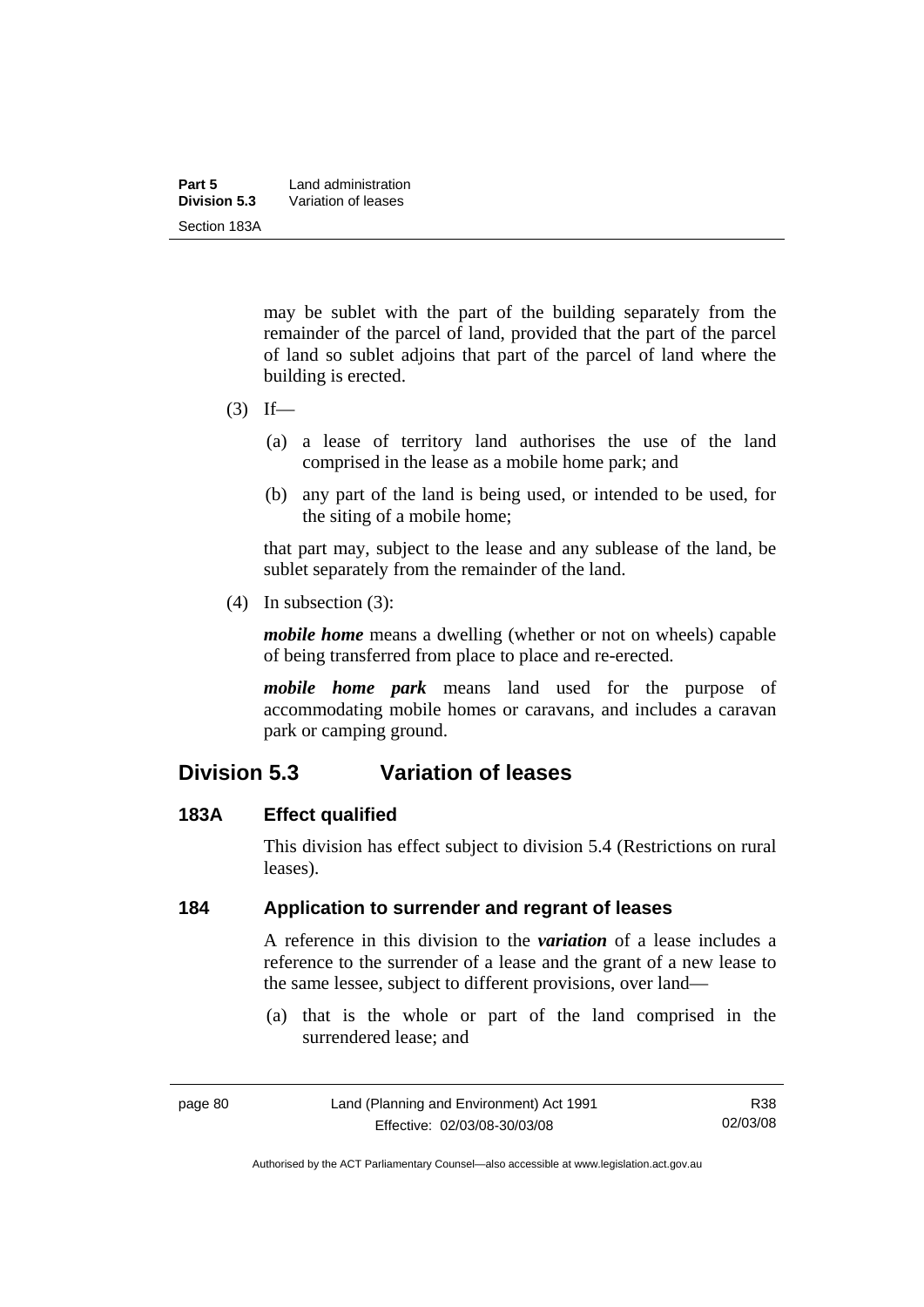(b) that is not defined land within the meaning of subdivision 2.3.4;

except if a lease is surrendered and a further lease is granted under section 171, section 171A or section 172.

#### **184A Variation of nominal rent lease—change of use charge**

- (1) The planning and land authority must not execute a variation of a nominal rent lease unless the lessee has paid the Territory any change of use charge decided by the authority under subsection (2), subject to any remission or increase under section 184C.
- (2) The planning and land authority must decide the change of use charge for a variation of a nominal rent lease in accordance with the formula—

$$
CUC = (V_1 - V_2) \times 75\%
$$

(3) In subsection (2):

*CUC* means the change of use charge payable for the variation of the lease.

 $V_1$  means the capital sum that the lease might be expected to realise if—

- (a) the lease were to be varied as proposed; and
- (b) the lease were offered for sale in good faith immediately after the variation on the reasonable terms and conditions that a genuine seller would require; and
- (c) the rent payable throughout the term of the lease were a nominal rent.

*V2* means the capital sum that the lease might be expected to realise if—

 (a) the lease were not to be varied during the remainder of its term; and

Authorised by the ACT Parliamentary Counsel—also accessible at www.legislation.act.gov.au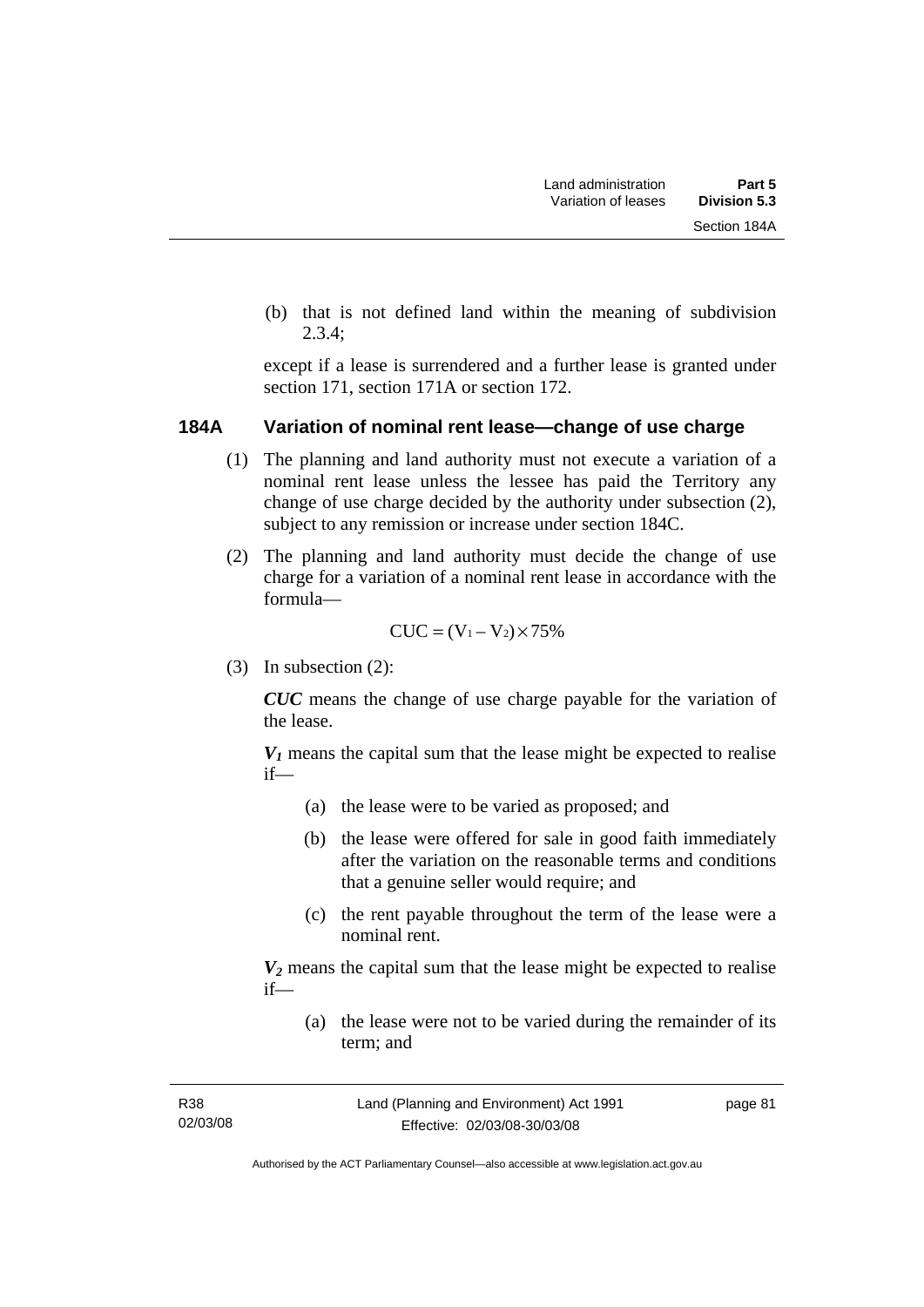- (b) the lease were offered for sale in good faith immediately before the variation on the reasonable terms and conditions that a genuine seller would require; and
- (c) the rent payable throughout the term of the lease were a nominal rent.
- (4) If the capital value assessed as  $V_I$  under subsection (3) is equal to or less than the capital value assessed as  $V_2$  under that subsection, no change of use charge is payable under subsection (1).
- (5) So far as this section applies, because of section 184, to the surrender of a lease and the grant of a new lease—
	- (a) the reference in subsection (3), definition of  $V_I$ , paragraph (c) to the term of the lease is a reference to the term of the new lease; and
	- (b) the reference in subsection (3), definition of  $V_2$ , paragraph (c) to the term of the lease is a reference to the term of the lease to be surrendered.
- (6) A variation of a lease has no effect if the change of use charge payable under subsection (1) for the variation is not paid.

### **184C Change of use charge for variations of nominal rent leases**

- (1) On application by the lessee of a nominal rent lease who applies for a variation of the lease, the planning and land authority must remit a change of use charge under section 184A (Variation of nominal rent lease—change of use charge) in circumstances prescribed by regulation.
- (2) The planning and land authority must increase a change of use charge under section 184A in circumstances prescribed by regulation.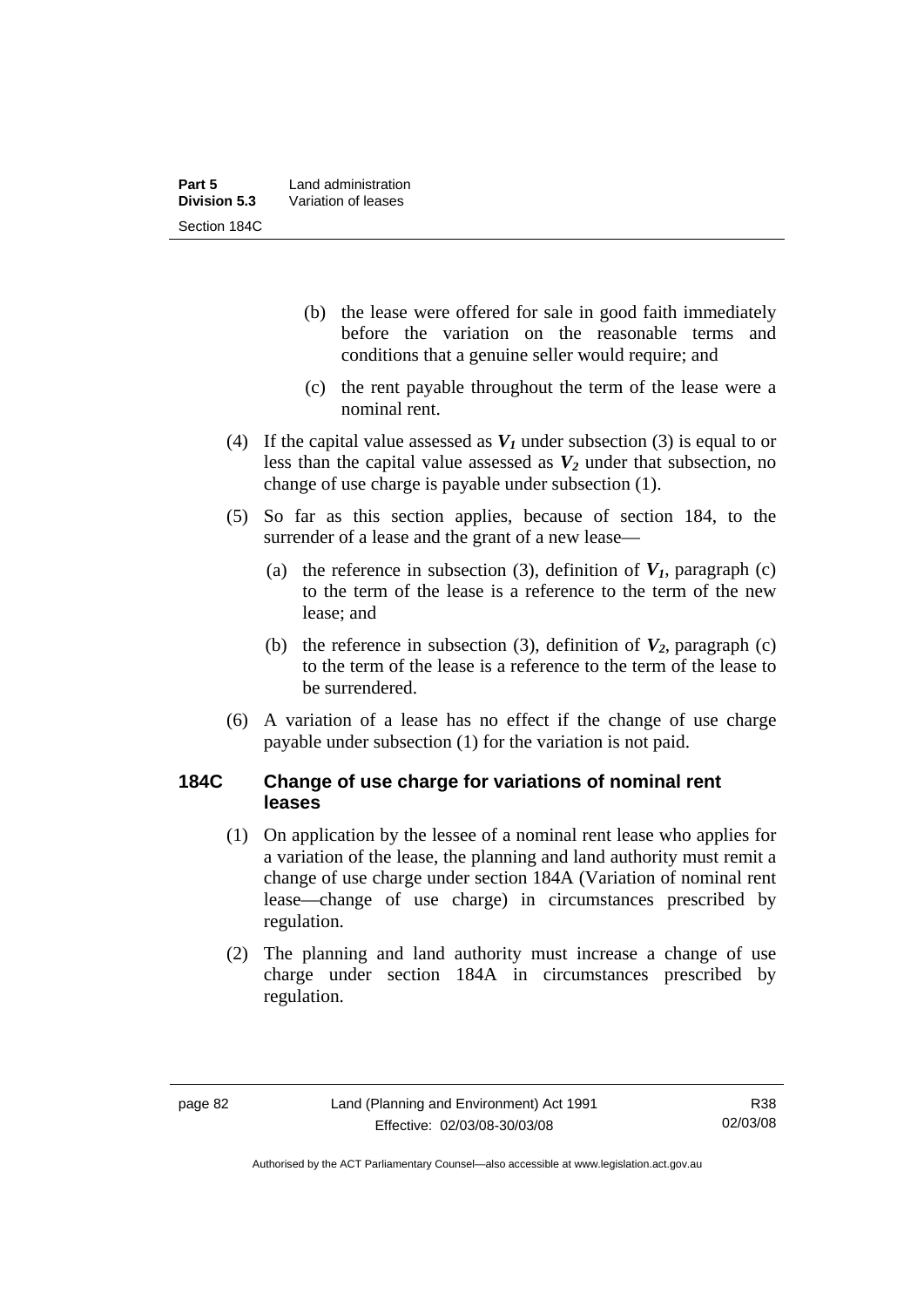### **184D Variation of rental leases**

- (1) The planning and land authority must not execute a variation of a rental lease unless any rent and additional rent payable under the lease up to the day of variation has been paid.
- (2) If the planning and land authority executes a variation of a rental lease, the authority must reappraise the rent payable under the lease, following (to the extent possible) the method provided by the rental provisions of the lease.
- (3) If the planning and land authority executes a variation of a rental lease, the rent payable under the lease is to be adjusted in accordance with the reappraisal under subsection (2) with effect from the date of variation.
- (4) Subsections (2) and (3) do not apply to a variation of a rental lease—
	- (a) to reduce the rent payable to a nominal rent; or
	- (b) otherwise affecting the rental provisions of the lease.

#### **185 Advice of rent payable on variation of lease**

If the planning and land authority agrees to a variation of a lease of territory land, being a lease under which rent or additional rent is payable, it must—

- (a) calculate the amount that would be payable under the lease for rent and additional rent up to the day when it expects the variation to be executed; and
- (b) give the lessee written notice of—
	- (i) the amount calculated for rent and additional rent under paragraph (a); and
	- (ii) the day up to which the amount payable for rent and additional rent has been calculated; and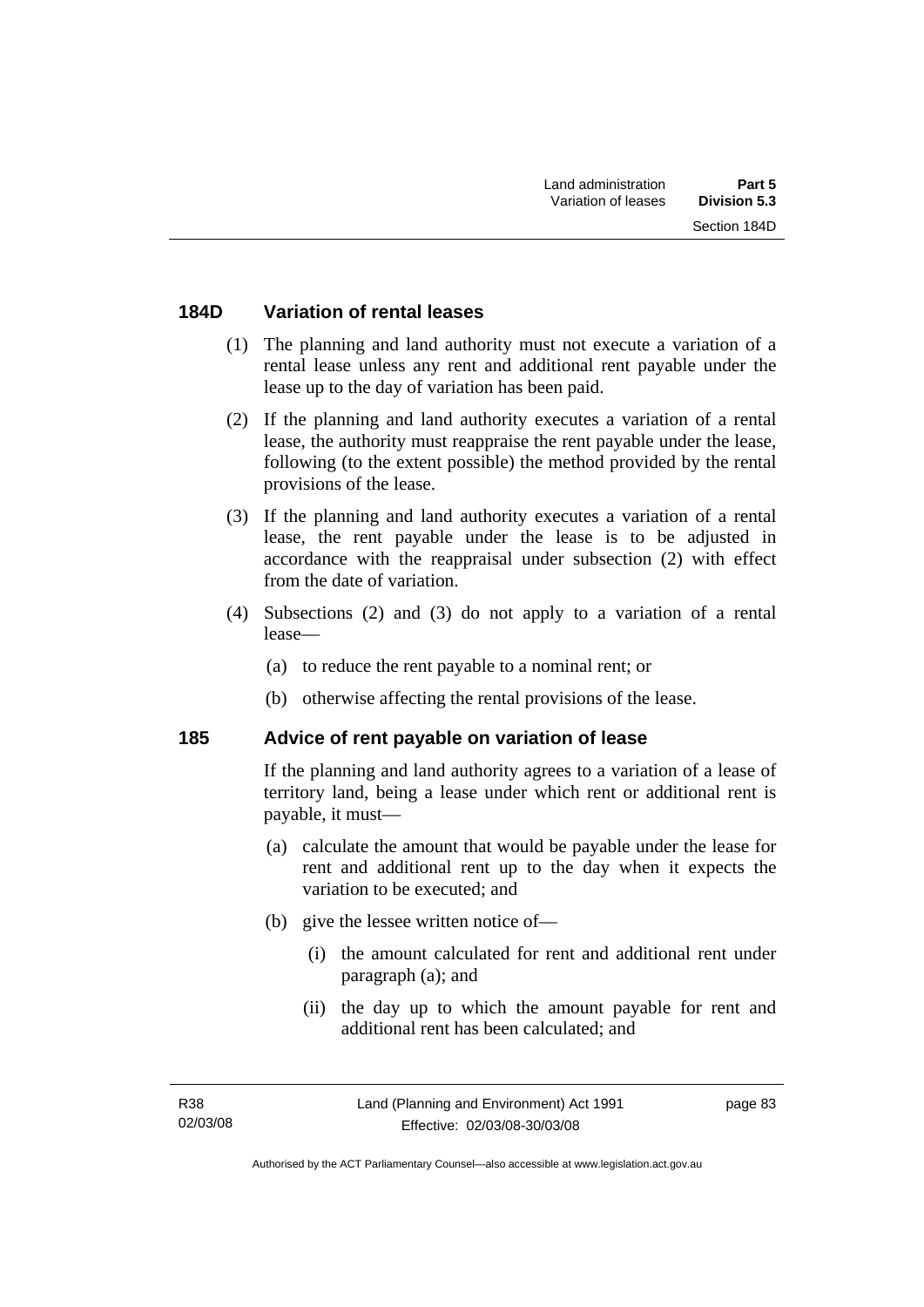(iii) the day by which the authority requires payment of the amount specified under subparagraph (i) to enable the variation of the lease to be executed on the day specified under subparagraph (ii).

#### **186 Variation of lease to pay out rent**

- (1) A lease must not be varied to reduce the rent payable to a nominal rent unless—
	- (a) the lease is included in a prescribed class of leases; and
	- (b) all amounts payable to the Territory up to the day of variation of the lease for rates and land tax levied in relation to the land comprised in the lease have been paid; and
	- (c) the provisions of the lease requiring the lessee to develop the land comprised in the lease have been complied with up to the day of the variation; and
	- (d) the lessee has paid the Territory an amount decided by the planning and land authority by reference to any policy direction made under subsection (2).
- (2) The Minister may, in writing, make policy directions for subsection (1) (d).
- (3) A policy direction under subsection (2) is a disallowable instrument.

*Note* A disallowable instrument must be notified, and presented to the Legislative Assembly, under the Legislation Act.

- (4) If a lease of Territory land is varied to reduce the rent payable to a nominal rent, the lease as varied must provide that the lessee is to pay a rent of 5 cents per annum if and when that rent is demanded.
- (5) The requirements of this section are in addition to, and not in substitution for, the requirements of the other provisions of this Act relating to the variation of leases.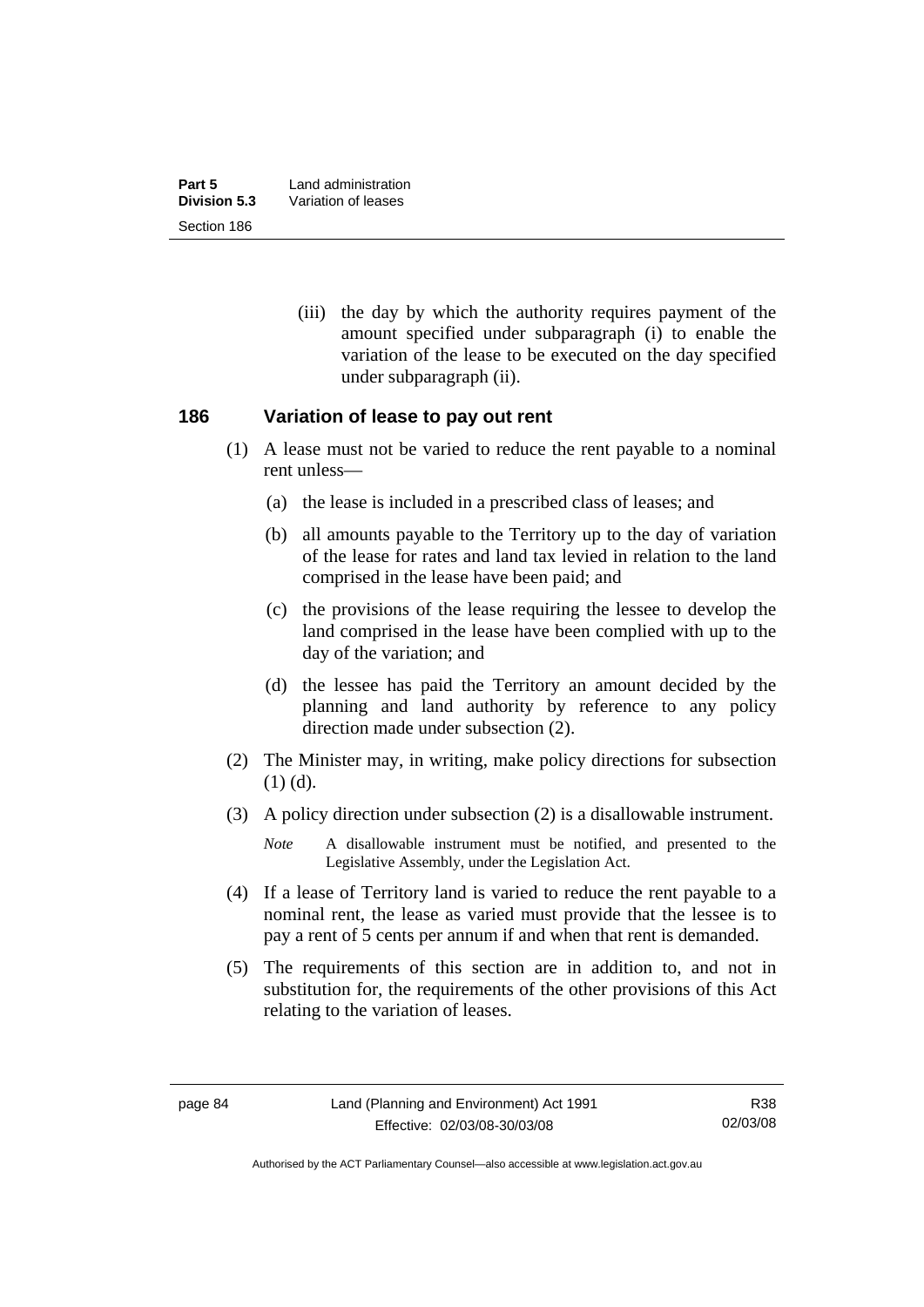#### **186A No variations to extend term**

The planning and land authority must not execute a variation of a lease of territory land to extend the term of the lease.

## **Division 5.4 Restrictions on rural leases**

#### **186B Definitions for div 5.4**

In this division:

*dealing*, in relation to a lease, means—

- (a) assigning or transferring the lease; or
- (b) subletting the land comprised in the lease or any part of it; or
- (c) parting with possession of the land comprised in the lease or any part of it.

#### *discharge amount—*

- (a) in relation to a special Pialligo lease—means an amount decided in accordance with section 186F; or
- (b) in any other case—means an amount decided in accordance with section 186E.

*earlier index number***,** for a lease, means the last index number issued before the lease was granted under section 161 or section 171A.

*holding period* is a period ending—

- (a) in relation to a long lease—10 years after the lease is granted; or
- (b) in relation to a short lease—at the end of  $\frac{1}{3}$  the term of the lease.

*index number*—see section 186G.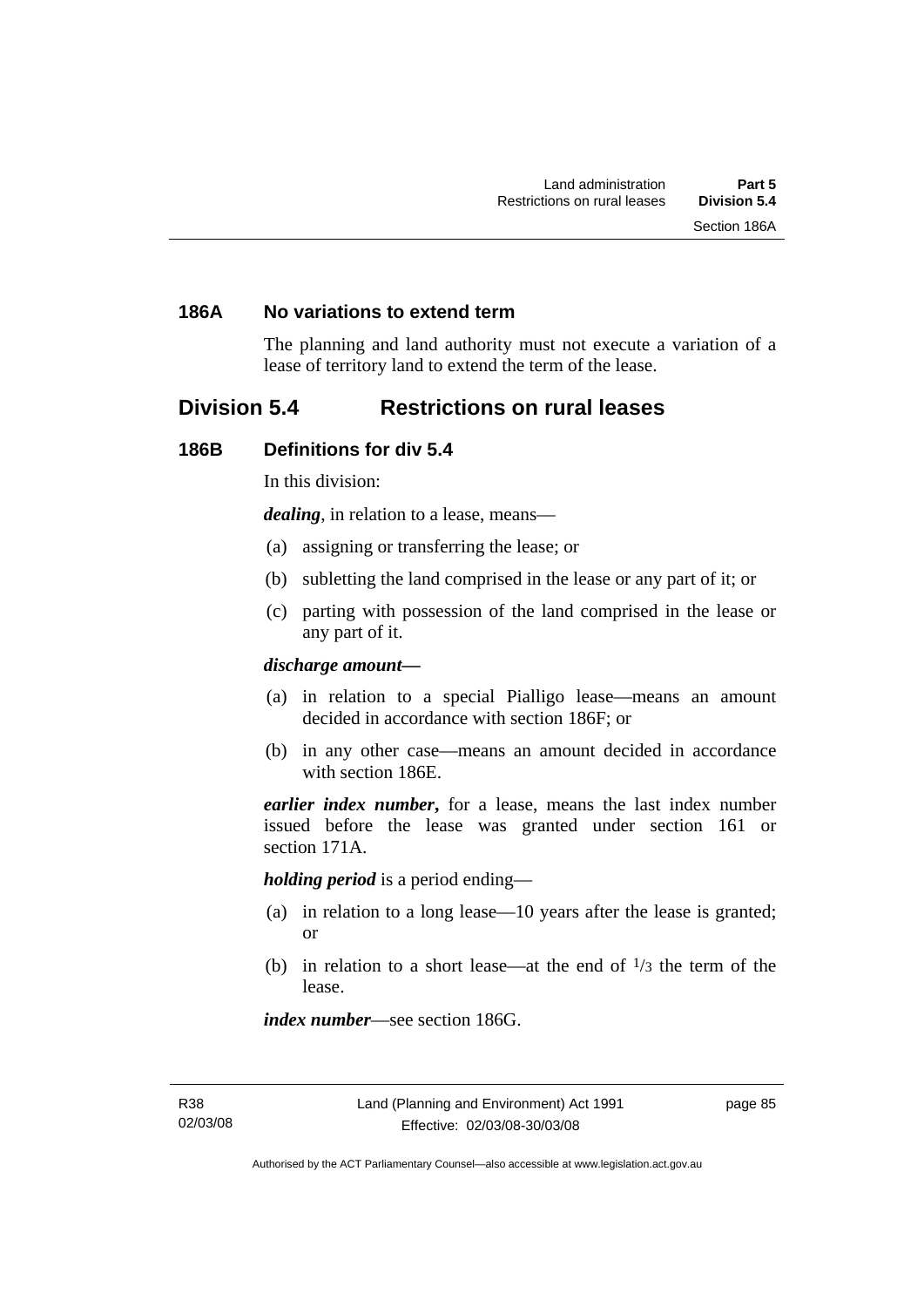#### *later index number* means—

- (a) for a special Pialligo lease—the last index number issued before the discharge amount is to be paid; or
- (b) for any other lease—the last index number issued before the last amount is worked out under section 186E.

*long lease* means a lease for a term of at least 21 years.

*short lease* means a lease for a term less than 21 years.

*special Pialligo lease* means a lease comprising land in block 6, 12, 13, 14, 15, 19, 20 or 52 of section 2 of the district of Majura.

#### **186C Land management agreements**

- (1) The planning and land authority may—
	- (a) grant a rural lease; or
	- (b) grant a further rural lease; or
	- (c) vary a rural lease; or
	- (d) consent to the assignment or transfer of a rural lease;

only if the person to whom the lease is to be granted, assigned or transferred, or the person whose lease is to be varied, (the *relevant person*) has entered into an agreement that complies with this section with the Territory about managing the rural land subject to the lease.

- (2) An agreement complies with this section if it is—
	- (a) in accordance with a form approved by the Minister under section 287A (Approved forms) for this section; and
	- (b) signed by—
		- (i) the conservator; and
		- (ii) the relevant person.

R38 02/03/08

Authorised by the ACT Parliamentary Counsel—also accessible at www.legislation.act.gov.au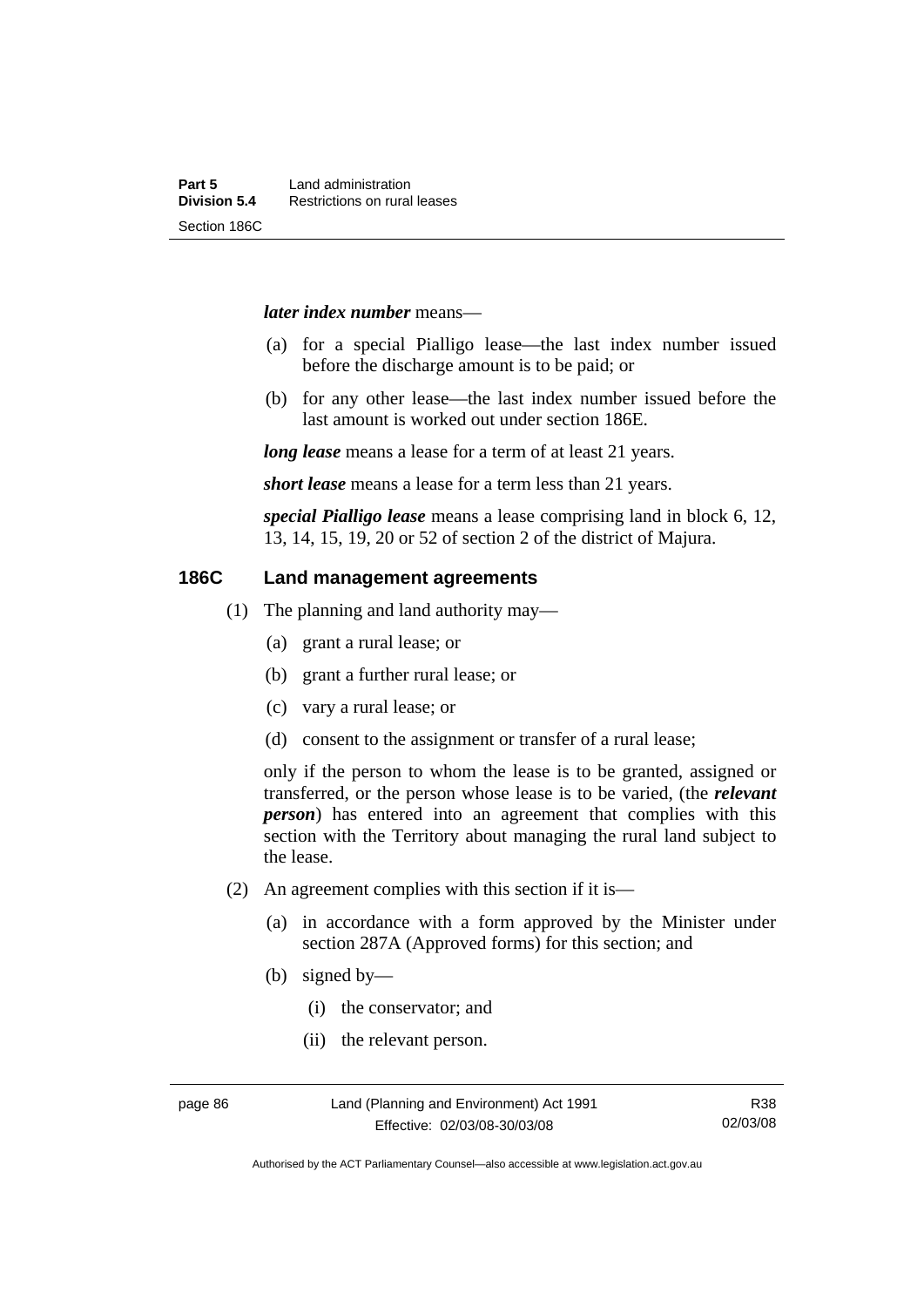(3) An agreement may contain a provision allowing the agreement to be varied other than by agreement between the parties.

#### **186D Dealings with rural leases**

- (1) This section applies to—
	- (a) a rural lease granted under section 161 (Granting of leases) after 15 December 1999 for consideration less than the market value of the lease; and
	- (b) a lease granted under section 171A (Grant of further rural leases) after 15 December 1999 on the payment of an amount worked out on the application of an amount condition mentioned in section 171A (3) (a).
- (2) However, this section does not apply to a lease mentioned in subsection (1) (b) that was granted on the surrender of a lease for which a discharge amount had been paid.
- (3) A lessee, or other person with an interest in the lease, may deal with a lease to which this section applies within the holding period only with the written consent of the planning and land authority.
- (4) A dealing in relation to a lease made or entered into without consent has no effect.
- (5) The planning and land authority must consent under this section to a dealing if—
	- (a) the person to whom—
		- (i) the lease is being assigned or transferred; or
		- (ii) the land comprised in the lease, or part of it, is sublet; or
		- (iii) possession of the land comprised in the lease, or part of it, is being given;

is the lessee's domestic partner or child; or

(b) the discharge amount has been paid in relation to the lease;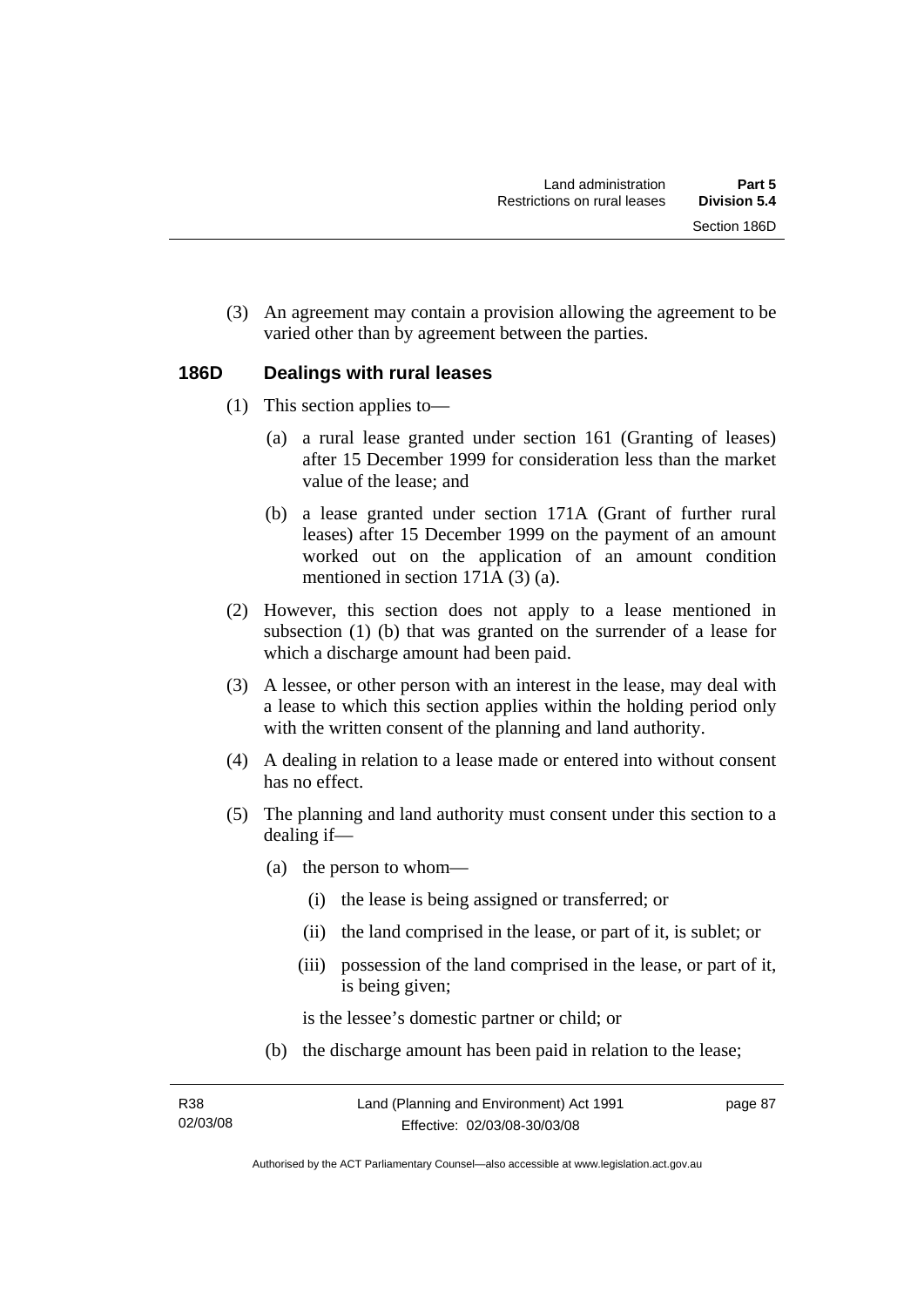but may not consent otherwise.

- (6) The validity of a dealing made or entered into with the consent of the planning and land authority under subsection (5) is not affected—
	- (a) by a defect or irregularity in relation to the giving of the consent; or
	- (b) because a ground, or all grounds, for the consent had not arisen.
- (7) In this section:

*child*, of a lessee, includes a child of the lessee's domestic partner.

#### **186E Discharge amount**

 (1) The discharge amount for a lease (other than a special Pialligo lease) is the amount decided in accordance with the formula—

 $)) \times 50\%$ ) + owed amount earlier index no  $((\text{last amount - (first amount} \times \frac{\text{later index no}}{\dots \dots})) \times 50\%) +$ 

(2) In this section:

*earlier index no*—see section 186B, definition of *earlier index number*.

*first amount* means—

- (a) in relation to a nominal rent lease—the consideration for the lease when granted under section 161 or section 171A; or
- (b) in relation to a short lease—the value of the lease decided when the lease was granted under section 161 or section 171A; or
- (c) in relation to any other lease—any consideration for the lease when granted under section 161 or section 171A plus any amount to be paid under the lease;

Authorised by the ACT Parliamentary Counsel—also accessible at www.legislation.act.gov.au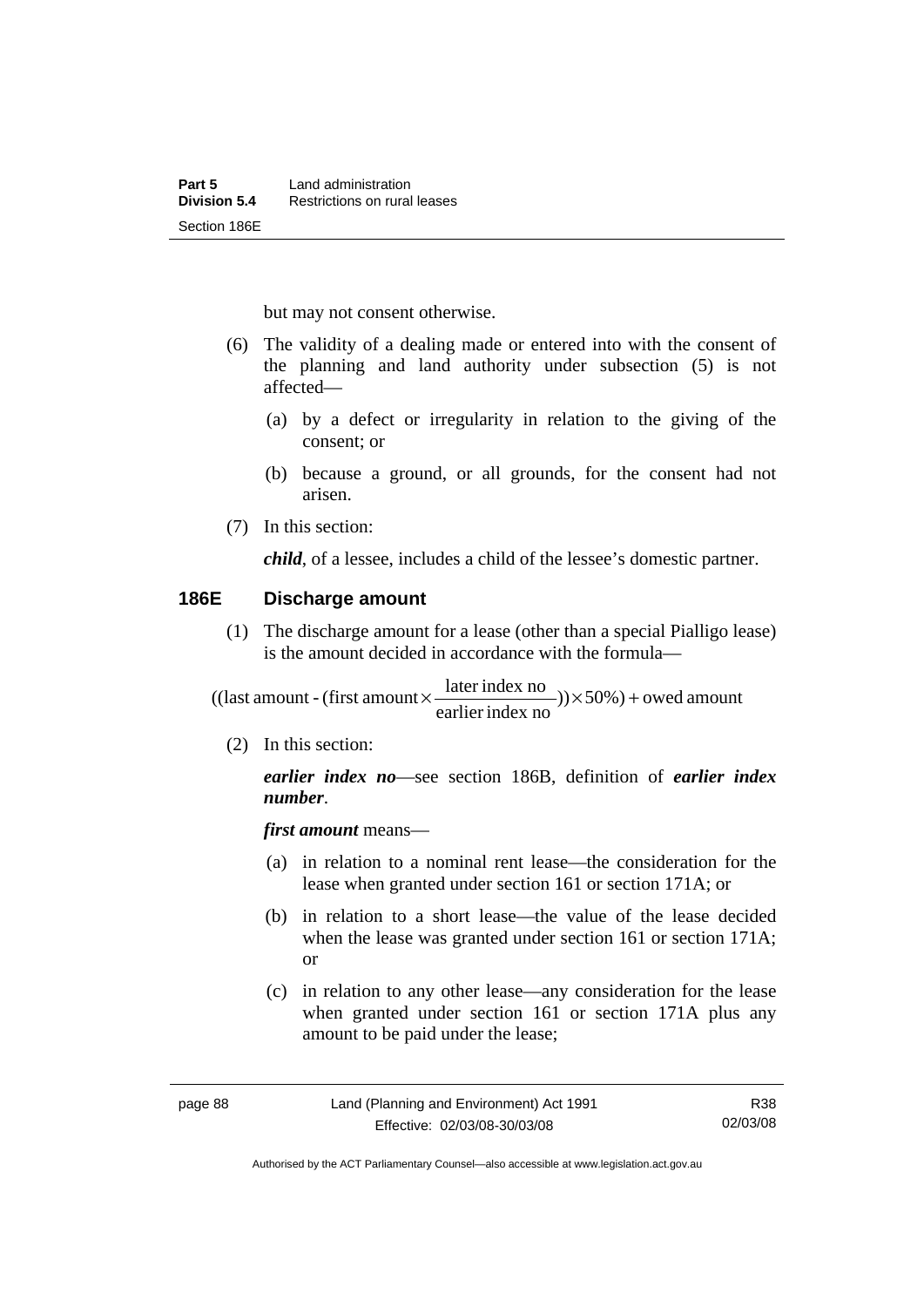other than an amount attributable to lessee-owned improvements to the land comprised in the lease.

*last amount*, in relation to a lease, means—

- (a) the consideration for the dealing with the lease, not including any amount attributable to lessee-owned improvements to the land comprised in the lease; or
- $(b)$  if—
	- (i) there is no consideration; or
	- (ii) the dealing relates to only part of the land comprised in the lease; or
	- (iii) the consideration is less than the market value of the lease;

 the market value of the lease, not including any amount attributable to the lessee-owned improvements to the land comprised in the lease.

*later index no*—see section 186B, definition of *later index number*.

#### *owed amount* means—

- (a) in relation to a long lease—any amount remaining to be paid under the lease, even if the amount is not owing; or
- (b) in relation to a short lease—any rent and additional rent payable under the lease up to the day of the dealing with the lease.

### **186F Discharge amount—special Pialligo leases**

 (1) The discharge amount for a special Pialligo lease granted less than 1 year before the discharge amount is to be paid is an amount equal to the total of the amount paid and the owed amount for the lease.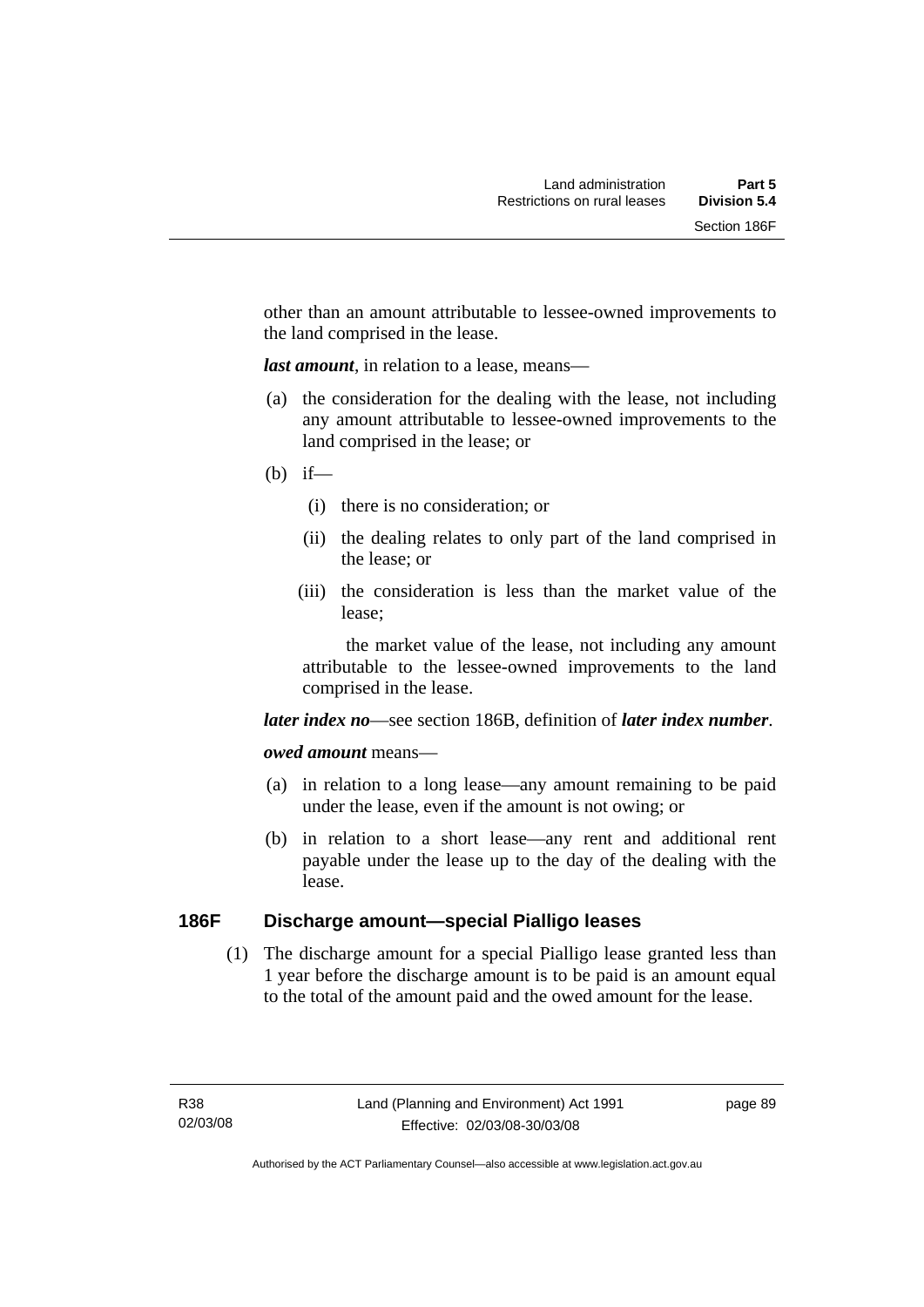(2) The discharge amount for a special Pialligo lease granted at least 1 year before the discharge amount is to be paid is the amount decided in accordance with the formula—

 $) +$  owed amount 10 amount paid - (cpi adjusted amount  $\times \frac{\text{years since grant}}{10}$ ) +

 (3) The cpi adjusted amount in relation to a lease is the amount decided in accordance with the formula—

> earlier index number  $amount$  paid  $\times \frac{later$  index number

(4) In this section:

*amount paid* means—

- (a) in relation to a nominal rent lease—the consideration for the lease when granted under section 161 or section 171A; or
- (b) in relation to any other lease—any consideration for the lease when granted under section 161 or section 171A plus any amount to be paid under the lease;

other than an amount attributable to lessee-owned improvements to the land comprised in the lease.

*years since grant*, in relation to a lease, means the number of whole years since the lease was granted under section 161 or section 171A.

*owed amount*, in relation to a lease, means any amount remaining to be paid under the lease, even if the amount is not owing.

### **186G Index numbers**

(1) In this division:

*index number* means the All Groups Consumer Price Index number, being the weighted average of the 8 capital cities, published by the Australian Statistician from time to time.

Authorised by the ACT Parliamentary Counsel—also accessible at www.legislation.act.gov.au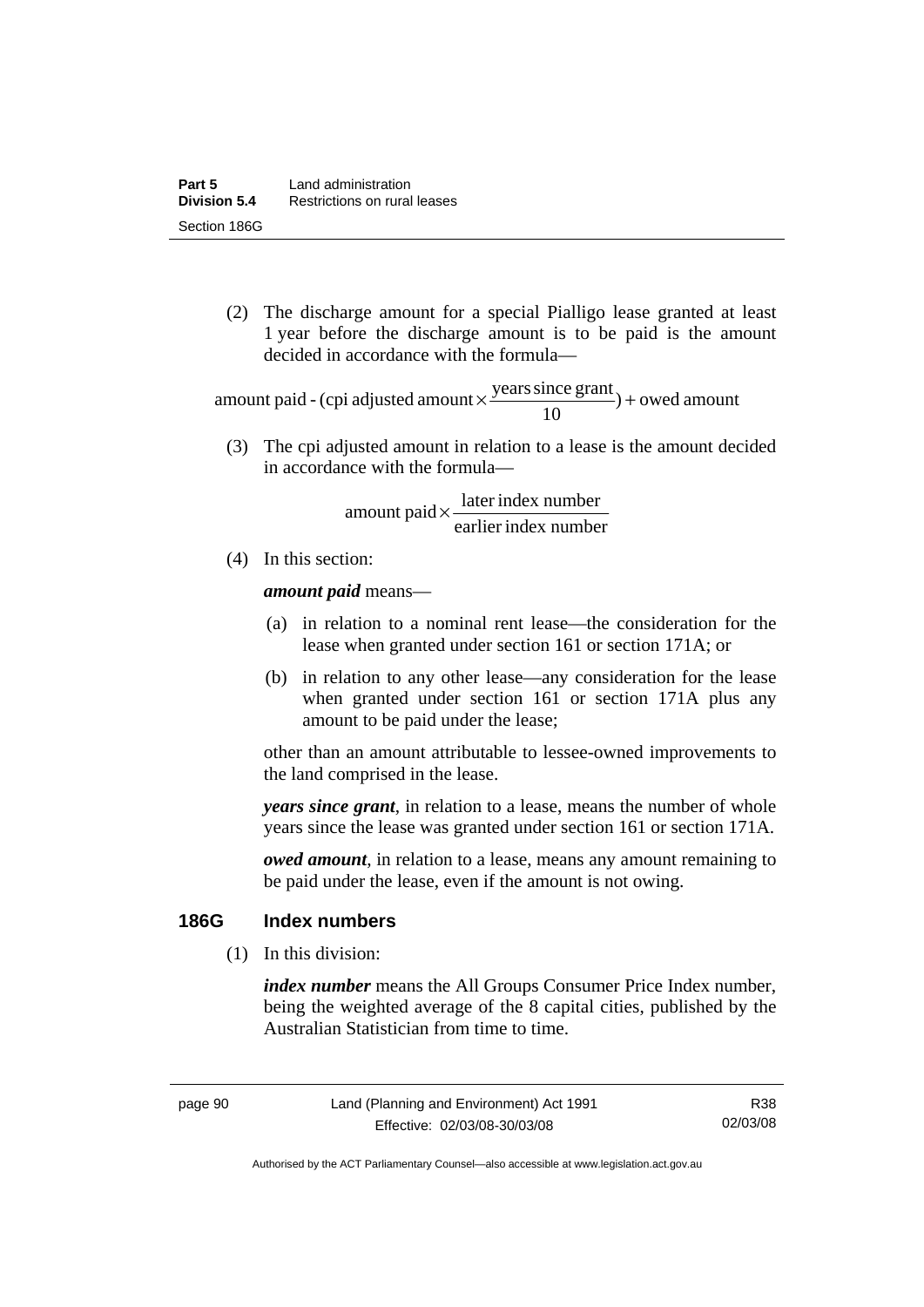- (2) However, in deciding index numbers for this division—
	- (a) if the Australian Statistician revises the calculation of an index number for a reason other than a change in the reference base for the All Groups Consumer Price Index and, as a result of the calculation, publishes an index number for a period in substitution for the previous index number—the later index number is disregarded; and
	- (b) if the Australian Statistician changes the reference base for the consumer price index after the lease is granted but before the calculation of the later index number—the earlier index number is the index number that would have been applicable if the new reference base had been in effect when the lease was granted.

### **186H No subdivision or consolidation**

The planning and land authority may not consent to the consolidation or subdivision of a lease to which section 186D applies during the holding period.

# **Division 5.5 Consolidation and subdivision**

### **187AA Effect qualified**

This division has effect subject to division 5.4 (Restrictions on rural leases).

### **187 Application—nominal rent leases of territory land**

This division applies only in relation to the consolidation and subdivision of nominal rent leases.

#### **187A Consolidation and subdivision—change of use charge**

 (1) The planning and land authority must not execute a consolidation or a subdivision unless the lessee has paid the Territory any change of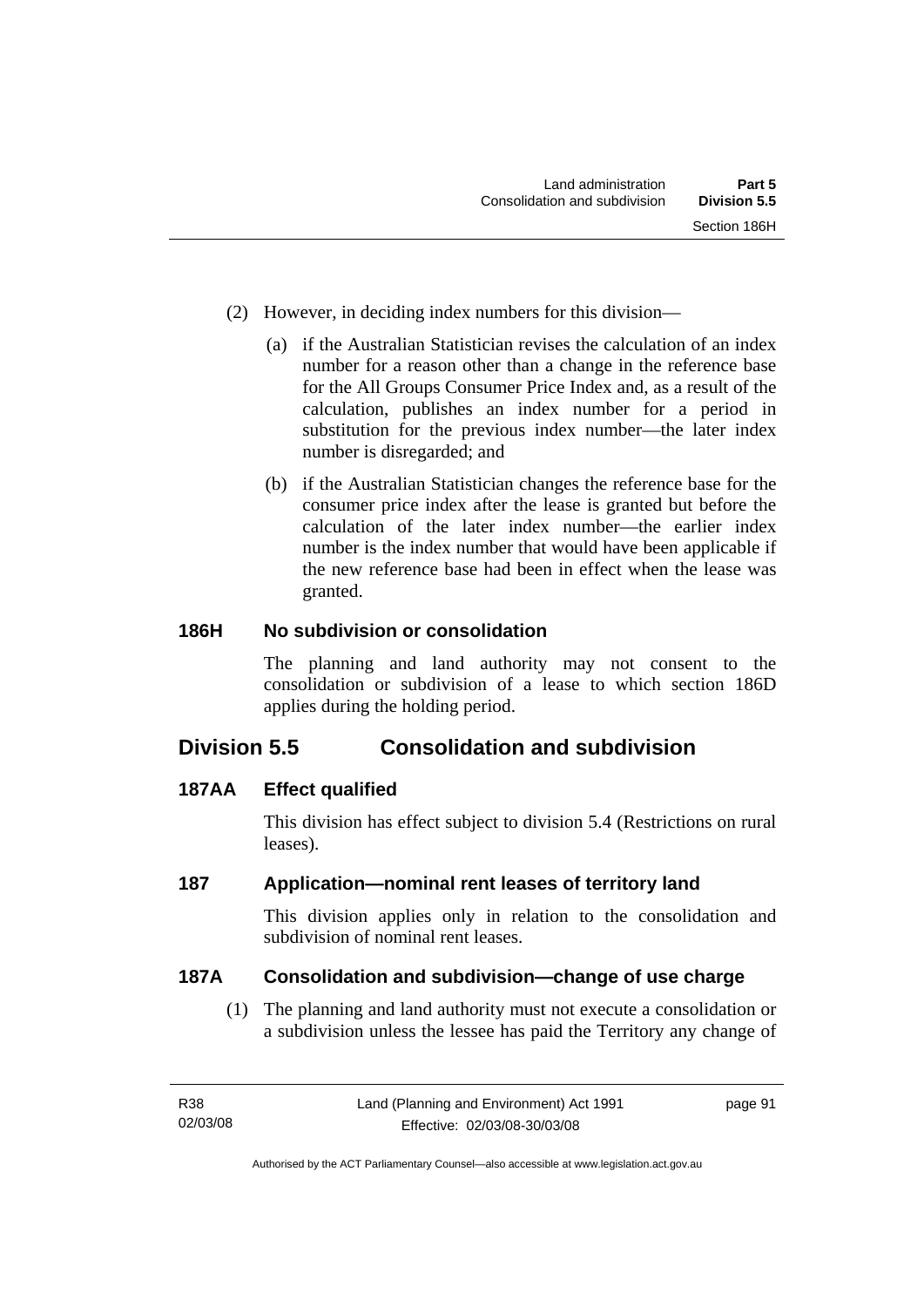use charge decided by the authority under subsection (2), subject to any remission or increase under section 187C.

 (2) The planning and land authority must decide the change of use charge for a consolidation or a subdivision in accordance with the formula—

$$
CUC = (V_1 - V_2) \times 75\%
$$

(3) In subsection (2):

*CUC* means the change of use charge payable for the consolidation or subdivision.

 $V_1$  means the capital sum that the new lease or leases to be granted under the consolidation or subdivision might be expected to realise if—

- (a) the consolidation or subdivision were to take place as proposed; and
- (b) the new lease or leases were offered for sale in good faith immediately after the variation on the reasonable terms and conditions that a genuine seller would require; and
- (c) the rent payable throughout the term of the new lease or leases were a nominal rent.

*V2* means the capital sum that the lease or leases to be surrendered under the consolidation or subdivision might be expected to realise if—

- (a) no consolidation or subdivision were to take place during the remainder of the term of the surrendered lease or leases; and
- (b) the lease or leases were offered for sale in good faith immediately before the consolidation or subdivision on the reasonable terms and conditions that a genuine seller would require; and

Authorised by the ACT Parliamentary Counsel—also accessible at www.legislation.act.gov.au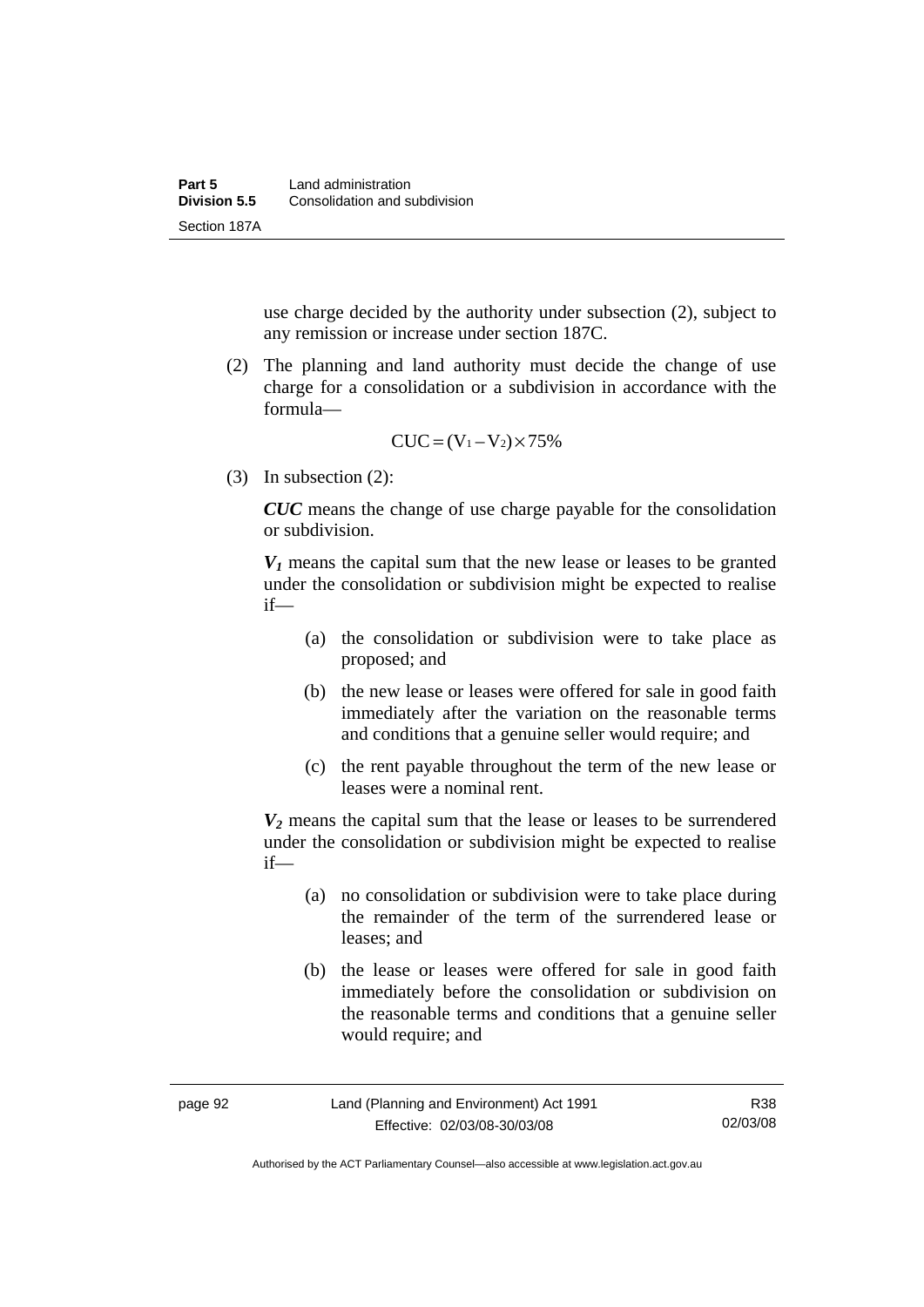- (c) the rent payable throughout the term of the lease or leases to be surrendered were a nominal rent.
- (4) If the capital value assessed as  $V_I$  under subsection (3) is equal to or less than the capital value assessed as  $V_2$  under that subsection, no change of use charge is payable under subsection (1).
- (5) A consolidation or subdivision has no effect if the change of use charge payable under subsection (1) for the consolidation or subdivision is not paid.

### **187C Change of use charge for consolidations and subdivisions**

- (1) On application by a lessee who applies for a consolidation or subdivision of a lease or leases, the planning and land authority must remit a change of use charge under section 187A (Consolidation and subdivision—change of use charge) in circumstances prescribed by regulation.
- (2) The planning and land authority must increase a change of use charge under section 187A in circumstances prescribed by regulation.

# **Division 5.6 Recovery of land**

# **188 Termination of leases**

- (1) Subject to subsection (6), if a lessee of territory land contravenes this part or the lease, the planning and land authority may, by written notice served on the lessee by post, terminate the lease.
- (2) A notice under subsection (1) takes effect on the day 14 days after the day it is served.
- (3) The planning and land authority must serve a copy of a notice of the termination of a lease of territory land under subsection (1) on—
	- (a) the registrar-general; and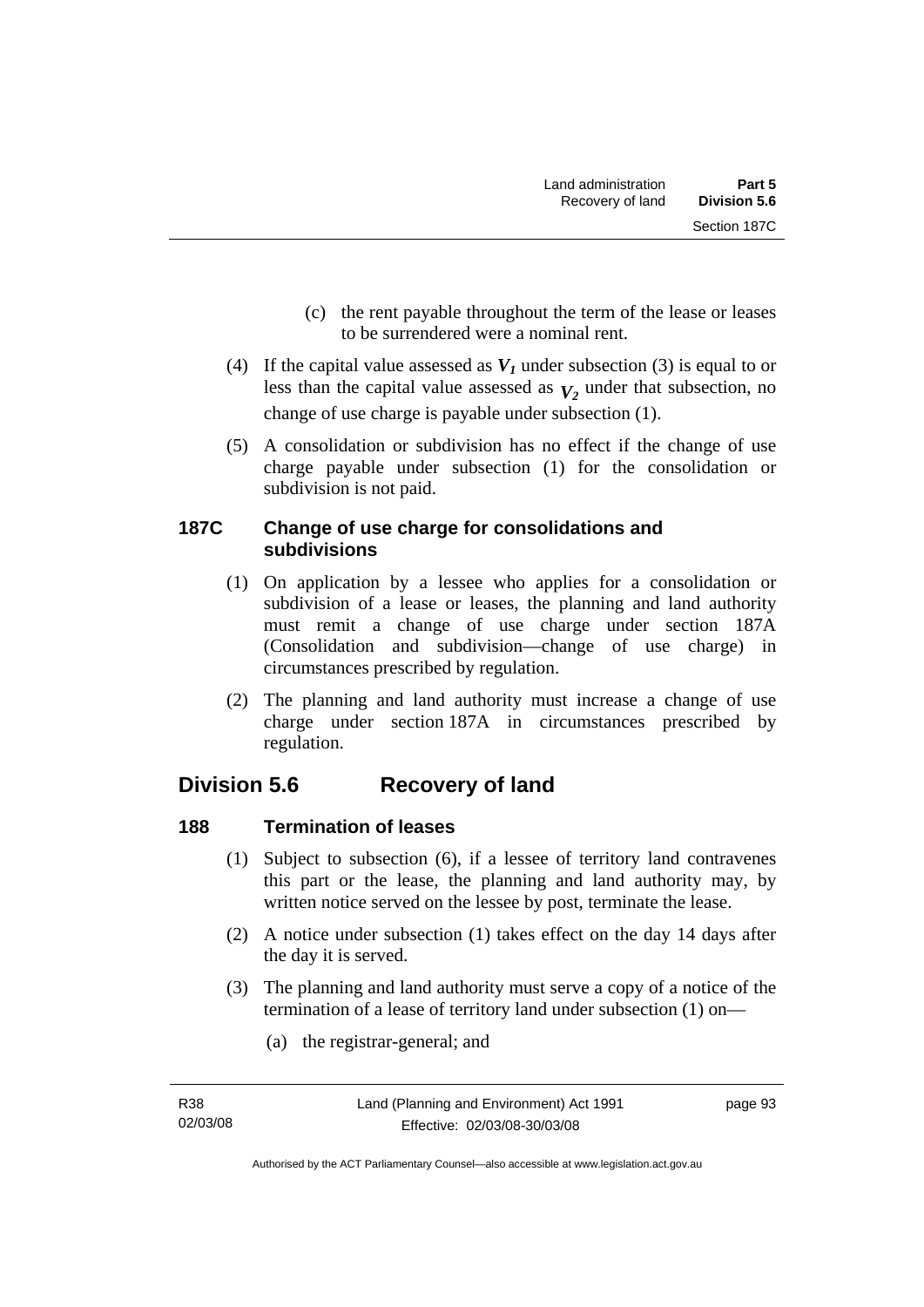(b) any person having an interest in the land that is registered under the *Land Titles Act 1925*;

at the same time as, or as soon as practicable after, the notice under subsection (1) is served.

- (4) Subject to subsection (6), if a person who occupies territory land under a licence from the Commonwealth or the Territory contravenes this part or the licence, the planning and land authority may, by written notice served on the licensee by post, terminate the licence.
- (5) A notice under subsection (4) takes effect on the day 7 days after the day it is served.
- (6) The planning and land authority must not terminate a lease or a licence under this section unless it has—
	- (a) by written notice served on the lessee or licensee by post—
		- (i) informed the lessee or licensee that it is considering terminating the lease or licence; and
		- (ii) specified the grounds on which it is considering taking that action; and
		- (iii) invited the lessee or licensee to notify the authority in writing within 21 days after the date of the notice of any reasons why the lessee or licensee considers that the lease or licence should not be terminated; and
	- (b) taken into account any reasons for not terminating the lease or licence notified to the authority by the lessee or licensee in accordance with the notice served on the lessee or licensee under paragraph (a).
- (7) The validity of the termination of a lease is not affected by a failure to comply with subsection (3).

Authorised by the ACT Parliamentary Counsel—also accessible at www.legislation.act.gov.au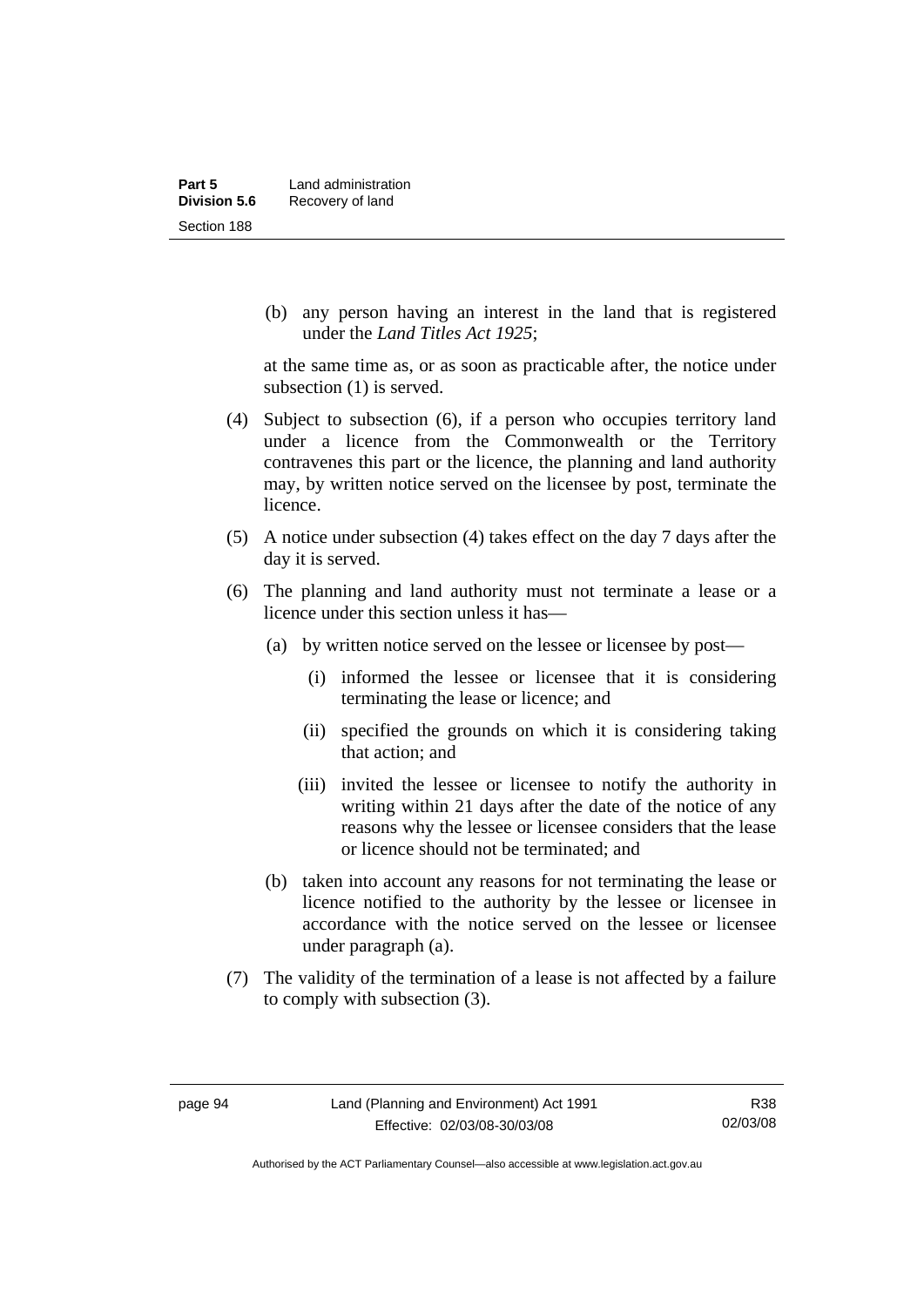#### **189 How land may be recovered**

- (1) This section applies if—
	- (a) a person who has been a lessee of territory land remains in possession of the land after—
		- (i) the term of the lease has ended; or
		- (ii) the lease has been surrendered or ended; or
	- (b) a person who has been a licensee of territory land remains in possession of the land after—
		- (i) the term of the licence has ended; or
		- (ii) the licence has been surrendered or ended.
- (2) The Executive may, by written notice to the person (the *unlawful occupier*), demand that the unlawful occupier give possession of the land to the Executive within the reasonable period stated in the demand.
- (3) If a demand is not complied with—
	- (a) the Executive may apply to the Magistrates Court for an order that possession of the land be given to the Executive; and
	- (b) the court may issue a warrant authorising a police officer, within 30 days after the day the warrant is issued, to enter the land with the assistance and by the force that is reasonable, and give possession of the land to the Executive.
- (4) The planning and land authority is authorised to do any of the following on behalf of the Executive:
	- (a) make a demand under subsection (2);
	- (b) make an application to the Magistrates Court under subsection (3) (a);
	- (c) take possession of land under this section.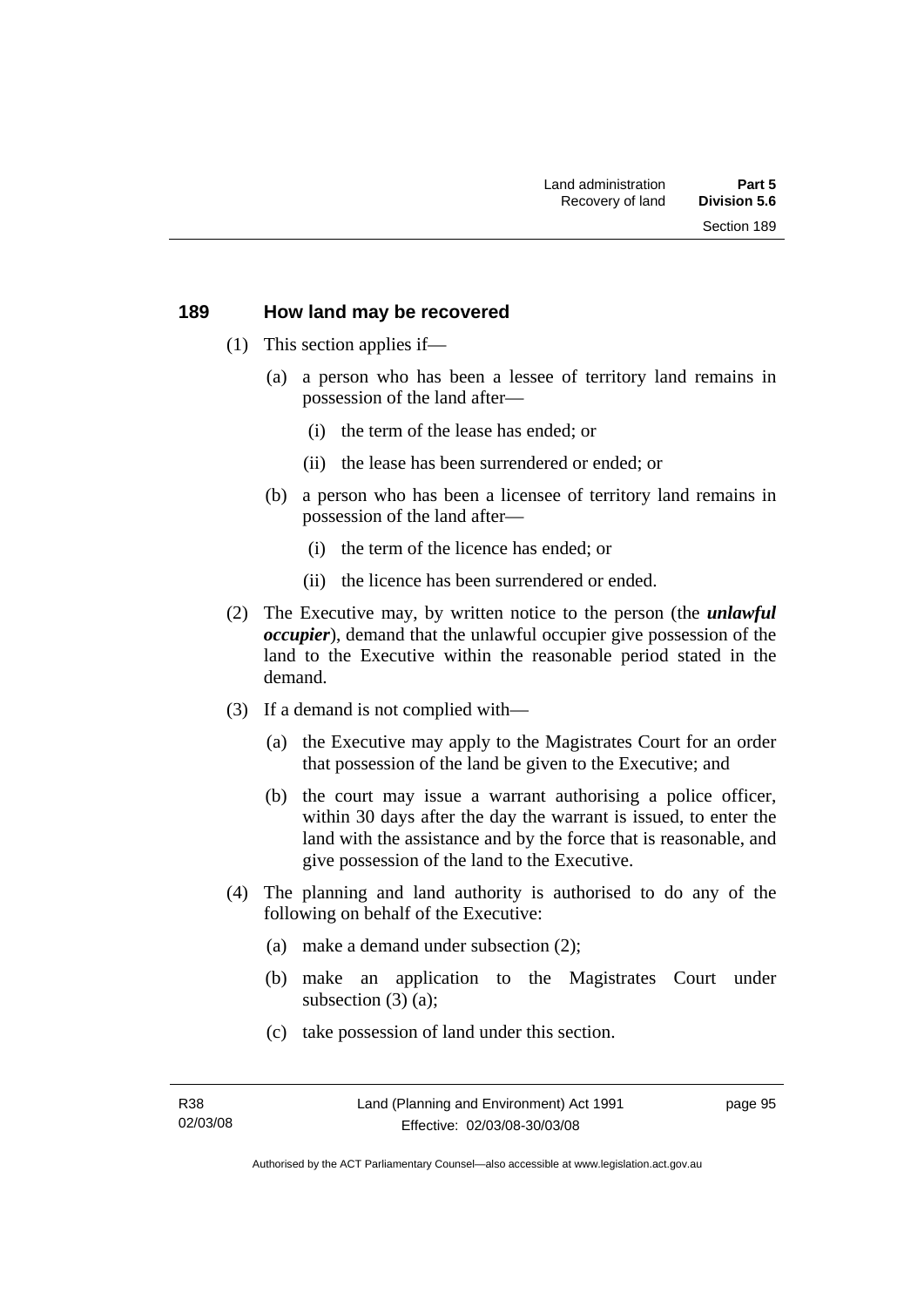(5) In this section:

*licence* means a licence granted by the Territory, the Commonwealth or the planning and land authority.

## **190 Evidence of ending of lease**

- (1) The planning and land authority may certify in writing that a lease of territory land mentioned in the certificate has ended.
- (2) A certificate under subsection (1) is evidence of the matter it states.
- (3) A document that purports to be a certificate under subsection (1) is taken to be such a certificate, unless the contrary is proved.

# **Division 5.7 Public land**

# **Subdivision 5.7.1 Preliminary**

## **191 Definitions for div 5.7**

In this division:

*plan of management* means a plan of management prepared under subdivision 5.7.4, as varied and in effect from time to time.

*variation*, in relation to a plan of management, includes the revocation of the plan and its substitution with a new plan.

# **Subdivision 5.7.2 Public land**

## **192 Recommendations to planning and land authority**

The conservator may, in writing, recommend to the planning and land authority that the plan be varied to provide for—

- (a) the identification of an area of land as public land and its reservation for a purpose mentioned in section 193; or
- (b) in relation to an area already identified in the plan as public land—

Authorised by the ACT Parliamentary Counsel—also accessible at www.legislation.act.gov.au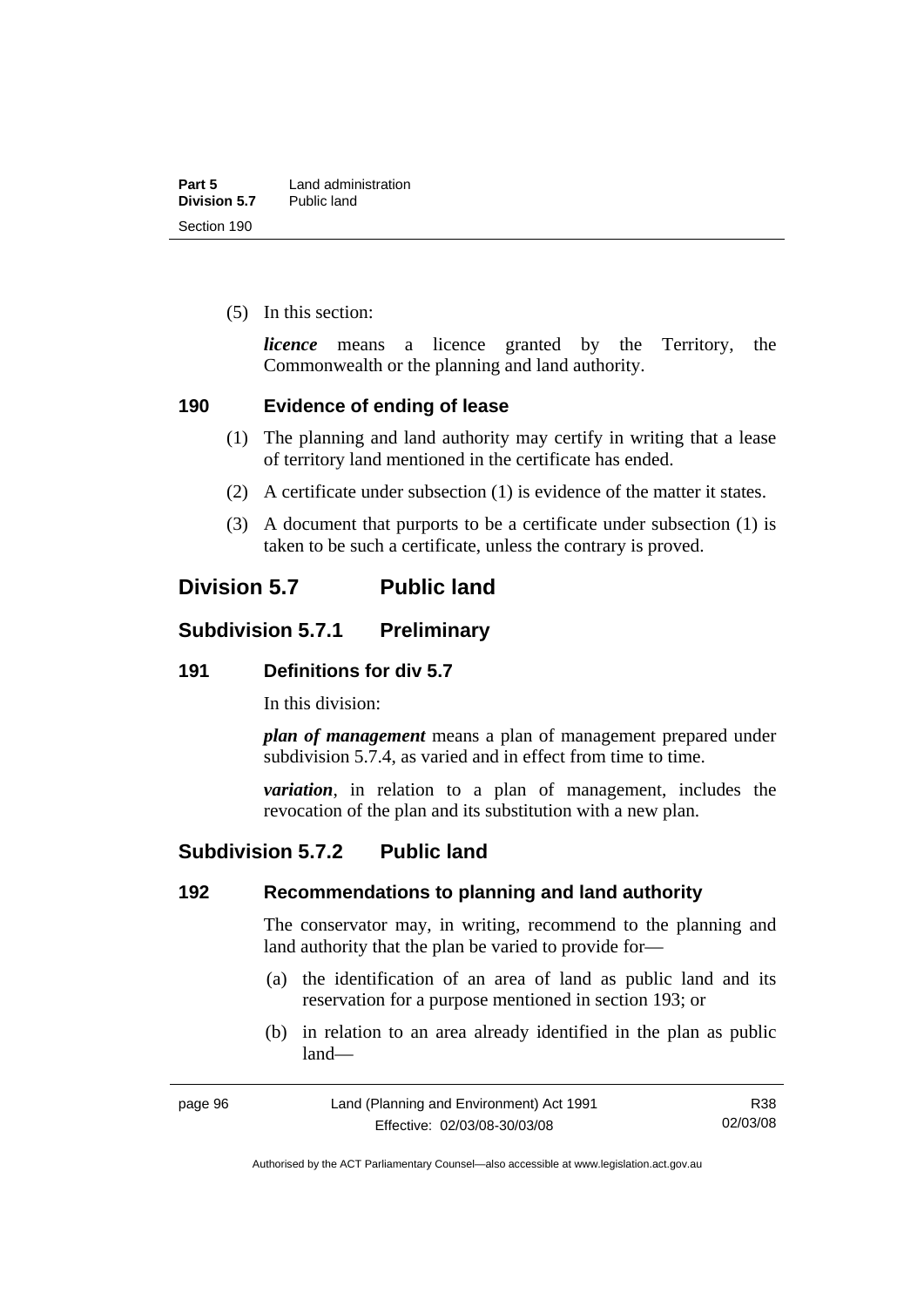- (i) the variation of its boundaries to reduce or increase the size or the area, or to alter the shape of the area; or
- (ii) the variation of the purpose for which it is reserved; or
- (iii) the cessation of its designation as public land.

# **Subdivision 5.7.3 Management of public land**

# **193 Reserved areas**

Public land may be reserved by the plan under section 7 (3) (d) for any of the following purposes:

- (a) a wilderness area;
- (b) a national park;
- (c) a nature reserve;
- (d) a special purpose reserve;
- (e) an urban open space;
- (f) a cemetery or burial ground;
- (g) a lake;
- (h) a sport and recreation reserve;
- (i) a heritage area.

## **194 Management**

An area of public land must be managed in accordance with—

- (a) the management objectives applying to the area; and
- (b) the plan of management (if any) for the area.

## **195 Management objectives**

 (1) For section 194, the management objectives for an area of public land reserved for a particular purpose are—

| R38      | Land (Planning and Environment) Act 1991 | page 97 |
|----------|------------------------------------------|---------|
| 02/03/08 | Effective: 02/03/08-30/03/08             |         |

Authorised by the ACT Parliamentary Counsel—also accessible at www.legislation.act.gov.au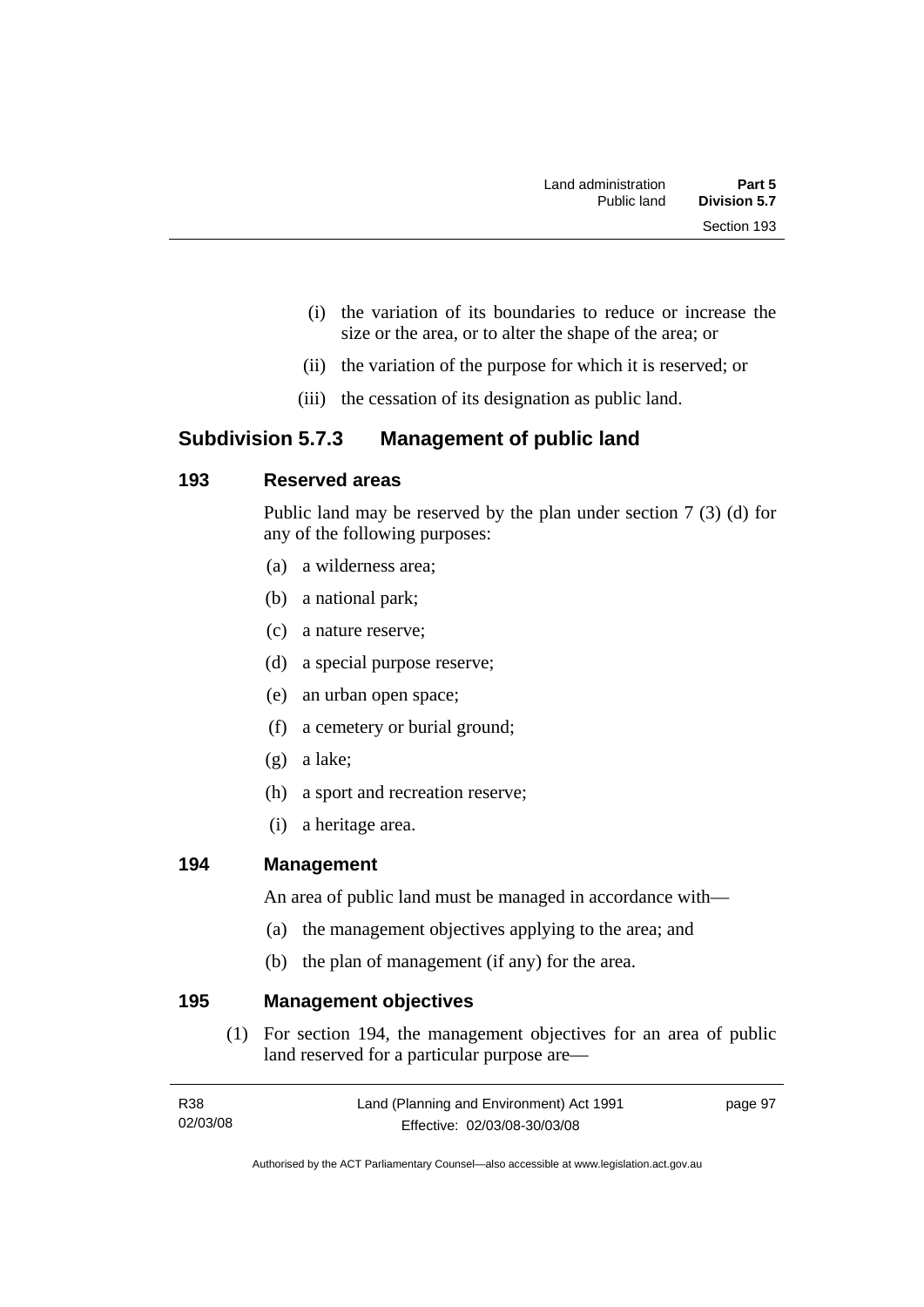- (a) objectives specified in schedule 1; and
- (b) objectives specified by the conservator under subsection (2);

in relation to areas of land reserved for that purpose.

- (2) The conservator may, in writing, determine management objectives for an area of public land reserved for a purpose mentioned in schedule 1.
	- *Note* A power given under an Act to make a statutory instrument (including a determination of management objectives) includes power to amend or repeal the instrument (see Legislation Act, s 46 (1)).
- (3) A determination of management objectives is a disallowable instrument.
	- *Note 1* A disallowable instrument must be notified, and presented to the Legislative Assembly, under the Legislation Act.
	- *Note 2* An amendment or repeal of a determination of management objectives is also a disallowable instrument (see Legislation Act, s 46 (2))*.*
- (4) If there is an inconsistency between the application of 2 management objectives specified in schedule 1 in relation to an area of public land, the objective appearing later in the schedule is to be read subject to the other objective.
- (5) If there is an inconsistency between the application of a management objective specified in schedule 1 and a management objective specified by the conservator under subsection (2) in relation to an area of public land, the objective specified by the conservator is to be read subject to the other objective.
- (6) In schedule 1:

*natural environment* means all biological, physical and visual elements of the earth and its atmosphere, whether natural or modified.

Authorised by the ACT Parliamentary Counsel—also accessible at www.legislation.act.gov.au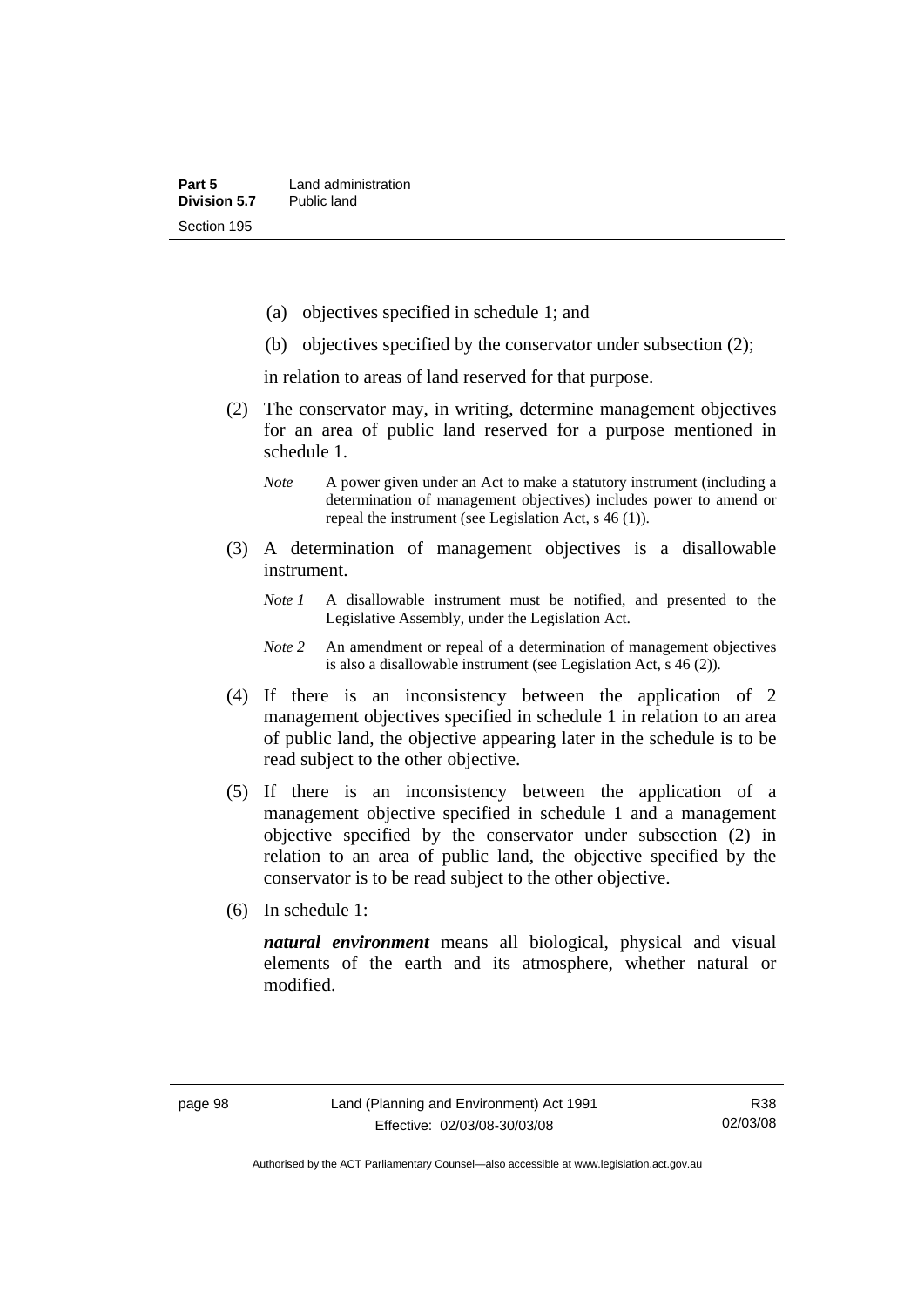# **Subdivision 5.7.4 Plans of management**

# **196 Content**

A plan of management includes—

- (a) a description of the area of public land to which it applies; and
- (b) how the relevant management objectives mentioned in section 195 (1) are to be implemented or promoted in that area.

# **197 Preparation**

- (1) The conservator must prepare a draft plan of management for an area of public land as soon as practicable after the area is identified as such in the plan.
- (2) In preparing a draft plan of management, the conservator must consider any recommendation submitted by the authority.

## **198 Variations**

- (1) The conservator may prepare a draft variation of a plan of management in the same way as a draft plan of management.
- (2) This subdivision applies to a draft variation of a plan of management as if it were a draft plan of management.

## **199 Environmental assessments and inquiries**

- (1) At the written request of the conservator, or on his or her own initiative, at any time before a draft plan of management is approved under section 204 (a), the Minister may—
	- (a) direct that an assessment be made; or
	- (b) establish a panel to conduct an inquiry;

about any aspect of the draft plan.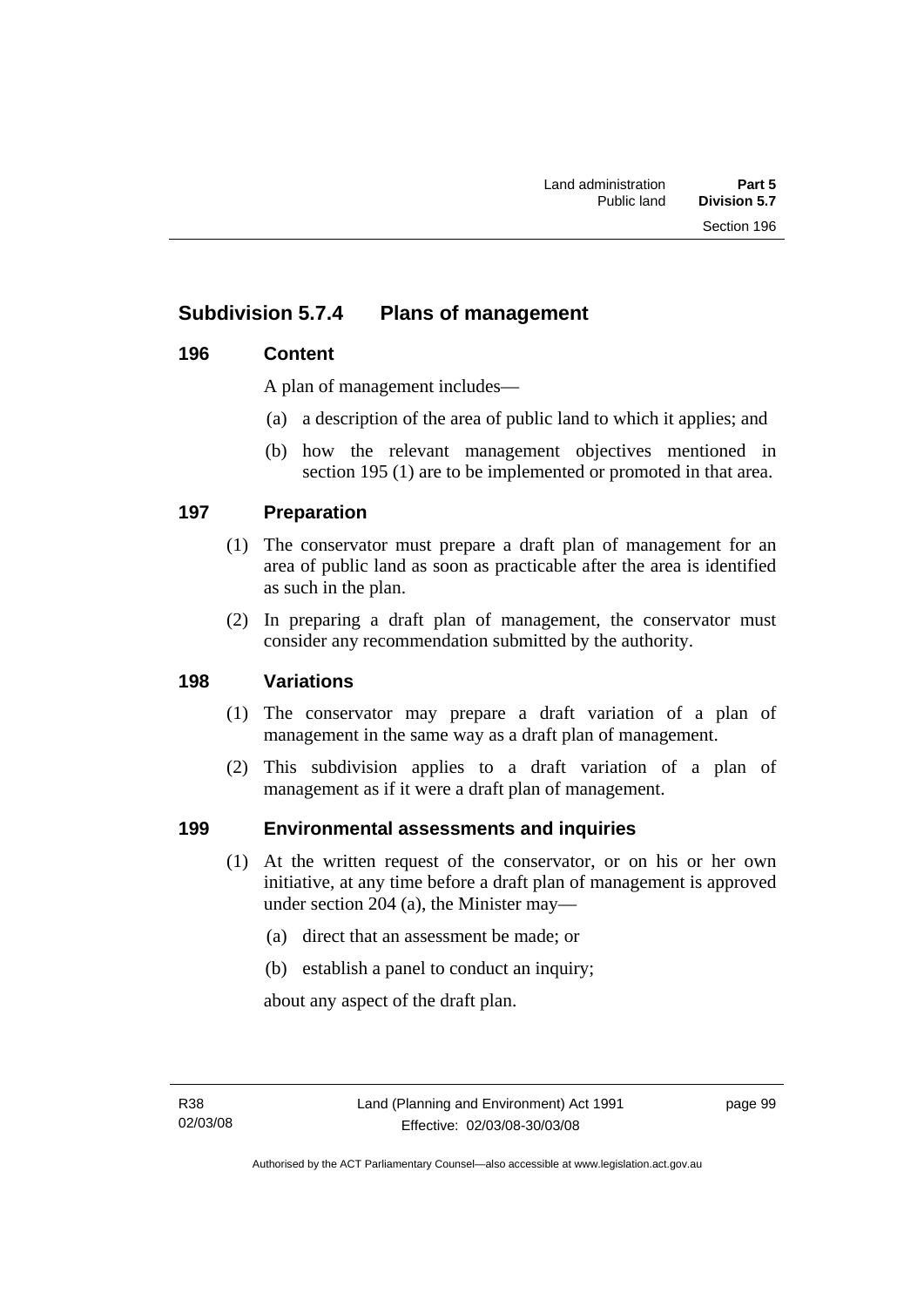(2) In preparing or revising a draft plan of management, the conservator must consider any relevant assessment or the report of any relevant inquiry.

#### **200 Public consultation**

- (1) This section applies to a draft plan of management for an area of public land if—
	- (a) no corresponding preliminary draft plan of management for that area has been notified under section 19; or
	- (b) if such a preliminary draft has been so notified—the firstmentioned draft plan of management differs significantly from that preliminary draft.
- (2) The conservator must make copies of a draft plan of management to which this section applies available to an appropriate committee of the Legislative Assembly.
- (3) The conservator must make copies of a draft plan of management to which this section applies available for public inspection during office hours at the places specified in a written notice prepared by the conservator.
- (4) A notice under subsection (3) must include a statement inviting people to submit written comments about the draft plan of management to the conservator at a specified address and within a specified period of not less than 21 days from the date of the notice.
- (5) A notice under subsection (3) is a notifiable instrument.

*Note* A notifiable instrument must be notified under the Legislation Act.

(6) The conservator must also publish the notice in a daily newspaper.

# **201 Revision**

The conservator may revise a draft plan of management—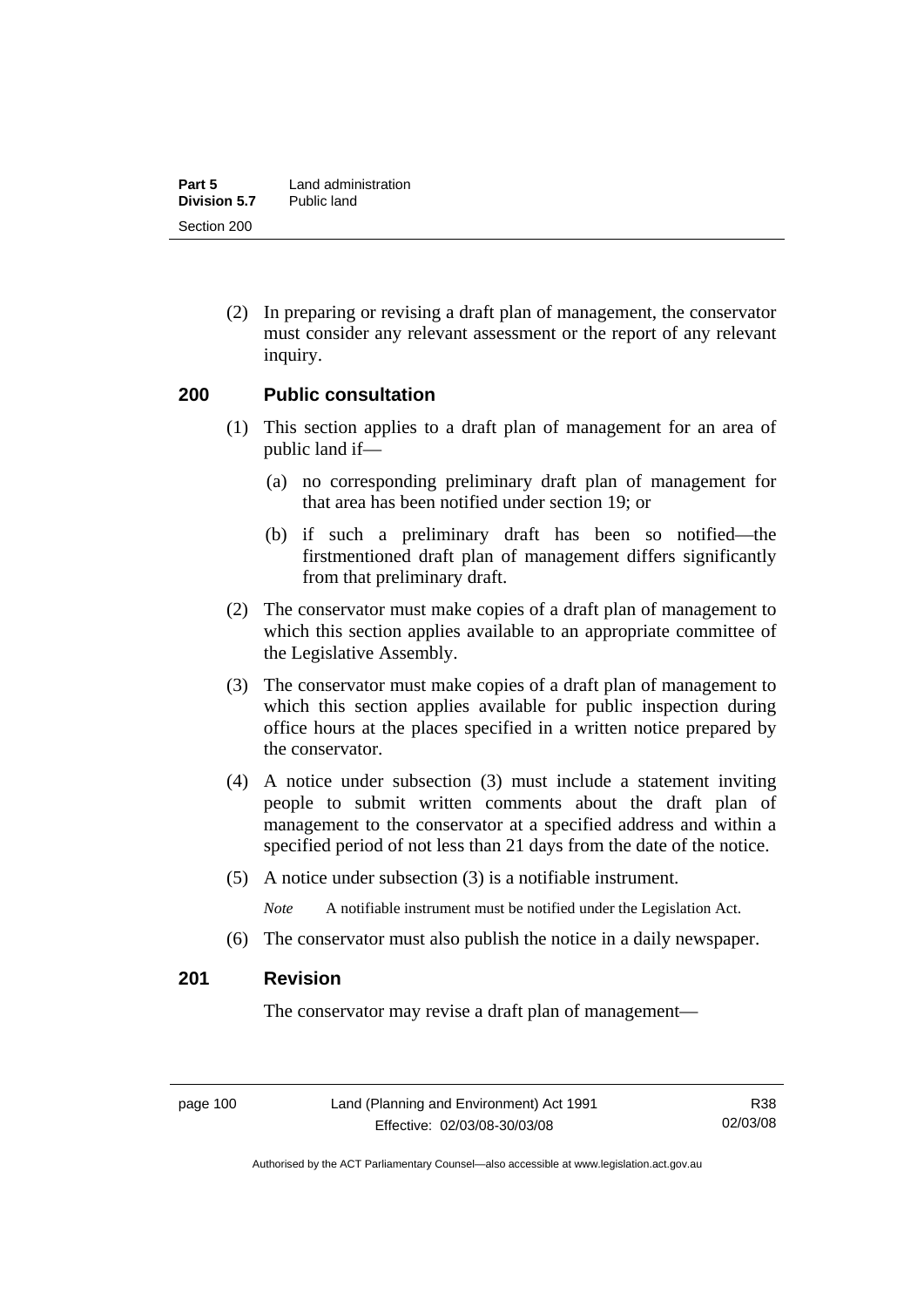- (a) in consideration of any written comments received from any person about the draft plan; or
- (b) to correct any formal error.

## **202 Submission to Minister**

The conservator must submit a draft plan of management (as revised under section 201) to the Minister for approval, together with—

- (a) a written report setting out the issues raised in any written comments submitted to the conservator in relation to the draft; and
- (b) a written report about the conservator's consultation with the public and with any other person or authority about the draft.

## **203 Consideration of plan of management by Legislative Assembly committee**

If the conservator submits a draft plan of management to the Minister under section 202, the Minister must, within 7 days of receiving the draft plan give—

- (a) a copy of the draft plan; and
- (b) a copy of the reports mentioned in section 202 (a) and (b) relating to the draft plan; and
- (c) all other documents relating to the draft plan submitted to the Minister by the conservator;

to an appropriate committee of the Legislative Assembly.

## **204 Minister's powers**

 (1) On receipt of a draft plan of management submitted under section 202 or section 205 for approval, the Minister must consider any recommendation relating to the draft by a committee of the Legislative Assembly that considers the draft under section 203 and—

Authorised by the ACT Parliamentary Counsel—also accessible at www.legislation.act.gov.au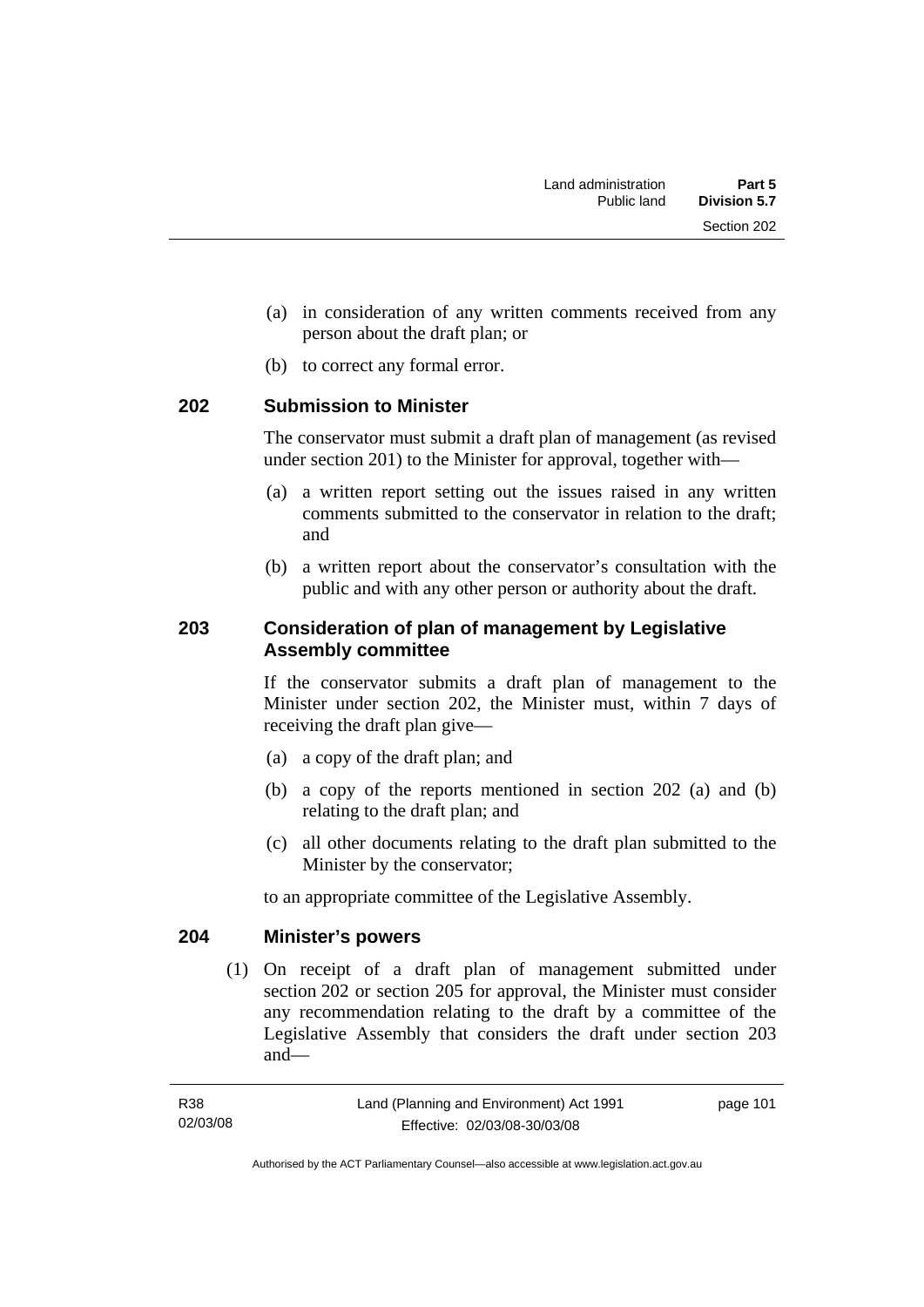- (a) in writing, approve a plan of management in the form in which the draft is submitted; or
- (b) refer the draft to the conservator together with any of the following written directions:
	- (i) to conduct further specified consultation;
	- (ii) to consider any revision suggested by the Minister;
	- (iii) to revise the draft in a specified way;
	- (iv) to defer, in writing, until a specified date or the happening of a specified event, the resubmission of the draft to the Minister;
	- (v) to withdraw the draft in writing.
- (2) The following are notifiable instruments:
	- (a) a deferral directed under subsection (1) (b) (iv);
	- (b) a withdrawal directed under subsection (1) (b) (v).
	- *Note* A notifiable instrument must be notified under the Legislation Act.

#### **205 Referral back to conservator**

If the Minister refers a draft plan of management to the conservator under section 204 (1) (b), the conservator must—

- (a) comply with the Minister's directions; and
- (b) if the Minister gives a direction under section 204 (1) (b) (i) or (ii)—if the conservator considers appropriate, revise the draft plan; and
- (c) revise the draft to correct any formal error; and
- (d) resubmit the draft plan of management (as revised) to the Minister for approval together with a written report about the conservator's compliance with the Minister's directions and about any revision of the draft under paragraph (c).

page 102 Land (Planning and Environment) Act 1991 Effective: 02/03/08-30/03/08 R38 02/03/08

Authorised by the ACT Parliamentary Counsel—also accessible at www.legislation.act.gov.au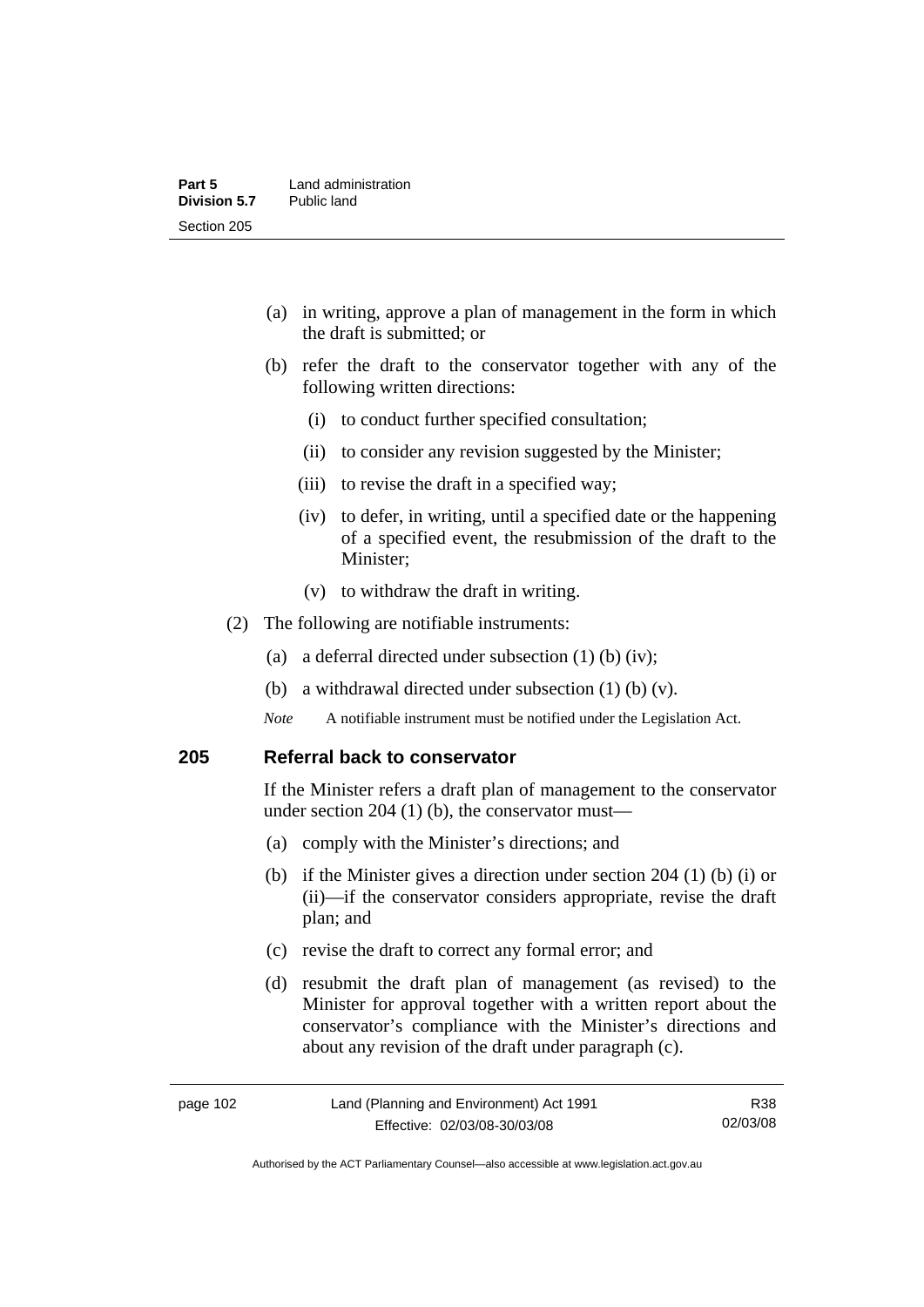#### **206 Notice of revival of deferred draft plan of management**

- (1) If the conservator defers a draft plan of management as directed under section 204 (1) (b) (iv) (Minister's powers), on the day stated in the deferral, or as soon as possible after the event mentioned in the deferral, the conservator must prepare a written notice stating that the draft plan of management is revived.
- (2) A notice is a notifiable instrument.

*Note* A notifiable instrument must be notified under the Legislation Act.

(3) The conservator must also publish the notice in a daily newspaper.

#### **207 Notification, presentation, disallowance and date of effect**

- (1) A plan of management, as approved by the Minister under section 204, is a disallowable instrument.
	- *Note* A disallowable instrument must be notified, and presented to the Legislative Assembly, under the Legislation Act.
- (2) The Legislation Act, chapter 7 (Presentation, amendment and disallowance of subordinate laws and disallowable instruments) applies to a plan of management as if each reference in that chapter to 6 sitting days were a reference to 5 sitting days.
- (3) Subject to any disallowance under the Legislation Act, chapter 7, the plan of management commences—
	- (a) on the day after the 5th sitting day after the day it is presented to the Legislative Assembly under that chapter; or
	- (b) if the plan provides for a later date or time of commencement—on that date or at that time.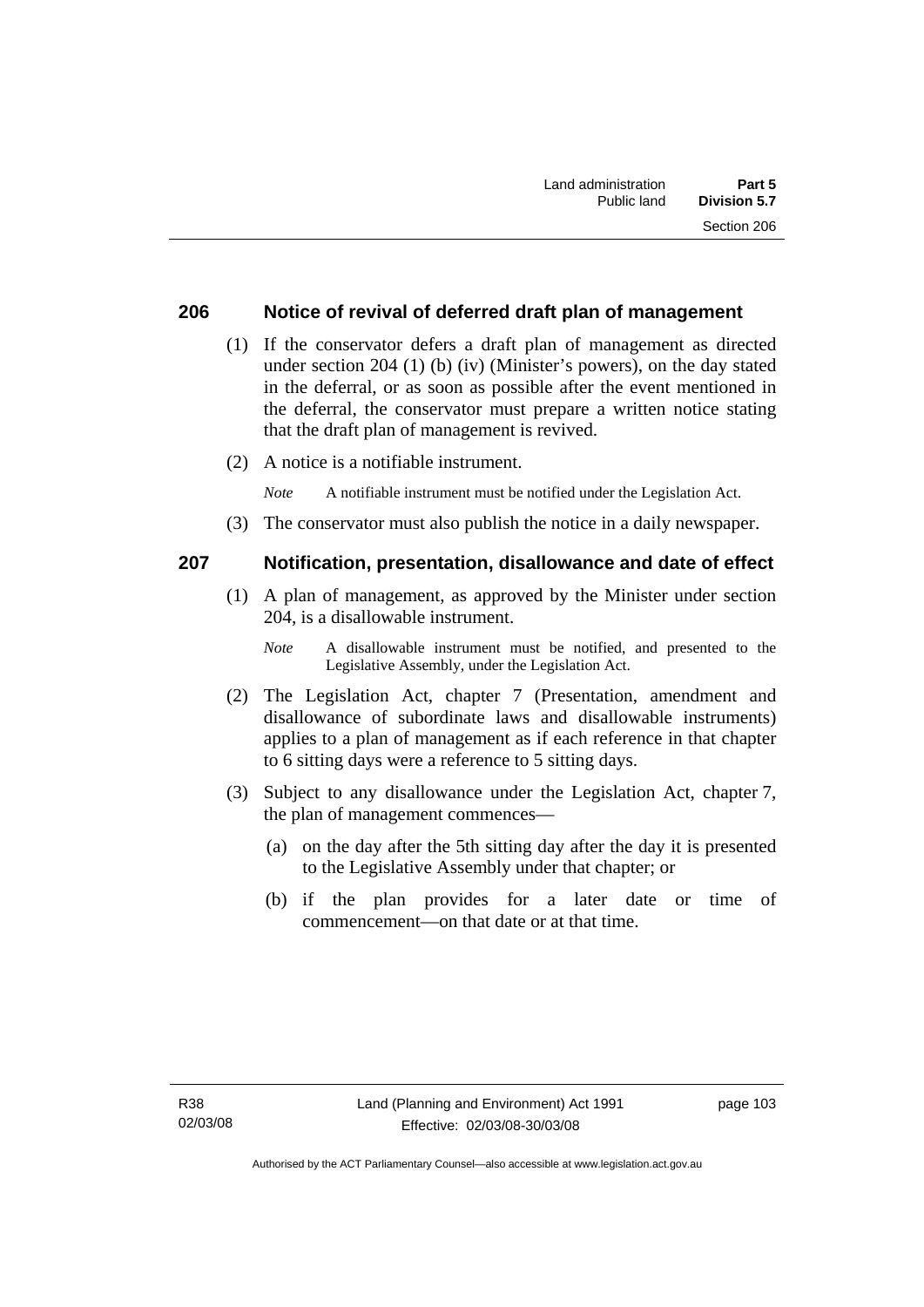**Part 5** Land administration<br>**Division 5.7** Public land **Division 5.7** Section 208

# **Subdivision 5.7.5 Leases and licences**

#### **208 Leases—generally**

- (1) Except as provided by section 209, the planning and land authority must not grant a lease—
	- (a) of public land; or
	- (b) during the defined period, of land designated, in a draft variation of the plan notified under section 19, to become public land.
- (2) In subsection (1):

*defined period*, in relation to land designated, in a draft variation of the plan, to become public land, means the period of interim effect, under part 2, of that draft variation.

#### **209 Grant of leases**

- (1) On the written recommendation of the conservator, the planning and land authority may grant a lease of an area, or part of an area, of public land except if that area is reserved under the plan as a wilderness area.
- (2) On the written recommendation of the conservator, the planning and land authority may during the defined period mentioned in section 208 (2), grant a lease of an area, or part of an area, of land designated in a draft variation of the plan to become public land except if it is proposed in that draft variation that the area be reserved as a wilderness area.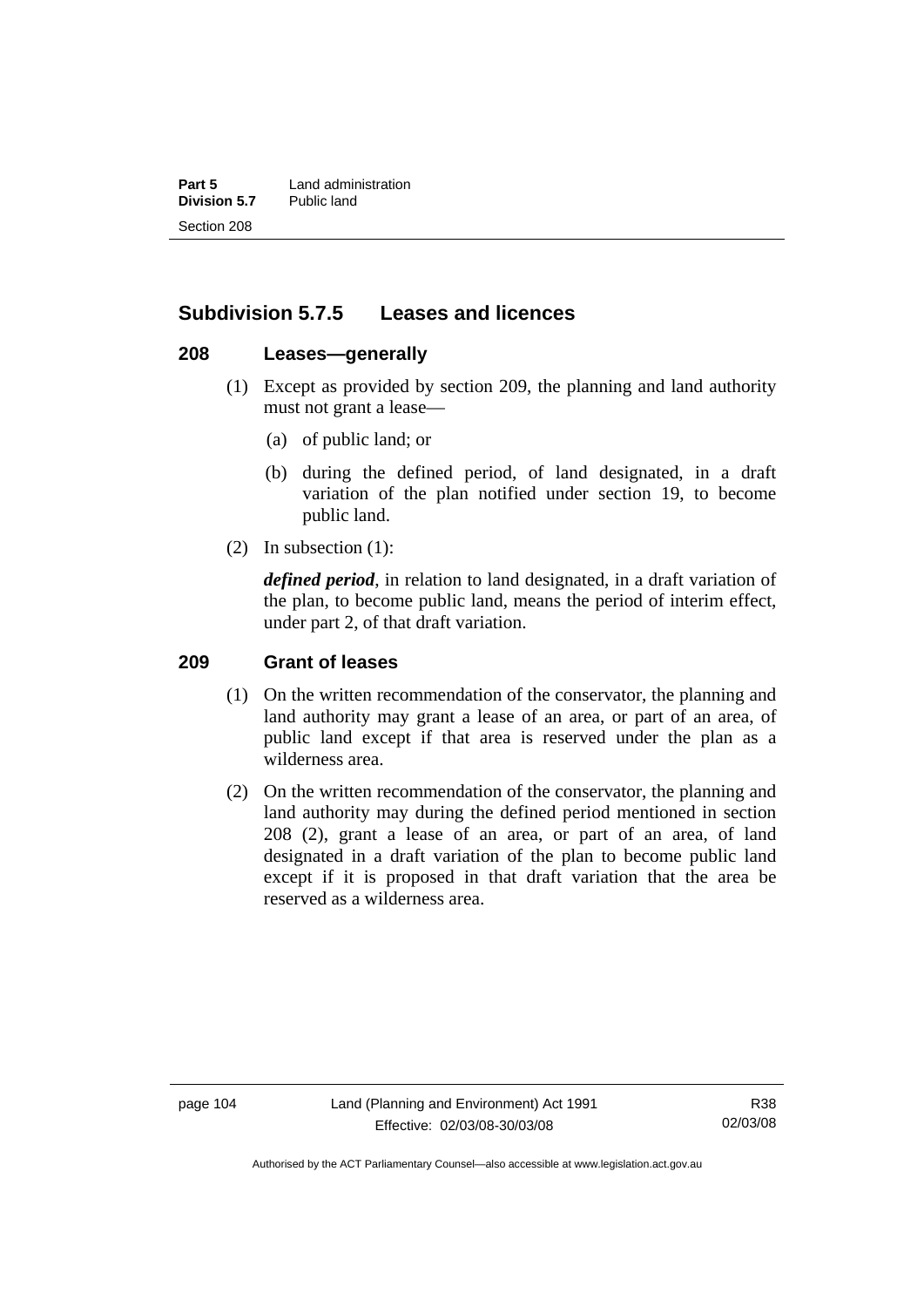#### **210 Licences**

 (1) The planning and land authority may, on the written recommendation of the conservator, grant a licence to a person to occupy or use an area of unleased public land.

#### **Example of when a licence might be given to a person**

to allow a building (including a fitting attached to the building) owned or occupied by the person to encroach onto, over or under an area of unleased public land

- *Note* An example is part of the Act, is not exhaustive and may extend, but does not limit, the meaning of the provision in which it appears (see Legislation Act, s 126 and s 132).
- (2) An application for a licence under subsection (1) must—
	- (a) be in writing signed by the applicant; and
	- (b) specify—
		- (i) the land in relation to which the licence is sought; and
		- (ii) the period for which the licence is sought; and
		- (iii) the purposes for which it is proposed that the land should be used under the licence.

*Note* A fee may be determined under s 287 for this subsection.

- (3) A licence under subsection (1) must—
	- (a) be in writing; and
	- (b) apply to the person to whom it is granted and to all other people to whom it is expressed to apply; and
	- (c) specify the period for which it is granted; and
	- (d) be subject to the conditions (if any) specified in the licence.
- (4) A person is not required to hold a licence under this section to occupy or use an area of unleased public land if—

page 105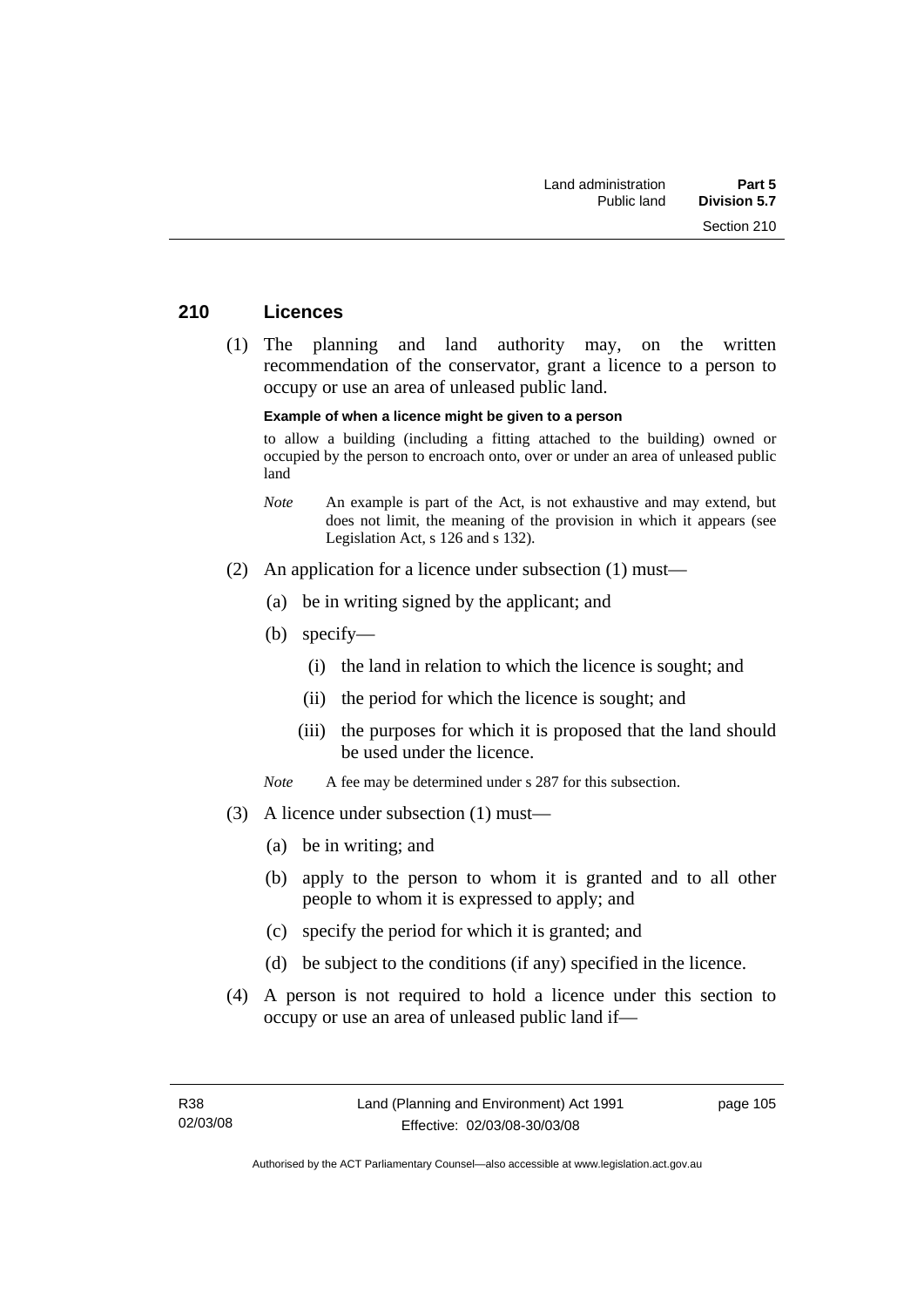- (a) the person holds a permit under the *Roads and Public Places Act 1937* to place an object in, over or across the area; and
- (b) the area is being occupied or used in accordance with the permit; and
- (c) for an occupation or use that requires an approval under division 6.2 (Approvals)—
	- (i) the occupation or use has been approved under that division; and
	- (ii) the person is complying with any conditions under section 245 (Conditional approvals) that apply to the approval.

## **211 Miner's rights in relation to public land**

A miner's right must not be granted in relation to public land.

# **Division 5.8 Miscellaneous**

# **214 Lessee may surrender lease or part of lease**

- (1) A person who holds a lease of territory land may, at any time, with the consent of the planning and land authority, surrender the lease or any part of the land comprised in the lease.
- (2) The planning and land authority may agree to accept the surrender of a lease, or part of the land comprised in a lease, under subsection (1) either unconditionally or subject to any condition the authority considers appropriate.
- (3) The surrender of a lease, or of part of the land comprised in a lease, does not entitle the lessee to a refund or remission of any rent already paid or owing.

## **215 Reduction of rent and relief from provisions of lease**

(1) The planning and land authority may approve—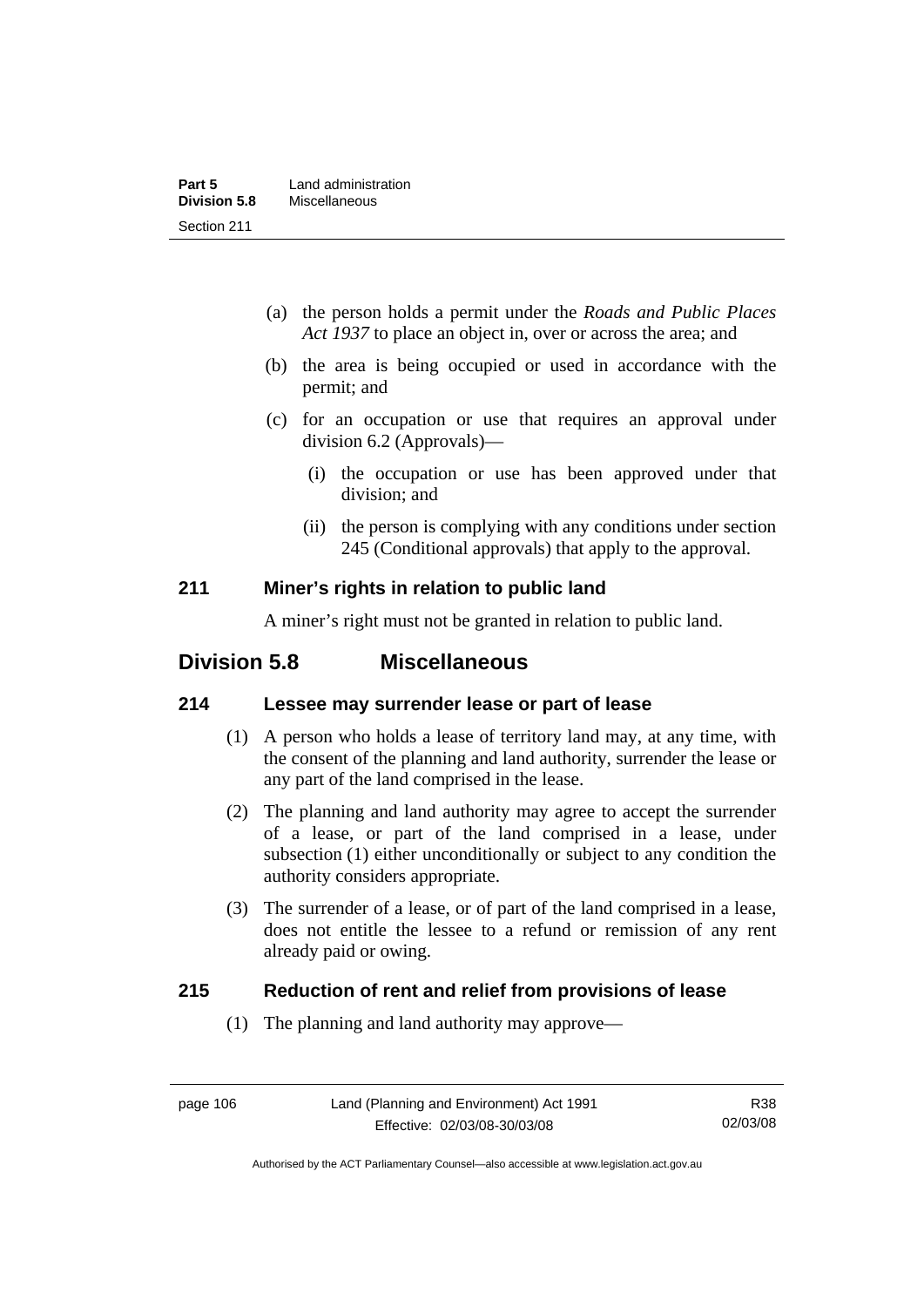- (a) a reduction of the rent payable under a lease of territory land, or of the amount payable, in relation to any occupation of territory land; or
- (b) the grant of relief, to a lessee or occupier of territory land, from compliance, completely or partly, with any provision to which the person's lease or occupation is subject.
- (2) The reduction or grant of relief may be for any period (including a period before the commencement of this section or any other period before the approval).
- (3) If the planning and land authority gives an approval under subsection (1), the liability or obligation of the lessee or occupier under the lease, or in relation to the person's occupation, is discharged for the period approved, to the extent of the reduction or grant of relief approved.
- (4) An approval under subsection (1) may be made subject to conditions.
- (5) If the planning and land authority approves a grant of relief to a lessee or occupier under subsection (1), it must give to the lessee or occupier notice of the reduction of rent or other grant of relief approved.

*Note* For how documents may be given, see the Legislation Act, pt 19.5.

# **216 Access to leased land from roads and road related areas**

- (1) The planning and land authority may grant a lease of territory land only if satisfied that the lessee will, during the term of the lease, have—
	- (a) direct access to the leased land from a road or road related area; or
	- (b) access to the leased land from a road or road related area by way of an access road or track, or in another way, that the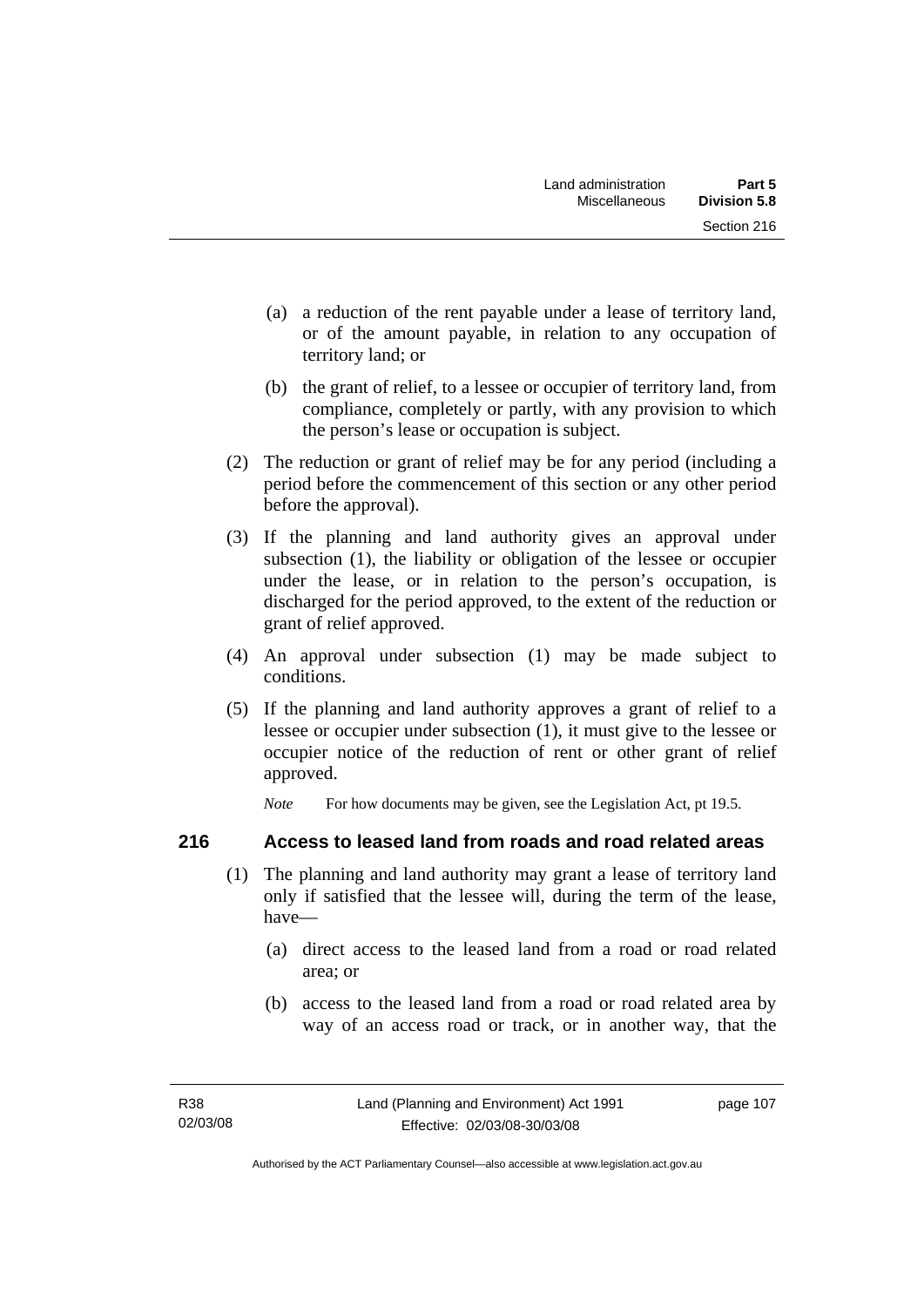lessee may use without charge and for all purposes at any hour of the day or night.

- (2) A way of access to leased land provided by the planning and land authority because of subsection (1) (b)—
	- (a) must not interfere with a building, garden or stockyard on the land at the time the way of access is provided; and
	- (b) must be located in a way that causes as little damage or inconvenience to the lessee as possible.
- (3) The validity of a lease granted under this part is not affected by a failure to comply with this section.
- (4) In this section:

*road*—see the *Road Transport (General) Act 1999*, dictionary.

*road related area*—see the *Road Transport (General) Act 1999*, dictionary.

## **216A Notification of certain leases**

- (1) This section applies if, during a quarter, the planning and land authority grants a lease—
	- (a) by direct grant; or
	- (b) under section 163 (Leases to community organisations), section 164 (Special leases) or section 209 (Grant of leases).
- (2) The planning and land authority must, within 5 working days after the end of the quarter, give the Minister a statement that sets out, in relation to any lease mentioned in subsection (1) granted during the quarter—
	- (a) the name of the lessee; and
	- (b) a description of the land comprised in the lease in accordance with the *Districts Act 2002*, section 9 (Description of parcel of land for dealings); and

| page 108 | Land (Planning and Environment) Act 1991 | R38      |
|----------|------------------------------------------|----------|
|          | Effective: 02/03/08-30/03/08             | 02/03/08 |

Authorised by the ACT Parliamentary Counsel—also accessible at www.legislation.act.gov.au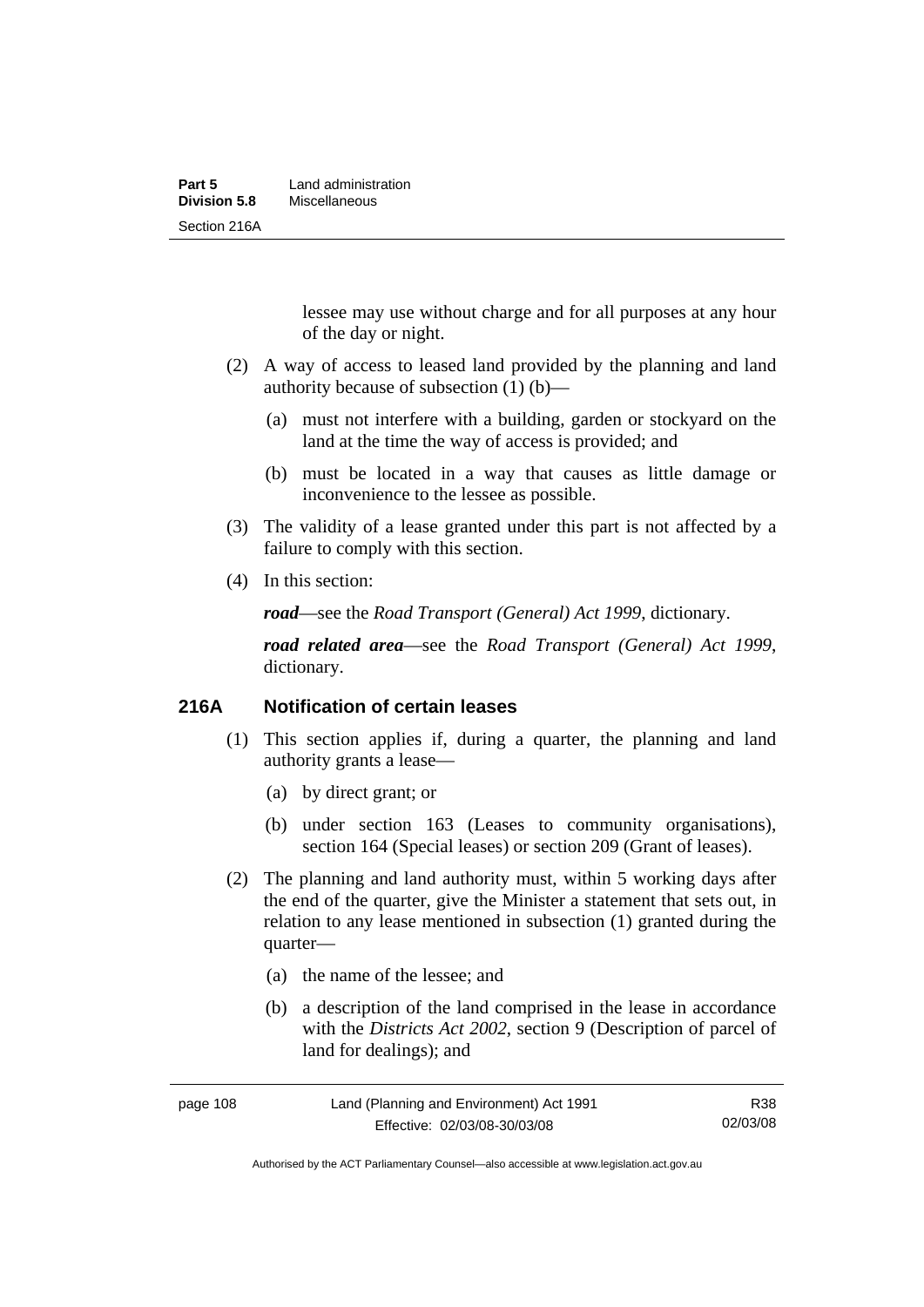- (c) the amount (if any) paid for the grant of the lease; and
- (d) the provision of this Act under which the lease was granted.
- (3) The Minister must present to the Legislative Assembly a copy of a statement received under subsection (2) within 5 sitting days after the day the Minister receives it.
- (4) The validity of a lease is not affected by a failure to comply with subsection  $(2)$  or  $(3)$ .
- (5) In this section—

*quarter* means a period of 3 months beginning on 1 January, 1 April, 1 July or 1 October in a year.

# **217 Licences in relation to land that is not public land**

 (1) A person may apply to the planning and land authority for a licence to occupy or use an area of unleased territory land that is not public land.

#### **Example of when a licence might be given to a person**

to allow a building (including a fitting attached to the building) owned or occupied by the person to encroach onto, over or under an area of unleased territory land that is not public land

- *Note* An example is part of the Act, is not exhaustive and may extend, but does not limit, the meaning of the provision in which it appears (see Legislation Act, s 126 and s 132).
- (2) An application under subsection (1) must—
	- (a) be in writing signed by the applicant; and
	- (b) specify—
		- (i) the land in relation to which the licence is sought; and
		- (ii) the period for which the licence is sought; and

page 109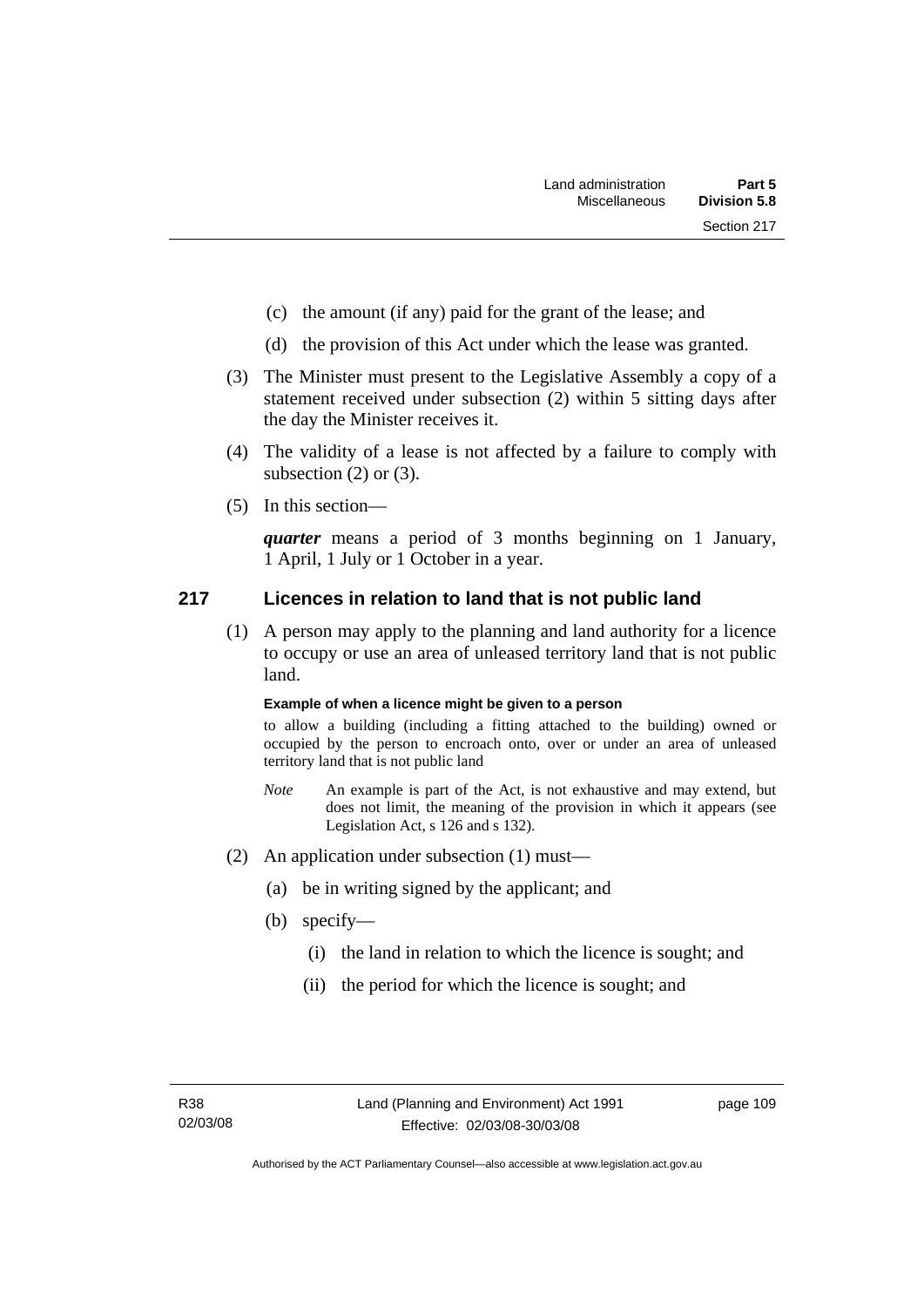(iii) the purposes for which it is proposed that the land should be used under the licence.

*Note* A fee may be determined under s 287 for this subsection.

- (3) On receiving an application under subsection (1) the planning and land authority may grant the applicant a licence to occupy or use the land specified in the application for the purposes and period specified in the application.
- (4) A licence under subsection (1) must—
	- (a) be in writing; and
	- (b) apply to the person to whom it is granted and to all other people to whom it is expressed to apply; and
	- (c) specify the period for which it is granted; and
	- (d) be subject to the conditions (if any) that are specified in the licence.
- (5) A person is not required to hold a licence under this section to occupy or use an area of unleased territory land that is not public land if—
	- (a) the person holds a permit under the *Roads and Public Places Act 1937* to place an object in, over or across the area; and
	- (b) the area is being occupied or used in accordance with the permit; and
	- (c) for an occupation or use that requires an approval under division 6.2 (Approvals)—
		- (i) the occupation or use has been approved under that division; and
		- (ii) the person is complying with any conditions under section 245 (Conditional approvals) that apply to the approval.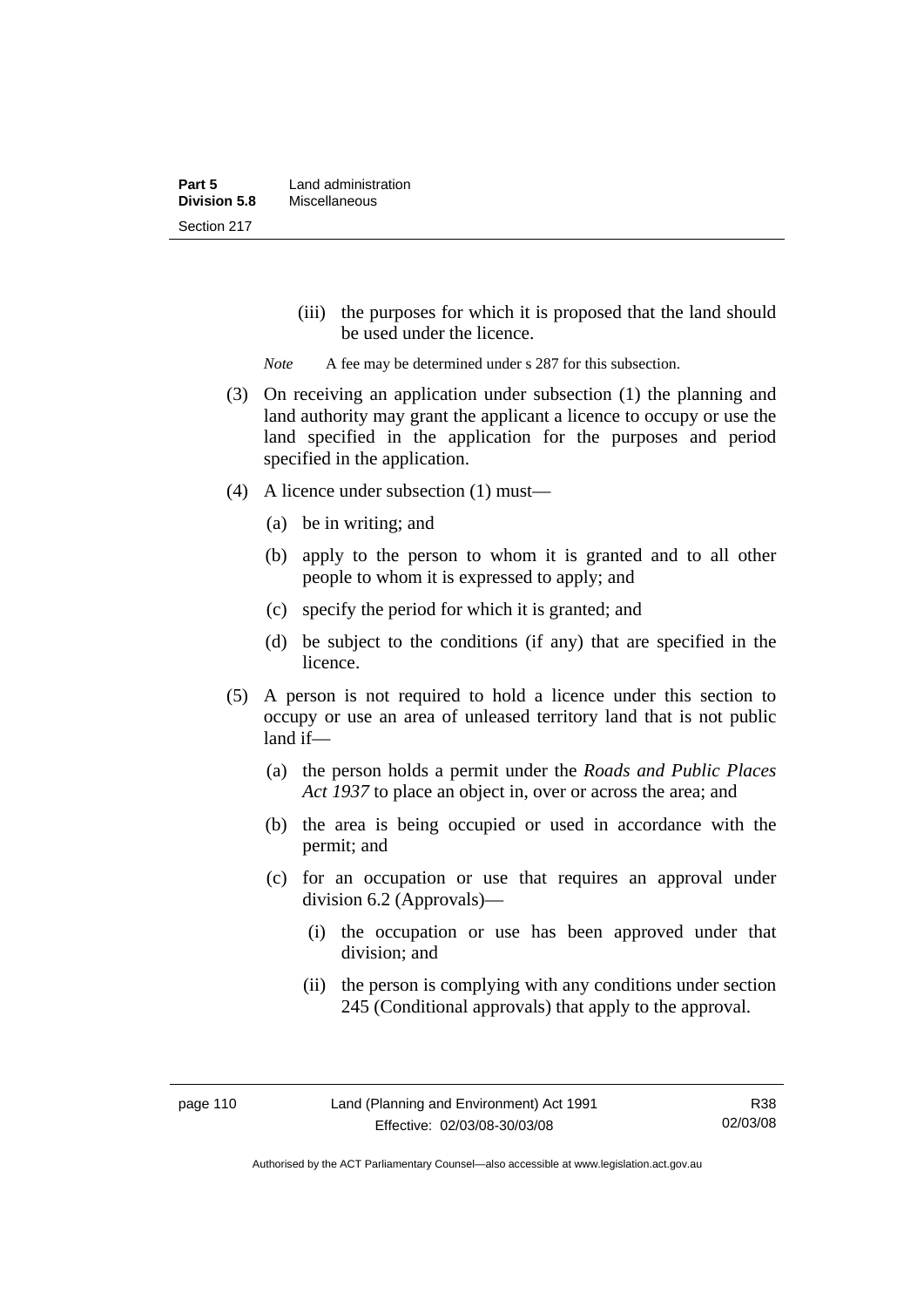# **218 Reservation of minerals**

A reservation of minerals contained in a lease of territory land must be read as a reservation of all minerals and mineral substances in or on the land, including gold, silver, copper, tin, other metals, ores and substances containing metals, gems, precious stones, coal, limestone, shale, mineral oils, valuable earths and substances, stone, clay, gravel and sand.

# **219 Rights to extract minerals**

- (1) The planning and land authority may, by a lease or other agreement, grant a person the right to extract minerals from specified territory land.
- (2) The provisions of a lease or other agreement entered under subsection (1) are the provisions agreed between the parties.

# **220 Access to lease documents and development agreements**

- (1) The *Freedom of Information Act 1989*, section 11 (2) does not apply to a document that is—
	- (a) a lease; or
	- (b) a variation of a lease; or
	- (c) a renewal of a lease;

if the document became a document of a Commonwealth agency before 1 January 1977.

- (2) A document that is—
	- (a) a lease; or
	- (b) a variation of a lease; or
	- (c) a renewal of a lease;

is taken not to be an exempt document for the *Freedom of Information Act 1989*.

page 111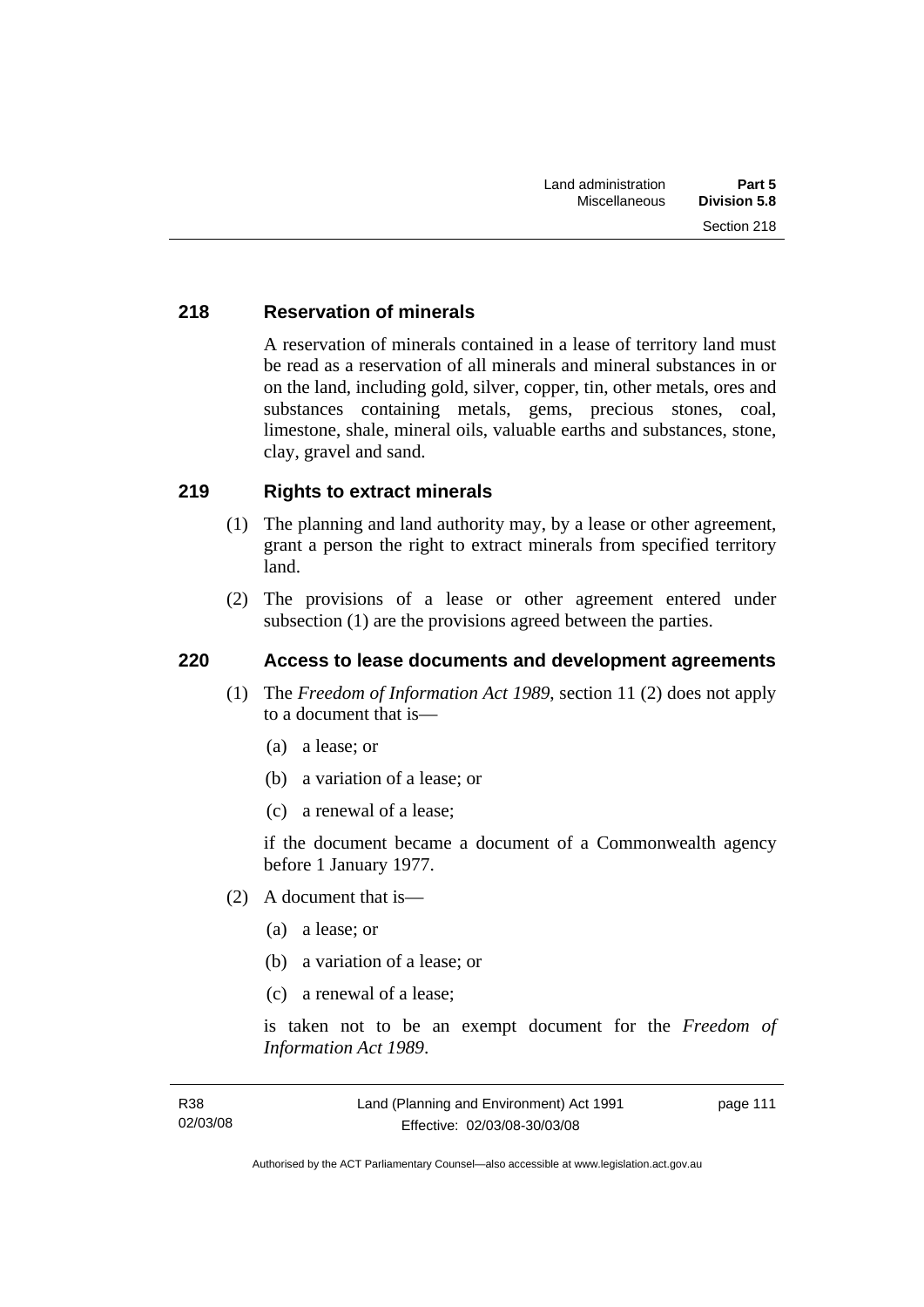| Part 5              | Land administration |
|---------------------|---------------------|
| <b>Division 5.8</b> | Miscellaneous       |
| Section 220         |                     |

 (3) A reference in this section to a *lease* is a reference to a lease of territory land.

page 112 Land (Planning and Environment) Act 1991 Effective: 02/03/08-30/03/08

R38 02/03/08

Authorised by the ACT Parliamentary Counsel—also accessible at www.legislation.act.gov.au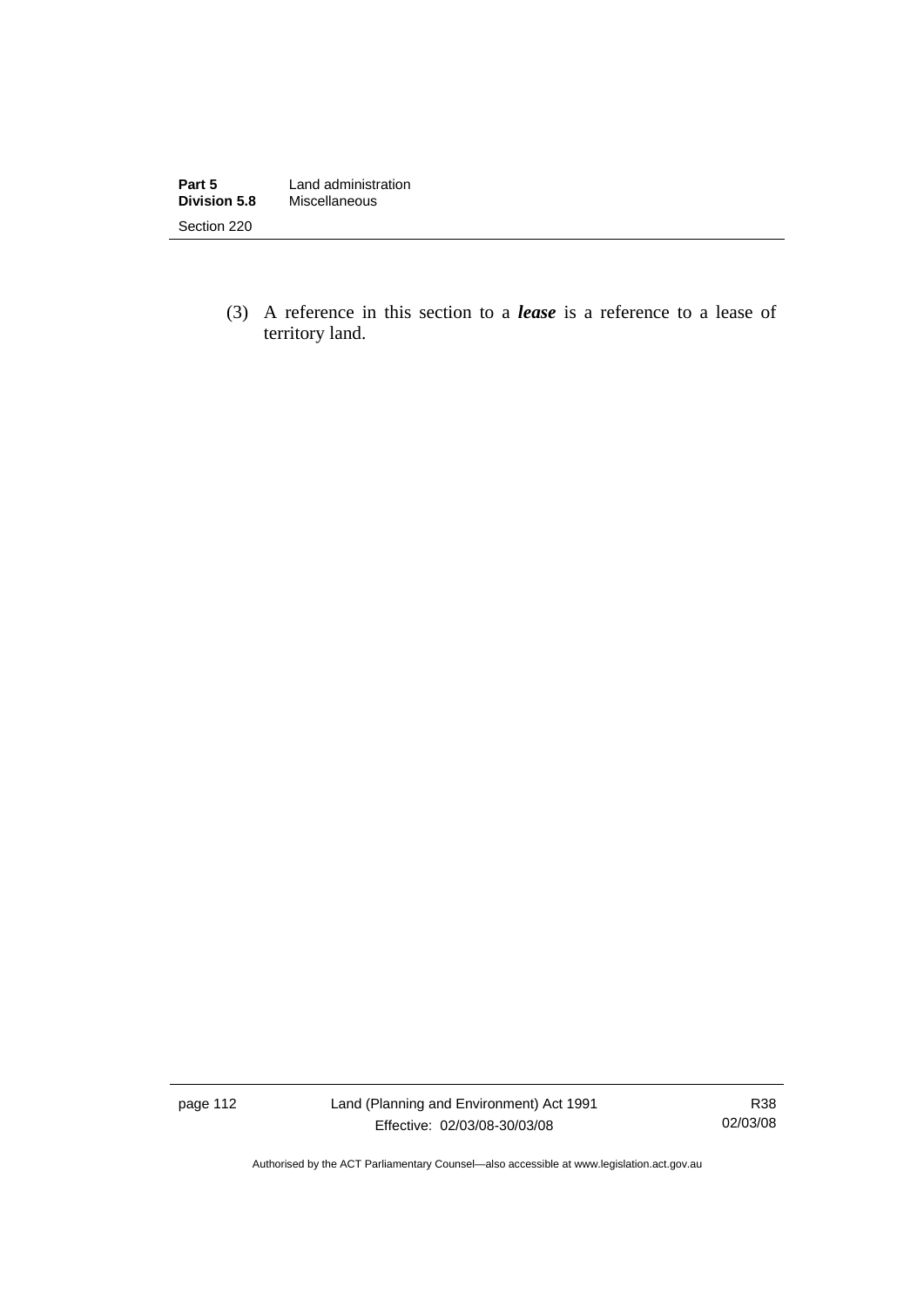# **Part 6 Approvals and orders**

# **Division 6.1 Preliminary**

# **222 Definitions for pt 6**

In this part:

*application* means an application for approval to undertake a development.

#### *approval* means—

- (a) an approval under section 230 (Approvals); or
- (b) if, on reconsideration of an original decision, an application for development is approved—an approval on reconsideration.

*Note* Div 6.2.4 deals with reconsideration of original decisions.

#### *building* includes—

- (a) an addition to a building; and
- (b) a structure attached to a building; and
- (c) a part of a building.

*building work*—see the *Building Act 2004*, section 6.

*consolidation*—see section 159.

*damage* a protected tree—see the *Tree Protection Act 2005*, section 12

*declared site*—see the *Tree Protection Act 2005*, dictionary.

*development* means activity in relation to land that consists of 1 or more of the following activities:

 (a) the erection, alteration or demolition of a building or structure on or under the land;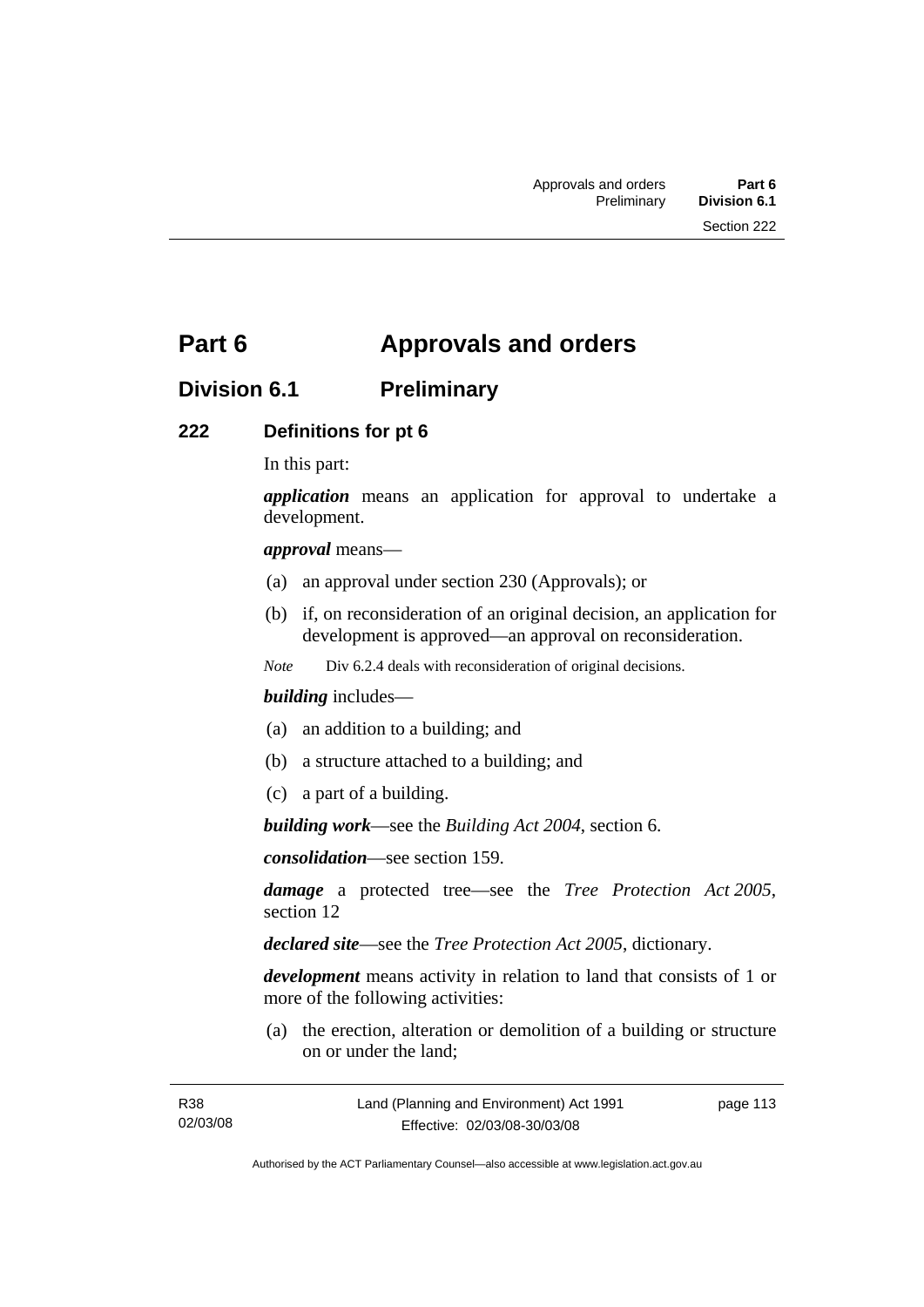- (b) the carrying out of earthworks or other construction work on or under the land;
- (c) the carrying out of work that would affect the landscape of the land except if the land—
	- (i) is leased for residential purposes only; and
	- (ii) is not registered, or nominated for provisional registration, under the *Heritage Act 2004*;
- (d) a use of the land for a business—
	- (i) that is a home business within the meaning of the plan; and
	- (ii) that is not expressly authorised by a current lease;
- (e) a use of the land for an activity—
	- (i) that is prescribed for section 175  $(3)$  (a); and
	- (ii) that is not expressly authorised by a current lease;
- (f) if the land is unleased territory land—a use of the land that is not authorised by a current licence or permit granted for the land under an Act;
- (g) the erection, fixing or displaying of a sign or advertising material on the land, or on a structure or building on the land, otherwise than in accordance with a right to do so expressly given by a current licence granted under this Act, a current lease or a current permit under the *Roads and Public Places Act 1937*;
- (h) a variation of a lease of the land;
- (i) an activity declared by another Act to be a development activity for this part;

Authorised by the ACT Parliamentary Counsel—also accessible at www.legislation.act.gov.au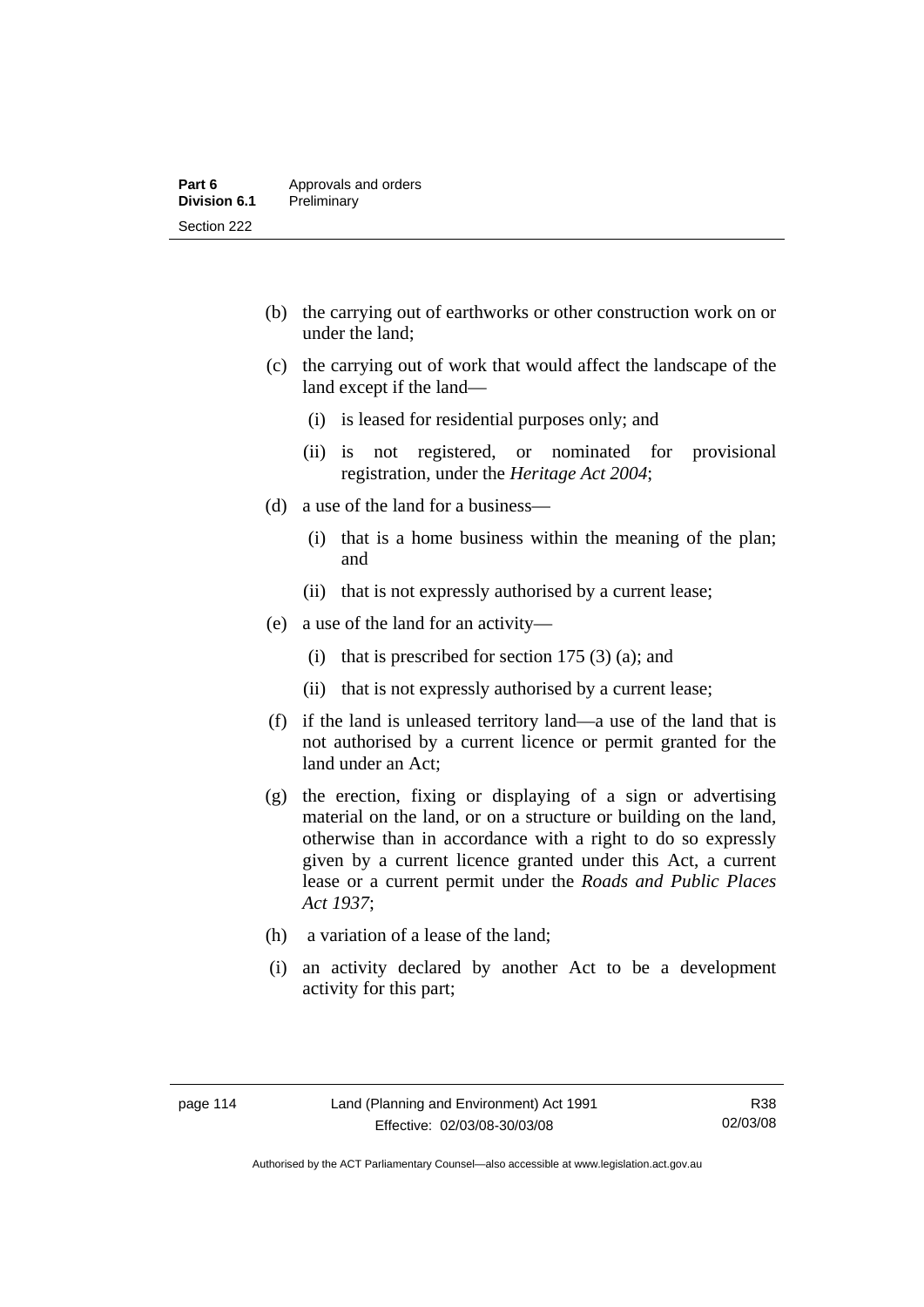but does not include a use of unleased territory land by or on behalf of the Territory for a purpose for which it was used before the commencement of this Act.

*Executive* includes a Minister acting on behalf of the Executive.

*inspector* means a person appointed as an inspector under section 263 (1).

*lease*—see section 159.

*lessee*—see section 159.

*objection* means an objection under section 237.

*order* means—

- (a) an order under division 6.3; or
- (b) a decision under another Act that is declared by an Act to be an order for this part.

*original decision*—see section 246 (1).

*prescribed period* means the period specified in, or ascertained in accordance with, a regulation.

*prohibited groundwork*—see the *Tree Protection Act 2005*, section 14.

*prohibition notice*—see section 260 (1).

*protected tree*—see the *Tree Protection Act 2005*, section 8.

*protection zone*, for a protected tree—see the *Tree Protection Act 2005*, section 11.

*registered tree*—see the *Tree Protection Act 2005*, dictionary.

*regulated tree*—see the *Tree Protection Act 2005*, dictionary.

*relevant authority*, in relation to an application, means—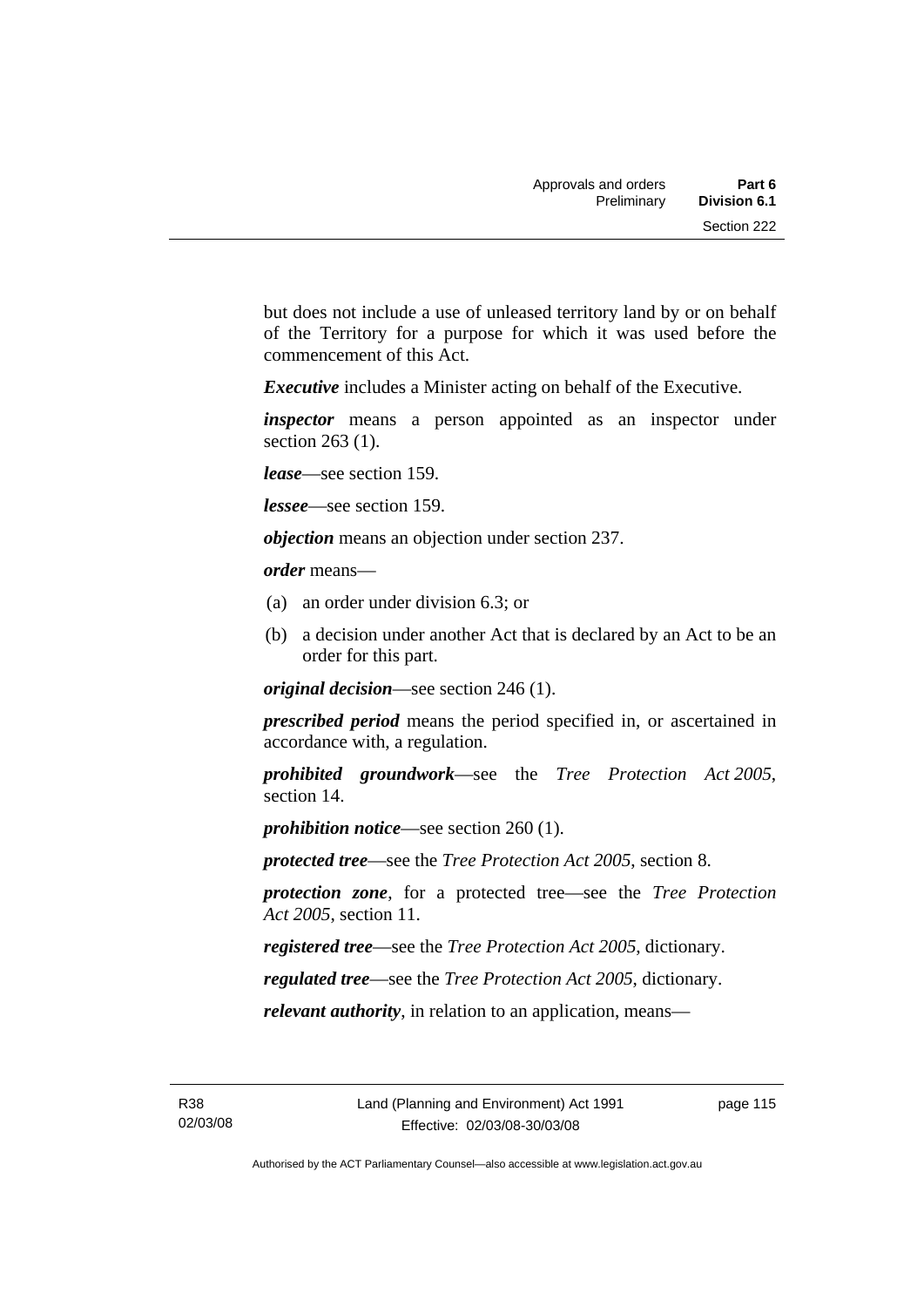- (a) if the Minister has, under section 229B (Minister may decide some applications), decided to consider an application—the Minister; or
- (b) the planning and land authority.

*structure* includes a fence, mast, antenna, aerial, road, footpath, driveway, carpark, culvert or service conduit or cable.

*subdivision—*see section 159.

*tree management plan*—see the *Tree Protection Act 2005*, dictionary.

*variation*, of a lease—see section 223.

## **223 Meaning of** *variation* **for pt 6**

- (1) In this part, *variation*, of a lease, includes—
	- (a) the surrender of a lease and the granting of a new lease subject to different provisions to the same lessee over all or part of the land comprised in the surrendered lease; and
	- (b) a consolidation; and
	- (c) a subdivision.
- (2) However, the *variation* of a lease does not include the surrender of a lease and the granting of a new lease to the same lessee over all or part of the land comprised in the surrendered lease if—
	- (a) the land is defined land within the meaning of section 31; or
	- (b) the new lease is granted under any of the following provisions:
		- (i) section 171 (Grant of further residential leases);
		- (ii) section 171A (Grant of further rural leases);
		- (iii) section 172 (Grant of further leases for purposes other than residential or rural).

Authorised by the ACT Parliamentary Counsel—also accessible at www.legislation.act.gov.au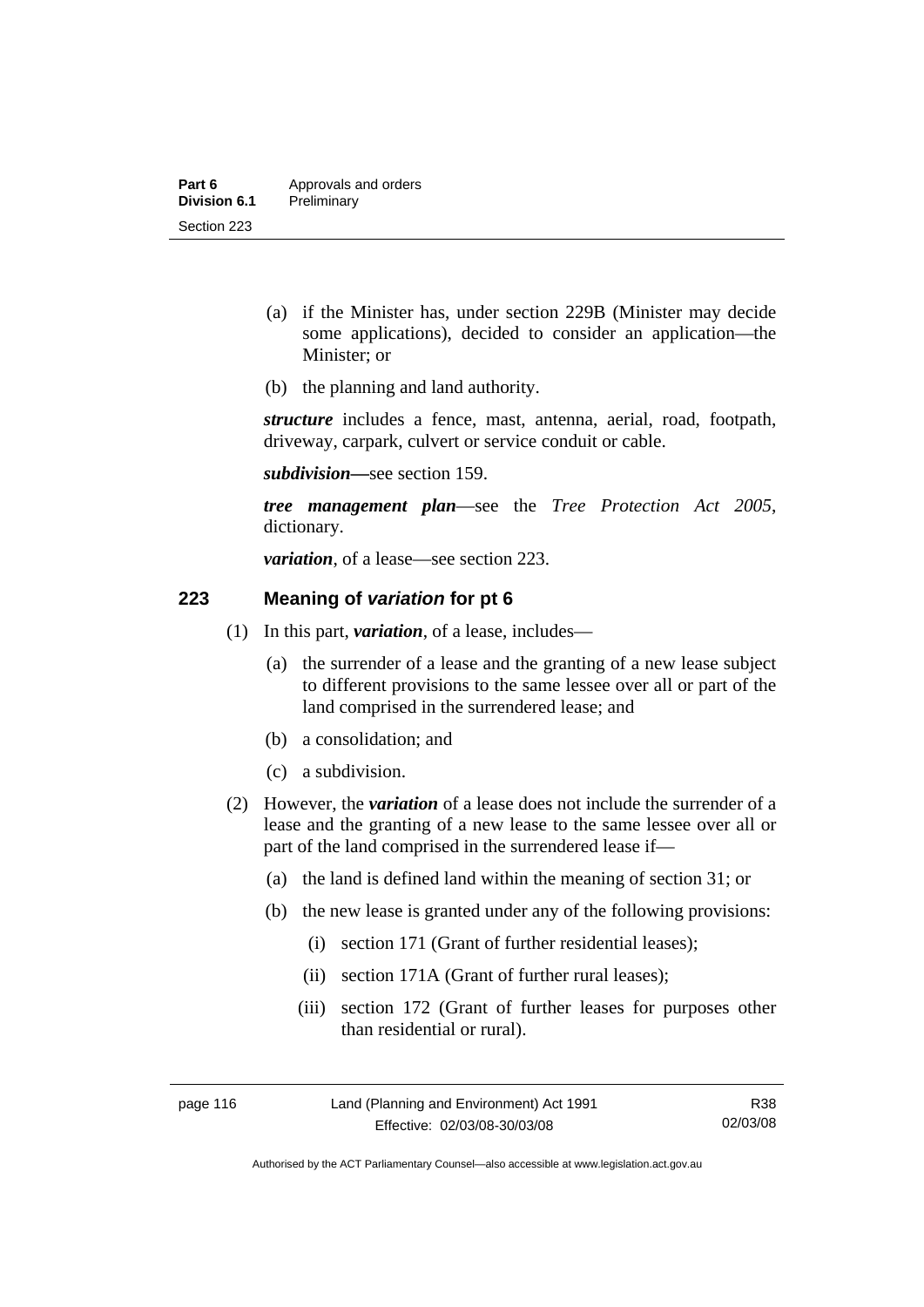# **Division 6.2 Approvals**

# **Subdivision 6.2.1 General**

## **225 Offence—development**

 (1) A person must not, without reasonable excuse, undertake a development otherwise than in accordance with an approval.

Maximum penalty: 50 penalty units.

 (2) A territory authority must not, without reasonable excuse, undertake a development except in accordance with an approval.

# **226 Application to undertake development**

- (1) An application for approval must—
	- (a) be signed by the applicant; and
	- (b) if the application is for approval of a variation of a lease—be accompanied by an assessment by an accredited valuer that sets out the amounts of the values represented by  $V_1$  and  $V_2$ in—
		- (i) for a variation that is not a consolidation or subdivision section 184A; or
		- (ii) for a variation consisting of a consolidation or subdivision—section 187C.

*Note 1* A fee may be determined under s 287 for this subsection.

- *Note 2* If a form is approved under s 287A for an application or a declaration, the form must be used.
- (2) If the development to which the application relates requires construction work to be carried out on land that has previously been developed, and that is not leased for rural purposes, the application must be accompanied by a survey certificate given by a registered surveyor that shows—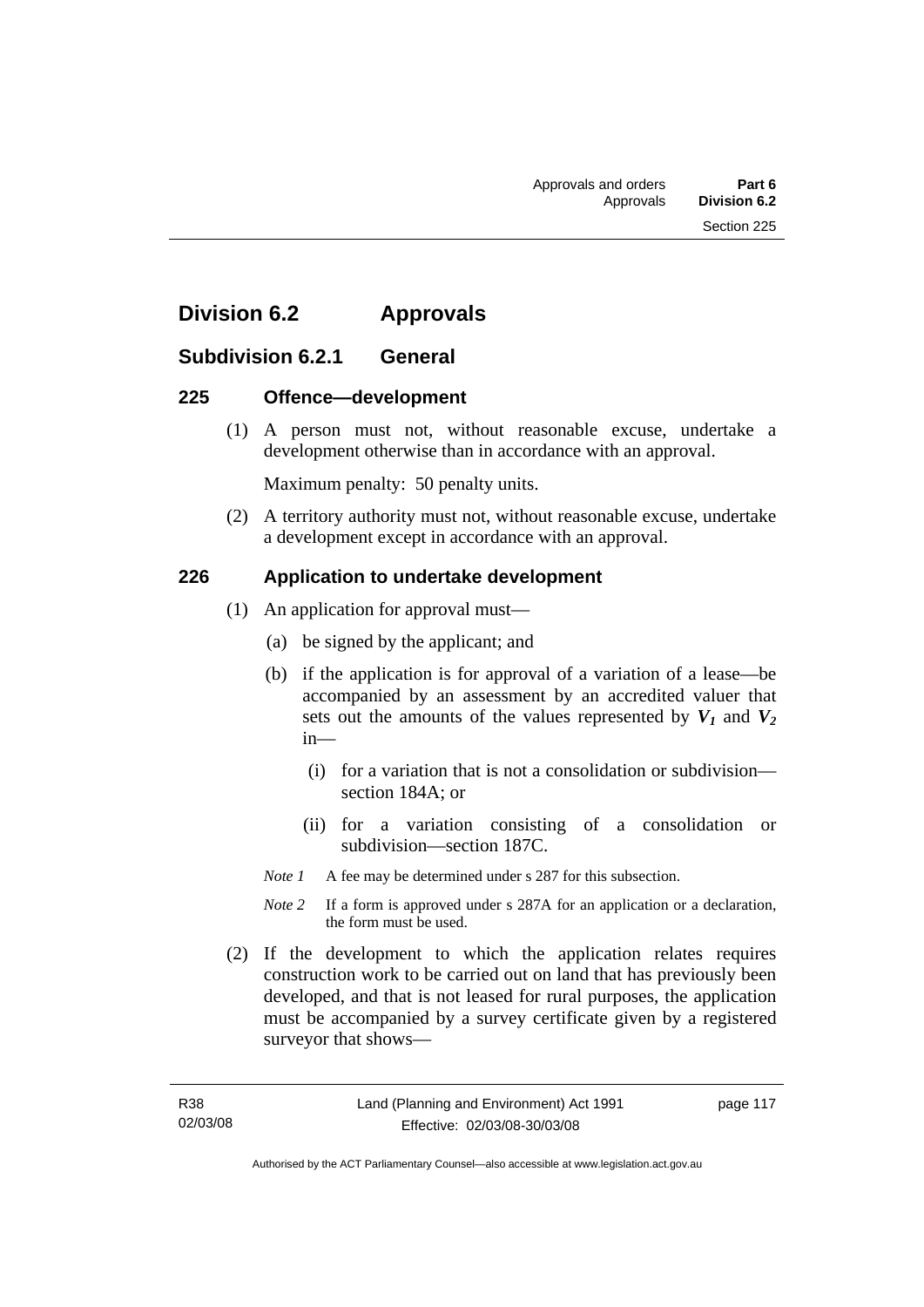- (a) the boundaries of the land where the development is to be undertaken; and
- (b) the location of each building or structure on the land; and
- (c) the existing contours of the land.
- (3) A person is not entitled to apply to undertake a development of a rural lease if—
	- (a) the development is a variation of the lease that is a consolidation or subdivision; and
	- (b) the planning and land authority may not consent to the consolidation or subdivision under section 186H.
- (4) If an application is made by a person who is not the lessee of the place to which the application relates, the application must, in addition to being signed by the person by whom it is made, be signed by—
	- (a) if the place to which the application relates is subject to a lease—the lessee of the place; or
	- (b) in any other case—the planning and land authority.
- (5) A lessee may, by writing, appoint a person to act on his or her behalf in relation to an application.
- (6) A person who signs an application under subsection (4) (a) is taken to be an applicant in relation to the application.
- (7) The planning and land authority may—
	- (a) correct a formal error in an application; or
	- (b) at the request of the applicant, make an alteration to an application.
- (8) If the planning and land authority makes an alteration or correction under subsection (7), the authority must—

Authorised by the ACT Parliamentary Counsel—also accessible at www.legislation.act.gov.au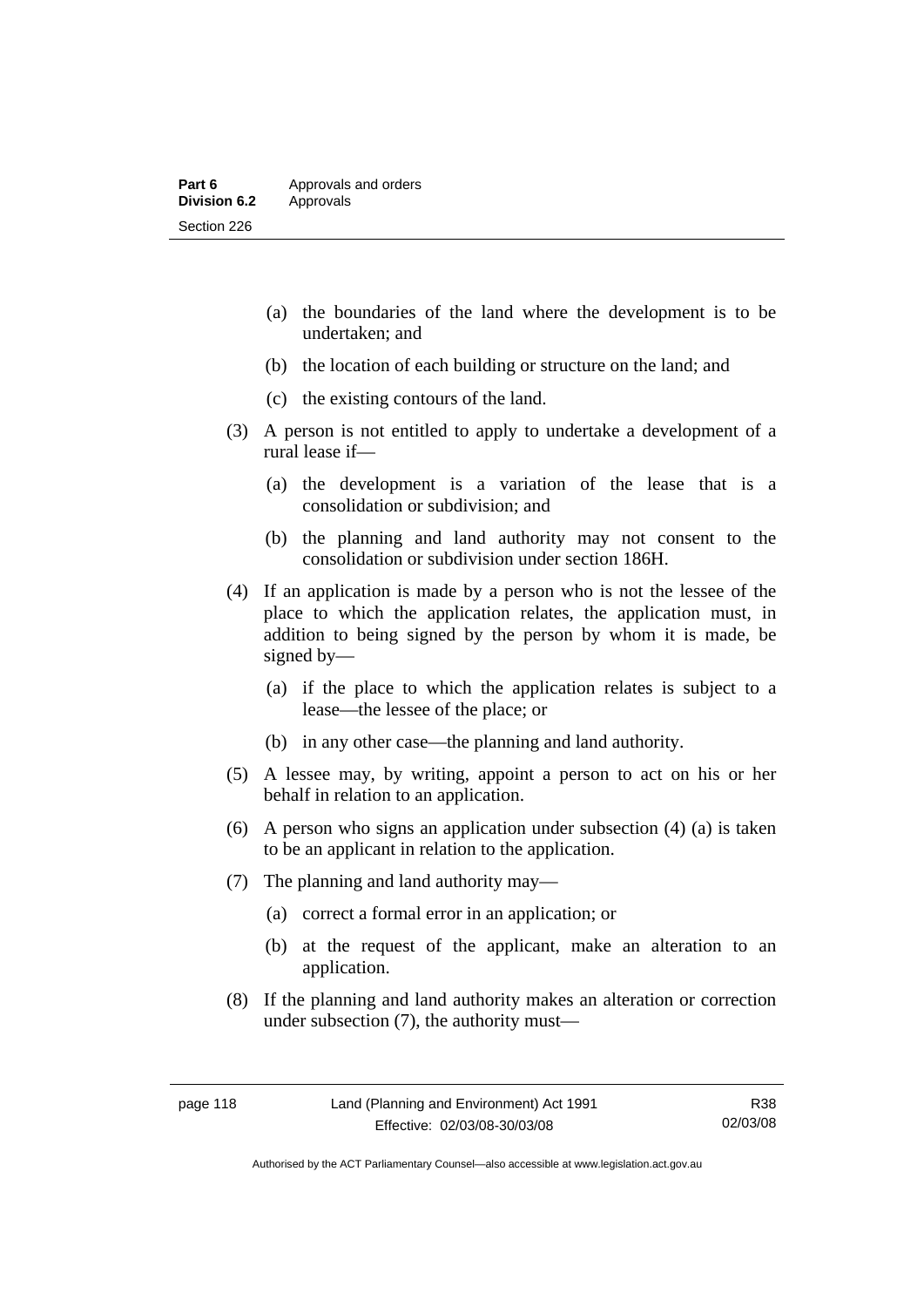- (a) advise the applicant, or if there is more than 1, each applicant, that the alteration or correction has been made; and
- (b) if notice has been given under section 229 of the making of the application—give notice in accordance with that section of the application as so altered or corrected.
- (9) An application may be made under this section in relation to a development that has been undertaken without approval.
- (10) The Minister may, in writing, exempt developments mentioned in subsection (2) from the application of the subsection.
- (11) An exemption is a disallowable instrument.

(12) In this section:

*accredited valuer* means a person who is—

- (a) registered, licensed or approved under the law of the Commonwealth or a State to carry out valuations of property; or
- (b) accredited as a certified practising valuer by the body known as the Australian Property Institute.

# **227 Register of applications, approvals, orders and lease and development conditions**

- (1) The planning and land authority must keep a register of—
	- (a) each alteration or correction to an application made under section 226 (7); and
	- (b) each application that has not been withdrawn, or that is not to be taken to have been withdrawn and in relation to which the period for making an application under section 275 or section 276 has not ended; and

*Note* A disallowable instrument must be notified, and presented to the Legislative Assembly, under the Legislation Act.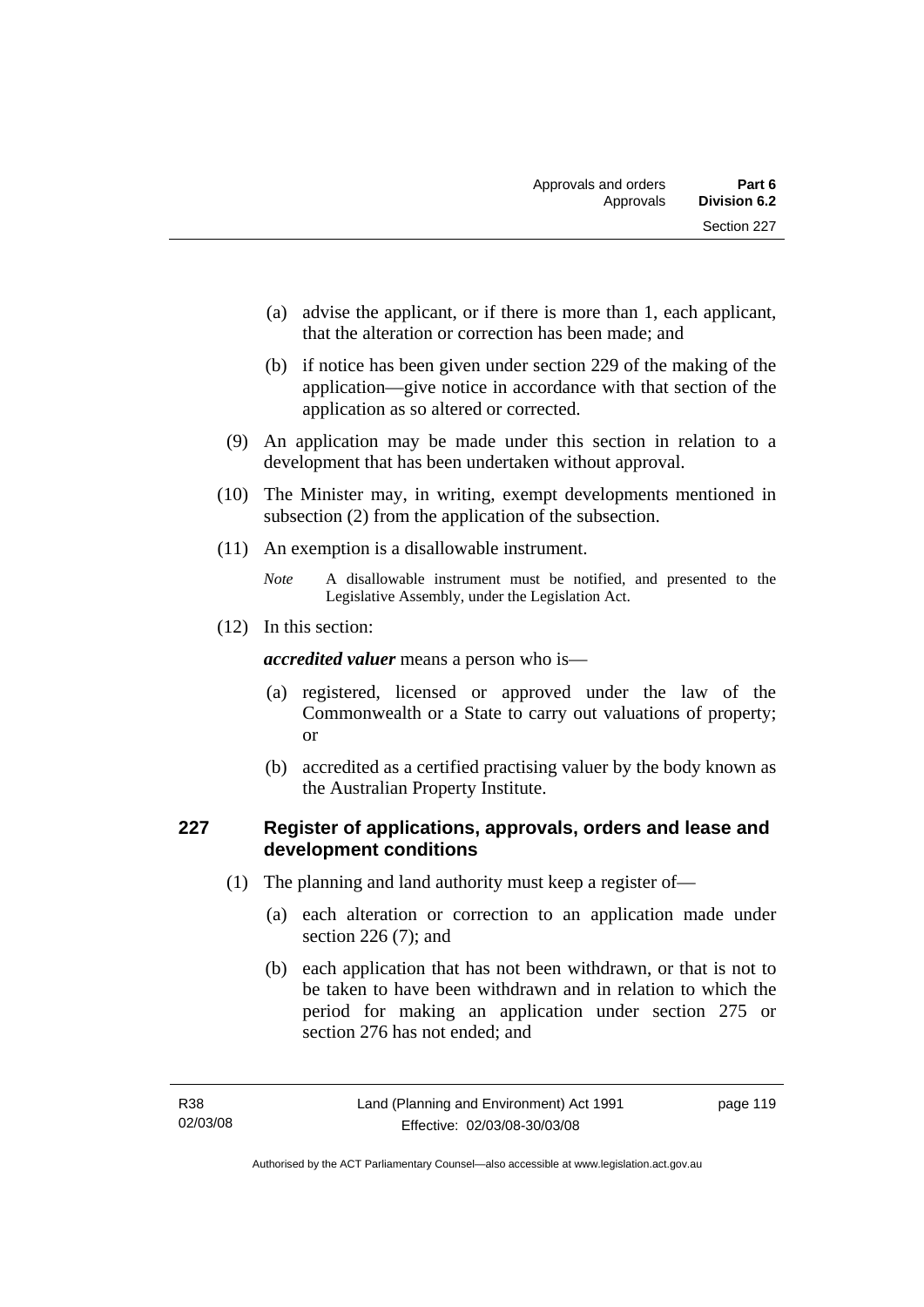- (c) each notice given to the heritage council under section 229 of a development application that relates to a place or object registered, or nominated for provisional registration, under the *Heritage Act 2004*; and
- (d) each advice given to the planning and land authority by the heritage council under the *Heritage Act 2004*, section 60 (Advice about effect of development on heritage significance); and
- (e) each notice of a development application given to the conservator under section 229 (4) (b); and
- (f) each advice given to the planning and land authority by the conservator under the *Tree Protection Act 2005*, section 82 (Advice about tree protection on land subject to development); and
- (g) each approval in relation to which the period for making an application under section 275 or section 276 has not ended; and
- (h) each approval, for the period for which it remains in force; and
- (i) each order, for the period for which it remains in effect; and
- (j) the lease and development conditions (if any) applicable to a lease granted after the commencement of this paragraph; and
- (k) any comments of the planning and land authority for the Minister's consideration of an application under section 229B (Minister may decide some applications); and
- (l) if an application has been reconsidered under subdivision 6.2.4—the date and details of the decision on reconsideration; and
- (m) details of any minor amendment made under section 247.
- (2) The planning and land authority may enter in the register details of lease and development conditions applicable to a lease granted before the commencement of subsection (1) (j).

| page 120 | Land (Planning and Environment) Act 1991 | R38      |
|----------|------------------------------------------|----------|
|          | Effective: 02/03/08-30/03/08             | 02/03/08 |

Authorised by the ACT Parliamentary Counsel—also accessible at www.legislation.act.gov.au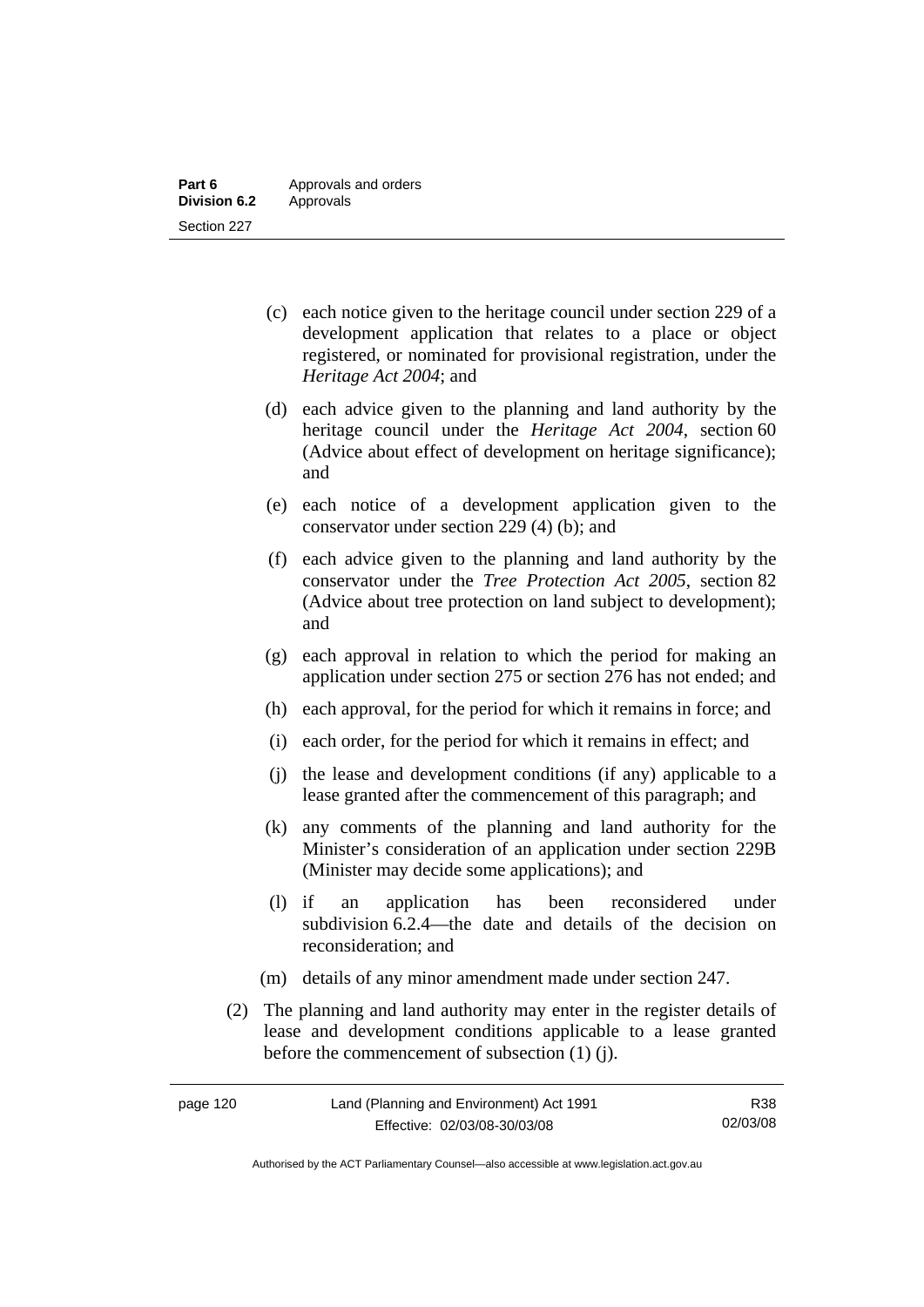- (3) A person may, during office hours—
	- (a) inspect the register; and
	- (b) make copies of, or take extracts from, the register or any part of a document relevant to an application.

*Note* A fee may be determined under s 287 for par (b).

(4) In this section:

*lease and development condition*, for a lease, means a condition, other than a condition contained in the lease, that—

- (a) was approved by the Territory when the lease was granted; and
- (b) regulates the development or use of the land that is subject to the lease.

## **228 Restrictions on inspection of applications**

- (1) An applicant for approval to undertake a development may apply in writing to the planning and land authority for a part of any copy of the application to be excluded from being made available to the public or for public inspection.
- (2) The planning and land authority may approve or refuse to approve an application under subsection (1).
- (3) The planning and land authority must approve an application if satisfied that—
	- (a) the part of the application for approval to undertake a development to which the application under subsection (1) relates contains information—
		- (i) about the personal or business affairs of a person; or
		- (ii) that has been given to the authority in confidence; or
		- (iii) the publication of which would disclose a trade secret; or

page 121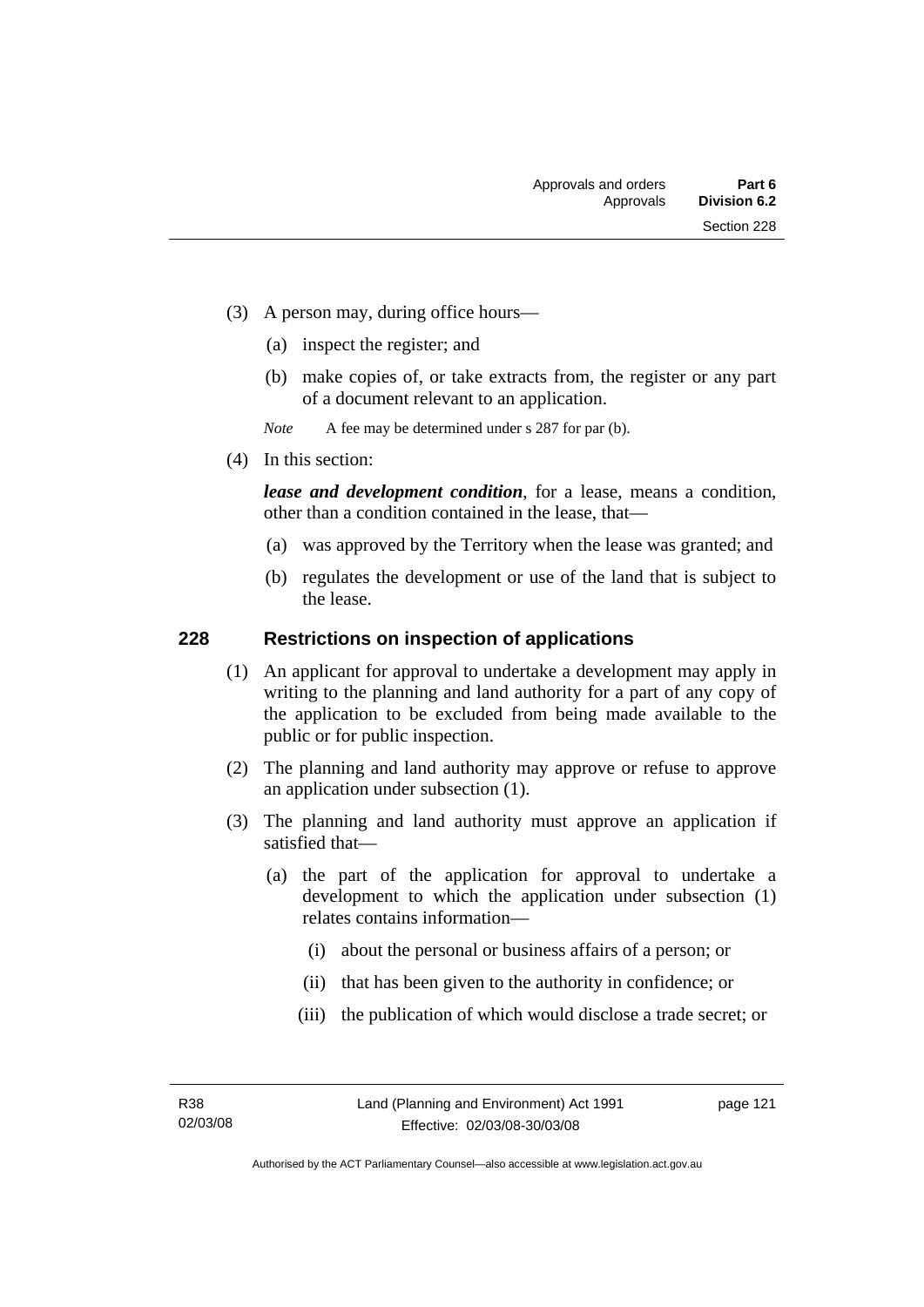- (iv) the disclosure of which is likely to affect the conduct of a person's lawful business affairs; and
- (b) it would not be in the public interest for the part to be published.
- (4) If a part of an application is excluded from the copies of that application made available to the public or for public inspection, each copy must include a statement to the effect that an unspecified part of the application has been excluded for the purpose of protecting the confidentiality of information included in that part.

## **229 Notice of application**

- (1) The planning and land authority must—
	- (a) if a place other than unleased land adjoining the place to which an application relates—
		- (i) is occupied—give notice by post of the making of the application to the lessee of the adjoining place at the address of the adjoining place; or
		- (ii) is unoccupied—give notice by post to the lessee of the adjoining place at the address of the lessee last-known to the authority; and
	- (b) publish notice of the making of each application in a daily newspaper.
- (2) Subsection (1) (a) does not apply—
	- (a) if, in the opinion of the planning and land authority, the number of places adjoining the place to which the application relates is such that it would be impractical to give notice by post to the lessee of each place; or
	- (b) in relation to a place adjoining the place to which the application relates that is leased by the applicant or a person for whom the applicant has been appointed to act as agent.

Authorised by the ACT Parliamentary Counsel—also accessible at www.legislation.act.gov.au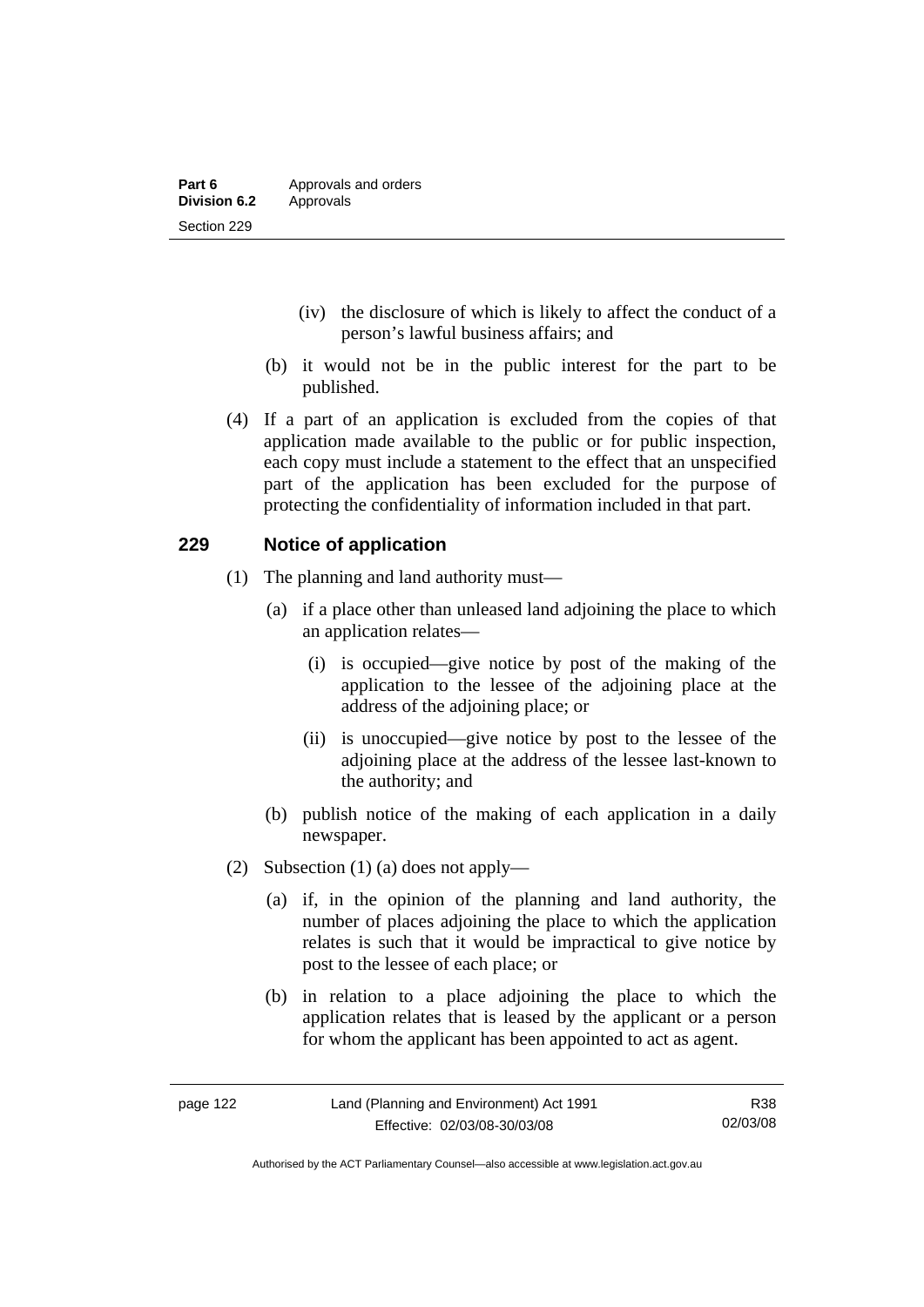(3) The planning and land authority must, if the application relates to a development that is or includes a variation of a lease, give written notice of the making of the application to each person having an estate or interest in the land subject to the lease to be varied (being an estate or interest that is registered under the *Land Titles Act 1925*).

*Note* For how documents may be given, see the Legislation Act, pt 19.5.

- (4) The planning and land authority
	- (a) must give the heritage council—
		- (i) notice of each application that relates to a place or object registered, or nominated for provisional registration, under the *Heritage Act 2004*; and
		- (ii) a copy of each application mentioned in subparagraph (i); and
		- (iii) a copy of each objection, or document containing comments about the development, received by the authority that relate to the effect of the development on the heritage significance of the place or object; and
	- (b) must give the conservator—
		- (i) a copy of each application that relates to land that includes all or part of—
			- (A) the protection zone for a protected tree; or
			- (B) a declared site; and
		- (ii) if a tree management plan approved under the *Tree Protection Act 2005*, part 4, a proposed tree management plan, or a proposed amendment of a tree management plan, is included with the application—a copy of the plan or proposed plan or amendment; and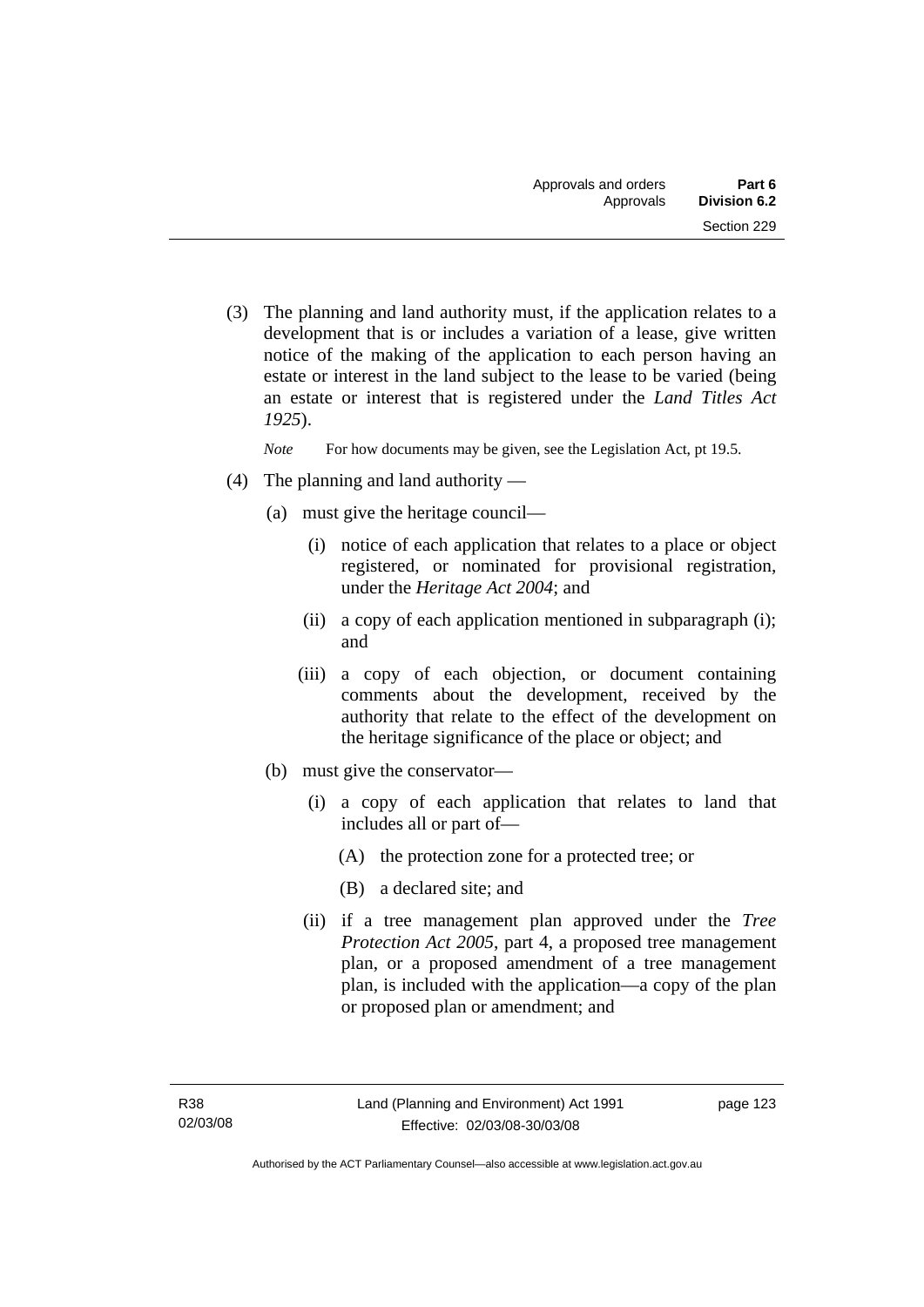- (iii) a statement that the application is referred to the conservator under this paragraph; and
- (c) must give to the conservator for comment a copy of each application that relates to public land; and
- (d) may give a copy of an application to any other entity for comment.
- (5) The planning and land authority must give the environment protection authority written notice of an application in relation to a development—
	- (a) listed in the *Environment Protection Act 1997*, schedule 1; or
	- (b) that has the potential to cause serious or material environmental harm within the meaning of that Act.
- (6) The planning and land authority must erect on the place to which an application relates a sign that specifies the development proposed to be undertaken in relation to that place.
- (7) A person must not, without lawful excuse, move, deface, damage, obscure or otherwise interfere with a sign erected under subsection (6).

Maximum penalty: 5 penalty units.

 (8) A person must not, without reasonable excuse, prevent or restrict access to a sign erected under subsection (6).

Maximum penalty: 5 penalty units.

- (9) The validity of an approval is not affected by a failure by the planning and land authority to comply with subsection (6).
- (10) A reference in subsection (1) to a *lessee* is a reference to the person registered as lessee in the register kept under the *Land Titles Act 1925* in relation to the place to which the application relates.

Authorised by the ACT Parliamentary Counsel—also accessible at www.legislation.act.gov.au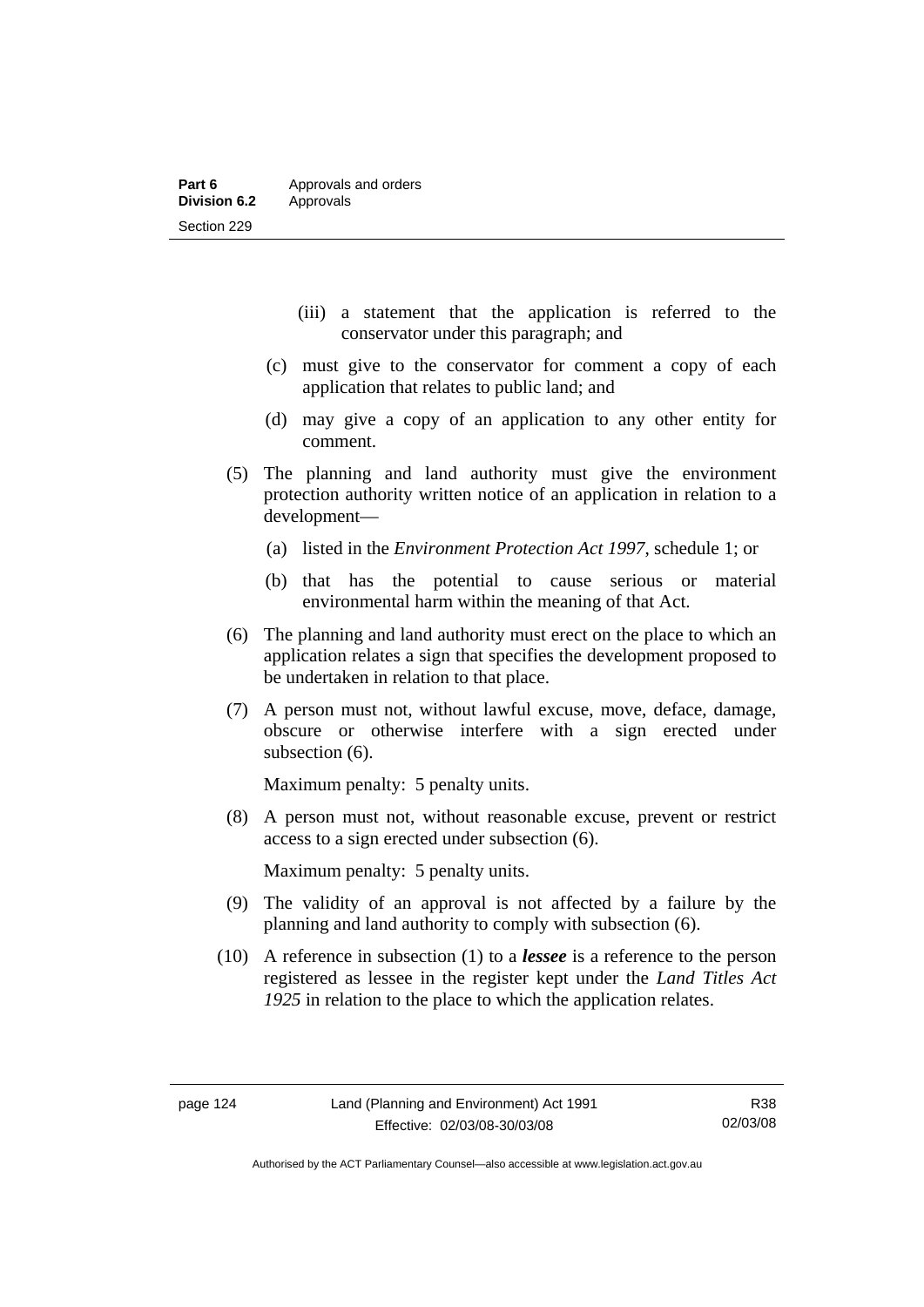# **229A Direction that applications be submitted to Minister**

- (1) The Minister may, in writing, direct the planning and land authority to refer to the Minister an application that has not been decided by the authority.
	- *Note* The *Planning and Land Act 2002*, s 10 provides that the planning and land authority must comply with directions given to it under a territory law.
- (2) If the application relates to a place or object registered, or nominated for provisional registration, under the *Heritage Act 2004*, the planning and land authority must give a copy of the direction to the heritage council.
- (3) The planning and land authority must give a copy of the direction to the conservator if the application relates to land that includes all or part of the tree protection zone for a protected tree or a declared site.
- (4) When complying with the direction, the planning and land authority must also give the Minister—
	- (a) the information and documents received by the authority in relation to the application, including—
		- (i) any advice under the *Heritage Act 2004*, section 60 (Advice about effect of development on heritage significance); and
		- (ii) any advice under the *Tree Protection Act 2005*, section 82 (Advice about tree protection on land subject to development); and
	- (b) any other relevant information and documents held by the authority.
- (5) If the Minister gives a direction under subsection (1) in relation to an application, the planning and land authority must take no further action that would lead to a decision by the authority on the application.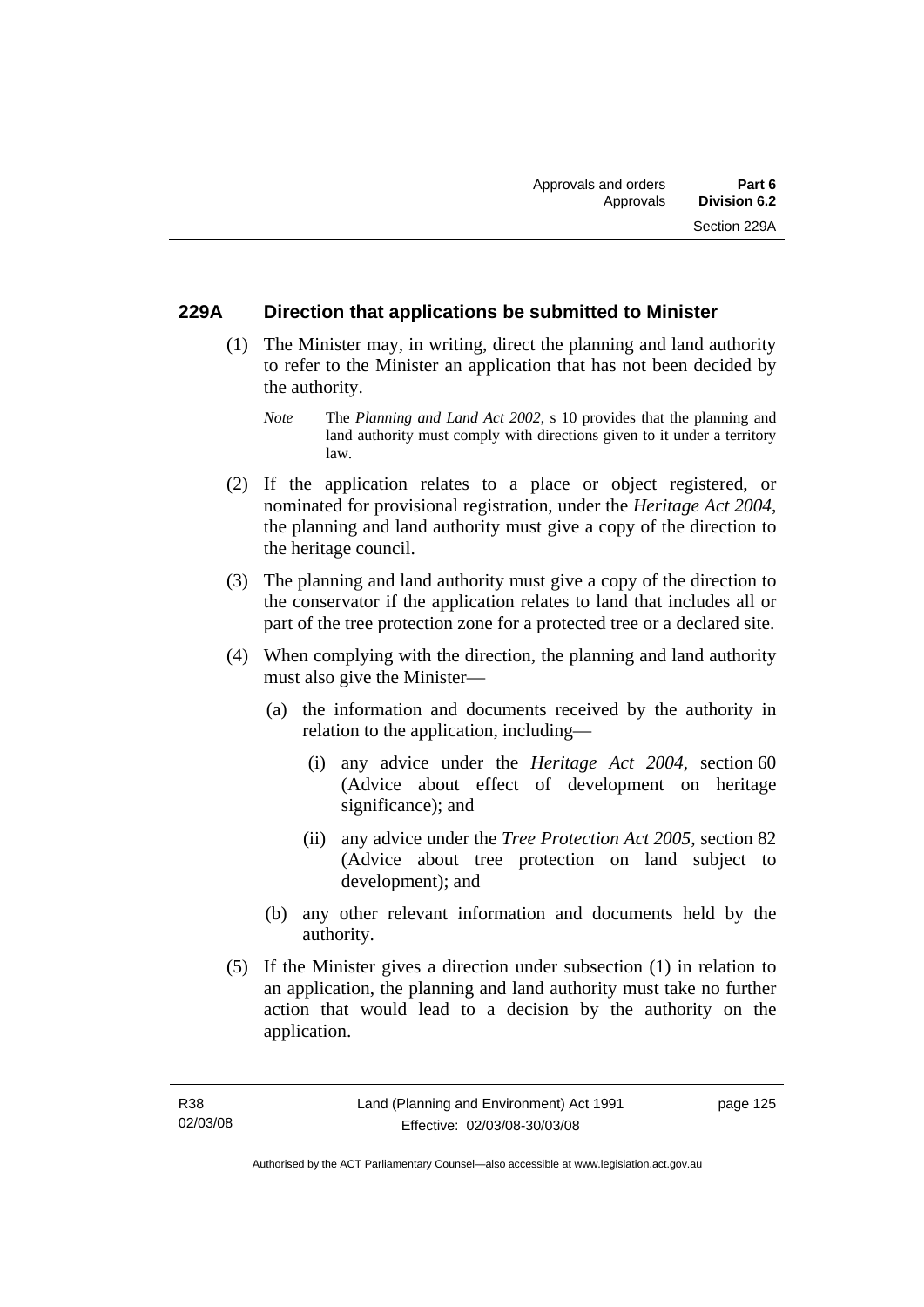## **229B Minister may decide some applications**

- (1) This section applies in relation to an application referred to the Minister under section 229A.
- (2) The Minister may decide to consider the application if, in the Minister's opinion—
	- (a) the application raises a major policy issue; or
	- (b) the application seeks approval for a development that may have a substantial effect on the achievement or development of objectives of the territory plan; or
	- (c) the approval or refusal of the application would provide a substantial public benefit.
- (3) If the Minister decides to consider an application, the Minister must tell the planning and land authority in writing about the decision.
- (4) An advice under subsection (3) is a notifiable instrument.

*Note* A notifiable instrument must be notified under the Legislation Act.

- (5) An advice under subsection (3) must be notified under the Legislation Act within 3 weeks after the day it is given.
- (6) If the Minister decides to consider an application, the Minister must—
	- (a) tell the applicant in writing about the decision and the grounds on which the decision was made; and
	- (b) if the application relates to a place or object registered, or nominated for provisional registration, under the *Heritage Act 2004*—ensure that the Minister has the advice of the heritage council under that Act, section 60 (Advice about effect of development on heritage significance); and
	- (c) for an application mentioned in section 229A (3)—ensure that the Minister has the advice of the conservator under the *Tree*

R38 02/03/08

Authorised by the ACT Parliamentary Counsel—also accessible at www.legislation.act.gov.au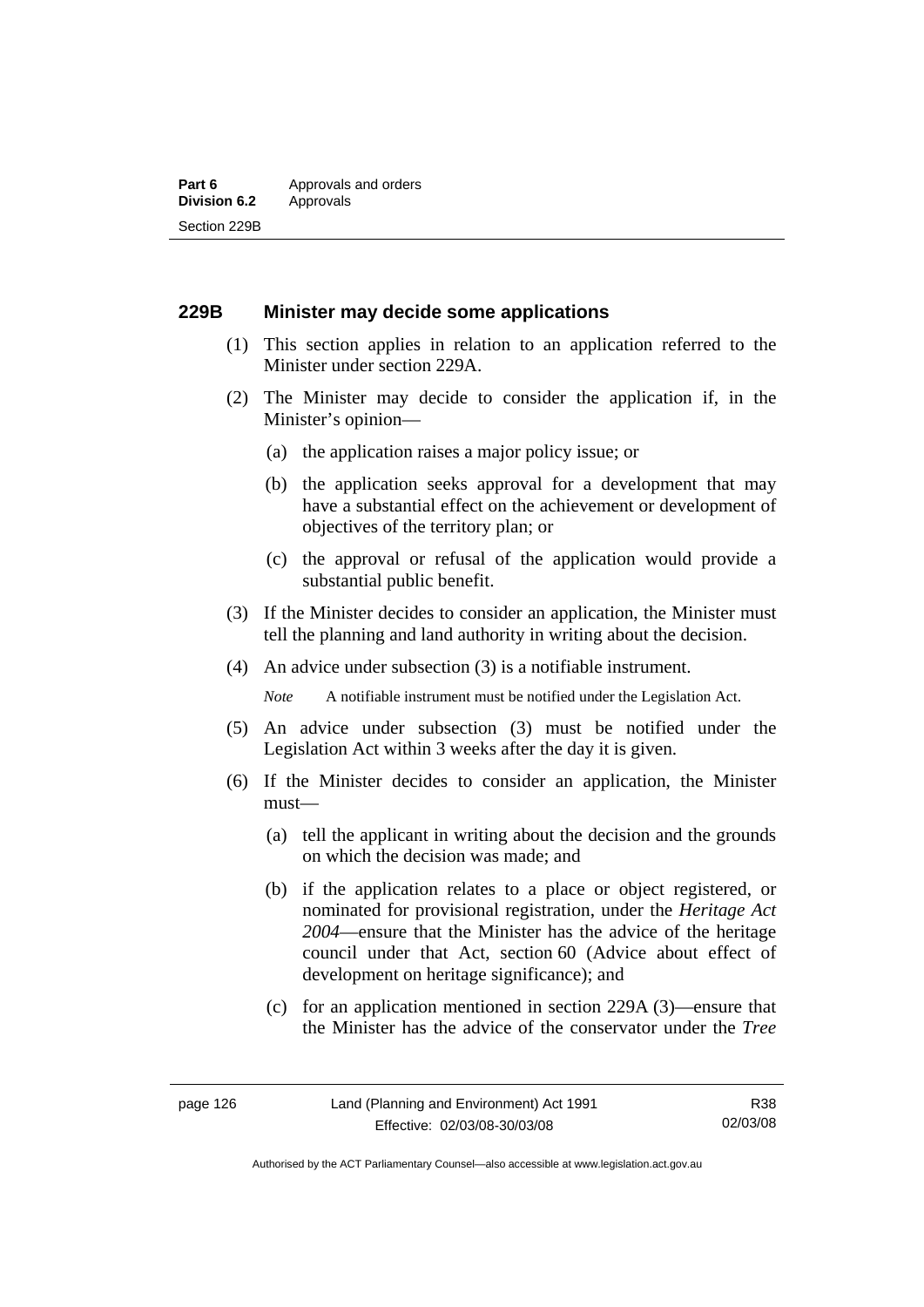*Protection Act 2005*, section 82 (Advice about tree protection on land subject to development); and

- (d) ensure that the Minister has the comments of the planning and land authority on the application; and
- (e) approve or refuse the application under section 230.
- (7) Within 3 sitting days after the day the Minister decides an application, the Minister must present to the Legislative Assembly a statement containing—
	- (a) a description of the development to which the application relates; and
	- (b) details of the land where the development is proposed to take place; and
	- (c) the applicant's name; and
	- (d) details of the Minister's decision; and
	- (e) the grounds for the decision.
- (8) If the Minister is satisfied that the Minister should not consider the application, the Minister must refer the application back to the planning and land authority for decision.

# **230 Approvals**

- (1) The relevant authority may approve or refuse to approve an application.
- (2) The relevant authority is taken to have refused to approve an application if the authority fails to make a decision in relation to the application before the end of the prescribed period.
- (3) However, the relevant authority may approve an application at any time until the earliest of the following dates:
	- (a) the date when the administrative appeals tribunal has finally dealt with an application under section 275 to review the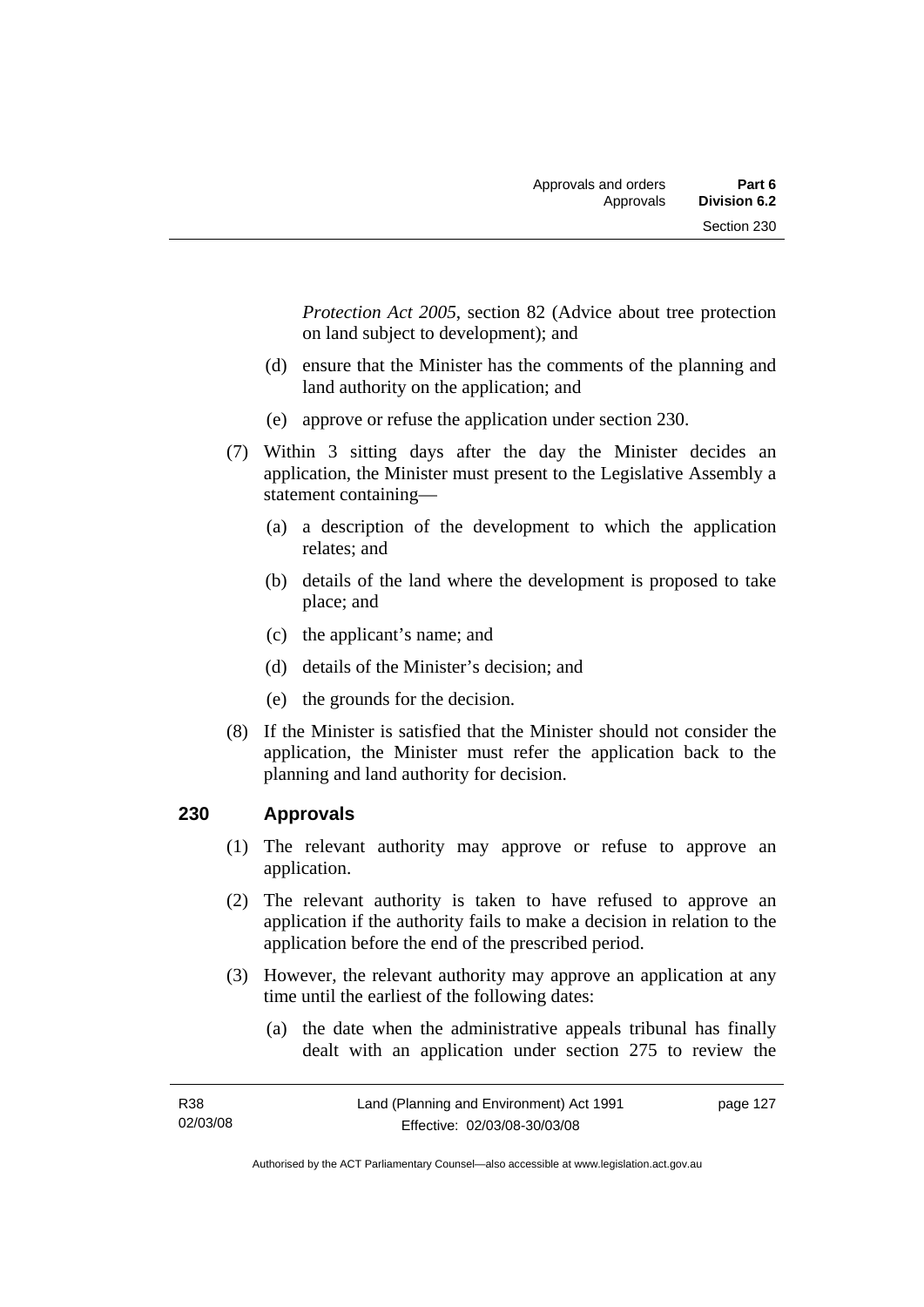relevant authority's deemed refusal under subsection (2) of this section;

- (b) 6 months after the date of the application, unless paragraph (c) applies;
- (c) if an assessment or a variation to the plan is required in relation to the application—12 months after the date of the application.
- (4) If the relevant authority approves an application to undertake a development that includes an activity that is not permitted by a lease of the land where the activity is to be carried out, the approval must not take effect in relation to that activity until the lease is varied to permit the activity.
- (5) Subsection (4) does not apply in relation to—
	- (a) an activity mentioned in section 222 (1), definition of *development*, paragraph (c); or
	- (b) an activity included in a development of a type prescribed for section 175 (3) (a); or
	- (c) an activity prescribed for section 175 (3) (b).

## **231 Matters to be considered by relevant authority**

- (1) In approving or refusing to approve an application, the relevant authority must consider the following:
	- (a) the comments of any entity to which the authority referred the application for comment;
	- (b) each objection or other submission received by the authority in relation to the application that has not been withdrawn;
	- (c) a preliminary assessment under division 4.2, or a report under section 128, in relation to the environmental impact of the proposed development;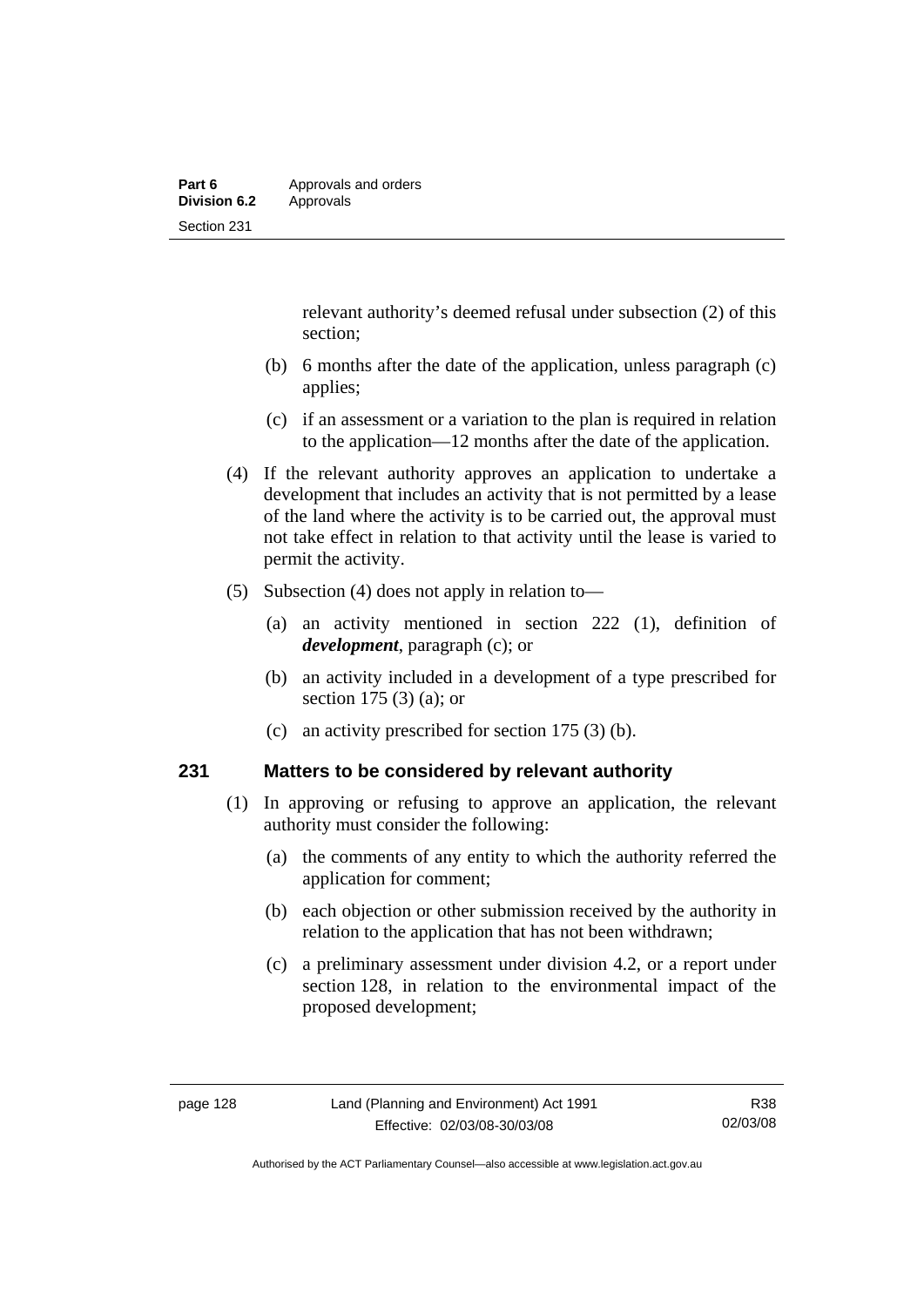- (d) any assessment made, or the report of any inquiry conducted, in relation to the proposed development;
- (e) any advice given to the authority by the heritage council under the *Heritage Act 2004*, section 60 (Advice about effect of development on heritage significance) within 15 working days after the day the council is given notice of the application by the authority;
- (f) any advice given to the authority by the conservator under the *Tree Protection Act 2005*, section 82 (Advice about tree protection on land subject to development) within 30 working days after the day the conservator is given notice of the application by the authority;
- (g) if the relevant authority is the Minister—the comments of the planning and land authority.
- (2) The relevant authority may make a decision under section 230 that is inconsistent with any heritage council advice under the *Heritage Act 2004*, section 60 only if satisfied that—
	- (a) the following have been considered—
		- (i) all applicable heritage guidelines;
		- (ii) all reasonable development options and design solutions;
		- (iii) any prudent and feasible alternative to the proposed development, or relevant aspects of it; and
	- (b) as far as practicable, the decision avoids or minimises any adverse impact on the heritage significance of the place; and
	- (c) on balance, the decision is consistent with the objects of the territory plan.
- (3) Also, if the proposed development would be affected by heritage guidelines relating to the heritage significance of an Aboriginal place or object registered, or nominated for provisional registration, under the *Heritage Act 2004*, the relevant authority must consult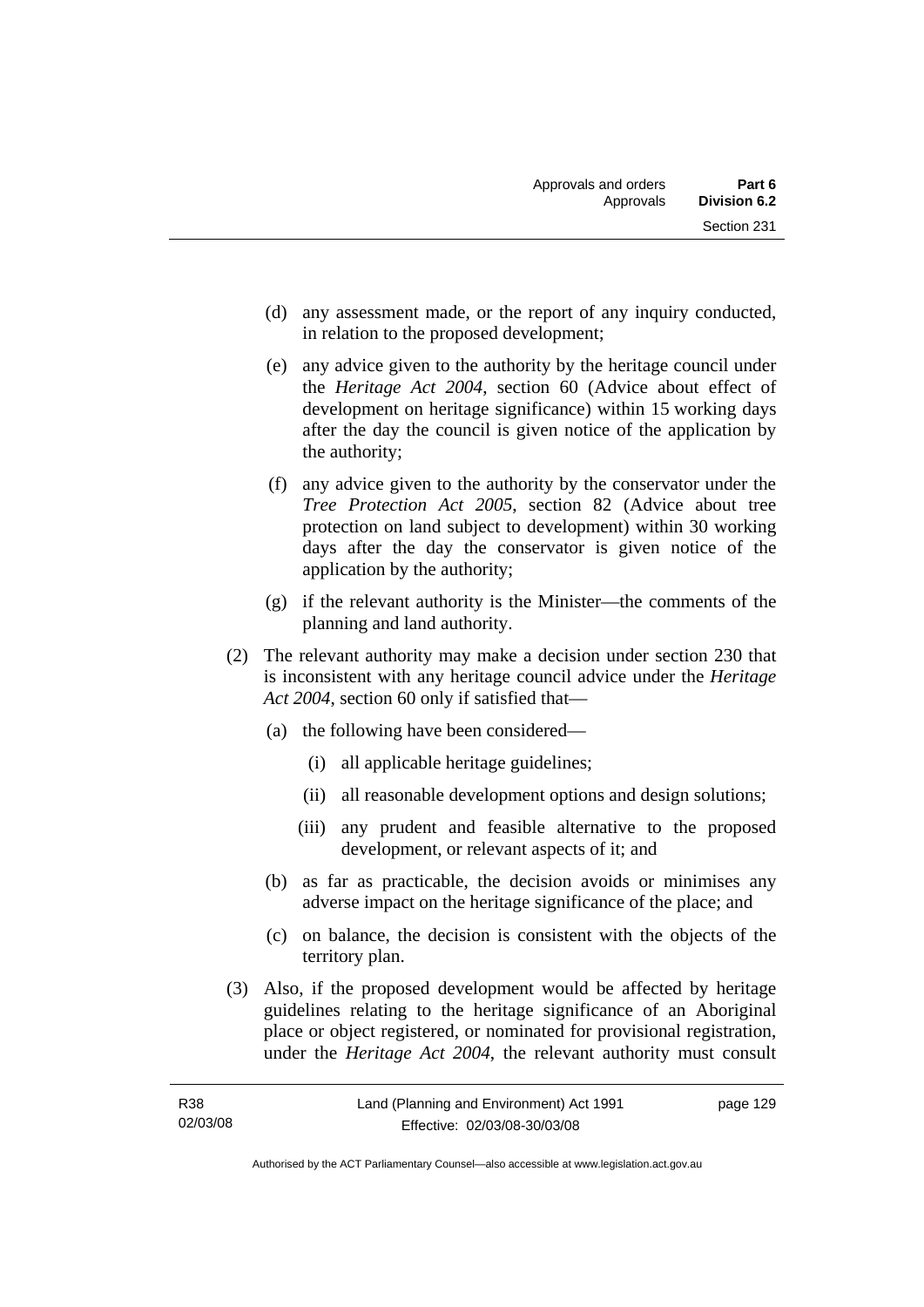each representative Aboriginal organisation and consider any further comments by the heritage council about the development.

- (4) The relevant authority must not make a decision under section 230 that is inconsistent with the advice of the conservator under the *Tree Protection Act 2005*, section 82 in relation to a registered tree or a declared site.
- (5) The relevant authority may make a decision under section 230 that is inconsistent with the advice of the conservator under the *Tree Protection Act 2005*, section 82 in relation to a regulated tree only if the authority is satisfied, having regard to the broader strategic objectives of the territory plan, that all reasonable development options and design solutions have been considered to avoid or minimise the need to damage the tree or undertake prohibited groundwork.
- (6) In making a decision under section 230 that relates to a regulated tree, the relevant authority may, under this section—
	- (a) if a tree management plan is already in force for the tree approve an amendment of, or replacement for, the tree management plan; or
	- (b) in any other case—approve a tree management plan for the tree.
- (7) A decision mentioned in subsection (5) must not be made by a person acting as delegate of the planning and land authority.
- (8) In this section:

*Aboriginal object*—see the *Heritage Act 2004*, section 9.

*Aboriginal place*—see the *Heritage Act 2004*, section 9.

*representative Aboriginal organisations*—see the *Heritage Act 2004*, section 14.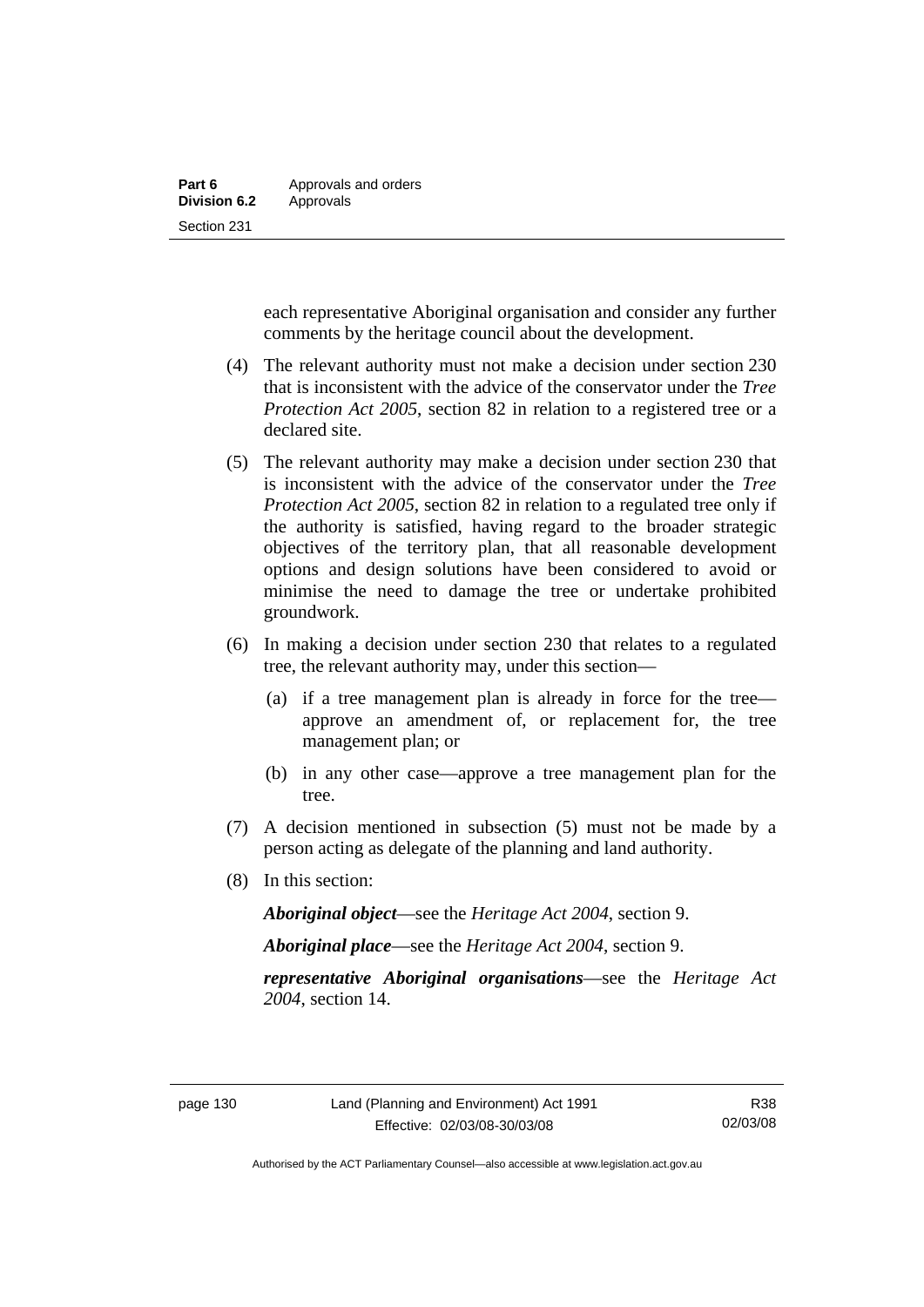### **232 Duty of applicants**

- (1) The planning and land authority may direct an applicant—
	- (a) to give the notice of the application that the authority would, apart from this section, be required to give; and
	- (b) to give notice to any other person.
- (2) The planning and land authority need not give notice of an application under section 229 (Notice of application) or another Act if the authority gives a direction under subsection (1).
- (3) If an applicant fails to comply with a direction under subsection (1), the application is to have been withdrawn.
- (4) The applicant must pay the cost of a notice given in accordance with a direction under subsection (1).
- (5) If the planning and land authority publishes a notice under section 229 (1) (b), the reasonable cost of the notice is a debt payable by the applicant to the Territory.
	- *Note* If a form is approved under s 287A for a notice under par (a) or (b), the form must be used.

### **233 More information**

- (1) The planning and land authority may, by written notice, require an applicant to give to the authority, within the period specified in the notice (of not less than 28 days), either orally or in writing, the further information relating to the application that is specified in the notice.
- (2) An applicant may, at any time before the end of the period specified in a notice under subsection (1), apply to the planning and land authority for an extension of the period within which the applicant is to give information.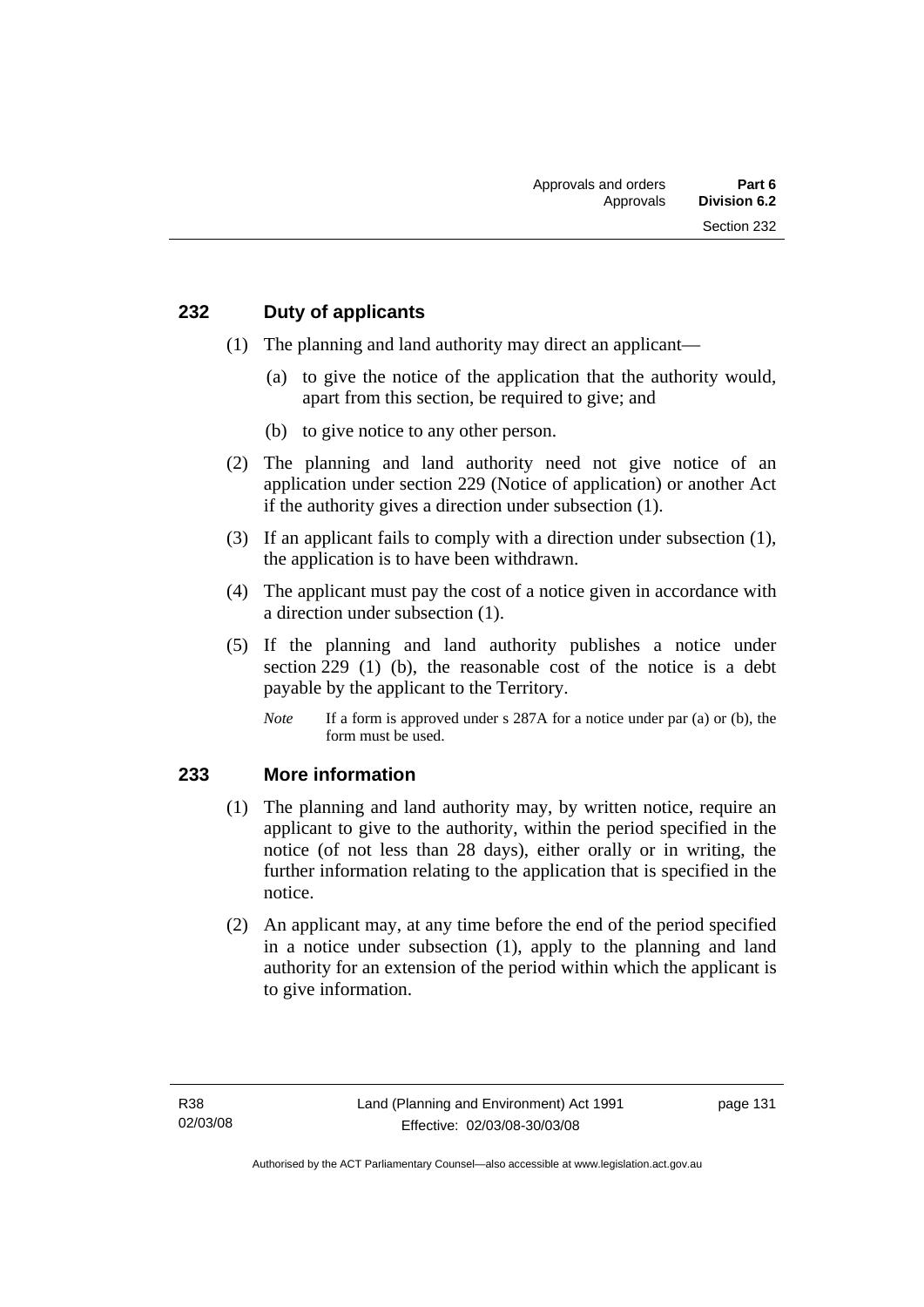(3) On receipt of an application under subsection (2), the planning and land authority may grant an extension of the period of not more than 6 months.

### **234 Effect of failure to give further information**

If a person fails to give information in accordance with a notice under section 233 (1), the planning and land authority must, for the purposes of enabling an application to be made to the administrative appeals tribunal under section 275, be taken to have made a decision refusing the application for approval to undertake the development.

### **236 Environmental assessments and inquiries**

The Minister may—

- (a) direct that an assessment be made; or
- (b) establish a panel to conduct an inquiry;

about any aspect of an application.

# **Subdivision 6.2.2 Objections**

### **237 Objections—general**

- (1) Any person who may be affected by the approval of an application may, within the prescribed period (or that period as extended under this section), object to the grant of the approval.
- (2) The planning and land authority may, by notice published in a daily newspaper, extend or further extend the period allowed under subsection (1) for the objection to the grant of an approval of an application.
- (3) The power under subsection (2) may be exercised after the end of the period to be extended.
- (4) An objection must be made to the planning and land authority in writing and must set out the grounds of the objection.

Authorised by the ACT Parliamentary Counsel—also accessible at www.legislation.act.gov.au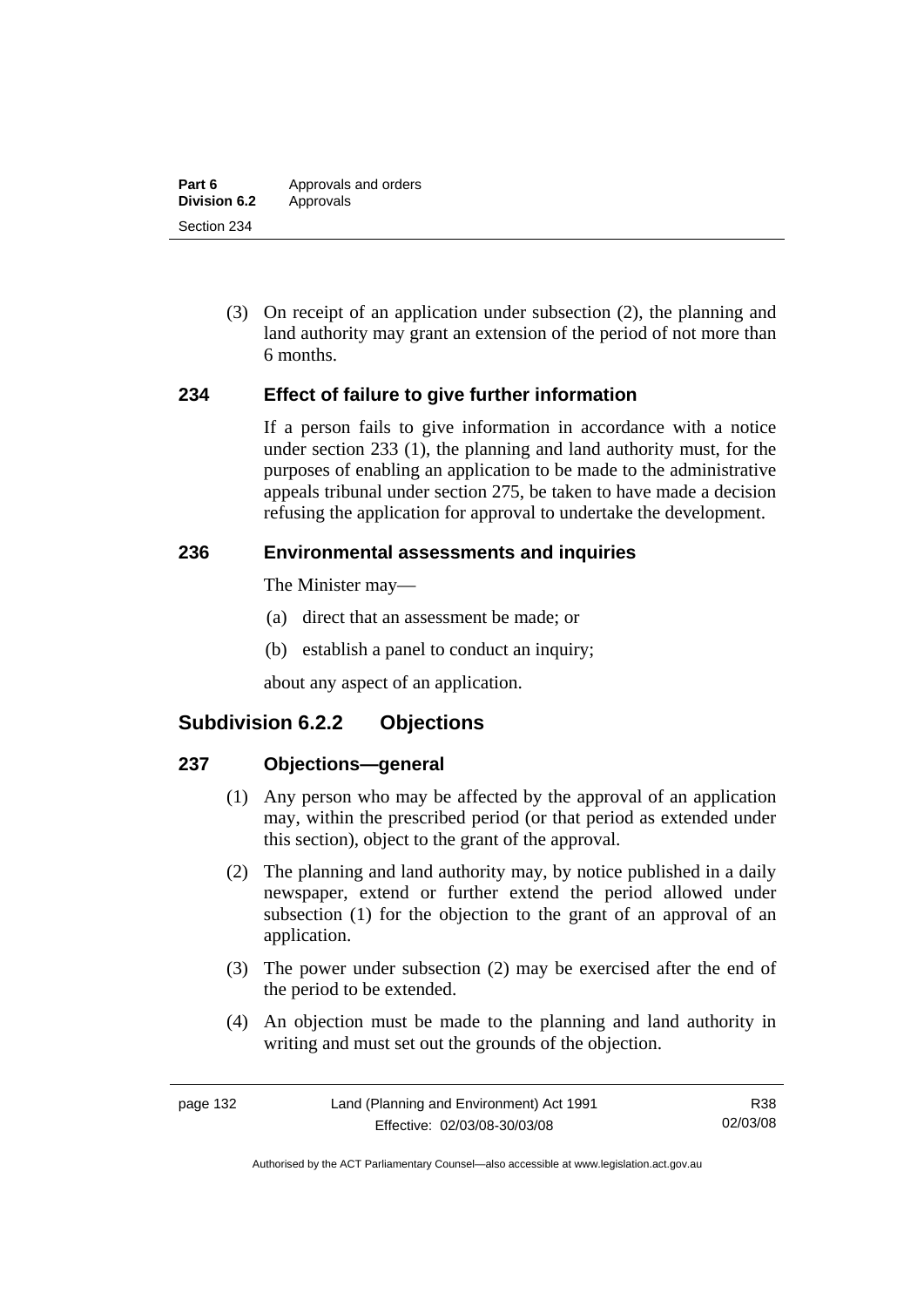- (5) The planning and land authority must give an applicant for approval to undertake a development a copy of each objection to the application, and any other submission received by the authority in relation to the application, that has not been withdrawn.
- (6) In this section:

*person* includes an unincorporated association.

### **238 Inspection of objections**

The planning and land authority must make a copy of each objection available for inspection by members of the public during office hours until the end of the period during which application may be made to the administrative appeals tribunal for a review of a decision in relation to the application.

### **239 Identity of objectors**

The planning and land authority may, on request by a person making an objection, exclude the identity of the objector from being made available under section 237 (5) or section 238 if, in the authority's opinion, based on reasonable grounds, it would not be in the public interest for that identity to be published.

# **Subdivision 6.2.3 Approvals**

### **242 Approvals—notices to applicants and registrar-general**

- (1) If an application is approved, the planning and land authority must give written notice—
	- (a) to the applicant; and
	- (b) if the application approved relates to a variation of a lease—to the registrar-general for notification under the *Land Titles Act 1925*.
	- *Note* An application may be approved under s 246A on reconsideration of an original refusal (see s 222 (1), def *approval*).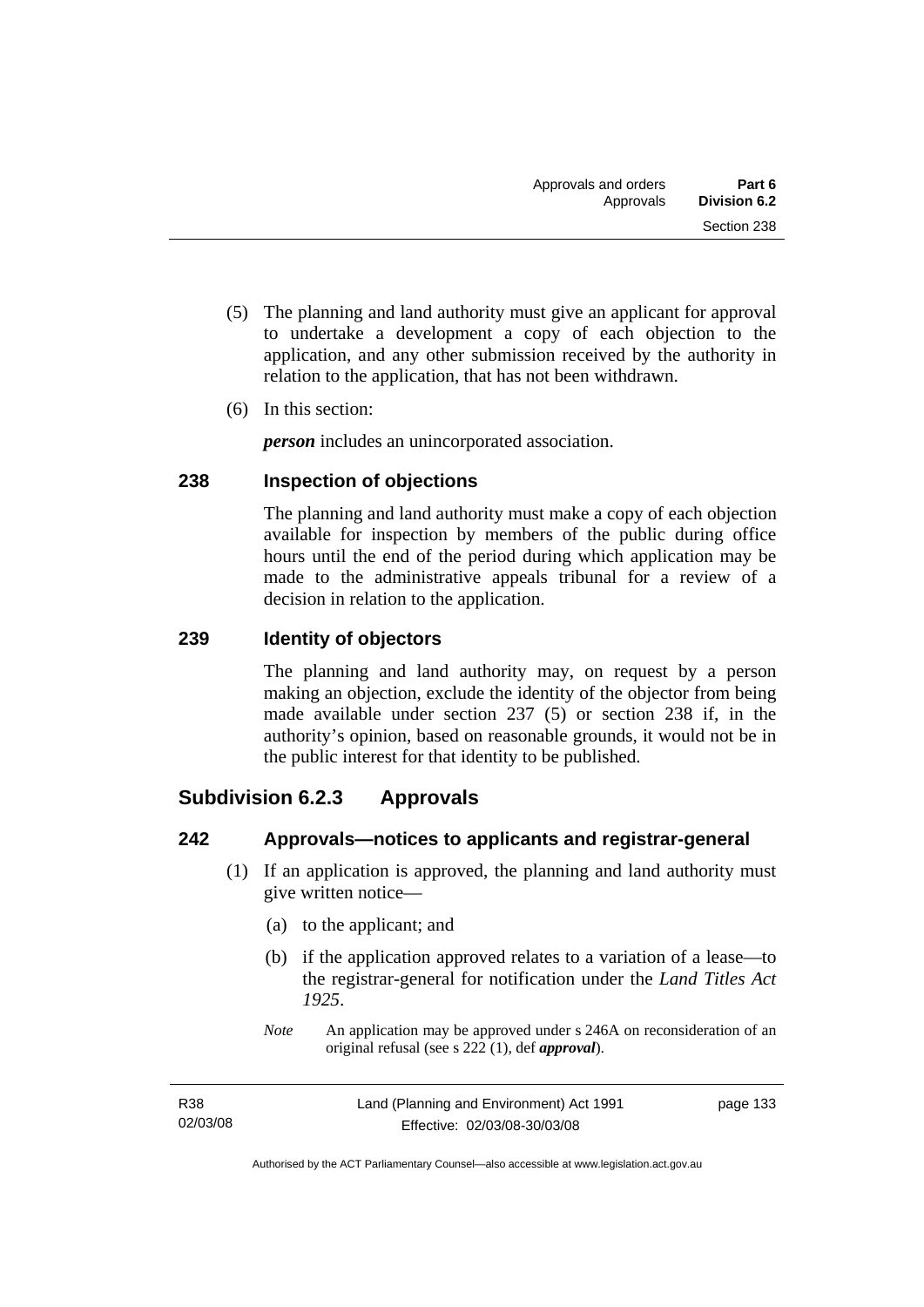| Part 6              | Approvals and orders |
|---------------------|----------------------|
| <b>Division 6.2</b> | Approvals            |
| Section 243         |                      |

(2) A notice to an applicant must state the date the approval takes effect.

*Note* For date of effect of an approval, see s 249.

### **243 Notification of approval or refusal of application**

- (1) If an application is approved, the planning and land authority must give each person who objected under section 237 (1) written notice of the approval.
	- *Note* An application may be approved under s 246A on reconsideration of an original refusal (see s 222 (1), def *approval*).
- (2) Subsection (1) does not apply to an approval for which the planning and land authority has issued a certificate that an environmental impact statement made, or an inquiry conducted, under part 4 has substantially dealt with the matters forming the basis of the decision to approve the application.
- (3) A notice under subsection (1) must—
	- (a) contain—
		- (i) a description of the place to which the decision relates; and
		- (ii) a brief description of the development the subject of the decision; and
	- (b) set out the decision and the reasons for the decision; and
	- (c) specify—
		- (i) the place where, and times when, a copy of the application and the decision may be inspected; and
		- (ii) how application may be made to the administrative appeals tribunal for a review of the decision.
- (4) If an application is refused, the planning and land authority must give written notice of the refusal to the applicant and each person who objected under section 237 (1).

R38 02/03/08

Authorised by the ACT Parliamentary Counsel—also accessible at www.legislation.act.gov.au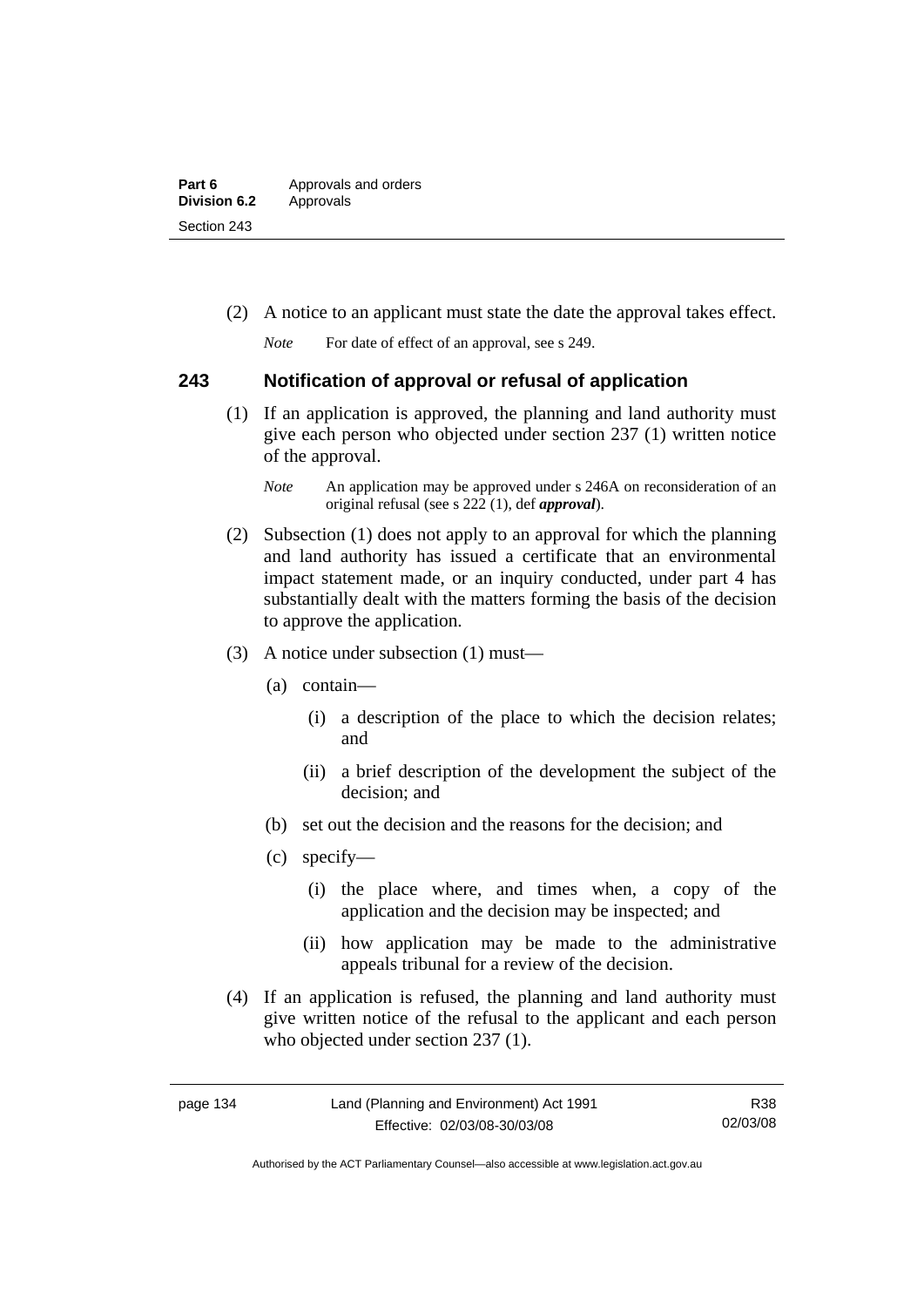(5) In this section:

*refused*, for an application, includes confirming a decision to refuse an application on reconsideration of the decision under subdivision 6.2.4.

- (6) A notice under subsection (4) must set out the reasons for the decision.
- (7) A notice under subsection (1) or (4) must comply with the requirements of the code of practice in force under the *Administrative Appeals Tribunal Act 1989*, section 25B (1).

### **244 Notification if more than 1 objector**

If a number of people make 1 objection, the planning and land authority is taken to have complied with section 243 (1) or (3) if the authority gives notice—

- (a) if the name and address of 1 of those people have been given as the person to whom notice of the decision is to be given—to that person; or
- (b) if no name and address has so been given—to 1 of the people who made that objection.

### **244A Notice of decision to heritage council**

If an application relates to a place registered, or nominated for provisional registration, under the *Heritage Act 2004*, the planning and land authority must give the heritage council—

- (a) written notice of the decision to approve or refuse the application; and
- (b) a copy of the decision.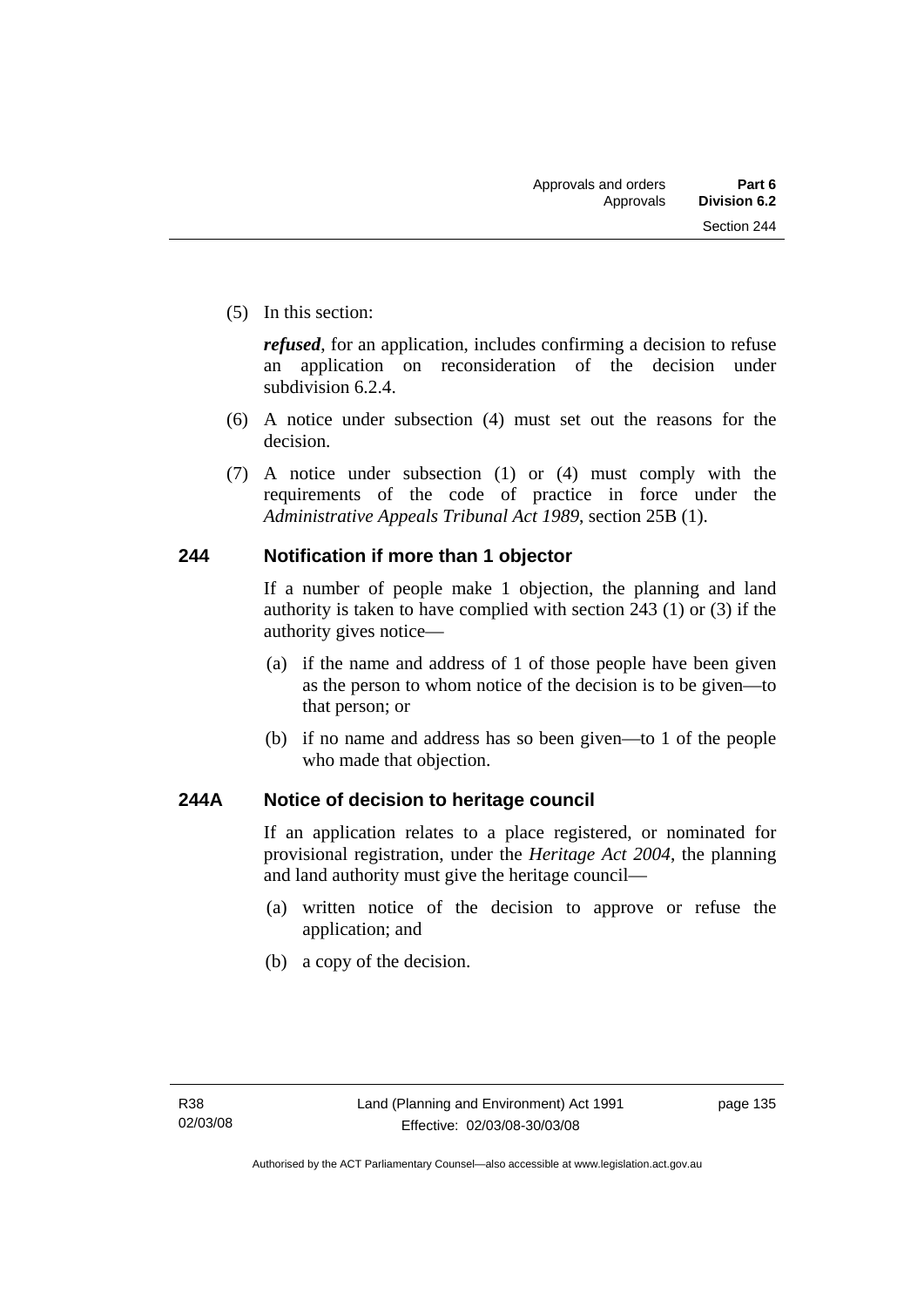### **244B Notice of decision to conservator**

If an application relates to land that includes all or part of the protection zone for a protected tree, or all or part of a declared site, the planning and land authority must give the conservator—

- (a) written notice of the decision to approve or refuse the application; and
- (b) a copy of the decision.

### **245 Conditional approvals**

- (1) An approval may be conditional.
- (2) The relevant authority—
	- (a) must include in an approval any condition that is required to be included by the plan; and
	- (b) must not include in an approval a condition inconsistent with a condition included under paragraph (a).
- (3) Without limiting subsection (1), the conditions subject to which an approval may be given may include a condition—
	- (a) that a development is to be carried out to the satisfaction of a specified entity; or
	- (b) requiring a development to be carried out in stages within the periods specified in or under the approval; or
	- (c) specifying a period in which a development or any stage of a development is to be carried out; or
	- (d) that an approval does not take effect unless a specified approval is revoked, amended or given; or
	- (e) in relation to an approval to carry out a development for a specified period—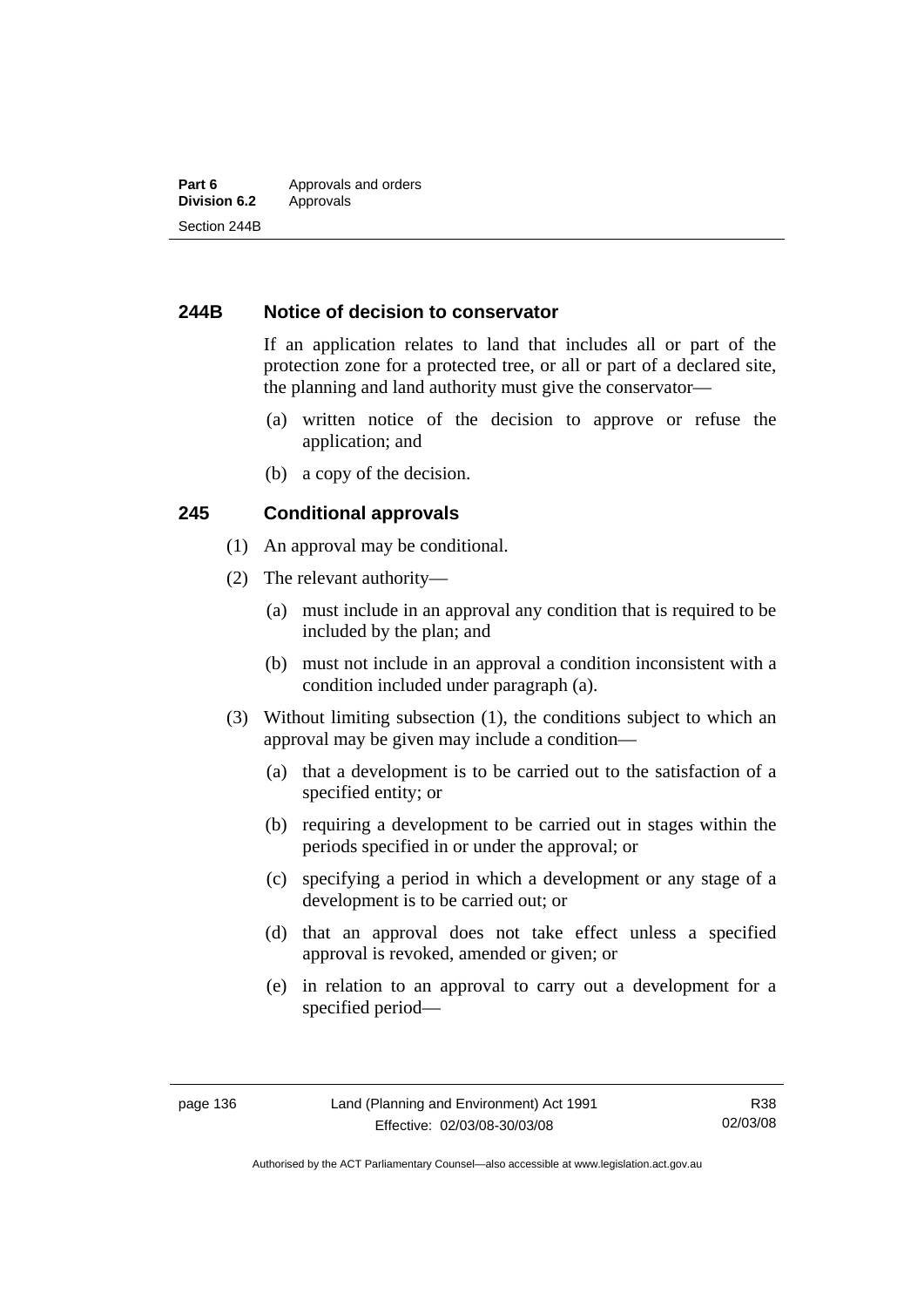- (i) that building works or other works carried out in or on a place the subject of the approval are to be removed at the end of that period; or
- (ii) that the place is to be restored to a specified state at the end of that period; or
- (f) that a bond be entered into securing performance against the conditions of an approval; or
- (g) if the approval is in relation to a place registered, or nominated for provisional registration, under the *Heritage Act 2004*—that the applicant enter into a heritage agreement under that Act for the conservation of the heritage significance of the place; or
- (h) that a development be carried out to a specified standard; or
- (i) that specified works, services or facilities that the relevant authority considers reasonable in the circumstances—
	- (i) be provided by the applicant on or to a place the subject of the approval, or on or to another place; or
	- (ii) be paid for in whole or in part by the applicant; or
	- (iii) be provided on or to a place the subject of the approval by agreement between the applicant and the Minister responsible for the provision of the works, services or facilities; or
- (j) that plans, drawings or other documents be prepared by the applicant and lodged with the planning and land authority for approval before the development or a specified part of it is begun; or
- (k) requiring changes to be made to any plan, drawing or other document forming part of the application for approval; or
- (l) that the applicant give to the planning and land authority a further assessment by a valuer that complies with section  $226(1)(b)$ .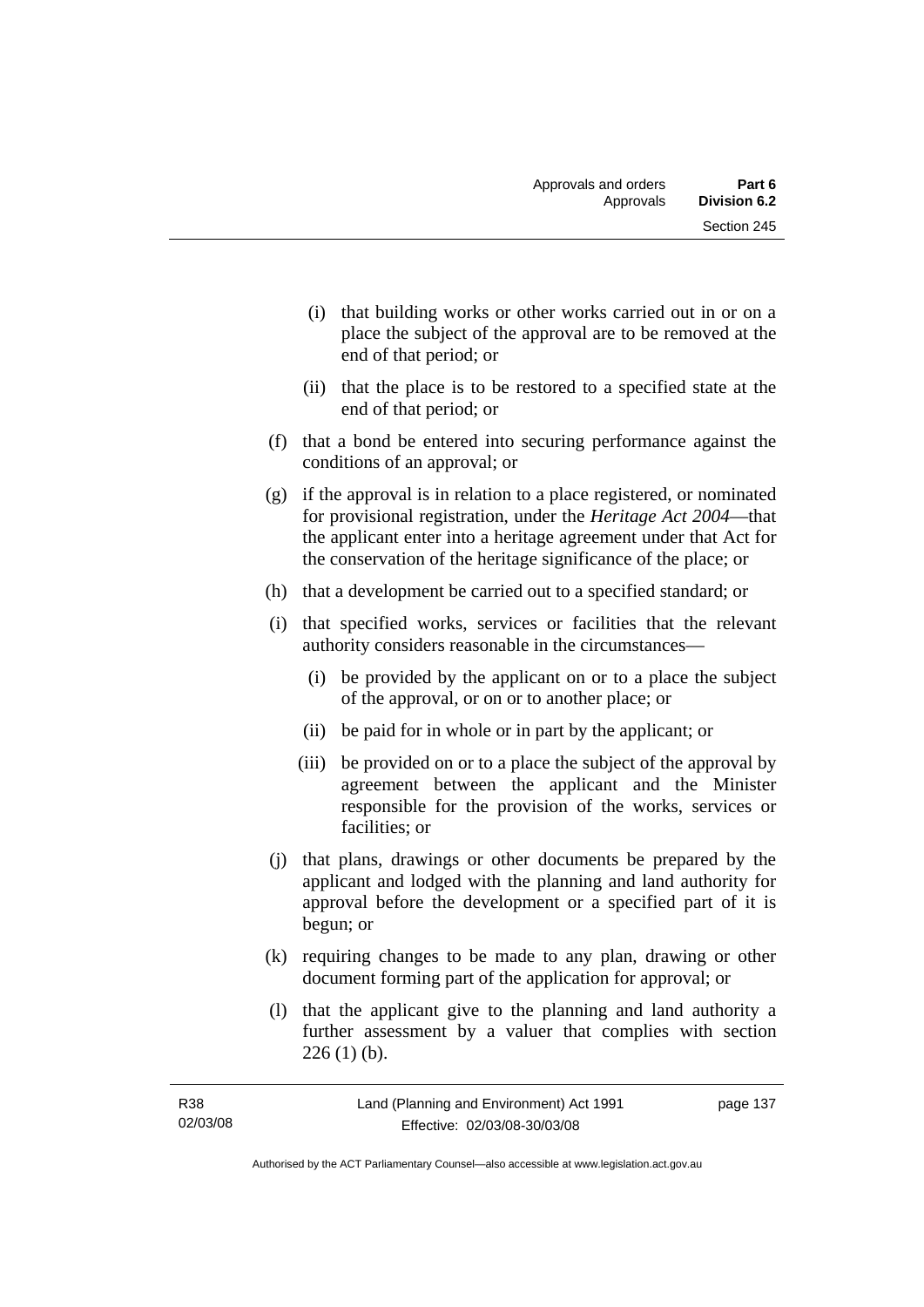(4) The planning and land authority may approve an amendment to a plan, drawing or other document approved under subsection (3) (j) if the amendment is not inconsistent with section 230 (4) or an approval under subsection (3) (j).

# **Subdivision 6.2.4 Reconsideration of applications for approval**

# **245A Definitions for sdiv 6.2.4**

In this subdivision:

*new application*—see section 246 (2).

*original application*—see section 246 (1) (a).

*original decision*—see section 246 (1) (a).

# **246 Applications for reconsideration**

- (1) This section applies if—
	- (a) an application (the *original application*) has been approved or refused (the *original decision*) by the planning and land authority; and
	- (b) either—
		- (i) an application has not previously been made under this section for reconsideration of the original decision; or
		- (ii) an application has been previously made and the original decision was taken to be confirmed under section 246B (No action by planning and land authority within time).
- (2) The applicant for the original application may apply (the *new application*) for reconsideration of the original decision.
- (3) The new application must be made within—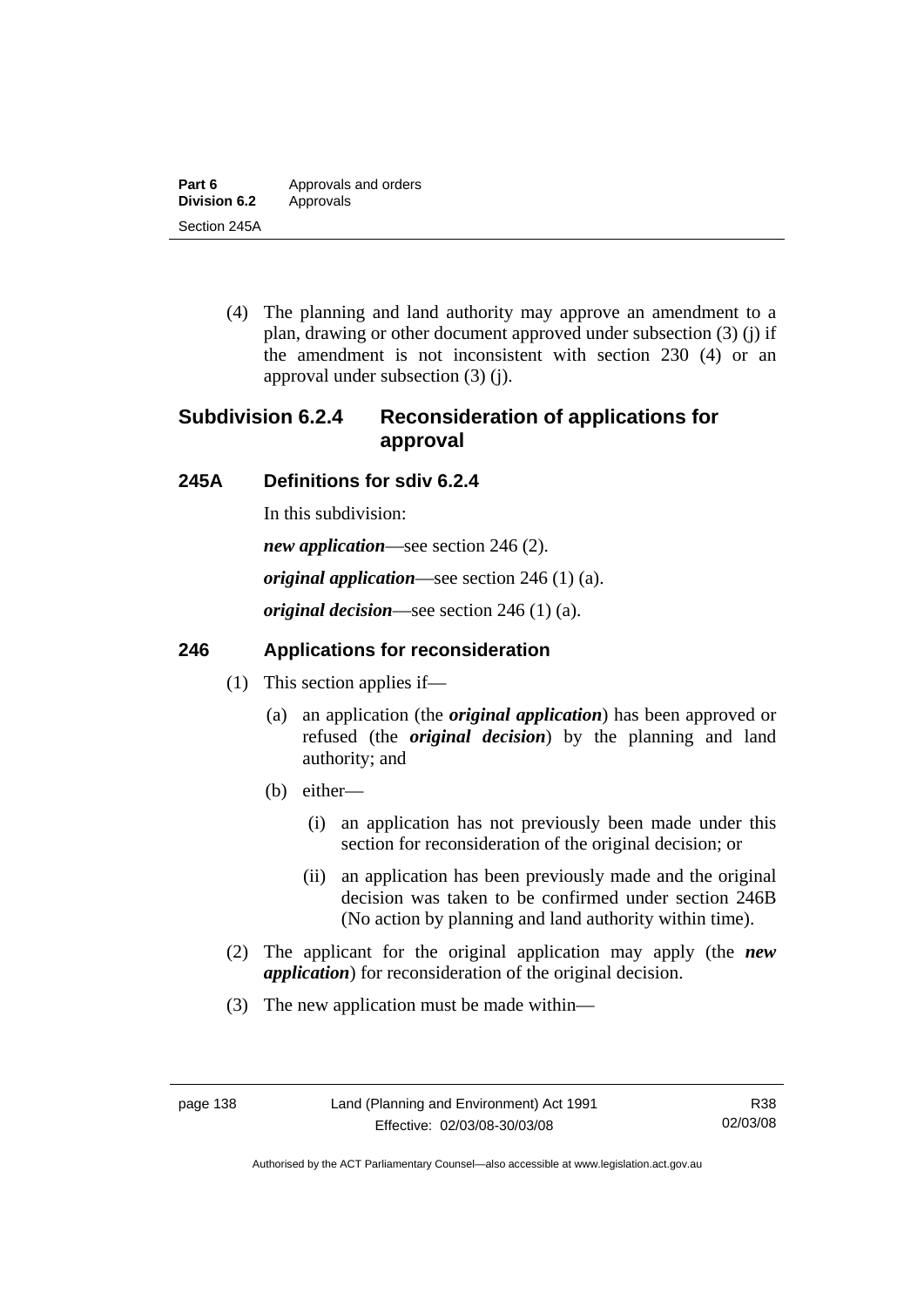- (a) 4 weeks after the day the applicant is told about the decision by the planning and land authority; or
- (b) any longer period allowed by the planning and land authority, either before or after the end of the 4 weeks.
- (4) The application must set out the grounds on which reconsideration of the original decision is sought.
- (5) The making of the application for reconsideration of the original decision automatically stays the operation of the decision.

### **246A Reconsideration of decisions**

- (1) Within 4 weeks after the day the planning and land authority receives the new application, the authority must—
	- (a) reconsider the original decision; and
	- (b) after reconsideration—
		- (i) make any decision in substitution for the original decision that the authority could have made on the original application; or
		- (ii) confirm the original decision.
- (2) The 4 weeks mentioned in subsection (1) may be extended for a stated period by agreement between the planning and land authority and the applicant.
- (3) In reconsidering the original decision, the planning and land authority—
	- (a) need not give notice of the new application under section 229; but
	- (b) must give written notice of the new application to anyone who objected to the grant of approval for the original application, allow the person reasonable time (that is not shorter than 2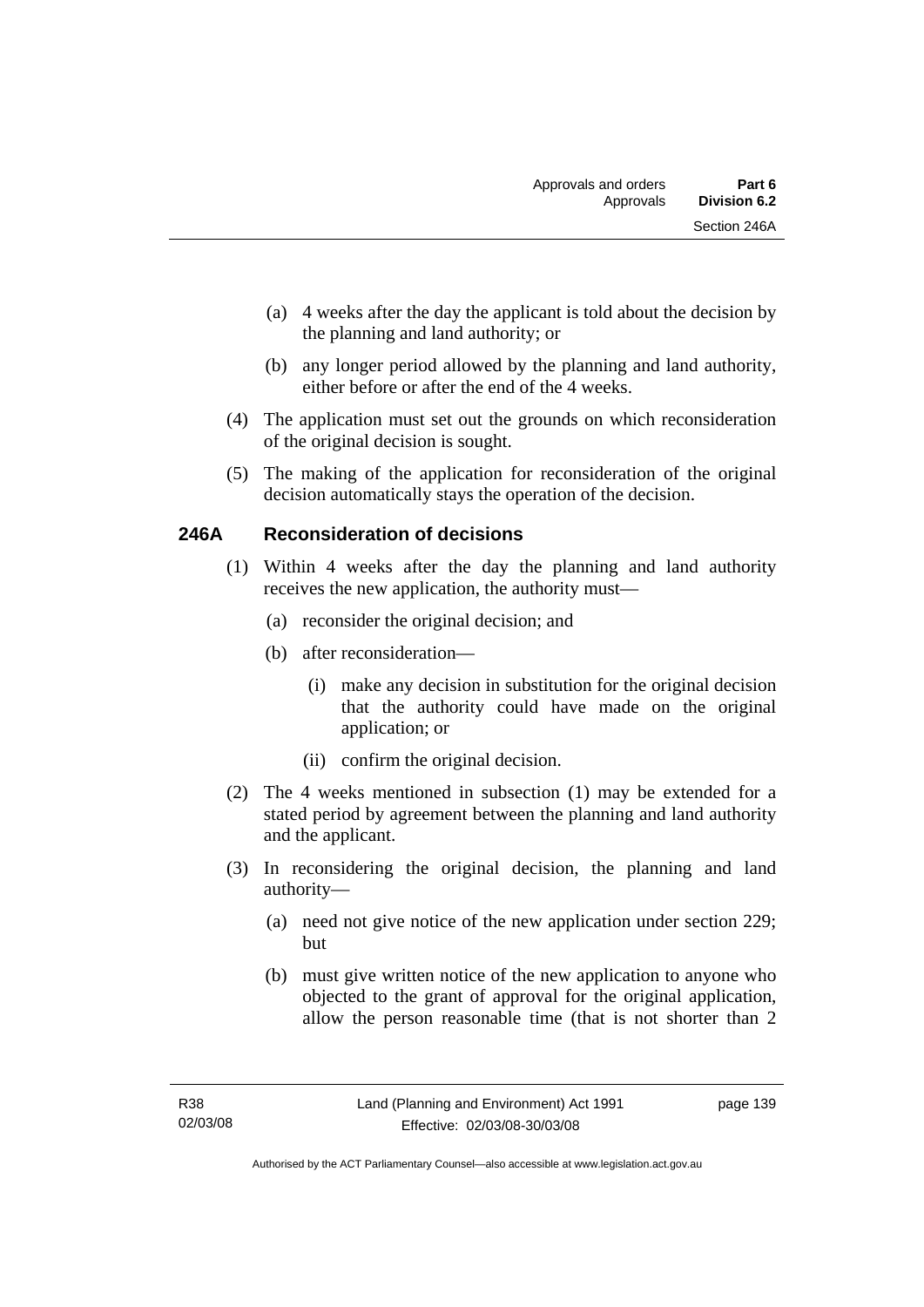| Part 6              | Approvals and orders |
|---------------------|----------------------|
| <b>Division 6.2</b> | Approvals            |
| Section 246B        |                      |

weeks) to make a submission on the new application, and consider any submission made within the time allowed.

- (4) Also, in reconsidering the original decision, the planning and land authority—
	- (a) must consider any information available to it when it made the original decision and information given in the new application; and
	- (b) may consider any other relevant information.

#### **Examples of other relevant information**

- 1 information from submissions by objectors
- 2 information from an assessment or panel ordered under section 236
- *Note* An example is part of the Act, is not exhaustive and may extend, but does not limit, the meaning of the provision in which it appears (see Legislation Act, s 126 and s 132).
- (5) The planning and land authority must ensure that, if the original decision is made on its behalf by a person (the *original decision-maker*), the authority or someone other than the original decision-maker reconsiders the decision.

### **246B No action by planning and land authority within time**

If the planning and land authority does not make a substitute decision, nor confirm the original decision, within the 4 weeks mentioned in section 246A, the planning and land authority is taken to have confirmed the original decision.

### **246C Notice of decision on reconsideration**

 (1) As soon as practicable after reconsidering the original decision, the planning and land authority must give written notice of the decision on the reconsideration to the applicant and anyone who was given notice of the new application under section 246A (3) (b).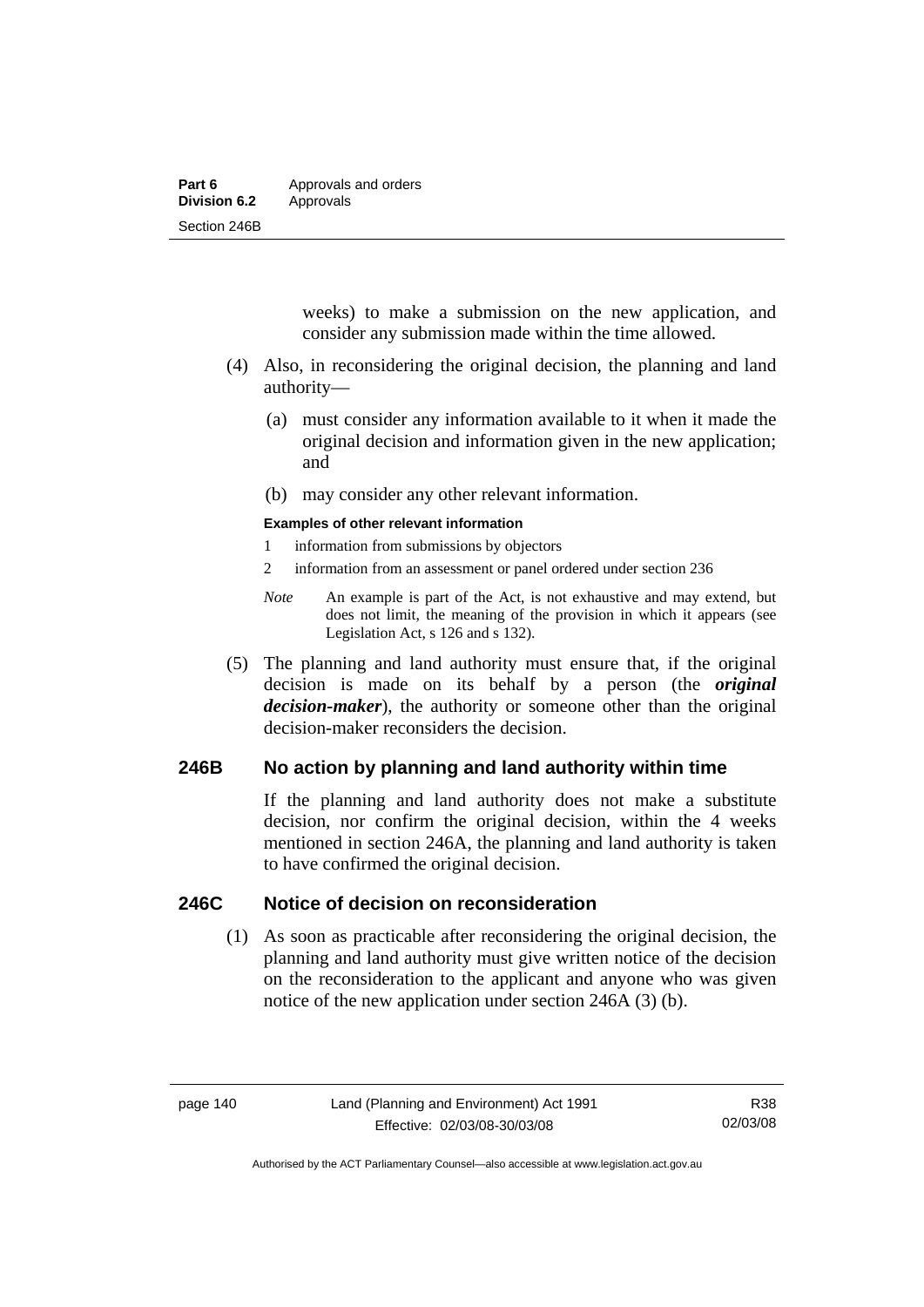(2) The notice must be in accordance with the requirements of the code of practice in force under the *Administrative Appeals Tribunal Act 1989*, section 25B (1).

# **Subdivision 6.2.5 Approvals—miscellaneous**

### **247 Minor amendments**

- (1) The lessee or an occupier of a place in relation to which an approval is in force may apply in writing to the planning and land authority for an amendment of it.
- (2) The planning and land authority may amend an approval, if satisfied that the amendment—
	- (a) does not change the effect of a condition subject to which the approval was given; and
	- (b) will not cause a significant increase in detriment to any person; and
	- (c) does not change the kind of development approved but only the activity permitted.
- (3) The planning and land authority must give notice of an amendment—
	- (a) to the person who made the application to amend; and
	- (b) if that person is not the lessee or occupier of the place to which the approval relates—to the lessee; and
	- (c) to each person who had objected under section 237 (Objections—general) to the grant of the approval; and
	- (d) to any relevant territory authority.
	- *Note* For how documents may be given, see the Legislation Act, pt 19.5.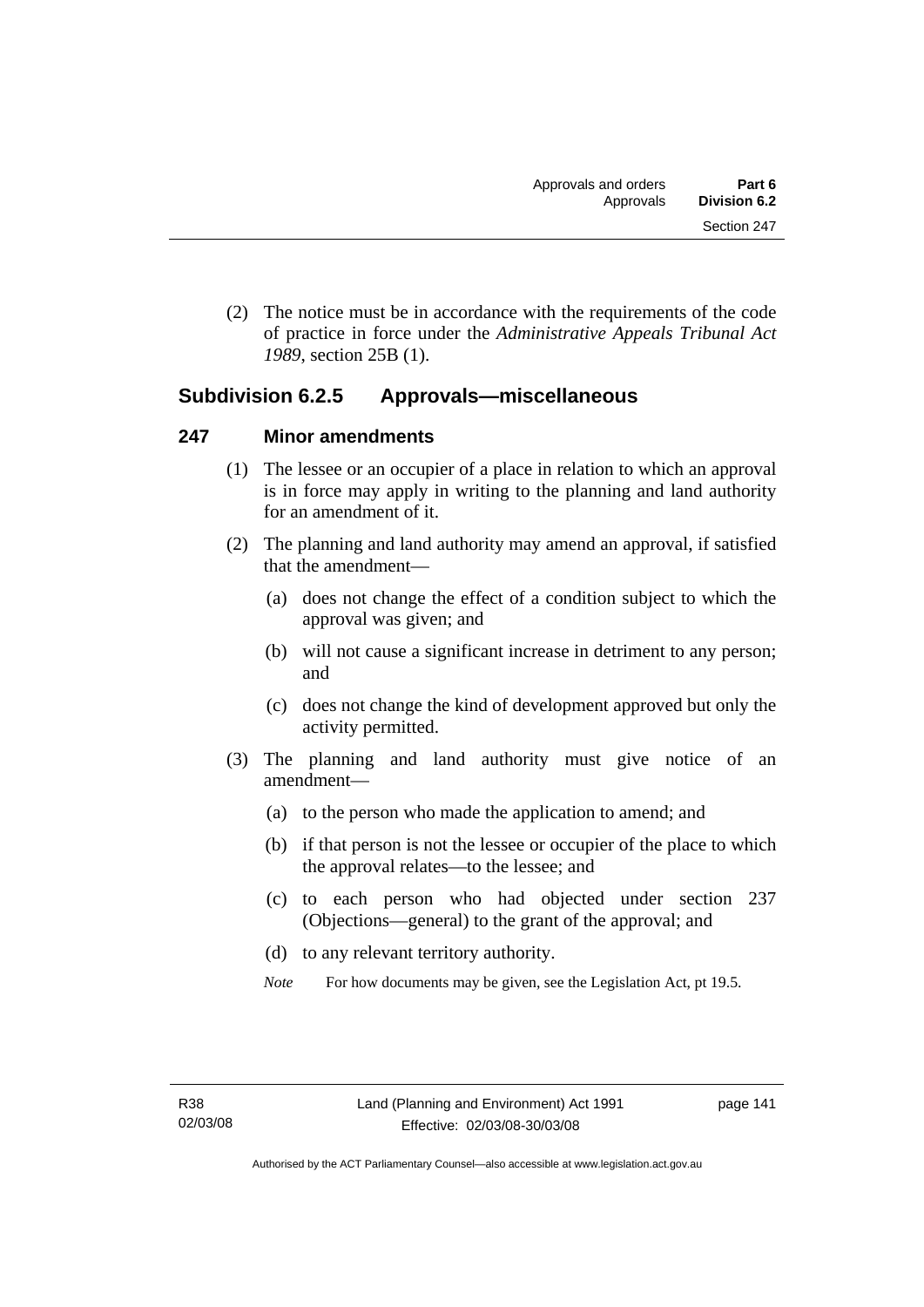### **248 Corrections**

If the planning and land authority is satisfied that an approval contains a formal error, the authority must—

- (a) correct the approval; and
- (b) notify the applicant in writing.

### **249 When approvals take effect**

- (1) This section is subject to section 230 (4) and section 245 (3) (d).
	- *Note* Section 230 (4) prevents an approval of a development application for an activity not permitted by the lease from taking effect until the lease is varied. Section 245 (3) (d) allows a condition to be included in an application for approval that the approval does not take effect until a specified approval is given, amended or varied.
- (2) An approval under section 230 (Approvals) takes effect—
	- (a) if no objection to the relevant application has been made under section 237—on the day the approval is given; or
	- (b) if an objection is made to the relevant application under section 237, but an application is not made to the AAT for review of the decision within 4 weeks after the day the person was notified of the decision—on the day after the end of the 4-week period; or
	- (c) if application is made to the AAT for a review of the decision to grant the approval and the tribunal decides to confirm the decision (whether or not a condition is varied, omitted or imposed)—on the day the tribunal makes its decision.
- (3) An approval on reconsideration under division 6.2.4 takes effect on the day the decision granting the approval is given.
- (4) However, the operation of an approval mentioned in subsection (2) (a) or (3) is stayed if application is made to the  $AAT$ for review of the decision to grant the approval.

Authorised by the ACT Parliamentary Counsel—also accessible at www.legislation.act.gov.au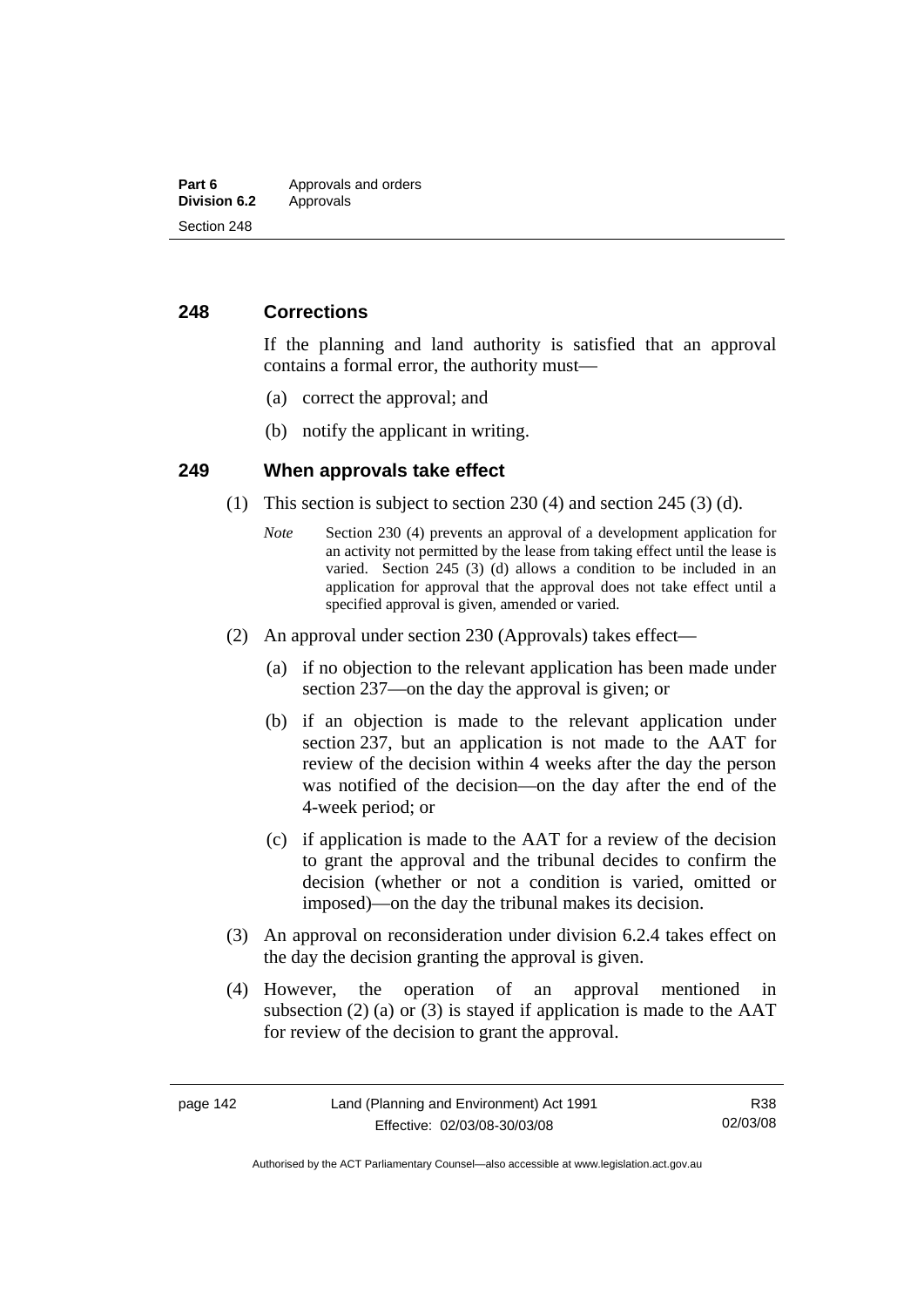(5) The stay of the operation of the approval remains in force until the application for review is decided by the tribunal.

### **250 Execution of approvals for variations of leases**

Subject to division 5.3, if an approval to undertake a development takes effect under section 249 and the development consists of or includes a variation of a lease, the planning and land authority must vary the lease in accordance with the terms of the approval.

### **251 End of approvals**

- (1) An approval to undertake a development (other than a development that consists only of a variation of a lease) ends if—
	- (a) the development or any stage of the development is not begun within the period specified in the approval; or
	- (b) the development or any stage of the development is not completed within the period specified in the approval; or
	- (c) if no period is specified in an approval for the beginning of the development or any stage of the development—the development or stage of development is not begun within 2 years after the day the approval takes effect.
	- *Note* For when an approval takes effect, see s 249.
- (2) The end of an approval does not affect anything done under the approval before its end.

### **252 Extension of time**

 (1) The lessee or occupier of a place in relation to which an approval to undertake a development (other than a development that consists only of a variation of a lease) applies (being an approval that specifies the date for the completion of the development or any stage of the development) may, before the end of the approval, apply to the planning and land authority for an extension of the period within which to complete the development or any stage of it.

page 143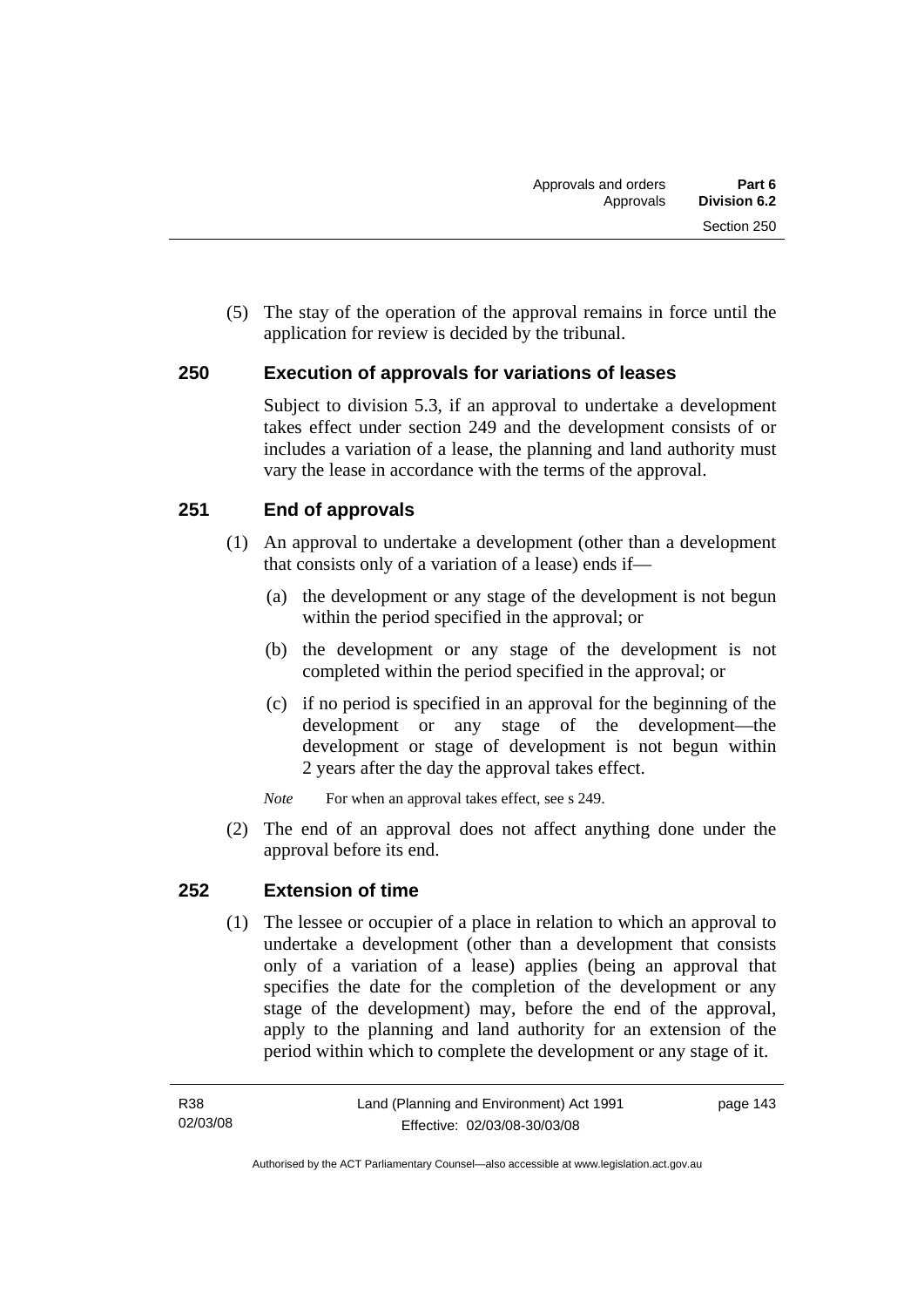| Part 6              | Approvals and orders |
|---------------------|----------------------|
| <b>Division 6.2</b> | Approvals            |
| Section 253         |                      |

 (2) On receipt of an application under subsection (1), the planning and land authority may extend the period within which the development, or the stage of the development, is to be completed.

### **253 Revocation of approval**

A relevant authority may revoke an approval given by the authority if—

- (a) satisfied that the approval was obtained by fraud or misrepresentation; or
- (b) if the approval is in relation to a place registered, or nominated for provisional registration, under the *Heritage Act 2004*—the applicant is convicted of an offence against this part or the *Heritage Act 2004*.

# **Subdivision 6.2.6 Powers of Supreme Court**

### **253A Injunctions to require compliance with approvals**

- (1) This section applies if a person (the *relevant person*) has failed, is failing, or proposes to fail, to do something in accordance with the terms of an approval.
- (2) The planning and land authority or anyone else may apply to the Supreme Court for an injunction requiring the relevant person to do the thing.
- (3) On application under subsection (2), the Supreme Court may grant an injunction requiring the relevant person to do the thing.
- (4) The Supreme Court may grant an injunction requiring the relevant person to do a thing—
	- (a) if satisfied that the person has failed to do the thing, whether or not it appears to the court that the person intends to fail again, or to continue to fail, to do the thing; or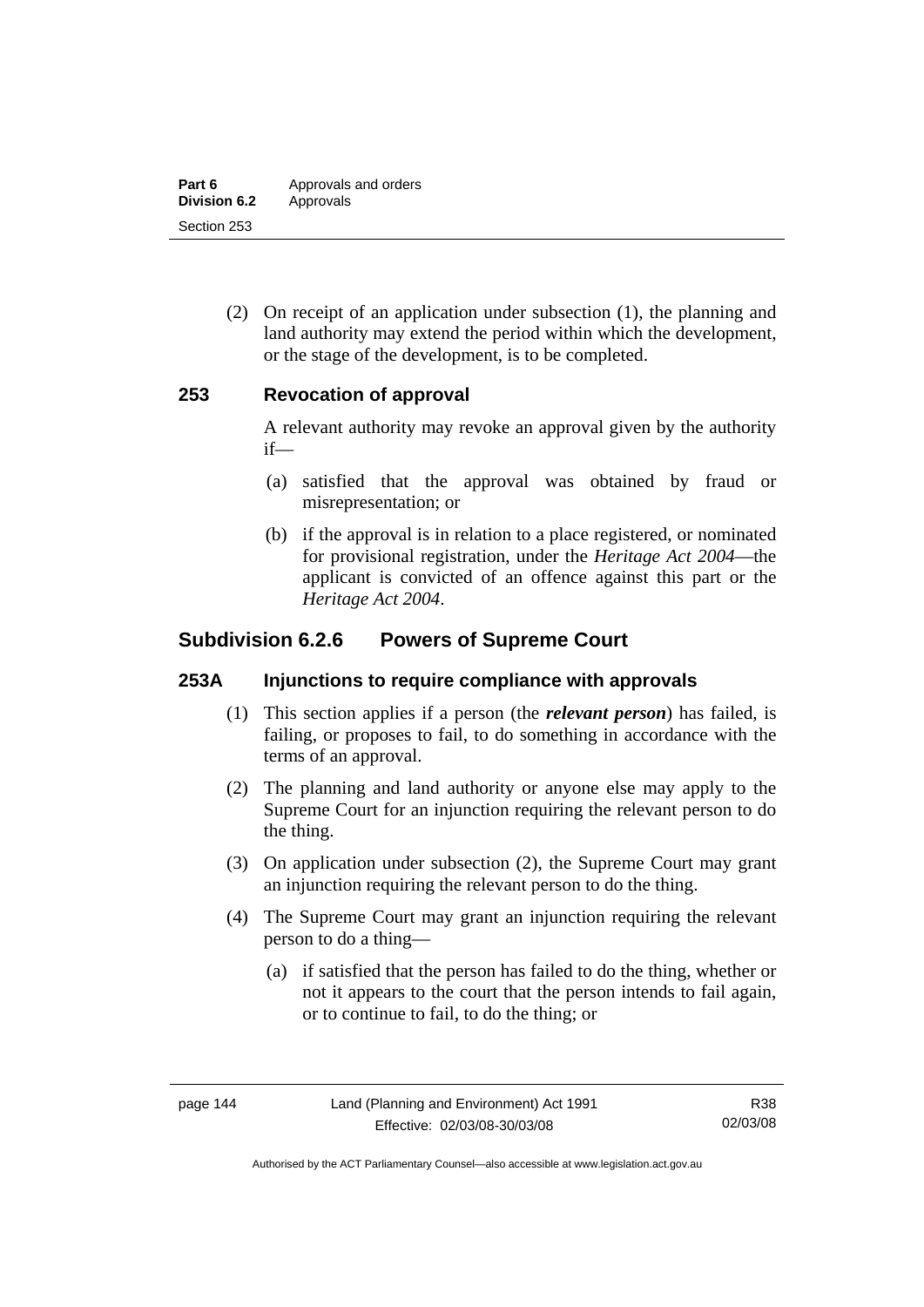- (b) if it appears to the court that, if an injunction is not granted, it is likely the person will fail to do the thing, whether or not the person has previously failed to do the thing and whether or not there is an imminent danger of substantial damage to someone else if the person fails to do the thing.
- (5) This section applies whether or not a proceeding for an offence against this part has begun or is about to begin.

# **Division 6.3 Orders**

# **Subdivision 6.3.1 Making of orders**

### **254 Applications to planning and land authority for orders**

- (1) A person may apply to the planning and land authority for an order directed to 1 or more of the following:
	- (a) the lessee or occupier of a place where a controlled activity was, is being, or is to be, conducted;
	- (b) anyone by whom or on whose behalf a controlled activity was, is being, or is to be, conducted.
- (2) The application must state—
	- (a) the matter about which the order is sought; and
	- (b) the kind of order sought by the person; and
	- (c) each person to whom the order sought is to be directed; and
	- (d) the place in relation to which the order is sought; and
	- (e) the grounds on which the order is sought.
	- *Note* If a form is approved under s 287A for an application, the form must be used.
- (3) The planning and land authority must give written notice of the application to—

page 145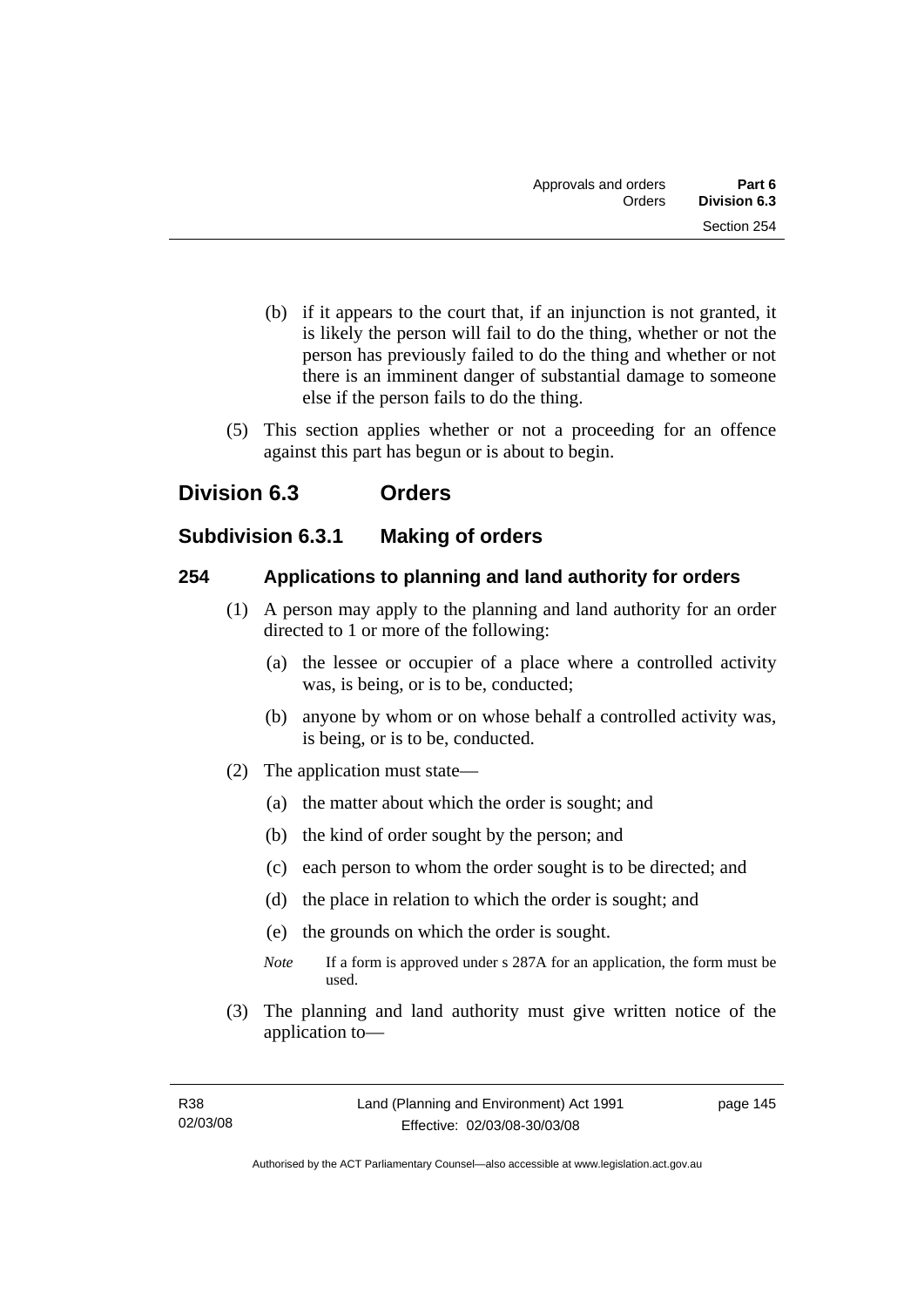- (a) each person to whom the order sought is to be directed; and
- (b) if different from the person or people mentioned in paragraph (a)—the lessee or occupier of the place in relation to which the order is sought; and
- (c) if the order sought relates to a place or object registered, or nominated for provisional registration, under the *Heritage Act 2004*—the heritage council; and
- (d) if the order sought relates to the pruning of a tree that is a protected tree under the *Tree Protection Act 2005*—the conservator; and
	- *Note* For restrictions on pruning etc a protected tree, see the *Tree Protection Act 2005*.
- (e) if the order sought relates to the parking of a heavy vehicle on residential land under the *Road Transport (Safety and Traffic Management) Regulation 2000*, division 3.1.3—the road transport authority.
- *Note* For how documents may be given, see the Legislation Act, pt 19.5.
- (4) The notice must—
	- (a) be accompanied by a copy of the application; and
	- (b) contain a statement to the effect that the person to whom it is given may, within 7 days after the day the person is given the notice, make a submission to the planning and land authority about the making of the order.
- (5) The notice may also include any other information that the planning and land authority considers appropriate.

### **254A Decision on application to planning and land authority for order**

 (1) Before deciding whether to make an order on an application under section 254, the planning and land authority must consider any

Authorised by the ACT Parliamentary Counsel—also accessible at www.legislation.act.gov.au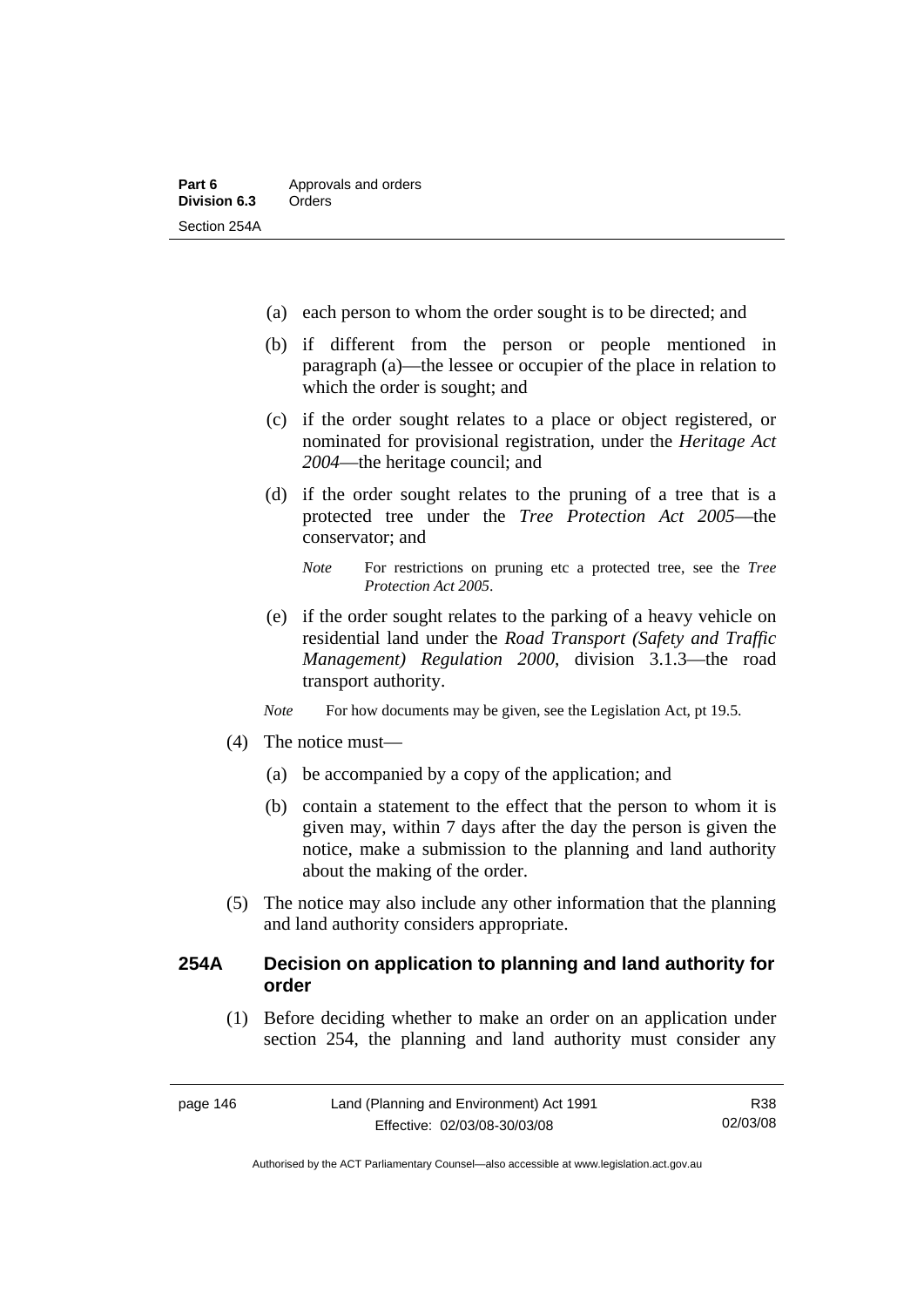submission made by a person within 7 days after the day the person was given notice of the application under that section.

- (2) The planning and land authority may decide—
	- (a) to make an order of the kind sought; or
	- (b) to make an order (including a different kind of order) that is not more onerous than the order sought; or
	- (c) not to make an order.

#### **Example of less onerous order—par (b)**

A person applies for an order for the demolition of an unapproved structure but the planning and land authority makes an order that a development application be lodged for the structure within a stated period and, if the application is not lodged within that period or is not approved, the structure is to be demolished.

- *Note* An example is part of the Act, is not exhaustive and may extend, but does not limit, the meaning of the provision in which it appears (see Legislation Act, s 126 and s 132).
- (3) An order may be directed to 1 or more of the following:
	- (a) the person against whom the order is sought to be directed;
	- (b) if the planning and land authority considers that the order would be more appropriately directed to someone else mentioned in section 254 (3) (a) or (b)—that person.
- (4) The planning and land authority is taken to have refused to make the order applied for under section 254 if the authority fails to decide the application before the end of the period prescribed by regulation.

### **255 Proposed orders on planning and land authority's own initiative**

 (1) This section applies if the planning and land authority proposes, on the authority's own initiative, to make an order (the *proposed order*) directed to 1 or more of the following: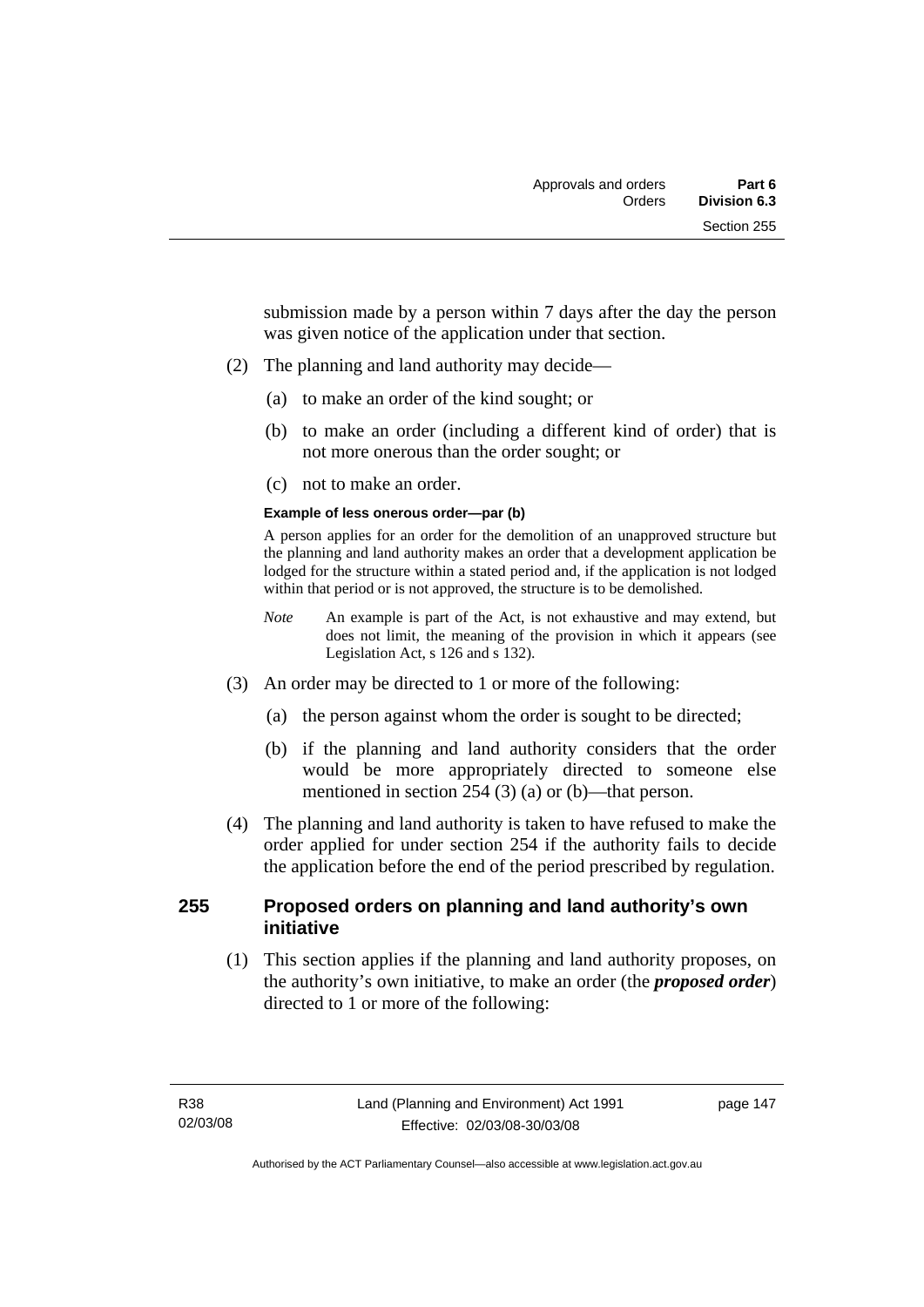- (a) the lessee or occupier of a place where a controlled activity was, is being, or is to be, conducted;
- (b) anyone by whom or on whose behalf a controlled activity was, is being, or is to be, conducted.
- (2) The planning and land authority must give written notice of the proposed order to—
	- (a) each person to whom the proposed order is directed; and
	- (b) if different from the person or people mentioned in paragraph (a)—the lessee or occupier of the place in relation to which the proposed order is to apply; and
	- (c) if the proposed order relates to a place or object registered, or nominated for provisional registration, under the *Heritage Act 2004*—the heritage council; and
	- (d) if the proposed order relates to the pruning of a tree that is a protected tree under the *Tree Protection Act 2005*—the conservator; and
		- *Note* For restrictions on pruning etc a protected tree, see the *Tree Protection Act 2005*.
	- (e) if the proposed order relates to the parking of a heavy vehicle on residential land under the *Road Transport (Safety and Traffic Management) Regulation 2000*, division 3.1.3—the road transport authority.

*Note* For how documents may be given, see the Legislation Act, pt 19.5.

- (3) The notice must state—
	- (a) each person to whom the proposed order is directed; and
	- (b) the terms of the proposed order and the place in relation to which it is to apply; and
	- (c) the grounds for making the proposed order; and
	- (d) when the proposed order will take effect; and

| page 148 | Land (Planning and Environment) Act 1991 | R38      |
|----------|------------------------------------------|----------|
|          | Effective: 02/03/08-30/03/08             | 02/03/08 |

Authorised by the ACT Parliamentary Counsel—also accessible at www.legislation.act.gov.au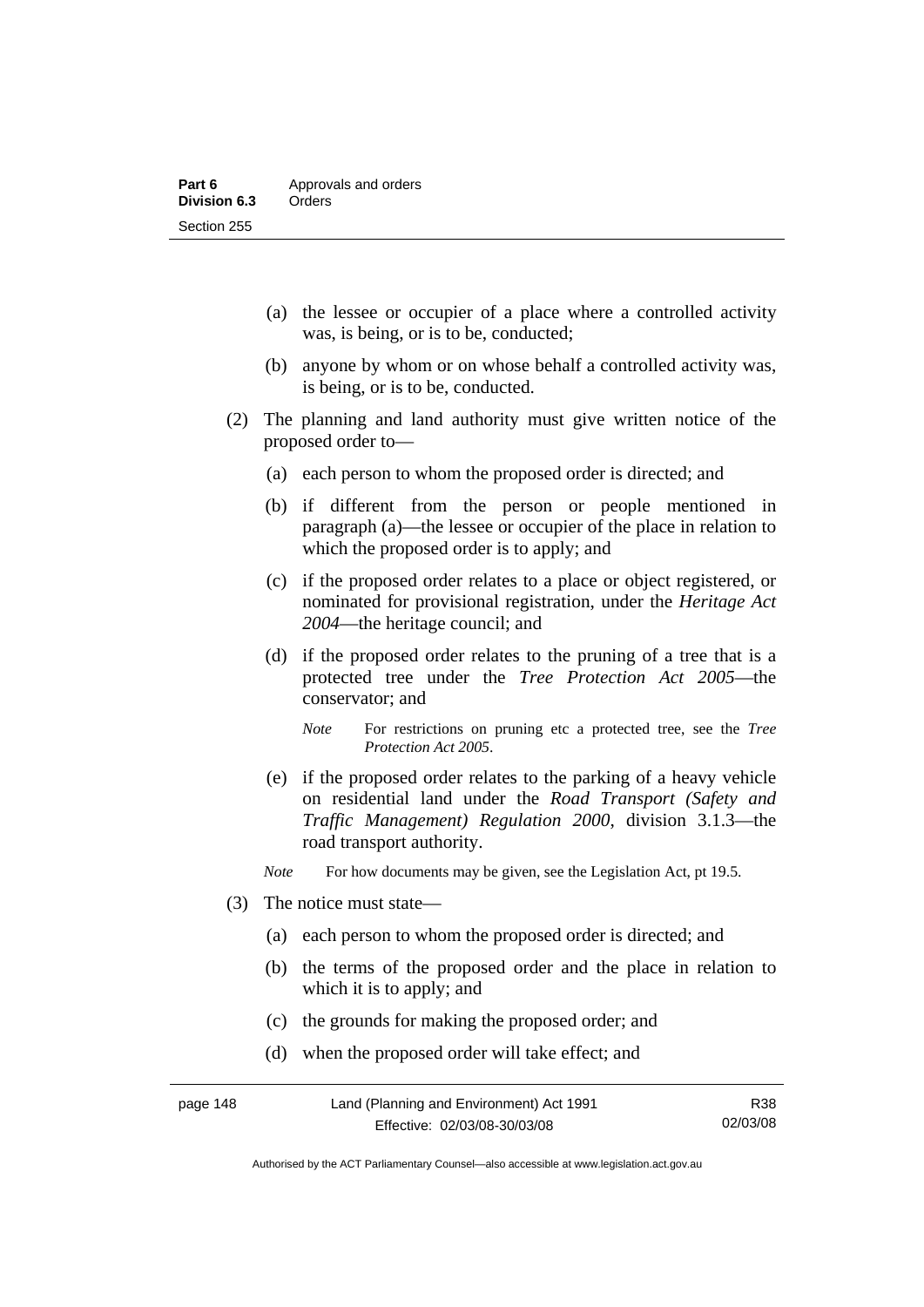- (e) if appropriate—
	- (i) the period for compliance with the proposed order; and
	- (ii) when the proposed order will end (including, for example, on the happening of an event stated in the order).
- *Note* An example is part of the Act, is not exhaustive and may extend, but does not limit, the meaning of the provision in which it appears (see Legislation Act, s 126 and s 132).
- (4) Also, the notice must contain a statement to the effect that the person to whom it is given may, within 7 days after the day the person receives the notice, make a submission to the planning and land authority about the making of the proposed order.
- (5) Further, the notice may include any other information that the planning and land authority considers appropriate

### **256 Decision on proposed order on planning and land authority's own initiative**

- (1) Before deciding whether to make the proposed order mentioned in section 255, the planning and land authority must consider any submission made by a person within 7 days after the day the person was given notice of the proposed order under section 255 (2).
- (2) The planning and land authority may decide—
	- (a) to make the proposed order; or
	- (b) to make an order (including a different kind of order) that is not more onerous than the proposed order; or
	- (c) not to make the proposed order.

#### **Example of less onerous order—par (b)**

an order that requires the doing of an act within a period longer than that stated in the proposed order

*Note* An example is part of the Act, is not exhaustive and may extend, but does not limit, the meaning of the provision in which it appears (see Legislation Act, s 126 and s 132).

| R38      | Land (Planning and Environment) Act 1991 | page 149 |
|----------|------------------------------------------|----------|
| 02/03/08 | Effective: 02/03/08-30/03/08             |          |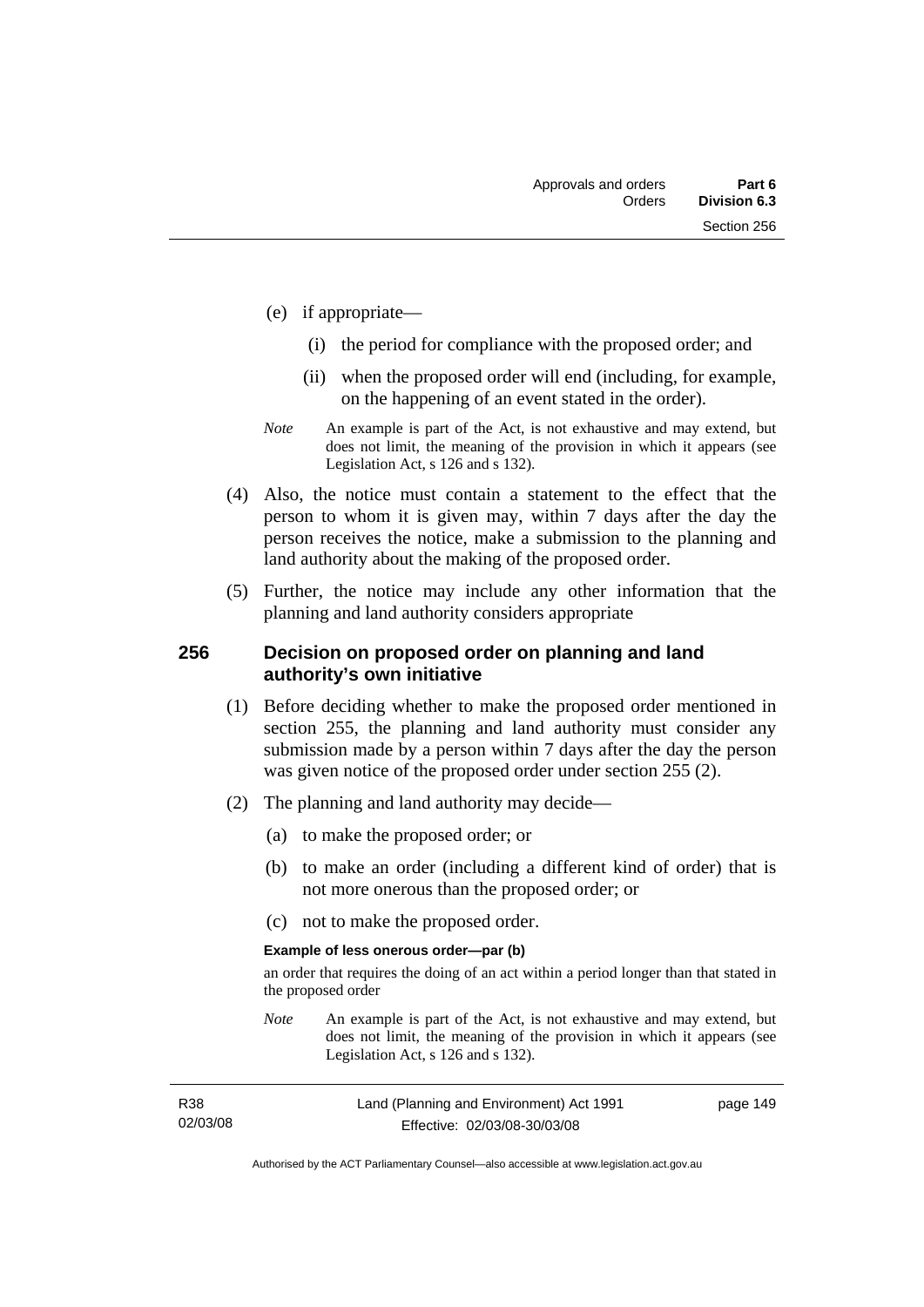- (3) An order may be directed to 1 or more of the following:
	- (a) the person against whom the proposed order is directed; or
	- (b) if the planning and land authority considers that the order would be more appropriately directed to someone else mentioned in section 255 (2) (a) or (b)—that person.

### **257 Content of orders**

- (1) An order must state—
	- (a) that it is an order under this Act made by the planning and land authority; and
	- (b) each person to whom the order is directed; and
	- (c) anyone else who is bound by the order (see section 257B); and
	- (d) the terms of the order and the place in relation to which the order applies; and
	- (e) the grounds on which the order is made; and
	- (f) when the order takes effect; and
	- (g) if appropriate—
		- (i) the period for compliance with the order; and
		- (ii) when the order ends (including, for example, on the happening of an event stated in the order).
	- *Note* An example is part of the Act, is not exhaustive and may extend, but does not limit, the meaning of the provision in which it appears (see Legislation Act, s 126 and s 132).
- (2) An order must also contain a statement to the effect that the order operates until it is revoked or ends in accordance with the order.
- (3) An order may direct anyone to whom it is directed—
	- (a) not to begin a development without approval; or

Authorised by the ACT Parliamentary Counsel—also accessible at www.legislation.act.gov.au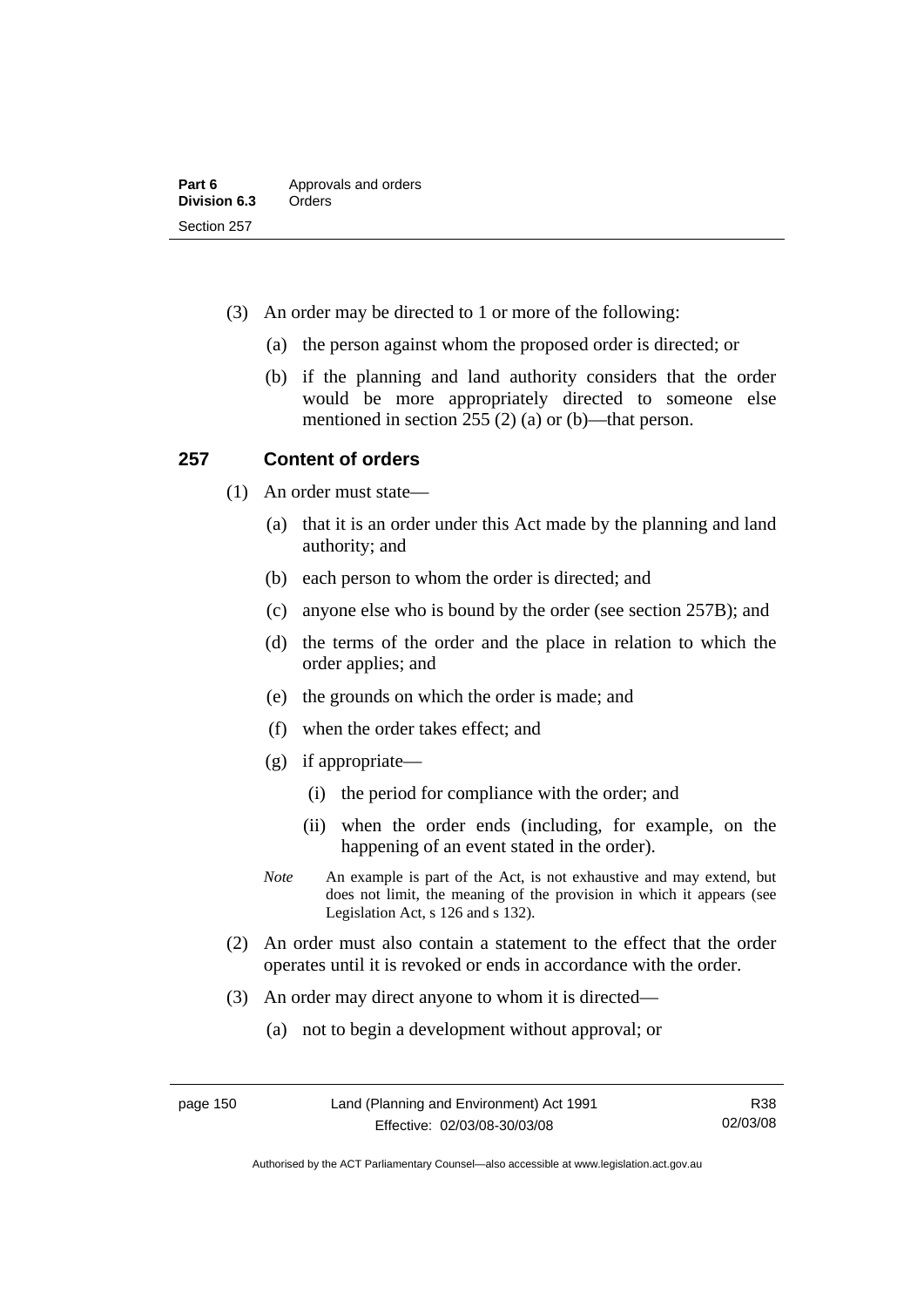- (b) to stop carrying out a development without approval; or
- (c) to stop, or not begin, a controlled activity other than a development; or
- (d) to comply with the terms of an approval to undertake a development; or
- (e) to stop carrying out a development other than in accordance with the conditions under which an approval to carry out the development was given; or
- (f) to demolish a building or structure, or a part of a building or structure, that has been constructed or erected without approval or permission required under a territory law; or
- (g) to demolish a building or structure, or a part of a building or structure, that encroaches onto, over or under unleased territory land without approval granted under a territory law; or
- (h) to restore any land, building or structure that has been altered without approval or permission required under a territory law; or
- (i) to replace with an identical building or structure any building or structure that has been demolished without approval or permission required under a territory law; or
- (j) to clean up a leasehold; or
- (k) to prune, in a way stated in the order, a tree, sapling, plant or shrub that overhangs a public place; or
	- *Note* For restrictions on pruning etc a protected tree, see the *Tree Protection Act 2005*.
- (l) to stop carrying out an activity that is likely to cause soil erosion; or
- (m) to stop carrying out an activity that involves destroying, damaging, removing or otherwise interfering with vegetation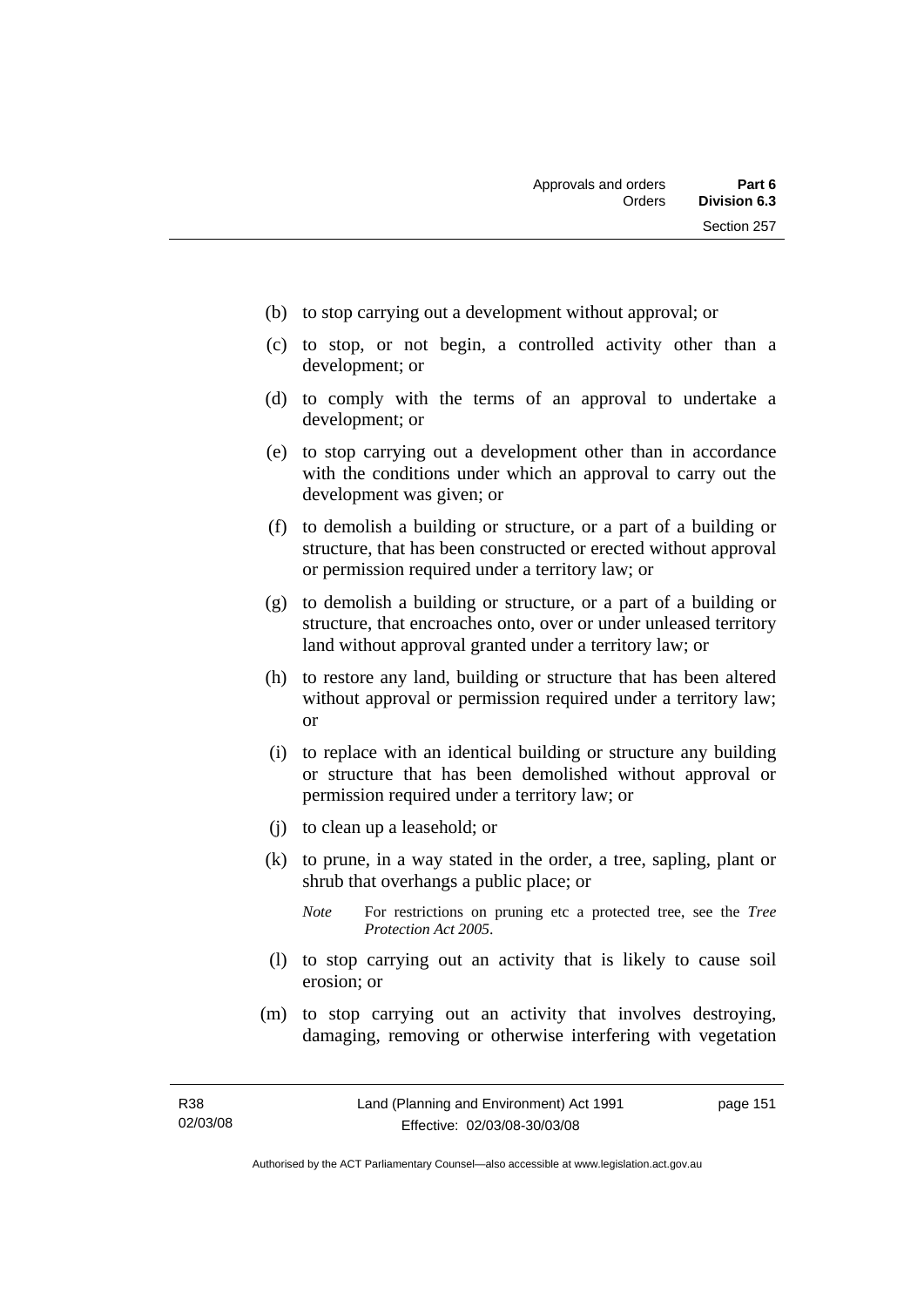(living or dead) or removing or otherwise interfering with soil that is—

- (i) between the banks of a watercourse; or
- (ii) within 20m of a bank of a watercourse; or
- (iii) on land having a slope of more than 18° from the horizontal; or
- (n) to manage land held under a rural lease in accordance with the land management agreement applying to it; or
- (o) if the person to whom the order is directed is bound by a land management agreement—to comply with the land management agreement.

### **257A Notice of making of orders**

If the planning and land authority makes an order, the authority must give notice of the making of the order to the following:

- (a) each person to whom the order is directed;
- (b) the applicant (if any) for the order;
- (c) the lessee or occupier of the place in relation to which the order applies;
- (d) the registrar-general;
- (e) if the order relates to the pruning of a tree that is a protected tree under the *Tree Protection Act 2005*—the conservator; and
	- *Note* For restrictions on pruning etc a protected tree, see the *Tree Protection Act 2005*.
- (f) if the order relates to the parking of a heavy vehicle on residential land under the *Road Transport (Safety and Traffic Management) Regulation 2000*, division 3.1.3—the road transport authority;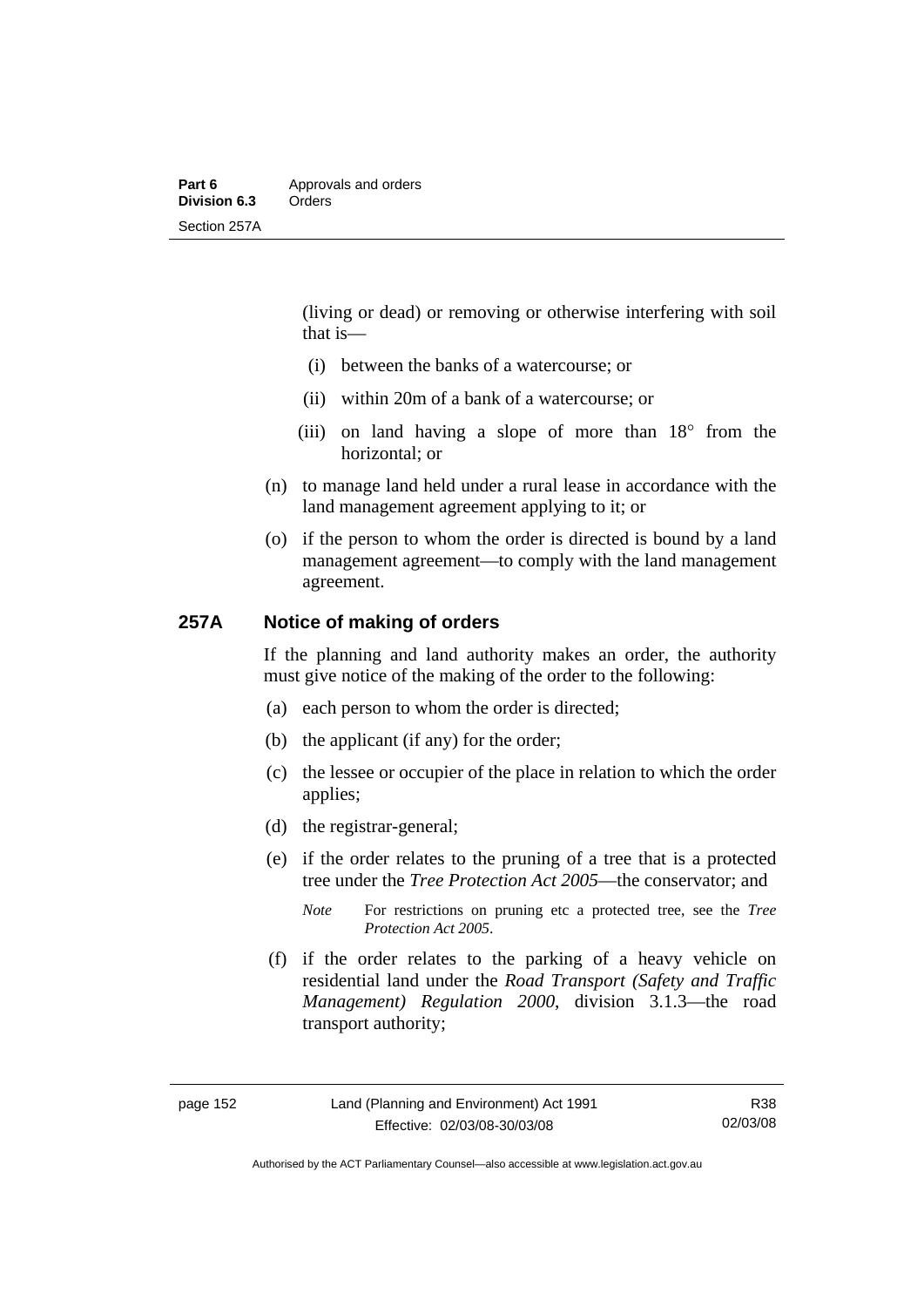- (g) anyone else whose interests the authority believes are adversely affected by the order.
- *Note* For how documents may be given, see the Legislation Act, pt 19.5.

### **257B Who is bound by an order?**

- (1) An order binds each person to whom it is directed.
- (2) If an order binds the lessee of the place to which the order applies, the order also binds anyone who becomes the lessee of the place after the order is made (a *future lessee*) to the same extent as if the order had been directed to that person.
- (3) If an order binds the occupier of the place to which the order applies, the order also binds anyone who becomes an occupier of the place after the order is made (a *future occupier*) to the same extent as if the order had been directed to that person.
- (4) However, subsection (2) or (3) does not apply to an order if the order states that it does not bind a future lessee or a future occupier (as appropriate) of the lease.

### **258 Contravening orders**

- (1) A person commits an offence if—
	- (a) the planning and land authority makes an order directed to the person; and
	- (b) the order requires the person to do, or not do, something stated in the order; and
	- (c) the person is given notice of the making of the order (whether by being given a copy of the order or otherwise); and
	- (d) the person contravenes the order.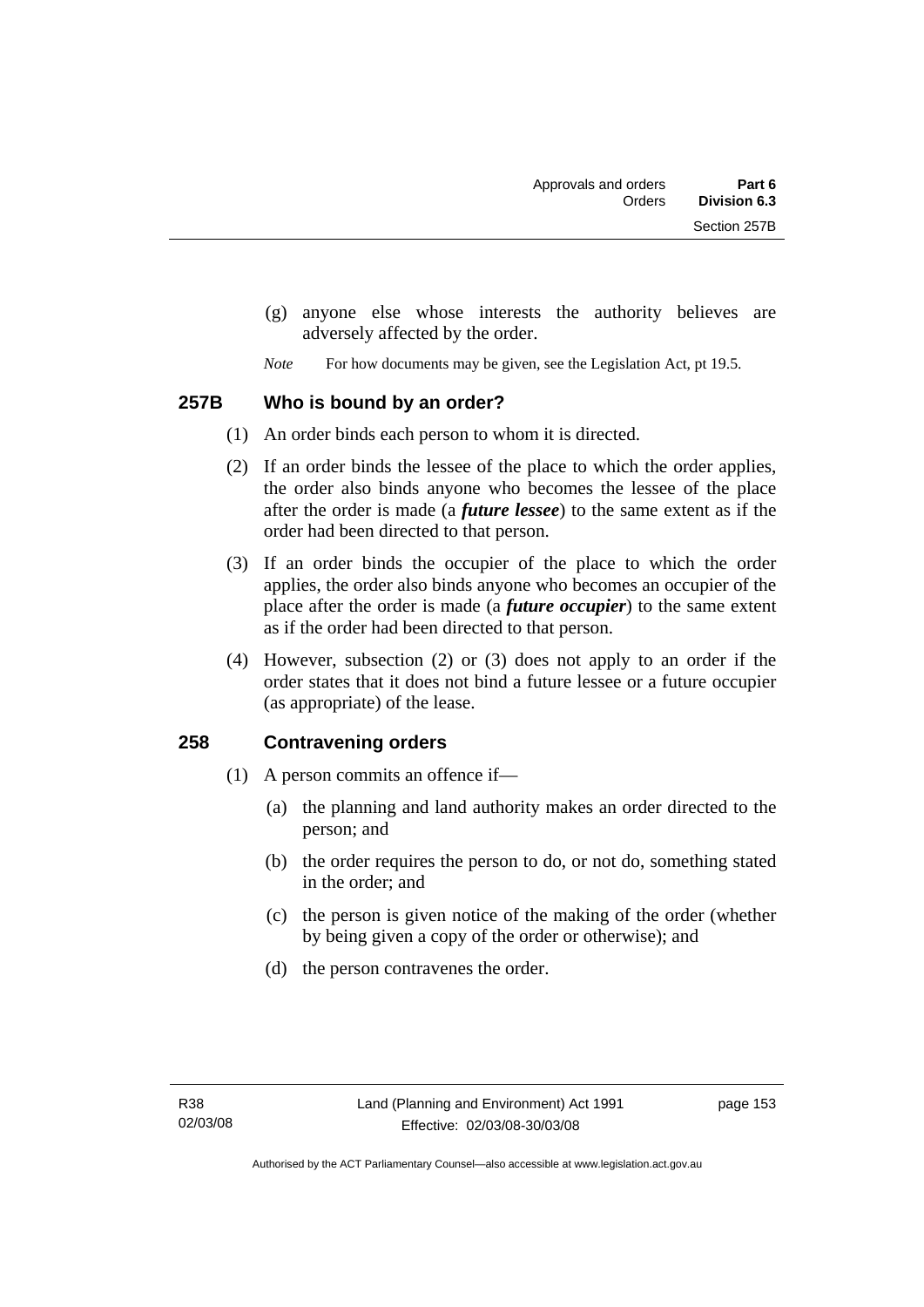| Part 6       | Approvals and orders |
|--------------|----------------------|
| Division 6.3 | Orders               |
| Section 258A |                      |

Maximum penalty: the amount stated in schedule 5, column 3 in relation to the activity for which the order was made.

- *Note* A territory authority is not liable to be prosecuted for an offence against this section (see Legislation Act, s 121).
- (2) An offence against this section is a strict liability offence.

### **258A Ending of orders**

- (1) An order operates until it is revoked or ends in accordance with the order.
- (2) A person who is bound by an order may, in writing, apply to the planning and land authority for the revocation of the order.
- (3) The application must state the grounds on which the revocation of the order is sought.
- (4) The planning and land authority may revoke the order if satisfied, on reasonable grounds, that the order is no longer necessary or appropriate.

### **258B Notice ending orders**

- (1) If an order ends otherwise than by being revoked, the planning and land authority must give written notice of the ending of the order to the registrar-general.
- (2) If the planning and land authority revokes an order, the authority must give written notice of the revocation to—
	- (a) each person to whom the order was directed; and
	- (b) if different from the person or people mentioned in paragraph (a)—the lessee or occupier of the place in relation to which the order applied; and
	- (c) the registrar-general.

Authorised by the ACT Parliamentary Counsel—also accessible at www.legislation.act.gov.au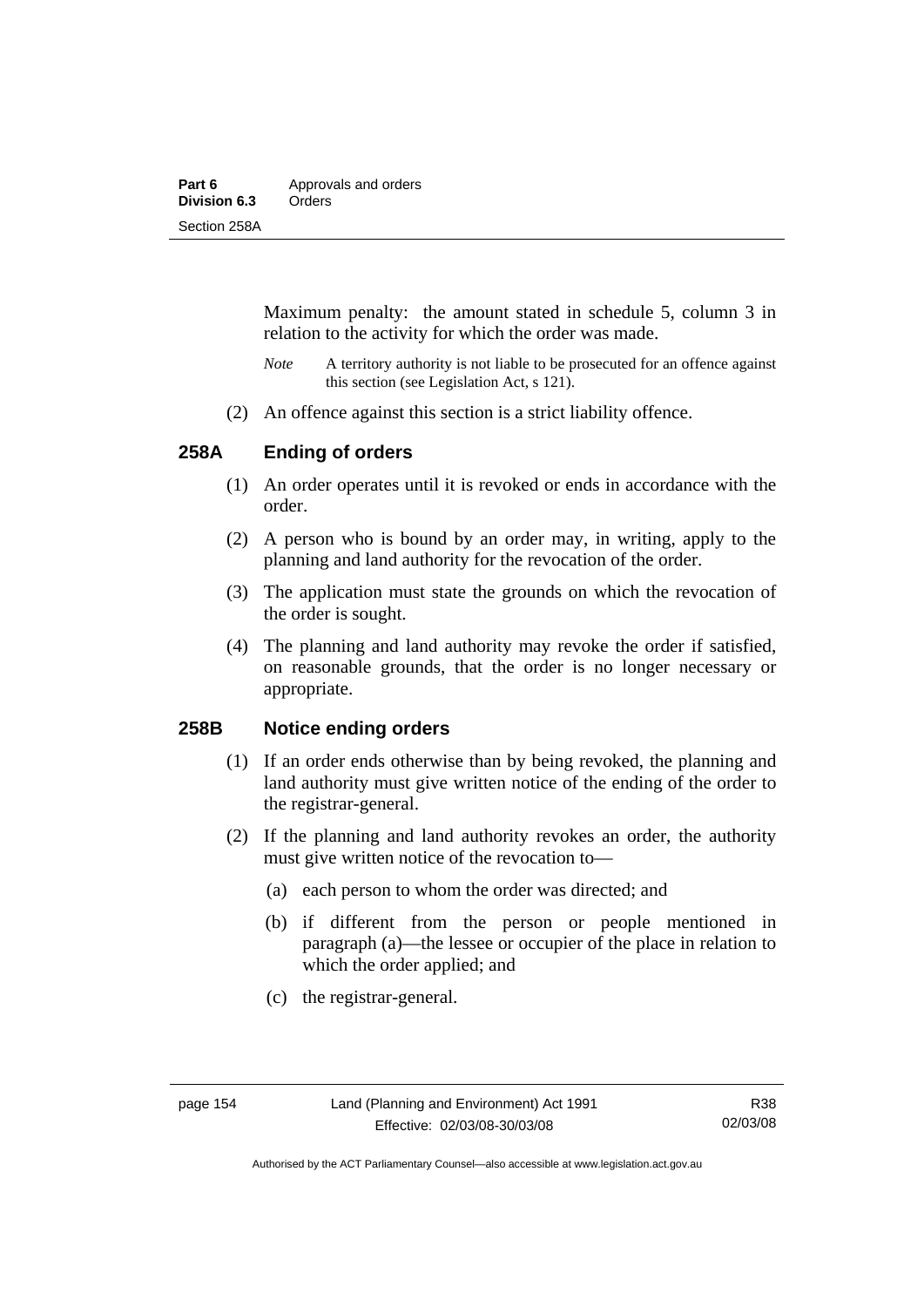# **Subdivision 6.3.2 Rectification work**

### **259 Definitions for sdiv 6.3.2**

In this subdivision:

*authorised person*—see section 259C (1).

#### *rectification work* means—

- (a) work in relation to a place where a controlled activity is being conducted to ensure compliance with the approval for the activity; or
- (b) the conduct of an activity required under an order that was not carried out within the period stated in the order.

### **259A Direction to carry out rectification work**

- (1) The planning and land authority may direct 1 or more of the following to carry out rectification work in relation to a controlled activity:
	- (a) the lessee or occupier of a place where the activity was or is being conducted;
	- (b) anyone by whom or on whose behalf the activity was or is being conducted.
- (2) The planning and land authority must give notice of the direction to—
	- (a) the person who is required to comply with the direction; and
	- (b) if different from the person mentioned in paragraph (a)—the lessee or occupier of the place to which the direction applies.
	- *Note* For how documents may be given, see the Legislation Act, pt 19.5.
- (3) The notice must state—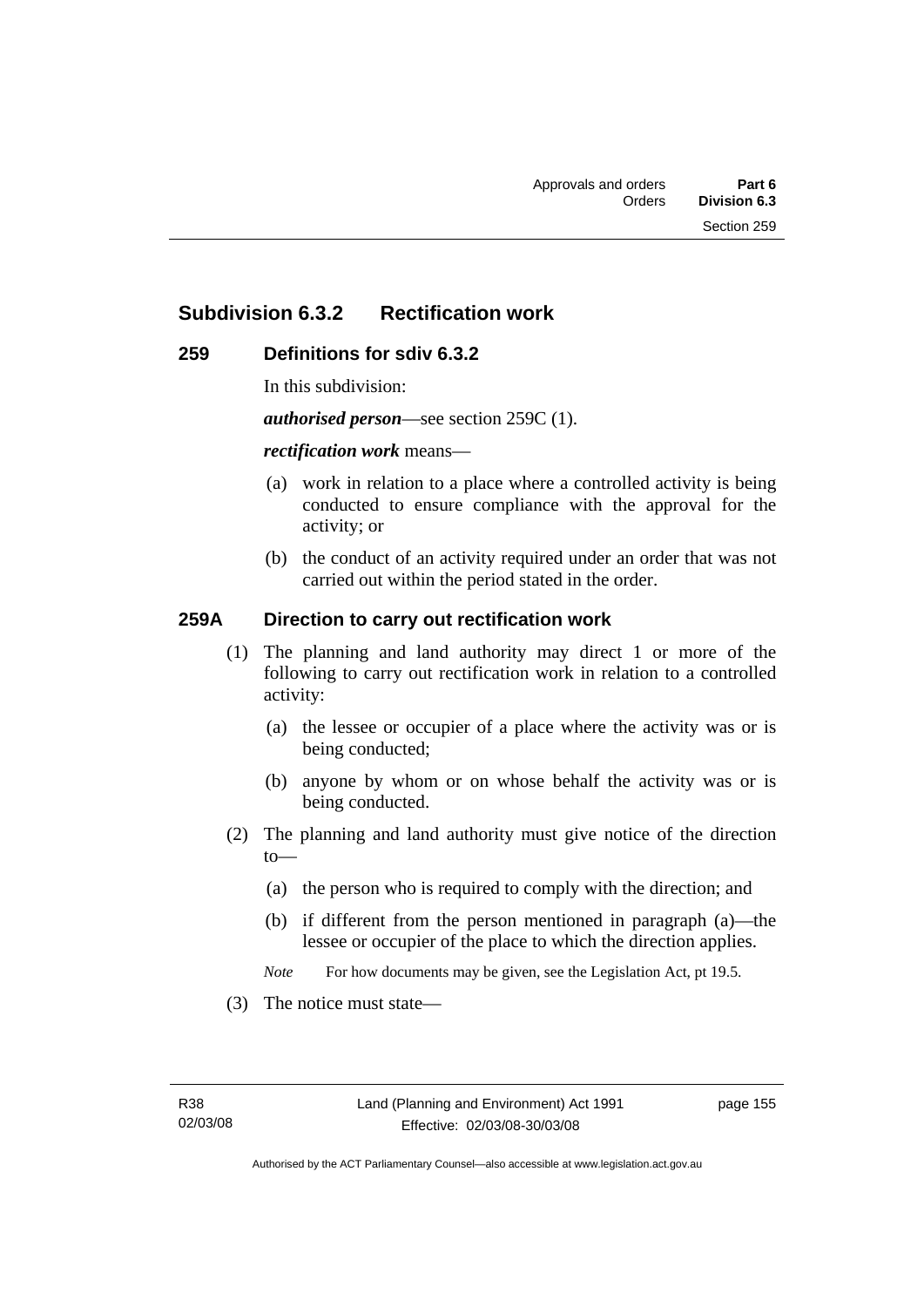- (a) that it is a direction under this Act made by the planning and land authority; and
- (b) the person who is required to comply with the direction; and
- (c) the place in relation to which the direction applies; and
- (d) the rectification work required; and
- (e) the grounds on which the direction is made; and
- (f) that the rectification work must be completed within 7 days after the day the notice is given to the person or any longer period stated in the notice.
- (4) The notice must also contain a statement to the effect that, if the rectification work is not completed within the period required by the notice—
	- (a) the planning and land authority may authorise someone else to carry out the work; and
	- (b) the reasonable cost of carrying out the work is a debt to the Territory by the person who is required to comply with the direction.
- (5) This section applies whether or not a proceeding for an offence against this part has been begun or is about to begin.

### **259B Contravening direction to carry out rectification work**

- (1) A person commits an offence if—
	- (a) the planning and land authority makes a direction to carry out rectification work in relation to a controlled activity; and
	- (b) the person is required to comply with the direction; and
	- (c) the person is given notice of the making of the direction; and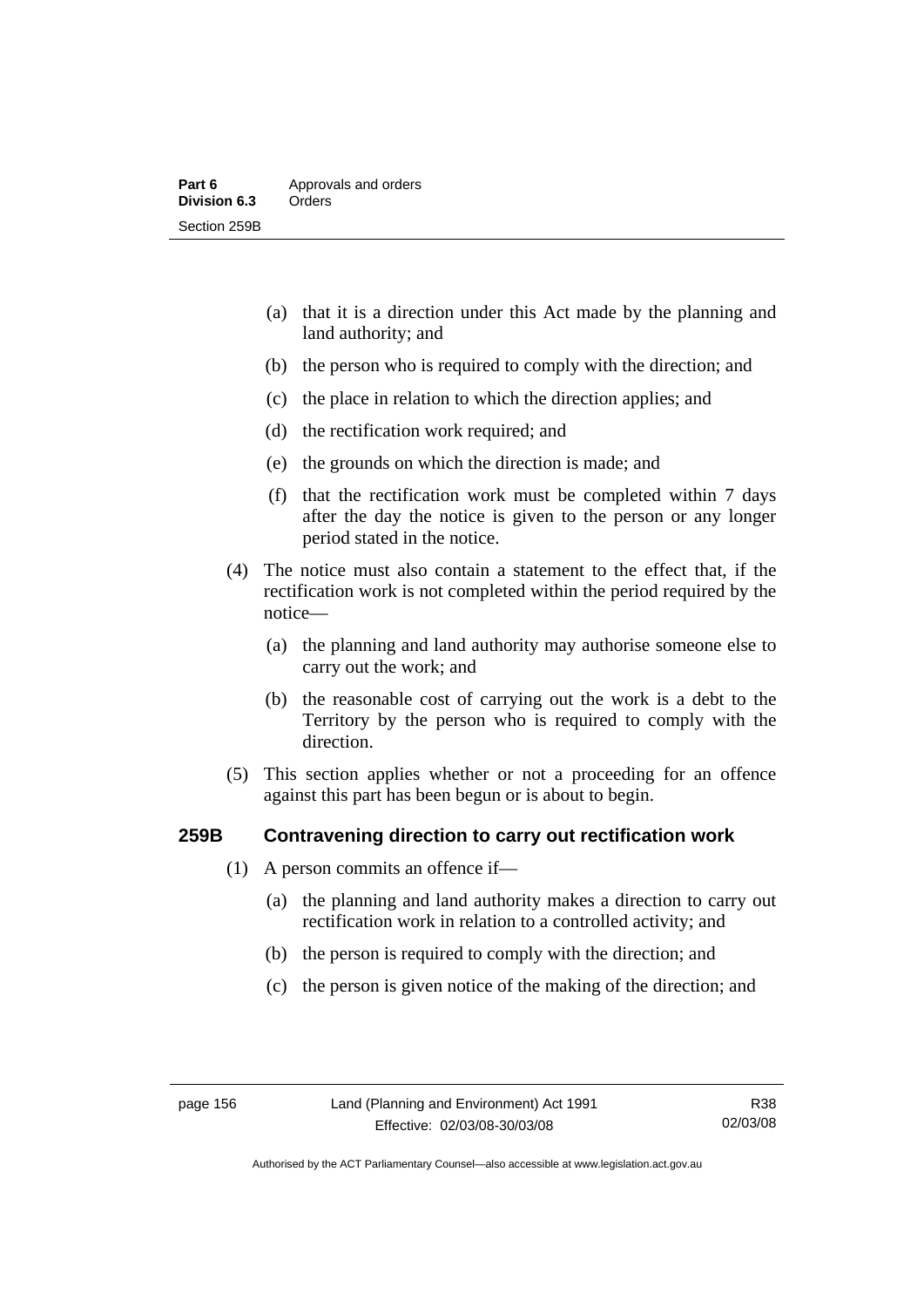(d) the person contravenes the direction.

Maximum penalty: 50 penalty units.

- *Note* A territory authority is not liable to be prosecuted for an offence against this section (see Legislation Act, s 121).
- (2) An offence against this section is a strict liability offence.

### **259C Authorisation to carry out rectification work**

- (1) The planning and land authority may authorise a person (an *authorised person*) to enter the place to which a direction under section 259A applies to carry out the rectification work required by the notice under that section if the work is not completed within the period required by the notice.
- (2) However, the planning and land authority must not give the authorisation—
	- (a) until the end of the period within which an application may be made to the administrative appeals tribunal for the review of the decision to make the order to which the rectification work relates; or
	- (b) if an application is made to the administrative appeals tribunal for a review of the decision—unless the decision is upheld or the application is withdrawn.
- (3) The authorised person must carry out the rectification work in accordance with the directions of an inspector.

### **259D Obstructing etc authorised people**

- (1) A person commits an offence if—
	- (a) the person knows that, or is reckless about the fact that, a person is an authorised person; and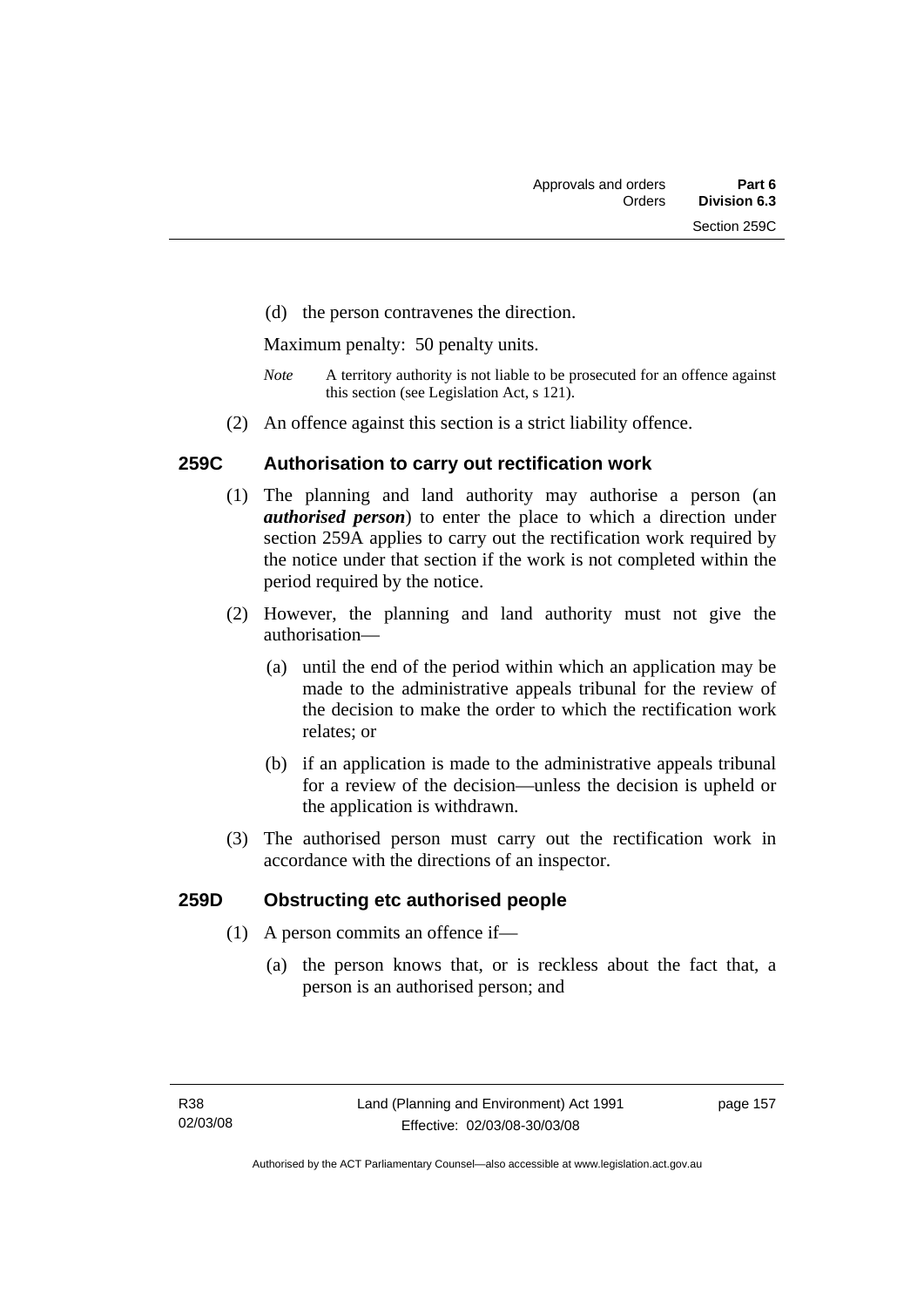(b) the person obstructs, hinders, intimidates or resists the authorised person in the exercise of the person's functions.

Maximum penalty: 50 penalty units, imprisonment for 6 months or both.

(2) Strict liability applies to subsection (1) (b).

### **259E Liability for cost of rectification work**

The person who is required to comply with a direction under section 259A (Direction to carry out rectification work) must pay to the Territory the reasonable cost of any rectification work carried out by an authorised person to which the direction related.

*Note* An amount owing under a law may be recovered as a debt in a court of competent jurisdiction (see Legislation Act, s 177).

### **259F Determination of criteria for deferral of rectification work cost**

- (1) The planning and land authority may, in writing, determine circumstances when the payment of all or part of the cost of rectification work carried out by an authorised person on a lessee's leasehold may be deferred by the lessee.
- (2) A determination under subsection (1) is a notifiable instrument.

*Note* A notifiable instrument must be notified under the Legislation Act.

### **259G Application for deferral of rectification work cost**

- (1) A lessee who is required to pay the cost of rectification work carried out on the lessee's leasehold may, in writing, apply to the planning and land authority for the deferment of payment of all or part of the cost of the rectification work.
- (2) The application must state the grounds for the application.
	- *Note* If a form is approved under s 287A for an application, the form must be used.

Authorised by the ACT Parliamentary Counsel—also accessible at www.legislation.act.gov.au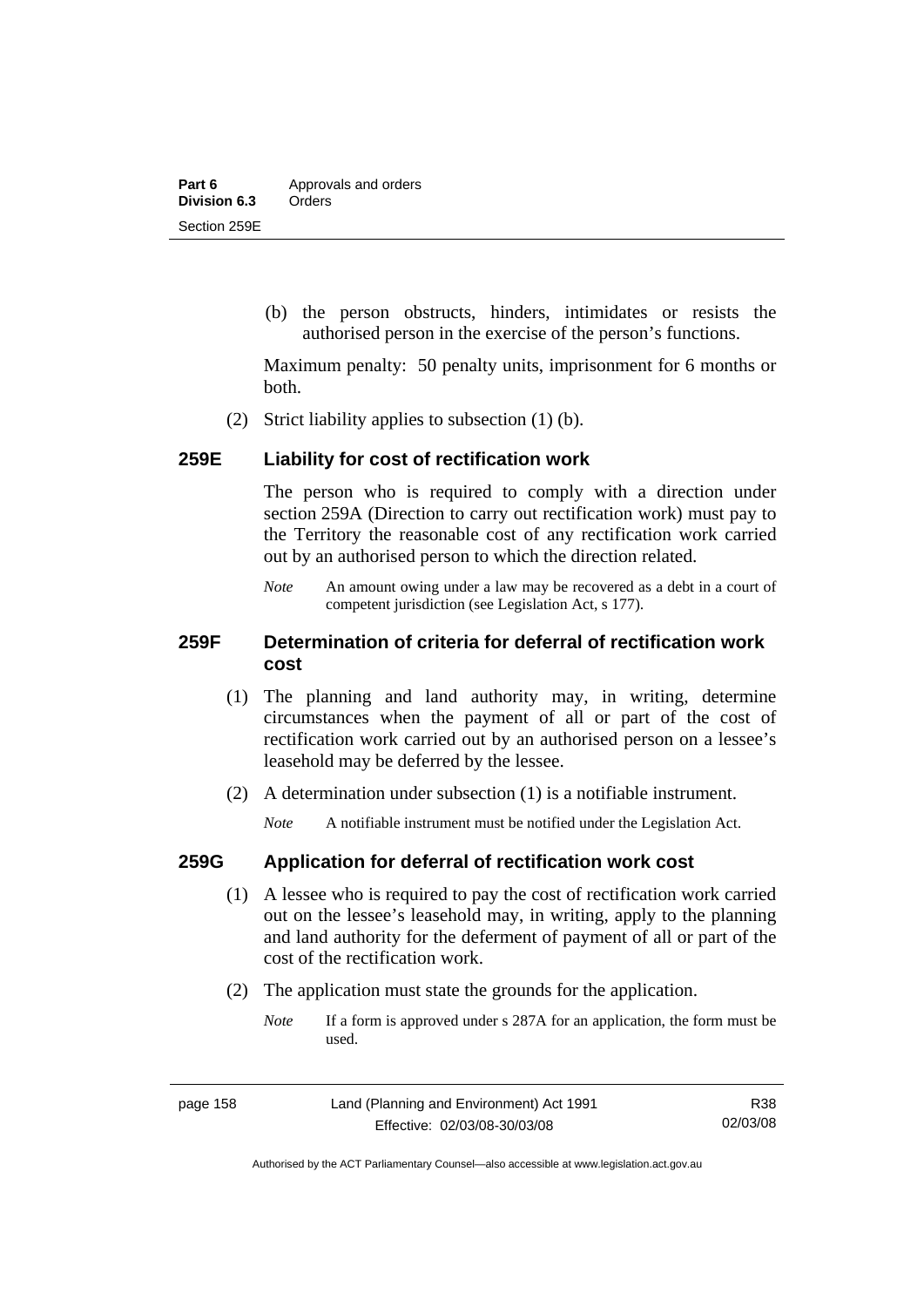### **259H Deferral of rectification work cost**

 (1) The planning and land authority may, in writing, declare that all or part of the cost of rectification work payable by a lessee is deferred if satisfied that a circumstance determined under section 259F (1) applies to the lessee.

*Note* Interest is payable on the deferred amount, see s 259I.

- (2) The declaration must state—
	- (a) the leasehold to which the declaration relates; and
	- (b) the amount of the cost of the rectification work deferred.

### **259I Security for deferred rectification work cost**

- (1) The planning and land authority must—
	- (a) lodge a copy of a declaration under section 259H with the registrar-general for registration under the *Land Titles Act 1925*; and
	- (b) give a copy of the declaration to the lessee of the leasehold to which the declaration relates and anyone else who has an interest in the leasehold.
- (2) For the *Land Titles Act 1925*, section 104 (1) (Lodging of caveat), the Territory is taken to be a person claiming an interest in the leasehold to which the declaration relates.
- (3) The registration under the *Land Titles Act 1925* of the copy of a declaration under section 259H creates a charge over the leasehold to which the declaration relates for—
	- (a) the amount stated in the declaration; and
	- (b) interest on the amount calculated on a daily basis at the interest rate applying from time to time under the *Taxation Administration Act 1999*, section 26 (Interest rate).

page 159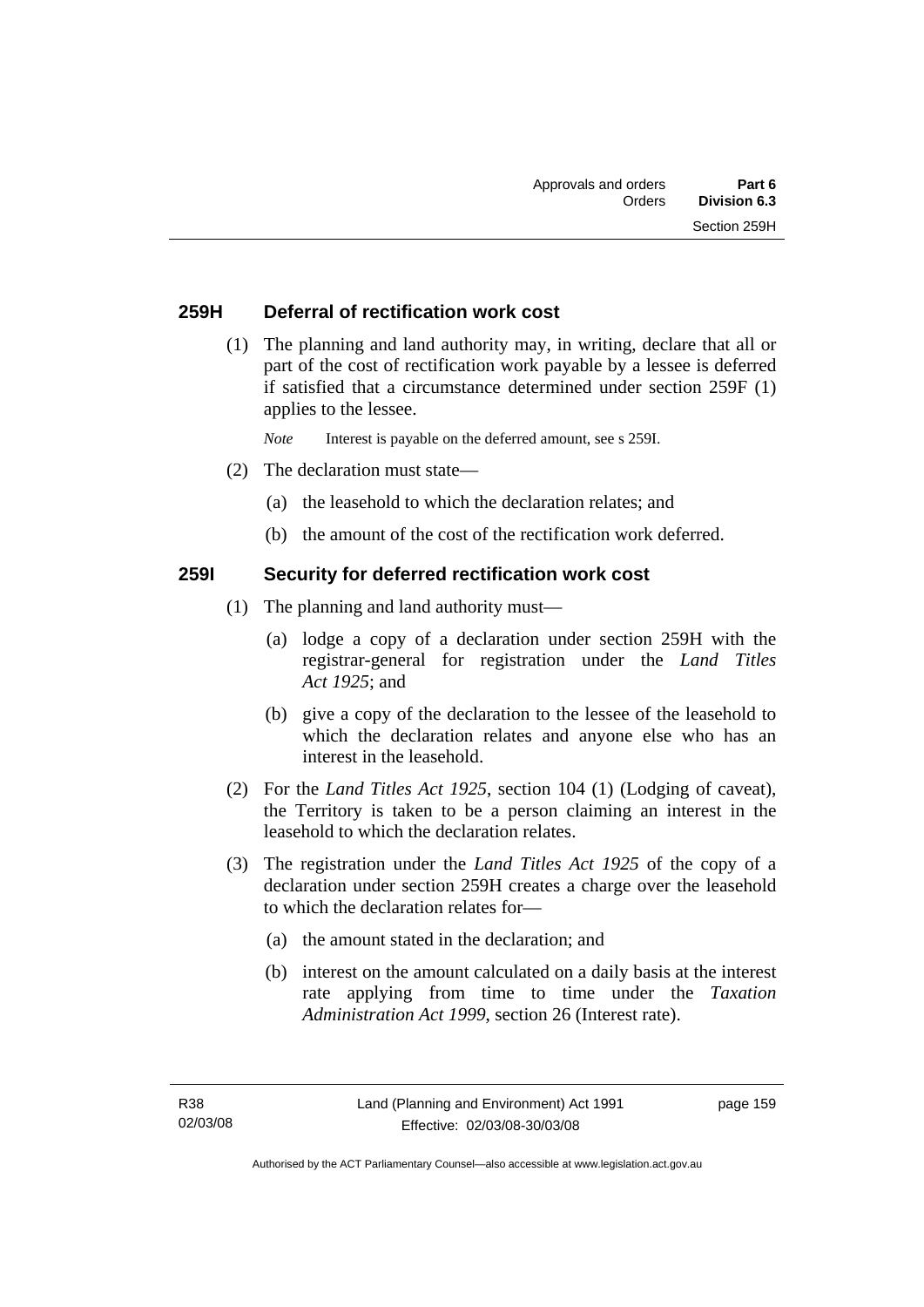### **259J Payment of deferred rectification work cost**

- (1) If the full amount of the charge mentioned in section 259I (3) is paid to the Territory, the planning and land authority must—
	- (a) revoke the declaration to which the charge relates; and
	- (b) lodge a copy of the revocation with the registrar-general for registration under the *Land Titles Act 1925*; and
	- (c) give a copy of the revocation to the lessee of the charged leasehold and anyone else who has an interest in the leasehold.
- (2) The charge is discharged on the registration under the *Land Titles Act 1925* of the copy of the revocation of the declaration.
- (3) The lessees of a charged leasehold are liable separately and together for the payment to the Territory of the full amount of the charge.
- (4) A registered charge under this section does not give a power of sale over the leasehold to which it relates.

# **Subdivision 6.3.3 Prohibition notices and injunctions**

### **260 Prohibition notices—making**

- (1) This section applies if the planning and land authority believes, on reasonable grounds, that the giving of a notice under this section (a *prohibition notice*) is necessary to prevent or lessen a significant threat or likelihood of irreversible damage to a thing because of the conduct, or likely conduct, of a controlled activity.
- (2) Also, this section applies whether or not—
	- (a) an order has been made or is proposed to be made in relation to a controlled activity; or
	- (b) a proceeding for an offence against this part has begun or is about to begin.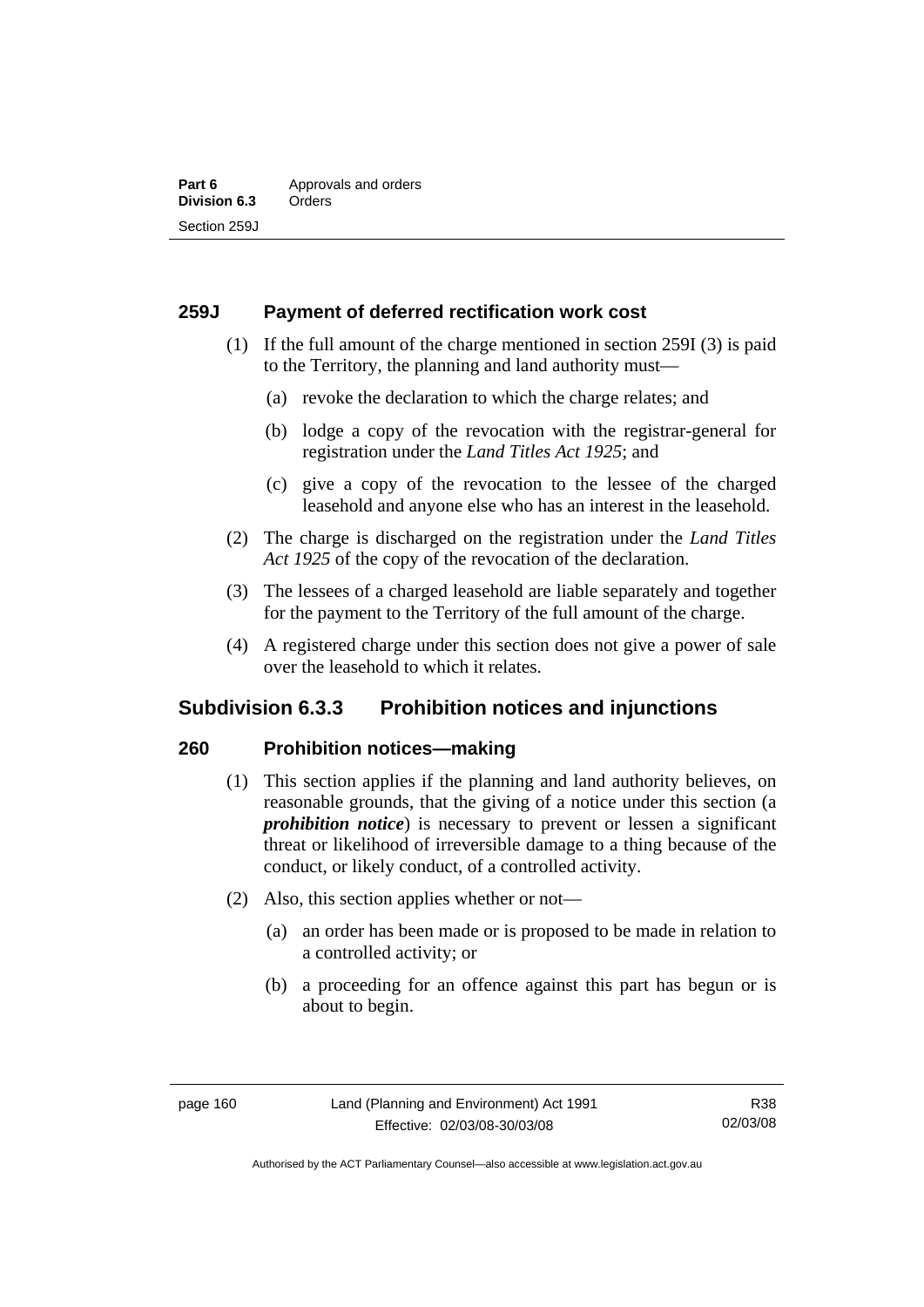- (3) The planning and land authority may give a prohibition notice to 1 or more of the following:
	- (a) the lessee or occupier of a place to which the controlled activity relates;
	- (b) anyone by whom or on whose behalf the activity—
		- (a) was, is being, or is to be, conducted; or
		- (b) is likely to be conducted.
	- *Note* For how documents may be given, see the Legislation Act, pt 19.5.
- (4) The prohibition notice must state—
	- (a) that it is a prohibition notice under this Act; and
	- (b) each person to whom it is directed; and
	- (c) that the notice takes effect when it is given to a person to whom it is directed; and
	- (d) the grounds on which the notice is given; and
	- (e) the activity, and the place, in relation to which the notice applies; and
	- (f) that the activity—
		- (i) must not be carried on by the person; or
		- (ii) must not be carried on by the person except in accordance with the notice; and
	- (g) when the notice ends (including, for example, on the happening of an event stated in the notice).
	- *Note* An example is part of the Act, is not exhaustive and may extend, but does not limit, the meaning of the provision in which it appears (see Legislation Act, s 126 and s 132).
- (5) A prohibition notice takes effect when it is given to a person to whom it is directed.

page 161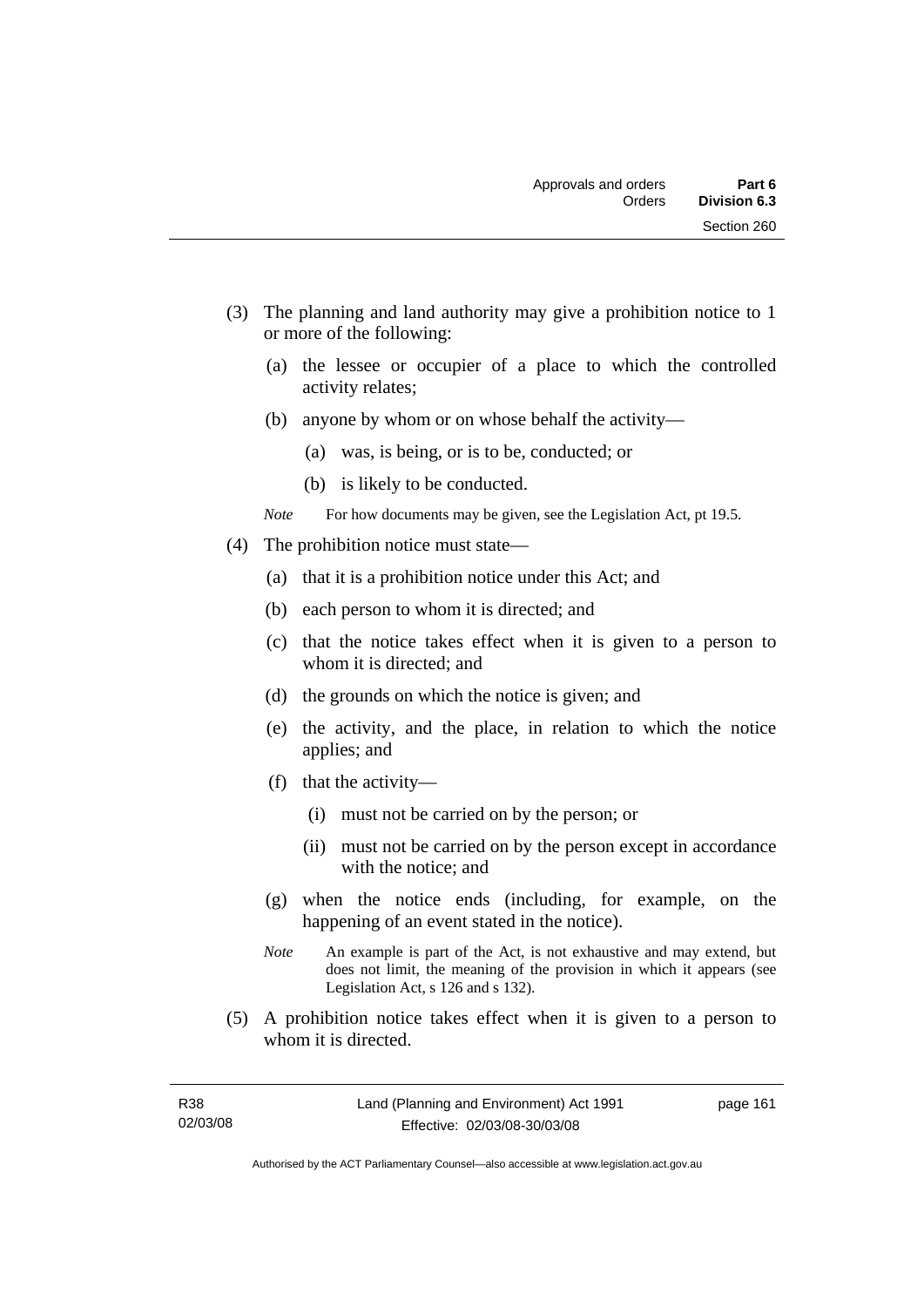| Part 6       | Approvals and orders |
|--------------|----------------------|
| Division 6.3 | Orders               |
| Section 260A |                      |

 (6) To remove any doubt, 2 or more prohibition notices may be given in relation to the same activity.

#### **260A Contravening prohibition notices**

- (1) A person commits an offence if—
	- (a) the planning and land authority gives a prohibition notice to the person; and
	- (b) the notice is directed to the person; and
	- (c) the notice states that a controlled activity must not be carried on by the person in relation to a place; and
	- (d) the person carries on the activity in relation to the place.

Maximum penalty: 50 penalty units, imprisonment for 6 months or both.

*Note* A territory authority is not liable to be prosecuted for an offence against this section (see Legislation Act, s 121).

- (2) A person commits an offence if—
	- (a) the planning and land authority gives a prohibition notice to the person; and
	- (b) the notice is directed to the person; and
	- (c) the notice states that a controlled activity must not be carried on by the person in relation to a place except in accordance with the notice; and
	- (d) the person carries on the activity in relation to the place otherwise than in accordance with the notice.

Maximum penalty: 50 penalty units, imprisonment for 6 months or both.

(3) An offence against this section is a strict liability offence.

Authorised by the ACT Parliamentary Counsel—also accessible at www.legislation.act.gov.au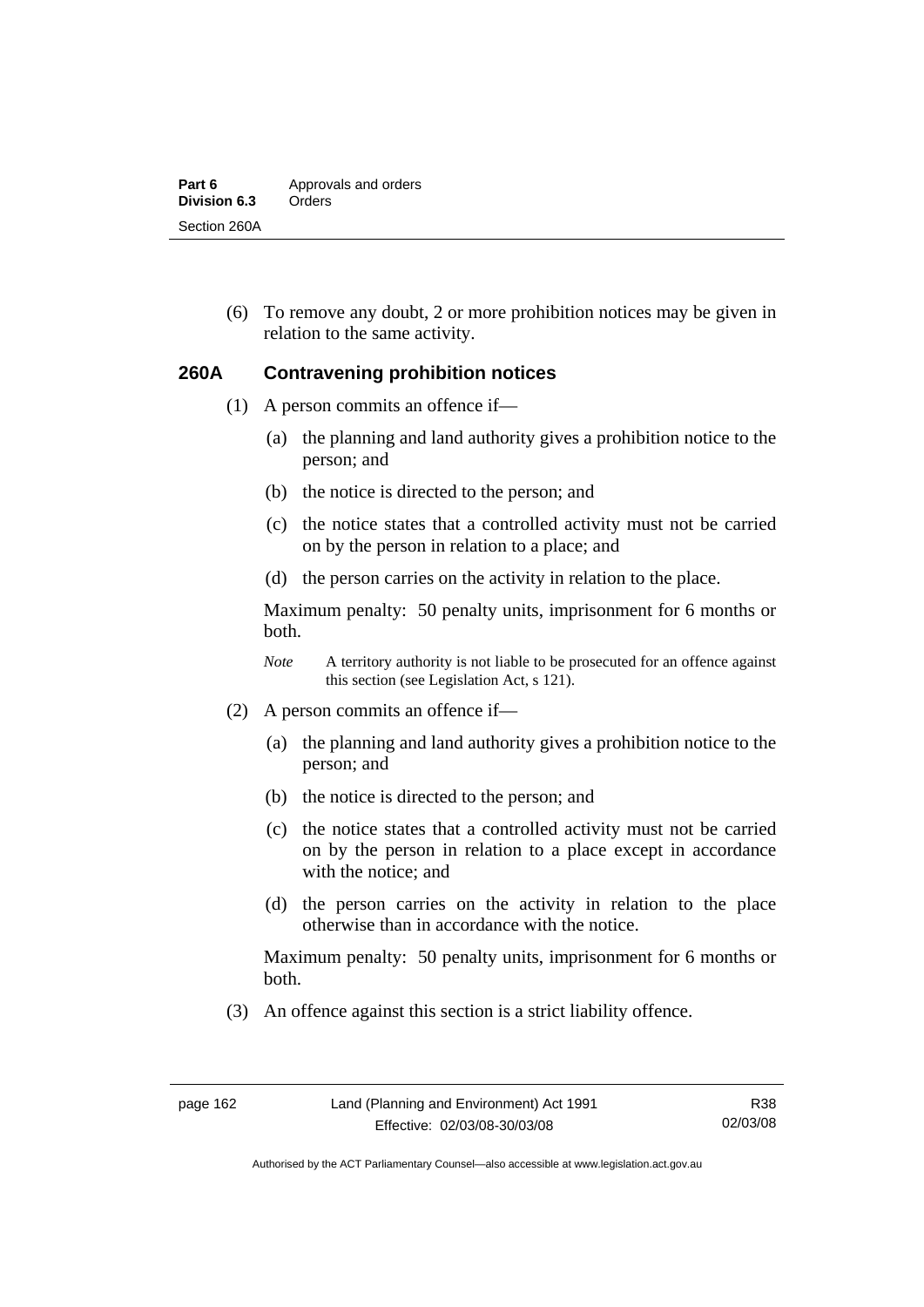### **260B Prohibition notices—ending**

- (1) A prohibition notice remains in force until it ends in accordance with this section.
- (2) A prohibition notice ends on the earlier of the following:
	- (a) 60 days after the day it is given to a person to whom the notice is directed;
	- (b) the notice ends in accordance with the notice;
	- (c) the notice is revoked.
- (3) A person to whom a prohibition notice is directed may, in writing, apply to the planning and land authority for the revocation of the notice.
- (4) The application must state the grounds on which the revocation of the prohibition notice is sought.
- (5) The planning and land authority may revoke the prohibition notice if satisfied, on reasonable grounds, that the notice is no longer necessary or appropriate.

### **260C Injunctions to restrain contravention of orders or prohibition notices**

- (1) This section applies if a person (the *relevant person*) has engaged, is engaging, or proposes to engage, in conduct that was, is, or would be, a contravention of an order or a prohibition notice.
- (2) The planning and land authority or anyone else may apply to the Supreme Court for an injunction.
- (3) On application under subsection (2), the Supreme Court may grant an injunction—
	- (a) restraining the relevant person from engaging in the conduct; and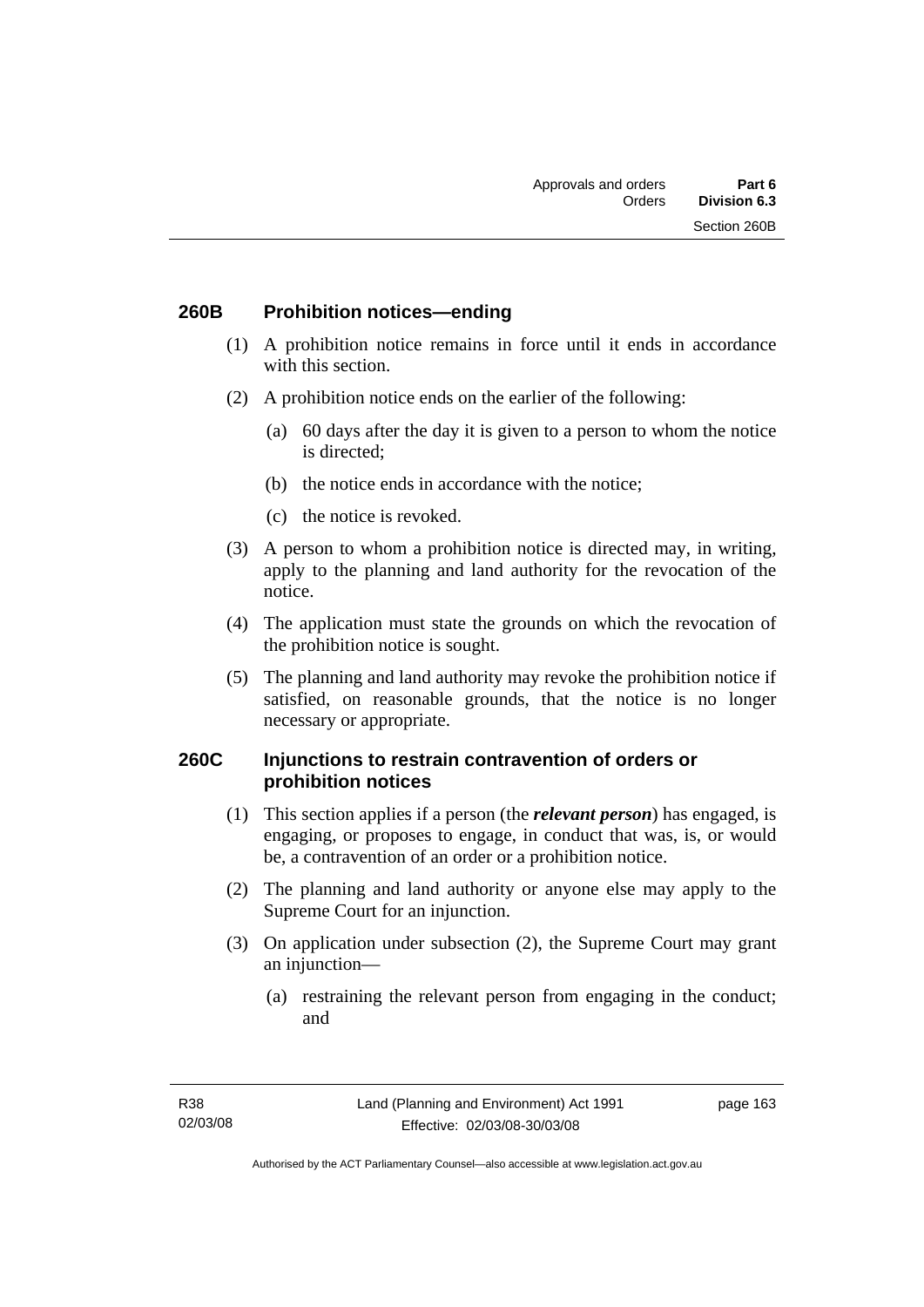- (b) if, in the court's opinion, it is desirable to do so, requiring the relevant person to do anything.
- (4) The Supreme Court may grant an injunction restraining a relevant person from engaging in conduct of a particular kind—
	- (a) if satisfied that the person has engaged in conduct of that kind, whether or not it appears to the court that the person intends to engage again, or to continue to engage, in conduct of that kind; or
	- (b) if it appears to the court that, if an injunction is not granted, it is likely the person will engage in conduct of that kind, whether or not the person has previously engaged in conduct of that kind and whether or not there is an imminent danger of substantial damage to someone else if the person engages in conduct of that kind.
- (5) This section applies whether or not a proceeding for an offence against this part has begun or is about to begin.

# **Division 6.4 Inspection and seizure powers**

# **Subdivision 6.4.1 Preliminary**

### **262 Definitions for div 6.4**

In this division:

*connected*—a thing is *connected* with an offence if—

- (a) the offence has been committed in relation to it; or
- (b) it will provide evidence of the commission of the offence; or
- (c) it was used, is being used, or is intended to be used, to commit the offence.

*occupier*, of premises, includes—

Authorised by the ACT Parliamentary Counsel—also accessible at www.legislation.act.gov.au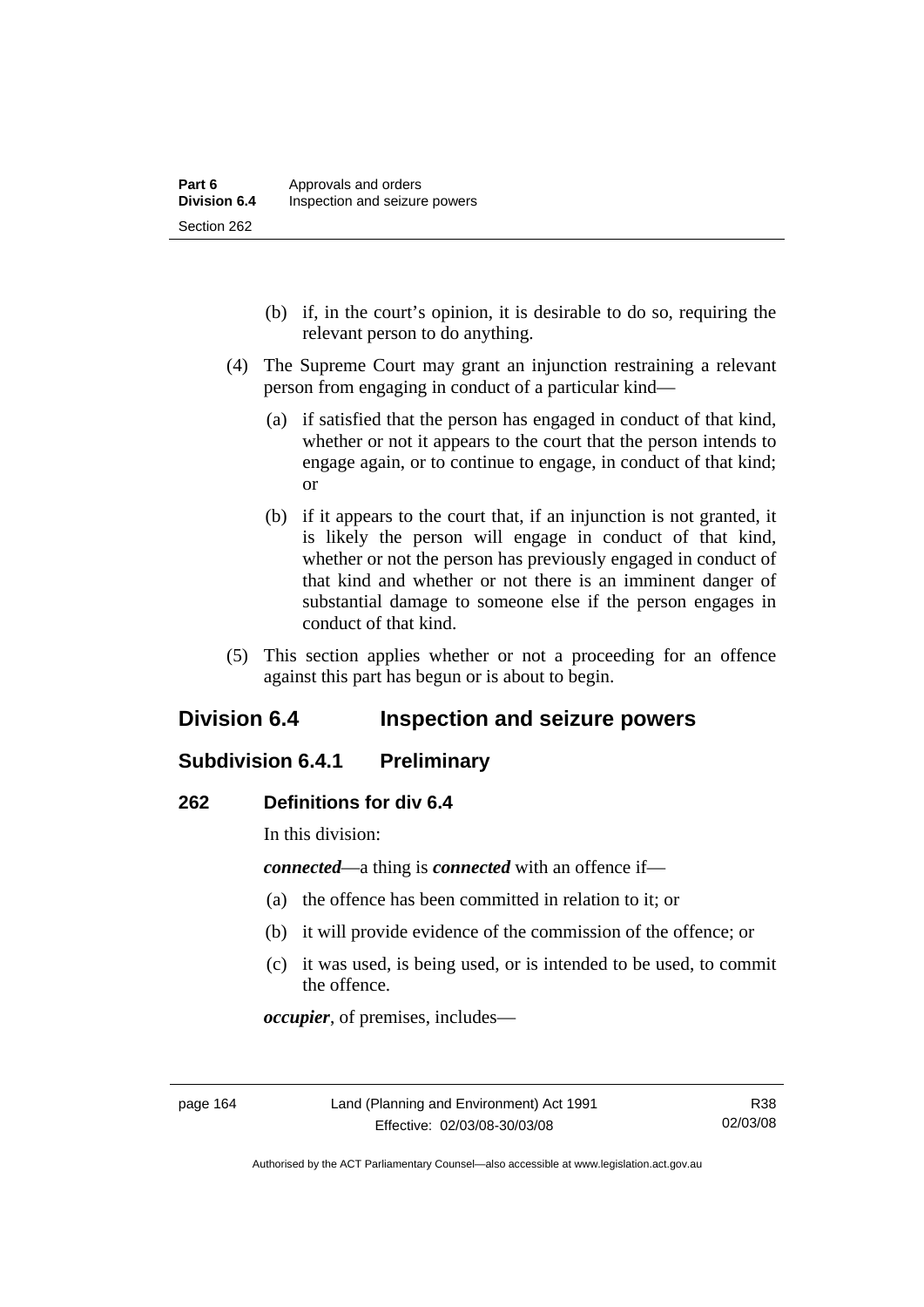- (a) a person believed, on reasonable grounds, to be an occupier of the premises; and
- (b) a person apparently in charge of the premises.

*offence* includes an offence that there are reasonable grounds for believing has been, is being, or will be committed.

### **263 Appointment of inspectors**

- (1) The planning and land authority may appoint a person as an inspector for this part.
	- *Note 1* For the making of appointments (including acting appointments), see the Legislation Act, div 19.3.
	- *Note 2* In particular, a person may be appointed for a particular provision of a law (see Legislation Act, s 7 (3)) and an appointment may be made by naming a person or nominating the occupant of a position (see s 207).
- (2) An inspector has the functions that the planning and land authority directs.

### **264 Identity cards**

- (1) The planning and land authority must give an inspector an identity card stating the person's name and that the person is an inspector.
- (2) The identity card must show—
	- (a) a recent photograph of the person; and
	- (b) the card's date of issue and expiry; and
	- (c) anything else prescribed by regulation.
- (3) A person commits an offence if—
	- (a) the person ceases to be an inspector; and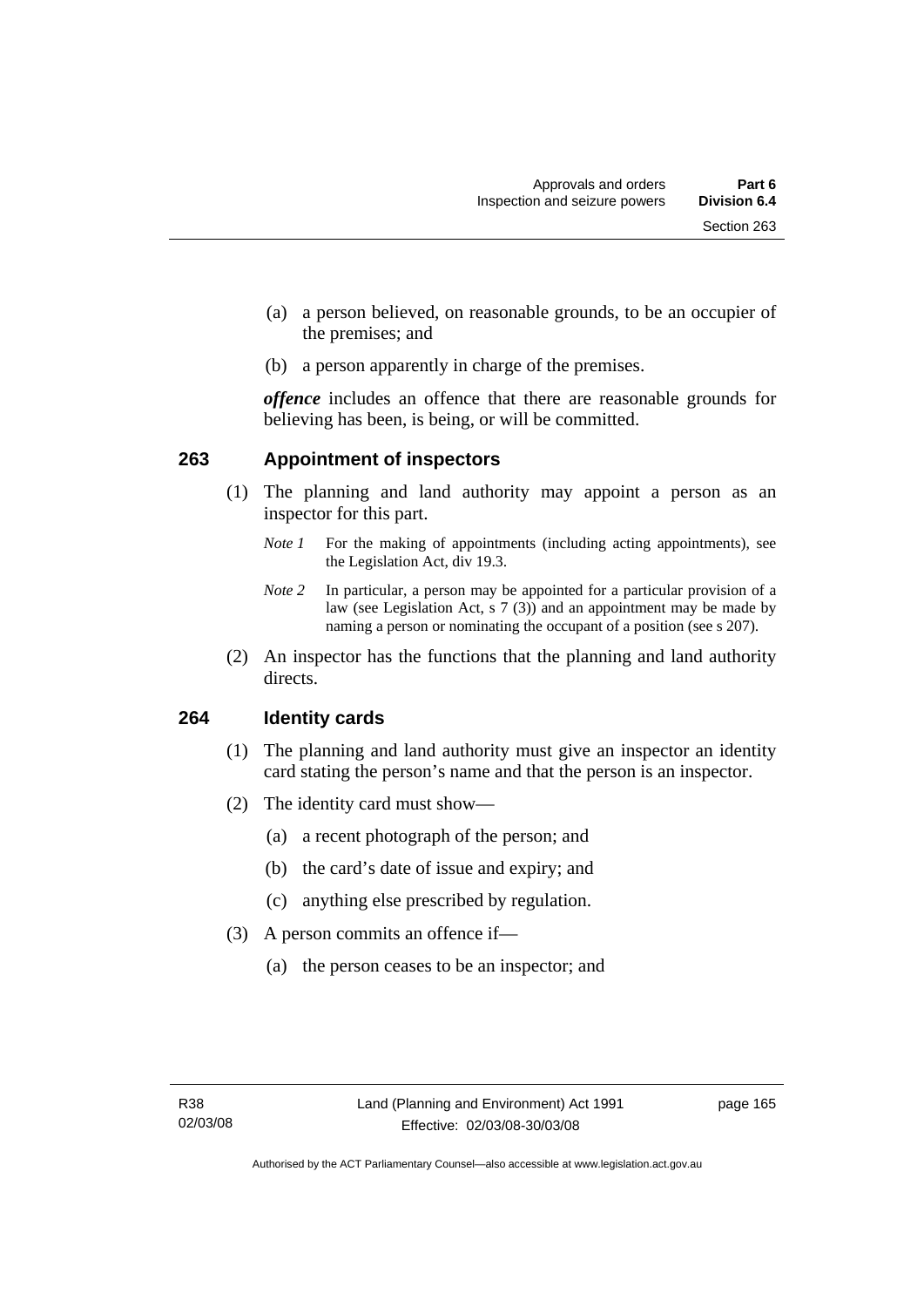(b) the person does not return the person's identity card to the chief executive as soon as practicable (but within 7 days) after the day the person ceases to be an inspector.

Maximum penalty: 1 penalty unit.

(4) An offence against this section is a strict liability offence.

### **265 Power not to be exercised before identity card shown**

An inspector may exercise a power under this Act in relation to a person only if the inspector first shows the person his or her identity card.

# **Subdivision 6.4.2 Inspection**

### **266 Inspections etc**

For the purposes of ascertaining whether or not a controlled activity is being conducted in or on any place—

- (a) in accordance with an approval; or
- (b) without an approval; or
- (c) contrary to the conditions of an approval; or
- (d) in accordance with, or in contravention of, an order;

an inspector may enter the place—

- (e) with the consent of the occupier of the place; or
- (f) under a warrant issued under section 273; or
- (g) with the assistance and by the force that is reasonable, if the inspector believes on reasonable grounds that the circumstances are of such seriousness and urgency as to require the immediate exercise of those powers without the authority of a warrant issued under section 273;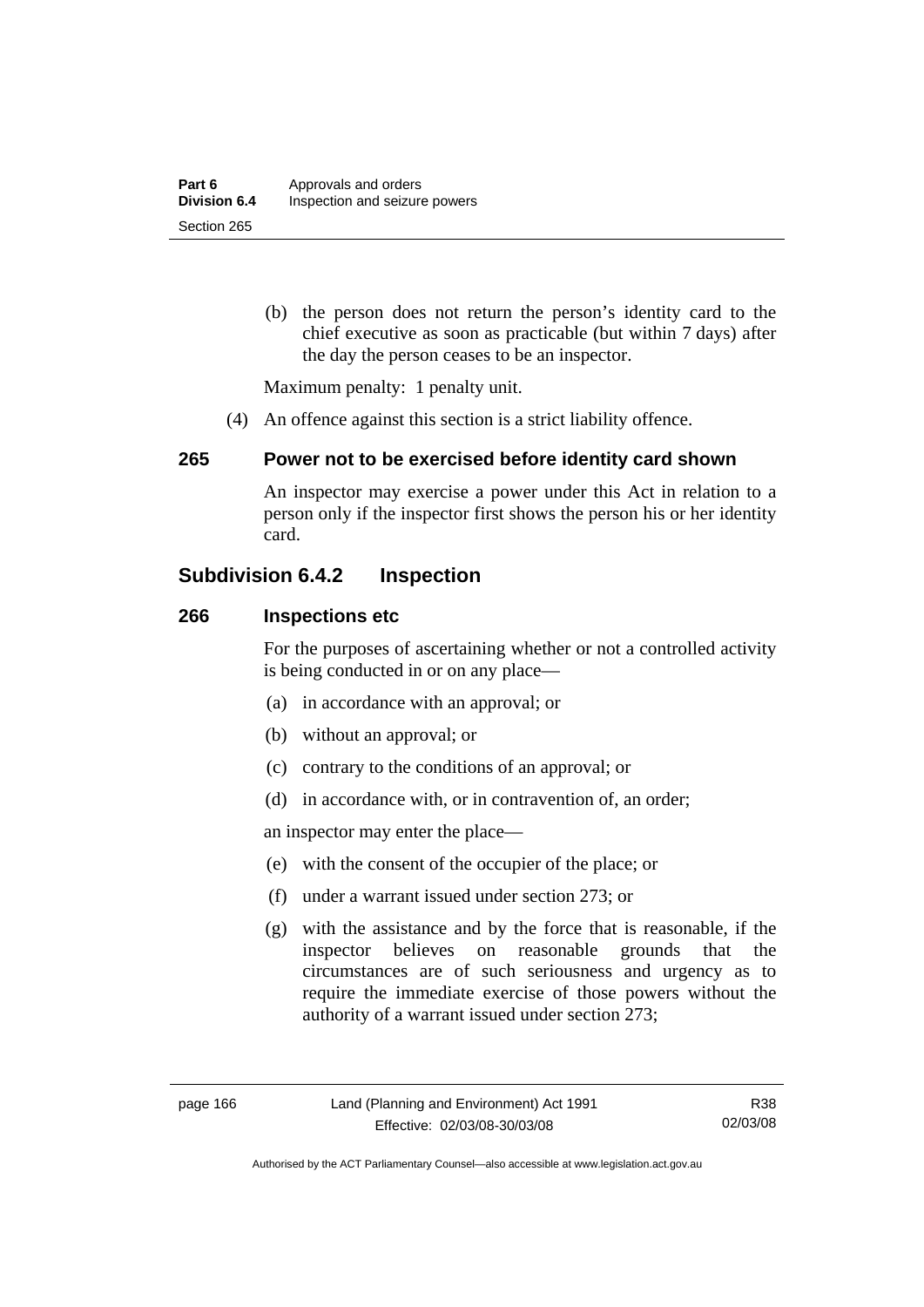and, subject to section 268, exercise any power mentioned in section 269 if the inspector believes on reasonable grounds that a controlled activity is, or is intended to be, conducted in or on that place.

# **267 Consent to entry**

- (1) Before seeking the consent of the occupier of a place for section 266, an inspector must inform the occupier that the occupier may refuse to give that consent.
- (2) If an inspector obtains the occupier's consent for those purposes, the inspector must ask the occupier to sign a written acknowledgment—
	- (a) that the occupier has been informed that the occupier may refuse to give consent, for section 266, for the inspector to enter the place and to exercise any power under section 269; and
	- (b) that the occupier has given the inspector that consent; and
	- (c) of the day and time when the consent was given.
- (3) If it is material, in any proceedings, for a court to be satisfied that an occupier has consented for section 266 and an acknowledgment, in accordance with subsection (2), signed by the occupier, is not produced in evidence, it must be presumed that the occupier did not consent, but that presumption is rebuttable.

# **269 Powers of inspection**

- (1) Subject to this part, an inspector who enters a place under section 266 may—
	- (a) inspect, examine, take measurements of, or conduct tests relating to, the premises or a controlled activity conducted in or on that place; and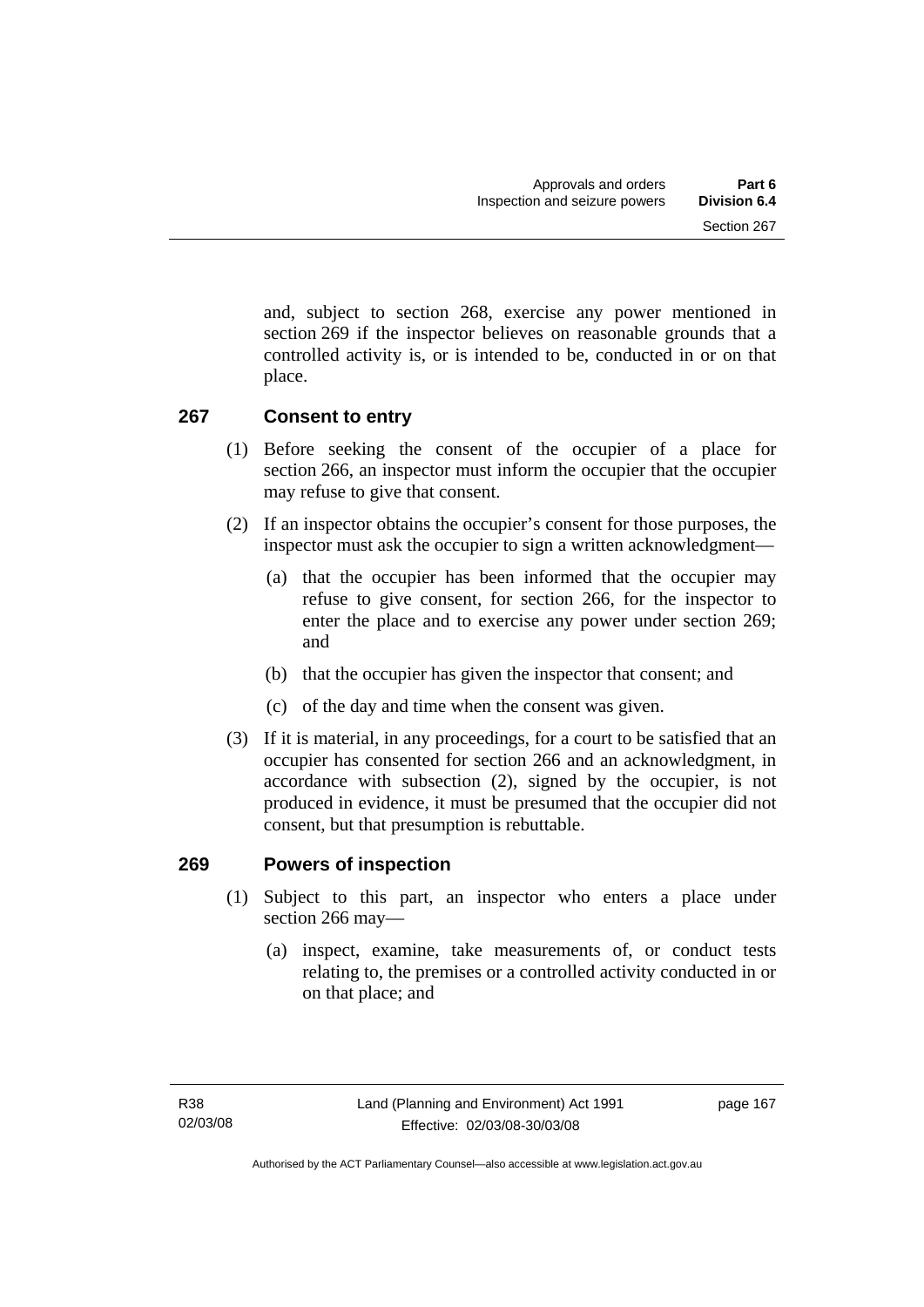- (b) take the photographs, video recordings, or make the sketches or other recordings, that the inspector believes on reasonable grounds to be necessary; and
- (c) take samples of anything that the inspector believes on reasonable grounds is connected with an offence against this part; and
- (d) seize anything that the inspector believes on reasonable grounds to be connected with an offence against this part; and
- (e) inspect, make copies of, or take extracts from, any document in or on that place that the inspector believes on reasonable grounds is connected with an offence against this part; and
- (f) require any person in or on the place—
	- (i) to give the inspector such information; or
	- (ii) to produce to the inspector any document containing such information;

relating to the use of the place in relation to the conduct of a controlled activity; and

- (g) require any person in or on the place to answer questions; and
- (h) require any person on the premises to give the inspector the assistance that is reasonable to enable the inspector to exercise his or her powers under this section.
- (2) A person shall not, without reasonable excuse, fail to comply with a requirement made of the person under subsection  $(1)$   $(f)$ ,  $(g)$  or  $(h)$ .

Maximum penalty: 50 penalty units.

# **271 Taking samples**

An inspector who takes samples under section 269 (1) (c) must—

 (a) ensure that the sample permits paragraph (c) to be complied with; and

| page 168 | Land (Planning and Environment) Act 1991 | R38      |
|----------|------------------------------------------|----------|
|          | Effective: 02/03/08-30/03/08             | 02/03/08 |

Authorised by the ACT Parliamentary Counsel—also accessible at www.legislation.act.gov.au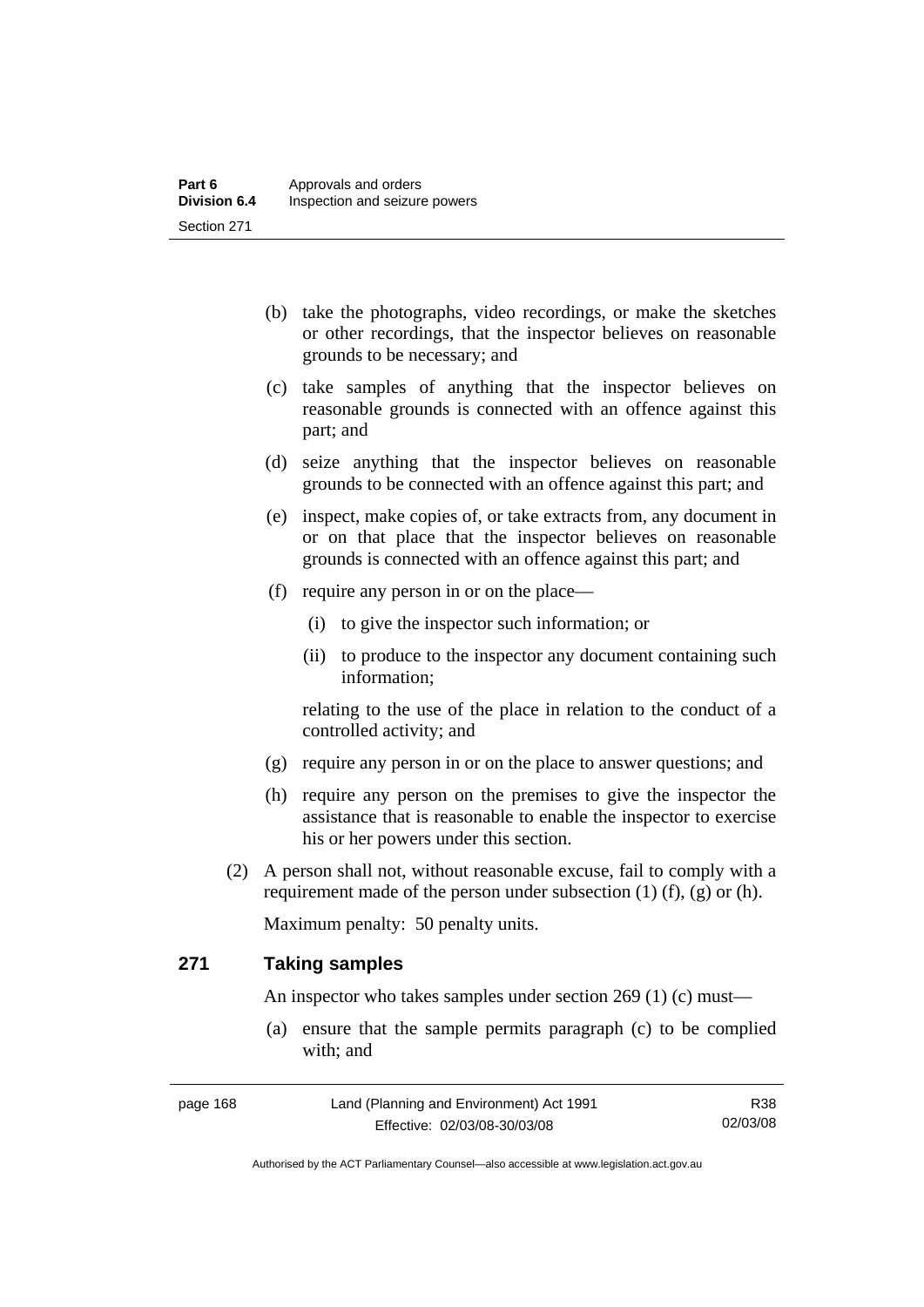- (b) give a receipt for the sample to the occupier of the place from where the sample was taken; and
- (c) divide the sample into 2 parts as nearly as practicable identical in size and composition to each other and each suitable for the purpose of analysis; and
- (d) place each of those parts in a separate container and seal each container; and
- (e) attach to each container a label bearing the signature of the inspector and particulars of the date and time when, and the place where, the sample was taken; and
- (f) give 1 container to the occupier of the place.

# **272 Disposal of seized things**

- (1) The planning and land authority must take reasonable steps to return a thing seized under section 269 (1) (d) to the person from whom it was seized, or to someone else who appears to the authority to be entitled to it, if—
	- (a) a prosecution for an offence against this part in relation to the thing is not started within 90 days after the day of the seizure; or
	- (b) a person is charged with an offence against this part in relation to the thing within the 90-day period but the person is not convicted or found guilty of the offence.
- (2) If a person is convicted or found guilty of an offence against this part in relation to a thing seized under section 269 (1) (d), the court may order—
	- (a) that the thing be given to the person who appears to the court to be entitled to it; or
	- (b) that the thing be forfeited to the Territory.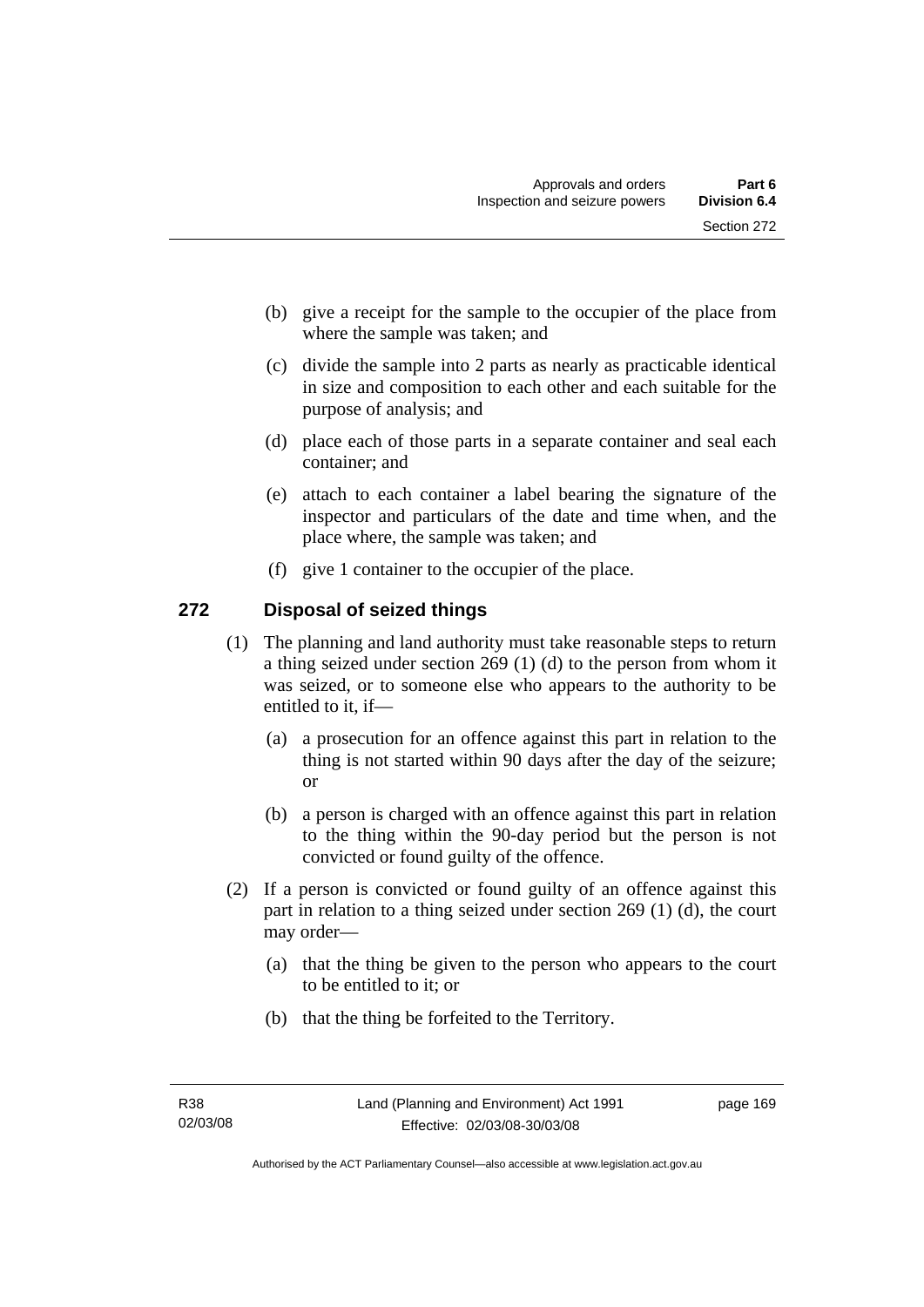# **273 Search warrants**

- (1) If an inspector suspects on reasonable grounds that there is in or on any place a thing of a particular kind connected with a particular offence against this part or a regulation, the inspector may—
	- (a) lay before a magistrate an information on oath setting out those grounds; and
	- (b) apply for the issue of a warrant to search the place for things of that kind.
- (2) If an application is made under subsection (1) for a warrant to search a place, a magistrate may, subject to subsection (3), issue a warrant authorising an inspector named in the warrant, with the assistance and by the force that is necessary and reasonable—
	- (a) to enter the place; and
	- (b) to ascertain whether or not a controlled activity is being conducted in or on the place; and
	- (c) to search the place for things of the kind specified in the warrant; and
	- (d) to seize anything found in the course of the search that the inspector believes on reasonable grounds to be a thing of that kind connected with the relevant offence.
- (3) A magistrate shall not issue a warrant under subsection (2) unless—
	- (a) the informant or another person has given the magistrate, either orally or by affidavit, any further information that the magistrate requires about the grounds on which the issue of the warrant is being sought; and
	- (b) the magistrate is satisfied that there are reasonable grounds for issuing the warrant.
- (4) A warrant must—
	- (a) state the purpose for which it is issued; and

Authorised by the ACT Parliamentary Counsel—also accessible at www.legislation.act.gov.au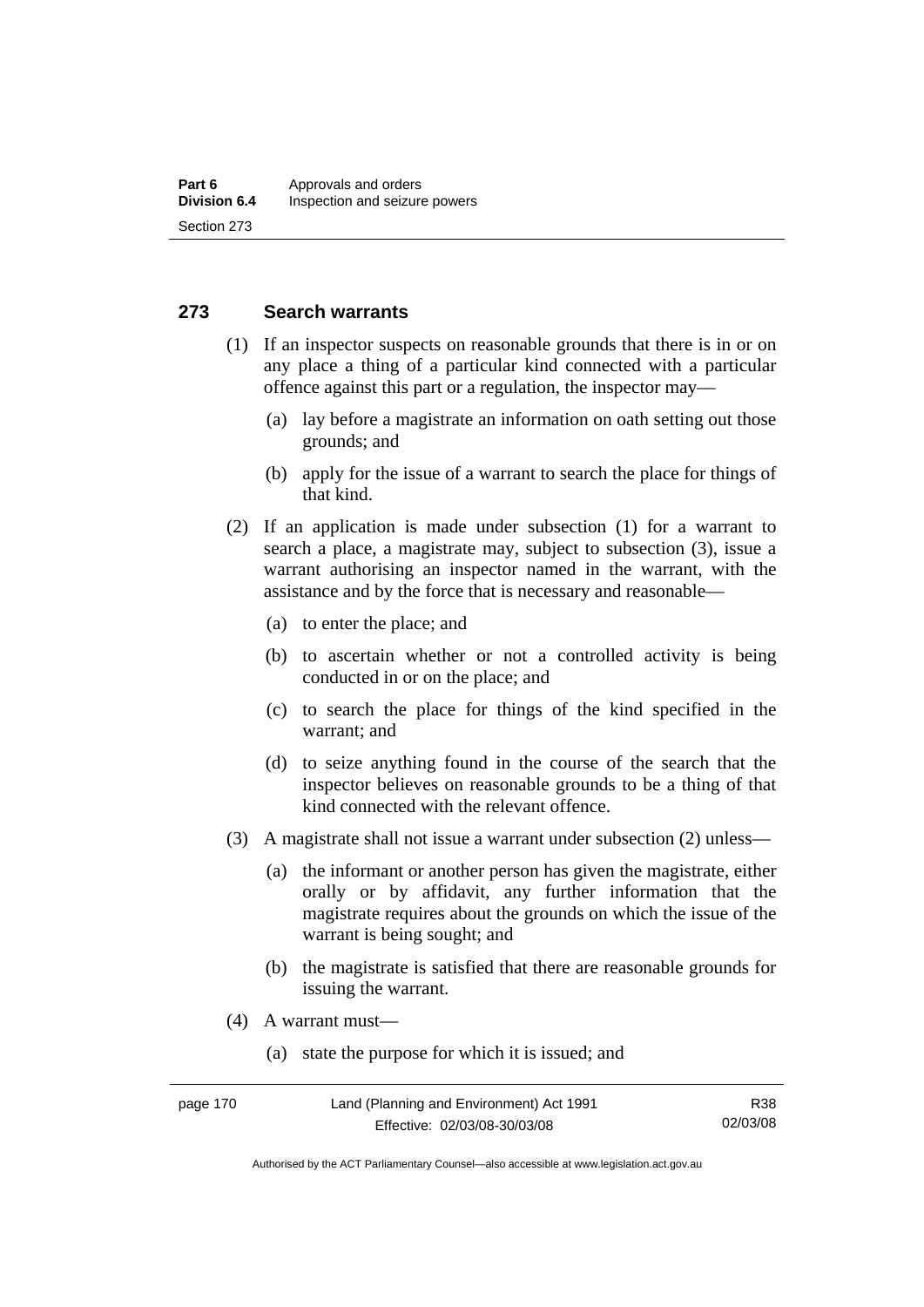- (b) specify the nature of the relevant offence; and
- (c) specify particular hours during which the entry is authorised, or state that the entry is authorised at any time of the day or night; and
- (d) include a description of the kinds of things in relation to which the powers under the warrant may be exercised; and
- (e) specify the date (not later than 28 days after the date of issue of the warrant) when the warrant ceases to have effect.

# **Division 6.6 Miscellaneous**

# **Subdivision 6.6.1 Review of decisions**

# **275 AAT review—general**

- (1) A person whose interests are affected by a decision mentioned in schedule 4, part 4.1, column 4 may apply to the AAT for review of the decision.
- (2) However, only the applicant for an approval may apply to the AAT for review of a decision giving the approval subject to a condition under either of the following sections:
	- (a) section 245 (Conditional approvals);
	- (b) section 246A (Reconsideration of decisions).
- (3) The heritage council may also apply to the AAT for review of a decision mentioned in subsection (1) or (2).
- (4) A person who makes a decision mentioned in subsection (1) must give written notice of the decision to—
	- (a) for a decision mentioned in subsection (2)—the applicant for the approval; and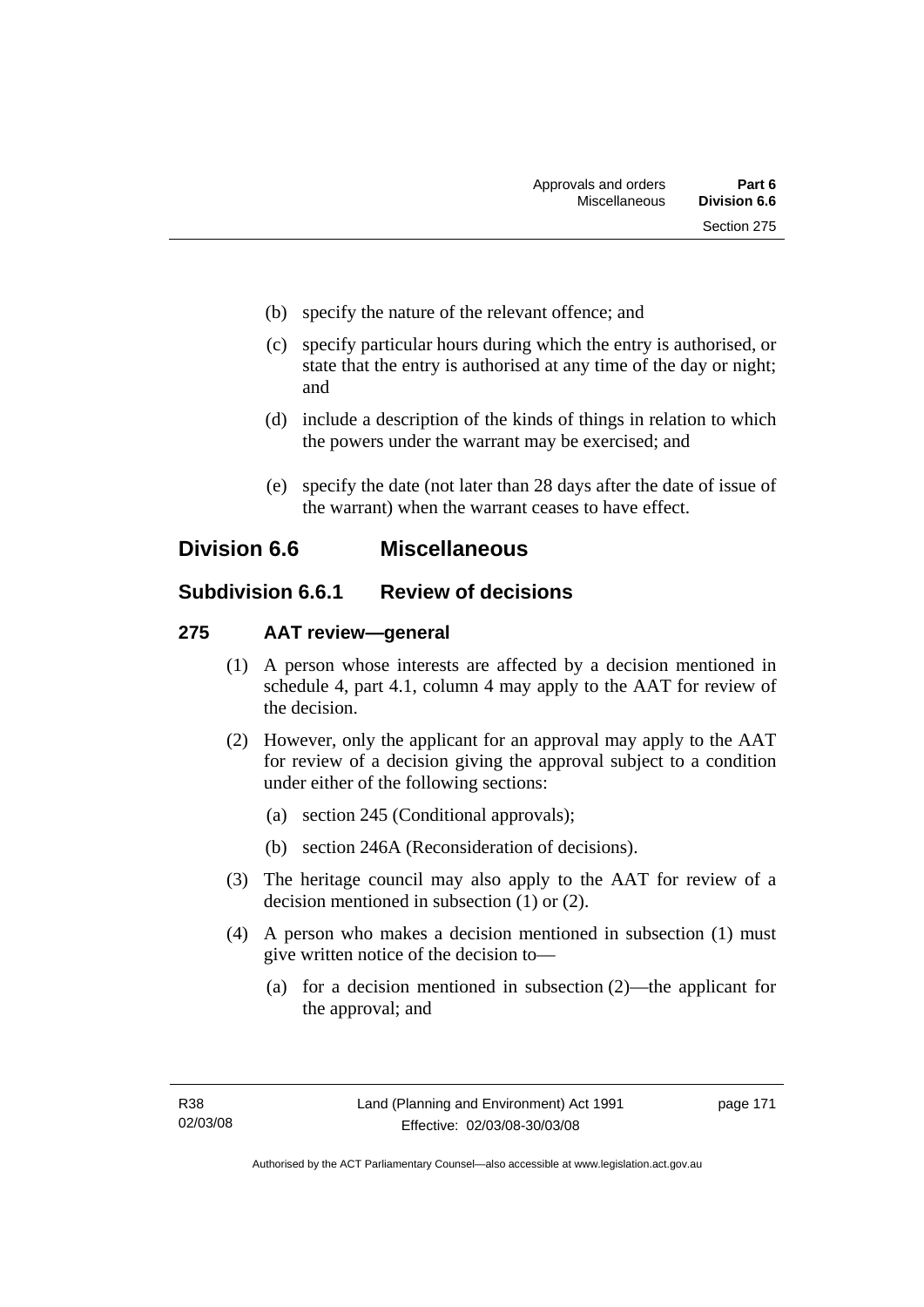- (b) for any other decision—the people whose interests the person believes are affected by the decision; and
- (c) for a decision on an application relating to a place registered, or nominated for provisional registration, under the *Heritage Act 2004*—the heritage council.
- (5) The notice under subsection (4) must comply with the requirements of the code of practice in force under the *Administrative Appeals Tribunal Act 1989*, section 25B (1).

# **275A Approvals subject to entity's satisfaction**

- (1) This section applies if—
	- (a) an approval given to a person contains a condition that a development is to be carried out to the satisfaction of an entity mentioned in the approval; and
	- (b) the entity decides that the development has not been carried out to its satisfaction.
	- *Note* Section 245 (3) (a) allows a relevant authority to impose a condition of the kind mentioned in s (1) (a).
- (2) The entity must give the person written notice of the decision.
- (3) The notice must be in accordance with the requirements of the code of practice in force under the *Administrative Appeals Tribunal Act 1989*, section 25B (1).
- (4) A person whose interests are affected by a decision mentioned in subsection (1) (b) may apply to the AAT for review of the decision.

# **276 Review of decisions—objectors and third parties to approvals**

- (1) A person who is qualified under subsection (2) may apply to the AAT for review of a decision of the relevant authority to—
	- (a) approve an application under section 230 or section 246A; or

Authorised by the ACT Parliamentary Counsel—also accessible at www.legislation.act.gov.au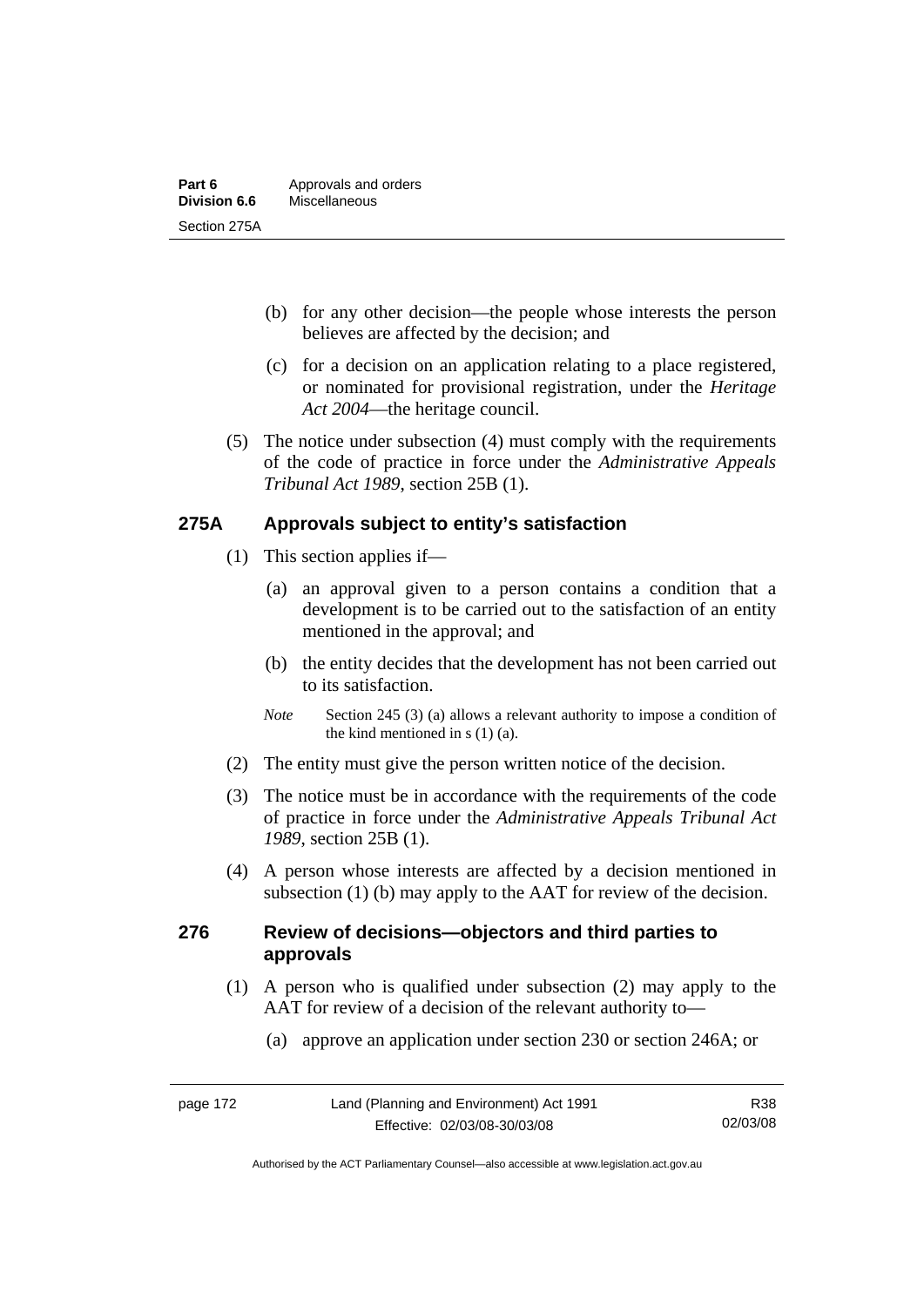- (b) include a condition in an approval.
- *Note* Section 245 deals with inclusion of conditions.
- (2) A person is qualified to make an application under subsection (1) if—
	- (a) the person objected to the grant of the approval of the relevant application to undertake development under section 237; or
	- (b) the AAT is satisfied that the person had reasonable grounds for not objecting within the prescribed period.
- (3) An application under subsection (1) must be made within 4 weeks after the day the person was notified of the decision.
- (4) A notice given under section 243 to a person who objected under section 237 must be in accordance with the requirements of the code of practice in force under the *Administrative Appeals Tribunal Act 1989*, section 25B (1)*.*
- (5) At the hearing of a proceeding before the administrative appeals tribunal, the tribunal must have regard to—
	- (a) any decisions or recommendations of a committee of the Legislative Assembly in relation to; and
	- (b) any environmental impact statement made, or inquiry conducted into;

a matter that is in issue in the hearing.

(6) In this section:

*person* includes an unincorporated association.

 (7) For this section, an organisation or association of people, whether incorporated or not, must be taken to have interests that are affected by a decision if the decision relates to a matter included in the objects or purposes of the organisation or association.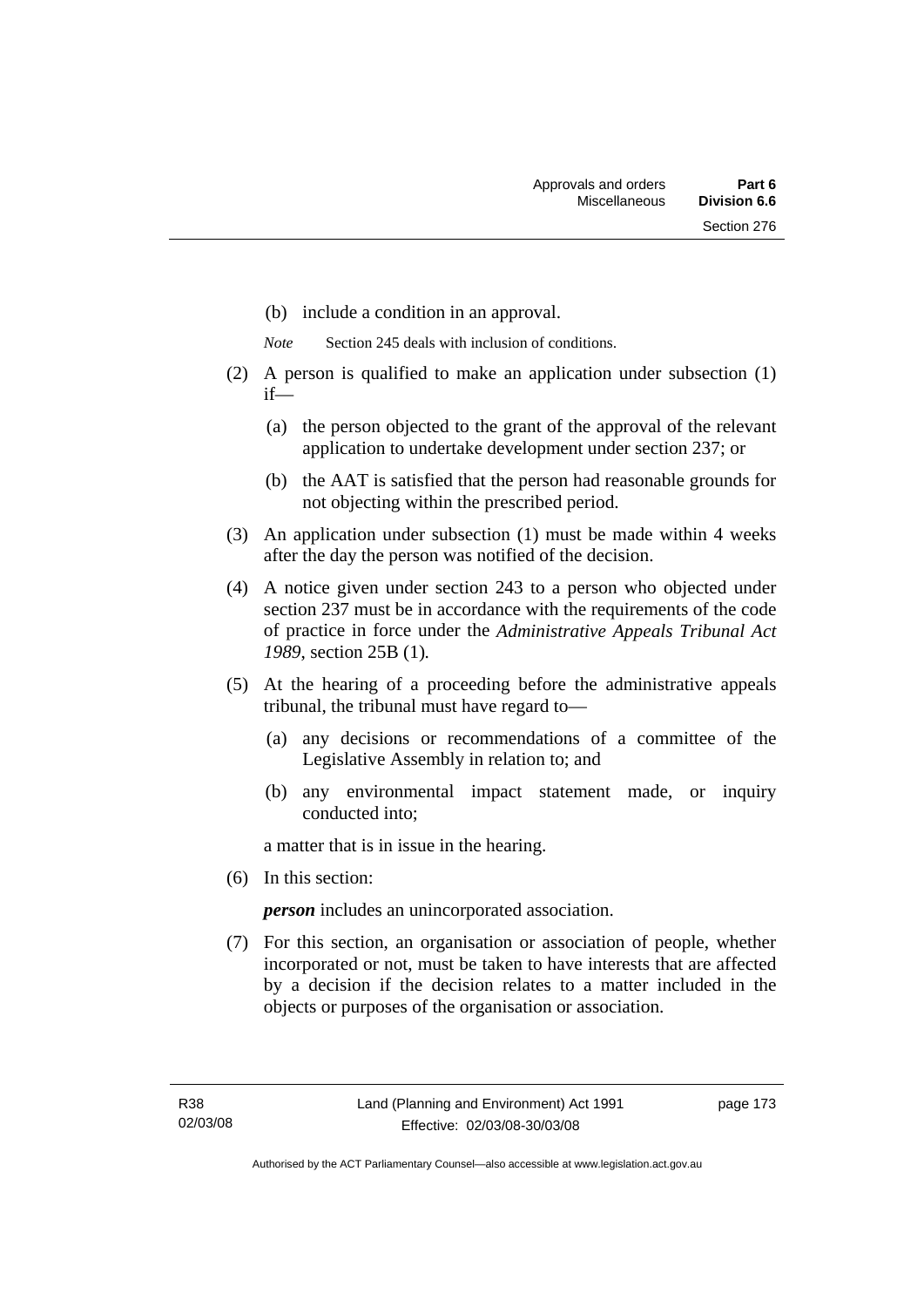# **277 Review of decisions—orders and prohibition notices**

- (1) Application may be made to the administrative appeals tribunal for review of a decision of the planning and land authority—
	- (a) to make an order under section 254A (2) (Decision on application to planning and land authority for order) or section 256 (2) (Decision on proposed order on planning and land authority's own initiative); or
	- (b) not to make an order under section 254A (2); or
	- (c) to include in an order under section 254A (2) or section 256 (2) a direction of a kind mentioned in section 257 (3); or
	- (d) to refuse, under section 258A (4) (Ending of orders), to revoke an order; or
	- (e) to give a prohibition notice under section 260 (3) (Prohibition notices—making); or
	- (f) to refuse, under section 260B (5) (Prohibition notices ending), to revoke a prohibition notice.
- (2) A notice given by the planning and land authority to a person in accordance with section 257A (a), (b), (c) or (f) (Notice of making of orders) must be in accordance with the requirements of the code of practice under the *Administrative Appeals Tribunal Act 1989*, section 25B (1).

# **278 Notification of objectors**

- (1) This section applies in relation to a decision mentioned in schedule 4, part 4.1.
- (2) The person who made the decision must, as soon as practicable, tell each person who, under section 237, objected to the application in relation to which the decision was made, in writing, about the application to the tribunal.

Authorised by the ACT Parliamentary Counsel—also accessible at www.legislation.act.gov.au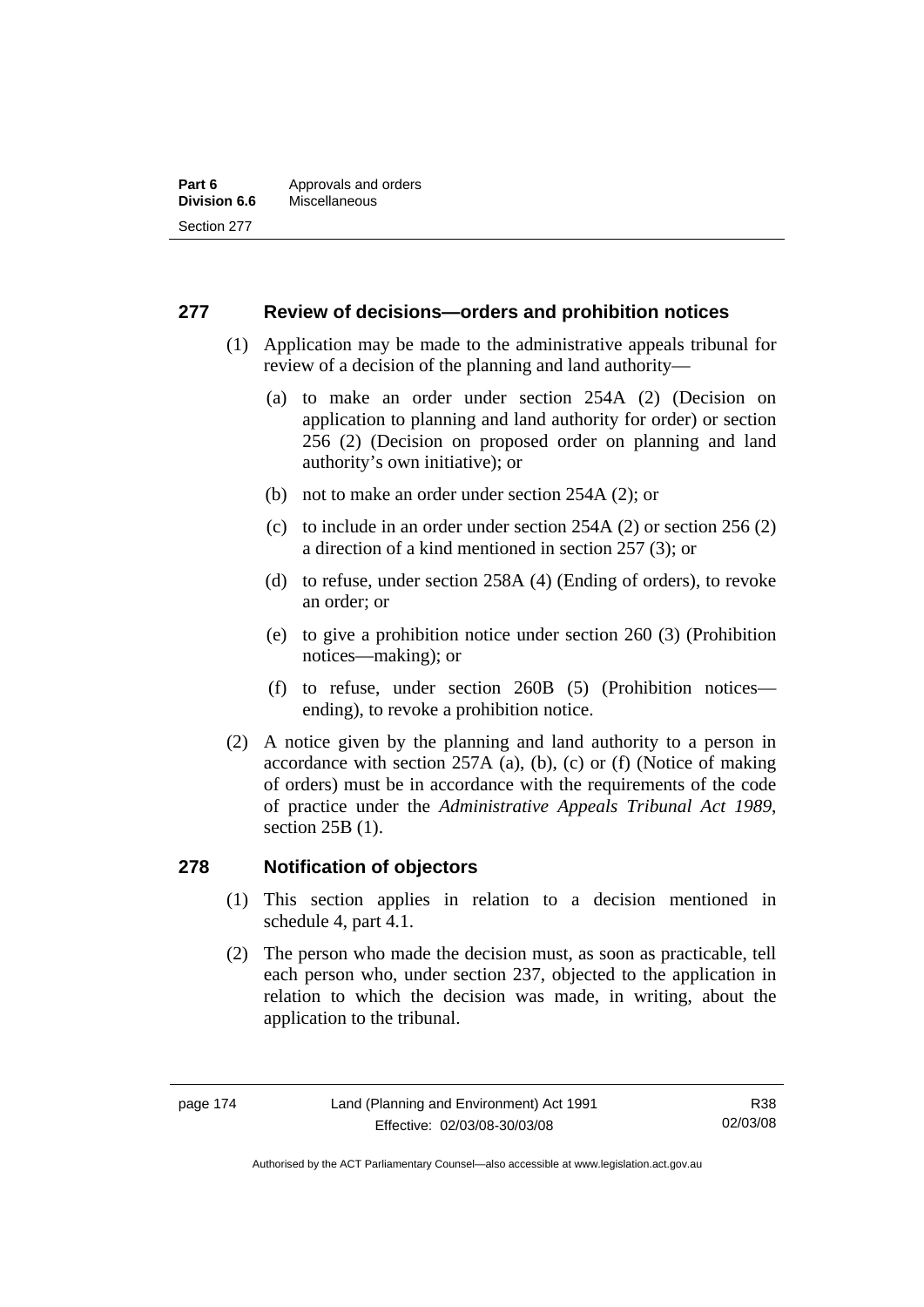- (3) A notice under subsection (1) must include a statement to the effect that the person to whom it is given is entitled, on application to the administrative appeals tribunal, to be made a party to the proceedings for the review.
- (4) In this section:

*applicant* means—

- (a) for a decision mentioned in schedule 4, part 4.1, items 1 to  $7$ the applicant for the decision; or
- (b) for a decision mentioned in schedule 4, part 4.1 item 8—the person to whom the approval was granted.

# **279 Application for review by objectors—notification to applicants**

- (1) If an objector makes an application under section 276 for the review of a decision, the objector must, at the same time, give notice to the person who made the application for approval of the decision in relation to which the objector has applied for review.
- (2) A notice under subsection (1) must include a statement to the effect that the person to whom it is given is entitled, on application to the administrative appeals tribunal, to be made a party to the proceedings for the review.
- (3) In subsection (1):

*objector* means a person mentioned in section 276 (2).

# **279A Challenge to validity of certain decisions**

- (1) The validity of a decision made by the Minister on an application to which section 229B (6) applies may not be questioned in any legal proceedings except those begun within 28 days after the date of the decision.
- (2) In this section: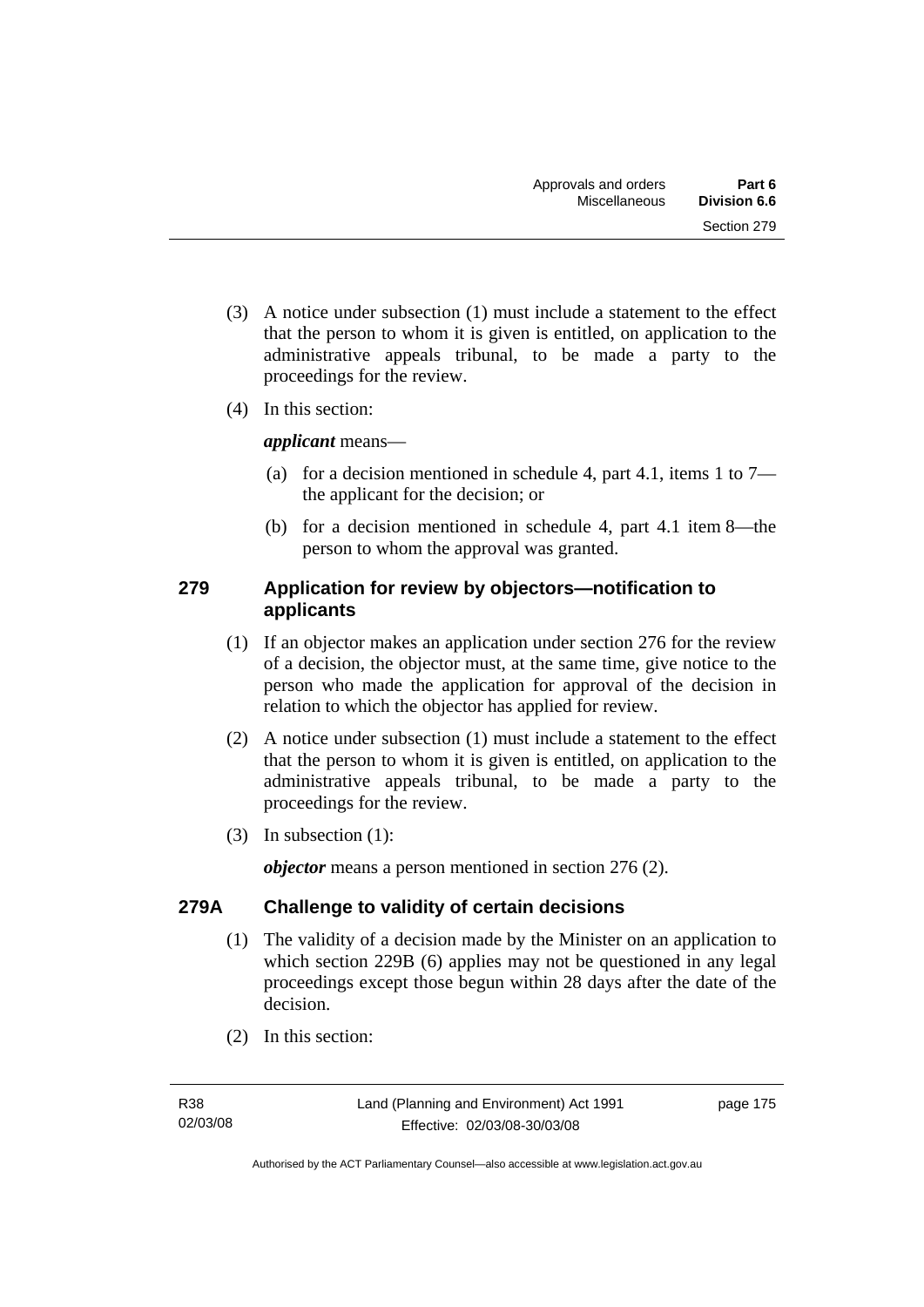| Part 6              | Approvals and orders |
|---------------------|----------------------|
| <b>Division 6.6</b> | Miscellaneous        |
| Section 282         |                      |

*legal proceedings* does not include an application to the administrative appeals tribunal.

### **Subdivision 6.6.2 General**

### **282 Regulations for pt 6**

- (1) A regulation may make provision for—
	- (a) the lodging of applications; and
	- (b) the form and conditions of a bond mentioned in section 245 (3) (f), including the method of calculating the amount of the bond and the conditions of payment under the bond; and
	- (c) the exemption of the Territory or a territory authority from the requirements of all or any of the provisions of this part; and
	- (d) the circumstances, whether generally or in a particular case, in which an exemption under paragraph (c) applies; and
	- (e) exempting development from the application of this part or a provision of this part; and

#### **Examples—par (e) and Legislation Act, s 48**

- 1 exempting a development or class of development, including by reference to stated circumstances or conditions
- 2 exempting development by reference to any matter, including, for example, location, land use, or policy for land use under the territory plan
- *Note 1* An example is part of the Act, is not exhaustive and may extend, but does not limit, the meaning of the provision in which it appears (see Legislation Act, s 126 and s 132).
- *Note* 2 Power given under an Act to make a statutory instrument includes power to make different provision in relation to different matters or different classes of matters, or to make an instrument that applies differently by reference to stated exceptions or factors (see Legislation Act, s 48).

R38 02/03/08

Authorised by the ACT Parliamentary Counsel—also accessible at www.legislation.act.gov.au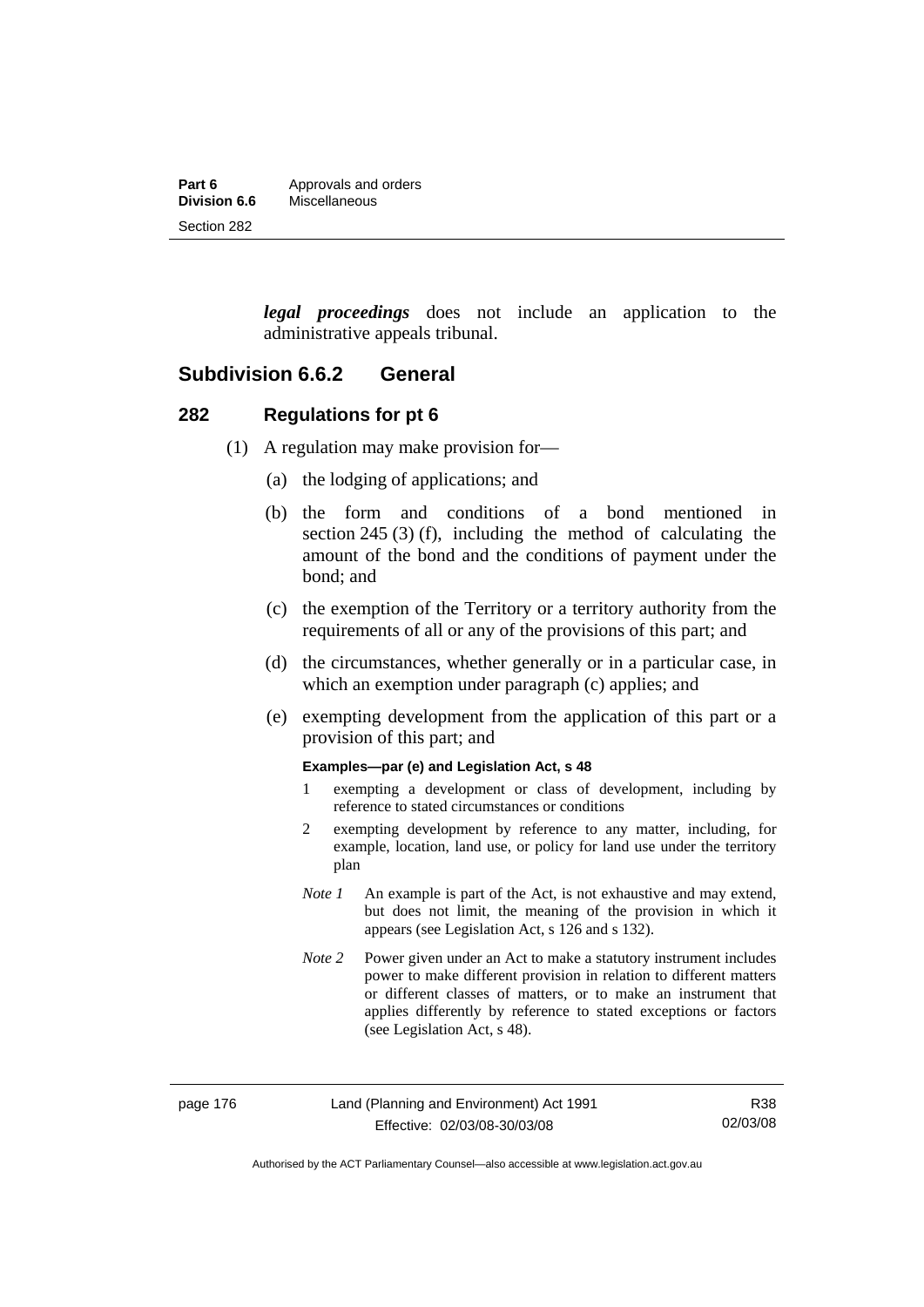- (f) exempting controlled activity from the application of this part or a provision of this part; and
- (g) the extension of any period within which action is taken by the Minister, the planning and land authority or anyone else, under this part or a regulation.
- (2) A regulation may authorise the Minister to exempt from this part or any provision of this part a development that consists of the erection, fixing or displaying of a sign or advertising material on the land, otherwise than in accordance with a right to do so expressly given by a current licence granted under this Act or a current lease.
- (3) An exemption under a regulation mentioned in subsection (2) is a disallowable instrument.
	- *Note* A disallowable instrument must be notified, and presented to the Legislative Assembly, under the Legislation Act.
- (4) An exemption under subsection (1) or (2) that relates to a development mentioned in subsection (2) may be conditional.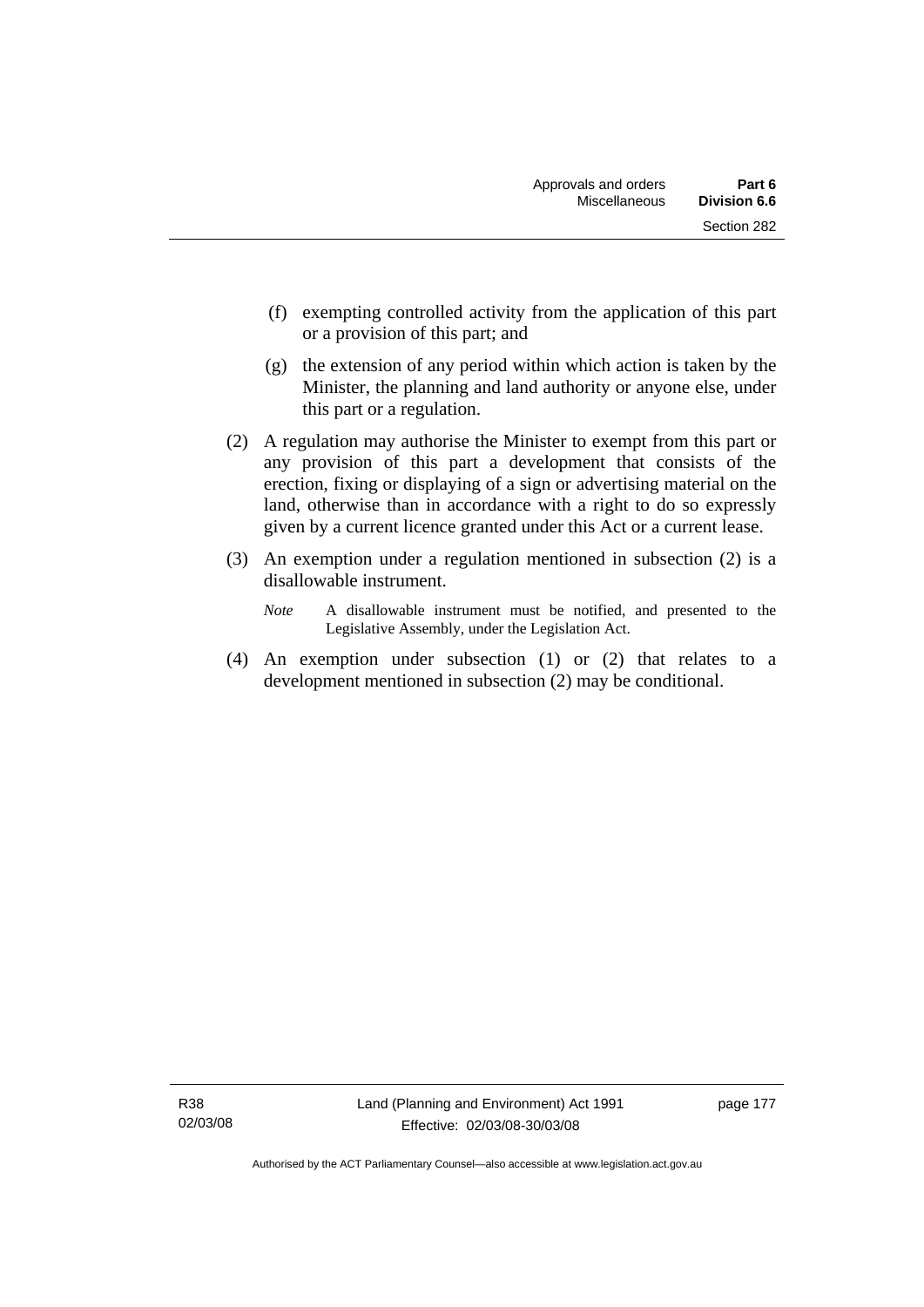#### **Part 7** Administrative appeals

# **Part 7 Administrative appeals**

#### **282A AAT review of decisions**

- (1) Application may be made to the AAT for review of the following decisions:
	- (a) a decision mentioned in subsection (3) or (4);
	- (b) a decision mentioned in schedule 4, part 4.2, column 4.
- (2) A person mentioned in schedule 4, part 4.2, column 2, who makes a decision mentioned in column 4 of the item in which the person is mentioned must give written notice to people whose interests the person believes are affected by the decision.
- (3) If the Environment Minister, under section 125 (5), fixes a maximum price for the sale by a proponent of a copy of a draft environmental impact statement, the Environment Minister must give written notice of the decision to the proponent.
- (4) If the conservator decides to vary a land management agreement under a provision of the agreement mentioned in section 186C (3), the conservator must give written notice of the decision to the other party to the agreement.
- (5) A notice under subsection (2), (3) or (4) must comply with the requirements of the code of practice in force under the *Administrative Appeals Tribunal Act 1989*, section 25B (1).

Authorised by the ACT Parliamentary Counsel—also accessible at www.legislation.act.gov.au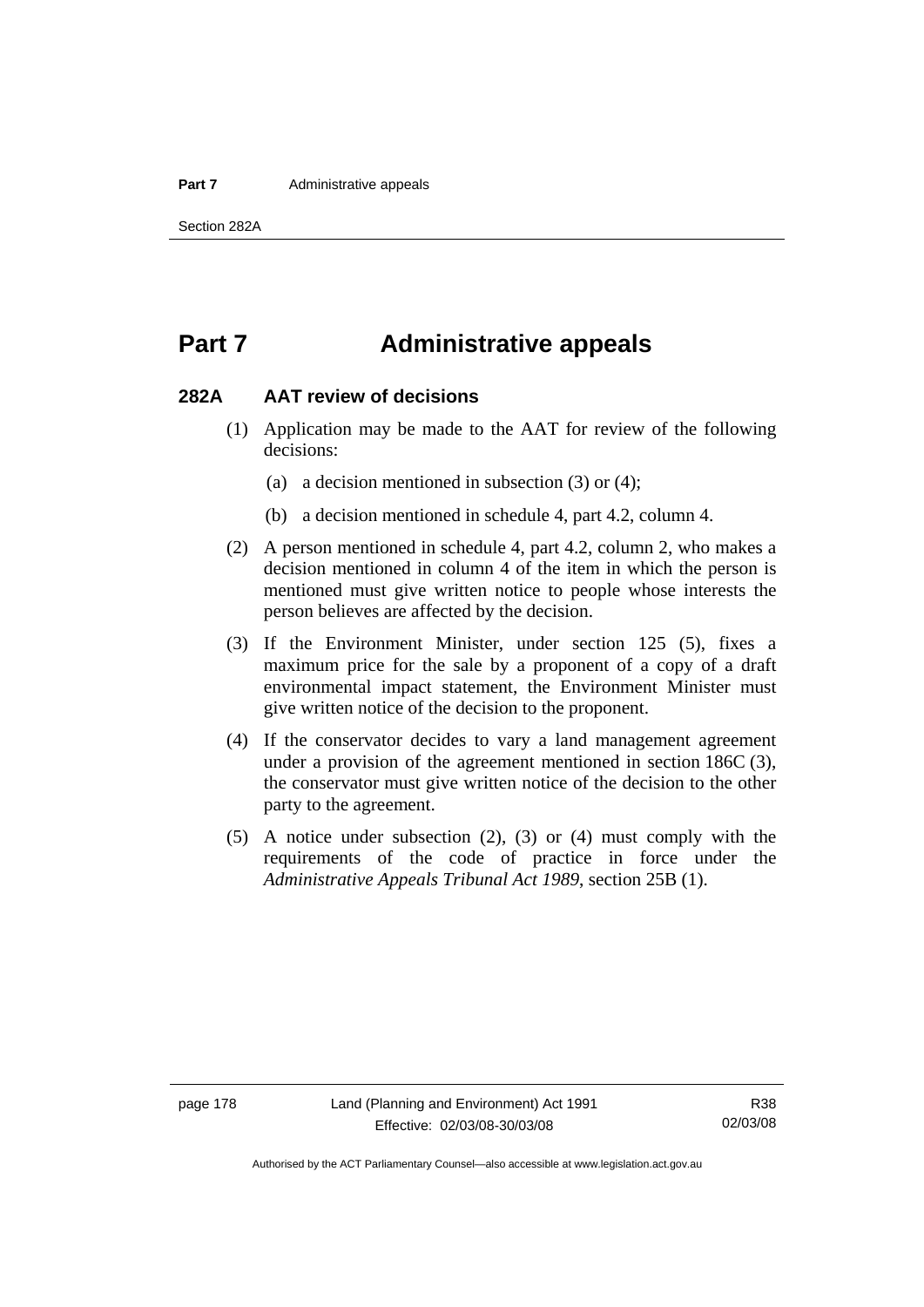# **Part 8 Miscellaneous**

### **283 Delegation by Executive**

The Executive may delegate to a person a function under part 2 (Planning) or part 5 (Land administration), other than a function under the following provisions:

- section 163 (4) (Leases to community organisations)
- section 164 (3) (Special leases)
- section 167 (1) (Eligibility for certain classes of leases).
- *Note* For the making of delegations and the exercise of delegated functions, see the Legislation Act, pt 19.4.

# **284 Power of administrative appeals tribunal and Supreme Court**

If a person appeals, or purports to appeal, under this Act—

- (a) to the administrative appeals tribunal; or
- (b) against a determination or decision of the administrative appeals tribunal to the Supreme Court;

and it appears to the tribunal or court—

- (c) that the appeal, or purported appeal, or the decision, or the purported decision, against which the appeal, or purported appeal, has been brought is affected by a failure to comply with a requirement of this Act; and
- (d) that to exercise the powers given by this section would not be unjust or inequitable;

the tribunal or court may order that, subject to any specified conditions, the requirement concerned be dispensed with to the necessary extent.

page 179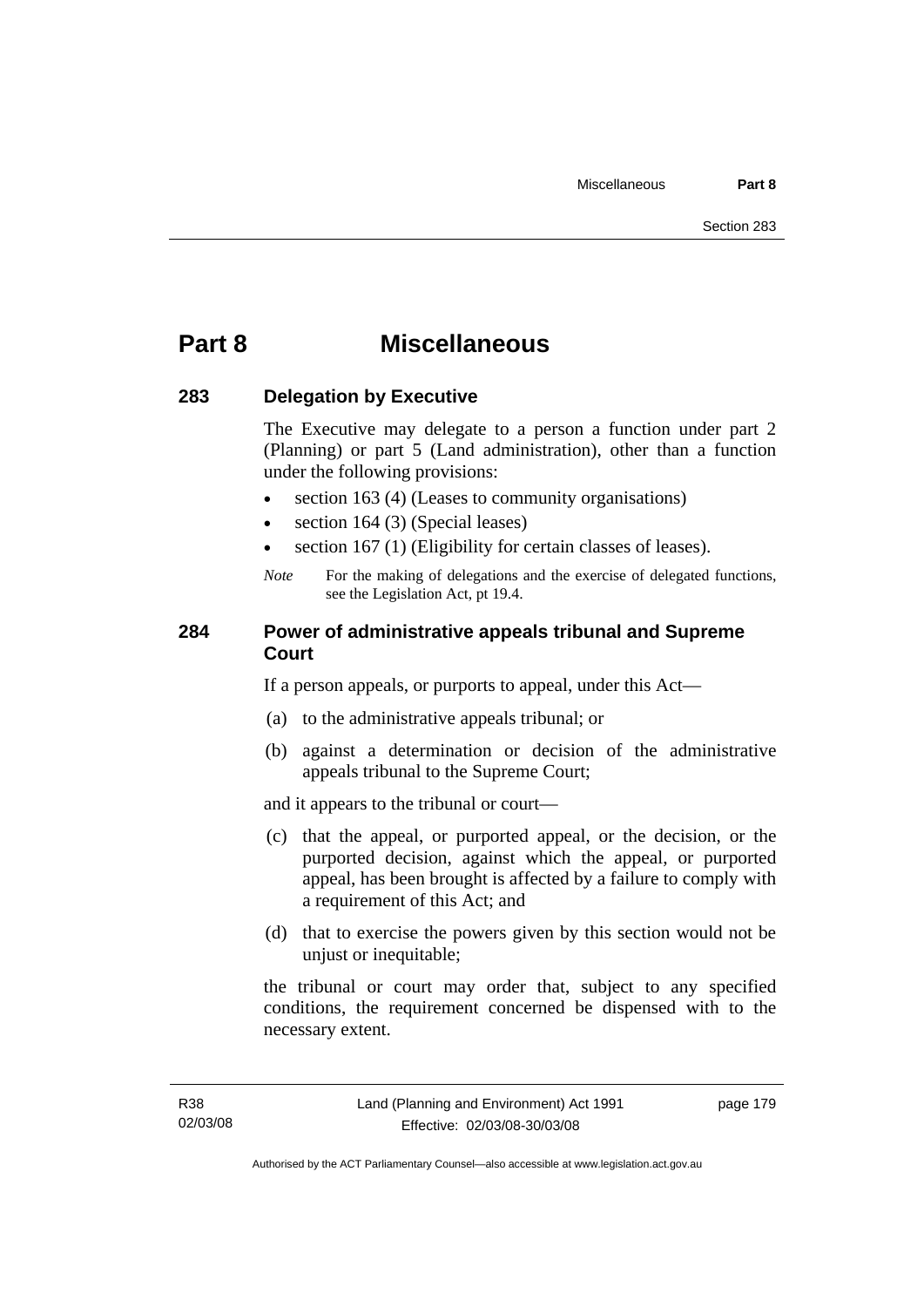#### **Part 8** Miscellaneous

Section 286

### **286 Acts and omissions of representatives**

(1) In this section:

*person* means an individual.

*Note* See the Criminal Code, pt 2.5 for provisions about corporate criminal responsibility.

*representative*, of a person, means an employee or agent of the person.

*state of mind*, of a person, includes—

- (a) the person's knowledge, intention, opinion, belief or purpose; and
- (b) the person's reasons for the intention, opinion, belief or purpose.
- (2) This section applies to a prosecution for any offence against this Act.
- (3) If it is relevant to prove a person's state of mind about an act or omission, it is enough to show—
	- (a) the act was done or omission made by a representative of the person within the scope of the representative's actual or apparent authority; and
	- (b) the representative had the state of mind.
- (4) An act done or omitted to be done on behalf of a person by a representative of the person within the scope of the representative's actual or apparent authority is also taken to have been done or omitted to be done by the person.
- (5) However, subsection (4) does not apply if the person establishes that reasonable precautions were taken and appropriate diligence was exercised to avoid the act or omission.

R38 02/03/08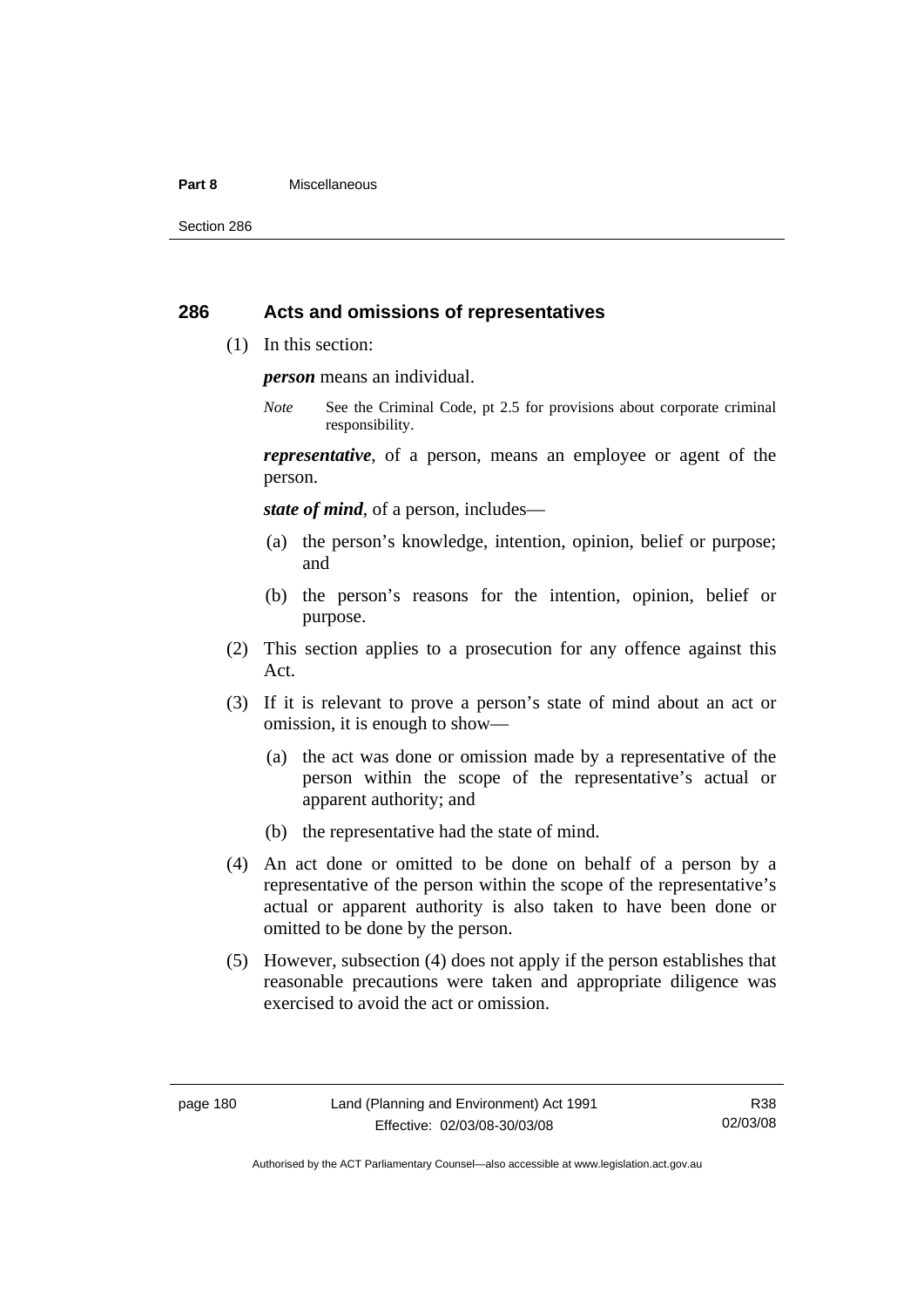(6) A person who is convicted of an offence cannot be punished by imprisonment for the offence if the person would not have been convicted of the offence without subsection (3) or (4).

### **287 Determination of fees**

- (1) The Minister may, in writing, determine fees for this Act.
	- *Note* The Legislation Act contains provisions about the making of determinations and regulations relating to fees (see pt 6.3).
- (2) A determination is a disallowable instrument.
	- *Note* A disallowable instrument must be notified, and presented to the Legislative Assembly, under the Legislation Act.

### **287A Approved forms**

- (1) The Minister may, in writing, approve forms for section 186C (Land management agreements).
- (2) The planning and land authority may approve forms for any other provision of this Act.
- (3) If a form is approved for a particular purpose, the form must be used for that purpose.

*Note* For other provisions about forms, see Legislation Act, s 255.

(4) A form approved for section 186C is a disallowable instrument.

*Note* A disallowable instrument must be notified, and presented to the Legislative Assembly, under the Legislation Act.

- (5) A form approved for any other provision is a notifiable instrument.
	- *Note* A notifiable instrument must be notified under the Legislation Act.

## **288 Regulation-making power**

- (1) The Executive may make regulations for this Act.
	- *Note* A regulation must be notified, and presented to the Legislative Assembly, under the Legislation Act.

| R38      | Land (Planning and Environment) Act 1991 | page 181 |
|----------|------------------------------------------|----------|
| 02/03/08 | Effective: 02/03/08-30/03/08             |          |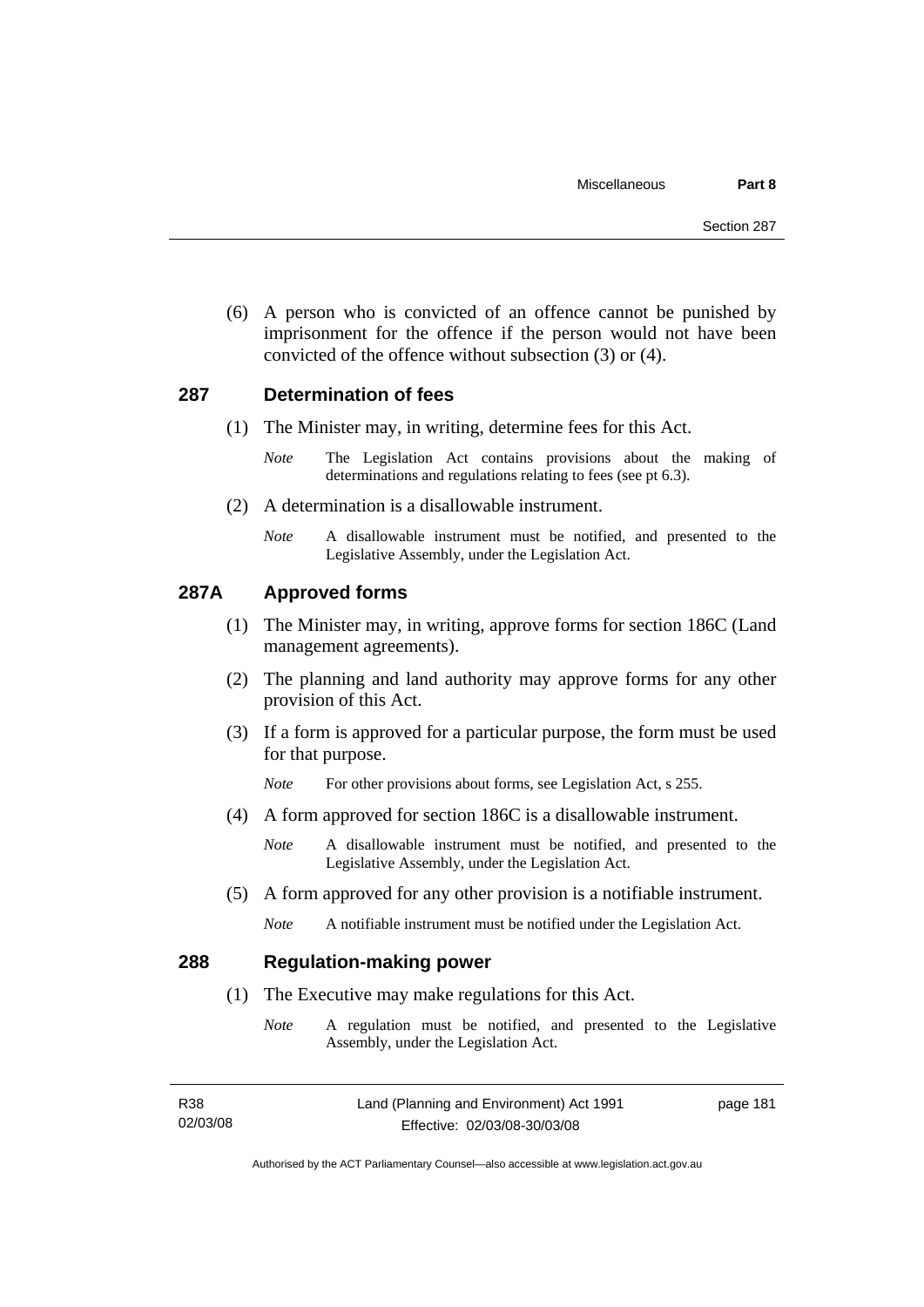#### **Part 8** Miscellaneous

Section 288

(2) A regulation may prescribe offences for contraventions of a regulation and prescribe maximum penalties of not more than 10 penalty units for offences against a regulation.

page 182 Land (Planning and Environment) Act 1991 Effective: 02/03/08-30/03/08

R38 02/03/08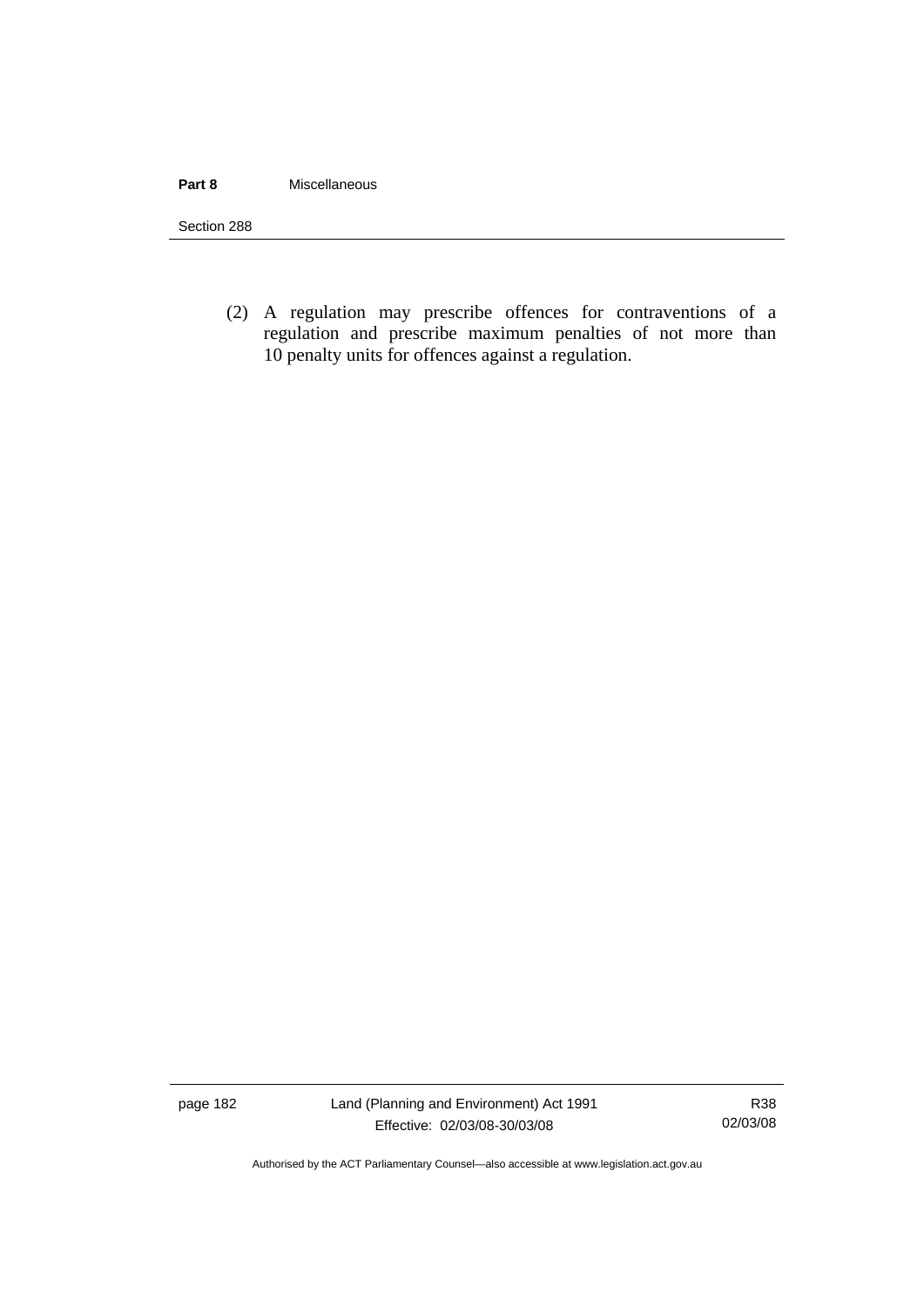# **Part 9 Transitional**

# **289 Status of leases and licences**

- (1) Subject to section 290, a lease or licence granted or continued, or purported to have been granted or continued, under a repealed Act and in force immediately before 2 April 1992 is taken, on and after that day, to have been granted under this Act.
- (2) In this section:

*repealed Act* means any of the following Acts:

- (a) the *Leases Act 1918* No 2;
- (b) the *Leases (Special Purposes) Act 1925* No 11;
- (c) the *City Area Leases Act 1936* No 31.

# **290 Continued application of certain repealed Acts and provisions**

- (1) Despite the repeal of the *Australian National University (Leases) Act 1967*, that Act continues to apply in relation to a lease granted under, or continued in force by, that Act and in force immediately before 2 April 1992.
- (2) Despite the repeal of the *Canberra College of Advanced Education (Leases) Act 1977* and subject to subsection (3), that Act continues to apply in relation to a lease granted under that Act and in force immediately before 2 April 1992.
- (3) For subsection (2), the *Canberra College of Advanced Education (Leases) Act 1977*, section 5 is taken to apply as if that section had been amended by omitting 'in perpetuity'.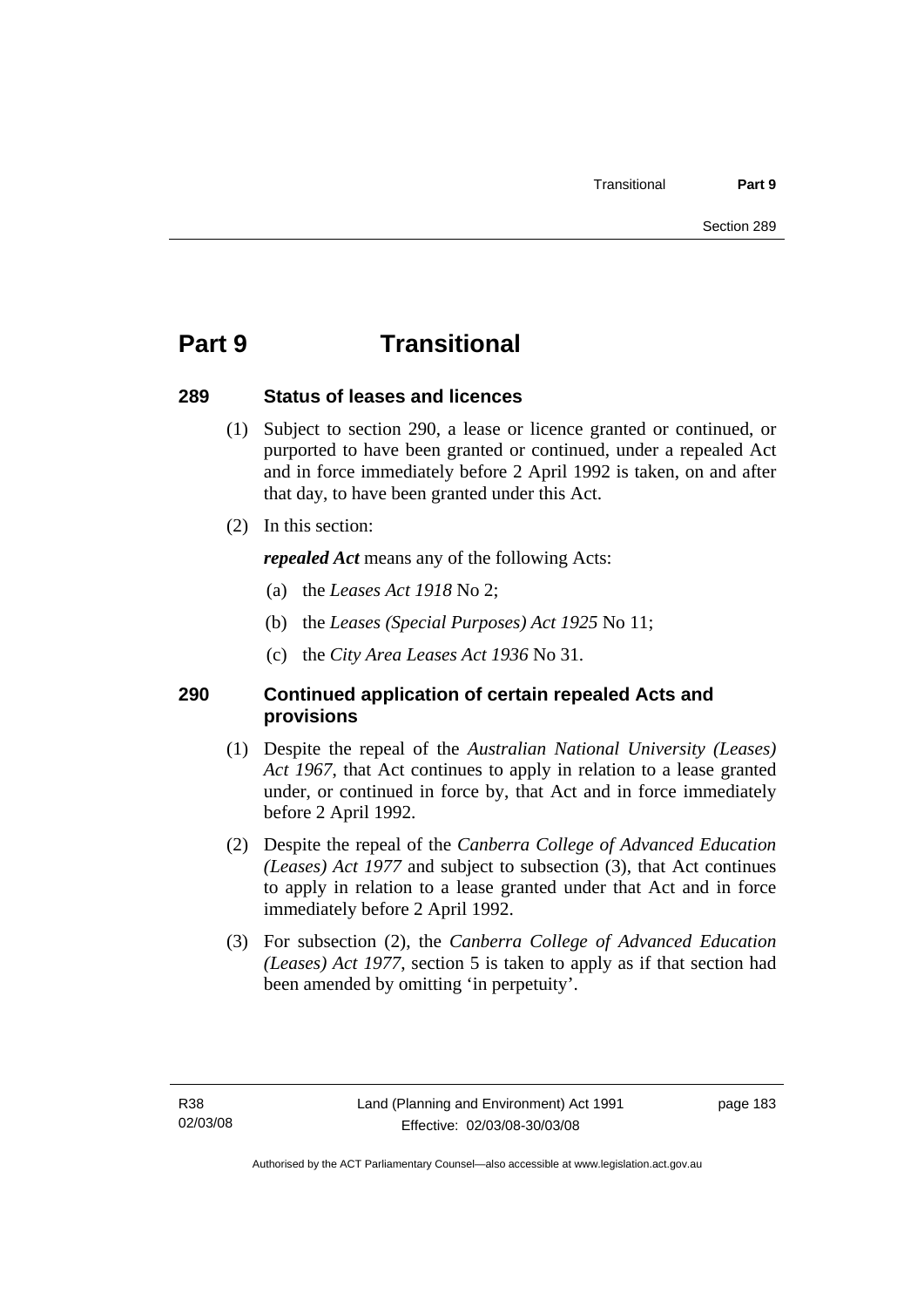- (4) Despite the repeal of the *Church Lands Leases Act 1924*, that Act, sections 5, 6, 8 and 10 continue to apply in relation to a lease granted under that Act and in force immediately before 2 April 1992.
- (5) In a continuing lease, a reference to *improvements* is a reference to improvements other than improvements by way of clearing, draining, grading, filling, excavating or levelling made by the Territory or the Commonwealth or the cost of which the Territory or the Commonwealth has paid.
- (6) Despite the repeal of the *City Area Leases Act 1936*, the following sections of that Act continue to apply:
	- (a) so far as the section relates to a continuing lease in which provision is made for the land comprised in the lease to be used for a purpose specified in that Act, section 8A (1)—section 8A;
	- (b) so far as the section relates to a variation of a continuing lease in relation to which notice under that Act, section 18A of that Act was given before the commencement day—section 18B;
	- (c) so far as the section relates to a continuing lease in relation to which notice under the section was given before the commencement day—section 22;
	- (d) so far as the section relates to a continuing lease specified in that Act, section 28A (1)—section 28A;
	- (e) so far as the section relates to a continuing lease specified in that Act, section 28DA (1)—section 28DA;
	- (f) so far as the section relates to a sublease specified in that Act, section 30A (2) and in force immediately before 2 April 1992—section 30A.
- (7) Despite the repeal of the *Leases (Special Purposes) Act 1925*, that Act, sections 5AC, 5AD, 5A and 5B continue to apply in relation to a lease of territory Land—

Authorised by the ACT Parliamentary Counsel—also accessible at www.legislation.act.gov.au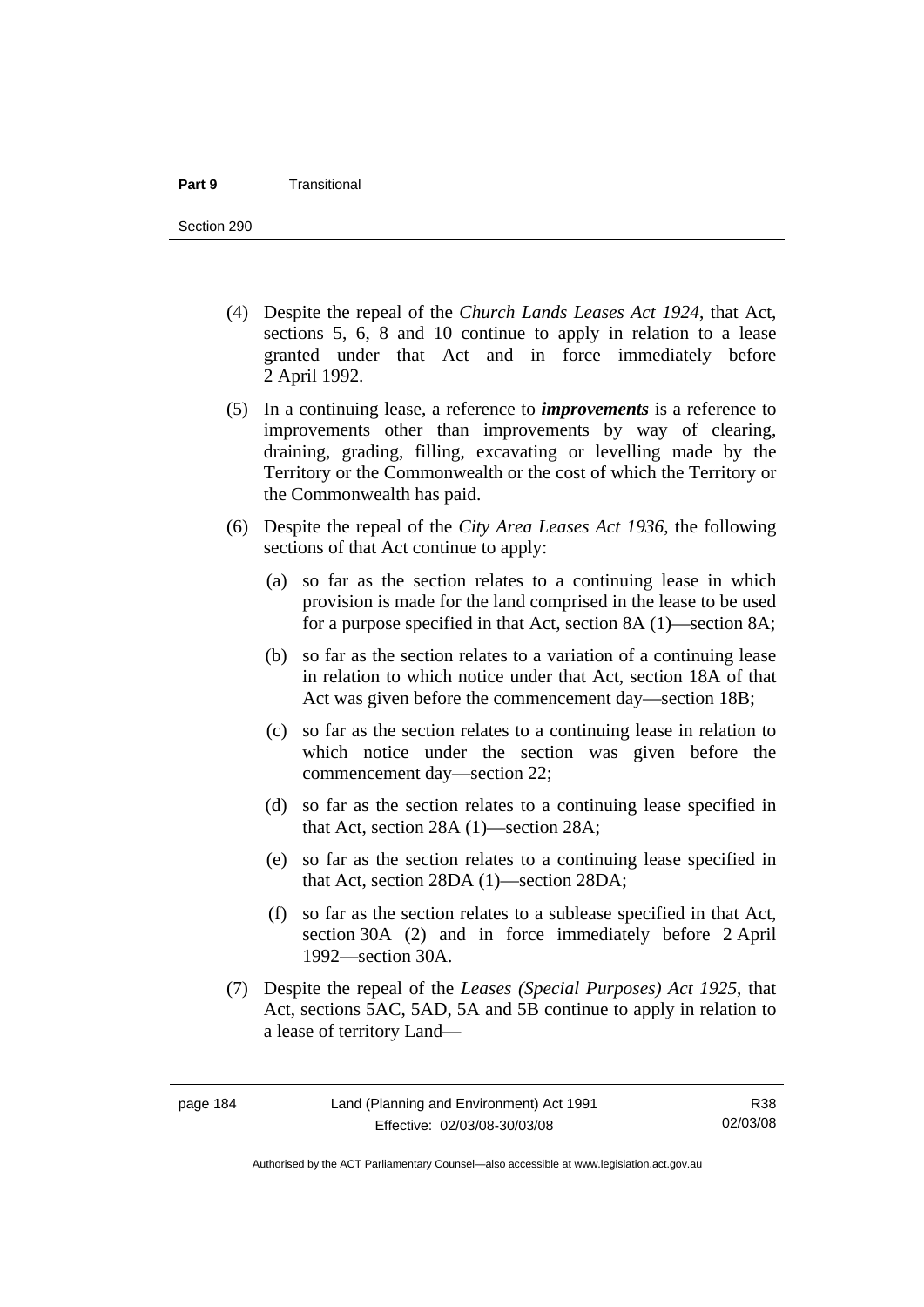- (a) granted under that Act, section 3 (2) as in force immediately before 11 May 1989; and
- (b) in force immediately before 2 April 1992.
- (8) Despite the repeal of the *Leases (Special Purposes) Act 1925*, that Act, section 5BA (6) continues to apply in relation to a lease granted under that Act and in force immediately before 2 April 1992.
- (9) In this section:

*continuing lease* means a lease granted or continued, or purported to have been granted or continued, under the *City Area Leases Act 1936* and to which this Act, section 289 applies.

# **291 Conversion of Commonwealth leases**

- (1) This section applies if—
	- (a) a declaration under the *Australian Capital Territory (Planning and Land Management) Act 1988* (Cwlth), section 27 (1) has been rescinded, revoked, amended or varied and as a consequence land that had been national land has ceased to be national land; and
	- (b) a lease had been granted under a prescribed law over all or part of that land and the lease was in force immediately before the rescission, revocation, amendment or variation of the declaration.
- (2) The lease is taken to have been granted under this Act from the day of the rescission, revocation, amendment or variation of the declaration.
- (3) In this section:

*prescribed law* means any of the following laws:

- (a) the *Leases Ordinance 1918*;
- (b) the *Leases (Special Purposes) Ordinance 1925*;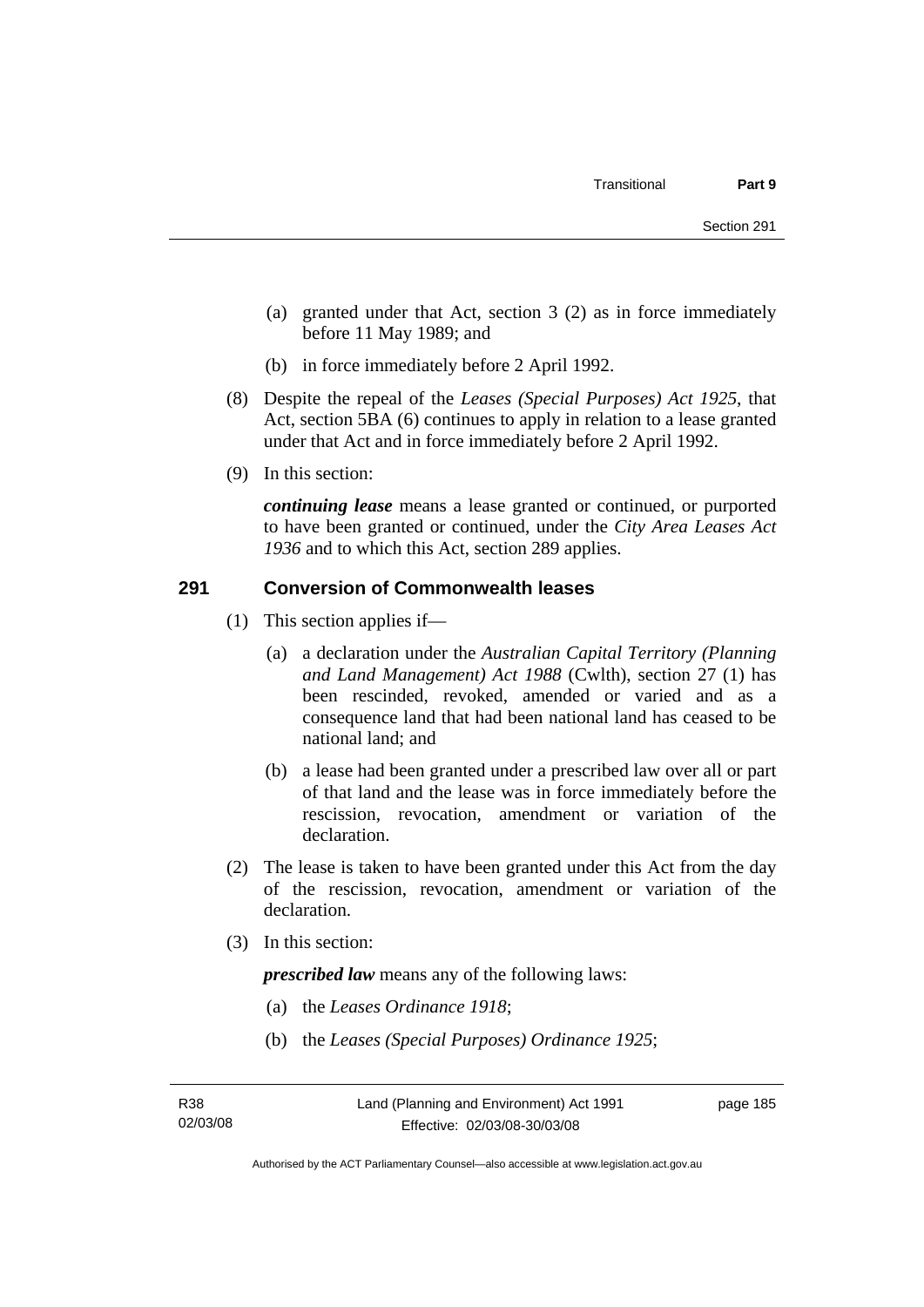#### **Part 9 Transitional**

Section 294

- (c) the *City Area Leases Ordinance 1936*;
- (d) the provisions of a law mentioned in paragraph  $(a)$ ,  $(b)$  or  $(c)$  as in effect under the *National Land Ordinance 1989*.

### **294 Territory plan variation—omission of heritage places register**

- (1) The planning and land authority must, in writing, make amendments of the plan that are necessary or convenient because of the omission of the heritage places register by the *Heritage Act 2004*.
- (2) An instrument under subsection (1) is a disallowable instrument.
	- *Note* A disallowable instrument must be notified, and presented to the Legislative Assembly, under the Legislation Act.

page 186 Land (Planning and Environment) Act 1991 Effective: 02/03/08-30/03/08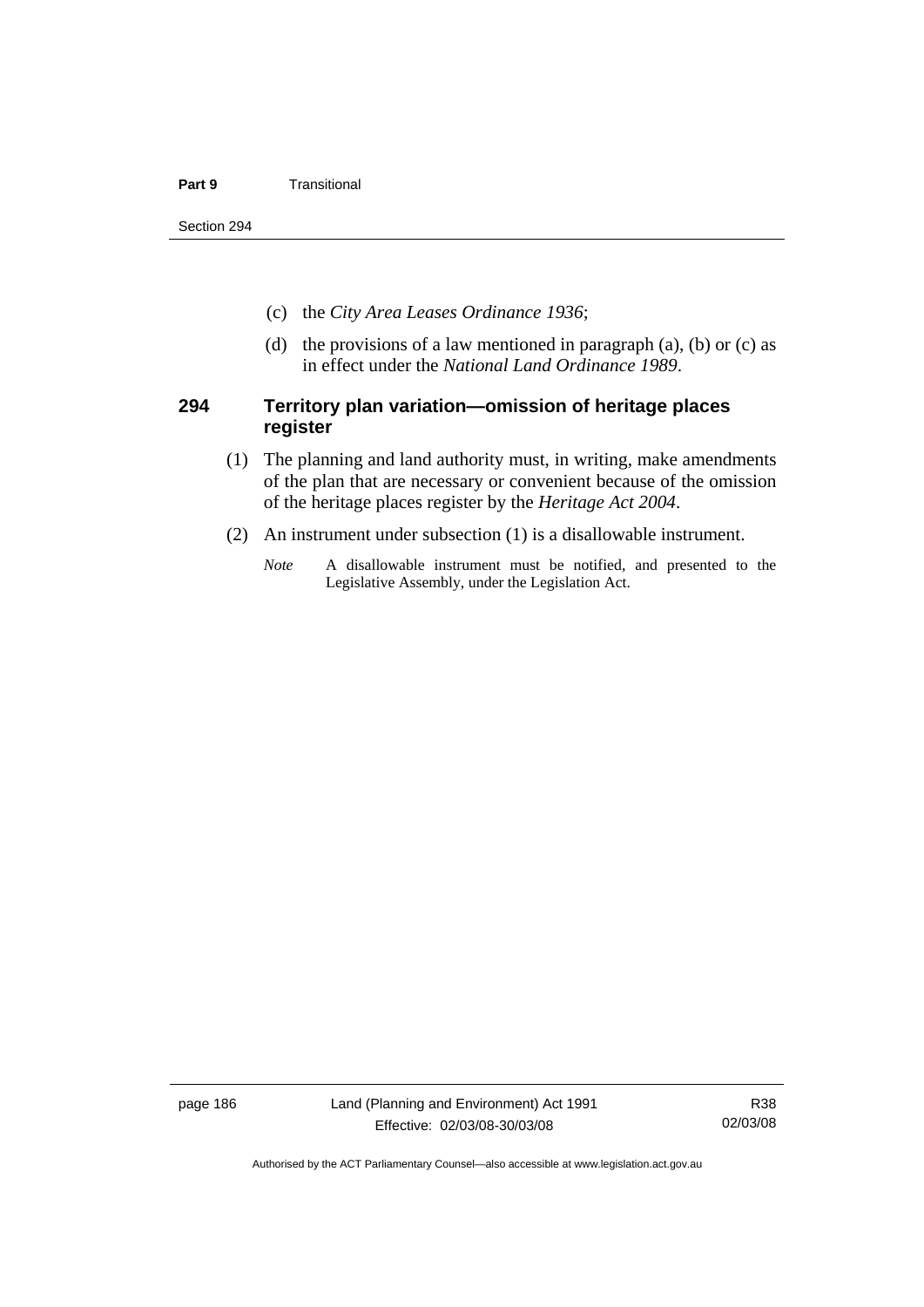| (see s 195)    |                         |                |                                                                                                                                                                                                                 |
|----------------|-------------------------|----------------|-----------------------------------------------------------------------------------------------------------------------------------------------------------------------------------------------------------------|
| column 1       | column 2                | column 3       |                                                                                                                                                                                                                 |
| item           | reserve                 |                | management objectives                                                                                                                                                                                           |
| $\mathbf{1}$   | wilderness area         | 1              | to conserve the natural<br>environment in a way<br>ensuring that disturbance to<br>that environment is minimal                                                                                                  |
|                |                         | 2              | to provide for the use of the<br>area (other than by vehicles<br>or other mechanised<br>equipment) for recreation by<br>limited numbers of people,<br>to ensure that opportunities<br>for solitude are provided |
| $\overline{2}$ | national park           | 1              | to conserve the natural<br>environment                                                                                                                                                                          |
|                |                         | $\overline{2}$ | to provide for public use of<br>the area for recreation,<br>education and research                                                                                                                              |
| 3              | nature reserve          | 1              | to conserve the natural<br>environment                                                                                                                                                                          |
|                |                         | 2              | to provide for public use of<br>the area for recreation,<br>education and research                                                                                                                              |
| 4              | special purpose reserve | $\mathbf{1}$   | to provide for public and<br>community use of the area<br>for recreation and education                                                                                                                          |

# **Schedule 1 Management objectives for public land**

| R38      |  |
|----------|--|
| 02/03/08 |  |

page 187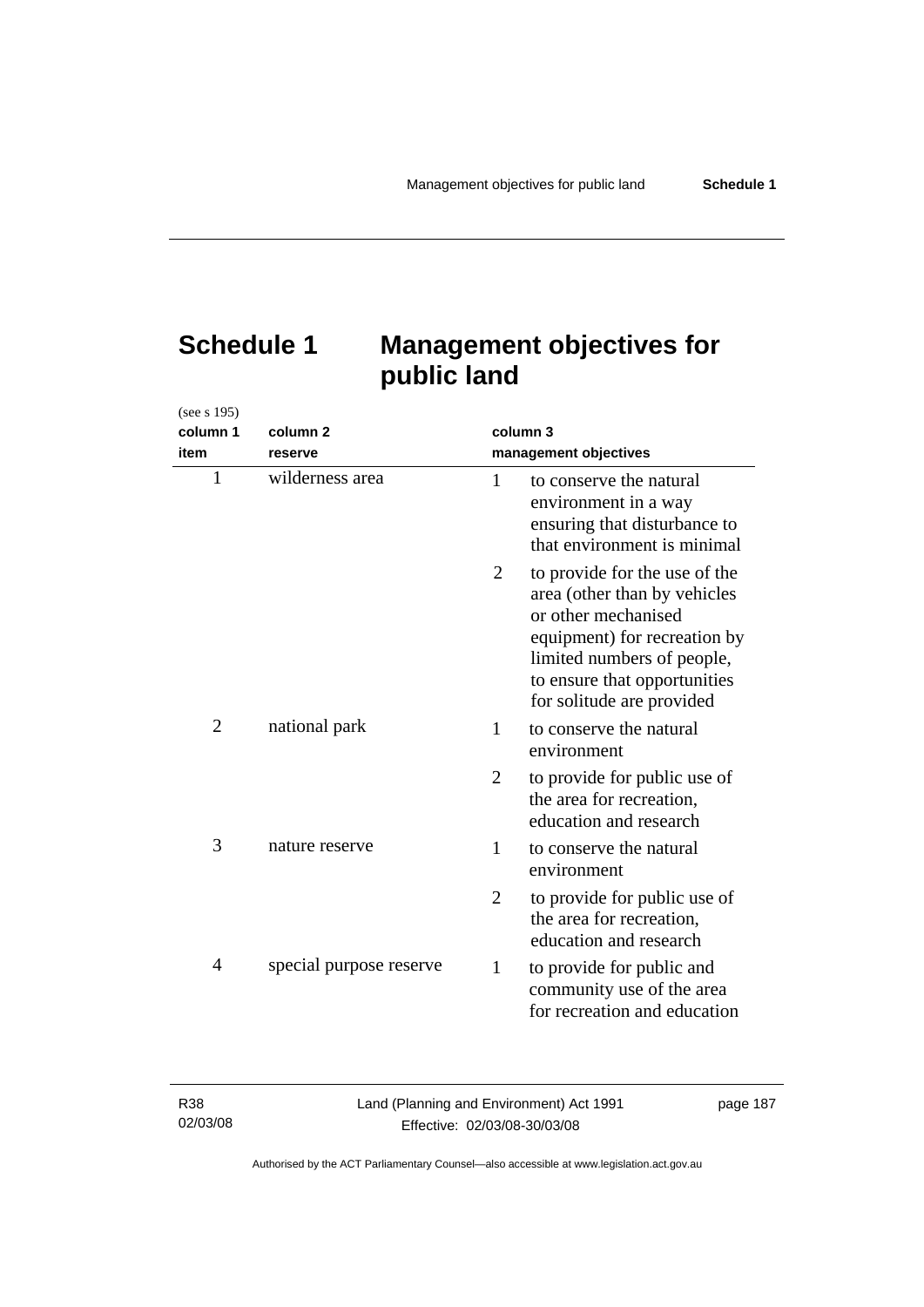| column 1<br>item | column <sub>2</sub><br>reserve |              | column 3<br>management objectives                                                                                       |
|------------------|--------------------------------|--------------|-------------------------------------------------------------------------------------------------------------------------|
| 5                | cemetery or burial ground      | $\mathbf{1}$ | to provide for the interment<br>or cremation of human<br>remains and the interment of<br>the ashes of human remains     |
| 6                | sport and recreation reserve   | 1            | to provide for public and<br>community use of the area<br>for sport and recreation                                      |
| 7                | urban open space               | 1            | to provide for public and<br>community use of the area                                                                  |
|                  |                                | 2            | to develop the area for public<br>and community use                                                                     |
| 8                | lake                           | 1            | to prevent and control floods<br>by providing a reservoir to<br>receive flows from rivers,<br>creeks and urban run-offs |
|                  |                                | 2            | to prevent and control<br>pollution of waterways                                                                        |
|                  |                                | 3            | to provide for public use of<br>the lake for recreation                                                                 |
|                  |                                | 4            | to provide a habitat for fauna<br>and flora                                                                             |

page 188 Land (Planning and Environment) Act 1991 Effective: 02/03/08-30/03/08

R38 02/03/08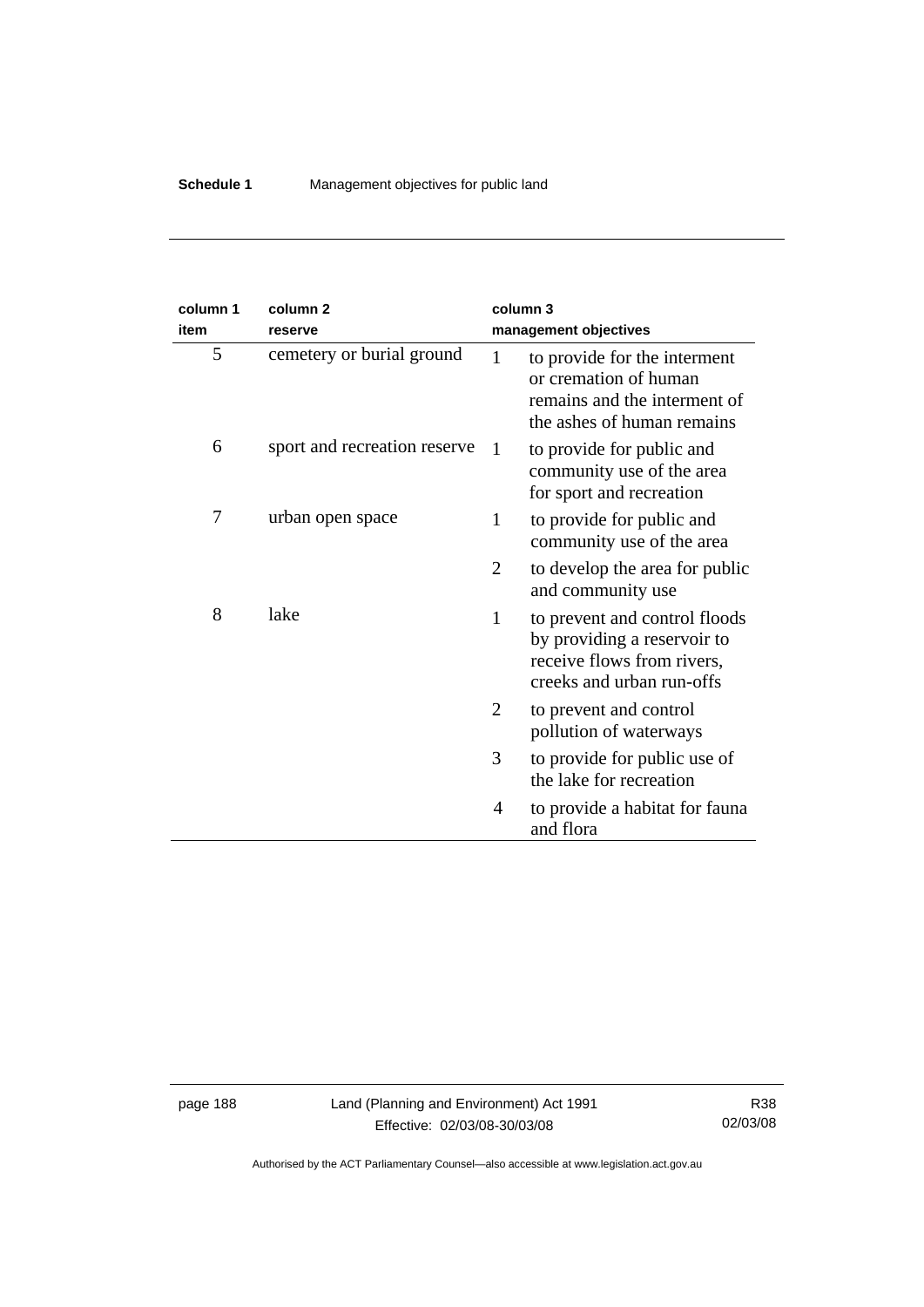# **Schedule 3 Content of preliminary assessments**

(see s 115)

- **1** The following format is to be used for a preliminary assessment required under section 115.
	- 1. **General Information**
	- 1.1 **Name and address of proponent** This is to include the details of any ACT government authority or agency.
	- 1.2 **Details of the contact** This is to include the contact officer within any ACT government authority or agency.
	- 1.3 **Status of the project** Advise the current position on the planning of the project, studies begun or planned and the proposed targets for planning, development or construction.

### 1.4 **Location of the project**

- (a) project site description sufficient for precise location on a map or a map included to show the exact site location;
- (b) information on possible future extensions.

### 1.5 **Description of the project**

- (a) the type and form of the project including supporting developments including those not the responsibility of the proponent;
- (b) the purpose and need for the project, intended utilisation and operation of the facilities;
- (c) the relationship of the project with surrounding development, to connected facilities and services or to other proposed projects.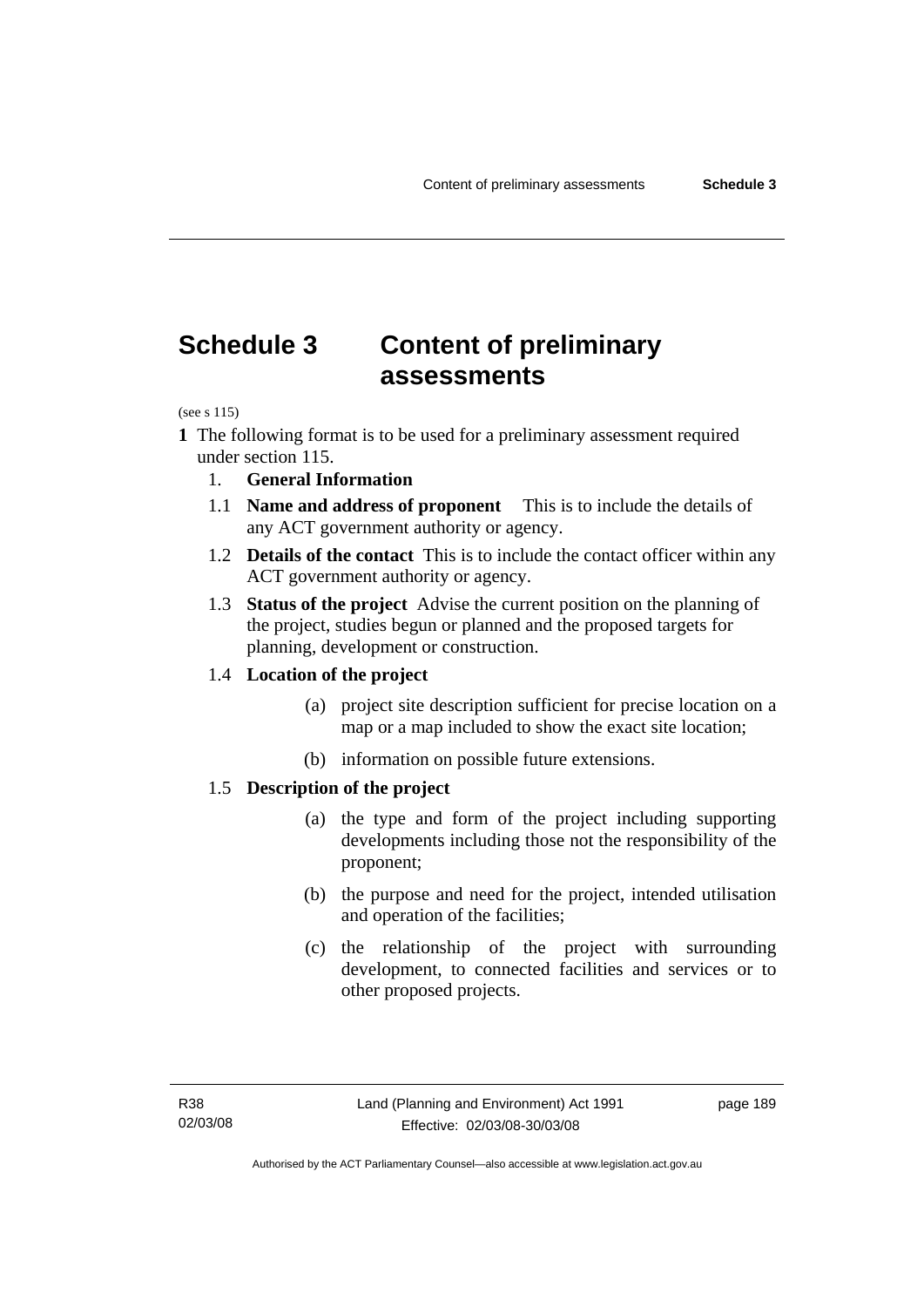# **2 Existing Environmental Conditions**

- 2.1 **Description of project site** A brief description of the overall appearance and current land use with mention made of any special features including the built and natural heritage factors (if any) of the site.
- 2.2 **Description of region surrounding the project site** Significant differences between the site and surrounding areas should be noted eg variation in population density, watershed, proximity to watercourses and water bodies.
- 2.3 **Current land use policy and lease conditions of the site**
- **3 Potential Impact of the Project on the Environment** 
	- 3.1 **On the physical environment**
	- 3.2 **On the human environment**
	- 3.3 **On the non-human biological environment**
	- 3.4 **Potentially beneficial impacts**
- **4 Summary and Conclusions** 
	- 4.1 A summary of the potential benefits and disadvantages of the project. Can the benefits to the community be said to offset any unavoidable permanent or temporary adverse effects?

Authorised by the ACT Parliamentary Counsel—also accessible at www.legislation.act.gov.au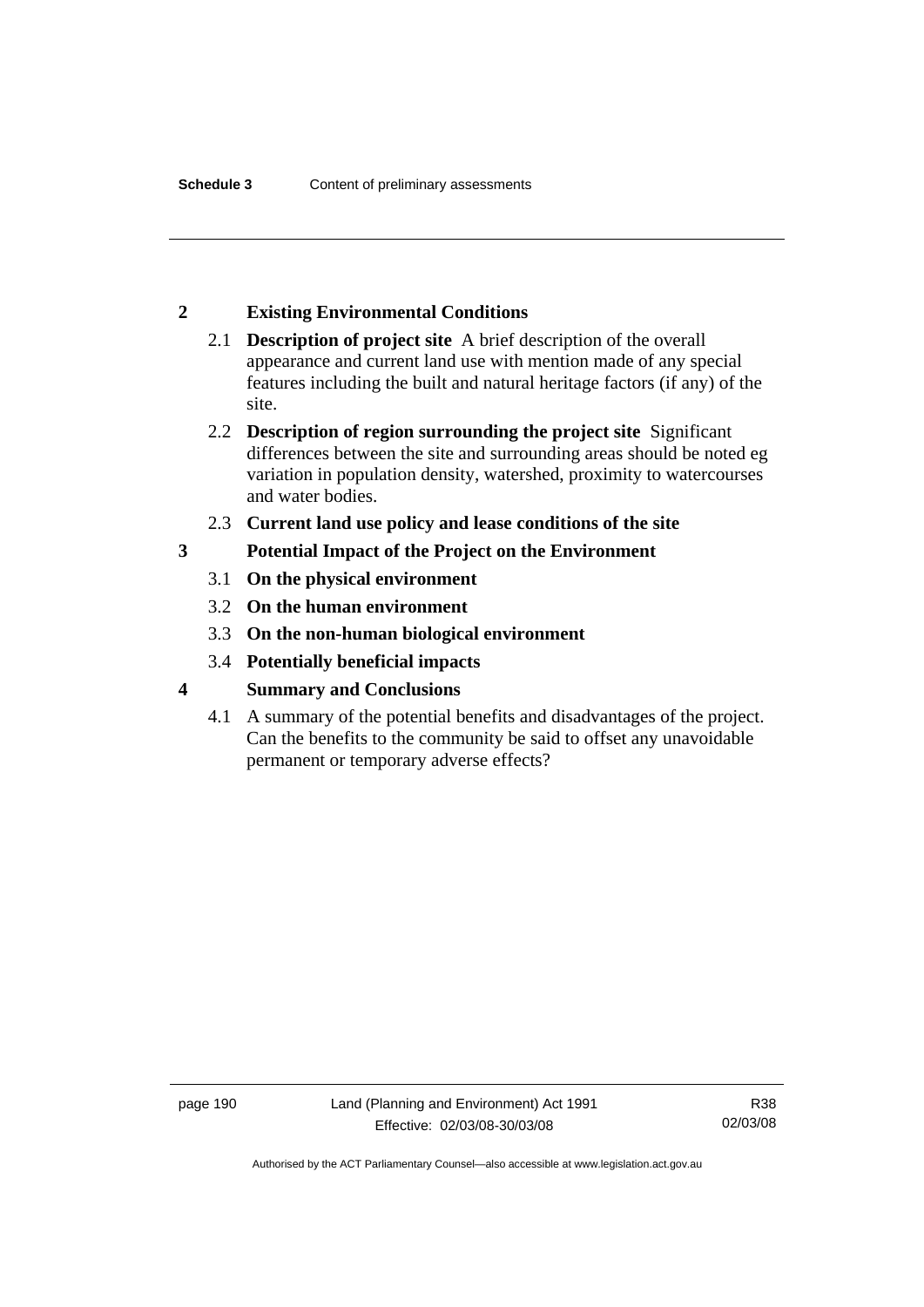# **Schedule 4 Decisions reviewable by AAT**

(see s 275, 282A)

# **Part 4.1 Reviewable decisions under part 6**

| column 1<br>item | column <sub>2</sub><br>decision-maker | column 3<br>provision of | column 4<br>decision                     |
|------------------|---------------------------------------|--------------------------|------------------------------------------|
| 1                | planning and land<br>authority        | Act<br>228(2)            | refusing to approve<br>application       |
| $\overline{2}$   | relevant authority                    | 230                      | refusing to approve<br>application       |
| 3                | planning and land<br>authority        | 233(3)                   | refusing to grant extension of<br>period |
| 4                | relevant authority                    | 245                      | giving approval subject to<br>condition  |
| 5                | planning and land<br>authority        | 245(4)                   | refusing to approve<br>amendment         |
| 6                | planning and land<br>authority        | 246A                     | refusing to approve<br>application       |
| 7                | planning and land<br>authority        | 246A                     | giving approval subject to<br>condition  |
| 8                | planning and land<br>authority        | 247(2)                   | refusing to amend approval               |
| 9                | planning and land<br>authority        | 252(2)                   | refusing to extend period                |

R38 02/03/08 Land (Planning and Environment) Act 1991 Effective: 02/03/08-30/03/08

page 191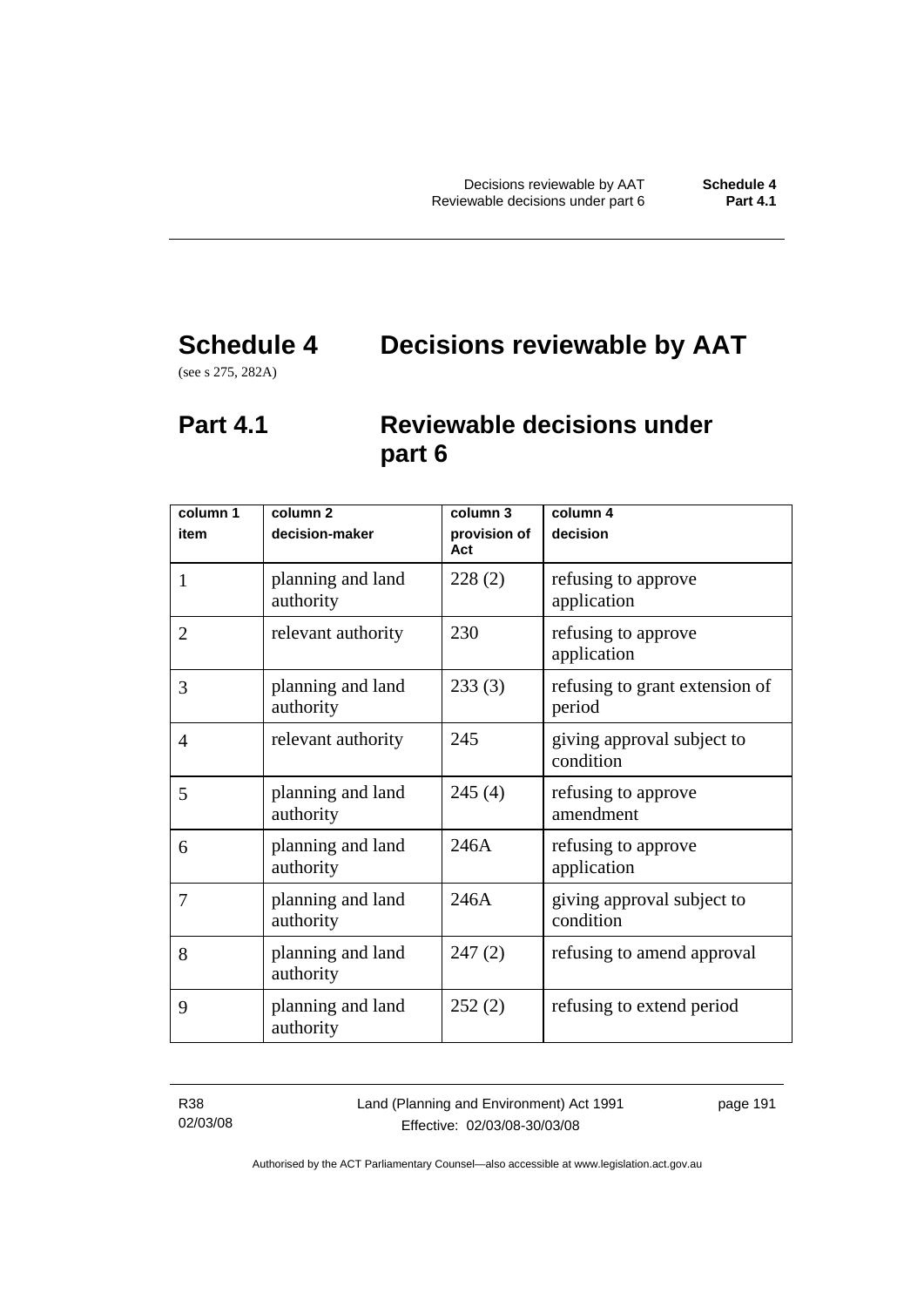| Schedule 4      | Decisions reviewable by AAT |
|-----------------|-----------------------------|
| <b>Part 4.2</b> | Other reviewable decisions  |

| column 1<br>item | column 2<br>decision-maker | column 3<br>provision of<br>Act | column 4<br>decision |
|------------------|----------------------------|---------------------------------|----------------------|
|                  | relevant authority         | 253                             | revoking approval    |

# **Part 4.2 Other reviewable decisions**

| column 1<br>item | column <sub>2</sub><br>decision-maker | column 3<br>provision of<br>Act | column 4<br>decision                                                                                              |
|------------------|---------------------------------------|---------------------------------|-------------------------------------------------------------------------------------------------------------------|
| 1                | planning and land<br>authority        | 167(3)                          | deciding that person not<br>eligible for grant of lease of<br>specified class                                     |
| $\overline{2}$   | planning and land<br>authority        | 167(5)                          | refusing to consent to<br>assignment, transfer or<br>subletting of lease or parting<br>of possession of leasehold |
| 3                | planning and land<br>authority        | 170(1)                          | terminating person's right to<br>grant of lease                                                                   |
| $\overline{4}$   | planning and land<br>authority        | 171(2)                          | refusing to grant further<br>residential lease                                                                    |
| 5                | planning and land<br>authority        | 171A(1)                         | refusing to grant further rural<br>lease                                                                          |
| 6                | planning and land<br>authority        | 172(2)                          | refusing to grant further lease<br>other than residential or rural<br>lease                                       |
| 7                | planning and land<br>authority        | 174(2)                          | deciding market value of<br>improvements                                                                          |
| 8                | planning and land<br>authority        | 177(3)                          | confirming variation of rent                                                                                      |

page 192 Land (Planning and Environment) Act 1991 Effective: 02/03/08-30/03/08

R38 02/03/08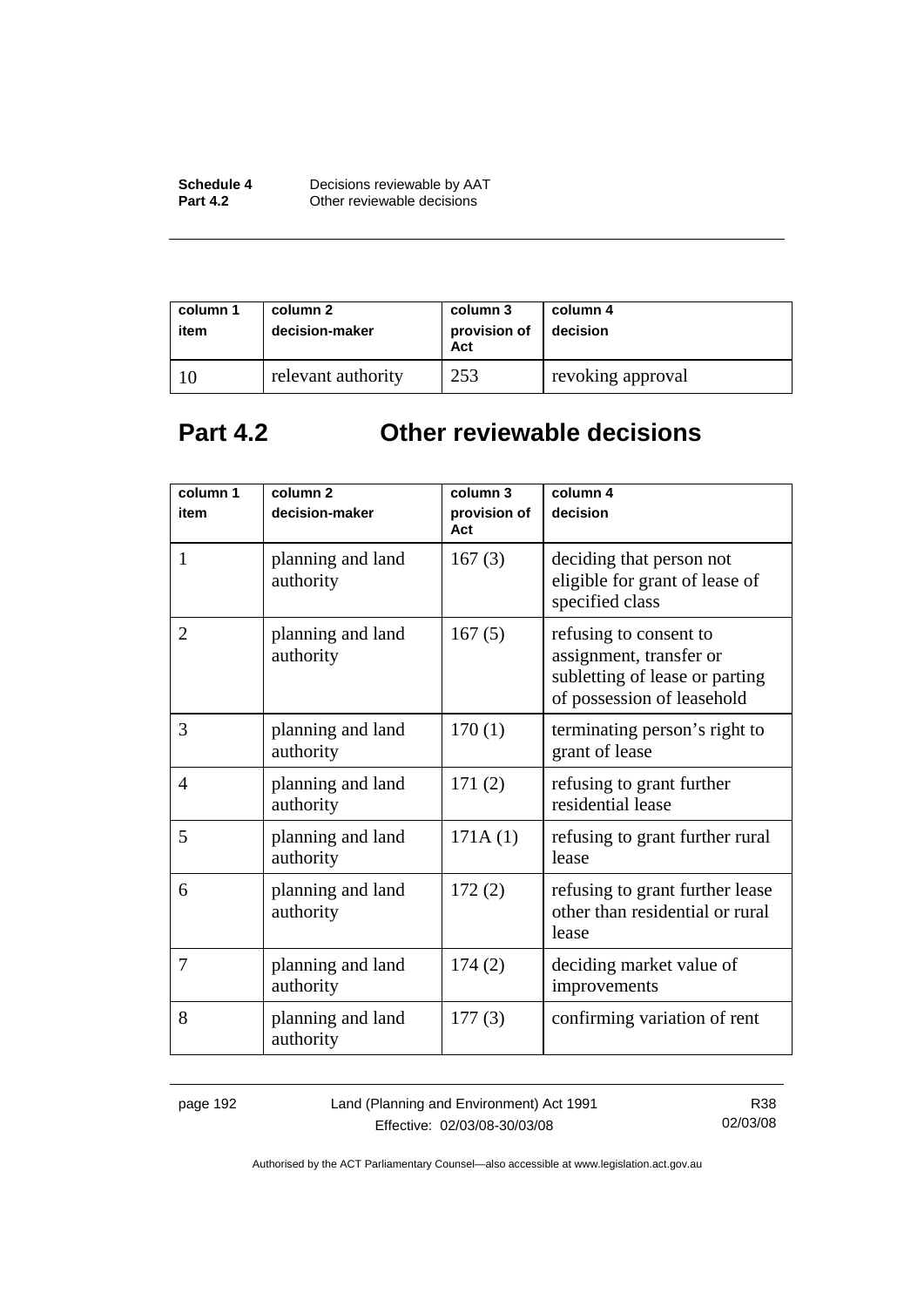| column 1 | column <sub>2</sub>            | column 3            | column 4                                                                                                                                                      |
|----------|--------------------------------|---------------------|---------------------------------------------------------------------------------------------------------------------------------------------------------------|
| item     | decision-maker                 | provision of<br>Act | decision                                                                                                                                                      |
| 9        | planning and land<br>authority | 177(3)              | on review of variation of rent,<br>substituting other variation                                                                                               |
| 10       | planning and land<br>authority | 178(1)              | refusing to authorise payment<br>of amount                                                                                                                    |
| 11       | planning and land<br>authority | 179(1)              | refusing to issue certificate of<br>compliance                                                                                                                |
| 12       | planning and land<br>authority | 179(2)              | on application for certificate of<br>compliance under s 179 (1)-<br>issuing certificate that building<br>and development condition<br>partially complied with |
| 13       | planning and land<br>authority | 179(2)              | refusing to issue certificate<br>that building and development<br>condition partially complied<br>with                                                        |
| 14       | planning and land<br>authority | 179(2)              | issuing certificate of<br>compliance subject to<br>condition under s 179 (3)                                                                                  |
| 15       | planning and land<br>authority | 180(2)              | refusing to consent to<br>assignment or transfer of lease<br>or interest in lease                                                                             |
| 16       | planning and land<br>authority | 184A (2)            | deciding change of use charge<br>for variation of nominal rent<br>lease                                                                                       |
| 17       | planning and land<br>authority | 184C(1)             | refusing to remit change of use<br>charge for variation of<br>nominal rent lease                                                                              |

R38 02/03/08 Land (Planning and Environment) Act 1991 Effective: 02/03/08-30/03/08

page 193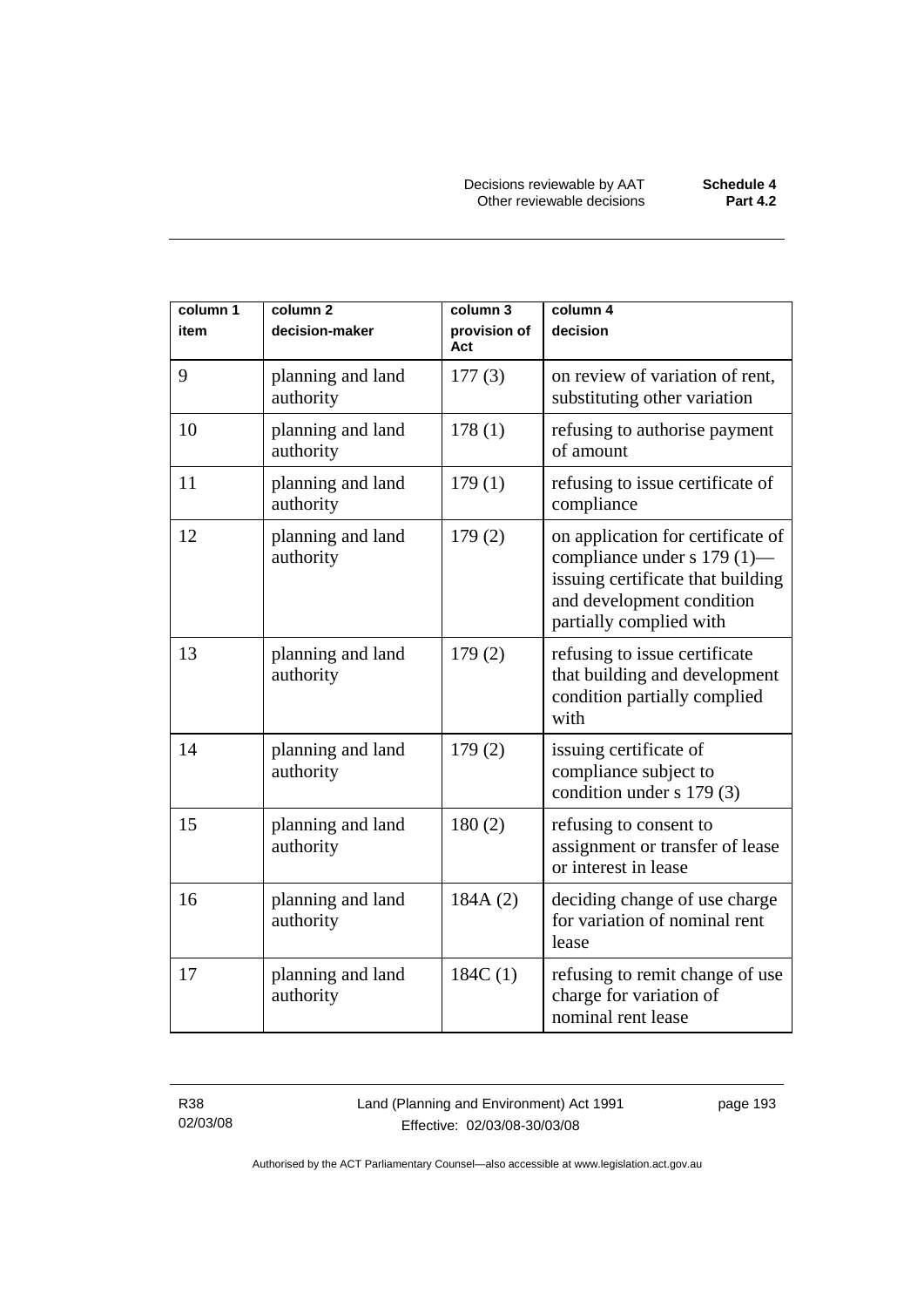| Schedule 4      | Decisions reviewable by AAT |
|-----------------|-----------------------------|
| <b>Part 4.2</b> | Other reviewable decisions  |

| column 1 | column <sub>2</sub>            | column 3            | column 4                                                                                                           |
|----------|--------------------------------|---------------------|--------------------------------------------------------------------------------------------------------------------|
| item     | decision-maker                 | provision of<br>Act | decision                                                                                                           |
| 18       | planning and land<br>authority | 184C(1)             | remitting change of use charge<br>for variation of nominal rent<br>lease by amount less than<br>amount applied for |
| 19       | planning and land<br>authority | 184C(2)             | increasing change of use<br>charge for variation of<br>nominal rent lease                                          |
| 20       | planning and land<br>authority | 184D(2)             | reappraising rent payable<br>under rental lease                                                                    |
| 21       | planning and land<br>authority | 186(1)(d)           | deciding amount payable to<br>reduce lease rent to nominal<br>rent                                                 |
| 22       | planning and land<br>authority | 187A(2)             | deciding change of use charge<br>for consolidation or<br>subdivision                                               |
| 23       | planning and land<br>authority | 187C(1)             | refusing to remit change of use<br>charge for consolidation or<br>subdivision                                      |
| 24       | planning and land<br>authority | 187C(1)             | remitting change of use charge<br>for consolidation or<br>subdivision by amount less<br>than amount applied for    |
| 25       | planning and land<br>authority | 187C(2)             | increasing change of use<br>charge for consolidation or<br>subdivision                                             |
| 26       | planning and land<br>authority | 188(1)              | terminating lease                                                                                                  |

page 194 Land (Planning and Environment) Act 1991 Effective: 02/03/08-30/03/08

R38 02/03/08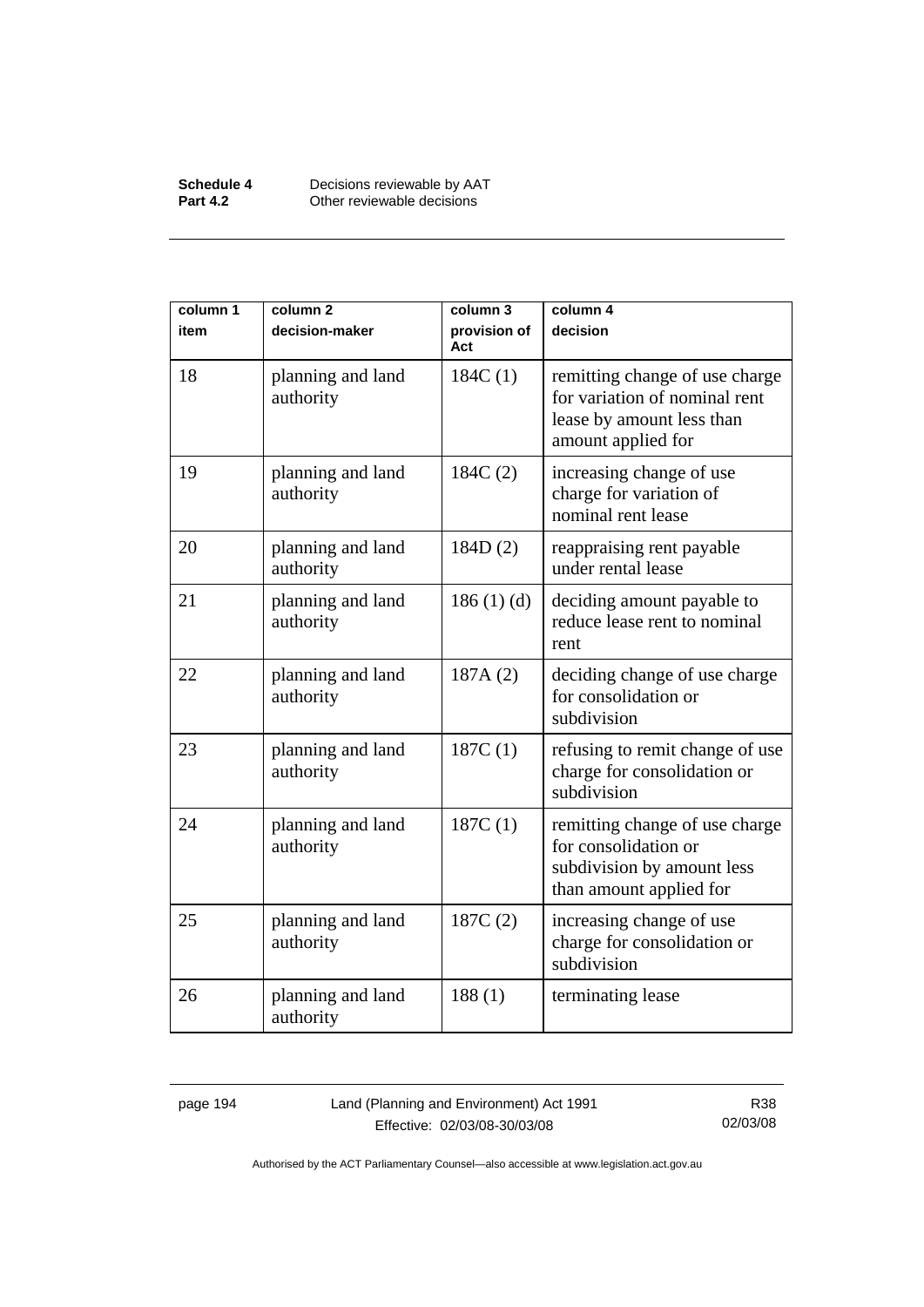| column 1<br>item | column 2<br>decision-maker     | column 3<br>provision of<br>Act | column 4<br>decision                                                         |
|------------------|--------------------------------|---------------------------------|------------------------------------------------------------------------------|
| 27               | planning and land<br>authority | 188(4)                          | terminating licence                                                          |
| 28               | planning and land<br>authority | 214(1)                          | refusing consent to surrender<br>of lease or part of leasehold               |
| 29               | planning and land<br>authority | 214(2)                          | accepting surrender of lease or<br>part of leasehold subject to<br>condition |
| 30               | planning and land<br>authority | 219(1)                          | refusing to grant right to<br>extract minerals                               |

R38 02/03/08 Land (Planning and Environment) Act 1991 Effective: 02/03/08-30/03/08

page 195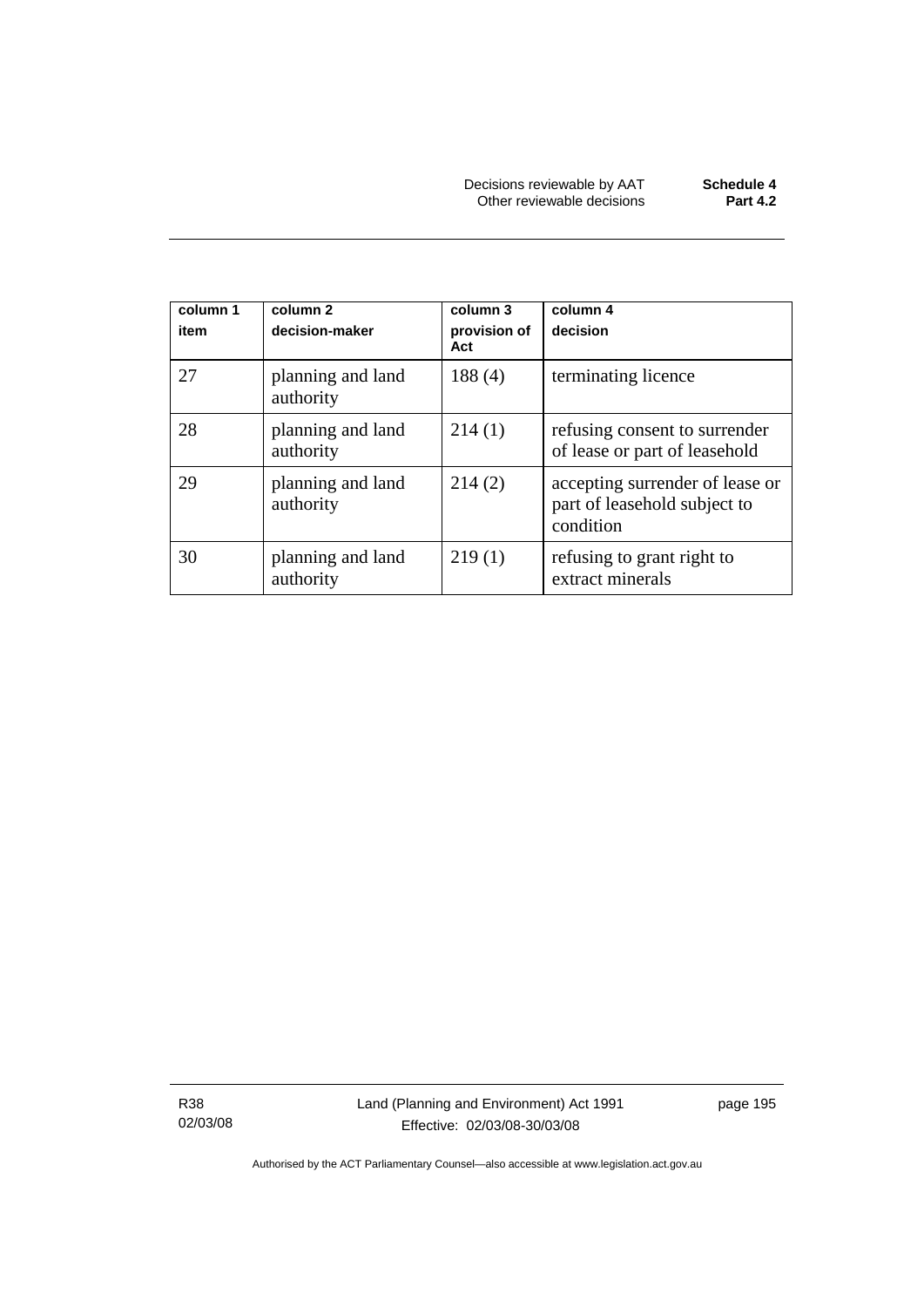# **Schedule 5 Activities subject to orders**

| (see s 258, dict)<br>column 1<br>item | column <sub>2</sub><br>activities                                                                                                                                                                                                | column 3<br>penalty  |
|---------------------------------------|----------------------------------------------------------------------------------------------------------------------------------------------------------------------------------------------------------------------------------|----------------------|
| $\mathbf{1}$                          | work affecting a conservation<br>requirement under a heritage direction<br>conducted otherwise than in<br>accordance with an approval                                                                                            | 200 penalty<br>units |
| $\overline{2}$                        | failure to comply with—<br>$(a)$ a lease; or<br>(b) if a lease is granted subject to<br>the lessee entering into a<br>development agreement and<br>the lessee has entered into such<br>an agreement-the<br>development agreement | 50 penalty<br>units  |
| 3                                     | failure to keep a leasehold clean                                                                                                                                                                                                | 50 penalty<br>units  |
| 4                                     | undertaking a development                                                                                                                                                                                                        | 50 penalty<br>units  |
| 5                                     | having a building or structure that was<br>constructed or erected without<br>approval required by—<br>(a) this Act, division 6.2; or<br>(b) the Buildings (Design and<br>Siting) Act 1964                                        | 50 penalty<br>units  |
| 6                                     | permitting a tree, sapling, plant or<br>shrub to overhang a public place so as<br>to obstruct or inconvenience a person<br>in that place                                                                                         | 5 penalty units      |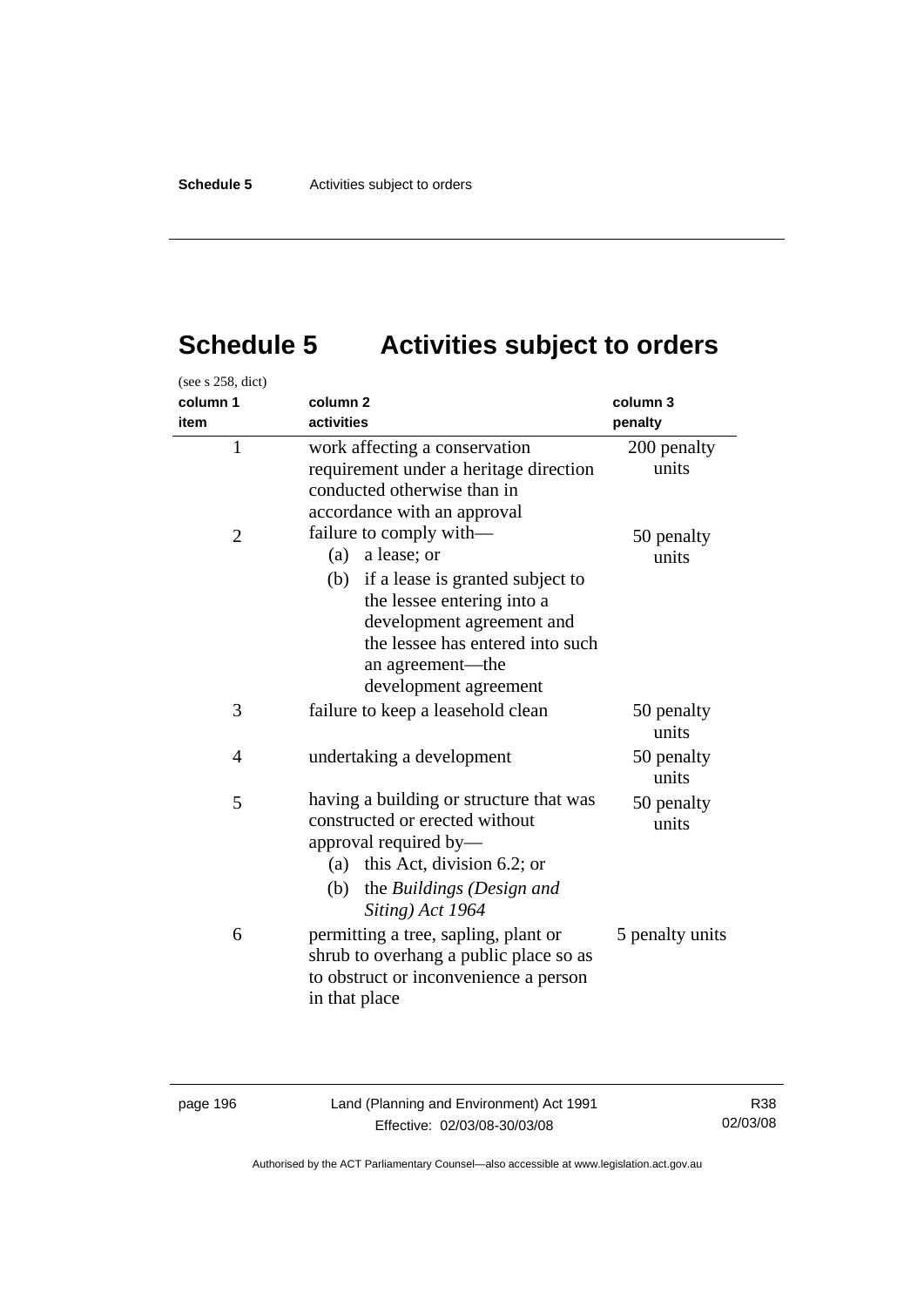| column 1<br>item | column <sub>2</sub><br>activities             | column 3<br>penalty |
|------------------|-----------------------------------------------|---------------------|
| 7                | an activity that is likely to cause soil      | 100 penalty         |
|                  | erosion, or an activity that involves         | units               |
|                  | destroying, damaging, removing or             |                     |
|                  | otherwise interfering with vegetation         |                     |
|                  | (living or dead) or soil between the          |                     |
|                  | banks, or within 20m of the bank, of a        |                     |
|                  | watercourse, or on land with a slope of       |                     |
|                  | more than 18 <sup>°</sup> from the horizontal |                     |
| 8                | parking a heavy vehicle on residential        | 20 penalty          |
|                  | land in contravention of a code of            | units               |
|                  | practice under the <i>Road Transport</i>      |                     |
|                  | (Safety and Traffic Management)               |                     |
|                  | <i>Regulation 2000</i> , division 3.1.3 about |                     |
|                  | the parking of heavy vehicles                 |                     |
| 9                | managing land held under a rural lease        | 50 penalty          |
|                  | other than in accordance with the land        | units               |
|                  | management agreement that applies to          |                     |
|                  | it                                            |                     |

R38 02/03/08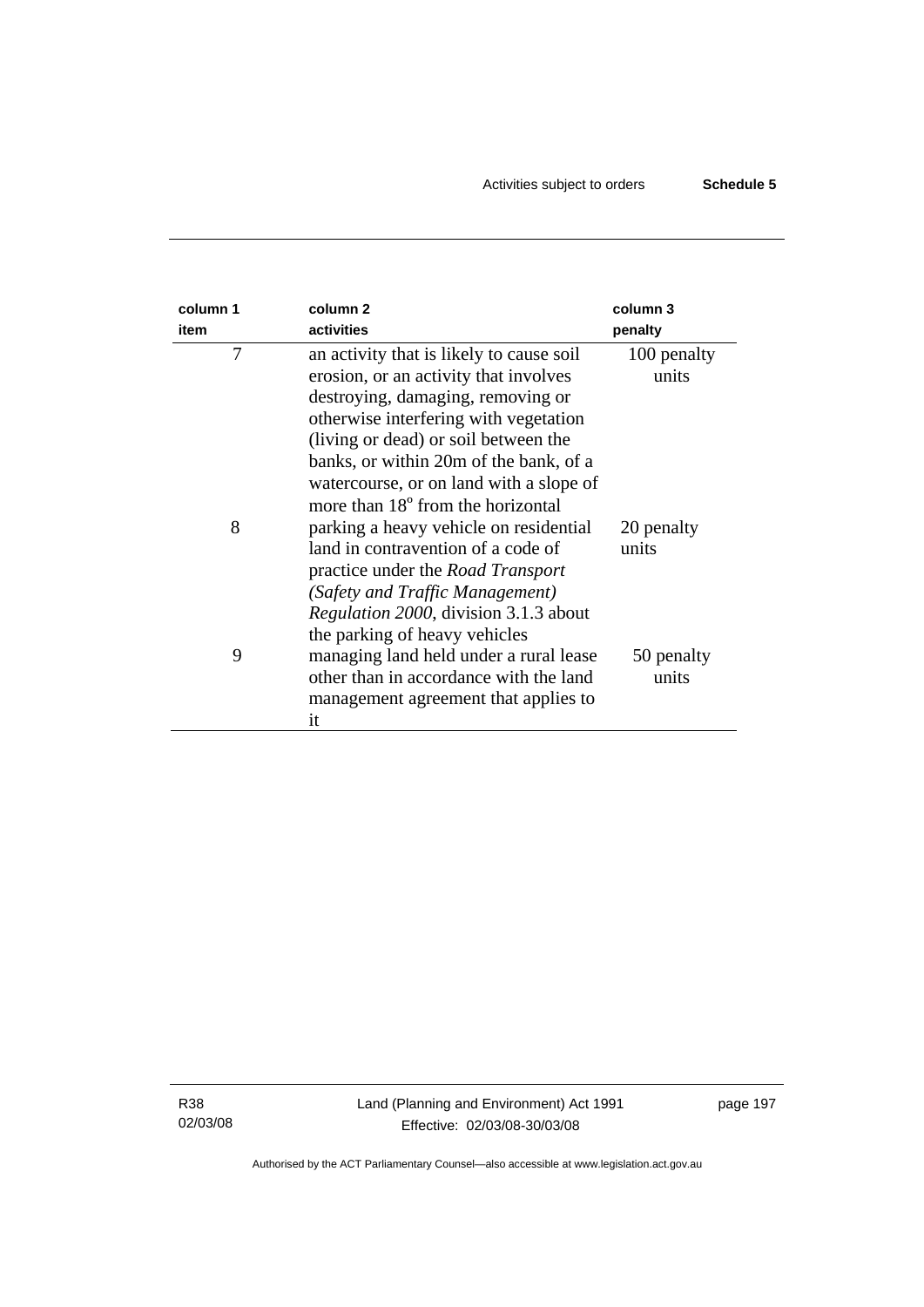# **Dictionary**

(see s 2)

- *Note 1* The Legislation Act contains definitions and other provisions relevant to this Act.
- *Note 2* For example, the Legislation Act, dict, pt 1, defines the following terms:
	- AAT
		- administrative appeals tribunal
		- amend
		- appoint
		- change
		- conservator of flora and fauna
		- contravene
		- document
		- domestic partner (see s 169)
		- entity
		- exercise
		- function
		- month
		- national capital authority
		- penalty unit (see s 133)
		- the Territory.

*application*, for part 6 (Approvals and orders)—see section 222.

*approval*, for part 6 (Approvals and orders)—see section 222.

*assessment* means an assessment made under division 4.3

#### *authorised person*—

- (a) for subdivision 4.4.3 (Procedures and powers)—see section 143; and
- (b) for subdivision 6.3.2 (Rectification work)—see section 259C (1).

| page 198 | Land (Planning and Environment) Act 1991 | R38      |
|----------|------------------------------------------|----------|
|          | Effective: 02/03/08-30/03/08             | 02/03/08 |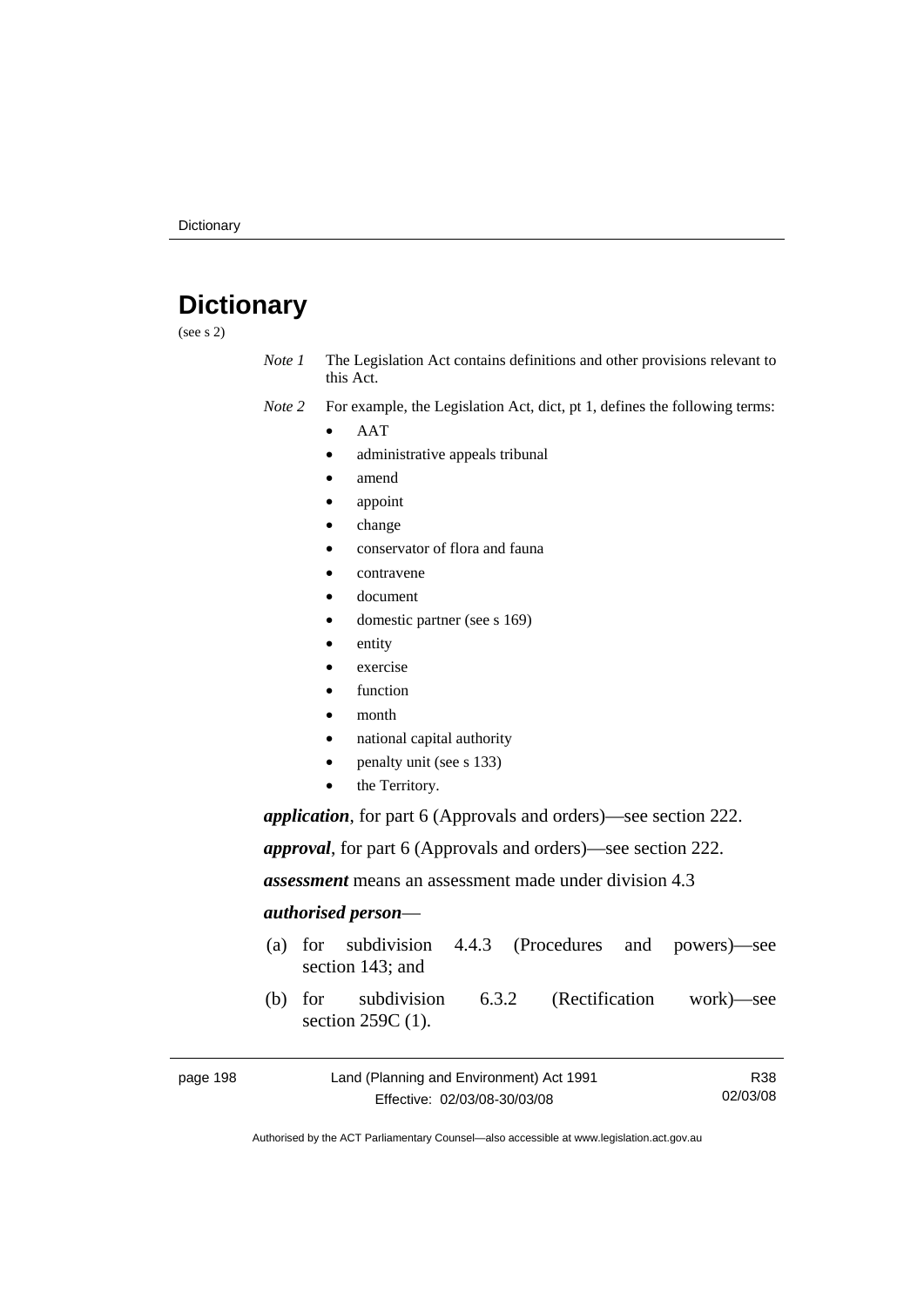*background papers*, for part 2 (Planning)—see section 5.

*building*, for part 6 (Approvals and orders)—see section 222.

*building and development provision*, for part 5 (Land administration)—see section 159.

*building work*, for part 6 (Approvals and orders)—see section 222.

*cemetery* includes crematorium.

*concessional lease*—see section 159A.

*connected*, with an offence, for division 6.4 (Enforcement)—see section 262.

*conservator* means the conservator of flora and fauna*.*

*consolidation—*

- (a) for part 5 (Land administration)—see section 159; and
- (b) for part 6 (Approvals and orders)—see section 222.

*consultation notice*, for part 2 (Planning)—see section 19.

#### *controlled activity* means—

- (a) an activity of a kind mentioned in schedule 5; or
- (b) an activity under another Act that is declared by that Act to be a controlled activity for schedule 5.

*damage* a protected tree, for part 6 (Approvals and orders)—see section 222.

*dealing*, for division 5.4 (Restrictions on rural leases)—see section 186B.

*declared site*, for part 6 (Approvals and orders)—see section 222.

*defined decision*, for part 4 (Environmental assessments and inquiries)—see section 111.

*development*, in relation to land—

page 199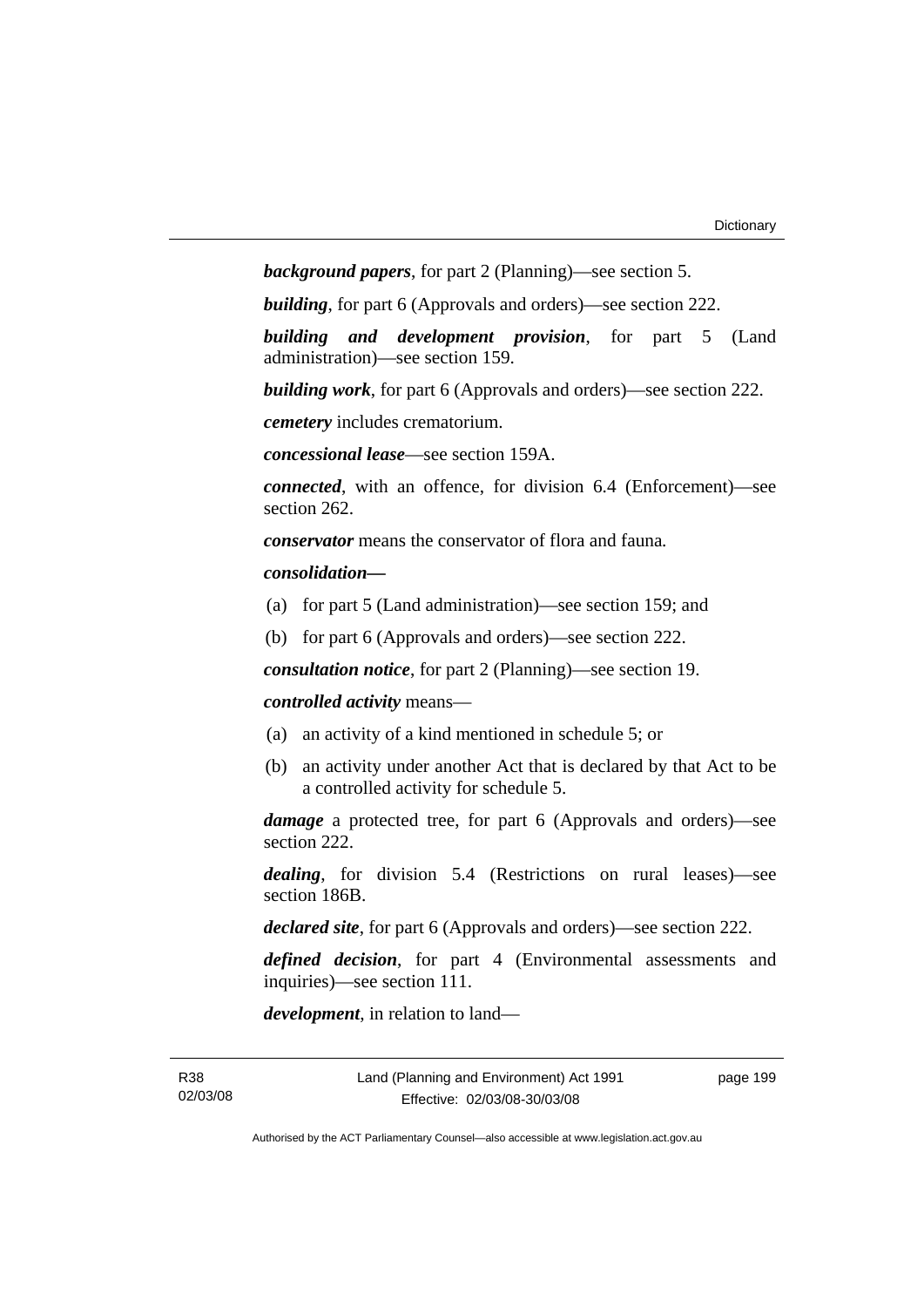- (a) for part 2 (Planning)—see section 5; and
- (b) for part 6 (Approvals and orders)—see section 222.

*discharge amount*, for division 5.4 (Restrictions on rural leases) see section 186B.

*draft plan variation*, for part 2 (Planning)—see section 5.

*earlier index number*, for division 5.4 (Restrictions on rural leases)—see section 186B.

*environmental impact*, for part 4 (Environmental assessments and inquiries)—see section 111.

*environmental impact statement*, for part 4 (Environmental assessments and inquiries)—see section 111.

*environmental report*, for part 2 (Planning)—see section 5.

*Environment Minister* means the Minister administering part 4 (Environmental assessments and inquiries).

*Executive*, for part 6 (Approvals and orders)—see section 222.

*formal error* means—

- (a) a clerical error; or
- (b) an error arising from an accidental slip or omission; or
- (c) a defect of form.

*heritage direction*—see the *Heritage Act 2004*, section 62.

*heritage significance*—see the *Heritage Act 2004*, section 62.

*holding period*, for division 5.4 (Restrictions on rural leases)—see section 186B.

*index number*, for division 5.4 (Restrictions on rural leases)—see section 186G.

*inquiry* means an inquiry conducted under division 4.4 (Inquiries).

| page 200 |
|----------|
|----------|

page 200 Land (Planning and Environment) Act 1991 Effective: 02/03/08-30/03/08

R38 02/03/08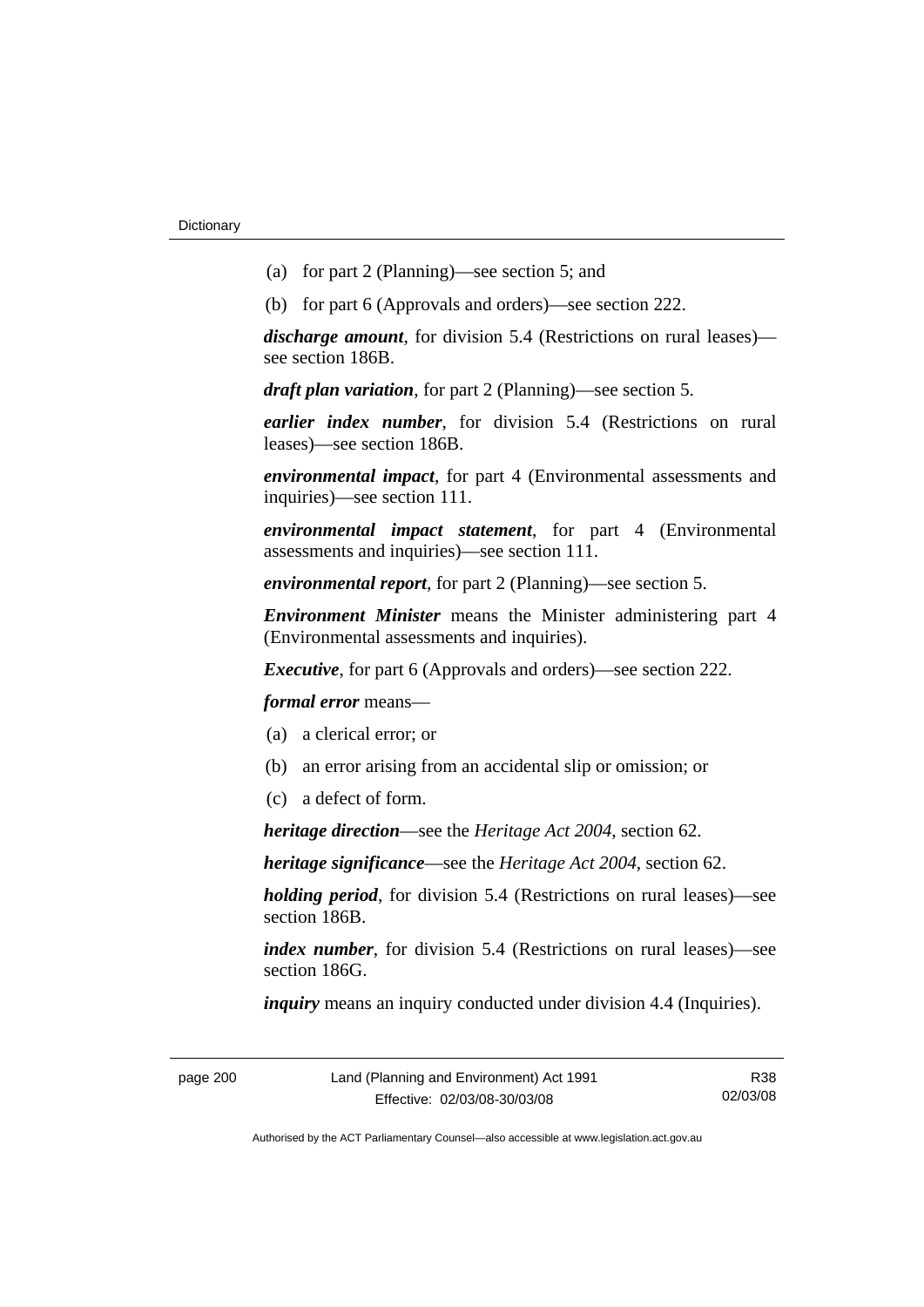*inspector*, for part 6 (Approvals and orders), means a person appointed as an inspector under section 263 (1).

#### *land*—

- (a) for part 2 (Planning)—see section 5; and
- (b) for part 4 (Environmental assessments and inquiries)—see section 111.

*land management agreement* means an agreement under section 186C.

*Note* A reference to an instrument (including a land management agreement) includes a reference to the instrument as originally made and as amended (see Legislation Act, s 102).

*later index number*, for division 5.4 (Restrictions on rural leases) see section 186B.

#### *lease—*

- (a) for part 5 (Land administration)—see section 159; and
- (b) for part 6 (Approvals and orders)—see section 222.

#### *lessee—*

- (a) for part 5 (Land administration)—see section 159; and
- (b) for part 6 (Approvals and orders)—see section 222.

*long lease*, for division 5.4 (Restrictions on rural leases)—see section 186B.

*market value*, for part 5 (Land administration)—see section 159.

*national capital plan*, for part 2 (Planning)—see section 5.

*natural environment*, for schedule 1 (Management objectives for public land)—see section 195 (6).

*new application*, for subdivision 6.2.4 (Reconsideration of applications for approval)—see section 245A.

page 201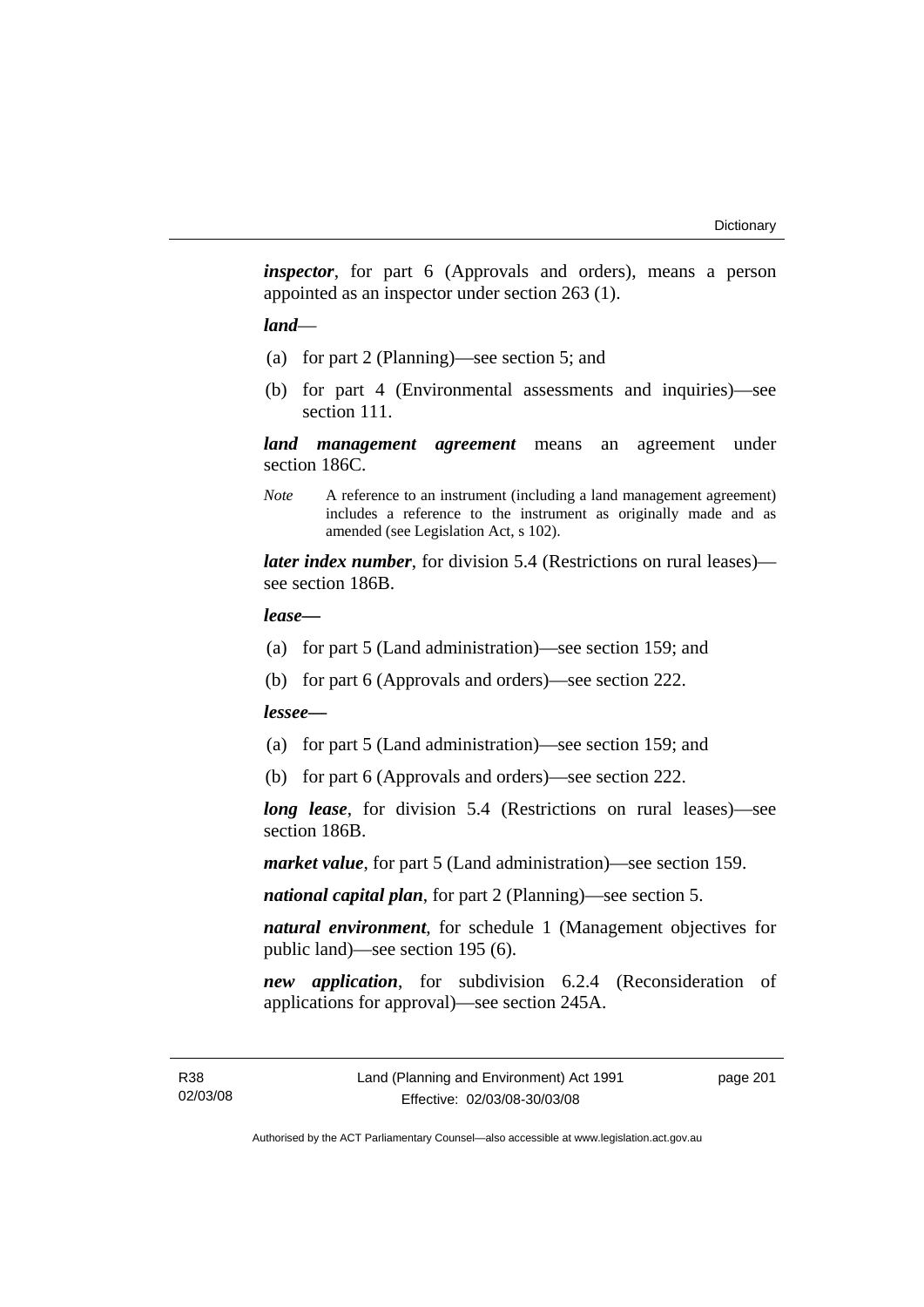*newspaper* means a newspaper published and circulating in the ACT.

*nominal rent lease*, for part 5 (Land administration)—see section 159.

*objection*, for part 6 (Approvals and orders)—see section 222.

*occupier*—

- (a) for subdivision 4.4.3 (Procedures and powers)—see section 143; and
- (b) for division 6.4 (Enforcement)—see section 262.

*offence*, for division 6.4 (Enforcement)—see section 262.

*order*, for part 6 (Approvals and orders)—see section 222.

*original application*, for subdivision 6.2.4 (Reconsideration of applications for approval)—see section 245A.

*original decision*, for subdivision 6.2.4 (Reconsideration of applications for approval)—see section 245A.

*panel*, for part 4 (Environmental assessments and inquiries)—see section 111.

*place*, for subdivision 4.4.3 (Procedures and powers)—see section 143.

*plan* means the territory plan.

*Note* A reference to an instrument (including the plan) includes a reference to the instrument as originally made and as amended (see Legislation Act, s 102).

*plan of management*, for division 5.7 (Public land)—see section 191.

*preliminary assessment*, for part 4 (Environmental assessments and inquiries)—see section 111.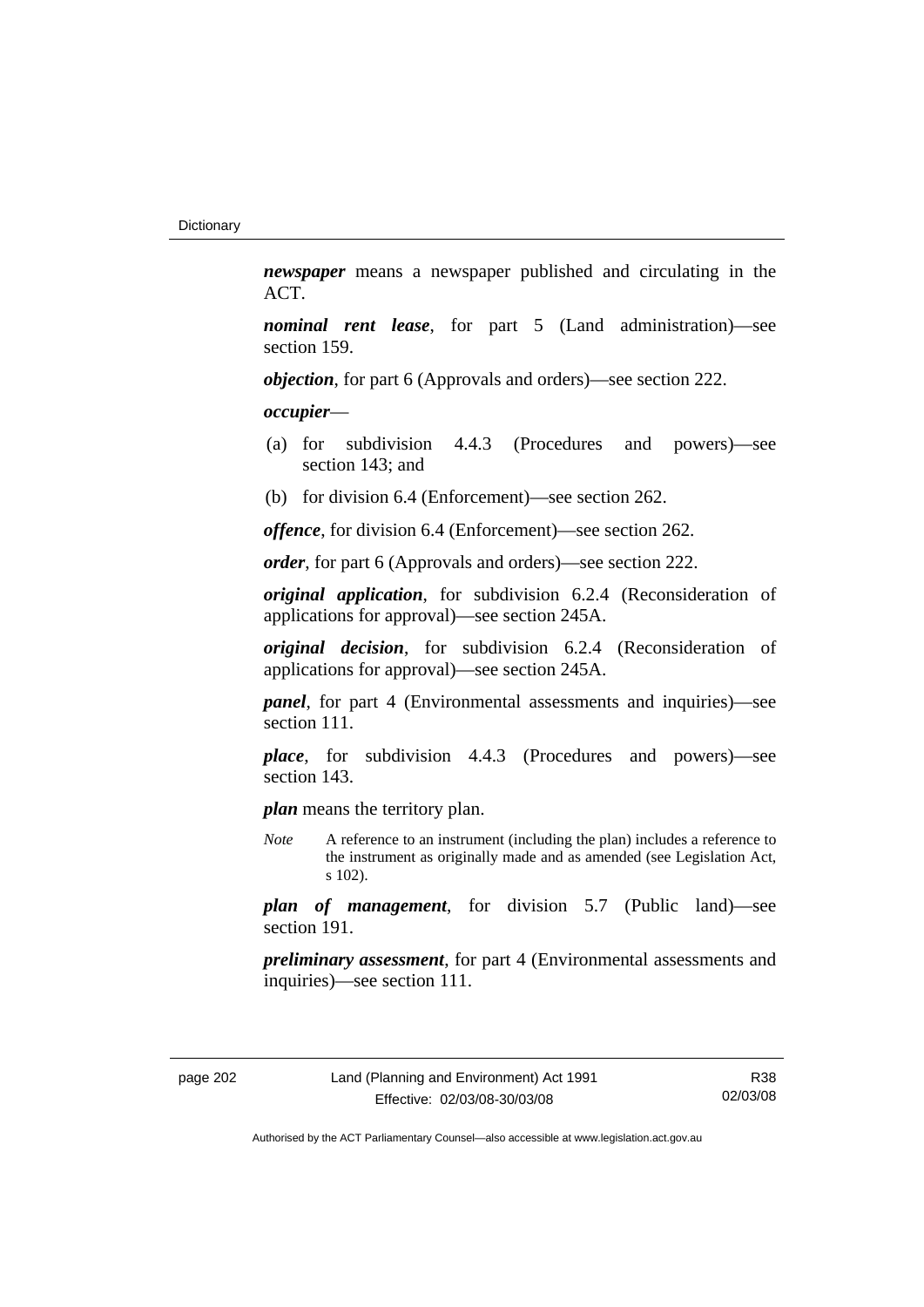*prescribed period*, for part 6 (Approvals and orders)—see section 222.

*prohibited groundwork*, for part 6 (Approvals and orders)—see section 222.

*prohibition notice*, for part 6 (Approvals and orders)—see section 260 (1).

*proponent*, for part 4 (Environmental assessments and inquiries) see section 111.

*protected tree*, for part 6 (Approvals and orders)—see section 222.

*protection zone*, for a protected tree, for part 6 (Approvals and orders)—see section 222.

*provision*, of a lease, for part 5 (Land administration)—see section 159.

*public car park*, for part 5 (Land administration)—see section 159.

*public environment report*, for part 4 (Environmental assessments and inquiries)—see section 111.

*public land* means land identified by the plan as public land.

*rectification work*, for subdivision 6.3.2 (Rectification work)—see section 259.

*registered lease*, for part 5 (Land administration)—see section 159.

*registered proprietor*, for part 5 (Land administration)—see section 159.

*registered tree*, for part 6 (Approvals and orders)—see section 222.

*regulated tree*, for part 6 (Approvals and orders)—see section 222.

*relevant authority*, for part 6 (Approvals and orders)—see section 222.

*relevant Minister*, for part 4 (Environmental assessments and inquiries)—see section 111.

R38 02/03/08 page 203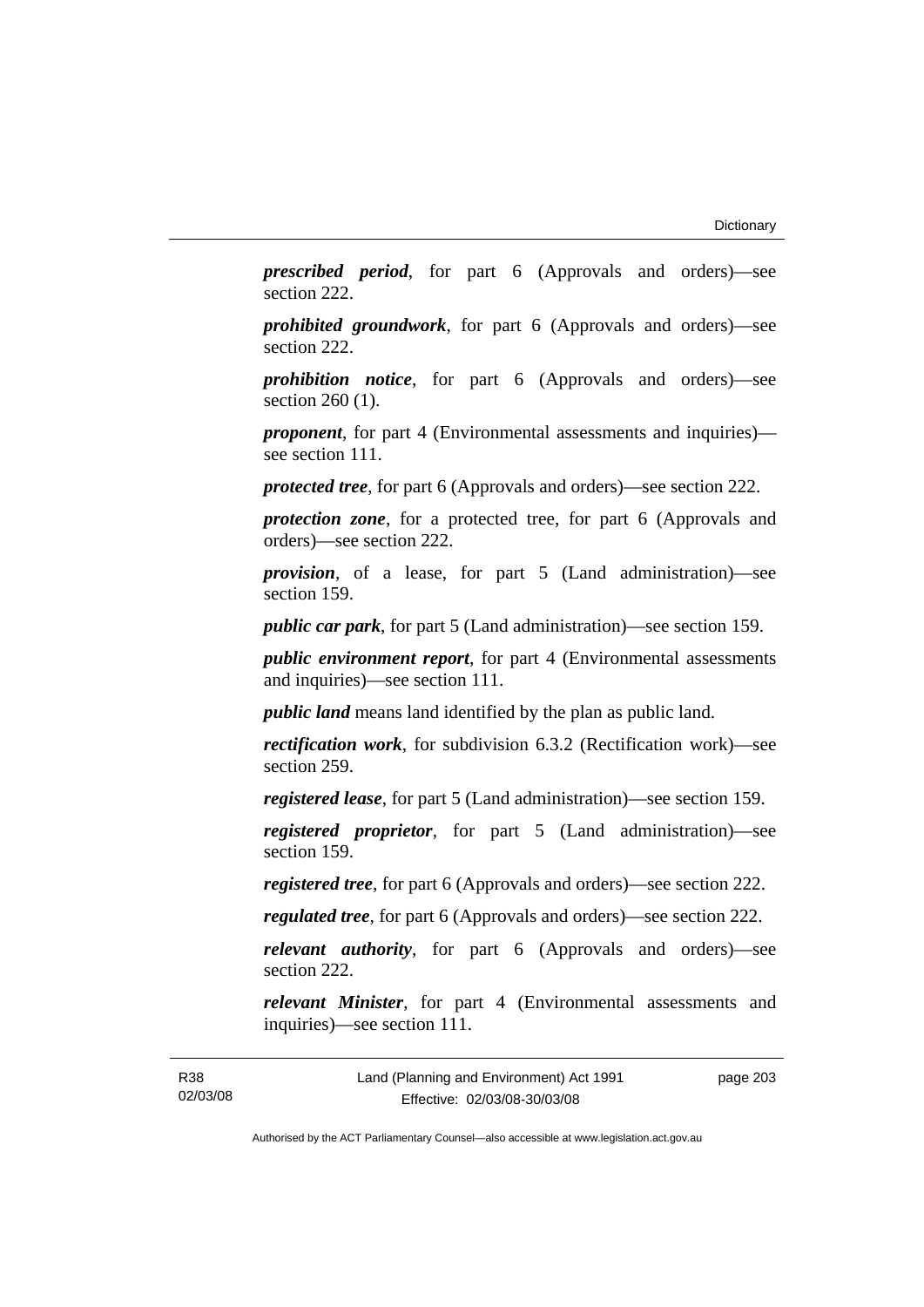*rental lease*, for part 5 (Land administration)—see section 159.

*residential lease*, for part 5 (Land administration)—see section 159.

*rural lease*, for part 5 (Land administration)—see section 159.

*short lease*, for division 5.4 (Restrictions on rural leases)—see section 186B.

*special Pialligo lease*, for division 5.4 (Restrictions on rural leases)—see section 186B.

*structure*, for part 6 (Approvals and orders)—see section 222.

#### *subdivision—*

- (a) for part 5 (Land administration)—see section 159; and
- (b) for part 6 (Approvals and orders)—see section 222.

*sublease*, for part 5 (Land administration)—see section 159.

*sublessee*, for part 5 (Land administration)—see section 159.

*territory authority* means—

- (a) a body (whether or not incorporated) established by the Executive; or
- (b) the holder of a position established under an Act or by the Executive.

*variation*, of a lease—

- (a) for division 5.3 (Variation of leases)—see section 184; and
- (b) for part 6 (Approvals and orders)—see section 223.

*variation*, of the plan, for part 2 (Planning)—see section 5.

*variation*, of a plan of management, for division 5.7 (Public land) see section 191.

R38 02/03/08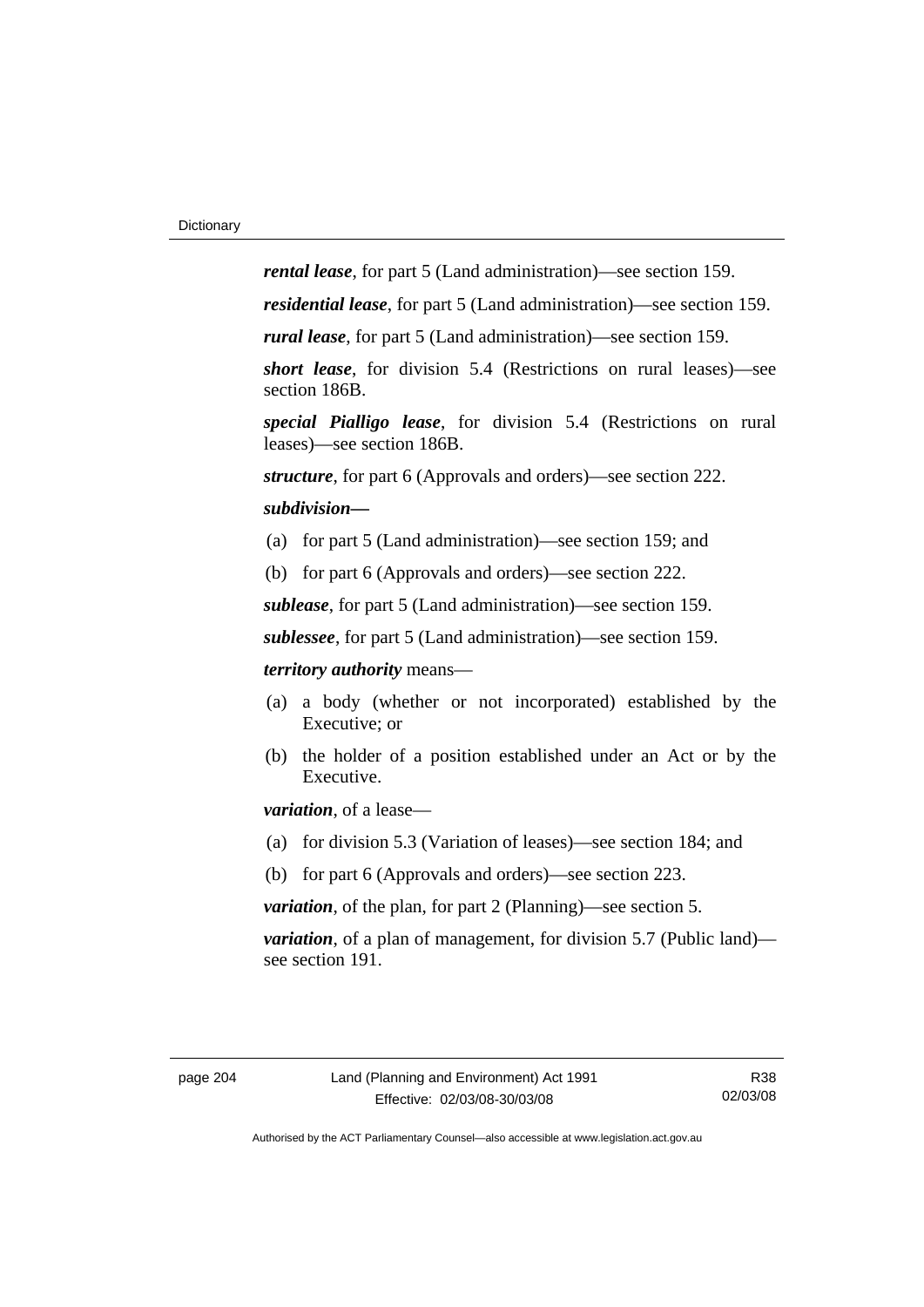# **Endnotes**

# **1 About the endnotes**

Amending and modifying laws are annotated in the legislation history and the amendment history. Current modifications are not included in the republished law but are set out in the endnotes.

Not all editorial amendments made under the *Legislation Act 2001*, part 11.3 are annotated in the amendment history. Full details of any amendments can be obtained from the Parliamentary Counsel's Office.

Uncommenced amending laws and expiries are listed in the legislation history and the amendment history. These details are underlined. Uncommenced provisions and amendments are not included in the republished law but are set out in the last endnote.

If all the provisions of the law have been renumbered, a table of renumbered provisions gives details of previous and current numbering.

The endnotes also include a table of earlier republications.

| $am = amended$                               | $ord = ordinance$                           |
|----------------------------------------------|---------------------------------------------|
| $amdt = amendment$                           | orig = original                             |
| $ch = chapter$                               | par = paragraph/subparagraph                |
| $def = definition$                           | $pres = present$                            |
| $dict = dictionary$                          | $prev = previous$                           |
| disallowed = disallowed by the Legislative   | $(\text{prev}) = \text{previously}$         |
| Assembly                                     | $pt = part$                                 |
| $div = division$                             | $r = rule/subrule$                          |
| $exp = expires/expired$                      | $renum = renumbered$                        |
| $Gaz = gazette$                              | $reloc = relocated$                         |
| $h dq =$ heading                             | $R[X]$ = Republication No                   |
| $IA = Interpretation Act 1967$               | $RI = reissue$                              |
| $ins = inserted/added$                       | $s = section/subsection$                    |
| $LA =$ Legislation Act 2001                  | $sch = schedule$                            |
| $LR =$ legislation register                  | $sdiv = subdivision$                        |
| $LRA =$ Legislation (Republication) Act 1996 | $sub =$ substituted                         |
| $mod = modified/modification$                | $SL = Subordinate$ Law                      |
| $o = order$                                  | $underlining = whole or part not commenced$ |
| $om = omitted/repealed$                      | or to be expired                            |
|                                              |                                             |

# **2 Abbreviation key**

R38 02/03/08 Land (Planning and Environment) Act 1991 Effective: 02/03/08-30/03/08

page 205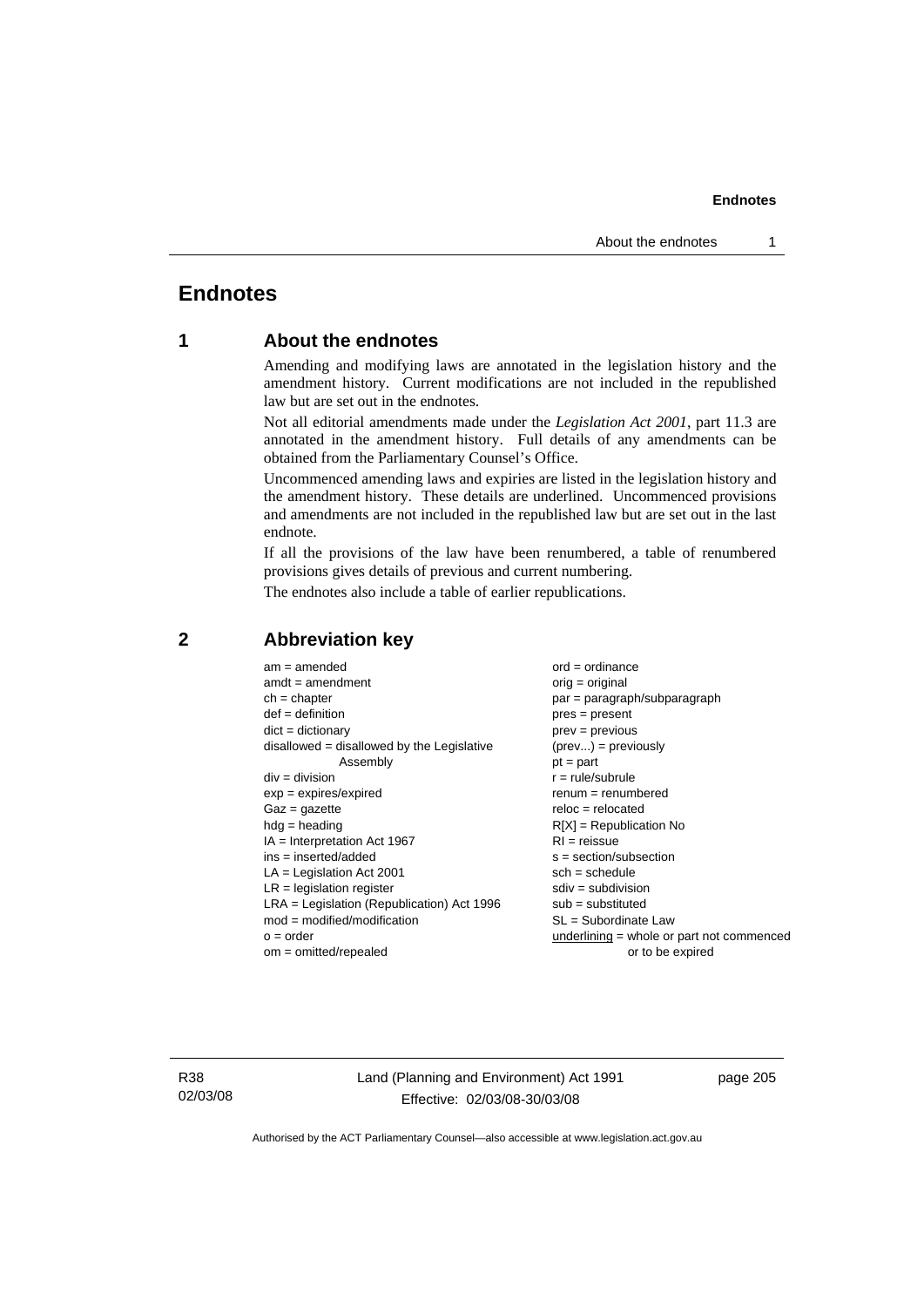# **3 Legislation history**

# **Land (Planning and Environment) Act 1991 No 100**  notified 15 January 1992 s 1, s 2 commenced 15 January 1992 remainder commenced 2 April 1992 as amended by **Land (Planning and Environment) (Amendment) Act 1992 No 32**  notified 3 July 1992 s 5 (1) taken to have commenced 2 April 1992 (s 5 (2)) remainder commenced 3 July 1992 **Land (Planning and Environment) (Amendment) Act 1993 No 11**  notified 1 March 1993 commenced 1 March 1993 **Acts Revision (Position of Crown) Act 1993 No 44 sch 2**  notified 27 August 1993 (Gaz 1993 No S165) sch 2 commenced 27 August 1993 (s 2) **Registrar-General (Consequential Provisions) Act 1993 No 64**  notified 6 September 1993 s 1, s 2 commenced 6 September 1993 remainder commenced 1 October 1993 (s 2 (2) and Gaz 1993 No S207) **Land (Planning and Environment) (Amendment) Act (No 2) 1993 No 75**

notified 2 November 1993 s 1, s 2 commenced 2 November 1993 remainder commenced 1 December 1993 (Gaz 1993 No S247)

# **Land (Planning and Environment) (Amendment) Act (No 3) 1993 No 77**

notified 2 November 1993 s 1, s 2 commenced 2 November 1993 remainder commenced 1 December 1993 (Gaz 1993 No S243)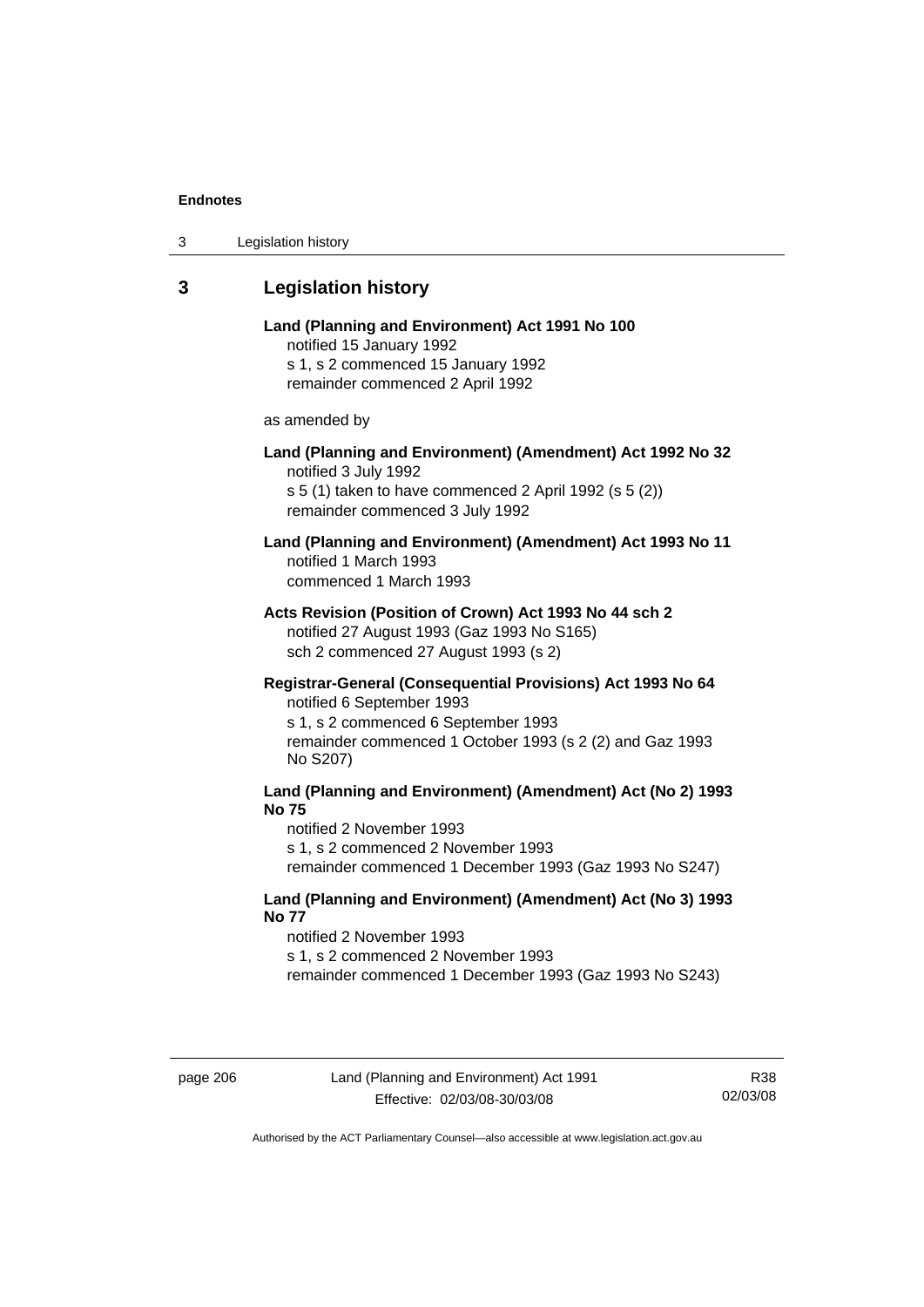#### **Real Property (Consequential Provisions) Act 1993 No 90**

notified 17 December 1993 s 1, s 2 commenced 17 December 1993 remainder commenced 1 January 1994 (s 2 (2) and Gaz 1993 No S270)

#### **Statute Law Revision Act 1994 No 26**

notified 31 May 1994 commenced 31 May 1994

#### **Public Sector Management (Consequential and Transitional Provisions) Act 1994 No 38**

notified 30 June 1994 s 1, s 2 commenced 30 June 1994 remainder commenced 1 July 1994 (Gaz 1994 No S142)

# **Administrative Appeals (Consequential Amendments) Act 1994 No 60**

notified 11 October 1994 s 1, s 2 commenced 11 October 1994 remainder commenced 14 November 1994 (s 2 (2) and Gaz 1994 No S250)

# **Statute Law Revision (Penalties) Act 1994 No 81**

notified 29 November 1994 s 1, s 2 commenced 29 November 1994 remainder commenced 29 November 1994 (Gaz 1994 No S269)

#### **Statutory Offices (Miscellaneous Provisions) Act 1994 No 97**

notified 15 December 1994 s 1, s 2 commenced 15 December 1994 remainder commenced 15 December 1994 (Gaz 1994 No S293)

**Land (Planning and Environment) (Amendment) Act 1995 No 20**  notified 5 September 1995 commenced 5 September 1995

# **Land (Planning and Environment) (Amendment) Act (No 2) 1995 No 21**

notified 5 September 1995 ss 1-3 commenced 5 September 1995 remainder commenced 1 January 1996 (Gaz 1995 No S316)

R38 02/03/08 page 207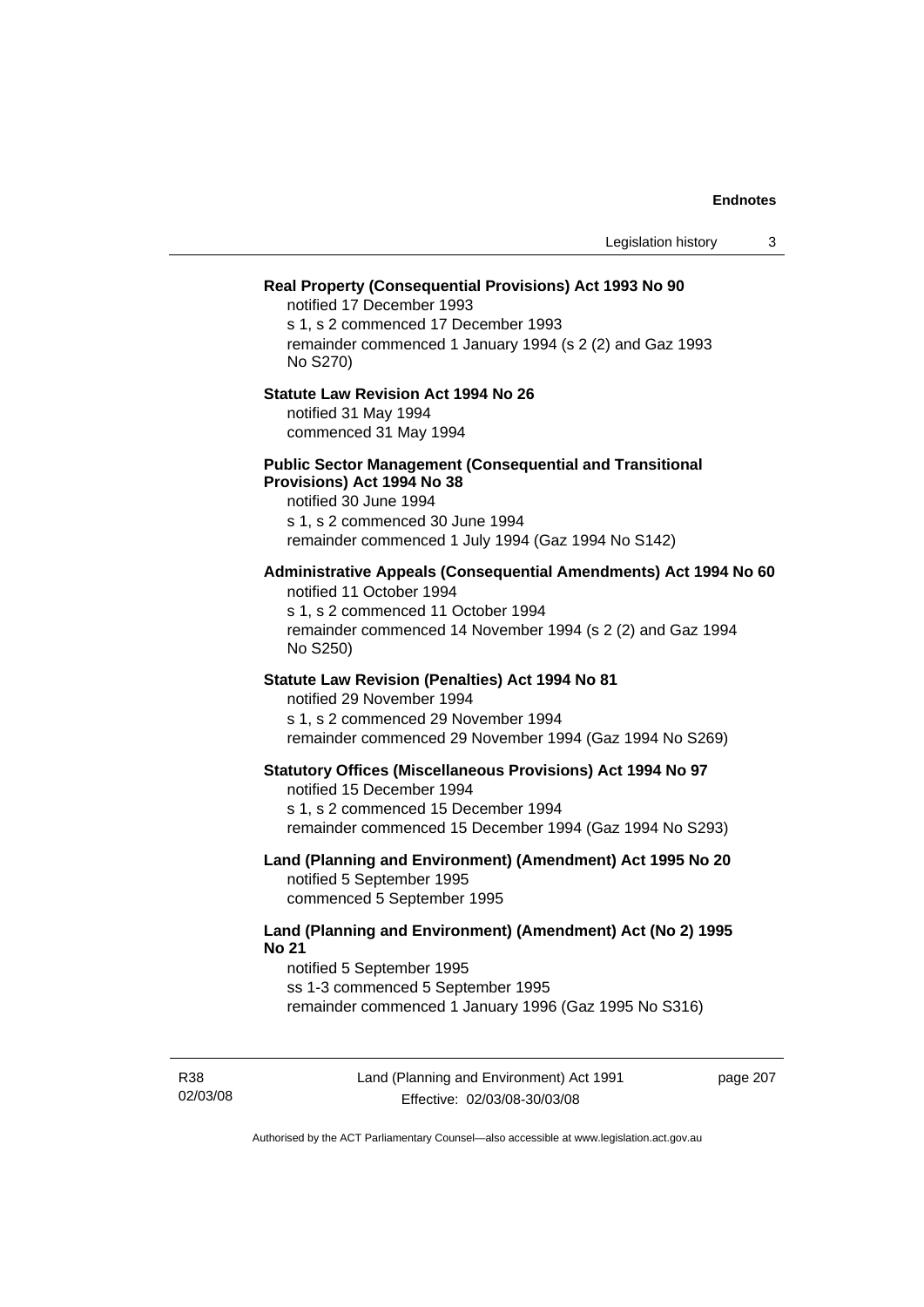| -3 | Legislation history |  |
|----|---------------------|--|
|----|---------------------|--|

# **Annual Reports (Government Agencies) (Consequential Provisions) Act 1995 No 25**

notified 5 September 1995 commenced 5 September 1995

#### **Land Titles (Consequential Amendments) Act 1995 No 54**

notified 20 December 1995 commenced 20 June 1996 (s 2)

# **Remuneration Tribunal (Consequential and Transitional Provisions) Act 1995 No 56**

notified 20 December 1995 commenced 21 December 1995 (s 2 and Gaz 1995 No S315)

# **Gungahlin Development Authority (Consequential Provisions) Act 1996 No 39**

notified 10 July 1996 commenced 19 August 1996 (s 2 and Gaz 1996 No S212)

#### **Land (Planning and Environment) (Amendment) Act 1996 No 62**  notified 3 December 1996 commenced 3 December 1996

#### **Land (Planning and Environment) (Amendment) Act (No 2) 1996 No 71**

notified 20 December 1996 ss 1-3 commenced 20 December 1996 remainder commenced 1 January 1997 (Gaz 1996 No S352)

# **Motor Traffic (Amendment) Act (No 3) 1996 No 83**

notified 20 December 1996 ss 1-3 commenced 20 December 1996 remainder commenced 1 January 1997 (Gaz 1996 No S353)

# **Land (Planning and Environment) (Amendment) Act (No 3) 1996 No 85**

notified 24 December 1996 s 1, s 2 commenced 24 December 1996 remainder commenced 24 June 1997

page 208 Land (Planning and Environment) Act 1991 Effective: 02/03/08-30/03/08

R38 02/03/08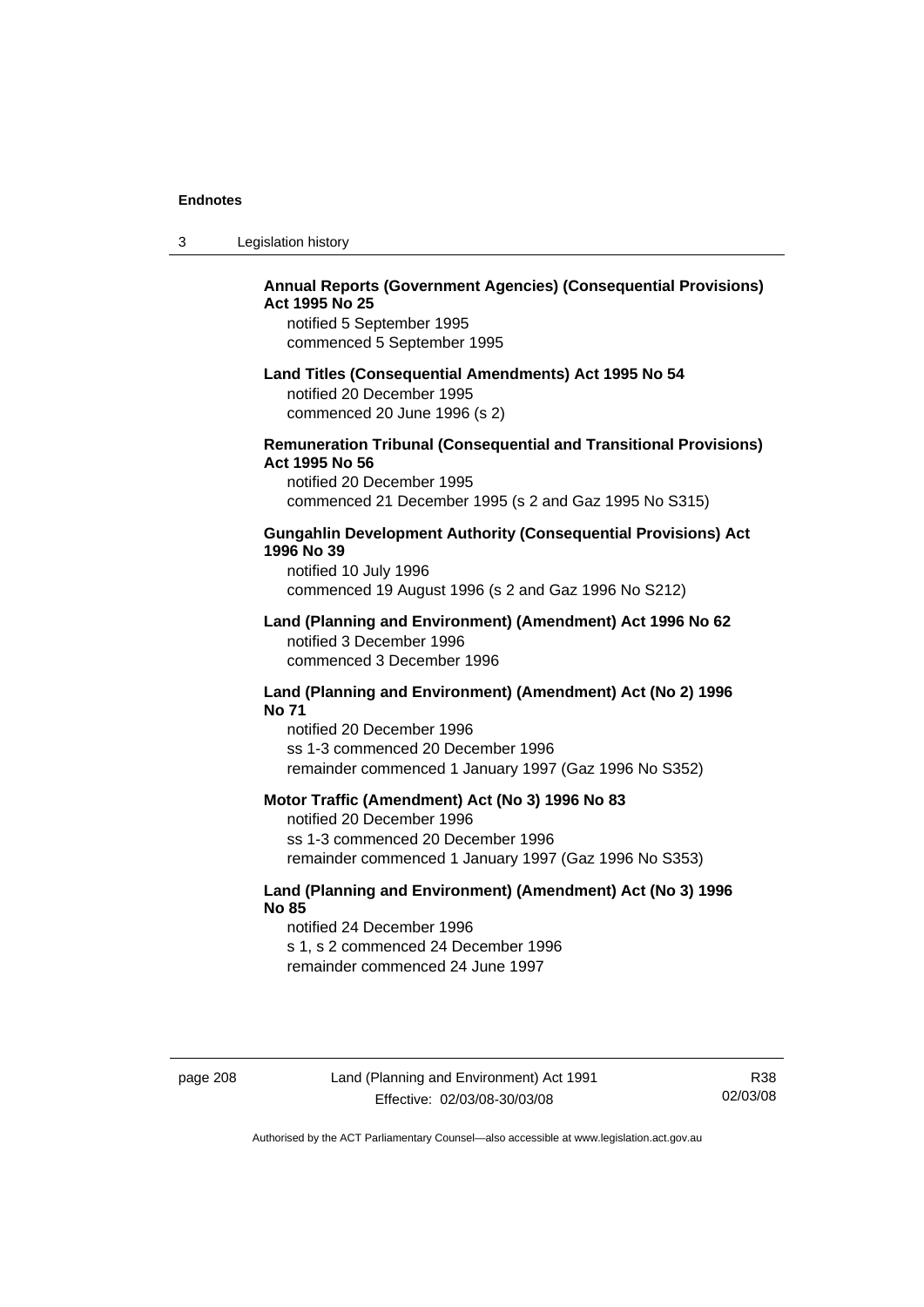# **Land (Planning and Environment) (Amendment) Act 1997 No 7**

notified 22 April 1997 ss 1-3 commenced 22 April 1997 remainder commenced 24 June 1997 (s 2 (2))

# **Remuneration Tribunal (Consequential Amendments) Act 1997 No 41 (as am by Act 2002 No 49 amdt 3.222)**

notified 19 September 1997 commenced 24 September 1997 (s 2 as am by Act 2002 No 49 amdt 3.222)

# **Environment Protection (Consequential Provisions) Act 1997 No 93**

notified 1 December 1997 s 1, s 2 commenced 1 December 1997 remainder commenced 1 June 1998

# **Land (Planning and Environment) (Amendment) Act (No 2) 1997 No 116**

notified 24 December 1997 commenced 24 December 1997

#### **Statute Law Revision (Penalties) Act 1998 No 54**

notified 27 November 1998 s 1, s 2 commenced 27 November 1998 remainder commenced 9 December 1998 (Gaz 1998 No 49)

# **Water Resources Act 1998 No 63 s 83**

notified 11 December 1998 (Gaz 1998 No S209) s 83 commenced 11 December 1998

# **Land (Planning and Environment) (Amendment) Act 1998 No 65**  notified 23 December 1998

commenced 23 December 1998

# **Land (Planning and Environment) (Amendment) Act 1999 No 40**  notified 16 July 1999 commenced 16 July 1999

# **Land Planning and Environment Amendment Act (No 2) 1999 No 73**  notified 15 December 1999 commenced 15 December 1999

R38 02/03/08 page 209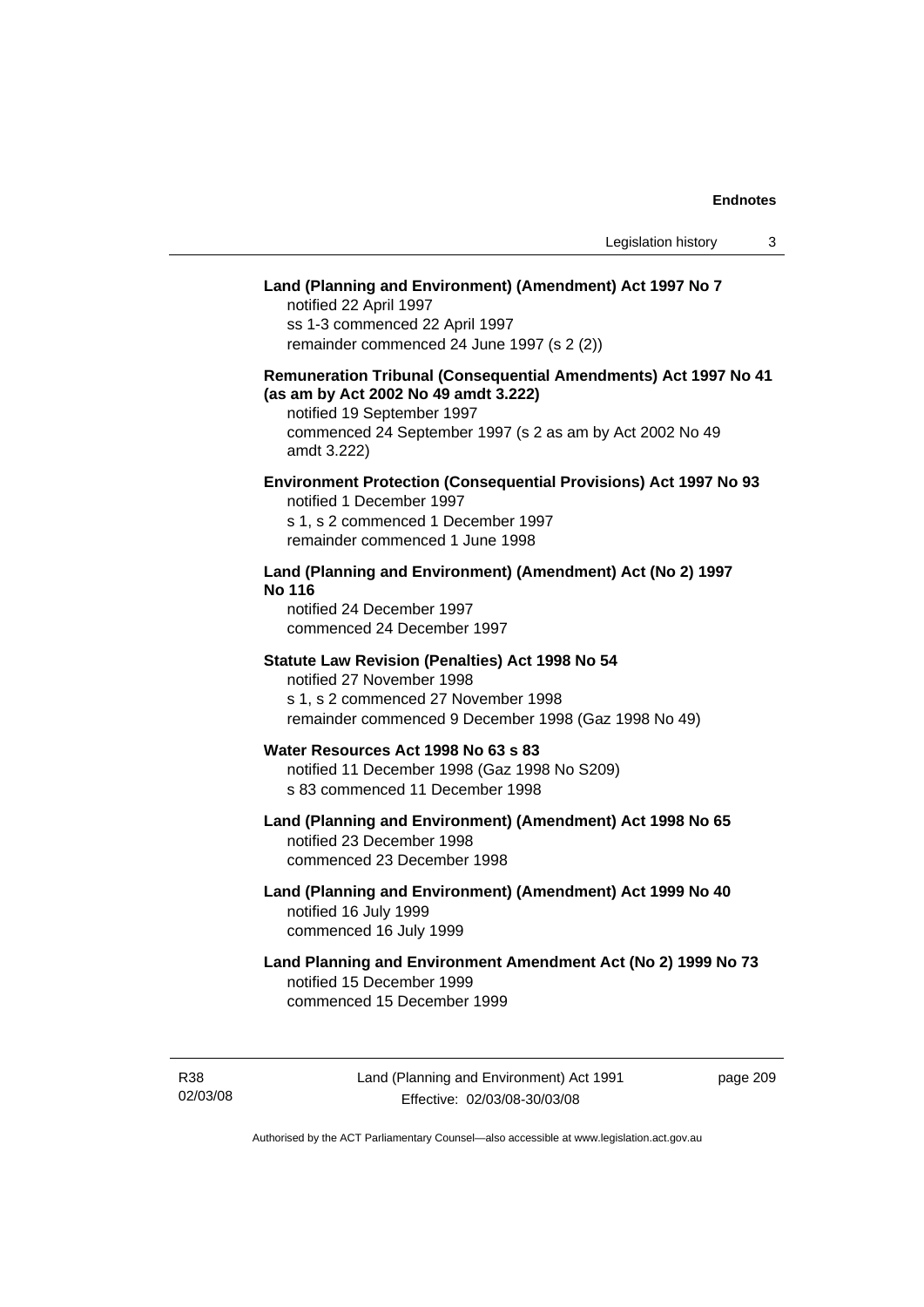$3<sub>1</sub>$ 

| Legislation history                                                                                                                                                                                         |  |
|-------------------------------------------------------------------------------------------------------------------------------------------------------------------------------------------------------------|--|
| Road Transport Legislation Amendment Act 1999 No 79<br>notified 23 December 1999<br>commenced 1 March 2000 (s 2 and Gaz 2000 No S5)                                                                         |  |
| Land (Planning and Environment) Amendment Act (No 3) 1999 No 87<br>notified 23 December 1999<br>commenced 23 December 1999                                                                                  |  |
| Land (Planning and Environment) Amendment Act 2000 No 14<br>notified 31 March 2000<br>commenced 31 March 2000                                                                                               |  |
| Land (Planning and Environment) Amendment Act 2000 (No 2)<br>2000 No 15<br>notified 20 April 2000<br>commenced 20 April 2000                                                                                |  |
| Land (Planning and Environment) Amendment Act 2000 (No 3)<br>2000 No 37<br>notified 20 July 2000<br>s 1, s 2 commenced 20 July 2000<br>remainder commenced 24 July 2000 (Gaz 2000 No S39)                   |  |
| Land (Planning and Environment) Amendment Act 2000 (No 4)<br>2000 No 49<br>notified 28 September 2000<br>commenced 28 September 2000                                                                        |  |
| Statute Law Amendment Act 2000 No 80<br>notified 21 December 2000<br>commenced 21 December 2000                                                                                                             |  |
| Land (Planning and Environment) Amendment Act 2001 No 1<br>notified 19 February 2001 (Gaz 2001 No S7)<br>s 1, s 2 commenced 19 February 2001 (IA s 10B)<br>remainder commenced 31 May 2001 (Gaz 2001 No 22) |  |
| Unit Titles Consequential Amendments Act 2001 No 17 sch 2<br>notified 5 April 2001 (Gaz 2001 No 14)<br>s 1, s 2 commenced 5 April 2001 (IA s 10B)<br>sch 2 commenced 5 October 2001 (s 2)                   |  |
|                                                                                                                                                                                                             |  |

page 210 Land (Planning and Environment) Act 1991 Effective: 02/03/08-30/03/08

R38 02/03/08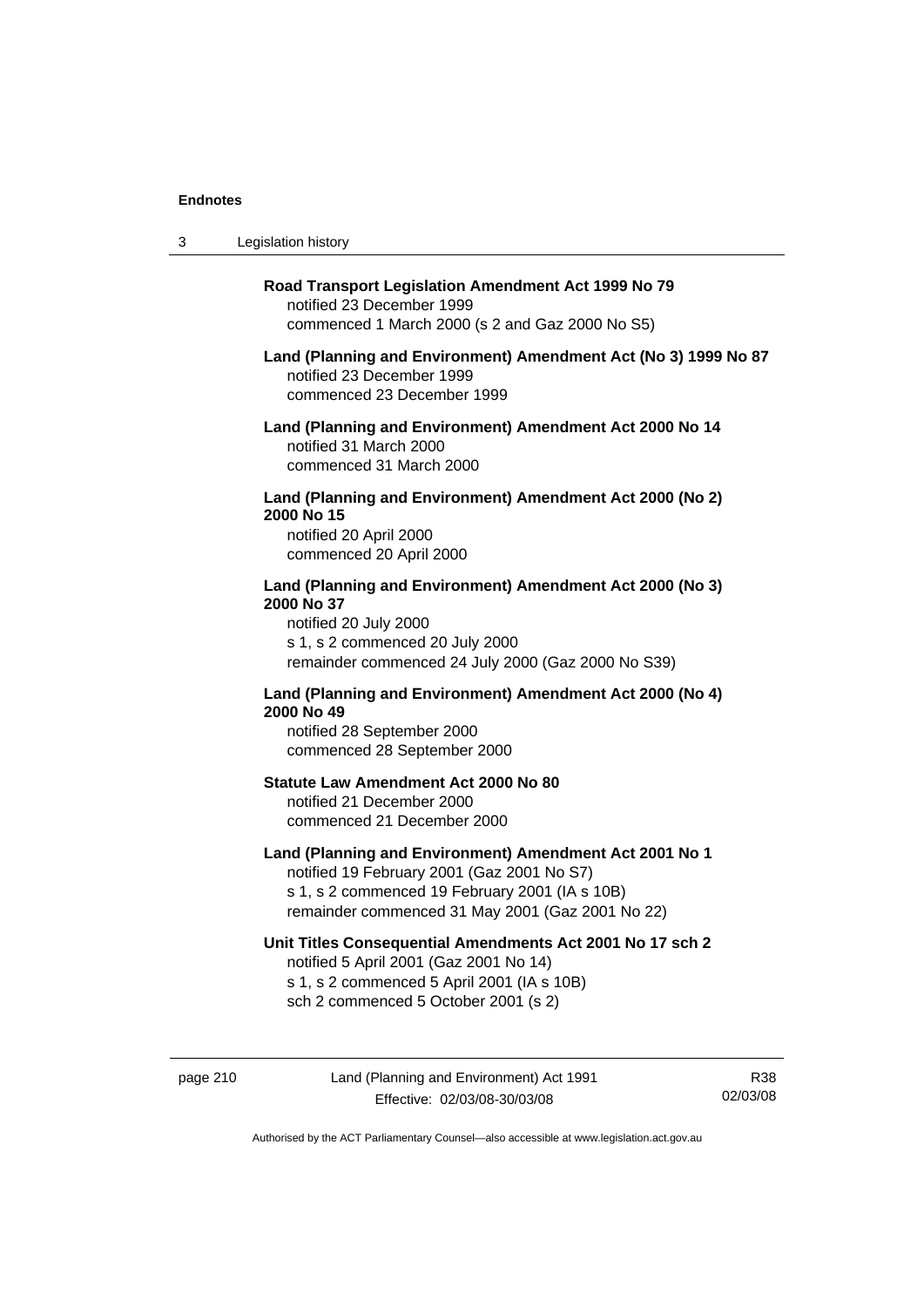#### **Tree Protection (Interim Scheme) Act 2001 No 20 s 54**

notified 3 April 2001 (Gaz 2001 No S16)

s 1, s 2 commenced 3 April 2001 (IA s 10B)

s 54 taken to have commenced 29 March 2001 (s 2)

#### **Land (Planning and Environment) Amendment Act 2001 (No 2) 2001 No 32**

notified 21 June 2001 (Gaz 2001 No S33) taken to have commenced 15 June 2001 (s 2)

#### **Legislation (Consequential Amendments) Act 2001 No 44 pt 207**

notified 26 July 2001 (Gaz 2001 No 30) s 1, s 2 commenced 26 July 2001 (IA s 10B) pt 207 commenced 12 September 2001 (s 2 and see Gaz 2001 No S65)

#### **Statute Law Amendment Act 2001 (No 2) 2001 No 56 pt 3.29**

notified 5 September 2001 (Gaz 2001 No S65) amdt 3.436 taken to have commenced 21 December 2000 (s 2 (2)) pt 3.29 remainder commenced 5 September 2001 (s 2 (1))

#### **Community Title Act 2001 No 58 s 101, s 102**

notified 10 September 2001 (Gaz 2001 No S66) s 1, s 2 commenced 10 September 2001 (IA s 10B) s 101, s 102 commenced 10 March 2002 (s 2 and LA s 79)

#### **Land (Planning and Environment) Amendment Act 2001 (No 3) 2001 No 73**

notified LR 12 September 2001 commenced 12 September 2001 (s 2)

# **Land (Planning and Environment) Amendment Act 2001 (No 4) 2001 No 80**

notified 10 September 2001 (Gaz 2001 No S66) s 1, s 2 commenced 10 September 2001 (IA s 10B) s 3, s 4 commenced 10 September 2001 (s 2 (1)) remainder commenced 12 September 2001 (s 2 (2))

# **Legislation Amendment Act 2002 No 11 pt 2.32**

notified LR 27 May 2002

s 1, s 2 commenced 27 May 2002 (LA s 75)

pt 2.32 commenced 28 May 2002 (s 2 (1))

R38 02/03/08 Land (Planning and Environment) Act 1991 Effective: 02/03/08-30/03/08

page 211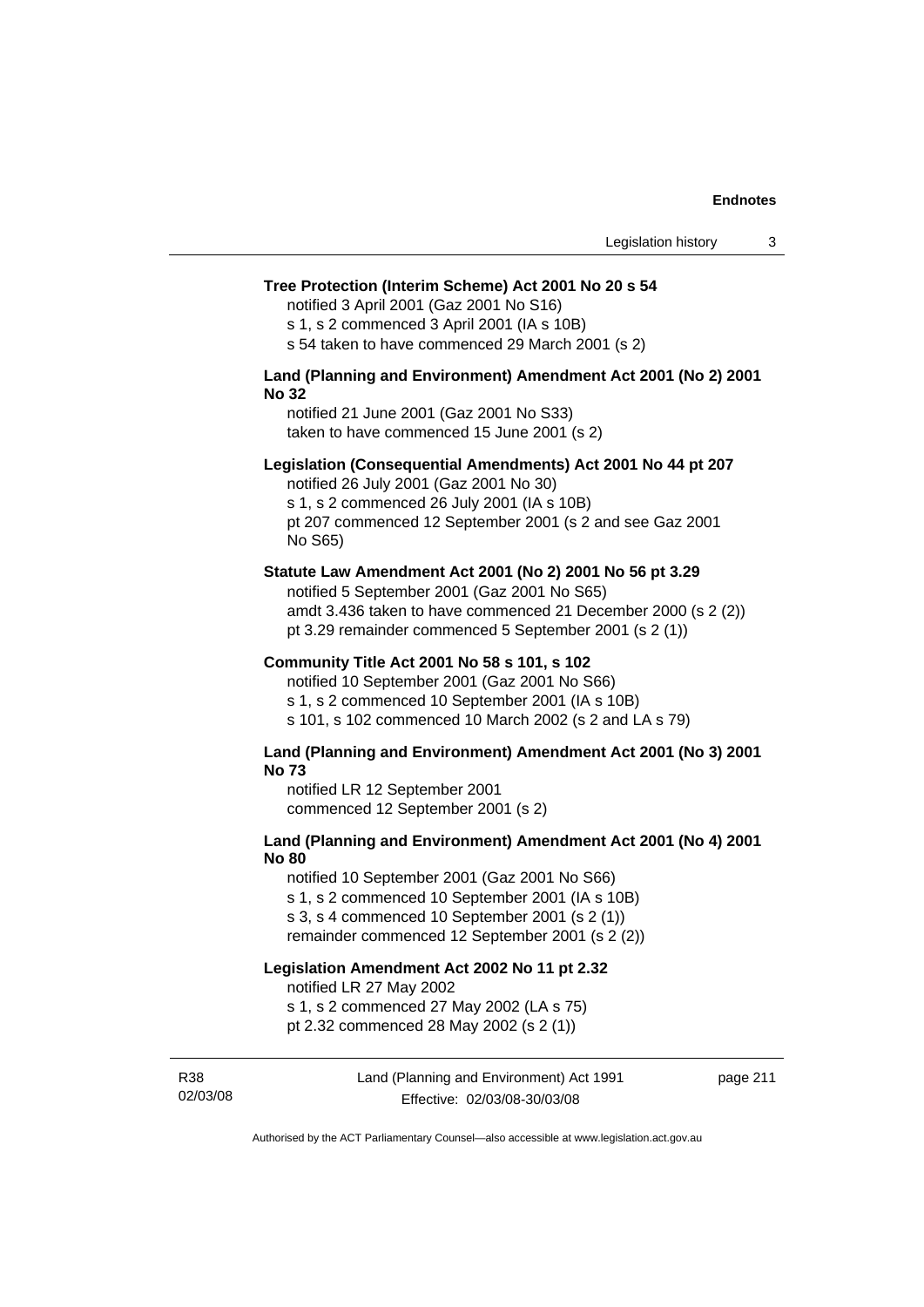| $\sqrt{2}$<br>- 3 | Legislation history |  |
|-------------------|---------------------|--|
|-------------------|---------------------|--|

# **Statute Law Amendment Act 2002 No 30 pt 3.38**

notified LR 16 September 2002 s 1, s 2 commenced 16 September 2002 (LA s 75) pt 3.38 commenced 17 September 2002 (s 2 (1))

#### **Land (Planning and Environment) Amendment Act 2002 No 37**

notified LR 10 October 2002

s 1, s 2 commenced 10 October 2002 (LA s 75 (1)) remainder commenced 11 October 2002 (s 2)

#### **Districts Act 2002 No 39 pt 1.4**

notified LR 10 October 2002

s 1, s 2 commenced 10 October 2002 (LA s 75 (1))

pt 1.4 commenced 11 October 2002 (s 2)

# **Statute Law Amendment Act 2002 (No 2) No 49 amdt 3.222**

notified LR 20 December 2002

s 1, s 2 taken to have commenced 7 October 1994 (LA s 75 (2))

amdt 3.222 commenced 24 September 1997 (s 2 (3))

*Note* This Act only amends the Remuneration Tribunal (Consequential Amendments) Act 1997 No 41.

## **Planning and Land (Consequential Amendments) 2002 A2002-56 sch 1**

notified LR 20 December 2002 s 1, s 2 commenced 20 December 2002 (LA s 75 (1)) sch 1 commenced 1 July 2003 (s 2 and see Planning and Land Act 2002 A2002-55, s 2)

# **Cemeteries and Crematoria Act 2003 A2003-11 sch 1 pt 1.1**

notified LR 27 March 2003 s 1, s 2 commenced 27 March 2003 (LA s 75 (1)) sch 1 pt 1.1 commenced 27 September 2003 (s 2 and LA s 79)

# **Legislation (Gay, Lesbian and Transgender) Amendment Act 2003 A2003-14 sch 1 pt 1.20**

notified LR 27 March 2003 s 1, s 2 commenced 27 March 2003 (LA s 75 (1)) sch 1 pt 1.20 commenced 28 March 2003 (s 2)

R38 02/03/08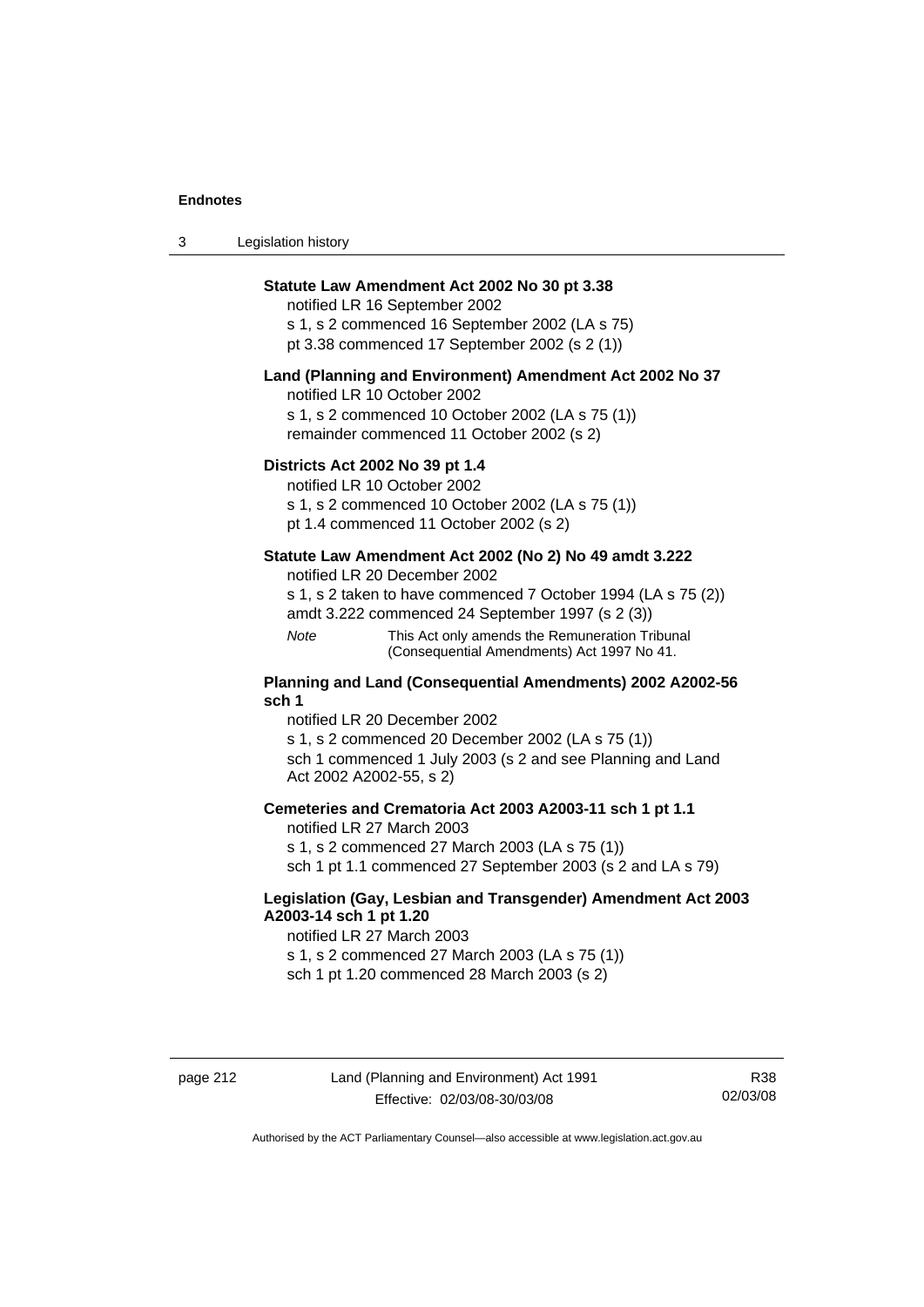# **Planning and Land Legislation Amendment Act 2003 A2003-30 sch 1 pt 1.1**

notified LR 30 June 2003

s 1, s 2 commenced 30 June 2003 (LA s 75 (1))

sch 1 pt 1.1 commenced 1 July 2003 (s 2 and see Planning and Land Act 2002 A2002-55, s 2)

### **Land (Planning and Environment) (Compliance) Amendment Act 2003 A2003-34 pt 2, sch 1 pt 1.2, sch 2**

notified LR 7 July 2003

s 1, s 2 commenced 7 July 2003 (LA s 75 (1))

pt 2, sch 1 pt 1.2, sch 2 commenced 1 September 2003 (s 2 and CN2003-8)

# **Sexuality Discrimination Legislation Amendment Act 2004 A2004-2 sch 1 pt 1.9**

notified LR 18 February 2004

s 1, s 2 commenced 18 February 2004 (LA s 75 (1))

sch 1 pt 1.9 commenced 22 March 2004 (s 2 and CN2004-4)

# **Construction Occupations Legislation Amendment Act 2004 A2004-13 sch 2 pt 2.16**

notified LR 26 March 2004

s 1, s 2 commenced 26 March 2004 (LA s 75 (1)) sch 2 pt 2.16 commenced 1 September 2004 (s 2 and see Construction Occupations (Licensing) Act 2004 A2004-12, s 2 and CN2004-8)

# **Criminal Code (Theft, Fraud, Bribery and Related Offences) Amendment Act 2004 A2004-15 sch 1 pt 1.27, sch 2 pt 2.48**

notified LR 26 March 2004

s 1, s 2 commenced 26 March 2004 (LA s 75 (1)) sch 1 pt 1.27, sch 2 pt 2.48 commenced 9 April 2004 (s 2 (1))

# **Gungahlin Drive Extension Authorisation Act 2004 A2004-27 s 16, s 17**

notified LR 26 May 2004

s 1, s 2 commenced 26 May 2004 (LA s 75 (1))

s 16, s 17 commenced 27 May 2004 (s 2)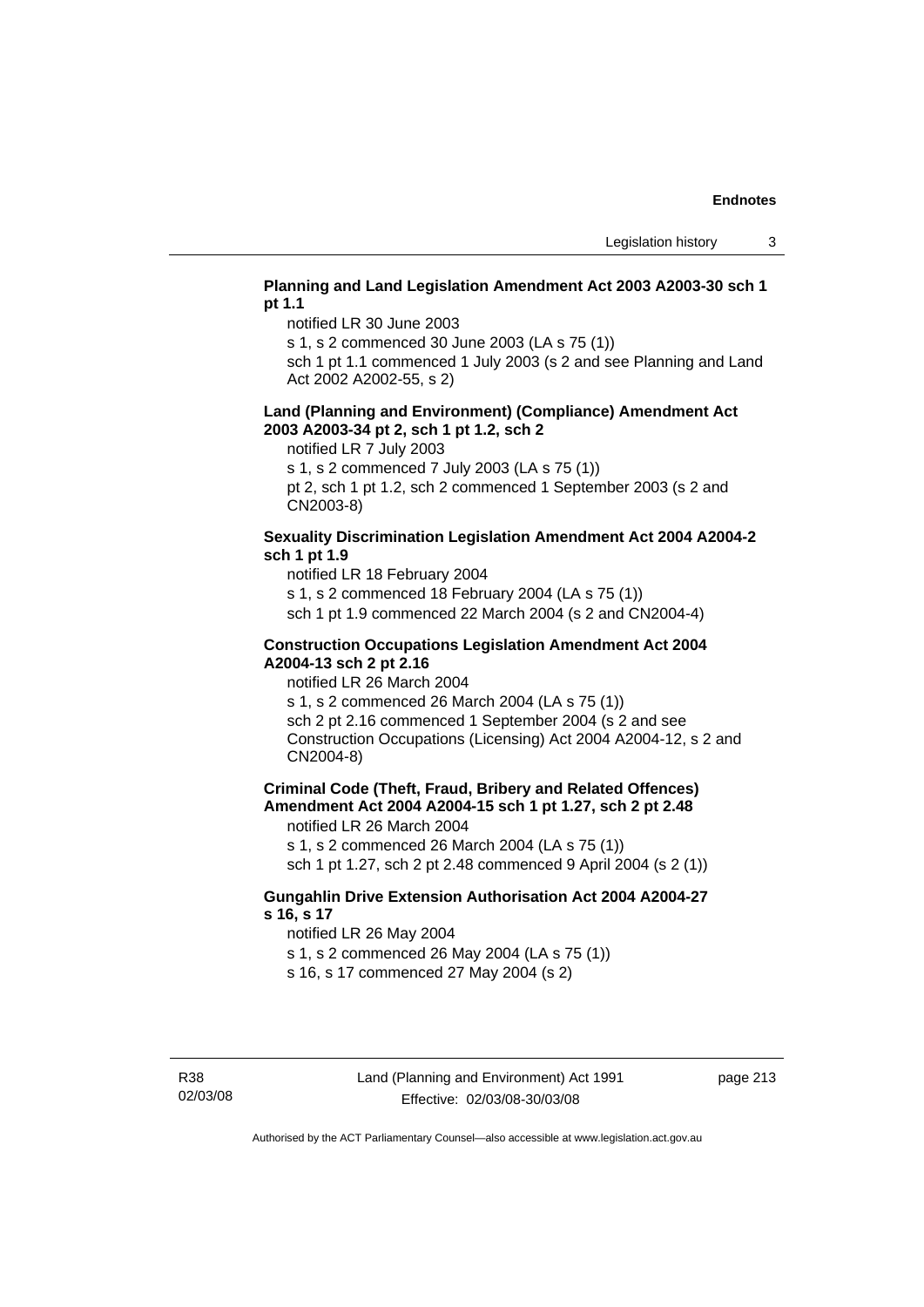| -3 | Legislation history |  |
|----|---------------------|--|
|----|---------------------|--|

#### **Statute Law Amendment Act 2004 A2004-42 sch 1 pt 1.3**

notified LR 11 August 2004 s 1, s 2 commenced 11 August 2004 (LA s 75 (1)) sch 1 pt 1.3 commenced 25 August 2004 (s 2 (1))

#### **Heritage Act 2004 A2004-57 sch 1 pt 1.5**

notified LR 9 September 2004

s 1, s 2 commenced 9 September 2004 (LA s 75 (1)) sch 1 pt 1.5 commenced 9 March 2005 (s 2 and LA s 79)

# **Land (Planning and Environment) Amendment Act 2004 A2004-64**

notified LR 25 August 2004 s 1, s 2 commenced 25 August 2004 (LA s 75 (1)) remainder commenced 1 November 2004 (s 2 and CN2004-16)

#### **Statute Law Amendment Act 2005 A2005-20 sch 3 pt 3.31**

notified LR 12 May 2005 s 1, s 2 taken to have commenced 8 March 2005 (LA s 75 (2))

sch 3 pt 3.31 commenced 2 June 2005 (s 2 (1))

# **Pest Plants and Animals Act 2005 A2005-21 sch 1 pt 1.1 (as am by A2006-42 amdt 3.150, amdt 3.151)**

notified LR 12 May 2005 s 1, s 2 commenced 12 May 2005 (LA s 75 (1)) sch 1 pt 1.1 commenced 12 November 2005 (s 2 and LA s 79)

# **Unit Titles (Staged Development) Amendment Act 2005 A2005-37 sch 1 pt 1.1**

notified LR 26 August 2005

s 1, s 2 commenced 26 August 2005 (LA s 75 (1))

sch 1 pt 1.1 commenced 14 September 2005 (s 2 and CN2005-21)

# **Land (Planning and Environment) Amendment Act 2005 A2005-49**

notified LR 6 September 2005

s 1, s 2 commenced 6 September 2005 (LA s 75 (1)) remainder commenced 7 September 2005 (s 2)

#### **Tree Protection Act 2005 A2005-51 sch 1 pt 1.3 (as am by A2006-42 pt 3.23)**

notified LR 29 September 2005

s 1, s 2 commenced 29 September 2005 (LA s 75 (1))

sch 1 pt 1.3 commenced 29 March 2006 (s 2 and LA s 79)

page 214 Land (Planning and Environment) Act 1991 Effective: 02/03/08-30/03/08

R38 02/03/08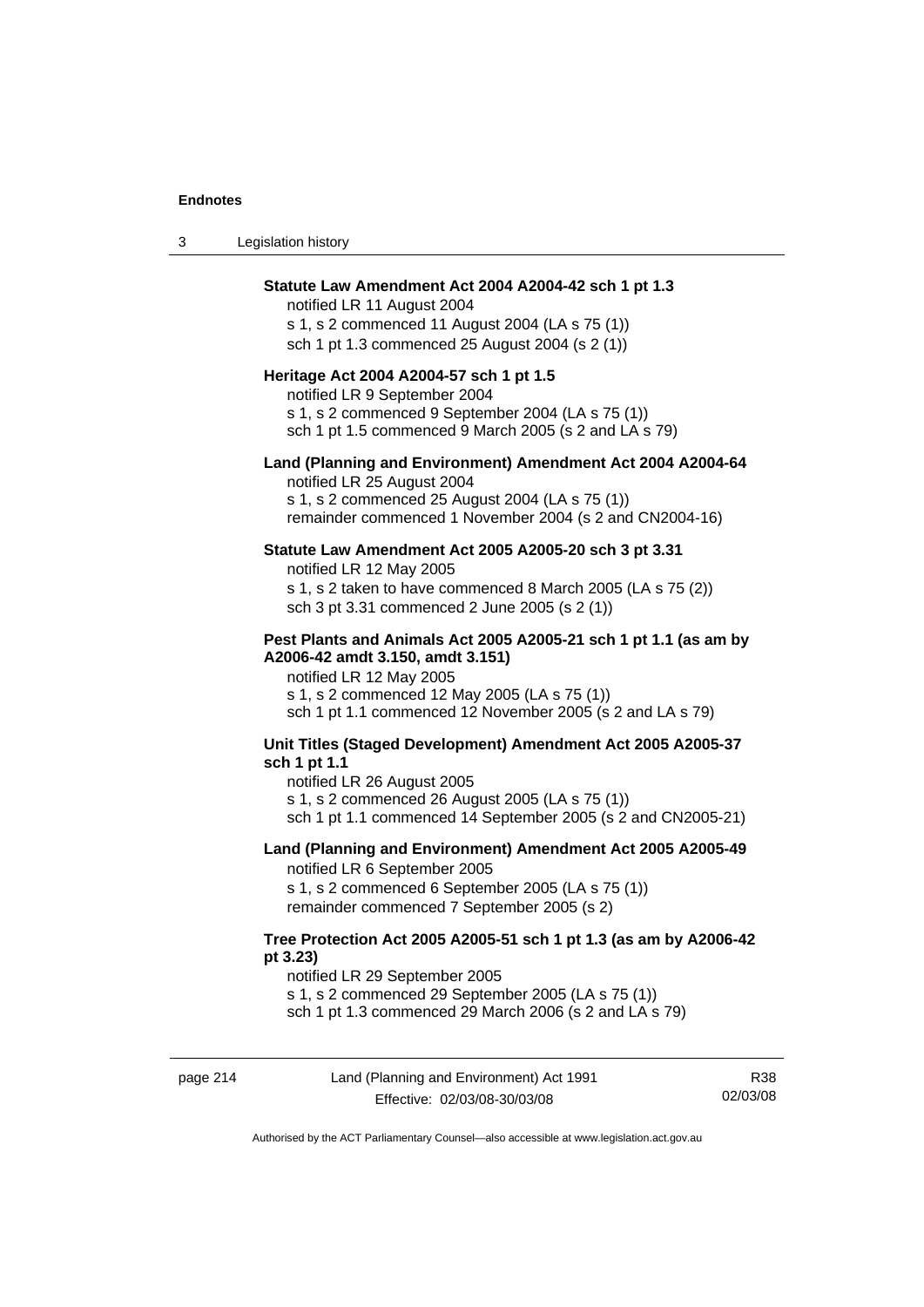# **Criminal Code (Administration of Justice Offences) Amendment Act 2005 A2005-53 sch 1 pt 1.17**

notified LR 26 October 2005

s 1, s 2 commenced 26 October 2005 (LA s 75 (1)) sch 1 pt 1.17 commenced 23 November 2005 (s 2)

#### **Statute Law Amendment Act 2005 (No 2) A2005-62 sch 1 pt 1.2**

notified LR 21 December 2005

s 1, s 2 commenced 21 December 2005 (LA s 75 (1)) sch 1 pt 1.2 commenced 11 January 2006 (s 2 (1))

# **Civil Unions Act 2006 A2006-22 sch 1 pt 1.18**

notified LR 19 May 2006

s 1, s 2 commenced 19 May 2006 (LA s 75 (1))

sch 1 pt 1.18 never commenced

*Note* Act repealed by disallowance 14 June 2006 (see Cwlth Gaz 2006 No S93)

#### **Sentencing Legislation Amendment Act 2006 A2006-23 sch 1 pt 1.25**  notified LR 18 May 2006

s 1, s 2 commenced 18 May 2006 (LA s 75 (1))

sch 1 pt 1.25 commenced 2 June 2006 (s 2 (1) and see Crimes (Sentence Administration) Act 2005 A2005-59 s 2, Crimes (Sentencing) Act 2005 A2005-58, s 2 and LA s 79)

# **Administrative (Miscellaneous Amendments) Act 2006 A2006-30 sch 1 pt 1.6**

notified LR 16 June 2006

s 1, s 2 commenced 16 June 2006 (LA s 75 (1)) sch 1 pt 1.6 commenced 1 July 2006 (s 2 (1))

### **Statute Law Amendment Act 2006 A2006-42 amdt 3.150, amdt 3.151, sch 3 pt 3.23**

notified LR 26 October 2006

s 1, s 2 taken to have commenced 12 November 2005 (LA s 75 (2)) amdt 3.150, amdt 3.151 taken to have commenced 12 November 2005 (s 2 (2))

sch 3 pt 3.23 taken to have commenced 29 March 2006 (s 2 (2))

*Note* This Act only amends the Pest Plants and Animals Act 2005 A2005-21 and the Tree Protection Act 2005 A2005-51.

R38 02/03/08 page 215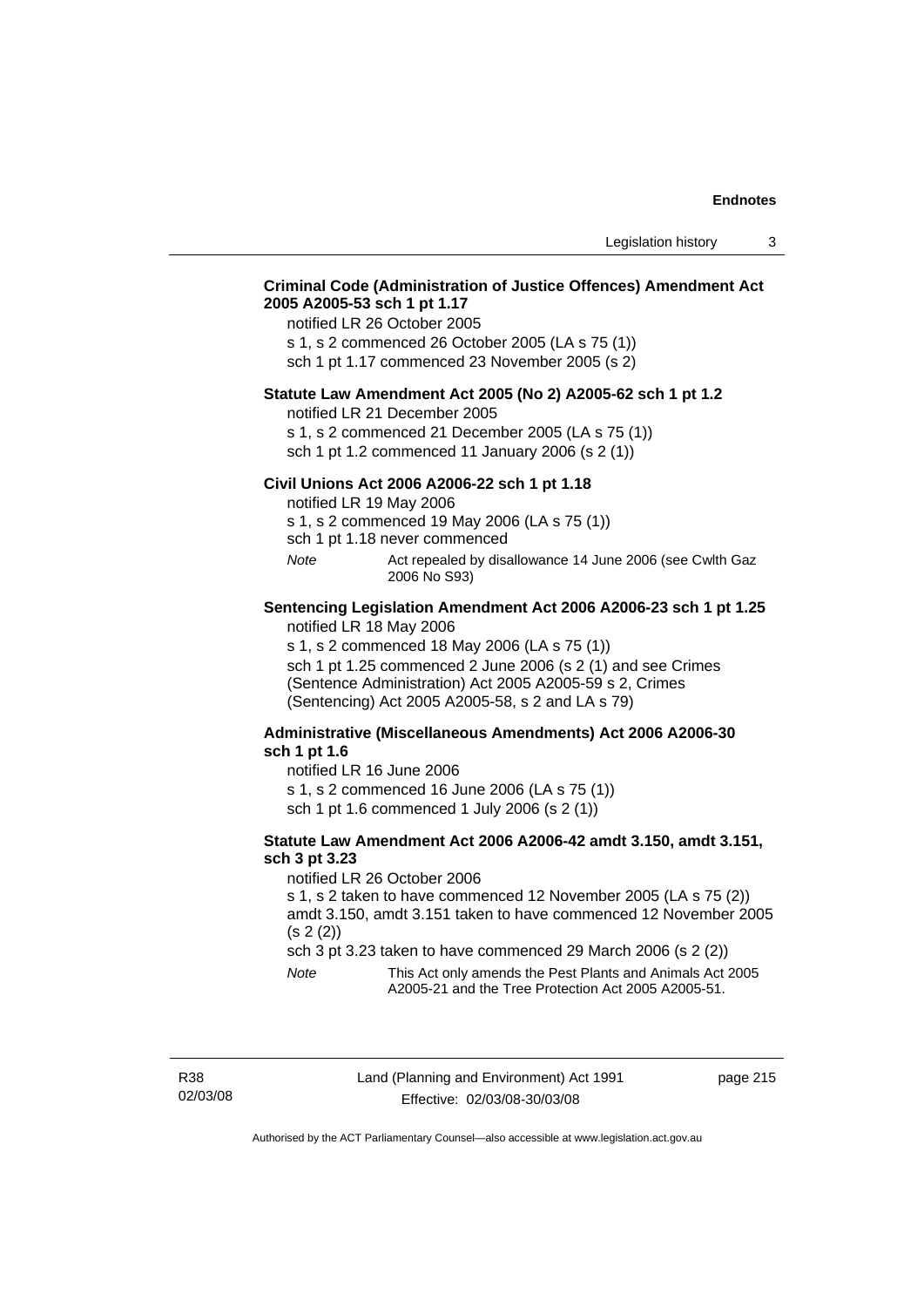|  | Amendment history |
|--|-------------------|
|--|-------------------|

# **Land (Planning and Environment) Legislation Amendment Act 2007 A2007-1 pt 2**

notified LR 1 March 2007 s 1, s 2 commenced 1 March 2007 (LA s 75 (1)) pt 2 taken to have commenced 1 March 2007 (s 2)

# **Housing Assistance Act 2007 A2007-8 sch 1 pt 1.3**

notified LR 10 May 2007

s 1, s 2 commenced 10 May 2007 (LA s 75 (1))

sch 1 pt 1.3 commenced 10 November 2007 (s 2 and LA s 79)

# as repealed by

# **Planning and Development Act 2007 A2007-24 s 428**

notified LR 13 September 2007

s 1, s 2 commenced 13 September 2007 (LA s 75 (1)) s 428 awaiting commencement (s 2)

| Note | default commencement under s 2: the later of 31 March 2008 |
|------|------------------------------------------------------------|
|      | or commencement of s 432 (default commencement under LA    |
|      | s 79 does not apply to this Act)                           |

# **4 Amendment history**

|          | Long title<br>long title            | am R23 LA                                                                                                                                                                                                                                                                                                                                                                                                        |                 |
|----------|-------------------------------------|------------------------------------------------------------------------------------------------------------------------------------------------------------------------------------------------------------------------------------------------------------------------------------------------------------------------------------------------------------------------------------------------------------------|-----------------|
|          | Name of Act<br>s 1                  | sub 2002 No 30 amdt 3.404                                                                                                                                                                                                                                                                                                                                                                                        |                 |
|          | <b>Dictionary</b><br>s <sub>2</sub> | om 2001 No 44 amdt 1.2333<br>ins 2002 No 30 amdt 3.404                                                                                                                                                                                                                                                                                                                                                           |                 |
|          | <b>Notes</b><br>s <sub>3</sub>      | om 1993 No 44<br>ins 2002 No 30 amdt 3.404                                                                                                                                                                                                                                                                                                                                                                       |                 |
|          | s 4                                 | Offences against Act—application of Criminal Code etc<br>om 2002 No 30 amdt 3.404<br>def <i>appeals board</i> ins 1993 No 77 s 4<br>def commissioner ins 1996 No 85 s 4<br>def conservator am 1994 No 97 sch<br>def controlled activity am 1996 No 85 s 4<br>def determined fee om 2001 No 44 amdt 1.2334<br>def <i>Environment Minister</i> ins 1996 No 71 s 4<br>def Gungahlin central area ins 1996 No 39 s 8 |                 |
| page 216 |                                     | Land (Planning and Environment) Act 1991<br>Effective: 02/03/08-30/03/08                                                                                                                                                                                                                                                                                                                                         | R38<br>02/03/08 |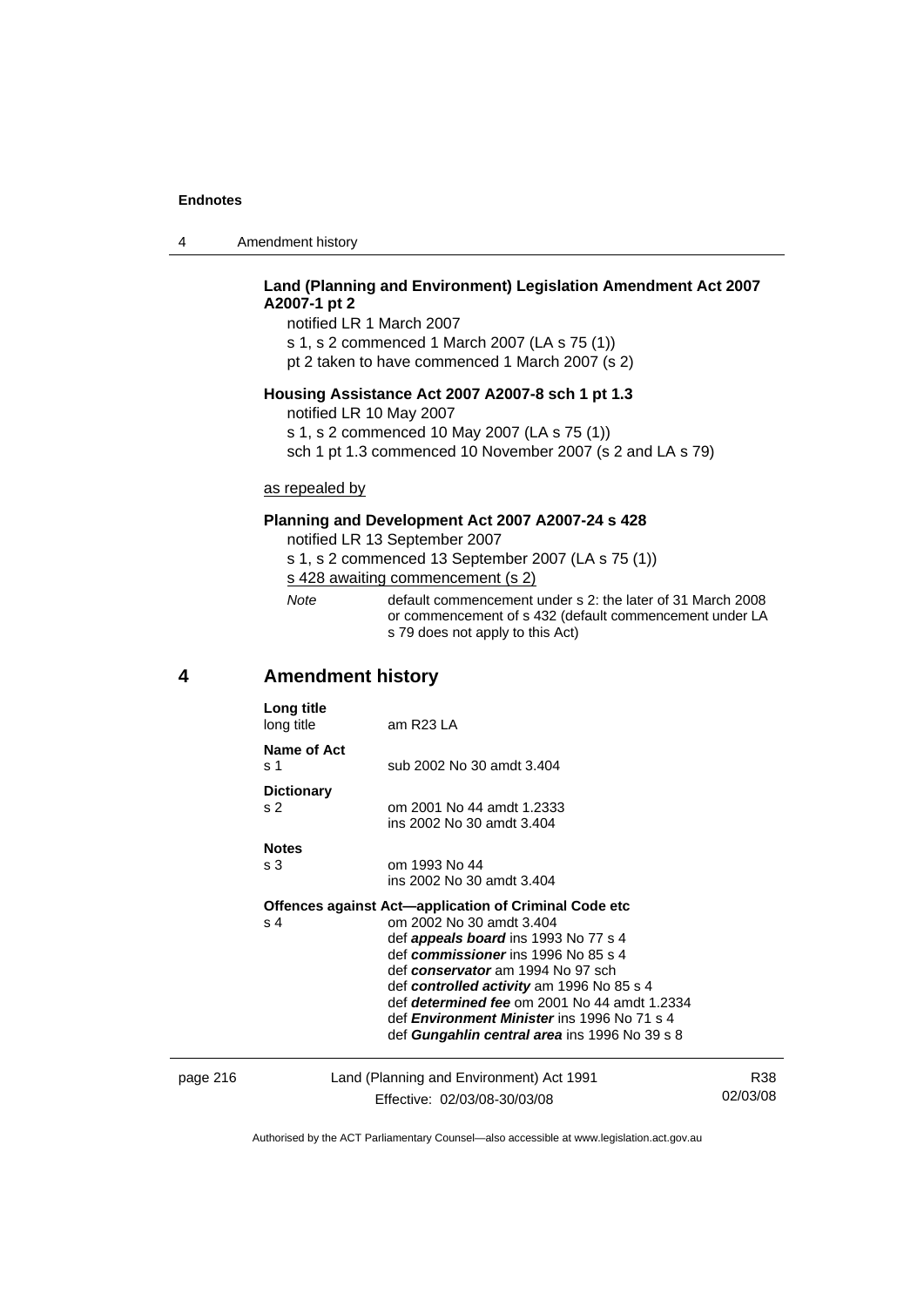```
 def land management agreement ins 1999 No 73 s 4 
                       sub 2001 No 44 amdt 1.2335 
                   def pest animal ins 1997 No 7 s 4 
                   def pest plant ins 1997 No 7 s 4 
                   def plan sub 2001 No 44 amdt 1.2335 
                   def public land ins 1996 No 85 s 4 
                   def public street ins 1996 No 85 s 4 
                       om 1999 No 79 sch 3 
                   def registrar ins 1993 No 77 s 4 
                   def public works om 1993 No 75 s 4 
                   pres s 4 ins A2003-34 amdt 2.1 
Preliminary 
div 2.1 hdg (prev pt 2 div 1 hdg) renum R6 LA 
Definitions for pt 2 
s 5 am 1996 Nos 71 and 85 
                   def background papers am A2002-56 amdts 1.1-1.3, 
                   amdt 1.24; A2004-57 amdts 1.8-1.11; pars renum R23 LA 
                   (see A2004-57 amdt 1.12) 
                   def Commonwealth Planning Act om 2002 No 30 
                   amdt 3.405 
                   def consultation notice ins 2002 No 30 amdt 3.406 
                   def draft plan variation sub 2002 No 30 amdt 3.407, 
                   A2002-56 amdt 1.4 
                   def national authority om 2002 No 30 amdt 3.408 
                   def national capital plan sub 2002 No 30 amdt 3.409 
Stages and parts of the plan 
s 6 om 2002 No 30 amdt 3.410 
Territory plan—object and effect div 2.2 hdg (prev pt 2 div 2
                  e<br>(prev pt 2 div 2 hdg) renum R6 LA
Object of Territory plan 
s 7 hdg sub A2004-57 amdt 1.13
s 7 am 1996 No 85; 2002 No 30 amdt 3.411; A2004-57 amdt 1.14; 
                   pars renum R23 LA (see A2004-57 amdt 1.15) 
Effect of plan 
s 8 am 1993 No 77; 1996 No 85 
Effect of draft plan variation 
s 9 am 1996 No 85; 2000 No 37 s 4; 2001 No 44 amdt 1.2336; 
                   R6 LA (see 2001 No 44 amdt 1.2337); 2002 No 30 
                   amdt 3.412, amdt 3.413; ss renum R9 LA (see 2002 No 30 
                   amdt 3.414); A2002-56 amdt 1.5, amdt 1.6; pars renum R15 
                   LA; A2004-57 amdt 1.16; ss renum R23 LA (see A2004-57 
                   amdt 1.17)
```
R38 02/03/08 Land (Planning and Environment) Act 1991 Effective: 02/03/08-30/03/08

page 217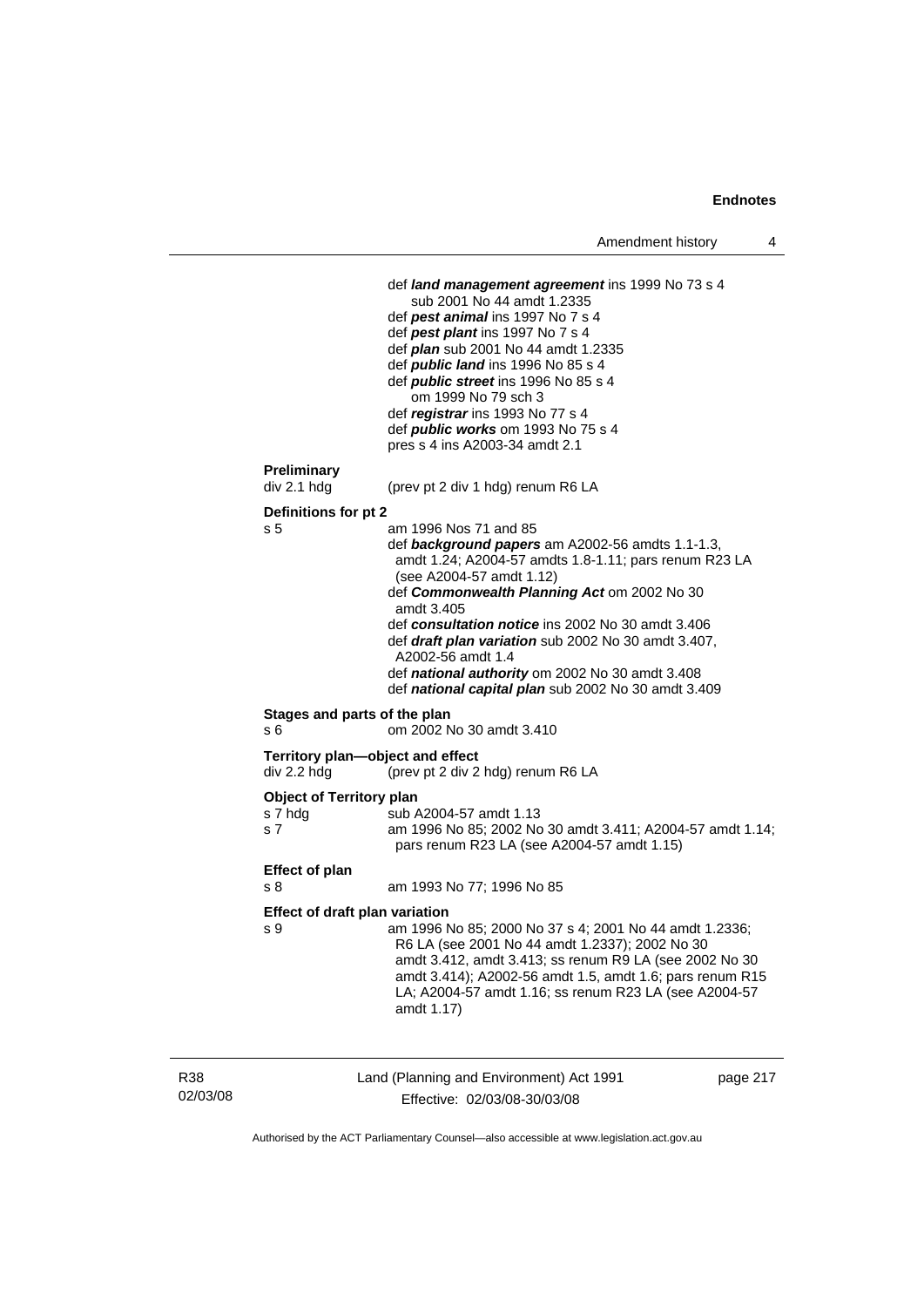4 Amendment history **Effect of interim heritage places register**  s 10 am A2002-56 amdt 1.23, amdt 1.24 om A2004-57 amdt 1.18 **Draft heritage places register and variations—lack of effect**  s 11 om A2004-57 amdt 1.18 **Territory plan—continuation and variation**  div 2.3 hdg (prev pt 2 div 3 hdg) renum R6 LA **Territory plan**<br>sdiv 2.3.1 hdg (prev pt 2 div 3 sdiv A hdg) renum R6 LA **Preparation of variations of Territory plan**  sdiv 2.3.2 hdg (prev pt 2 div 3 sdiv B hdg) renum R6 LA **Preparation of plan variations**  s 15 am 1996 No 85 sub A2002-56 amdt 1.7 **Consultation with conservator**  s 16 sub 1996 No 85 am A2002-56 amdt 1.24 **Consultation with heritage council**  s 17 am 2001 No 44 amdt 1.2338, amdt 1.2339; 2002 No 30 amdt 3.415, amdt 3.508; A2002-56 amdt 1.24 sub A2004-57 amdt 1.19 **Environmental reports and inquiries**  s 18 am 2002 No 30 amdt 3.416; A2002-56 amdt 1.24 **Public consultation—notification**  s 19 am 1993 No 75; 1996 No 85; 2000 No 37 s 5 sub 2001 No 44 amdt 1.2340 am 2002 No 30 amdt 3.417; A2002-56 amdt 1.8, amdt 1.23, amdt 1.24 **Public consultation—notice of interim effect etc**  s 19A ins 2001 No 44 amdt 1.2340 am 2002 No 30 amdt 3.418; A2004-57 amdt 1.20 **Public consultation—availability of draft plan variation etc**  s 19B ins 2001 No 44 amdt 1.2340 am 2002 No 30 amdt 3.419; A2002-56 amdt 1.9, amdt 1.10, amdt 1.24; ss renum R12 LA (see A2002-56 amdt 1.11) **Draft plan variations that do not affect rights**  s 19C ins 2001 No 44 amdt 1.2340 sub A2002-56 amdt 1.12

page 218 Land (Planning and Environment) Act 1991 Effective: 02/03/08-30/03/08

R38 02/03/08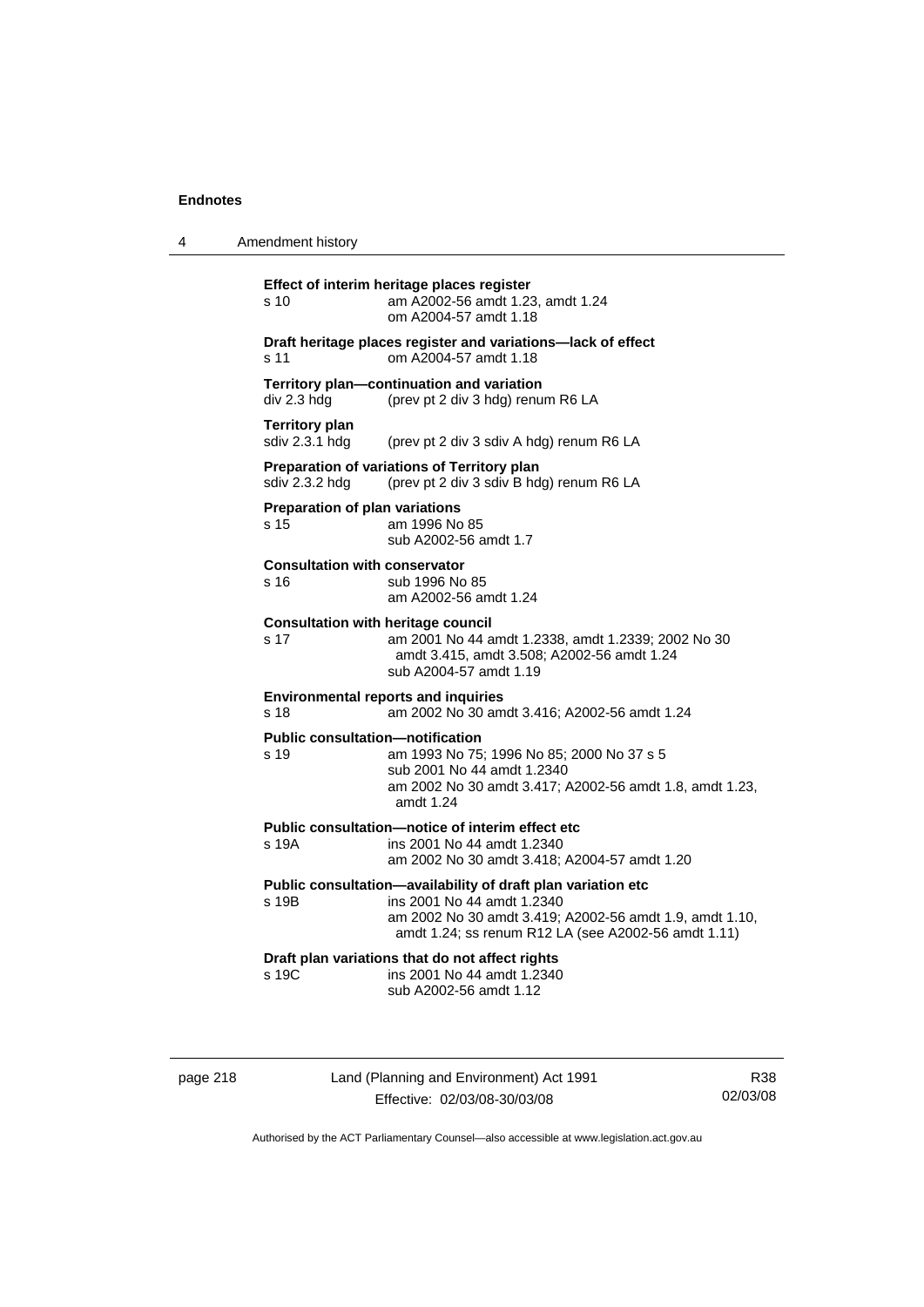| s <sub>20</sub>                              | Consultation with national capital authority<br>am 2002 No 30 amdt 3.420<br>sub A2002-56 amdt 1.12                                                                                                                                                                                            |
|----------------------------------------------|-----------------------------------------------------------------------------------------------------------------------------------------------------------------------------------------------------------------------------------------------------------------------------------------------|
| <b>Public inspection of comments</b><br>s 21 | am 1996 No 85; 2002 No 30 amdt 3.421<br>sub A2002-56 amdt 1.13                                                                                                                                                                                                                                |
| s 22                                         | Revision, deferral or withdrawal of draft plan variations<br>am 1996 No 85; 2001 No 44 amdts 1.2341-1.2345; R6 LA<br>(see 2001 No 44 amdt 1.2346); 2002 No 30 amdt 3.422;<br>A2002-56 amdt 1.23, amdt 1.24                                                                                    |
| sdiv 2.3.3 hdg                               | <b>Executive approval and consideration by Legislative Assembly</b><br>(prev pt 2 div 3 sdiv C hdg) renum R6 LA                                                                                                                                                                               |
| s 24                                         | Submission of draft plan variation to Executive<br>am 1996 No 85; 2001 No 44 amdt 1.2347; 2002 No 30<br>amdt 3.422, amdt 3.423; A2002-56 amdt 1.23, amdt 1.24;<br>A2003-30 amdt 1.1; ss renum R12 LA (see A2003-30<br>amdt 1.2); A2004-57 amdt 1.21                                           |
| s 25                                         | <b>Consideration by Legislative Assembly committee</b><br>am A2002-56 amdt 1.23                                                                                                                                                                                                               |
| <b>Minister's powers</b><br>s 26 hdg<br>s 26 | sub A2002-56 amdt 1.14<br>am 1996 No 85; 2001 No 44 amdts 1.2348-1.2350; 2002<br>No 30 amdt 3.424; A2002-56 amdts 1.15-1.17, amdt 1.23,<br>amdt 1.24                                                                                                                                          |
| s 27                                         | Return of draft plan variation to authority<br>sub 2002 No 30 amdt 3.425<br>am A2002-56 amdt 1.18, amdt 1.19, amdt 1.23                                                                                                                                                                       |
| s 28                                         | Notice of revival of deferred draft plan variation<br>am 2001 No 44 amdt 1.2351, amdt 1.2352; A2002-56<br>amdt 1.20, amdt 1.23, amdt 1.24                                                                                                                                                     |
| s 29                                         | <b>Consideration of plan variation by Legislative Assembly</b><br>am 1996 No 85; 2001 No 44 amdts 1.2353-1.2356,<br>amdt 1.2358; R6 LA (see 2001 No 44 amdt 1.2357); 2002<br>No 30 amdts 3.426-3.430; ss renum R9 LA (see 2002 No 30<br>amdt 3.431); A2002-56 amdt 1.20, amdt 1.21, amdt 1.23 |
| s 30                                         | Rejection of plan variation by Legislative Assembly<br>om 2001 No 44 amdt 1.2359<br>ins 2001 No 44 amdt 1.2358<br>am A2002-56 amdt 1.21, amdt 1.24                                                                                                                                            |

R38 02/03/08 Land (Planning and Environment) Act 1991 Effective: 02/03/08-30/03/08

page 219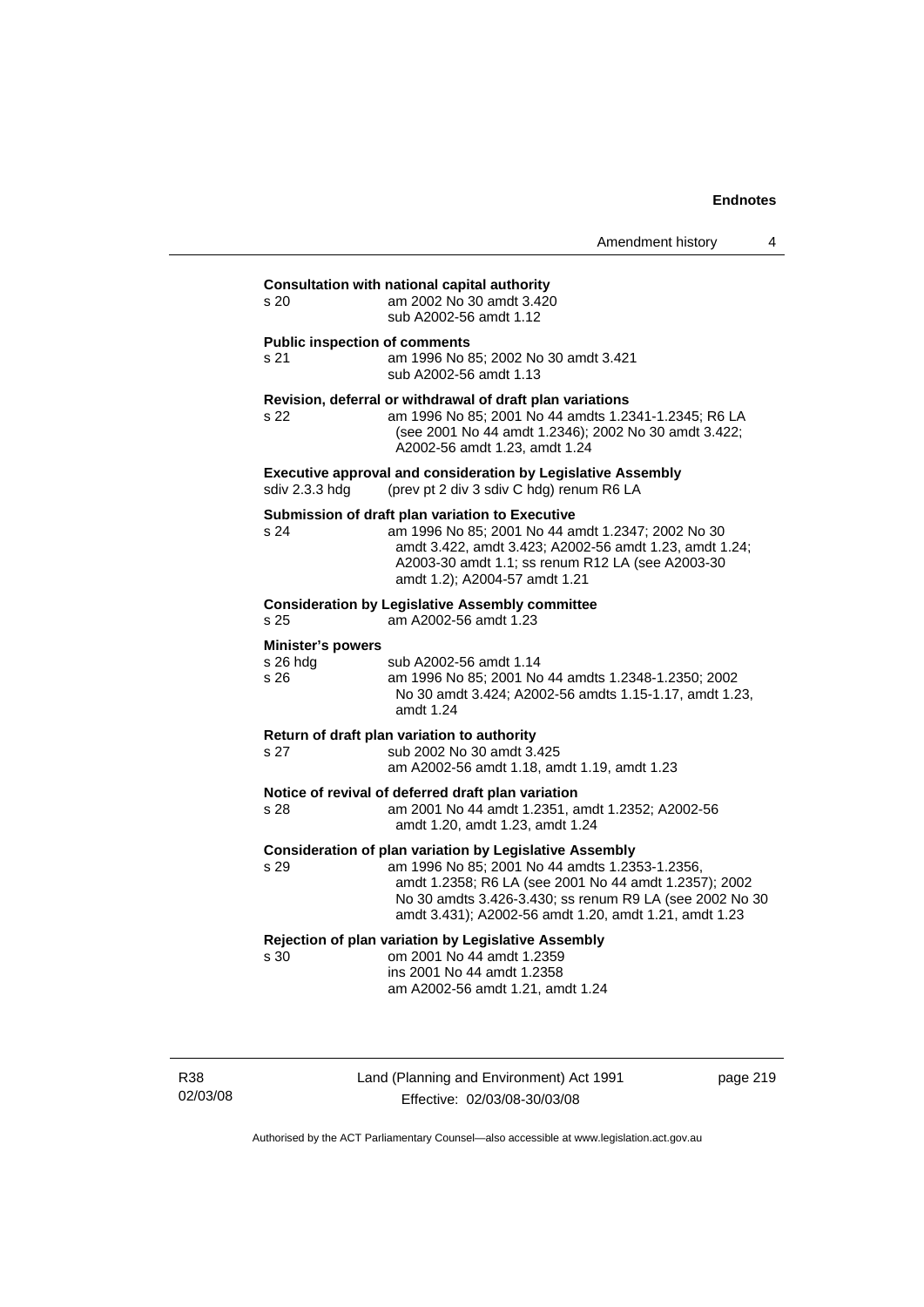| 4 | Amendment history                              |                                                                                                                                                            |  |
|---|------------------------------------------------|------------------------------------------------------------------------------------------------------------------------------------------------------------|--|
|   | s 30A                                          | Partial rejection of plan variation by Legislative Assembly<br>ins 2001 No 44 amdt 1.2358<br>am 2002 No 30 amdt 3.432                                      |  |
|   | s 30B                                          | Partial rejection of plan variation-newspaper publication etc<br>ins 2001 No 44 amdt 1.2358<br>am A2002-56 amdt 1.21                                       |  |
|   | Plan variations-defined land<br>sdiv 2.3.4 hdg | (prev pt 2 div 3 sdiv D hdg) renum R6 LA                                                                                                                   |  |
|   | s 32                                           | Plan variations in relation to defined land<br>am 1996 No 85; 2001 No 44 amdts 1.2360-1.2366; R6 LA<br>(see 2001 No 44 amdt 1.2367); am A2002-56 amdt 1.24 |  |
|   | div 2.4 hdg                                    | <b>Australian Capital Territory Planning Authority</b><br>(prev pt 2 div 4 hdg) renum R6 LA<br>om A2002-56 amdt 1.22                                       |  |
|   | div 4 subdiv A hdg om 1996 No 85               | Establishment, constitution, functions and powers                                                                                                          |  |
|   | <b>Establishment of authority</b><br>s 33      | am 1996 No 85<br>sub 2002 No 30 amdt 3.433<br>om A2002-56 amdt 1.22                                                                                        |  |
|   | <b>Constitution</b><br>s 34                    | om 1996 No 85                                                                                                                                              |  |
|   | <b>Functions</b><br>s 36                       | am 2002 No 30 amdt 3.434, amdt 3.435<br>om A2002-56 amdt 1.22                                                                                              |  |
|   | <b>Executive policy directions</b><br>s 37     | am 1995 No 25; 1996 No 85; 2001 No 44 amdt 1.2368; R6 LA<br>(see 2001 No 44 amdt 1.2369); 2002 No 30 amdt 3.436<br>om A2002-56 amdt 1.22                   |  |
|   | Power to enter into contracts<br>s 38          | am 1994 No 38<br>sub 2002 No 30 amdt 3.437<br>om A2002-56 amdt 1.22                                                                                        |  |
|   | <b>Annual report</b><br>s 39                   | om 1995 No 25                                                                                                                                              |  |
|   | <b>Delegation</b><br>s <sub>40</sub>           | sub 2002 No 30 amdt 3.437<br>om A2002-56 amdt 1.22                                                                                                         |  |
|   |                                                |                                                                                                                                                            |  |

page 220 Land (Planning and Environment) Act 1991 Effective: 02/03/08-30/03/08

R38 02/03/08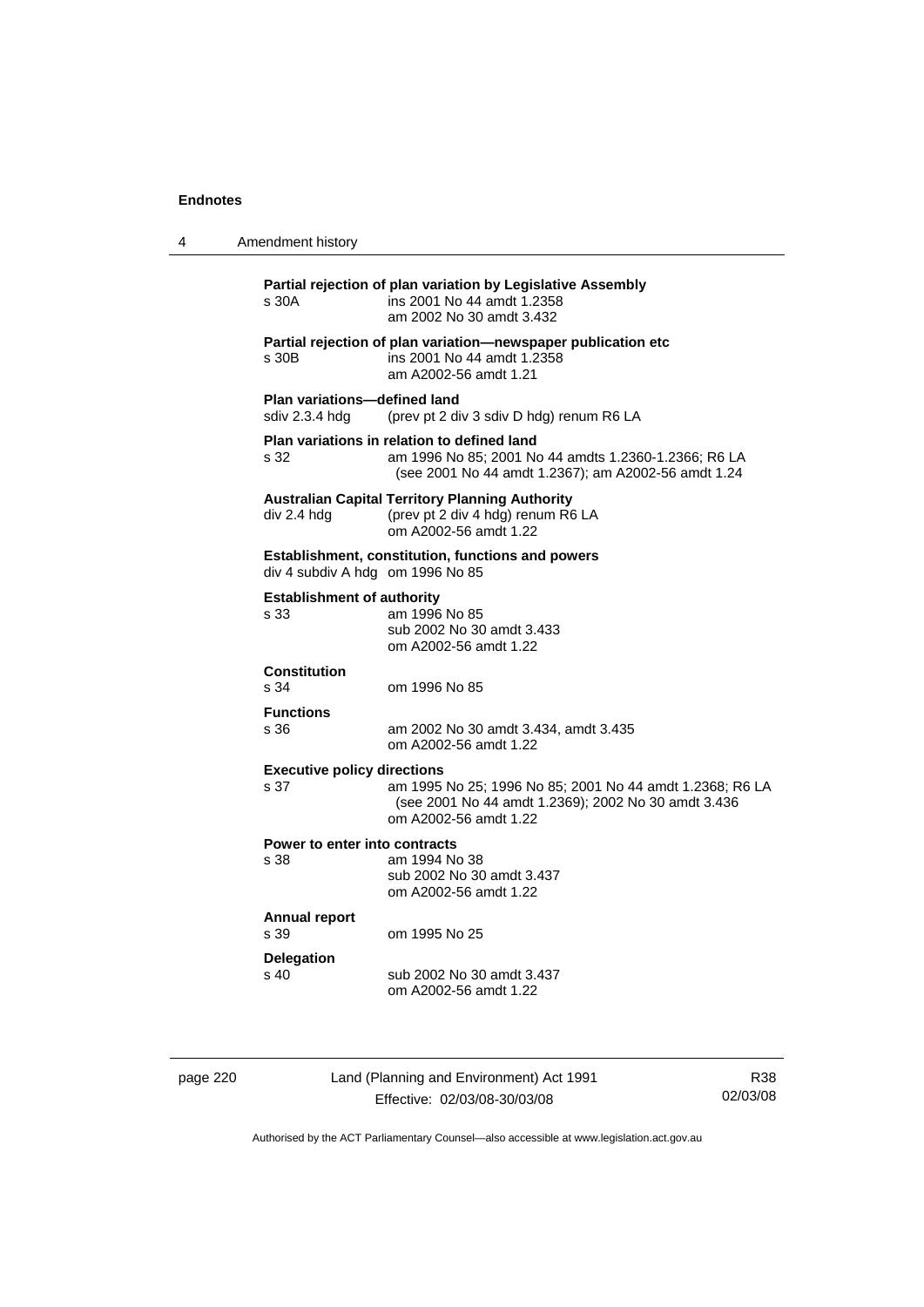Amendment history 4

| Staff<br>s 41                                            | am 2002 No 30 amdt 3.438<br>om A2002-56 amdt 1.22                                                                                                                                                                     |
|----------------------------------------------------------|-----------------------------------------------------------------------------------------------------------------------------------------------------------------------------------------------------------------------|
| s <sub>42</sub>                                          | Effect of irregularity of appointment of chief planner<br>om 1996 No 85                                                                                                                                               |
| <b>Chief planner</b><br>div 4 subdiv B hdg om 1996 No 85 |                                                                                                                                                                                                                       |
| <b>Chief planner</b><br>s <sub>43</sub>                  | om 1996 No 85                                                                                                                                                                                                         |
| <b>Acting chief planner</b><br>s 44                      | om 1996 No 85                                                                                                                                                                                                         |
| <b>Remuneration and allowances</b><br>s 45               | am 1994 No 38<br>om 1995 No 56                                                                                                                                                                                        |
| Leave of absence<br>s 46                                 | om 1996 No 85                                                                                                                                                                                                         |
| <b>Disclosure of interests</b><br>s 47                   | om 1996 No 85                                                                                                                                                                                                         |
| s 48                                                     | Other employment, remuneration, business etc<br>om 1996 No 85                                                                                                                                                         |
| <b>Resignation</b><br>s 49                               | om 1996 No 85                                                                                                                                                                                                         |
| <b>Termination of appointment</b><br>s 50                | om 1996 No 85                                                                                                                                                                                                         |
| <b>Miscellaneous</b><br>div 2.5 hdg                      | (prev pt 2 div 5 hdg) renum R6 LA                                                                                                                                                                                     |
| Heritage<br>pt 3 hdg                                     | om A2004-57 amdt 1.22                                                                                                                                                                                                 |
| Preliminary<br>div 3.1 hdg                               | (prev pt 3 div 1 hdg) renum R6 LA<br>om A2004-57 amdt 1.22                                                                                                                                                            |
| Definitions for pt 3<br>s 52 hdg<br>s 52                 | sub 2002 No 30 amdt 3.439<br>am 2002 No 30 amdt 3.440, amdt 3.442<br>om A2004-57 amdt 1.22<br>def interim heritage places register ins 2001 No 44<br>amdt 1.2370<br>am 2002 No 30 amdt 3.441<br>om A2004-57 amdt 1.22 |
|                                                          | Lond (Dionning and Environment) Act 1001                                                                                                                                                                              |

R38 02/03/08 Land (Planning and Environment) Act 1991 Effective: 02/03/08-30/03/08

page 221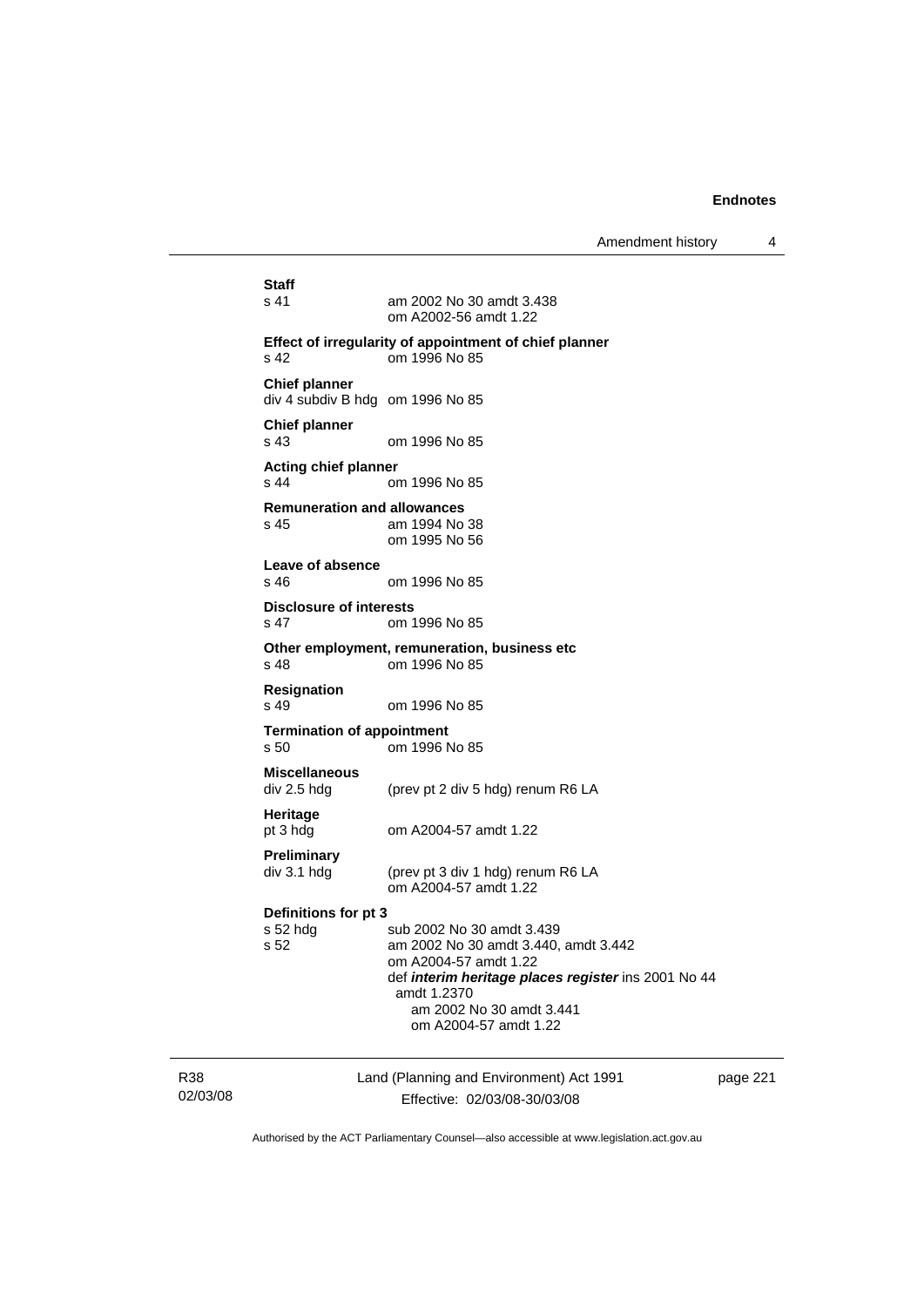4 Amendment history page 222 Land (Planning and Environment) Act 1991 R38 def *interim variation* ins 2001 No 44 amdt 1.2371 om A2004-57 amdt 1.22 **Compliance with requirements for consultation or notification**  s 53 om 2001 No 44 amdt 1.2372 ins 2002 No 30 amdt 3.443 om A2004-57 amdt 1.22 **Heritages places register**  div 3.2 hdg (prev pt 3 div 2 hdg) renum R6 LA om A2004-57 amdt 1.22 **Content of heritage places register**  s 54 am 2002 No 30 amdt 3.444, amdt 3.445 om A2004-57 amdt 1.22 **Interim heritage places registers**  div 3.3 hdg (prev pt 3 div 3 hdg) renum R6 LA om A2004-57 amdt 1.22 Effect<br>sdiv 3.3.1 hdg (prev pt 3 div 3 sdiv A hdg) renum R6 LA om A2004-57 amdt 1.22 **Effect of interim registers**  s 55 am 2001 No 44 amdt 1.2373; 2002 No 30 amdt 3.446 om A2004-57 amdt 1.22 **Preparation, notification and submission of registers**  sdiv 3.3.2 hdg (prev pt 3 div 3 sdiv B hdg) renum R6 LA om A2004-57 amdt 1.22 **Application for inclusion of places in interim register**  s 59 am 1993 No 77; 1996 No 71; ss renum R15 LA om A2004-57 amdt 1.22 **Public notification**  s 60 am 1993 No 77; 1996 No 71; 2001 No 44 amdt 1.2374, amdt 1.2375; R6 LA (see 2001 No 44 amdt 1.2376); 2002 No 30 amdt 3.447, amdt 3.448 om A2004-57 amdt 1.22 **Notification of lessees and occupiers**  s 61 am 2001 No 44 amdt 1.2377; 2002 No 30 amdt 3.508 om A2004-57 amdt 1.22 **Revision of interim register**  s 62 am 1993 No 77; 1996 No 71; 2001 No 44 amdts 1.2378- 1.2381; R6 LA (see 2001 No 44 amdt 1.2382); 2002 No 30 amdt 3.449, amdt 3.508 om A2004-57 amdt 1.22

Authorised by the ACT Parliamentary Counsel—also accessible at www.legislation.act.gov.au

02/03/08

Effective: 02/03/08-30/03/08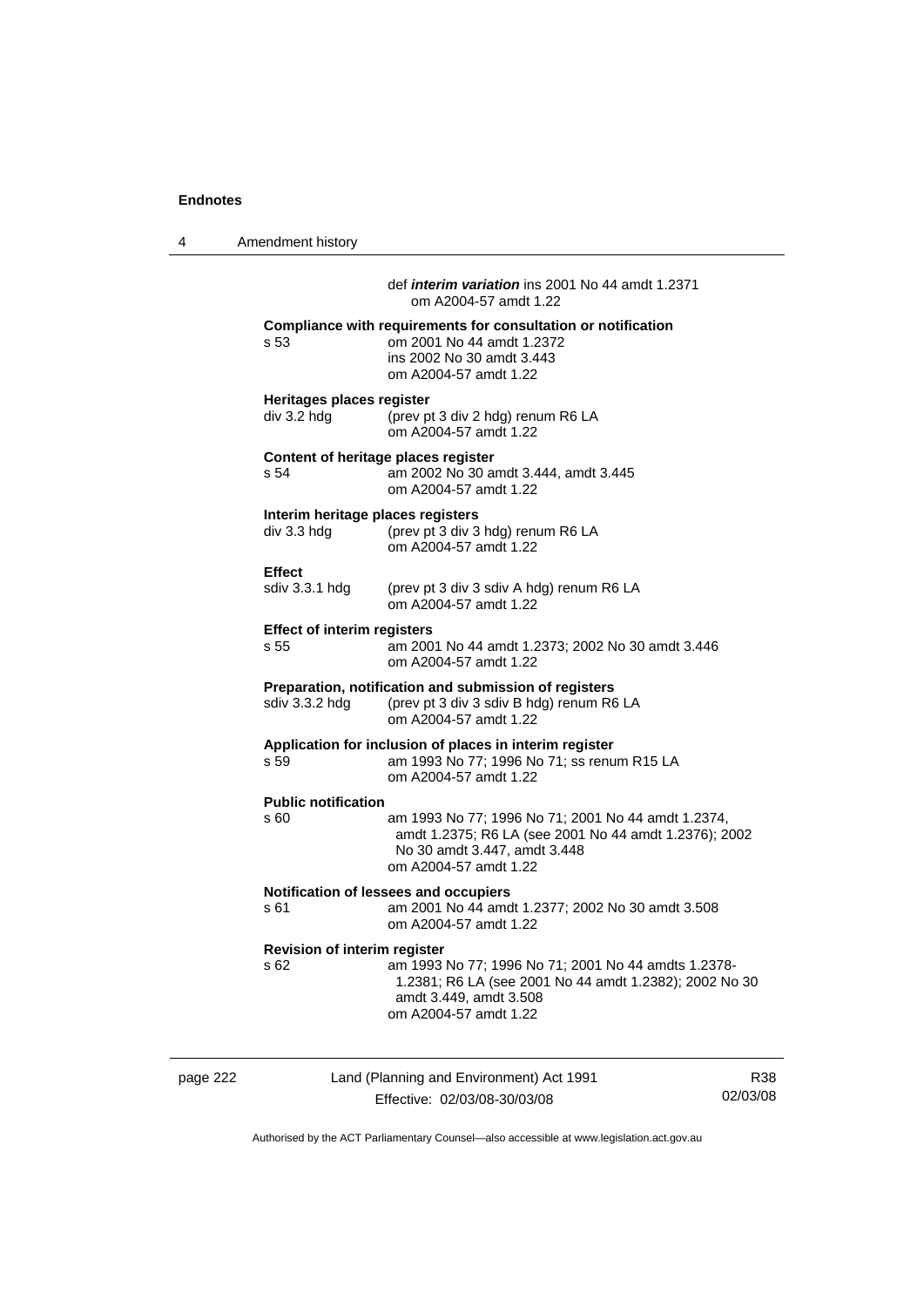| Amendment history |  |  |
|-------------------|--|--|
|-------------------|--|--|

|                             | Submission of interim register to planning and land authority                                                                   |
|-----------------------------|---------------------------------------------------------------------------------------------------------------------------------|
| s 63 hda<br>s 63            | am A2002-56 amdt 1.25<br>am 1993 No 77; 1996 No 71; 2001 No 44 amdt 1.2383;<br>A2002-56 amdt 1.25-1.29<br>om A2004-57 amdt 1.22 |
| <b>Acquisition</b>          |                                                                                                                                 |
| s 64                        | am A2002-56 amdt 1.30, amdt 1.31<br>om A2004-57 amdt 1.22                                                                       |
|                             | Acquisition of heritage places and objects                                                                                      |
| div 3.4 hdg                 | (prev pt 3 div 4 hdg) renum R6 LA<br>om A2004-57 amdt 1.22                                                                      |
| <b>Notice of acquistion</b> |                                                                                                                                 |
| s 65                        | am 1993 No 77<br>om 1996 No 71                                                                                                  |
| <b>Aboriginal heritage</b>  |                                                                                                                                 |
| div 3.5 hdg                 | (prev pt 3 div 5 hdg) renum R6 LA<br>om A2004-57 amdt 1.22                                                                      |
| Preliminary                 |                                                                                                                                 |
| sdiv 3.5.1 hdg              | (prev pt 3 div 5 sdiv A hdg) renum R6 LA<br>om A2004-57 amdt 1.22                                                               |
| Definitions for div 3.5     |                                                                                                                                 |
| s 66                        | sub 2002 No 30 amdt 3.450<br>om A2004-57 amdt 1.22                                                                              |
| sdiv 3.5.2 hdg              | Reporting discoveries of unregistered Aboriginal places<br>(prev pt 3 div 5 sdiv B hdg) renum R6 LA<br>om A2004-57 amdt 1.22    |
| <b>Reports</b>              |                                                                                                                                 |
| s 67                        | am 1994 No 81                                                                                                                   |
|                             | om A2004-57 amdt 1.22                                                                                                           |
| s 68                        | Aboriginal heritage discoveries-consideration of reports<br>am 2002 No 30 amdt 3.508                                            |
|                             | om A2004-57 amdt 1.22                                                                                                           |
|                             | Aboriginal heritage discoveries-Ministerial directions and declarations                                                         |
| s 69                        | am 1993 No 77; 1996 No 71; 2001 No 44 amdts<br>1.2384-1.2386; 2002 No 30 amdts 3.451-3.454<br>om A2004-57 amdt 1.22             |
|                             | Protection of unregistered Aboriginal heritage                                                                                  |
|                             | subdiv 3.5.3 hdg (prev pt 3 div 5 subdiv C hdg) renum R6 LA<br>om A2004-57 amdt 1.22                                            |
|                             |                                                                                                                                 |

R38 02/03/08 Land (Planning and Environment) Act 1991 Effective: 02/03/08-30/03/08

page 223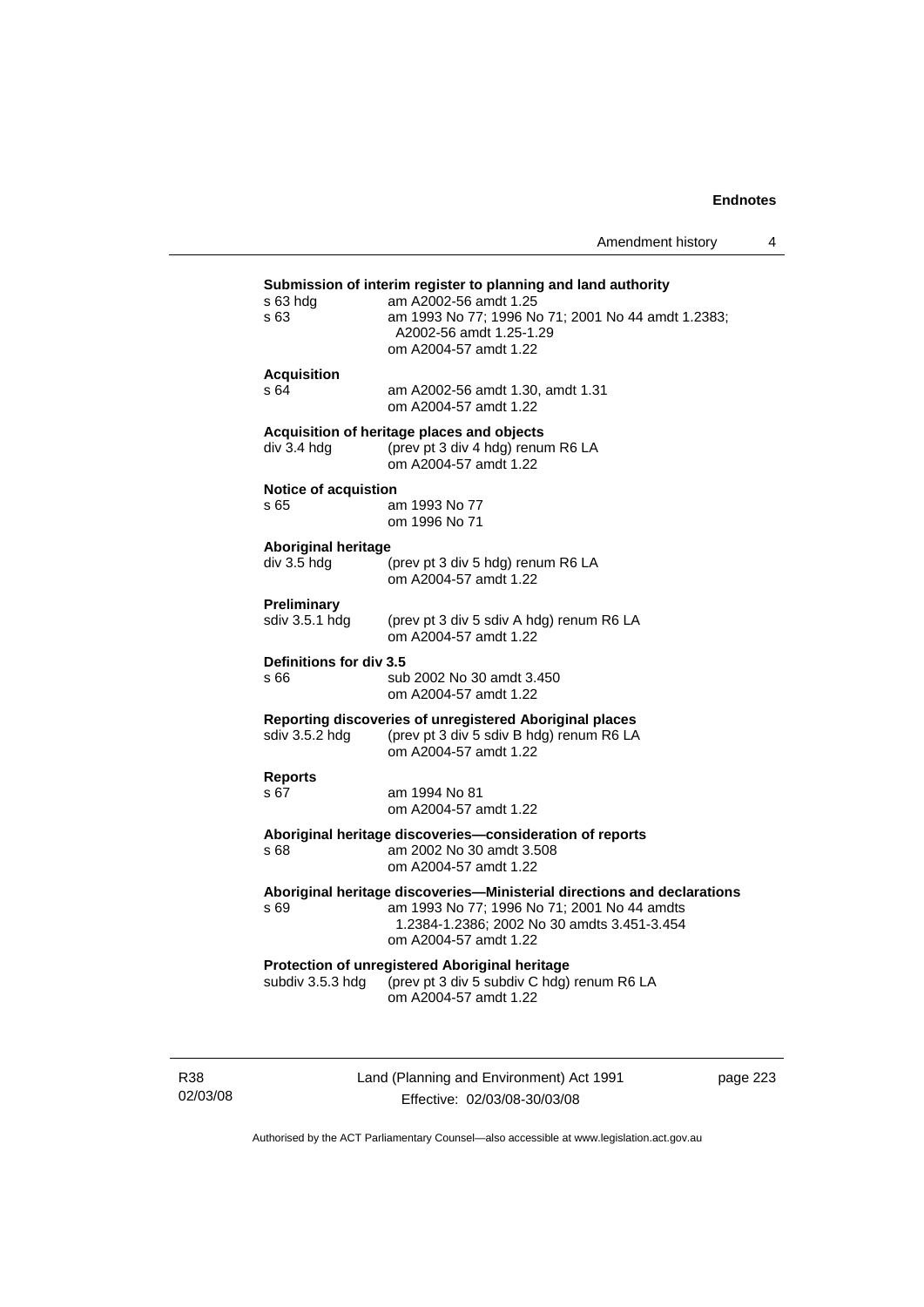| 4        | Amendment history                            |                                                                                                                                                                       |     |
|----------|----------------------------------------------|-----------------------------------------------------------------------------------------------------------------------------------------------------------------------|-----|
|          | s 70                                         | Damaging unregistered Aboriginal places<br>am 1994 No 81<br>om A2004-57 amdt 1.22                                                                                     |     |
|          | s 71                                         | Orders for protection of unregistered Aboriginal places—application of pt 6<br>am 1993 No 77; A2002-56 amdt 1.31; A2003-34 amdt 1.3<br>om A2004-57 amdt 1.22          |     |
|          | s 72                                         | Orders-reports by heritage council<br>om A2004-57 amdt 1.22                                                                                                           |     |
|          | s 73                                         | Orders—Ministerial directions and declarations<br>am 1993 No 77; 1996 No 71; 2001 No 44 amdts<br>1.2387-1.2389; 2002 No 30 amdt 3.455, 3.456<br>om A2004-57 amdt 1.22 |     |
|          | <b>Compensation claims</b><br>sdiv 3.5.4 hdg | (prev pt 3 div 5 sdiv D hdg) renum R6 LA<br>om A2004-57 amdt 1.22                                                                                                     |     |
|          | Definitions for sdiv 3.5.4<br>s 74           | om A2004-57 amdt 1.22                                                                                                                                                 |     |
|          | Application of sdiv 3.5.4<br>s 75            | am 2002 No 30 amdt 3.457<br>om A2004-57 amdt 1.22                                                                                                                     |     |
|          | <b>Right to compensation</b><br>s 76         | om A2004-57 amdt 1.22                                                                                                                                                 |     |
|          | s 77                                         | Loss for which compensation is recoverable<br>am 2002 No 30 amdt 3.458<br>om A2004-57 amdt 1.22                                                                       |     |
|          | Amount of compensation<br>s 78               | om A2004-57 amdt 1.22                                                                                                                                                 |     |
|          | <b>Consultation with applicants</b><br>s 79  | am 1996 No 71<br>om A2004-57 amdt 1.22                                                                                                                                |     |
|          | s 80                                         | Notice of decisions about compensation<br>am 1993 No 77<br>sub 1996 No 71<br>om A2004-57 amdt 1.22                                                                    |     |
|          | sdiv 3.5.5 hdg                               | <b>Consultation in relation to registers</b><br>(prev pt 3 div 5 sdiv E hdg) renum R6 LA<br>om A2004-57 amdt 1.22                                                     |     |
|          | s 81                                         | <b>Consultation with Aboriginal organisations</b><br>am 2002 No 30 amdt 3.459<br>om A2004-57 amdt 1.22                                                                |     |
| page 224 |                                              | Land (Planning and Environment) Act 1991                                                                                                                              | R38 |

Authorised by the ACT Parliamentary Counsel—also accessible at www.legislation.act.gov.au

Effective: 02/03/08-30/03/08

02/03/08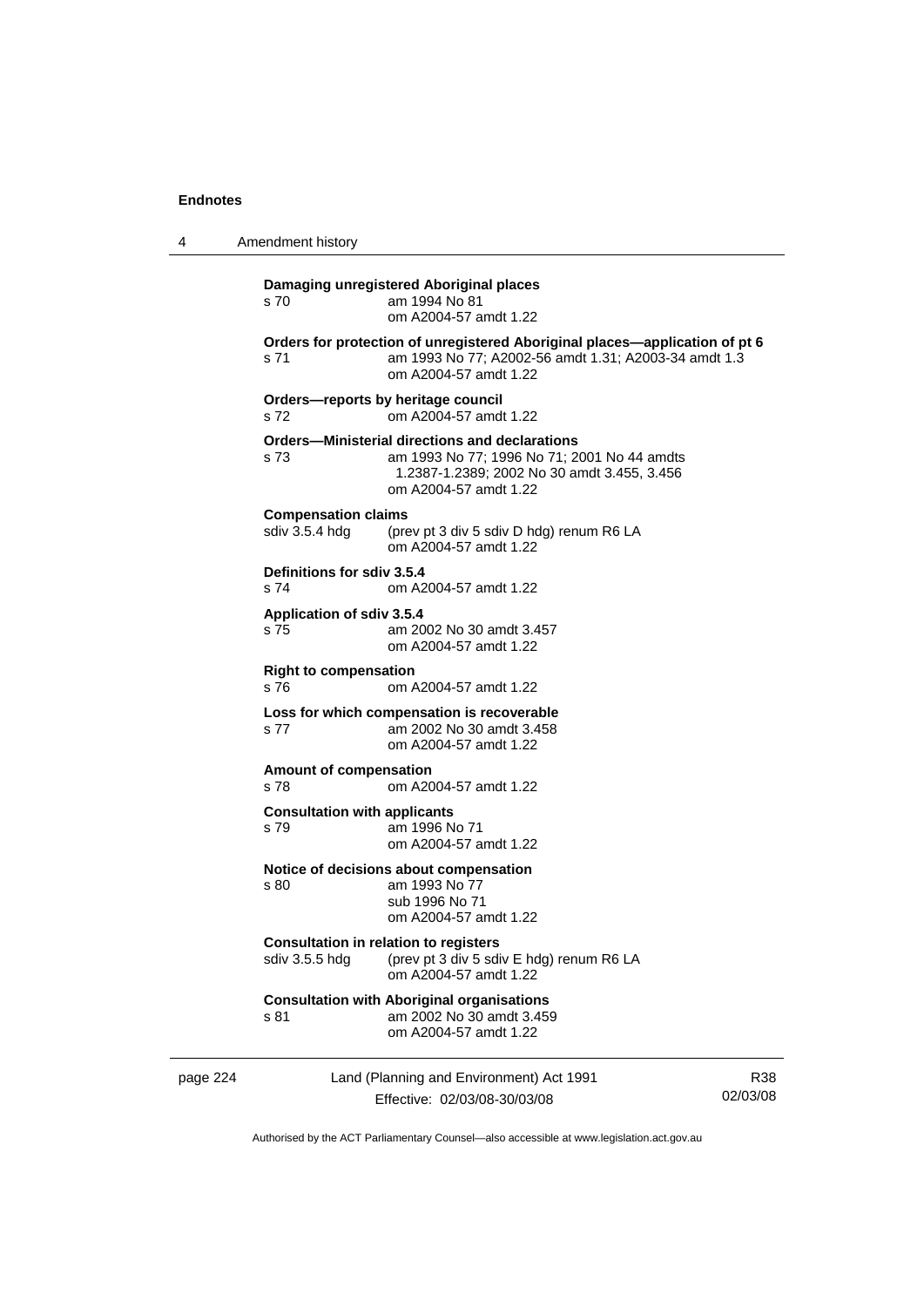# **Restricted information**<br>sdiv 3.5.6 hdg (prev (prev pt 3 div 5 sdiv F hdg) renum R6 LA om A2004-57 amdt 1.22 **Restricted information**  s 82 am 1993 No 77; 1996 No 71; 2001 No 56 amdt 3.432; 2002 No 30 amdt 3.508 om A2004-57 amdt 1.22 **Publication of restricted information by public officials**  s 83 om A2004-57 amdt 1.22 **Publication of restricted information generally**  s 84 am 1993 No 77; 1994 No 81; 1996 No 71 om A2004-57 amdt 1.22 **Access to restricted information**  s 85 am 1996 No 71 om A2004-57 amdt 1.22 **Administrative review** pt 3 div 6 hdg om om 1996 No 71 **Review of decisions**  s 86 am 1993 No 77 om 1996 No 71 **Public access to heritage information**  div 3.6 hdg (prev pt 3 div 7 hdg) renum R6 LA om A2004-57 amdt 1.22 **Information about administrative action**  sdiv 3.6.1 hdg (prev pt 3 div 7 sdiv A hdg) renum R6 LA om A2004-57 amdt 1.22 **Application of sdiv 3.6.1**  s 87 om A2004-57 amdt 1.22 **Searching administrative records**  s 88 am 2001 No 44 amdt 1.2390, amdt 1.2391 om A2004-57 amdt 1.22 **Access to heritage registers**  sdiv 3.6.2 hdg (prev pt 3 div 7 sdiv B hdg) renum R6 LA om A2004-57 amdt 1.22 **Searching heritage registers**<br>s 89 am 2001 N s 89 am 2001 No 44 amdt 1.2392, amdt 1.2393 sub 2002 No 30 amdt 3.460 om A2004-57 amdt 1.22

R38 02/03/08 Land (Planning and Environment) Act 1991 Effective: 02/03/08-30/03/08

page 225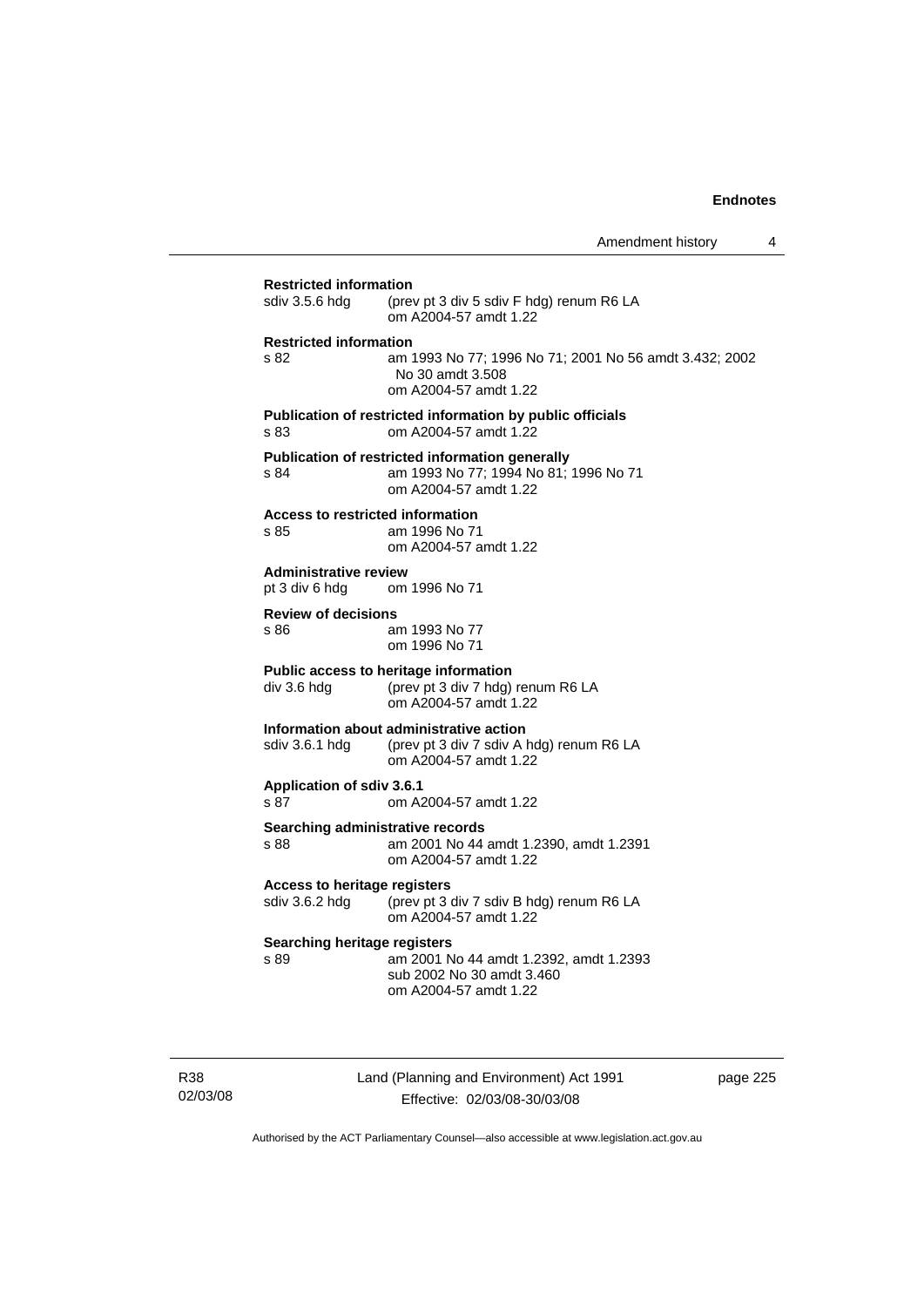| 4 | Amendment history                                                                            |                                                                      |
|---|----------------------------------------------------------------------------------------------|----------------------------------------------------------------------|
|   | <b>Australian Capital Territory Heritage Council</b><br>div 3.7 hdg<br>om A2004-57 amdt 1.22 | (prev pt 3 div 8 hdg) renum R6 LA<br>sub 2002 No 30 amdt 3.461       |
|   | <b>Preliminary</b><br>sdiv 3.7.1 hdg                                                         | (prev pt 3 div 8 sdiv A hdg) renum R6 LA<br>om 2002 No 30 amdt 3.461 |
|   | <b>Definitions for div 3.7</b><br>s 90<br>om A2004-57 amdt 1.22                              | sub 2002 No 30 amdt 3.461                                            |
|   | <b>Establishment, functions and powers</b><br>sdiv 3.7.2 hdg                                 | (prev pt 3 div 8 sdiv B hdg) renum R6 LA<br>om 2002 No 30 amdt 3.461 |
|   | <b>Establishment of heritage council</b><br>s 91<br>om A2004-57 amdt 1.22                    | sub 2002 No 30 amdt 3.461                                            |
|   | Constitution<br>s 92<br>am A2002-56 amdt 1.32<br>om A2004-57 amdt 1.22                       | sub 2002 No 30 amdt 3.461                                            |
|   | <b>Functions of heritage council</b><br>s 93<br>om A2004-57 amdt 1.22                        | am 1995 No 25; 2001 No 44 amdt 1.2394<br>sub 2002 No 30 amdt 3.461   |
|   | <b>Ministerial directions</b><br>s 94<br>om A2004-57 amdt 1.22                               | sub 2002 No 30 amdt 3.461                                            |
|   | Deputies of permanent members<br>s 95<br>om 1995 No 25<br>om A2004-57 amdt 1.22              | ins 2002 No 30 amdt 3.461                                            |
|   | <b>Appointment of expert members</b><br>s 96<br>om A2004-57 amdt 1.22                        | sub 2002 No 30 amdt 3.461                                            |
|   | <b>Constitution and meetings</b><br>sdiv 3.7.3 hdg                                           | (prev pt 3 div 8 sdiv C hdg) renum R6 LA<br>om 2002 No 30 amdt 3.461 |
|   | Term of appointment of expert members<br>am 1996 No 85<br>s 97<br>om A2004-57 amdt 1.22      | sub 2002 No 30 amdt 3.461                                            |

page 226 Land (Planning and Environment) Act 1991 Effective: 02/03/08-30/03/08

R38 02/03/08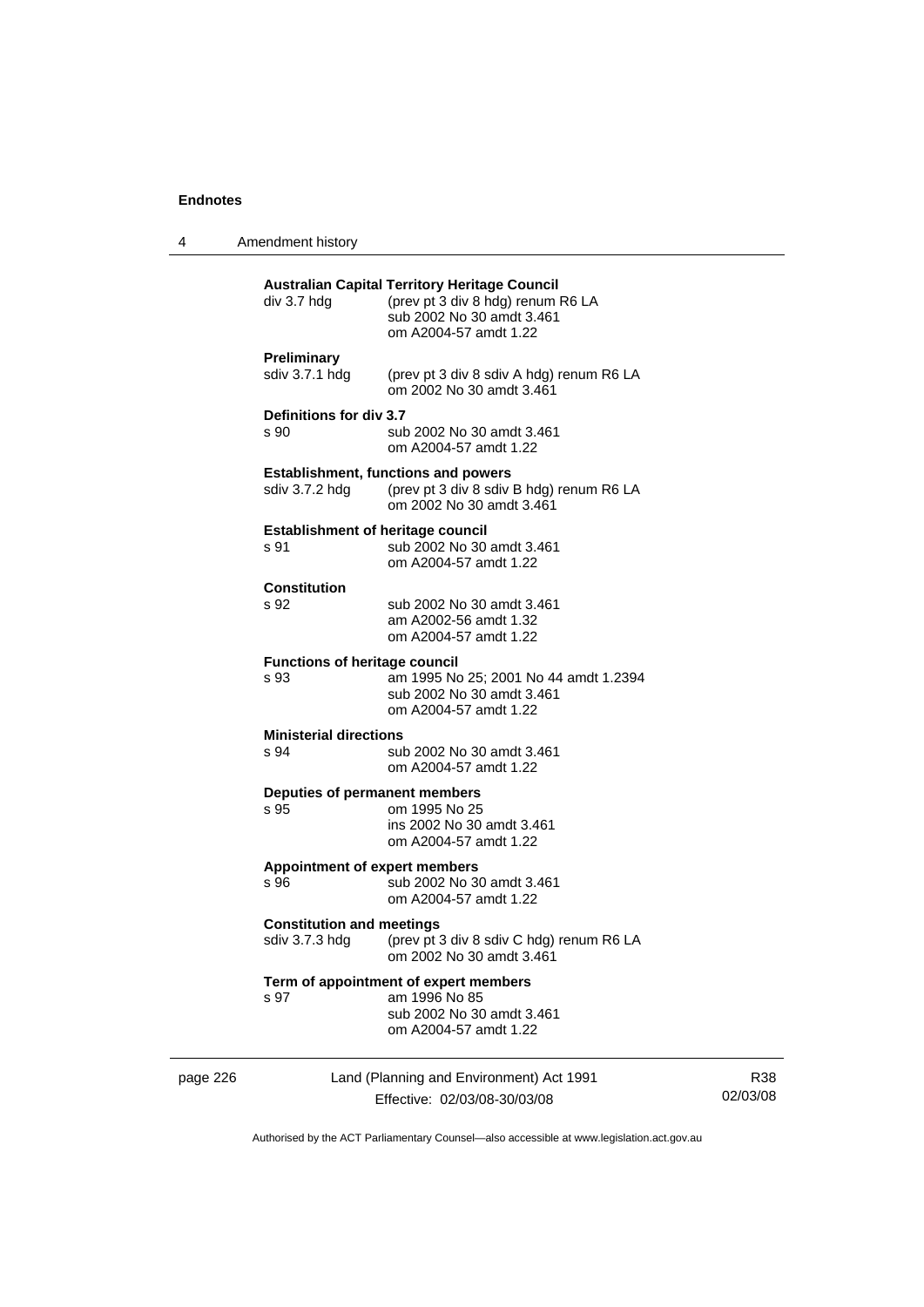| Amendment history |  |
|-------------------|--|
|-------------------|--|

| s 98                                              | Conditions of appointment of expert members generally<br>sub 2002 No 30 amdt 3.461<br>om A2004-57 amdt 1.22 |
|---------------------------------------------------|-------------------------------------------------------------------------------------------------------------|
| s 99                                              | Chairperson, deputy chairperson and secretary<br>sub 2002 No 30 amdt 3.461<br>om A2004-57 amdt 1.22         |
| Leave of absence<br>s 100                         | sub 2002 No 30 amdt 3.461<br>om A2004-57 amdt 1.22                                                          |
| <b>Disclosure of interests</b><br>s 101           | sub 2002 No 30 amdt 3.461<br>om A2004-57 amdt 1.22                                                          |
| <b>Ending of appointments</b><br>s 102            | om 1997 No 41<br>ins 2002 No 30 amdt 3.461<br>om A2004-57 amdt 1.22                                         |
| <b>Calling meetings</b><br>s 103                  | am 1997 No 41<br>sub 2002 No 30 amdt 3.461<br>om A2004-57 amdt 1.22                                         |
| <b>Procedure at meetings</b><br>s 104             | sub 2002 No 30 amdt 3.461<br>om A2004-57 amdt 1.22                                                          |
| <b>Delegation to secretary</b><br>s 105           | sub 2002 No 30 amdt 3.461<br>om A2004-57 amdt 1.22                                                          |
| <b>Termination of appointment</b><br>s 106        | om 2002 No 30 amdt 3.461                                                                                    |
| <b>Acting members</b><br>s 107                    | om 2002 No 30 amdt 3.461                                                                                    |
| <b>Convening meetings</b><br>s 108                | om 2002 No 30 amdt 3.461                                                                                    |
| <b>Procedure at meetings</b><br>s 109             | om 2002 No 30 amdt 3.461                                                                                    |
| Quorum<br>s 110                                   | om 2002 No 30 amdt 3.461                                                                                    |
| <b>Preliminary</b><br>div 4.1 hdg<br>div 4.1 note | (prev pt 4 div 1 hdg) renum R6 LA<br>ins A2002-56 amdt 1.33                                                 |

R38 02/03/08 Land (Planning and Environment) Act 1991 Effective: 02/03/08-30/03/08

page 227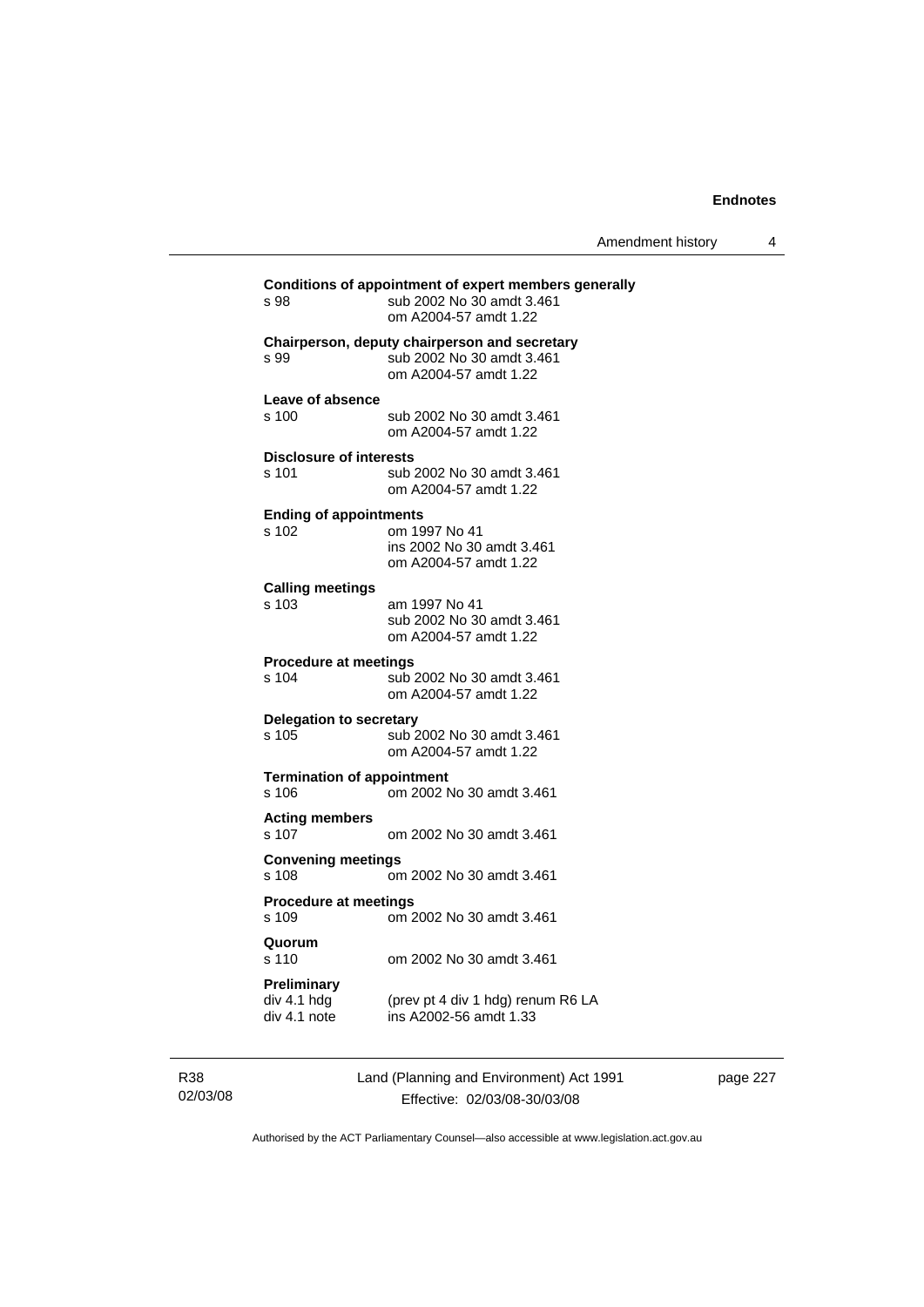```
4 Amendment history 
page 228 Land (Planning and Environment) Act 1991 
           Definitions for pt 4 
           s 111 am 1996 No 71 
           Preliminary assessments 
           div 4.2 hdg (prev pt 4 div 2 hdg) renum R6 LA 
           Directions 
           s 113 am 1996 No 85 
           Submission to Minister 
           s 116 am 1996 No 85; 2001 No 44 amdt 1.2395, amdt 1.2396 
           Public inspection 
           s 117 am 1993 No 77; 1996 No 71 
                             sub 1996 No 85 
                             am 2000 No 37 s 6; 2001 No 44 amdts 1.2397-1.2400; R6 LA 
                             (see 2001 No 44 amdt 1.2401); A2002-56 amdt 1.34 
           Assessments 
           div 4.3 hdg (prev pt 4 div 3 hdg) renum R6 LA 
           Form and content 
           sdiv 4.3.1 hdg (prev pt 4 div 3 sdiv A hdg) renum R6 LA 
           Direction of assessments 
           sdiv 4.3.2 hdg (prev pt 4 div 3 sdiv B hdg) renum R6 LA
           Decisions to direct assessments 
           s 121 am 2000 No 37 s 7; ss renum R15 LA 
           Directions 
           s 123 am 1996 No 85; 2001 No 44 amdt 1.2402, amdt 1.2403; R6 
                             LA (see 2001 No 44 amdt 1.2404) 
           Preparation, evaluation and consideration by Legislative Assembly 
           sdiv 4.3.3 hdg (prev pt 4 div 3 sdiv C hdg) renum R6 LA 
           Environmental impact statements—consultation and public inspection 
           s 125 am 1993 No 77; 1996 No 71; 2000 No 37 s 8; 2001 No 44 
                             amdt .2405, amdt 1.2406; 2001 No 56 amdt 3.433; R6 LA 
                             (see 2001 No 44 amdt 1.2407); A2002-56 amdt 1.35 
           Consultation 
           s 128 am 2001 No 44 amdts 1.2408-1.2410 
           Presentation to Legislative Assembly and public inspection 
           s 132 am 2001 No 44 amdt 1.2411; 2002 No 30 amdt 3.462 
           Exclusion of material 
           s 133 am 2002 No 30 amdt 3.463 
           Exemptions 
           s 134 am 2001 No 44 amdts 1.2412-1.2414
```
Effective: 02/03/08-30/03/08

R38 02/03/08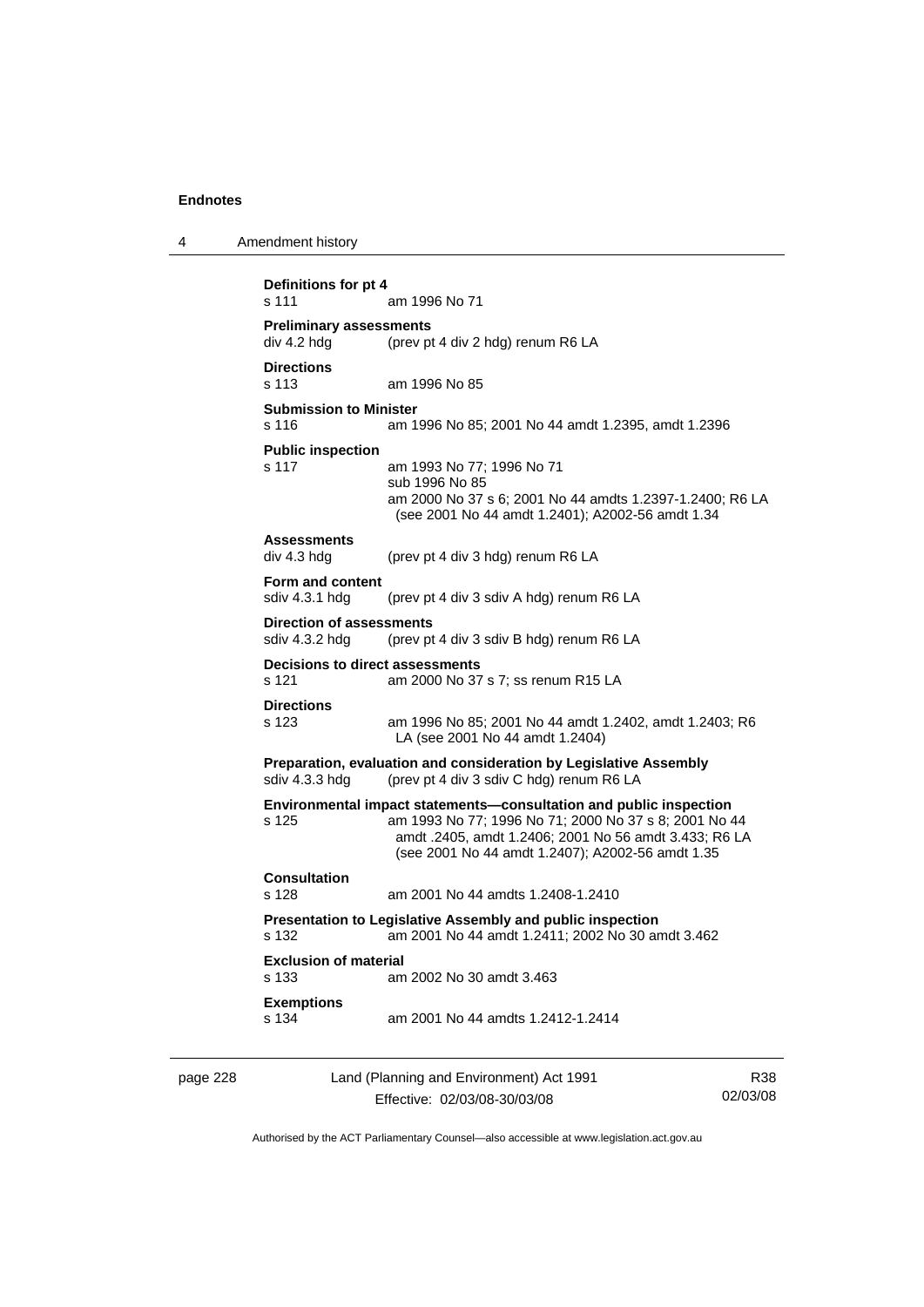| <b>Inquiries</b><br>div 4.4 hdg                | (prev pt 4 div 4 hdg) renum R6 LA                                                                                                                                    |
|------------------------------------------------|----------------------------------------------------------------------------------------------------------------------------------------------------------------------|
| sdiv 4.4.1 hdg                                 | <b>Establishment of panels and terms of reference</b><br>(prev pt 4 div 4 sdiv A hdg) renum R6 LA                                                                    |
| <b>Remuneration</b><br>s 137                   | om 1997 No 41                                                                                                                                                        |
| <b>Terms of reference</b><br>s 138             | am 2001 No 44 amdt 1.2415, amdt 1.2416                                                                                                                               |
| <b>Notification</b><br>s 139                   | am 2001 No 44 amdt 1.2417, amdt 1.2418                                                                                                                               |
| Inquiry reports<br>sdiv 4.4.2 hdg              | (prev pt 4 div 4 sdiv B hdg) renum R6 LA                                                                                                                             |
| s 141                                          | Presentation to Legislative Assembly and public inspection<br>am 2001 No 44 amdt 1.2419; 2002 No 30 amdt 3.464                                                       |
| <b>Exclusion of material</b><br>s 142          | am 2002 No 30 amdt 3.465, amdt 3.466                                                                                                                                 |
| <b>Procedures and powers</b><br>sdiv 4.4.3 hdg | (prev pt 4 div 4 sdiv C hdg) renum R6 LA                                                                                                                             |
| Definitions for sdiv 4.4.3<br>s 143            | sub 2002 No 30 amdt 3.467<br>def authorised person sub 2002 No 30 amdt 3.467<br>def occupier ins 2002 No 30 amdt 3.467<br>def <i>place</i> sub 2002 No 30 amdt 3.467 |
| Notice of inquiry hearings<br>s 144            | am 2001 No 44 amdts 1.2420-1.2422                                                                                                                                    |
| <b>General procedure</b><br>s 146              | am 2002 No 30 amdt 3.468; A2005-53 amdt 1.88                                                                                                                         |
| s 147                                          | Special hearings-consultation with interested persons<br>am 2002 No 30 amdt 3.508                                                                                    |
| s 148                                          | Assessments for purpose of inquiries<br>am 2002 No 30 amdt 3.469                                                                                                     |
| s 149                                          | Powers in relation to witnesses etc<br>am 1994 No 81<br>sub A2005-53 amdt 1.89                                                                                       |
| <b>Victimisation of witnesses</b>              |                                                                                                                                                                      |
| s 150                                          | am 1994 No 81                                                                                                                                                        |

R38 02/03/08 Land (Planning and Environment) Act 1991 Effective: 02/03/08-30/03/08

page 229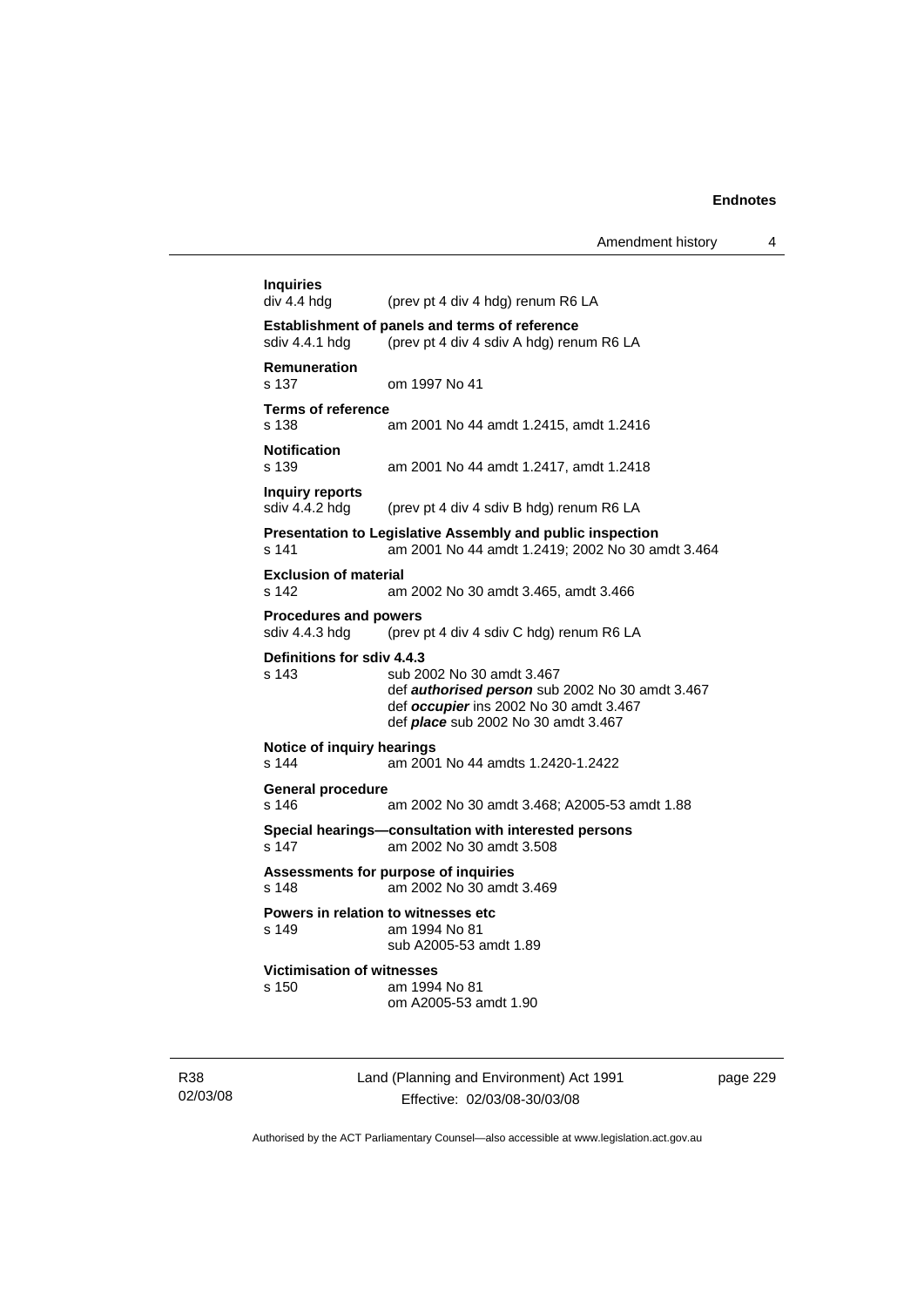4 Amendment history **Powers of search and inspection**  s 154 am 1994 No 81 **Application of Criminal Code, ch 7**  s 155 am 1994 No 81 om A2004-15 amdt 2.105 ins A2005-53 amdt 1.91 **Contempt of panel**  s 156 am 1994 No 81; 2002 No 30 amdt 3.470 sub A2005-53 amdt 1.91 **Protection of panel members and witnesses**  s 157 am 2002 No 30 amdt 3.471 **Administrative review**  pt 4 div 5 hdg om 1996 No 71 **Review of decisions**  s 158 am 1993 No 77 om 1996 No 71 **Preliminary**  div 5.1 hdg (prev pt 5 div 1 hdg) renum R6 LA **Definitions for pt 5**  s 159 hdg sub 2002 No 30 amdt 3.472<br>s 159 s 159 s am 1993 No 90; 1995 No 54 am 1993 No 90; 1995 No 54; 1996 No 85; 1999 No 79 sch 3; 2001 No 17 amdt 2.9; 2002 No 30 amdt 3.473, amdt 3.477 def *lease* sub 2002 No 30 amdt 3.474 def *market value* ins 2002 No 30 amdt 3.475 def *provision* ins 2002 No 30 amdt 3.475 def *repealed* Act om 2002 No 30 amdt 3.476 **Meaning of** *concessional lease* **for Act** <br>s 159A **ins A2005-49 s 4** ins A2005-49 s 4 am A2007-8 amdt 1.5 **Application of pt 5**  s 160 am A2002-56 amdt 1.36 **Leases**  div 5.2 hdg (prev pt 5 div 2 hdg) renum R6 LA **Effect qualified**  s 160A ins 1999 No 73 s 5 **Planning and land authority may grant leases**  s 160B ins A2002-56 amdt 1.37

page 230 Land (Planning and Environment) Act 1991 Effective: 02/03/08-30/03/08

R38 02/03/08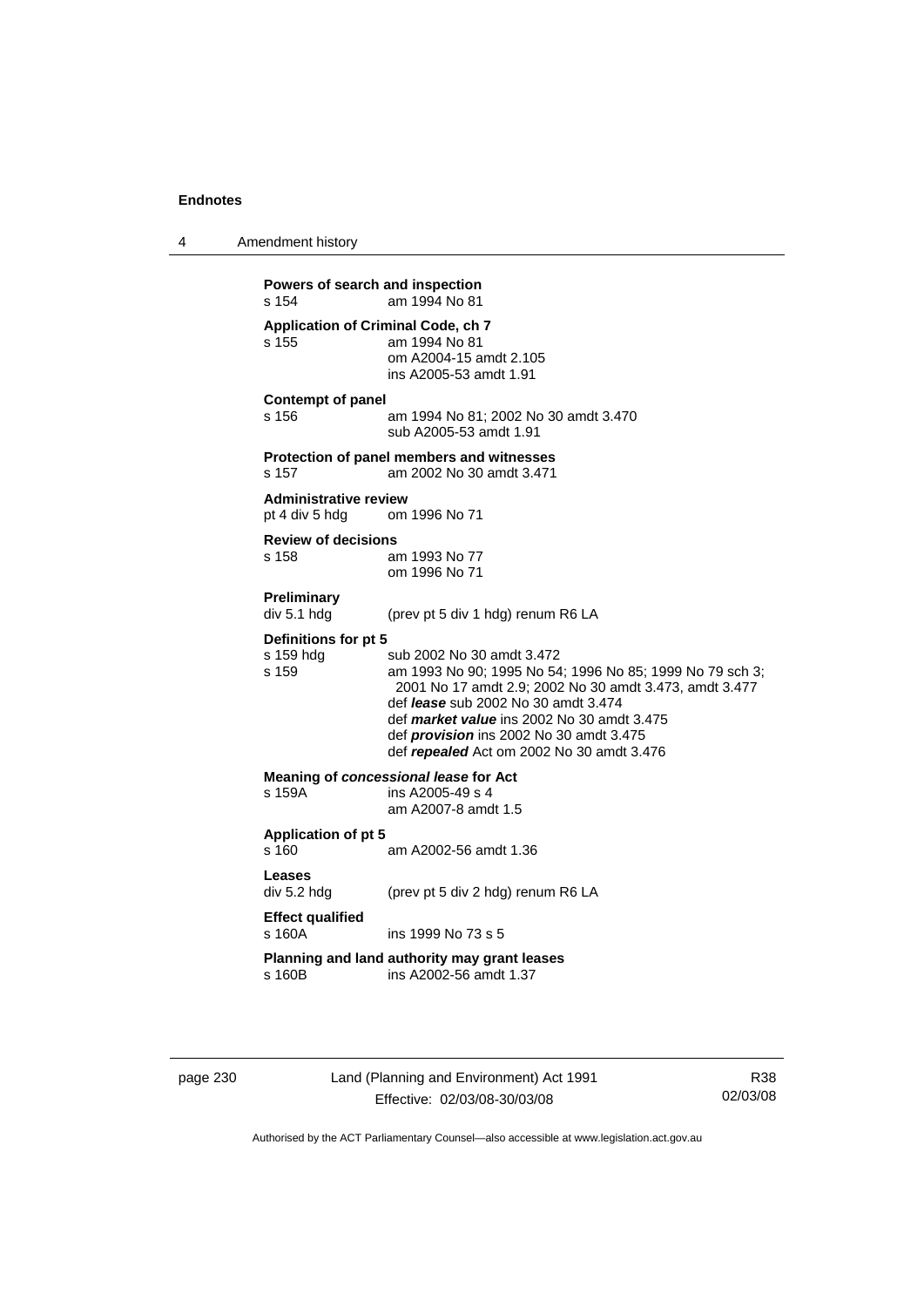| <b>Granting of leases</b>                           |                                                                                                                                                                                                            |
|-----------------------------------------------------|------------------------------------------------------------------------------------------------------------------------------------------------------------------------------------------------------------|
| s 161                                               | am 1993 No 11; 1996 No 85; 2001 No 44 amdts<br>1.2423-1.2425; R6 LA (see 2001 No 44 amdt 1.2426);<br>A2002-56 amdt 1.38, amdt 1.78                                                                         |
| <b>Fees for granting leases</b><br>s 162            | om 2001 No 44 amdt 1.2427                                                                                                                                                                                  |
| s 163                                               | Leases to community organisations<br>am 1993 No 11; 2001 No 44 amdt 1.2428, amdt 1.2429; 2002<br>No 30 amdt 3.478; A2002-56 amdt 1.39, amdt 1.78; ss renum<br><b>R15 LA</b>                                |
| <b>Special leases</b><br>s 164                      | am 1993 No 11; 2001 No 44 amdt 1.2428, amdt 1.2429;<br>A2002-56 amdt 1.40, amdt 1.78; ss renum R15 LA                                                                                                      |
| s 165                                               | Authority to consider proposed leases<br>am 1993 No 11; 1996 No 39<br>om 1996 No 85                                                                                                                        |
| s 166                                               | Inquiries and assessments in relation to granting of leases<br>am A2002-56 amdt 1.41, amdt 1.42                                                                                                            |
| s 166A                                              | Grants of leases after inquiries or assessments<br>ins A2002-56 amdt 1.42                                                                                                                                  |
| s 167                                               | Eligibility for certain classes of leases<br>am 1996 No 85; 2001 No 44 amdt 1.2428, amdt 1.2429;<br>A2002-56 amdt 1.78                                                                                     |
| Authority need not grant lease<br>s 168             | sub A2002-56 amdt 1.43                                                                                                                                                                                     |
| <b>Payment for leases</b><br>s 169                  | am 2000 No 37 s 9; A2002-56 amdt 1.78                                                                                                                                                                      |
| Failure to accept and execute lease<br>s 170        | am 2002 No 30 amdt 3.479; A2002-56 amdt 1.78                                                                                                                                                               |
| <b>Grant of further residential leases</b><br>s 171 | am 1996 No 85; 2001 No 44 amdt 1.2429, amdt 1.2430<br>sub A2002-56 amdt 1.44                                                                                                                               |
| <b>Grant of further rural leases</b><br>s 171A      | ins 1996 No 85<br>am 1999 No 73 s 6; 2001 No 32 s 4, s 5; 2001 No 44<br>amdt 1.2429, amdt 1.2430; R6 LA (see 2001 No 32 s 6);<br>A2002-56 amdt 1.45, amdt 1.46, amdt 1.78; pars, ss renum<br><b>R15 LA</b> |

R38 02/03/08 Land (Planning and Environment) Act 1991 Effective: 02/03/08-30/03/08

page 231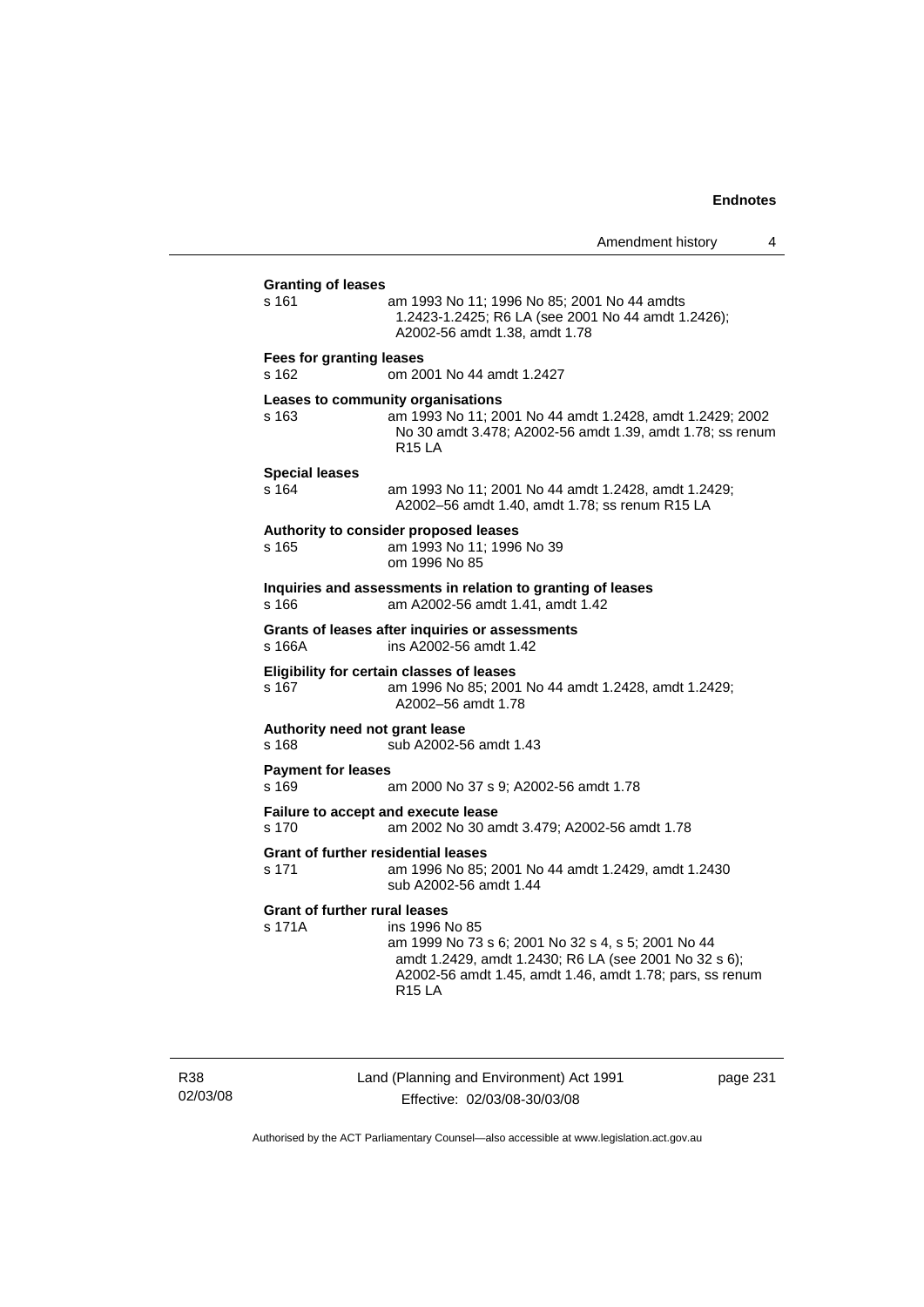4 Amendment history

| s 172                                               | Grant of further leases for purposes other than residential or rural<br>am 1996 No 85; 2001 No 44 amdt 1.2429; amdt 1.2430<br>sub A2002-56 amdt 1.47                                                                                                                                                                                               |
|-----------------------------------------------------|----------------------------------------------------------------------------------------------------------------------------------------------------------------------------------------------------------------------------------------------------------------------------------------------------------------------------------------------------|
| <b>Grant of further lease-unit titles</b><br>s 172A | ins 1996 No 85<br>sub 2001 No 17 amdt 2.10<br>am A2002-56 amdt 1.48, amdt 1.78; A2005-20 amdt 3.181                                                                                                                                                                                                                                                |
| s 172B                                              | Grant of further lease-community title<br>ins 2001 No 58 s 102<br>am A2002-56 amdt 1.49, amdt 1.78                                                                                                                                                                                                                                                 |
| s 172C                                              | No right to use, flow and control of water<br>(prev s 172B) ins 1998 No 63<br>renum 2001 No 58 s 101                                                                                                                                                                                                                                               |
| s 173                                               | Lessee's rights in relation to improvements<br>am 1996 No 85; A2002-56 amdts 1.50-1.54, amdt 1.78,<br>amdt 1.79; ss renum R12 LA (see A2002-56 amdt 1.55)                                                                                                                                                                                          |
| Deciding value of improvements<br>s 174             | am 1996 No 85; A2002-56 amdt 1.79                                                                                                                                                                                                                                                                                                                  |
| Use of land for leased purpose<br>s 175             | am 1996 No 85                                                                                                                                                                                                                                                                                                                                      |
| <b>Variation of rent</b><br>s 176                   | am A2002-56 amdt 1.79                                                                                                                                                                                                                                                                                                                              |
| <b>Review of variations of rent</b><br>s 177        | am A2002-56 amdt 1.56, amdt 1.79                                                                                                                                                                                                                                                                                                                   |
| s 178                                               | Refund on lease surrender or termination<br>am 2001 No 44 amdt 1.2428, amdt 1.2429; A2002-56<br>amdt 1.79<br>sub A2004-64 s 4                                                                                                                                                                                                                      |
| <b>Certificates of compliance</b><br>s 179          | am 1996 No 85; 2001 No 17 amdt 2.11; 2001 No 44<br>amdt 1.2431, amdt 1.2432; R6 LA (see 2001 No 44<br>amdt 1.2433); A2002-56 amdt 1.57, amdt 1.79; A2005-37<br>amdt $1.1$                                                                                                                                                                          |
| s 180                                               | Transfer of land subject to building and development provision<br>am 1996 No 85; 2001 No 44 amdt 1.2434, amdt 1.2435;<br>A2002-56 amdt 1.58, amdt 1.59, amdt 1.79; A2004-2<br>amdt 1.31; A2004-64 ss 5-7; ss renum R22 LA (see<br>A2004-64 s 8); A2006-22 amdt 1.69 (A2006-22 rep before<br>commenced by disallowance (see Cwlth Gaz 2006 No S93)) |

page 232 Land (Planning and Environment) Act 1991 Effective: 02/03/08-30/03/08

R38 02/03/08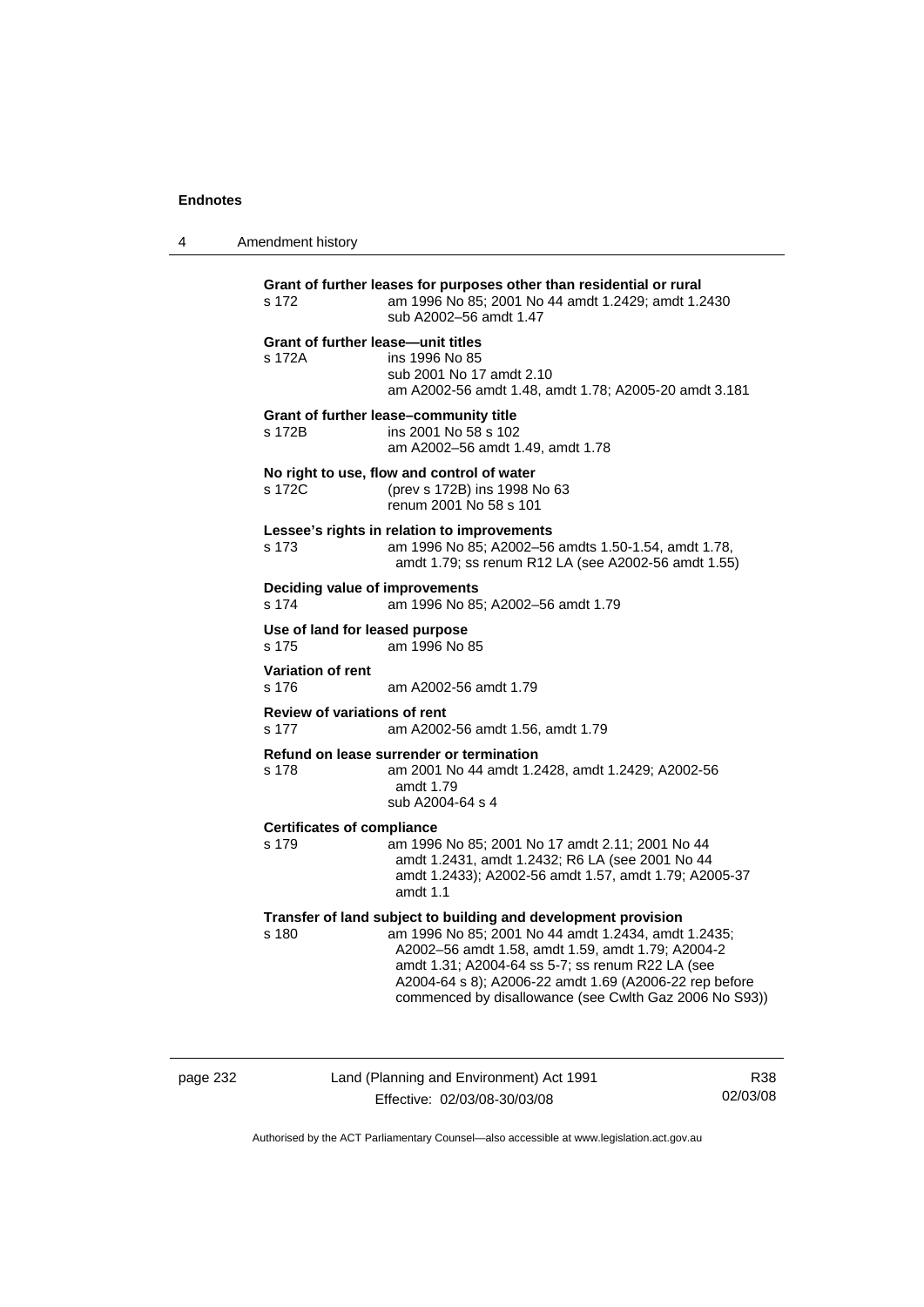Amendment history 4

| s 181                                     | Mortgage of leasehold subject to building and development provision<br>am 1996 No 85 |
|-------------------------------------------|--------------------------------------------------------------------------------------|
| s 183                                     | Power of lessee to sublet part of building or land in certain cases<br>am 1995 No 20 |
| <b>Variation of leases</b><br>div 5.3 hdg | (prev pt 5 div 3 hdg) renum R6 LA                                                    |
| <b>Effect qualified</b><br>s 183A         | ins 1999 No 73 s 7                                                                   |
| s 184                                     | Application to surrender and regrant of leases<br>am 1996 No 62<br>sub 1996 No 85    |
|                                           |                                                                                      |

#### **Variation of nominal rent lease—change of use charge**

s 184A ins 1996 No 85 am 2001 No 1 s 4; A2002–56 amdt 1.60, amdt 1.79; ss renum R15 LA

#### **New change of use charge formula**

s 184B ins 1996 No 85

 am 1998 No 65; 1999 No 40 s 4; 2000 No 14 s 4; 2000 No 49  $\sim 4$ om 2001 No 1 s 5

**Change of use charge for variations of nominal rent leases** 

s 184C ins 1996 No 85 am 2000 No 49 s 5; 2001 No 1 s 6 sub 2001 No 80 s 3 am A2002–56 amdt 1.79

# **Variation of rental leases**

ins 1996 No 85 am A2002–56 amdt 1.61, amdt 1.78

#### **Advice of rent payable on variation of lease**

s 185 am A2002-56 amdt 1.62, amdt 1.78

**Variation of lease to pay out rent**  s 186 am 1996 No 85; 2001 No 44 amdt 1.2436, amdt 1.2437; A2002–56 amdt 1.79; ss renum R15 LA

#### **No variations to extend term**  ins 1996 No 85

# am A2002-56 amdt 1.78

#### **Restrictions on rural leases**

div 5.4 hdg (prev pt 5 div 3AA hdg) ins 1999 No 73 s 8 renum R6 LA

R38 02/03/08 Land (Planning and Environment) Act 1991 Effective: 02/03/08-30/03/08

page 233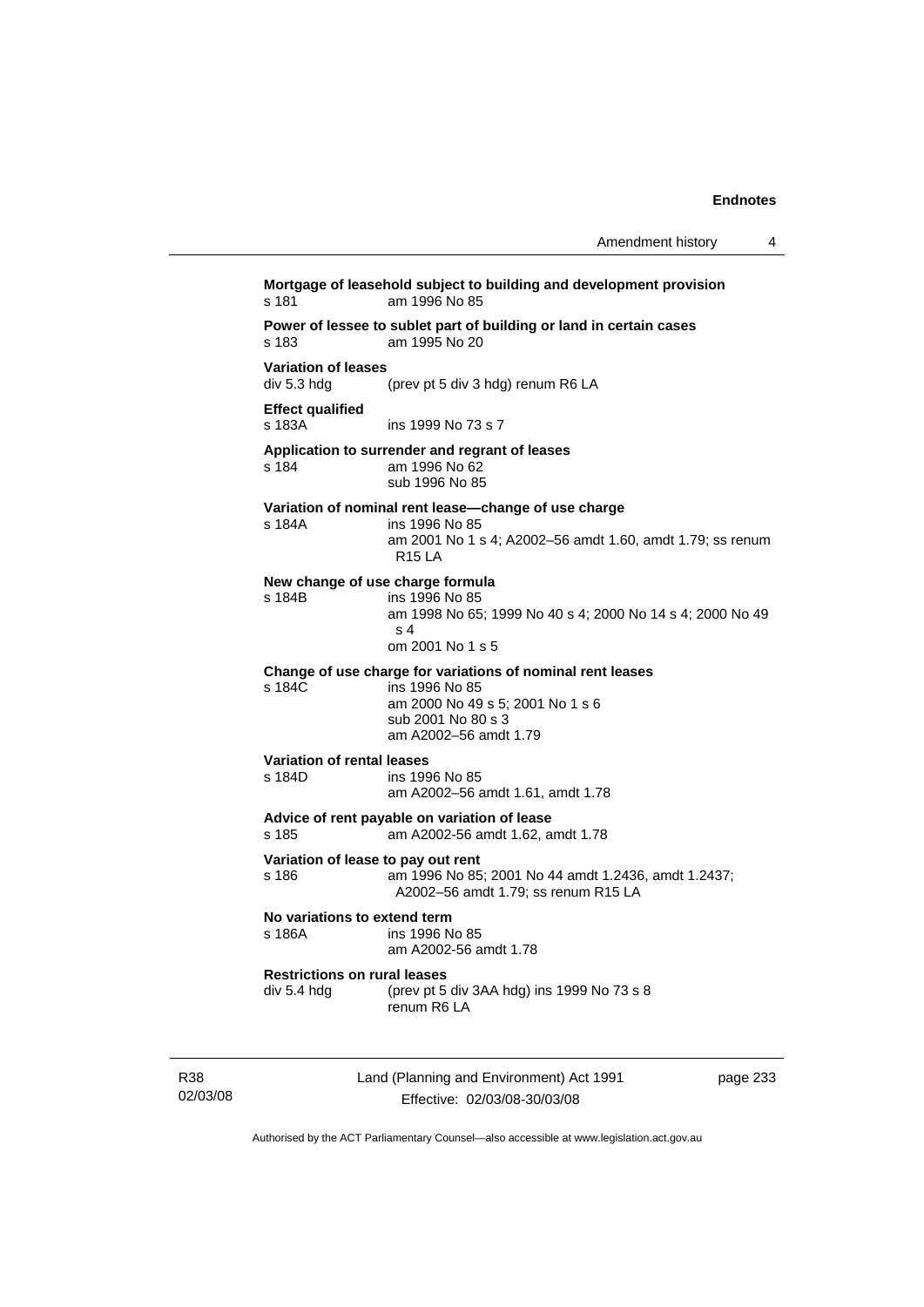4 Amendment history

| Definitions for div 5.4              |                                                                                                        |
|--------------------------------------|--------------------------------------------------------------------------------------------------------|
| s 186B                               | ins 1999 No 73 s 8                                                                                     |
|                                      | def <i>dealing</i> ins 1999 No 73 s 8                                                                  |
|                                      | def discharge amount ins 1999 No 73 s 8                                                                |
|                                      | def earlier index number ins 1999 No 73 s 8                                                            |
|                                      | def <i>holding period</i> ins 1999 No 73 s 8                                                           |
|                                      | def <i>index number</i> ins 1999 No 73 s 8<br>def <i>later index number</i> ins 1999 No 73 s 8         |
|                                      | def <i>long lease</i> ins 1999 No 73 s 8                                                               |
|                                      | def short lease ins 1999 No 73 s 8                                                                     |
|                                      | def special Pialligo lease ins 1999 No 73 s 8                                                          |
| Land management agreements           |                                                                                                        |
| s 186C                               | ins 1999 No 73 s 8                                                                                     |
|                                      | am 2001 No 44 amdt 1.2438, amdt 1.2439; A2002-56<br>amdt 1.63, amdt 1.64, amdt 1.78; A2004-42 amdt 1.6 |
|                                      |                                                                                                        |
| Dealings with rural leases<br>s 186D |                                                                                                        |
|                                      | ins 1999 No 73 s 8<br>am 2001 No 32 s 7; R6 LA (see 2001 No 32 s 8); A2002-56                          |
|                                      | amdt 1.65, amdt 1.78; A2003-14 amdt 1.67, amdt 1.68                                                    |
| Discharge amount                     |                                                                                                        |
| s 186E                               | ins 1999 No 73 s 8                                                                                     |
|                                      | am A2003-34 amdt 2.2                                                                                   |
|                                      | Discharge amount-special Pialligo leases                                                               |
| s 186F                               | ins 1999 No 73 s 8                                                                                     |
|                                      | am 2001 No 56 amdt 3.434                                                                               |
| Index numbers                        |                                                                                                        |
| s 186G                               | ins 1999 No 73 s 8                                                                                     |
| No subdivision or consolidation      |                                                                                                        |
| s 186H                               | ins 1999 No 73 s 8                                                                                     |
|                                      | am A2002-56 amdt 1.78                                                                                  |
| <b>Consolidation and subdivision</b> |                                                                                                        |
| div 5.5 hdg                          | (prev pt 5 div 3A hdg) ins 1996 No 85<br>renum R6 LA                                                   |
|                                      |                                                                                                        |
| <b>Effect qualified</b>              |                                                                                                        |
| s 187AA                              | ins as s 187A 1999 No 73 s 9<br>renum 2000 No 80 amdt 3.8                                              |
|                                      |                                                                                                        |
| s 187                                | Application-nominal rent leases of territory land<br>om 1993 No 75                                     |
|                                      | ins 1996 No 85                                                                                         |
|                                      |                                                                                                        |
|                                      |                                                                                                        |

page 234 Land (Planning and Environment) Act 1991 Effective: 02/03/08-30/03/08

R38 02/03/08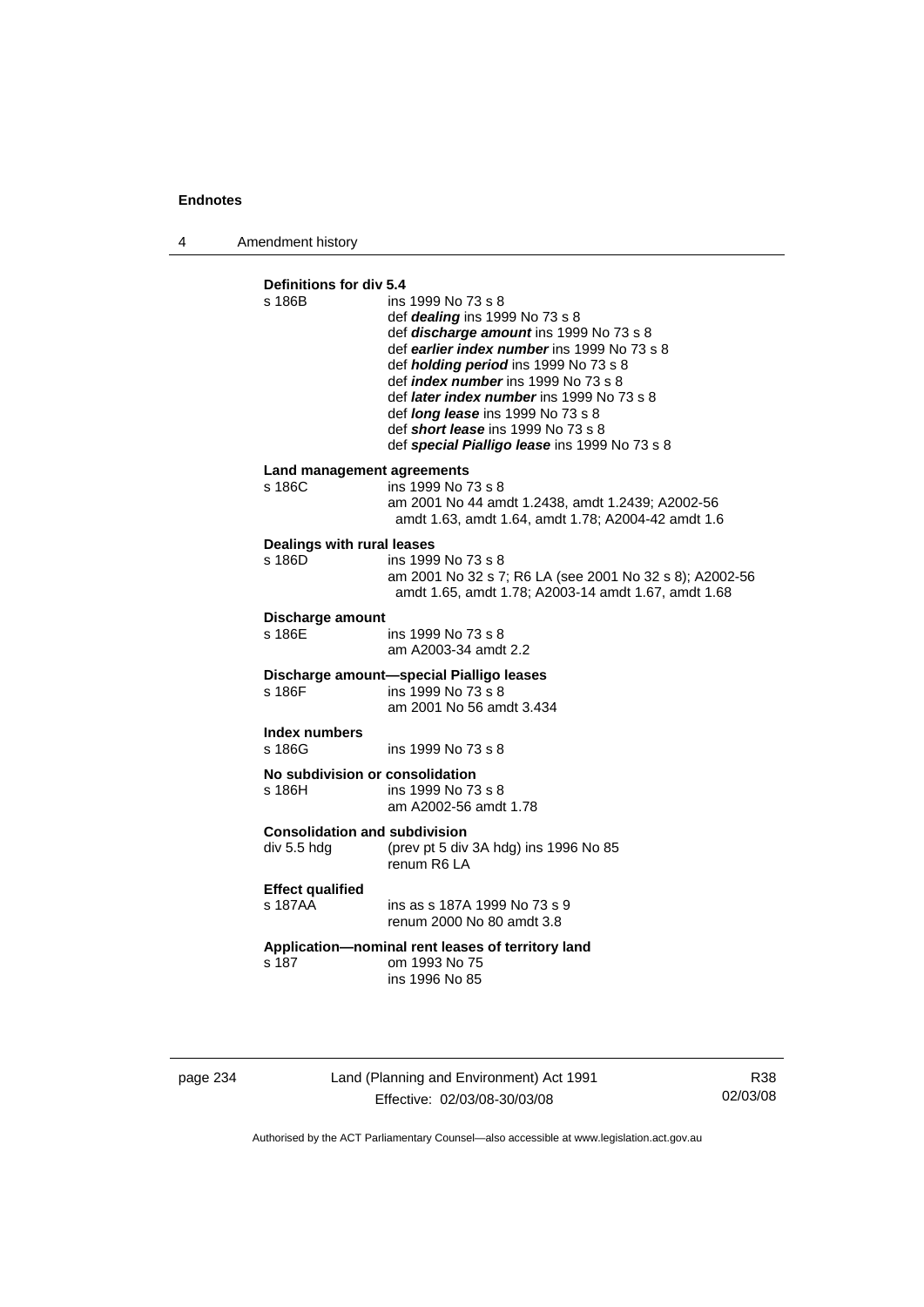| s 187A                                             | Consolidation and subdivision—change of use charge<br>ins 1996 No 85<br>am 2001 No 1 s 7; A2002-56 amdt 1.66, amdt 1.79; ss renum<br><b>R15 LA</b>            |
|----------------------------------------------------|---------------------------------------------------------------------------------------------------------------------------------------------------------------|
| s 187B                                             | New change of use charge formula<br>ins 1996 No 85<br>am 1998 No 65; 1999 No 40 s 5; 2000 No 14 s 5; 2000 No 49<br>s 6<br>om 2001 No 1 s 8                    |
| s 187C                                             | Change of use charge for consolidations and subdivisions<br>ins 1996 No 85<br>am 2000 No 49 s 7; 2001 No 1 s 9<br>sub 2001 No 80 s 4<br>am A2002-56 amdt 1.79 |
| Recovery of land<br>div 5.6 hdg                    | (prev pt 5 div 4 hdg) renum R6 LA                                                                                                                             |
| <b>Termination of leases</b><br>s 188              | am 1996 No 85; A2002-56 amdt 1.67, amdt 1.78, amdt 1.79;<br>ss renum R15 LA                                                                                   |
| How land may be recovered<br>s 189                 | sub A2002-56 amdt 1.68                                                                                                                                        |
| <b>Evidence of ending of lease</b><br>s 190        | sub A2002-56 amdt 1.68                                                                                                                                        |
| <b>Public land</b><br>div 5.7 hdg                  | (prev pt 5 div 5 hdg) renum R6 LA                                                                                                                             |
| Preliminary<br>sdiv 5.7.1 hdg                      | (prev pt 5 div 5 sdiv A hdg) renum R6 LA                                                                                                                      |
| Definitions for div 5.7<br>s 191 hdg               | sub 2002 No 30 amdt 3.480                                                                                                                                     |
| <b>Public land</b><br>sdiv 5.7.2 hdg               | (prev pt 5 div 5 sdiv B hdg) renum R6 LA                                                                                                                      |
| s 192 hda<br>s 192                                 | Recommendations to planning and land authority<br>am A2002-56 amdt 1.69<br>am 1996 No 85; A2002-56 amdt 1.70                                                  |
| <b>Management of public land</b><br>sdiv 5.7.3 hdg | (prev pt 5 div 5 sdiv C hdg) renum R6 LA                                                                                                                      |
| <b>Reserved areas</b>                              |                                                                                                                                                               |

R38 02/03/08 Land (Planning and Environment) Act 1991 Effective: 02/03/08-30/03/08

page 235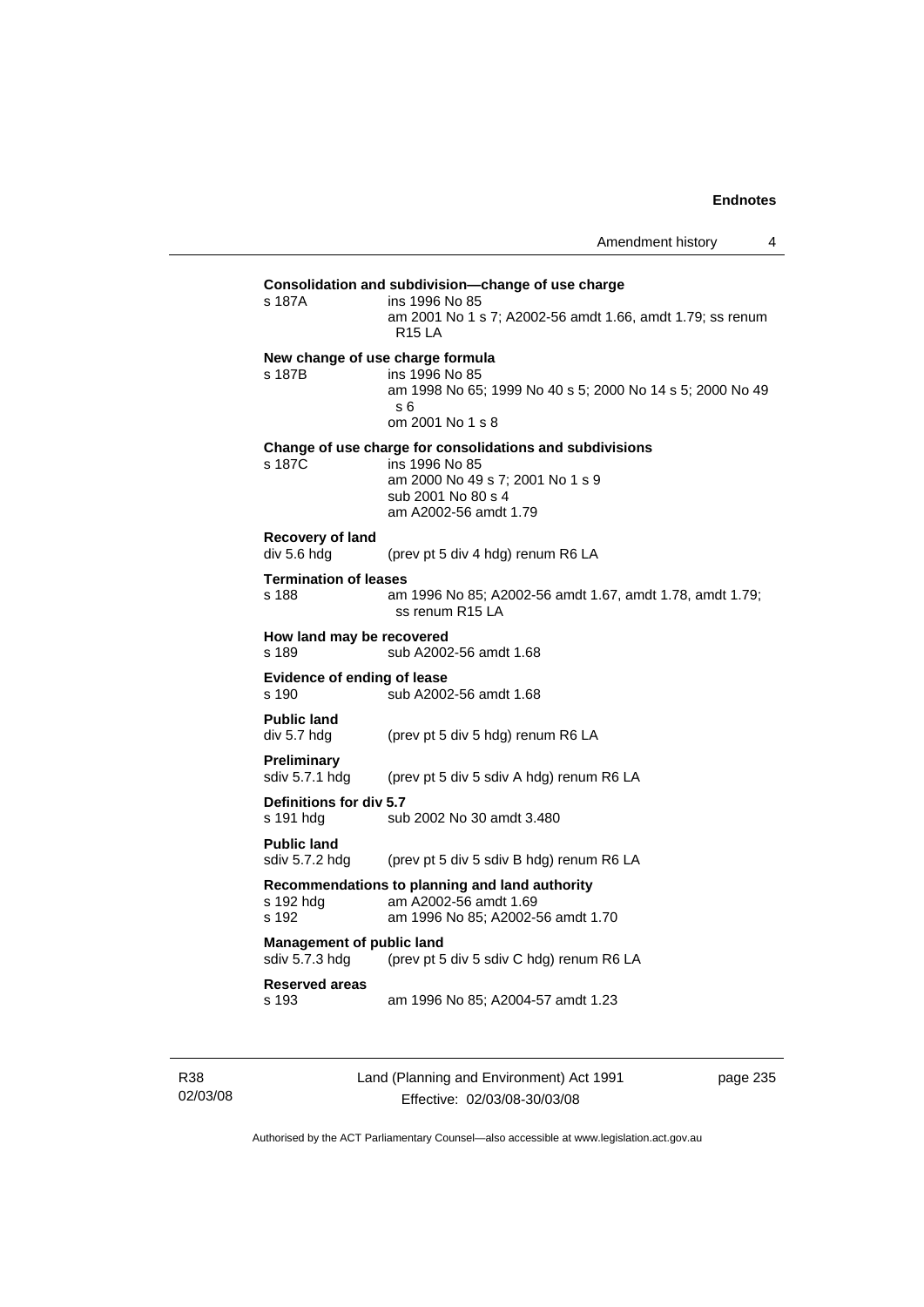4 Amendment history

|          | <b>Management objectives</b>                                                                  |                                                                                                            |             |
|----------|-----------------------------------------------------------------------------------------------|------------------------------------------------------------------------------------------------------------|-------------|
|          | s 195                                                                                         | am 2001 No 44 amdt 1.2440; 2002 No 30 amdt 3.481                                                           |             |
|          | <b>Plans of management</b><br>sdiv 5.7.4 hdg<br>(prev pt 5 div 5 sdiv D hdg) renum R6 LA      |                                                                                                            |             |
|          | <b>Public consultation</b><br>s 200                                                           | am 2001 No 44 amdt 1.2441, amdt 1.2442                                                                     |             |
|          | <b>Minister's powers</b><br>$s$ 204                                                           | am 2001 No 44 amdts 1.2443-1.2446                                                                          |             |
|          | Referral back to conservator<br>s 205                                                         | am 2001 No 44 amdt 1.2447, amdt 1.2448                                                                     |             |
|          | Notice of revival of deferred draft plan of management<br>sub 2001 No 44 amdt 1.2449<br>s 206 |                                                                                                            |             |
|          | s 207                                                                                         | Notification, presentation, disallowance and date of effect<br>am 2001 No 44 amdt 1.2450, amdt 1.2451      |             |
|          | <b>Leases and licences</b><br>sdiv 5.7.5 hdg<br>(prev pt 5 div 5 sdiv E hdg) renum R6 LA      |                                                                                                            |             |
|          | Leases-generally<br>s 208                                                                     | am A2002-56 amdt 1.78                                                                                      |             |
|          | <b>Grant of leases</b><br>s 209                                                               | am 1993 No 11, A2002-56 amdt 1.71                                                                          |             |
|          | <b>Licences</b><br>s 210                                                                      | am 1992 No 32; 1996 No 71; 2001 No 44<br>amdts 1.2452-1.2454; A2002-56 amdt 1.78; A2003-34 s 4,<br>s 5     |             |
|          | Miner's rights in relation to public land<br>am 2002 No 30 amdt 3.482<br>s 211                |                                                                                                            |             |
|          | <b>Administrative review</b><br>pt 5 div 6 hdg                                                | om 1996 No 71                                                                                              |             |
|          | <b>Notice of decisions</b><br>s 212                                                           | am 1993 No 77<br>om 1996 No 71                                                                             |             |
|          | Review by appeals board<br>s 213<br>sub 1993 No 77<br>om 1996 No 71                           |                                                                                                            |             |
|          | s 213A                                                                                        | Notice of decisions under s 174, s 177, s 178 or s 184<br>ins 1993 No 77<br>am 1994 No 60<br>om 1996 No 71 |             |
| page 236 | Land (Planning and Environment) Act 1991<br>Effective: 02/03/08-30/03/08                      |                                                                                                            | R<br>02/03/ |

R38 02/03/08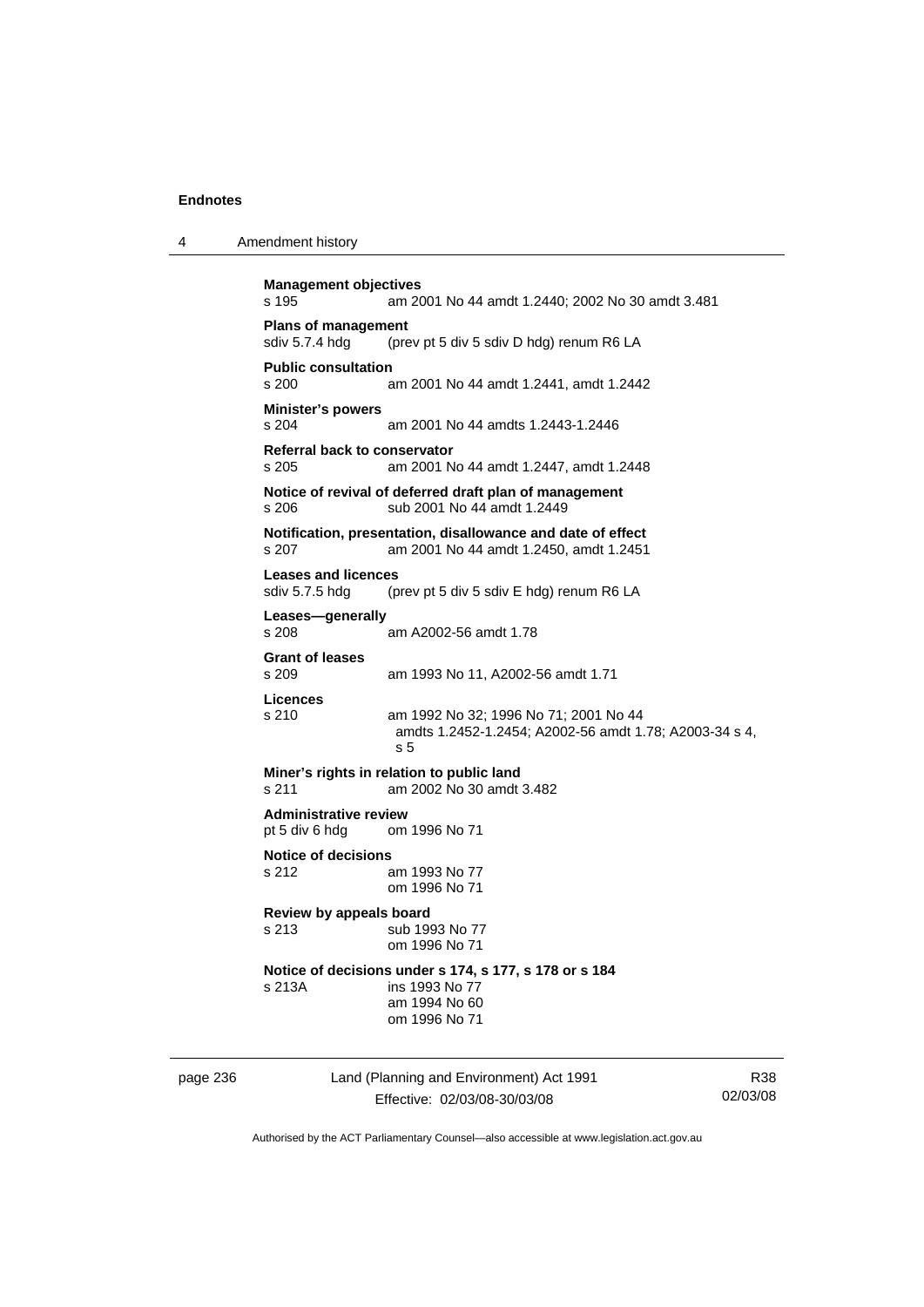Amendment history 4

**Review by administrative appeals tribunal**  ins 1993 No 77 om 1996 No 71 **Lessee may surrender lease or part of lease**  s 214 am A2002-56 amdt 1.72, amdt 1.78 **Miscellaneous**  div 5.8 hdg (prev pt 5 div 7 hdg) renum R6 LA **Reduction of rent and relief from provisions of lease**  s 215 sub 2002 No 30 amdt 3.483 am A2002-56 amdt 1.78 **Access to leased land from roads and road related areas**  s 216 am 1996 No 85 sub 1999 No 79 sch 3 am A2002-56 amdt 1.73, amdt 1.74, amdt 1.78; ss renum R12 LA (see A2002-56 amdt 1.75) **Notification of certain leases**  ins 1993 No 11 am 1996 No 85 sub 2002 No 30 amdt 3.484 am 2002 No 39 amdt 1.4 sub A2002-56 amdt 1.76 **Licences in relation to land that is not public land**  s 217 am 2001 No 44 amdts 1.2455-1.2457 am A2002-56 amdt 1.78; A2003-34 s 6, s 7 **Rights to extract minerals**  s 219 am A2002-56 amdt 1.78 **False or misleading statements in relation to leases**  am 1994 No 81 sub A2002-56 amdt 1.77 om A2004-15 amdt 2.105 **Preliminary**  div 6.1 hdg (prev pt 6 div 1 hdg) renum R6 LA

R38 02/03/08 page 237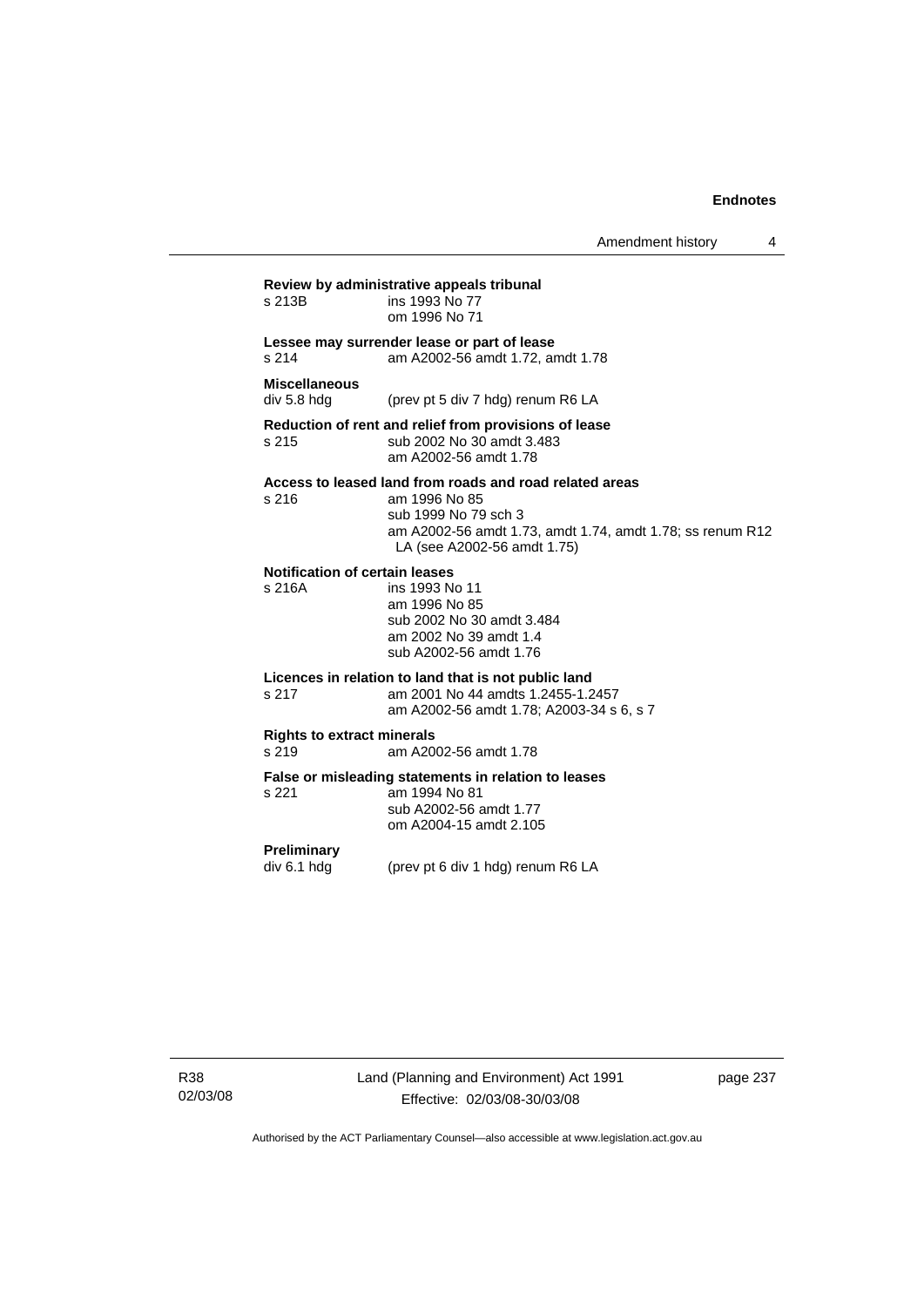4 Amendment history

**Definitions for pt 6**  s 222 hdg sub 2002 No 30 amdt 3.485 s 222 am 1996 No 85; 1997 No 116; 2000 No 37 s 10; 2002 No 30 amdt 3.486, amdt 3.491 def *approval* sub A2002-56 amdt 1.80 def *building work* sub 2002 No 30 amdt 3.487; A2004-13 amdt 2.73 def *consolidation* sub 2002 No 30 amdt 3.487 def *damage* ins A2005-51 amdt 1.4 def *declared site* ins A2005-51 amdt 1.4 def *development* am A2003-34 amdt 1.4; pars renum R15 LA; A2004-57 amdt 1.24 def *Executive* ins 2002 No 30 amdt 3.488 def *inspector* ins A2003-34 amdt 2.3 def *lease* sub 2002 No 30 amdt 3.489 def *lessee* sub 2002 No 30 amdt 3.489 def *order* sub A2003-34 amdt 1.5 def *original decision* ins A2002-56 amdt 1.81 def *prohibited groundwork* ins A2005-51 amdt 1.4 def *prohibition notice* ins A2003-34 amdt 1.6 def *protected tree* ins A2005-51 amdt 1.4 def *protection zone* ins A2005-51 amdt 1.4 def *registered tree* ins A2005-51 amdt 1.4 def *regulated tree* ins A2005-51 amdt 1.4 def *relevant authority* sub A2002-56 amdt 1.82 def *subdivision* sub 2002 No 30 amdt 3.489 def *tree management plan* ins A2005-51 amdt 1.4 def *variation* ins 2002 No 30 amdt 3.490 **Meaning of** *variation* **for pt 6<br>s 223 cm 1996 N** om 1996 No 85 ins 2002 No 30 amdt 3.492 **Approvals**  div 6.2 hdg (prev pt 6 div 2 hdg) renum R6 LA **Preliminary**  pt 6 div 2 sdiv A hdg om 1996 No 85 **Interpretation**  s 224 om 1996 No 85 **General** 

sdiv 6.2.1 hdg (prev pt 6 div 2 sdiv B hdg) renum R6 LA

#### **Offence—development**

s 225 am 1996 No 85

page 238 Land (Planning and Environment) Act 1991 Effective: 02/03/08-30/03/08

R38 02/03/08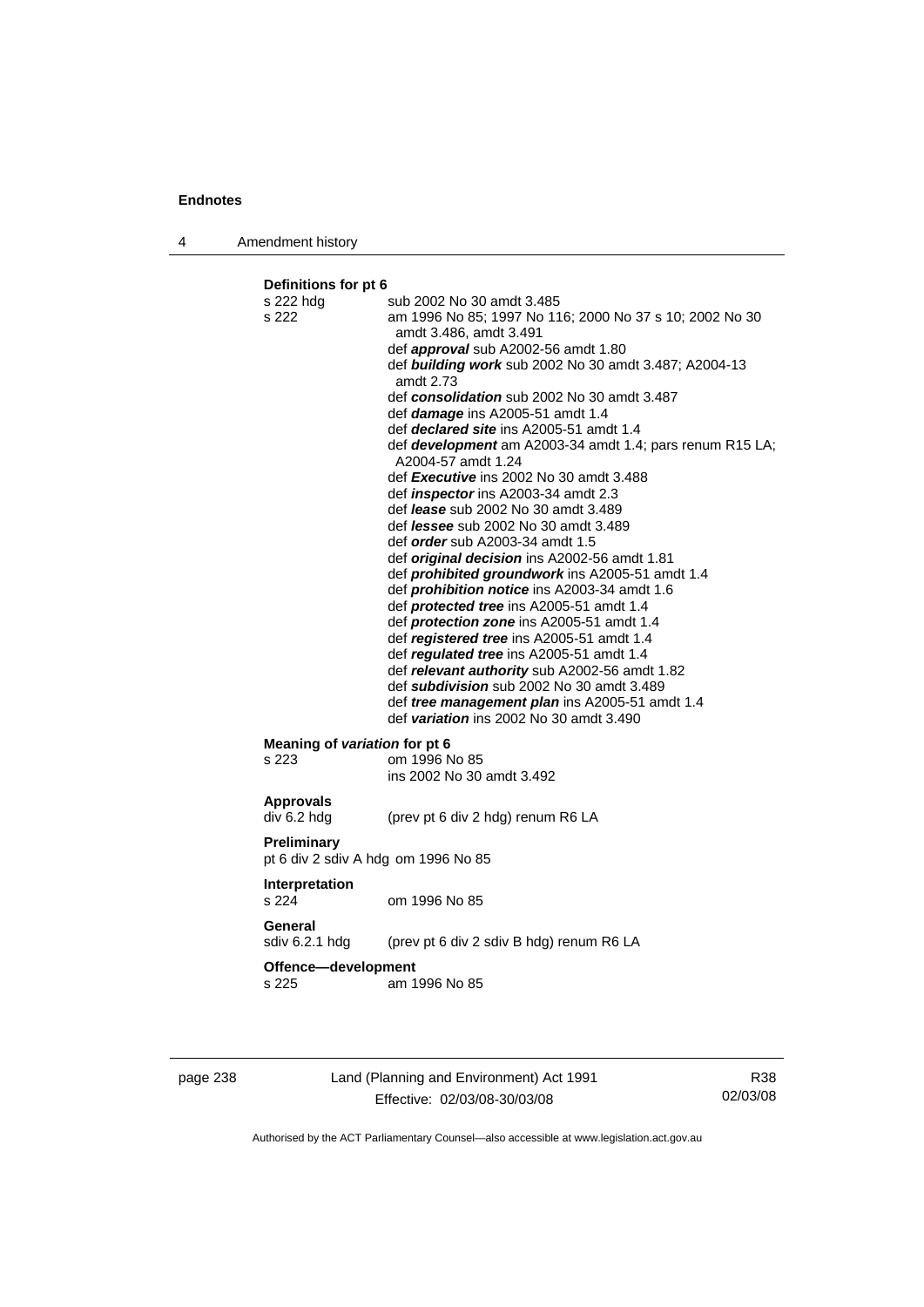| Amendment history |  |  |
|-------------------|--|--|
|-------------------|--|--|

# **Application to undertake development**

am 1996 No 85; 1999 No 73 s 10; 2001 No 44 amdts 1.2458-1.2460; 2001 No 73 s 4, s 5; 2001 No 80 ss 5-7; R6 LA (see 2001 No 44 amdt 1.2461 and 2001 No 73 s 6); A2002-56 amdts 1.83-1.85, amdt 1.133, amdt. 1.134

#### **Register of applications, approvals, orders and lease and development conditions**

| s 227 hdg | sub 2000 No 37 s 11                                      |
|-----------|----------------------------------------------------------|
| s 227     | am 2000 No 37 s 11; 2001 No 44 amdt 1.2462, amdt 1.2463; |
|           | R6 LA (see 2001 No 44 amdt 1.2464); A2002-56 amdt 1.86,  |
|           | amdt 1.87, amdt 1.134; A2004-57 amdt 1.25; pars renum    |
|           | R23 LA (see A2004-57 amdt 1.26); A2005-51 amdt 1.5; pars |
|           | renum R30 LA (see A2005-51 amdt 1.6); A2006-30           |
|           | amdt 1.65                                                |
|           |                                                          |

#### **Restrictions on inspection of applications**

s 228 am 1996 No 85; A2002-56 amdt 1.88, amdt 1.134

# **Notice of application**<br>s 229 an

am 1993 No 90; 1995 No 54; 1996 No 71; 1996 No 85; 1997 No 93; 2000 No 37 s 12; 2001 No 20 s 54; 2002 No 30 amdt 3.508; A2002-56 amdt 1.89, amdt 1.134; A2003-30 amdt 1.3; ss renum R15 LA; A2004-57 amdt 1.27; A2005-51 amdt 1.7

#### **Direction that applications to be submitted to Minister**

| s 229A hdg | sub 2001 No 44 amdt 1.2465                               |
|------------|----------------------------------------------------------|
| s 229A     | ins 1996 No 85                                           |
|            | am 1999 No 87 s 3; 2001 No 44 amdts 1.2466-1.2472; R6 LA |
|            | (see 2001 No 44 amdt 1.2473); 2002 No 30 amdt 3.493,     |
|            | amdt 3.494                                               |
|            | sub A2002-56 amdt 1.90                                   |
|            | am A2004-57 amdt 1.28, amdt 1.29; ss renum R23 LA (see   |
|            | A2004-57 amdt 1.30); A2005-51 amdt 1.8, amdt 1.9;        |
|            | ss renum R30 LA (see A2005-51 amdt 1.10)                 |
|            |                                                          |

#### **Minister may decide some applications**

s 229B ins A2002-56 amdt 1.90 am A2004-27 s 16; A2004-57 amdt 1.31; A2005-51 amdt 1.11; pars renum R30 LA (see A2005-51 amdt 1.12); A2006-30 amdt 1.66, amdt 1.67

#### **Approvals**

s 230 am 1993 No 77; 1996 No 71 sub 1996 No 85 am 2000 No 37 s 13

| R38      |
|----------|
| 02/03/08 |

Land (Planning and Environment) Act 1991 Effective: 02/03/08-30/03/08

page 239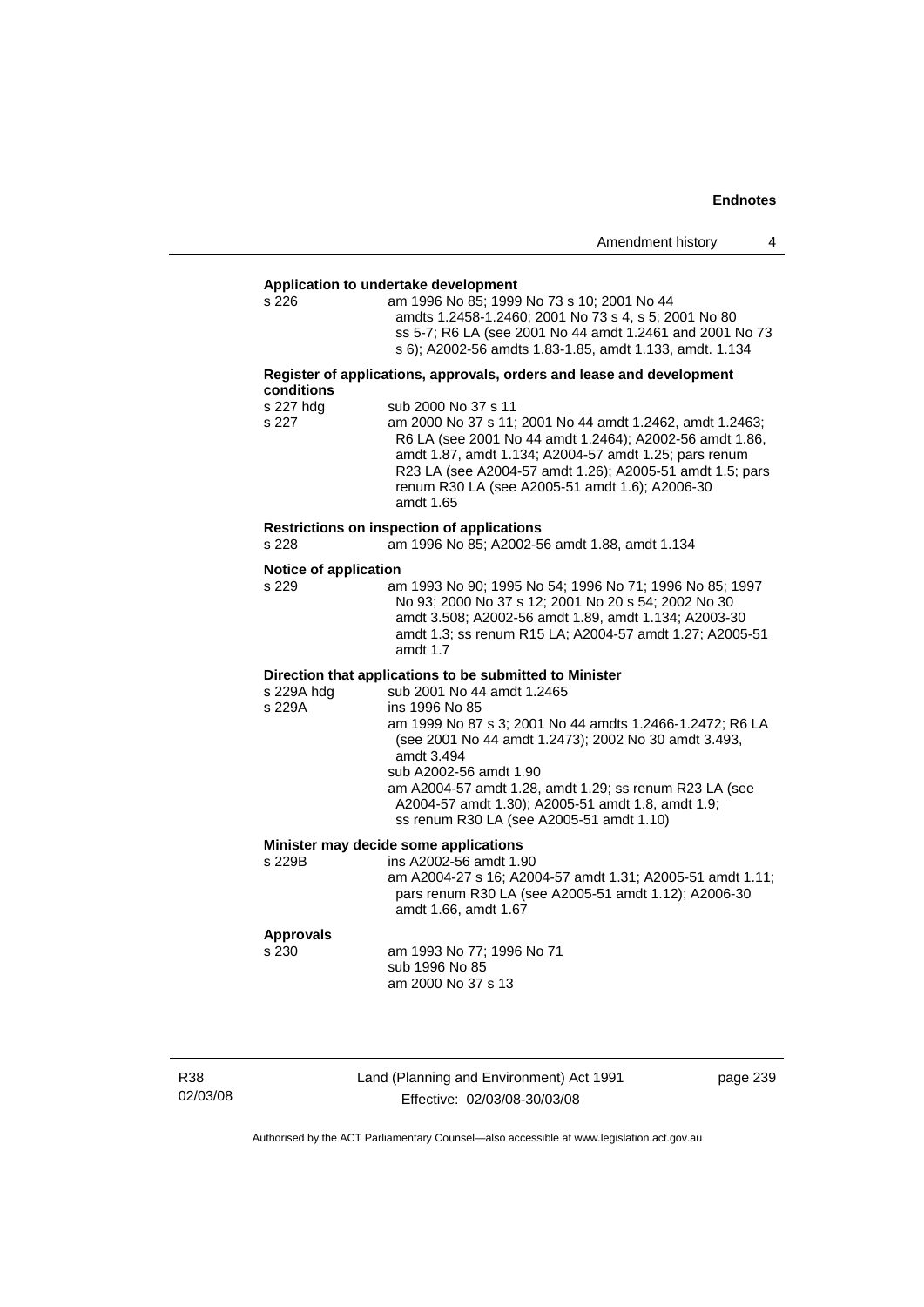4 Amendment history

| s 231                                            | Matters to be considered by relevant authority<br>am 1996 No 85; 2002 No 30 amdt 3.495; A2002-56 amdt 1.91,<br>amdt 1.134, amdt 1.135; A2004-27 s 17<br>sub A2004-57 amdt 1.32<br>am A2005-51 amdt 1.13, amdt 1.14; ss renum R30 LA (see<br>A2005-51 amdt 1.15); A2006-30 amdt 1.68 |
|--------------------------------------------------|-------------------------------------------------------------------------------------------------------------------------------------------------------------------------------------------------------------------------------------------------------------------------------------|
| Duty of applicants<br>s 232                      | am 2001 No 44 amdt 1.2474, amdt 1.2475; 2002 No 30<br>amdt 3.508; A2002-56 amdt 1.92-1.94, amdt 1.134; ss renum<br>R12 La (see A2002-56 amdt 1.95)                                                                                                                                  |
| <b>More information</b><br>s 233                 | am 1996 No 85; A2002-56 amdt 1.135                                                                                                                                                                                                                                                  |
| s 234                                            | Effect of failure to give further information<br>am 1996 No 85; A2002-56 amdt 1.135                                                                                                                                                                                                 |
| <b>Duties of concurring authorities</b><br>s 235 | am 1996 No 39<br>om 1996 No 85                                                                                                                                                                                                                                                      |
| <b>Objections</b><br>sdiv 6.2.2 hdg              | (prev pt 6 div 2 sdiv C hdg) renum R6 LA                                                                                                                                                                                                                                            |
| Objections-general<br>s 237                      | am 1996 No 85; 1997 No 116; 2000 No 37 s 14; A2002-56<br>amdt 1.96, amdt 1.134; ss renum R12 LA (see A2002-56<br>amdt 1.97)                                                                                                                                                         |
| <b>Inspection of objections</b><br>s 238         | am 1993 No 77; 1996 No 71; A2002-56 amdt 1.134                                                                                                                                                                                                                                      |
| <b>Identity of objectors</b><br>s 239            | am A2002-56 amdt 1.98, amdt 1.134                                                                                                                                                                                                                                                   |
| s 240                                            | Circumstances in which Executive approves applications, other than lease<br>variations, subdivisions, consolidations<br>om 1996 No 85                                                                                                                                               |
| s 241                                            | Circumstances in which Executive approves applications for lease<br>variations, subdivisions, consolidations<br>om 1996 No 85                                                                                                                                                       |
| <b>Approvals</b><br>sdiv 6.2.3 hdg               | (prev pt 6 div 2 sdiv D hdg) renum R6 LA                                                                                                                                                                                                                                            |
| s 242                                            | Approvals-notices to applicants and registrar-general<br>am 1992 No 32; 1993 No 64<br>sub 1996 No 85; A2002-56 amdt 1.99                                                                                                                                                            |

| page 240 |  |
|----------|--|
|          |  |

page 240 Land (Planning and Environment) Act 1991 Effective: 02/03/08-30/03/08

R38 02/03/08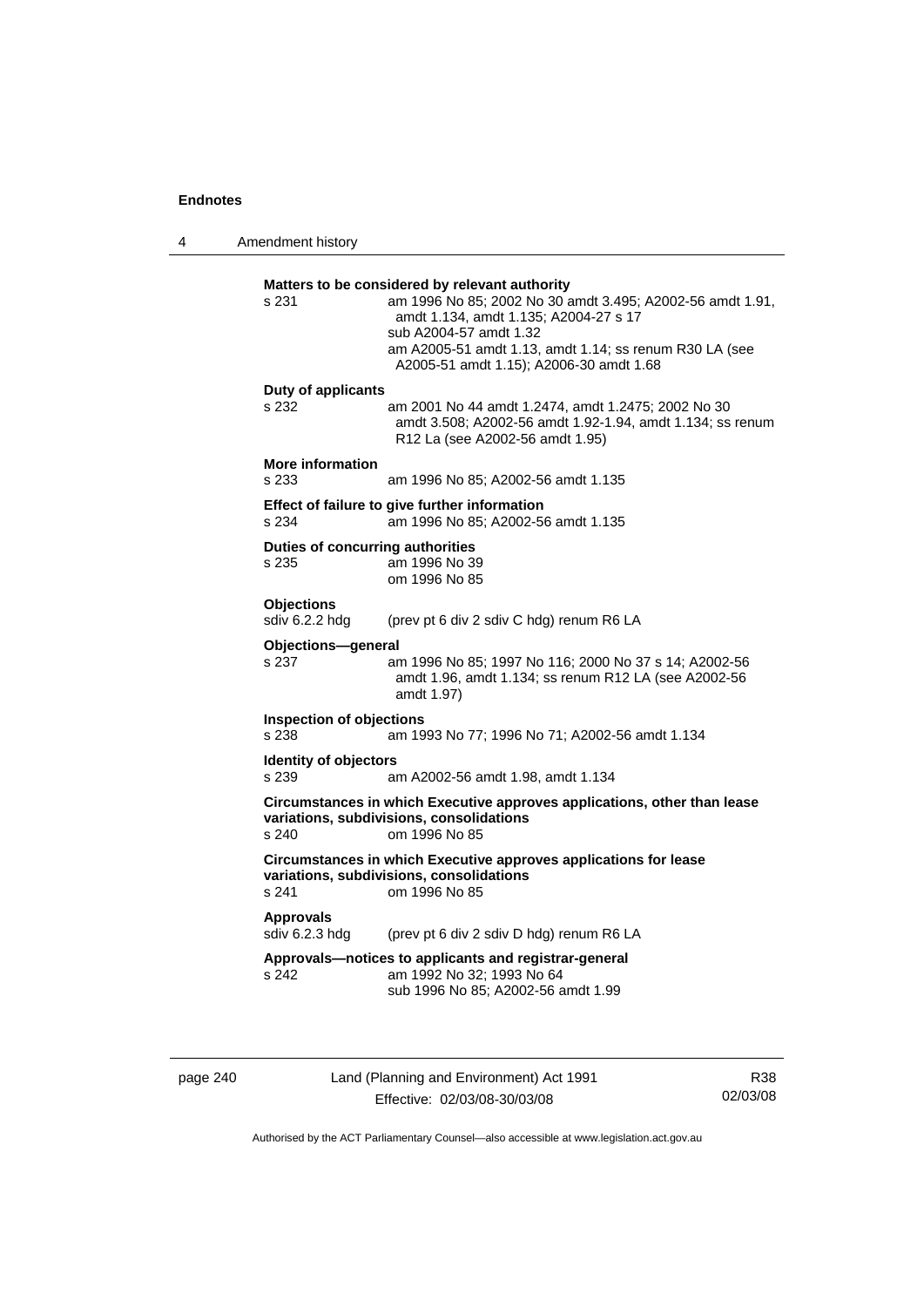# Land (Planning and Environment) Act 1991 page 241 **Notification of approval or refusal of application**  s 243 am 1993 No 77; 1996 Nos 71 and 85; 2000 No 37 s 15; A2002-56 amdt 1.100, amdt 1.101, amdt 1.135; ss renum R12 LA (see A2002-56 amdt 1.102) **Notification if more than 1 objector**  s 244 am 1996 No 85; A2002-56 amdt 1.103, amdt 1.134 **Notice of decision to heritage council**  s 244A ins A2004-57 amdt 1.33 **Notice of decision to conservator**  s 244B ins A2005-51 amdt 1.16 **Conditional approvals**  s 245 am 1996 No 85; 2001 No 80 s 8, s 9; A2002-56 amdt 1.104-1.106, amdt 1.134; pars renum R15 LA; A2004-57 amdt 1.34 **Reconsideration of applications for approval**  ins A2002-56 amdt 1.107 **Definitions for sdiv 6.2.4**  s 245A ins A2002-56 amdt 1.107 def *new application* ins A2002-56 amdt 1.107 def *original application* ins A2002-56 amdt 1.107 def *original decision* ins A2002-56 amdt 1.107 **Applications for reconsideration**  s 246 om 1996 No 85 ins A2002-56 amdt 1.107 am A2003-30 amdt 1.4 **Reconsideration of decisions**  ins A2002-56 amdt 1.107 **No action by planning and land authority within time**  s 246B ins A2002-56 amdt 1.107 **Notice of decision on reconsideration**  ins A2002-56 amdt 1.107 **Approvals—miscellaneous**  sdiv 6.2.5 hdg ins A2002-56 amdt 1.107 **Minor amendments**<br>
s 247 am 1996 No 85; 2002 No 30 amdt 3.508; 2002 No 37 ss 4-6; ss (4), (5) om R10 LA; pars renum R10 LA; A2002-56 amdt 1.108, amdt 1.135 **Corrections**  s 248 am 1996 No 85; A2002-56 amdt 1.109

Authorised by the ACT Parliamentary Counsel—also accessible at www.legislation.act.gov.au

Effective: 02/03/08-30/03/08

R38 02/03/08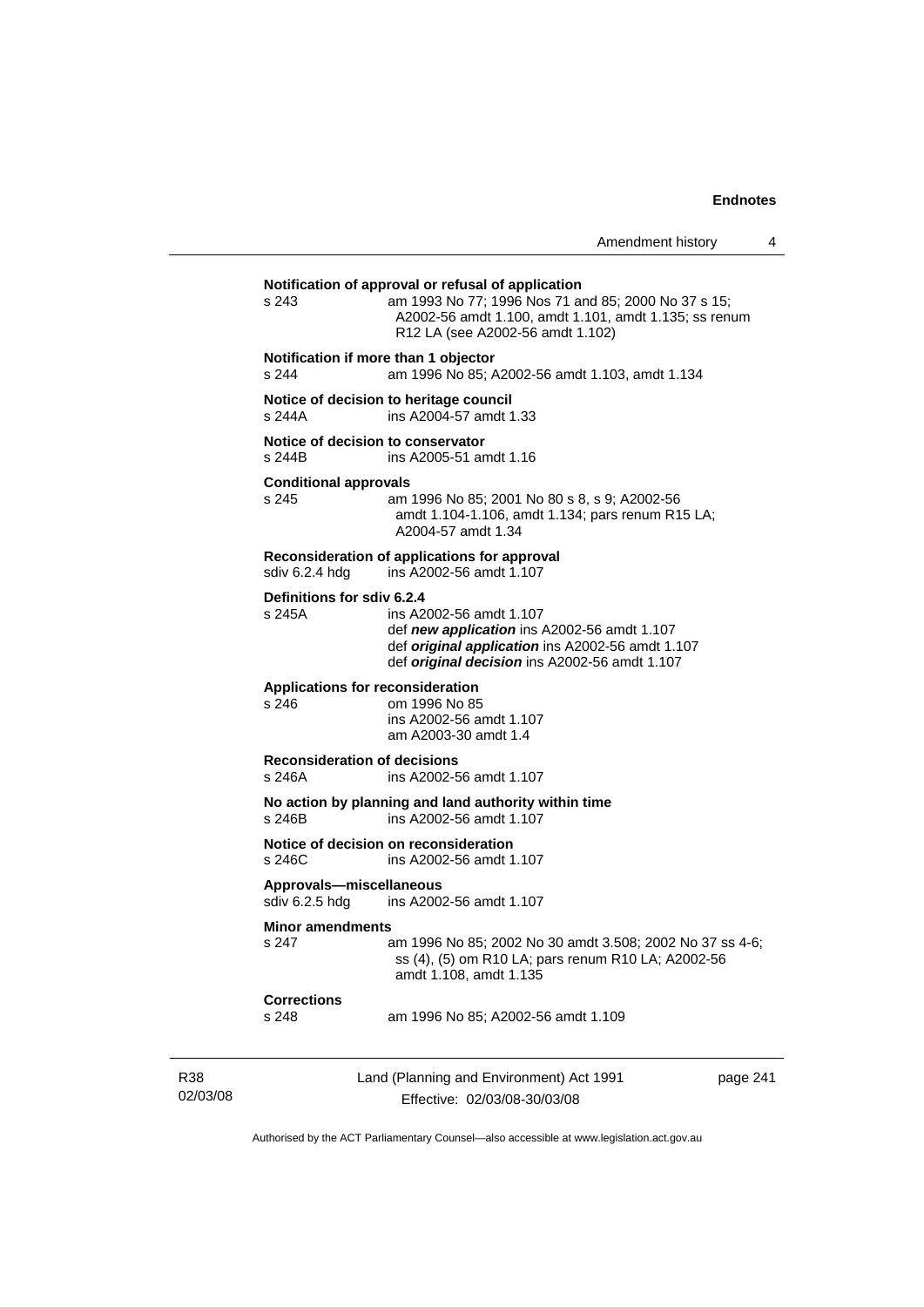4 Amendment history

|          | When approvals take effect<br>s 249              | sub 1993 No 77<br>am 1996 No 71; 1996 No 85; 2002 No 30 amdt 3.496<br>sub A2002-56 amdt 1.110<br>am A2005-62 amdt 1.4                                                                                                                                                                                                                                                                         |                 |
|----------|--------------------------------------------------|-----------------------------------------------------------------------------------------------------------------------------------------------------------------------------------------------------------------------------------------------------------------------------------------------------------------------------------------------------------------------------------------------|-----------------|
|          | s 250                                            | <b>Execution of approvals for variations of leases</b><br>sub 1996 No 85<br>am A2002-56 amdt 1.133                                                                                                                                                                                                                                                                                            |                 |
|          | End of approvals<br>s 251                        | am 1996 No 85; A2002-56 amdt 1.111                                                                                                                                                                                                                                                                                                                                                            |                 |
|          | <b>Extension of time</b><br>s 252                | am 1996 No 85; A2002-56 amdt 1.134                                                                                                                                                                                                                                                                                                                                                            |                 |
|          | <b>Revocation of approval</b><br>s 253           | am A2002-56 amdt 1.112; A2004-57 amdt 1.35                                                                                                                                                                                                                                                                                                                                                    |                 |
|          | <b>Powers of Supreme Court</b><br>sdiv 6.2.6 hdg | ins A2003-34 amdt 1.7                                                                                                                                                                                                                                                                                                                                                                         |                 |
|          | s 253A                                           | Injunctions to require compliance with approvals<br>ins A2003-34 amdt 1.7                                                                                                                                                                                                                                                                                                                     |                 |
|          | <b>Orders</b><br>div 6.3 hdg                     | (prev pt 6 div 3 hdg) renum R6 LA<br>sub A2003-34 s 8                                                                                                                                                                                                                                                                                                                                         |                 |
|          | <b>Making of orders</b><br>sdiv 6.3.1 hdg        | ins A2003-34 s 8                                                                                                                                                                                                                                                                                                                                                                              |                 |
|          | s 254                                            | Applications to planning and land authority for orders<br>om 1996 No 85<br>ins 1997 No 7<br>am 2001 No 44 amdt 1.2476-1.2478; A2002-56 amdt 1.113<br>sub A2003-34 s 8<br>am A2004-57 amdt 1.36; pars renum R23 LA (see A2004-57<br>amdt 1.37); A2005-21 amdt 1.1 (as am A2006-42<br>amdt 3.150); pars renum R27 LA (see A2005-21 amdt 1.2);<br>A2005-51 amdt 1.17 (as am A2006-42 amdt 3.207) |                 |
|          | s 254A                                           | Decision on application to planning and land authority for order<br>ins A2003-34 s 8<br>am A2005-21 amdt 1.3                                                                                                                                                                                                                                                                                  |                 |
|          | s 255 sub A2003-34 s 8                           | Proposed orders on planning and land authority's own initiative<br>am A2004-57 amdt 1.38; pars renum R23 LA (see A2004-57<br>amdt 1.39); A2005-21 amdt 1.4 and see A2006-42<br>amdt 3.151; pars renum R27 LA (see A2005-21 amdt 1.5);<br>A2005-51 amdt 1.18 (as am A2006-42 amdt 3.208)                                                                                                       |                 |
| page 242 |                                                  | Land (Planning and Environment) Act 1991<br>Effective: 02/03/08-30/03/08                                                                                                                                                                                                                                                                                                                      | R38<br>02/03/08 |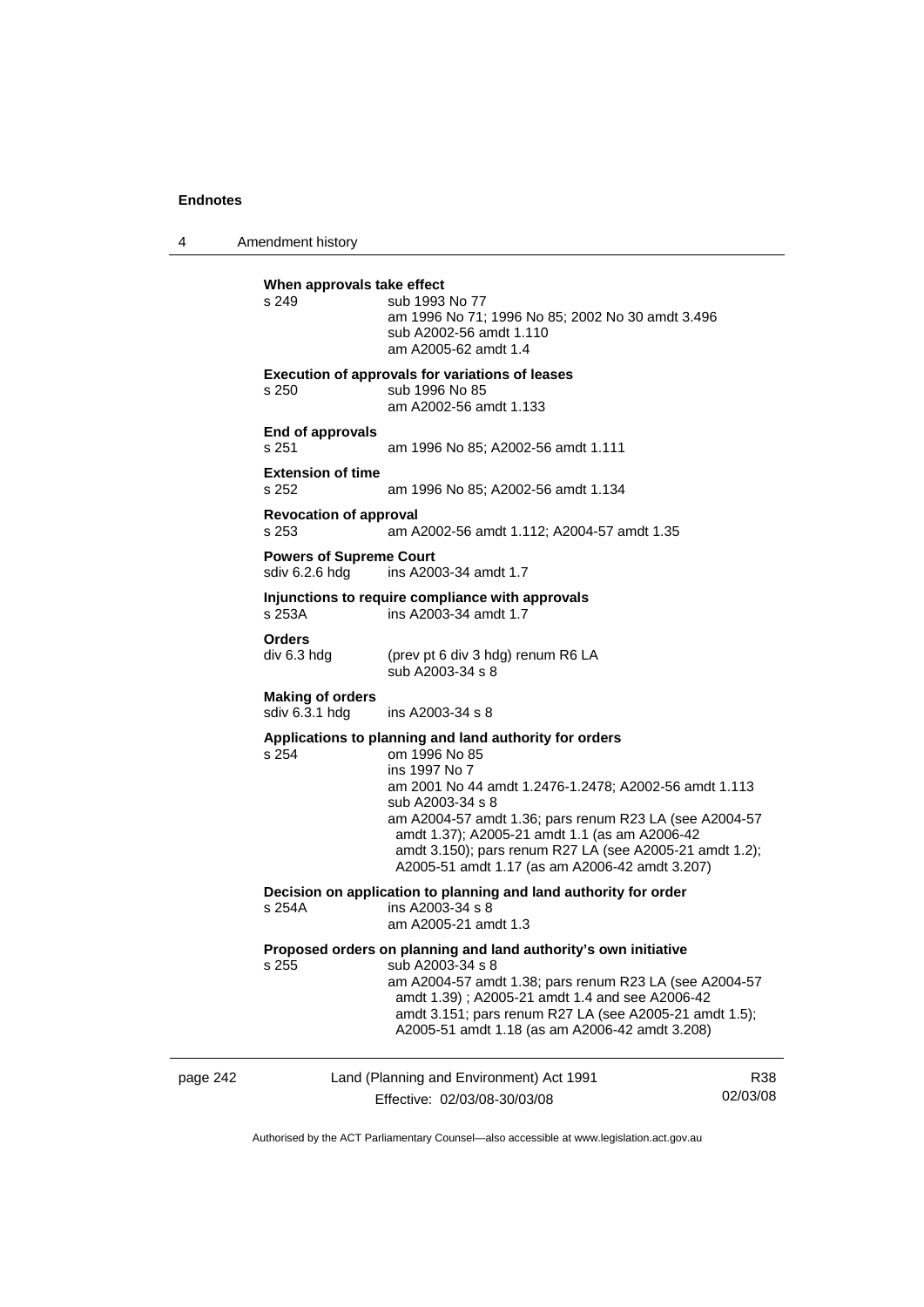|                 | s 256                                                                                                     | Decision on proposed order on planning and land authority's own initiative<br>am 1993 No 77; 1996 No 71; 1996 No 83; 1996 No 85; 1997<br>No 7; 1999 No 73 s 11; 1999 No 79 sch 3; 2001 No 44<br>amdt 1.2479; 2002 No 30 amdt 3.508; A2002-56<br>amdts 1.114-1.117, amdt 1.134<br>sub A2003-34 s 8 |  |  |
|-----------------|-----------------------------------------------------------------------------------------------------------|---------------------------------------------------------------------------------------------------------------------------------------------------------------------------------------------------------------------------------------------------------------------------------------------------|--|--|
|                 | <b>Effect of certain orders</b><br>s 256A                                                                 | ins 1997 No 7                                                                                                                                                                                                                                                                                     |  |  |
|                 |                                                                                                           | om A2003-34 s 8                                                                                                                                                                                                                                                                                   |  |  |
|                 | <b>Content of orders</b><br>s 257                                                                         | am 1993 Nos 64 and 77; 1996 No 71; 2002 No 30 amdt 3.508;<br>A2002-56 amdt 1.118, amdt 1.119, amdt 1.134<br>sub A2003-34 s 8<br>am A2005-51 amdt 1.19                                                                                                                                             |  |  |
|                 | Notice of making orders<br>s 257A                                                                         | ins A2003-34 s 8<br>am A2005-21 amdt 1.6; pars renum R27 LA (see A2005-21<br>amdt 1.7); A2005-51 amdt 1.20 (as am A2006-42<br>amdt 3.209)                                                                                                                                                         |  |  |
|                 | Who is bound by an order?<br>s 257B<br>ins A2003-34 s 8                                                   |                                                                                                                                                                                                                                                                                                   |  |  |
|                 | <b>Contravening orders</b><br>s 258<br>am 1993 No 77; 1996 No 71; A2002-56 amdt 1.120<br>sub A2003-34 s 8 |                                                                                                                                                                                                                                                                                                   |  |  |
|                 | <b>Ending of orders</b><br>s 258A                                                                         | ins A2003-34 s 8                                                                                                                                                                                                                                                                                  |  |  |
|                 | <b>Notice ending orders</b><br>s 258B<br>ins A2003-34 s 8                                                 |                                                                                                                                                                                                                                                                                                   |  |  |
|                 | s 258C                                                                                                    | Effect of orders about pest animals or plants<br>ins A2003-34 s 8<br>om A2005-21 amdt 1.8                                                                                                                                                                                                         |  |  |
|                 | <b>Rectification work</b><br>sdiv 6.3.2 hdg<br>ins A2003-34 s 8                                           |                                                                                                                                                                                                                                                                                                   |  |  |
|                 | Definitions for sdiv 6.3.2<br>s 259                                                                       | am 1993 No 77; 1996 No 71; A2002-56 amdt 1.121,<br>amdt 1.134<br>sub A2003-34 s 8                                                                                                                                                                                                                 |  |  |
|                 | s 259A                                                                                                    | Direction to carry out rectification work<br>ins A2003-34 s 8                                                                                                                                                                                                                                     |  |  |
| R38<br>02/03/08 |                                                                                                           | Land (Planning and Environment) Act 1991<br>page 243<br>Effective: 02/03/08-30/03/08                                                                                                                                                                                                              |  |  |

Authorised by the ACT Parliamentary Counsel—also accessible at www.legislation.act.gov.au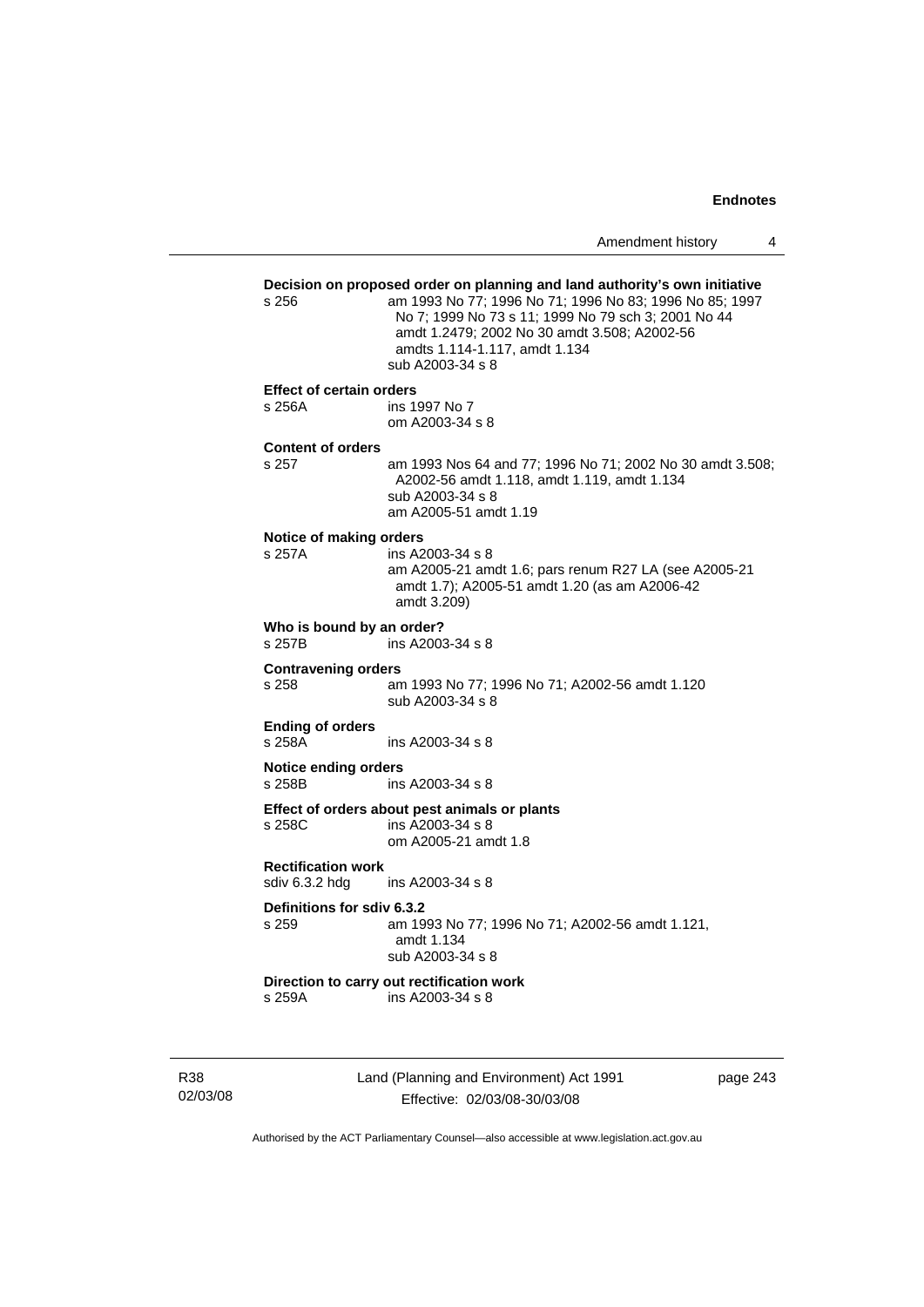| 4        | Amendment history                                     |                                                                                            |                 |
|----------|-------------------------------------------------------|--------------------------------------------------------------------------------------------|-----------------|
|          | s 259B                                                | Contravening direction to carry out rectification work<br>ins A2003-34 s 8                 |                 |
|          | s 259C                                                | Authorisation to carry out rectification work<br>ins A2003-34 s 8                          |                 |
|          | <b>Obstructing etc authorised people</b><br>s 259D    | ins A2003-34 s 8                                                                           |                 |
|          | s 259E                                                | Liability for cost of rectification work<br>ins A2003-34 s 8                               |                 |
|          | s 259F                                                | Determination of criteria for deferral of rectification work cost<br>ins A2003-34 s 8      |                 |
|          | s 259G                                                | Application for deferral of rectification work cost<br>ins A2003-34 s 8                    |                 |
|          | Deferral of rectification work cost<br>s 259H         | ins A2003-34 s 8                                                                           |                 |
|          | s 2591                                                | Security for deferred rectification work cost<br>ins A2003-34 s 8                          |                 |
|          | s 259J                                                | Payment of deferred rectification work cost<br>ins A2003-34 s 8                            |                 |
|          | Prohibition notices and injunctions<br>sdiv 6.3.3 hdg | ins $A2003-34$ s $8$                                                                       |                 |
|          | <b>Prohibition notices—making</b><br>s 260            | am 1993 Nos 64 and 77; 1996 No 71; A2002-56 amdt 1.122<br>sub A2003-34 s 8                 |                 |
|          | <b>Contravening prohibition notices</b><br>s 260A     | ins A2003-34 s 8                                                                           |                 |
|          | <b>Prohibition notices-ending</b><br>s 260B           | ins A2003-34 s 8                                                                           |                 |
|          | s 260C                                                | Injunctions to restrain contravention of orders or prohibition notices<br>ins A2003-34 s 8 |                 |
|          | <b>Other matters</b><br>sdiv 6.3.4 hdg                | ins A2003-34 s 8<br>om A2005-21 amdt 1.9                                                   |                 |
|          | s 261                                                 | Declaration of pest animal or pest plant<br>sub A2003-34 s 8<br>om A2005-21 amdt 1.9       |                 |
|          | Inspection and seizure powers<br>div 6.4 hdg          | (prev pt 6 div 4 hdg) renum R6 LA<br>sub A2003-34 amdt 2.4                                 |                 |
| page 244 |                                                       | Land (Planning and Environment) Act 1991<br>Effective: 02/03/08-30/03/08                   | R38<br>02/03/08 |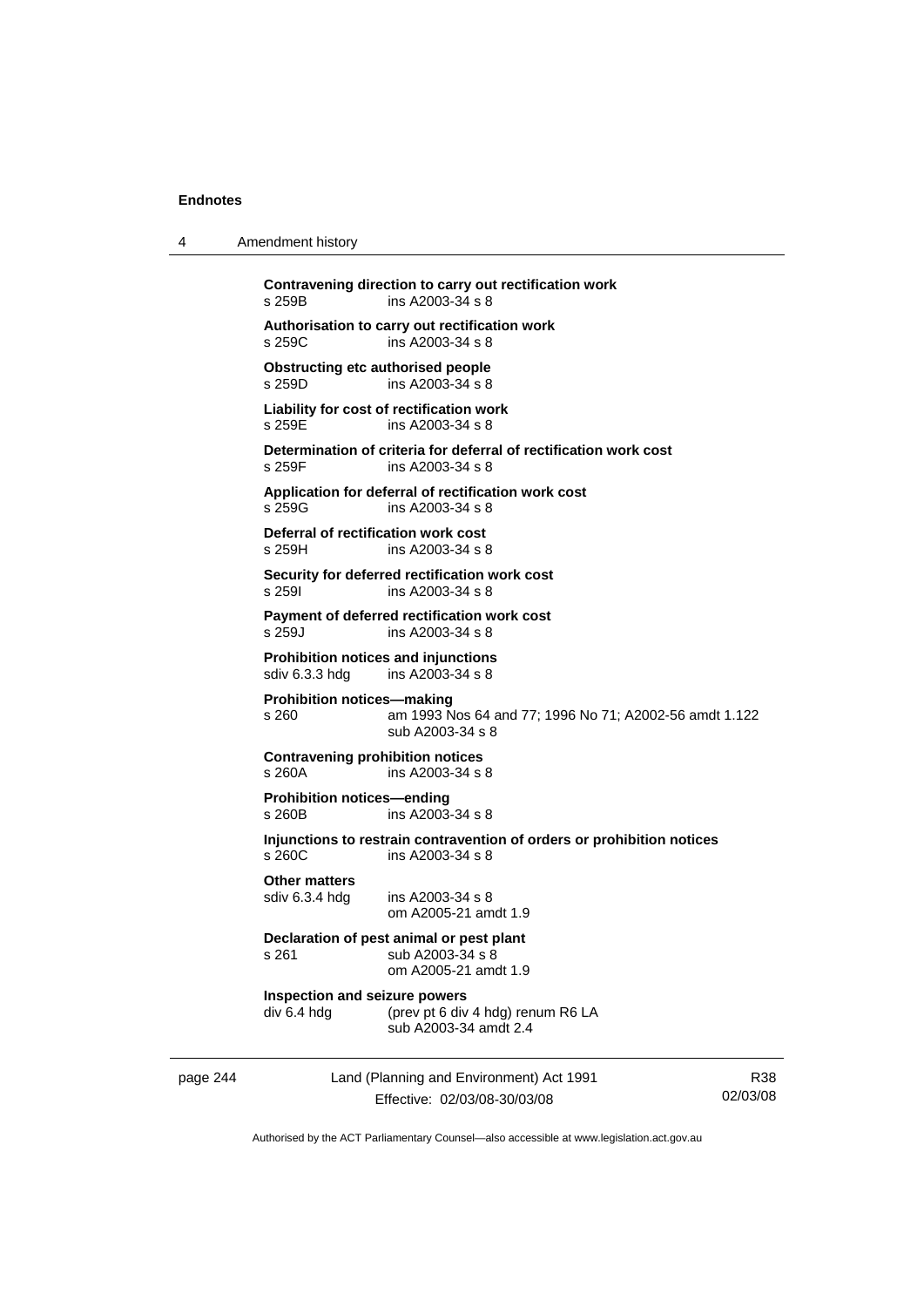| <b>Preliminary</b><br>sdiv 6.4.1 hdg        | (prev pt 6 div 4 sdiv A hdg) renum R6 LA                                                                                                                       |
|---------------------------------------------|----------------------------------------------------------------------------------------------------------------------------------------------------------------|
| Definitions for div 6.4<br>s 262            | sub 2002 No 30 amdt 3.497<br>def connected ins 2002 No 30 amdt 3.497<br>def occupier ins 2002 No 30 amdt 3.497<br>def <i>offence</i> ins 2002 No 30 amdt 3.497 |
| <b>Appointment of inspectors</b><br>$s$ 263 | am A2002-56 amdt 1.134<br>sub A2003-34 amdt 2.5                                                                                                                |
| <b>Identity cards</b><br>$s$ 264            | am A2002-56 amdt 1.134<br>sub A2003-34 amdt 1.8<br>am A2005-20 amdt 3.182; ss renum R24 LA (see A2005-20<br>amdt 3.183)                                        |
| s 265                                       | Power not to be exercised before identity card shown<br>am 1994 No 81; A2002-56 amdt 1.134<br>sub A2003-34 amdt 1.8                                            |
| Inspection<br>sdiv 6.4.2 hdg                | (prev pt 6 div 4 sdiv B hdg) renum R6 LA                                                                                                                       |
| Display of identity cards<br>s 268          | om A2003-34 amdt 1.9                                                                                                                                           |
| <b>Powers of inspection</b><br>s 269        | am 1994 No 81                                                                                                                                                  |
| s 270                                       | Work carried out at direction of inspector<br>om A2003-34 amdt 1.9                                                                                             |
| <b>Disposal of seized things</b><br>s 272   | am A2002-56 amdt 1.123, amdt 1.134<br>sub A2006-23 amdt 1.210                                                                                                  |
| <b>Obstruction of inspectors</b><br>s 274   | am 1994 No 81<br>om A2004-15 amdt 2.105                                                                                                                        |
| div 6.5 hdg                                 | <b>Commissioner for land and planning</b><br>(prev pt 6 div 4A hdg) ins 1996 No 85<br>renum R6 LA<br>om A2002-56 amdt 1.124                                    |

R38 02/03/08 Land (Planning and Environment) Act 1991 Effective: 02/03/08-30/03/08

page 245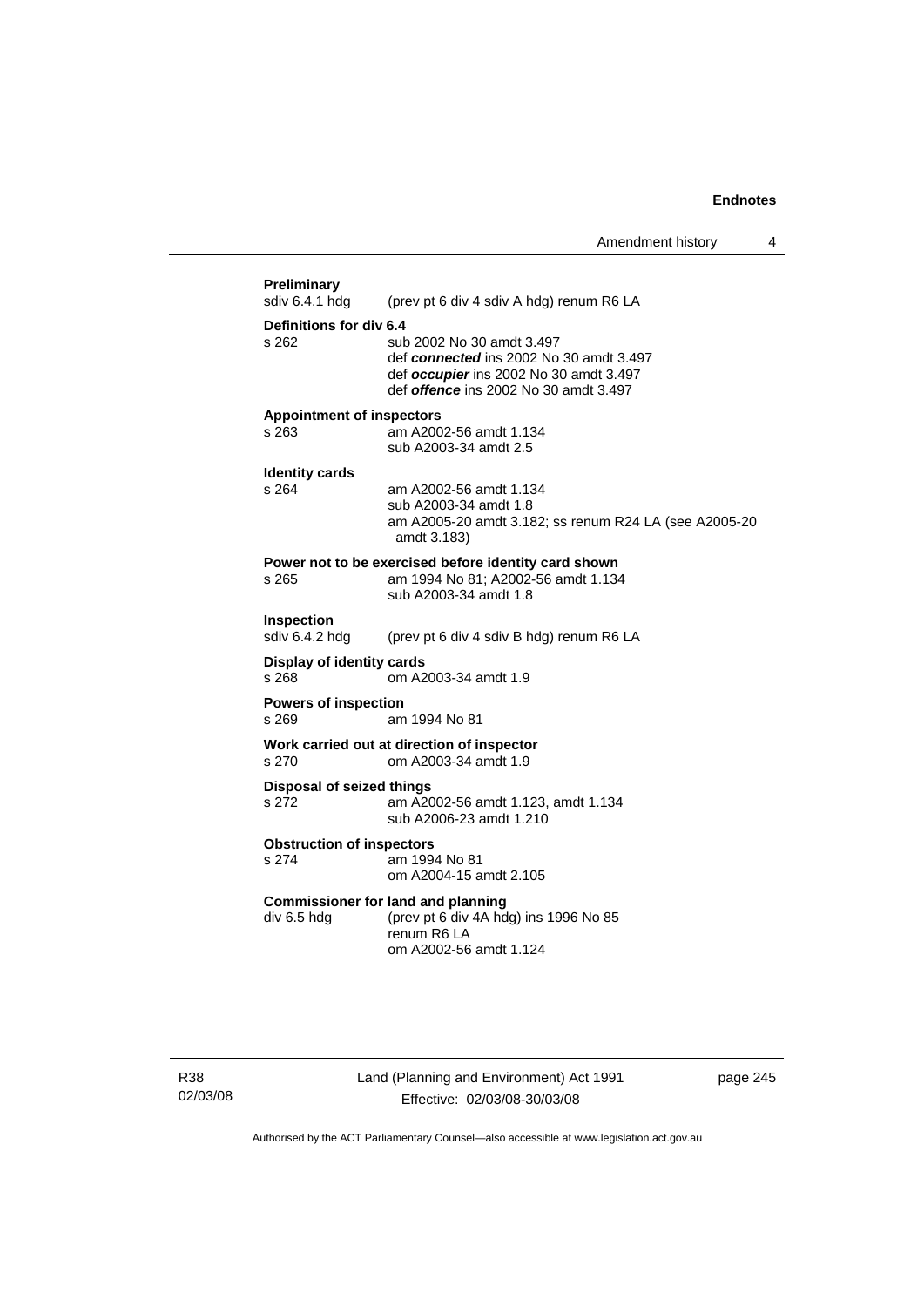4 Amendment history

|          | s 274A                                       | <b>Commissioner for land and planning</b><br>ins 1996 No 85<br>am 2002 No 11 amdt 2.66<br>sub 2002 No 30 amdt 3.498<br>om A2002-56 amdt 1.124 |                 |
|----------|----------------------------------------------|-----------------------------------------------------------------------------------------------------------------------------------------------|-----------------|
|          | <b>Term of office</b><br>s 274B              | ins 1996 No 85<br>sub 2002 No 30 amdt 3.498<br>om A2002-56 amdt 1.124                                                                         |                 |
|          | Leave of absence<br>s 274C                   | ins 1996 No 85<br>sub 2002 No 30 amdt 3.498<br>om A2002-56 amdt 1.124                                                                         |                 |
|          | Leave of absence<br>s 274D                   | ins 1996 No 85<br>om 2002 No 30 amdt 3.498                                                                                                    |                 |
|          | <b>Acting appointments</b><br>s 274E         | ins 1996 No 85<br>om 2002 No 30 amdt 3.498                                                                                                    |                 |
|          | <b>Resignation</b><br>s 274F                 | ins 1996 No 85<br>om 2002 No 30 amdt 3.498                                                                                                    |                 |
|          | s 274G                                       | Suspension and removal of commissioner<br>ins 1996 No 85<br>am 2002 No 30 amdts 3.499-3.501<br>om A2002-56 amdt 1.124                         |                 |
|          | <b>Retirement</b><br>s 274H                  | ins 1996 No 85<br>om A2002-56 amdt 1.124                                                                                                      |                 |
|          | <b>Delegation</b><br>s 274l                  | ins 1996 No 85<br>sub 2002 No 30 amdt 3.502<br>om A2002-56 amdt 1.124                                                                         |                 |
|          | <b>Protection from suit</b>                  |                                                                                                                                               |                 |
|          | s 274J                                       | ins 1996 No 85<br>am 2002 No 30 amdt 3.503<br>om A2002-56 amdt 1.124                                                                          |                 |
|          | <b>Miscellaneous</b><br>div 6.6 hdg          | (prev pt 6 div 5 hdg) renum R6 LA                                                                                                             |                 |
|          | <b>Review of decisions</b><br>sdiv 6.6.1 hdg | (prev pt 6 div 5 sdiv A hdg) renum R6 LA                                                                                                      |                 |
| page 246 |                                              | Land (Planning and Environment) Act 1991<br>Effective: 02/03/08-30/03/08                                                                      | R38<br>02/03/08 |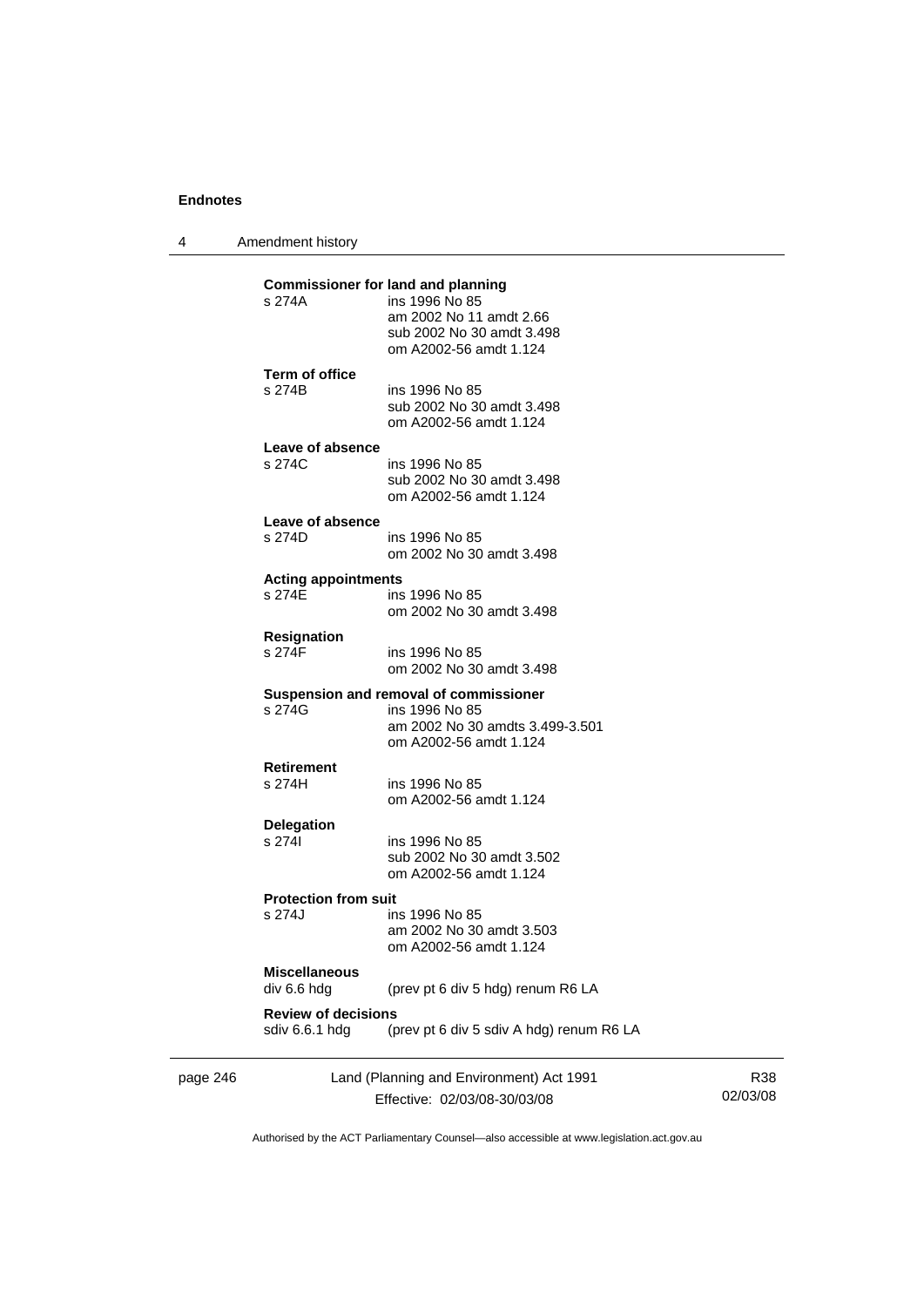#### **AAT review—general**

s 275 am 1993 No 77 sub 1996 No 71 am 1996 No 85 sub A2002-56 amdt 1.125 am A2004-57 amdt 1.40; ss renum R23 LA (see A2004-57 amdt 1.41); A2007-1 s 4, s 5; ss renum R36 LA (6)-(8) exp 1 March 2008 (s 275 (8) (LA s 88 declaration applies)) **Approvals subject to entity's satisfaction**  s 275A ins A2002-56 amdt 1.125 **Review of decisions—objectors and third parties to approvals**  s 276 hdg sub A2003-34 amdt 2.6 s 276 am 1993 No 77; 1996 No 71; 1996 No 85; 1997 No 116; 2000 No 15 s 4; 2000 No 37 s 16; A2002-56 amdt 1.126; ss renum R12 LA (see A2002-56 amdt 1.127) **Review of decisions—orders and prohibition notices**  s 277 am 1993 No 77 sub 1996 No 7; A2003-34 amdt 1.10 **Notification of objectors**  s 278 am 1993 No 77; 1996 No 71; 1996 No 85; 2002 No 30 amdt 3.508; A2002-56 amdt 1.128, amdt 1.129; ss renum R12 LA (see A2002-56 amdt 1.130) **Application for review by objectors—notification to applicants**  s 279 hdg sub A2003-34 amdt 2.7 s 279 am 1993 No 77; 1996 No 71; 1996 No 85 **Challenge to validity of certain decisions**  s 279A ins 1999 No 87 s 4 am A2002-56 amdt 1.131 **Applicants and objectors may be made parties to proceedings**  s 280 sub 1993 No 77 om 1996 No 71 **Failure to comply with certain notification requirements**  s 281 om 1996 No 71 **General**  sdiv 6.6.2 hdg (prev pt 6 div 5 sdiv B hdg) renum R6 LA

page 247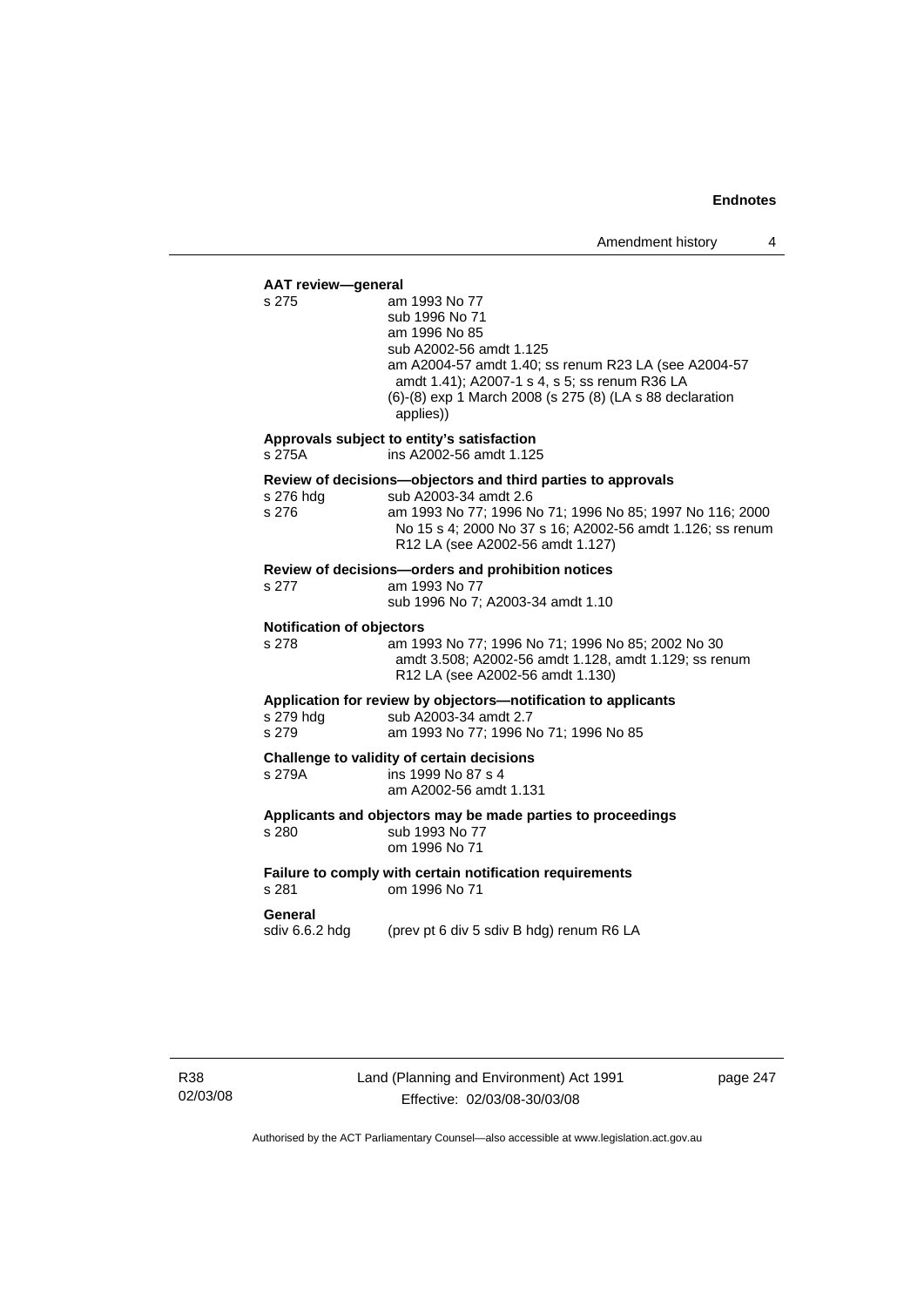4 Amendment history

|          | <b>Regulations</b><br>s 282                  | am 1992 No 32; 1996 No 85; 2000 No 37 s 17; 2001 No 44<br>amdts 1.2480-1.2482; A2002-56 amdt 1.132; pars renum<br>R15 LA; A2007-1 s 6, s 7<br>(5)-(7) exp 1 March 2008 (s 282 (7) (LA s 88 declaration<br>applies)) |     |
|----------|----------------------------------------------|---------------------------------------------------------------------------------------------------------------------------------------------------------------------------------------------------------------------|-----|
|          | <b>Administrative appeals</b><br>pt 7 hdg    | (prev pt 6A hdg) ins 1993 No 77<br>sub 1996 No 71<br>renum R6 LA                                                                                                                                                    |     |
|          | Preliminary<br>pt 6A div 1 hdg               | ins 1993 No 77<br>om 1996 No 71                                                                                                                                                                                     |     |
|          | <b>AAT review of decisions</b><br>s 282A     | ins 1993 No 77<br>sub 1996 No 71<br>am 1996 No 85; 1999 No 73 s 12; 2000 No 15 s 5; 2001 No 56<br>amdt 3.435<br>sub A2002-56 amdt 1.136<br>am A2004-42 amdt 1.7; A2004-57 amdt 1.42                                 |     |
|          | pt 6A div 2 hdg                              | Establishment of land planning and appeals board<br>ins 1993 No 77<br>om 1996 No 71                                                                                                                                 |     |
|          | <b>Establishment of board</b><br>s 282B      | ins 1993 No 77<br>om 1996 No 71                                                                                                                                                                                     |     |
|          | <b>Appointment of members</b><br>s 282C      | ins 1993 No 77<br>om 1996 No 71                                                                                                                                                                                     |     |
|          | <b>Remuneration and allowances</b><br>s 282D | ins 1993 No 77<br>om 1996 No 71                                                                                                                                                                                     |     |
|          | <b>Acting appointments</b><br>s 282E         | ins 1993 No 77<br>om 1996 No 71                                                                                                                                                                                     |     |
|          | s 282F                                       | Deputy chairperson to act for chairperson<br>ins 1993 No 77<br>om 1996 No 71                                                                                                                                        |     |
|          | <b>Delegation</b><br>s 282G                  | ins 1993 No 77<br>om 1996 No 71                                                                                                                                                                                     |     |
| page 248 |                                              | Land (Planning and Environment) Act 1991                                                                                                                                                                            | R38 |

Effective: 02/03/08-30/03/08

R38 02/03/08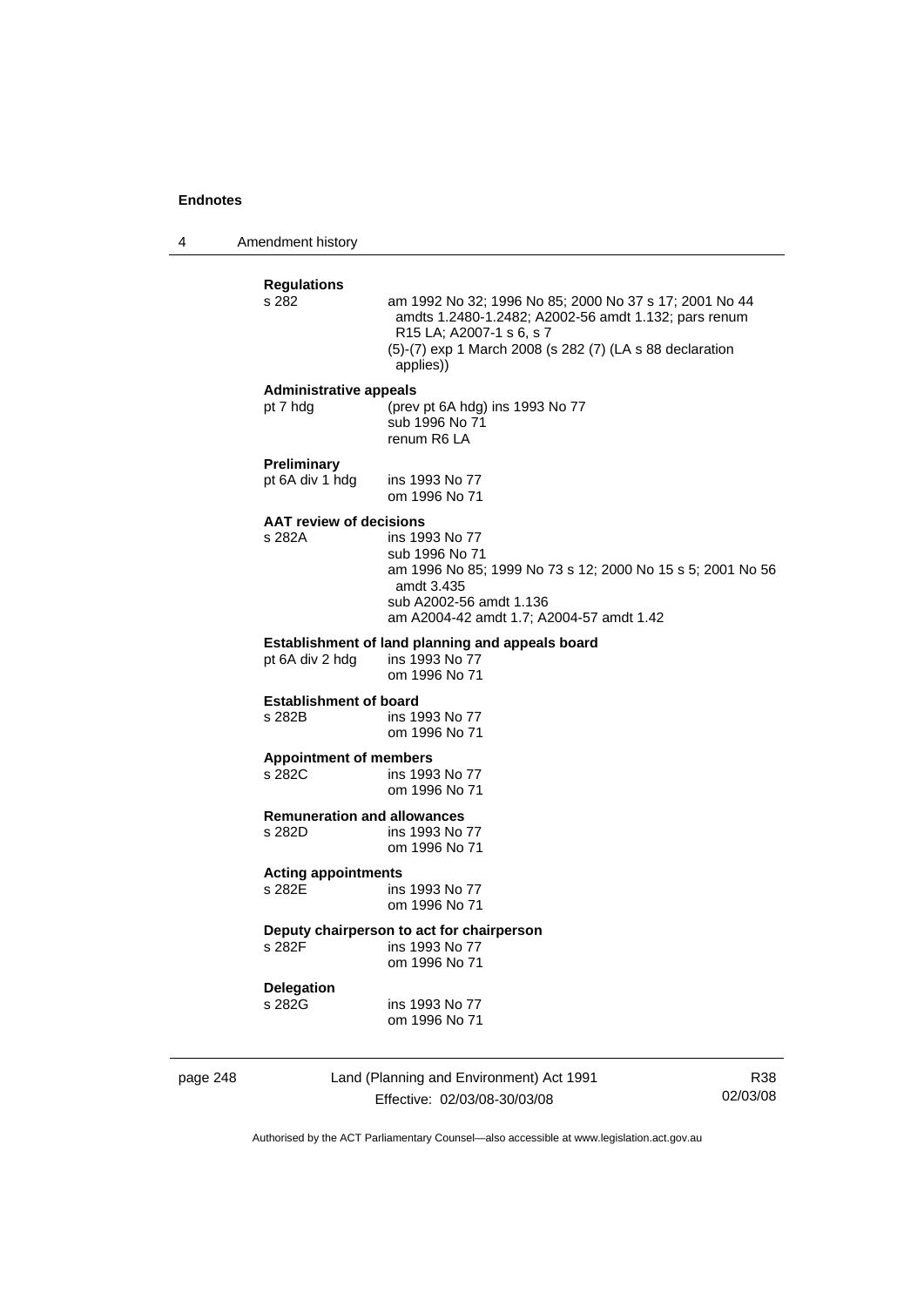Amendment history 4

| Leave of absence                     | ins 1993 No 77                                                                     |
|--------------------------------------|------------------------------------------------------------------------------------|
| s 282H                               | om 1996 No 71                                                                      |
| <b>Other terms and conditions</b>    | ins 1993 No 77                                                                     |
| s 282l                               | om 1996 No 71                                                                      |
| <b>Resignation</b>                   | ins 1993 No 77                                                                     |
| s 282J                               | om 1996 No 71                                                                      |
| <b>Removal from office</b>           | ins 1993 No 77                                                                     |
| s 282K                               | om 1996 No 71                                                                      |
| <b>Organisation of appeals board</b> | ins 1993 No 77                                                                     |
| pt 6A div 3 hdg                      | om 1996 No 71                                                                      |
| <b>Disclosure of interests</b>       | ins 1993 No 77                                                                     |
| s 282L                               | om 1996 No 71                                                                      |
| <b>Arrangement of business</b>       | ins 1993 No 77                                                                     |
| s 282M                               | om 1996 No 71                                                                      |
| <b>Constitution of appeals board</b> | ins 1993 No 77                                                                     |
| s 282N                               | om 1996 No 71                                                                      |
| <b>Member presiding</b>              | ins 1993 No 77                                                                     |
| s 282P                               | om 1996 No 71                                                                      |
| s 282Q                               | Member of appeals board ceasing to be available<br>ins 1993 No 77<br>om 1996 No 71 |
| <b>Places of sitting</b>             | ins 1993 No 77                                                                     |
| s 282R                               | om 1996 No 71                                                                      |
| pt 6A div 4 hdg ins 1993 No 77       | Review by the appeals board of decisions<br>om 1996 No 71                          |
| <b>Reviewable decisions</b>          | ins 1993 No 77                                                                     |
| s 282S                               | om 1996 No 71                                                                      |
|                                      |                                                                                    |

R38 02/03/08 Land (Planning and Environment) Act 1991 Effective: 02/03/08-30/03/08

page 249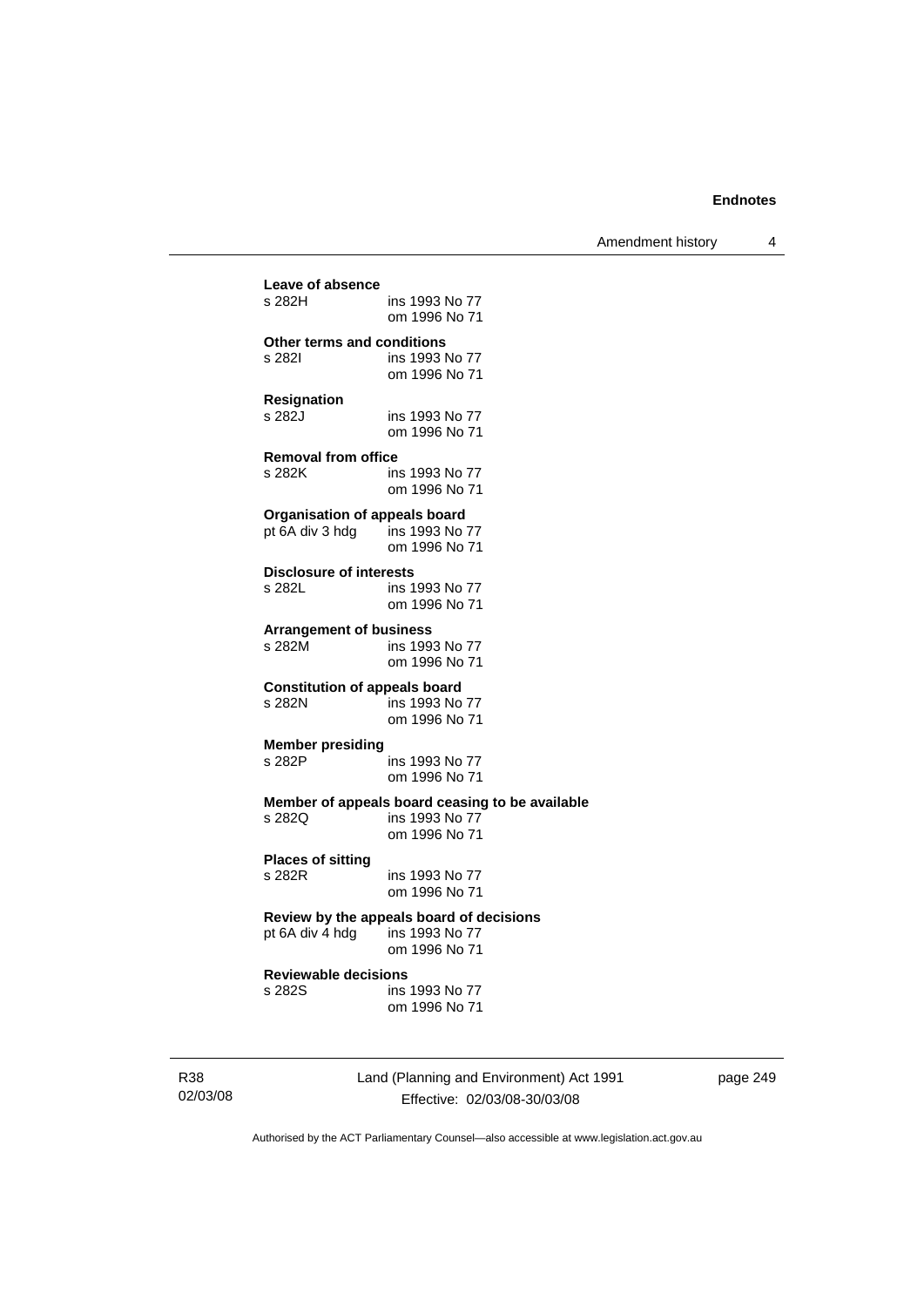4 Amendment history

| s 282T                               | ins 1993 No 77<br>om 1996 No 71                                                                         |
|--------------------------------------|---------------------------------------------------------------------------------------------------------|
| s 282U                               | Manner of applying for review<br>ins 1993 No 77<br>om 1996 No 71                                        |
| s 282V                               | Parties to proceedings before appeals board<br>ins 1993 No 77<br>om 1996 No 71                          |
| s 282W                               | <b>Representation before appeals board</b><br>ins 1993 No 77<br>om 1996 No 71                           |
| Procedure of appeals board<br>s 282X | ins 1993 No 77<br>om 1996 No 71                                                                         |
| <b>Conferences</b><br>s 282Y         | ins 1993 No 77<br>om 1996 No 71                                                                         |
| Hearings to be in public<br>s 282Z   | ins 1993 No 77<br>om 1996 No 71                                                                         |
| s 282ZA                              | Lodging of material documents with appeals board<br>ins 1993 No 77<br>om 1996 No 71                     |
| s 282ZB                              | Power of appeals board to obtain additional statements<br>ins 1993 No 77<br>om 1996 No 71               |
| s 282ZC                              | <b>Opportunity to make submissions</b><br>ins 1993 No 77<br>om 1996 No 71                               |
| Powers of appeals board<br>s 282ZD   | ins 1993 No 77<br>om 1996 No 71                                                                         |
| s 282ZE                              | Operation and implementation of a decision that is subject to review<br>ins 1993 No 77<br>om 1996 No 71 |
| s 2827F                              | Power of appeals board to dismiss application or strike out party<br>ins 1993 No 77<br>om 1996 No 71    |

page 250 Land (Planning and Environment) Act 1991 Effective: 02/03/08-30/03/08

R38 02/03/08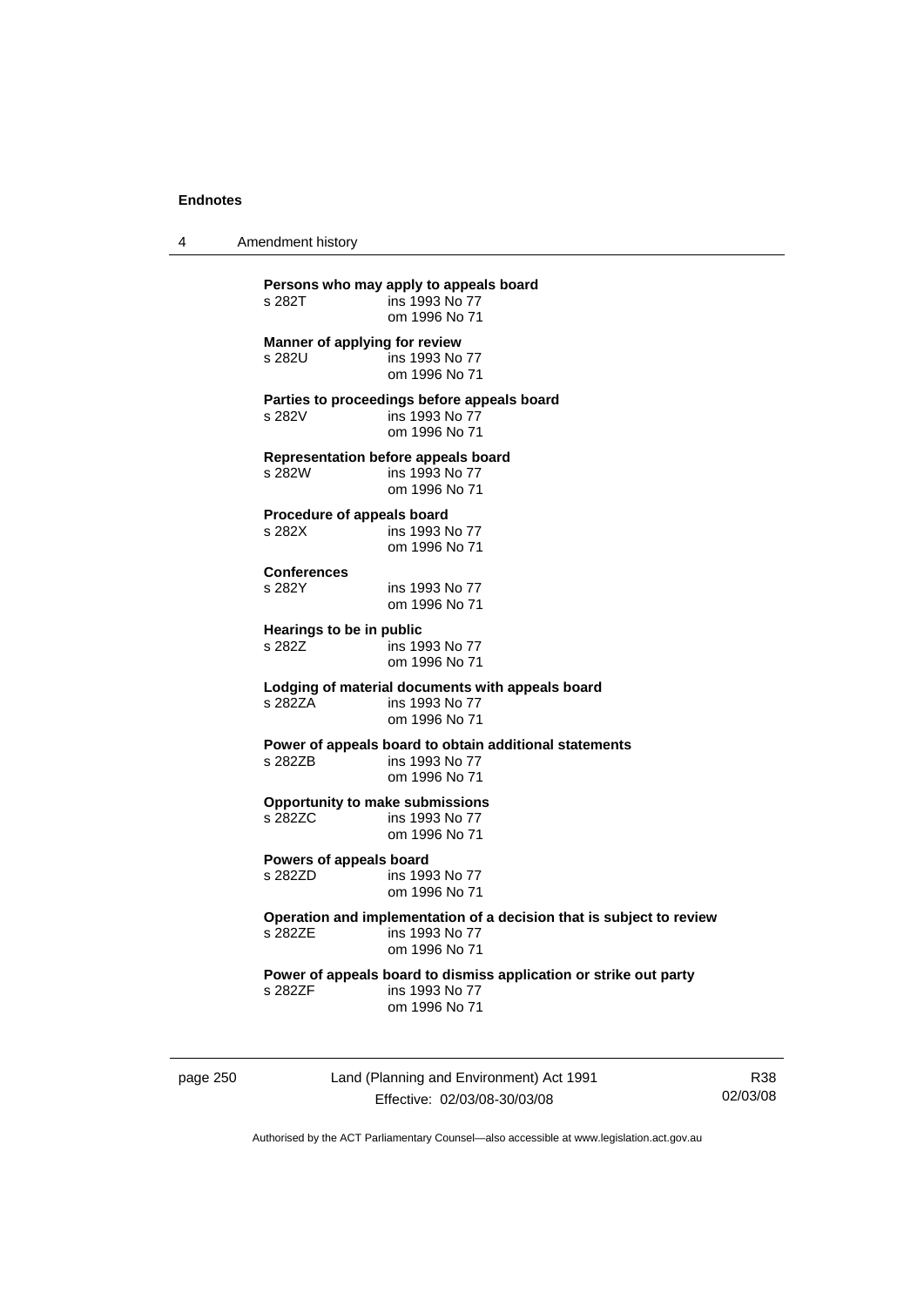# **Review by appeals board**  ins 1993 No 77 om 1996 No 71 **Return of documents etc at completion of proceeding**  s 282ZH ins 1993 No 77 om 1996 No 71 **Appeals to Supreme Court from decisions of the appeals board**  s 282ZI ins 1993 No 77 om 1996 No 71 **Operation and implementation of a decision that is subject to appeal**  ins 1993 No 77 om 1996 No 71 **Reference of questions of law to Supreme Court**  s 282ZK ins 1993 No 77 om 1996 No 71 **Sending of documents to, and disclosure of documents by, the Supreme Court**  ins 1993 No 77 om 1996 No 71 **Miscellaneous**  pt 6A div 5 hdg ins 1993 No 77 om 1996 No 71 **Protection of members, representatives and witnesses**  s 282ZM ins 1993 No 77 om 1996 No 71 **Failure of witness to attend<br>s 2827N** ins 1993 ins 1993 No 77 om 1996 No 71 **Refusal to answer questions**  s 282ZP ins 1993 No 77 om 1996 No 71 **False or misleading evidence**  s 282ZQ ins 1993 No 77 om 1996 No 71 **Contempt of appeals board**  s 282ZR ins 1993 No 77 om 1996 No 71 **Registry**  s 282ZS ins 1993 No 77 om 1996 No 71

R38 02/03/08 Land (Planning and Environment) Act 1991 Effective: 02/03/08-30/03/08

page 251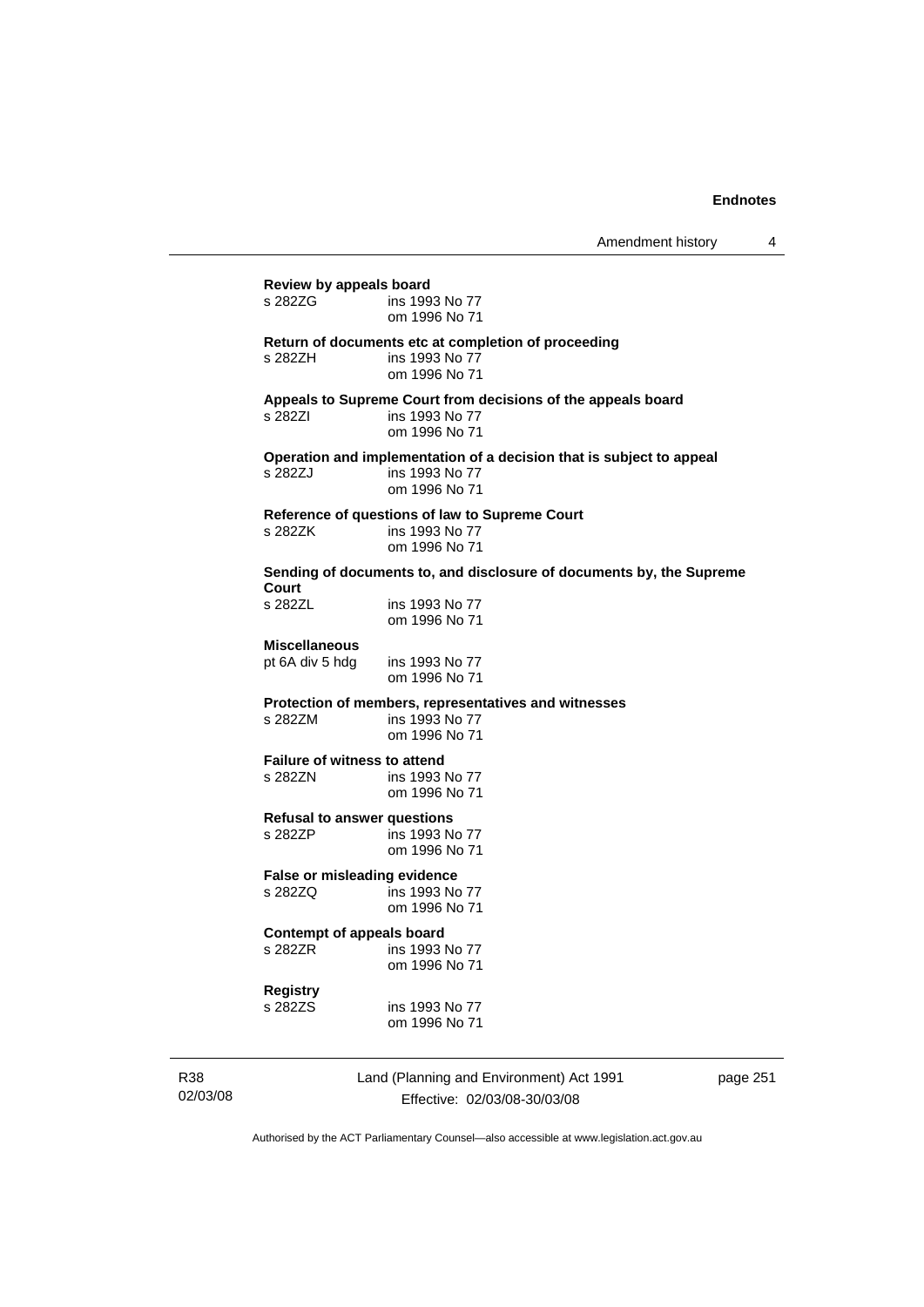4 Amendment history

|          | s 282ZU                                                                                                                                                            | ins 1993 No 77<br>am 1994 No 38<br>om 1996 No 71                                                                                                                                                           |                 |
|----------|--------------------------------------------------------------------------------------------------------------------------------------------------------------------|------------------------------------------------------------------------------------------------------------------------------------------------------------------------------------------------------------|-----------------|
|          | <b>Lodging of documents</b><br>s 282ZV                                                                                                                             | ins 1993 No 77<br>om 1996 No 71                                                                                                                                                                            |                 |
|          | <b>Miscellaneous</b><br>pt 8 hdg                                                                                                                                   | (prev pt 7 hdg) renum R6 LA                                                                                                                                                                                |                 |
|          | <b>Delegation by Executive</b><br>s 283                                                                                                                            | am 1996 No 39; 2002 No 30 amdt 3.504; A2002-56<br>amdt 1.137; A2003-30 amdt 1.5, amdt 1.6<br>sub A2005-20 amdt 3.184<br>$(2)-(4)$ exp 2 June 2006 (s 283 (4))                                              |                 |
|          | s 284                                                                                                                                                              | Power of administrative appeals tribunal and Supreme Court<br>sub 1993 No 77; 1996 No 71                                                                                                                   |                 |
|          | <b>Corporations-penalites</b><br>s 285                                                                                                                             | am 1994 No 26<br>om R5 LRA                                                                                                                                                                                 |                 |
|          | s 286                                                                                                                                                              | Acts and omissions of representatives<br>sub A2004-15 amdt 1.31                                                                                                                                            |                 |
|          | <b>Determination of fees</b><br>s 287                                                                                                                              | sub 2001 No 44 amdt 1.2483                                                                                                                                                                                 |                 |
|          | <b>Approved forms</b><br>s 287A                                                                                                                                    | ins 2001 No 44 amdt 1.2483<br>am 2002 No 30 amdt 3.505<br>sub A2002-56 amdt 1.138                                                                                                                          |                 |
|          | <b>Regulation-making power</b><br>s 288                                                                                                                            | am 1994 No 81<br>sub 2001 No 44 amdt 1.2483                                                                                                                                                                |                 |
|          | <b>Regulations amending Land (Planning and Environment) Regulation</b><br>s 288A<br>ins A2007-1 s 8<br>exp 1 March 2008 (s 288A (4) (LA s 88 declaration applies)) |                                                                                                                                                                                                            |                 |
|          | s 288B                                                                                                                                                             | Amendments of Land (Planning and Environment) Regulation by Land<br>(Planning and Environment) Legislation Amendment Act<br>ins A2007-1 s 8<br>exp 1 March 2008 (s 288B (4) (LA s 88 declaration applies)) |                 |
| page 252 |                                                                                                                                                                    | Land (Planning and Environment) Act 1991<br>Effective: 02/03/08-30/03/08                                                                                                                                   | R38<br>02/03/08 |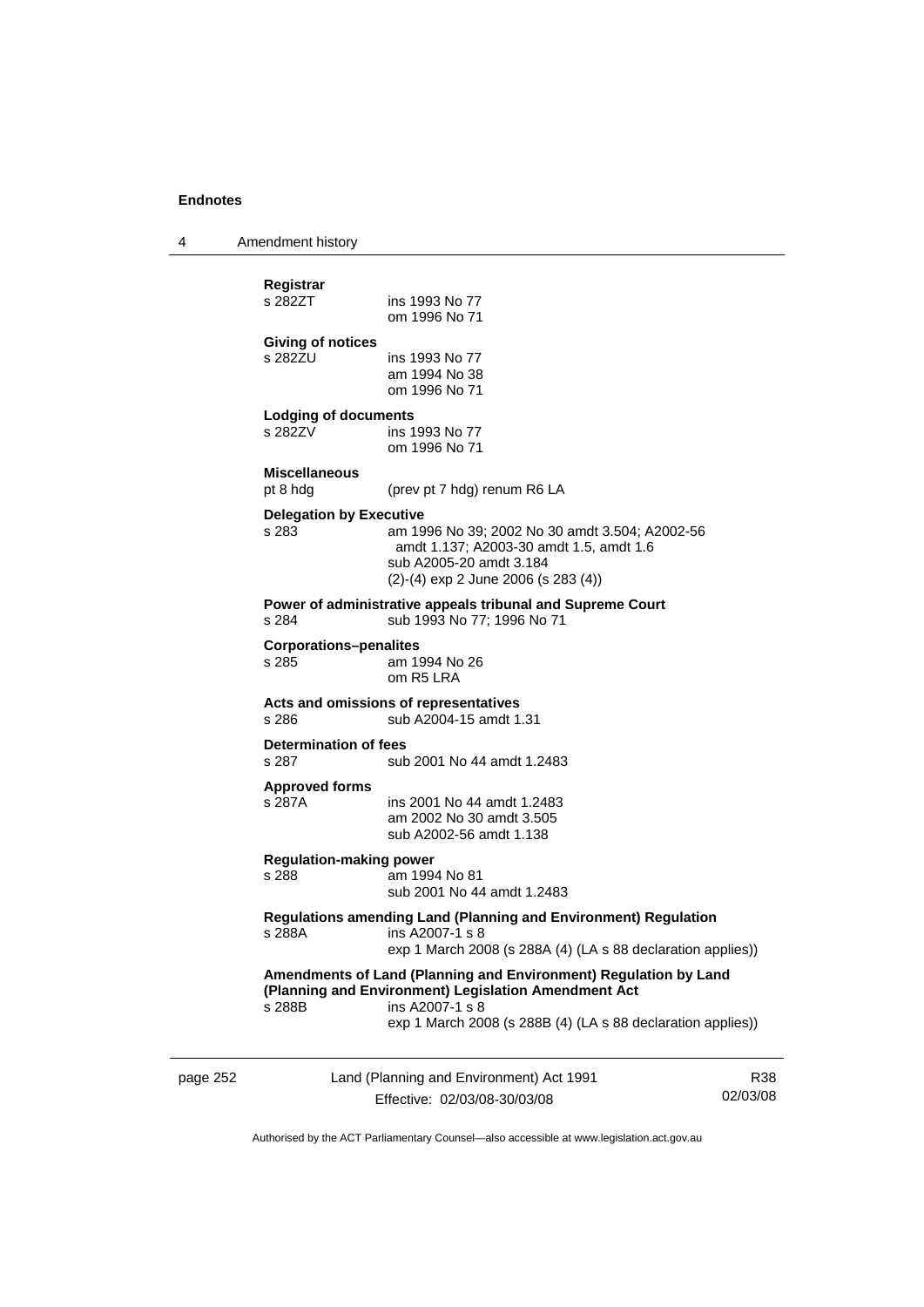| pt 9 hdg                                      | (prev pt 8 hdg) ins 2000 No 80 amdt 3.9<br>renum R6 LA                                                                                         |
|-----------------------------------------------|------------------------------------------------------------------------------------------------------------------------------------------------|
| <b>Status of leases and licences</b><br>s 289 | ins 2000 No 80 amdt 3.9<br>am 2002 No 30 amdt 3.506                                                                                            |
| s 290                                         | Continued application of certain repealed Acts and provisions<br>ins 2000 No 80 amdt 3.9                                                       |
| s 291                                         | <b>Conversion of Commonwealth leases</b><br>ins 2001 No 56 amdt 3.436<br>am A2003-34 s 9<br>(4), (5) exp 1 December 2003 (s 291 (5))           |
| s 292                                         | Consent under City Area Leases Ordinance 1936, s 28<br>ins A2002-56 amdt 1.139<br>exp 1 July 2004 (s 292 (3))                                  |
| Proceedings and evidence<br>s 293             | ins A2003-30 amdt 1.7<br>exp 1 July 2004 (s 293 (9))                                                                                           |
| s 294                                         | Territory plan variation-omission of heritage places register<br>ins A2004-57 amdt 1.43                                                        |
| ministerial decisions                         | Transitional-Administrative (Miscellaneous Amendments) Act 2006 and                                                                            |
| s 300                                         | ins A2006-30 amdt 1.69<br>exp 1 January 2007 (s 300 (4) (LA s 88 declaration applies))                                                         |
| authority functions                           | Transitional-Administrative (Miscellaneous Amendments) Act 2006 and                                                                            |
| s.301                                         | ins A2006-30 amdt 1.69<br>exp 1 January 2007 (s 301 (4) (LA s 88 declaration applies))                                                         |
| sch 1                                         | Management objectives for public land<br>am A2003-11 amdt 1.1                                                                                  |
| sch 2                                         | Criteria for assessment of heritage significance of places<br>ss renum R23 LA<br>om A2004-57 amdt 1.44                                         |
| Decisions reviewable by AAT<br>sch 4          | am 1993 No 75; 1996 No 39<br>om 1996 No 85<br>ins A2002-56 amdt 1.140<br>am A2004-57 amdt 1.45; items renum R23 LA (see A2004-57<br>amdt 1.46) |

R38 02/03/08 Land (Planning and Environment) Act 1991 Effective: 02/03/08-30/03/08

page 253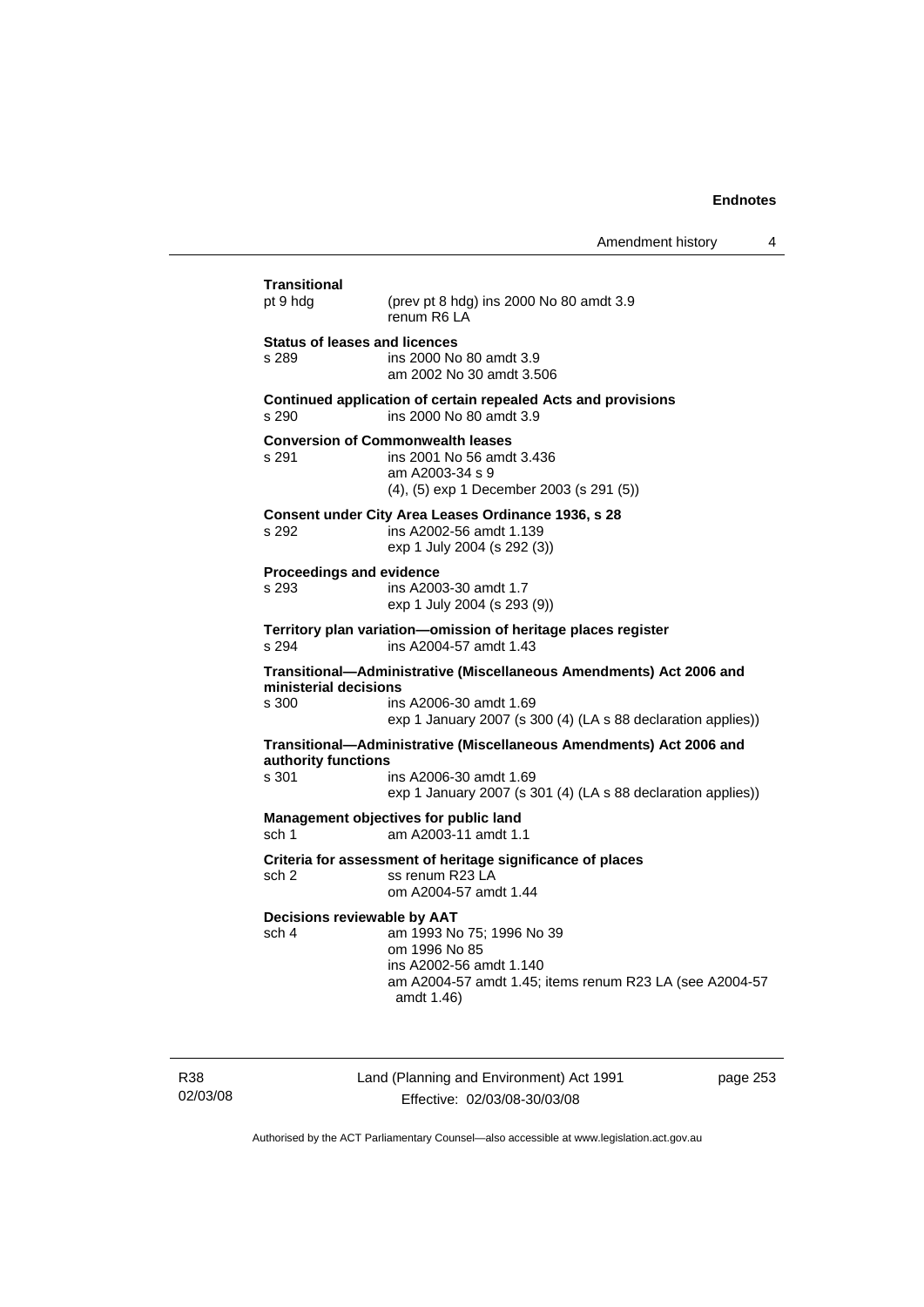4 Amendment history

#### **Activities subject to orders**

| sch 5 hdg         | am A2003-34 amdt 1.11                                      |
|-------------------|------------------------------------------------------------|
| sch 5             | am 1993 No 75; 1995 No 21; 1996 No 85; 1997 No 7; 1998     |
|                   | No 54; 1999 No 73 s 13; 1999 No 79 sch 3; 2000 No 37 s 18; |
|                   | R6 LA; A2003-34 amdt 2.8; A2004-57 amdt 1.47; A2005-21     |
|                   | amdt 1.10; items renum R27 LA (see A2005-21 amdt 1.11)     |
| <b>Dictionary</b> |                                                            |
| dict              | ins 2002 No 30 amdt 3.507                                  |
|                   | am A2002-56 amdt 1.141; A2003-14 amdt 1.69                 |
|                   | def Aboriginal object om A2004-56 amdt 1.48                |
|                   | def Aboriginal project ins 2002 No 30 amdt 3.507           |
|                   | def Aboriginal place ins 2002 No 30 amdt 3.507             |
|                   | om A2004-56 amdt 1.48                                      |
|                   | def Aboriginal tradition ins 2002 No 30 amdt 3.507         |
|                   | om A2004-56 amdt 1.48                                      |
|                   | def application ins 2002 No 30 amdt 3.507                  |
|                   | def approval ins 2002 No 30 amdt 3.507                     |
|                   | def assessment ins 2002 No 30 amdt 3.507                   |
|                   | def <b>authorised person</b> ins 2002 No 30 amdt 3.507     |
|                   | sub A2003-34 amdt 1.12                                     |
|                   | def authority ins 2002 No 30 amdt 3.507                    |
|                   | om A2002-56 amdt 1.142                                     |
|                   | def background papers ins 2002 No 30 amdt 3.507            |
|                   | def building ins 2002 No 30 amdt 3.507                     |
|                   | def building and development provision ins 2002 No 30      |
|                   | amdt 3.507                                                 |
|                   | def <b>building work</b> ins 2002 No 30 amdt 3.507         |
|                   | def cemetery ins A2003-11 amdt 1.2                         |
|                   | def <i>chairperson</i> ins 2002 No 30 amdt 3.507           |
|                   | om A2004-56 amdt 1.48                                      |
|                   | def commissioner ins 2002 No 30 amdt 3.507                 |
|                   | om A2002-56 amdt 1.143                                     |
|                   | def compensation ins 2002 No 30 amdt 3.507                 |
|                   | om A2004-56 amdt 1.48                                      |
|                   | def concessional lease ins A2005-49 s 5                    |
|                   | def connected ins 2002 No 30 amdt 3.507                    |
|                   | def conservation ins 2002 No 30 amdt 3.507                 |
|                   | om A2004-56 amdt 1.48                                      |
|                   | def conservator ins 2002 No 30 amdt 3.507                  |
|                   | def consolidation ins 2002 No 30 amdt 3.507                |
|                   | def consultation notice ins 2002 No 30 amdt 3.507          |
|                   | def controlled activity ins 2002 No 30 amdt 3.507          |
|                   | def <i>damage</i> ins A2005-51 amdt 1.21                   |
|                   | def <i>dealing</i> ins 2002 No 30 amdt 3.507               |
|                   | def <i>declared site</i> ins A2005-51 amdt 1.21            |
|                   | def <i>defined decision</i> ins 2002 No 30 amdt 3.507      |
|                   |                                                            |
|                   |                                                            |

page 254 Land (Planning and Environment) Act 1991 Effective: 02/03/08-30/03/08

R38 02/03/08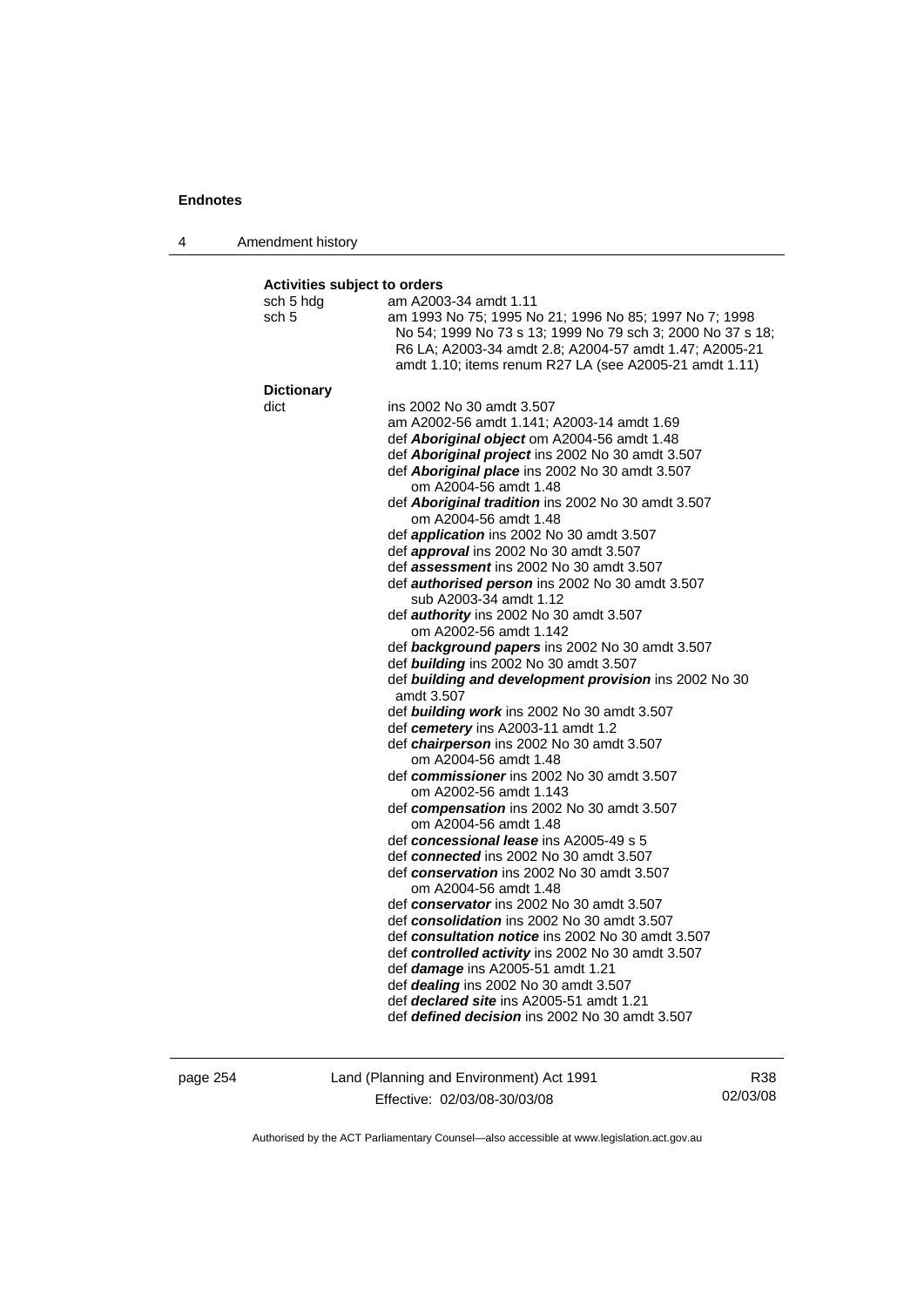| Amendment history |  |
|-------------------|--|
|-------------------|--|

 def *deputy chairperson* ins 2002 No 30 amdt 3.507 om A2004-56 amdt 1.48 def *development* ins 2002 No 30 amdt 3.507 def *discharge amount* ins 2002 No 30 amdt 3.507 def *draft plan variation* ins 2002 No 30 amdt 3.507 def *earlier index number* ins 2002 No 30 amdt 3.507 def *environmental impact* ins 2002 No 30 amdt 3.507 def *environmental impact statement* ins 2002 No 30 amdt 3.507 def *environmental report* ins 2002 No 30 amdt 3.507 def *Environment Minister* ins 2002 No 30 amdt 3.507 def *Executive* ins 2002 No 30 amdt 3.507 def *expert member* ins 2002 No 30 amdt 3.507 om A2004-56 amdt 1.48 def *formal error* ins 2002 No 30 amdt 3.507 def *Gungahlin central area* ins 2002 No 30 amdt 3.507 om A2003-30 amdt 1.8 def *heritage direction* ins A2004-57 amdt 1.49 def *heritage council* ins 2002 No 30 amdt 3.507 om A2004-56 amdt 1.49 def *heritage object* ins 2002 No 30 amdt 3.507 om A2004-56 amdt 1.49 def *heritage objects register* ins 2002 No 30 amdt 3.507 om A2004-56 amdt 1.49 def *heritage place* ins 2002 No 30 amdt 3.507 om A2004-56 amdt 1.49 def *heritage places register* ins 2002 No 30 amdt 3.507 om A2004-56 amdt 1.49 def *heritage significance* ins 2002 No 30 amdt 3.507 sub A2004-56 amdt 1.49 def *holding period* ins 2002 No 30 amdt 3.507 def *index number* ins 2002 No 30 amdt 3.507 def *inquiry* ins 2002 No 30 amdt 3.507 def *inspector* ins A2003-34 amdt 2.9 def *interim heritage places register* ins 2002 No 30 amdt 3.507 om A2004-56 amdt 1.50 def *interim variation* ins 2002 No 30 amdt 3.507 om A2004-56 amdt 1.50 def *land* ins 2002 No 30 amdt 3.507 def *land management agreement* ins 2002 No 30 amdt 3.507 def *later index number* ins 2002 No 30 amdt 3.507 def *lease* ins 2002 No 30 amdt 3.507 def *lessee* ins 2002 No 30 amdt 3.507 def *long lease* ins 2002 No 30 amdt 3.507 def *market value* ins 2002 No 30 amdt 3.507

R38 02/03/08 Land (Planning and Environment) Act 1991 Effective: 02/03/08-30/03/08

page 255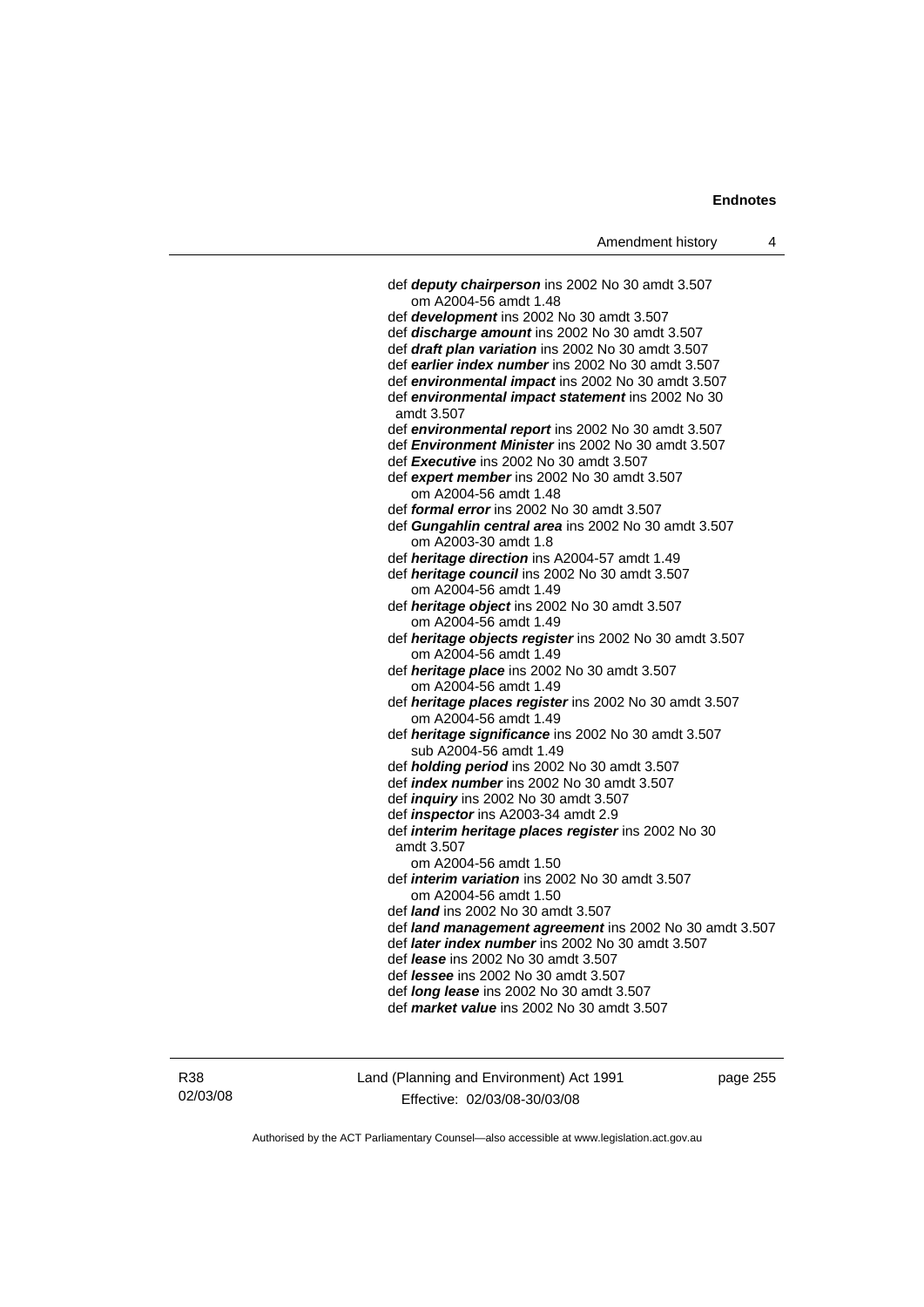4 Amendment history

 def *member* ins 2002 No 30 amdt 3.507 om A2004-56 amdt 1.50 def *national capital plan* ins 2002 No 30 amdt 3.507 def *natural environment* ins 2002 No 30 amdt 3.507 def *new application* ins A2002-56 amdt 1.144 def *newspaper* ins 2002 No 30 amdt 3.507 def *nominal rent lease* ins 2002 No 30 amdt 3.507 def *objection* ins 2002 No 30 amdt 3.507 def *occupier* ins 2002 No 30 amdt 3.507 def *offence* ins 2002 No 30 amdt 3.507 def *order* ins 2002 No 30 amdt 3.507 def *original application* ins A2002-56 amdt 1.144 def *original decision* ins A2002-56 amdt 1.144 def *panel* ins 2002 No 30 amdt 3.507 def *permanent member* ins 2002 No 30 amdt 3.507 om A2004-56 amdt 1.50 def *pest animal* ins 2002 No 30 amdt 3.507 sub A2003-34 amdt 1.13 om A2005-21 amdt 1.12 def *pest plant* ins 2002 No 30 amdt 3.507 sub A2003-34 amdt 1.14 om A2005-21 amdt 1.12 def *place* ins 2002 No 30 amdt 3.507 def *plan* ins 2002 No 30 amdt 3.507 def *plan of management* ins 2002 No 30 amdt 3.507 def *preliminary assessment* ins 2002 No 30 amdt 3.507 def *prescribed period* ins 2002 No 30 amdt 3.507 def *prohibited groundwork* ins A2005-51 amdt 1.21 def *prohibition notice* ins A2003-34 amdt 1.15 def *proponent* ins 2002 No 30 amdt 3.507 def *protected tree* ins A2005-51 amdt 1.21 def *protection zone* ins A2005-51 amdt 1.21 def *provision* ins 2002 No 30 amdt 3.507 def *public car park* ins 2002 No 30 amdt 3.507 def *public environment report* ins 2002 No 30 amdt 3.507 def *public land* ins 2002 No 30 amdt 3.507 def *rectification work* ins A2003-34 amdt 1.15 def *registered* ins 2002 No 30 amdt 3.507 om A2004-56 amdt 1.50 def *registered lease* ins 2002 No 30 amdt 3.507 def *registered proprietor* ins 2002 No 30 amdt 3.507 def *registered tree* ins A2005-51 amdt 1.21 def *registration* ins 2002 No 30 amdt 3.507 om A2004-56 amdt 1.50

page 256 Land (Planning and Environment) Act 1991 Effective: 02/03/08-30/03/08

R38 02/03/08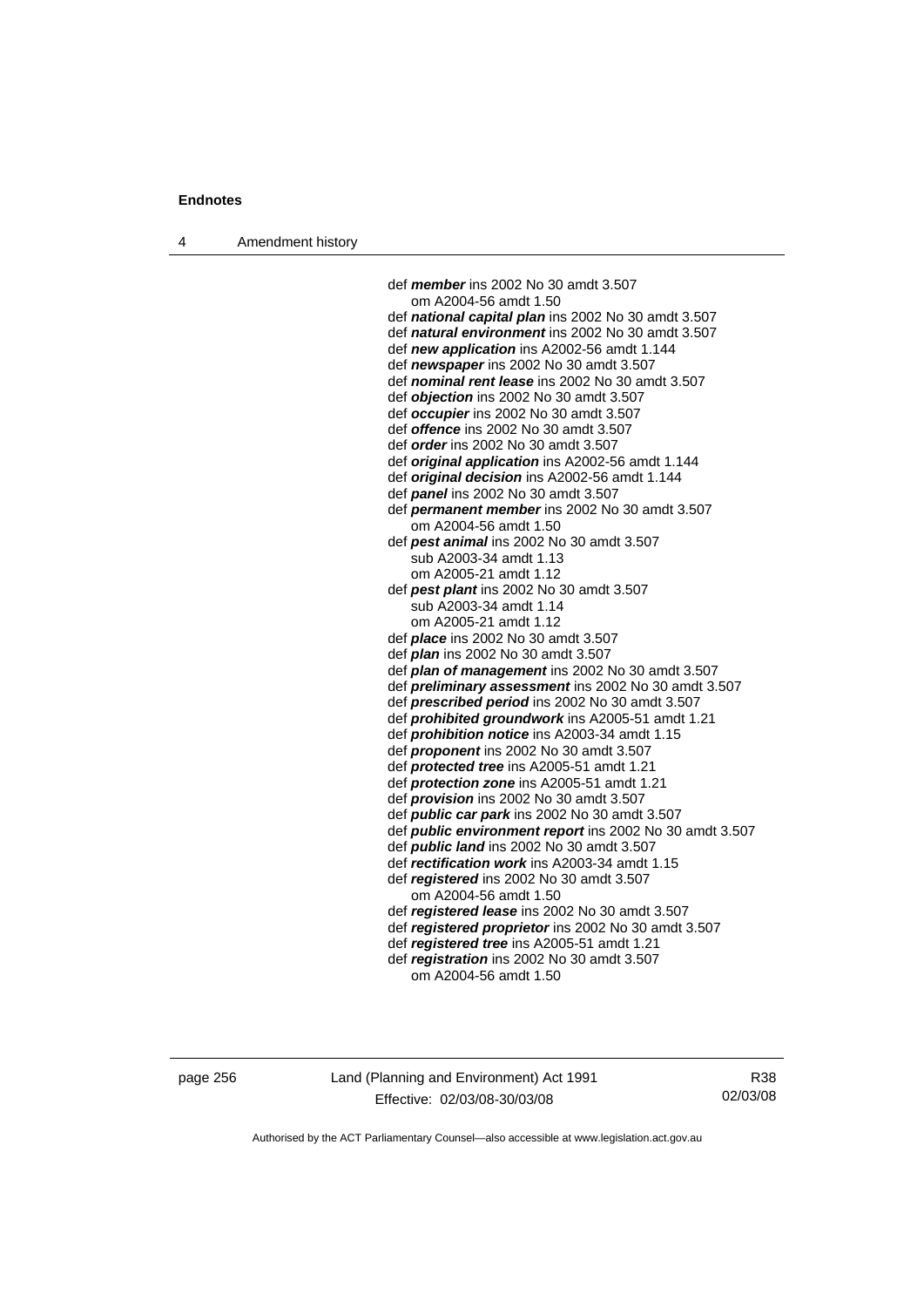def *regulated tree* ins A2005-51 amdt 1.21 def *relevant Aboriginal organisation* ins 2002 No 30 amdt 3.507 om A2004-56 amdt 1.50 def *relevant authority* ins 2002 No 30 amdt 3.507 def *relevant Minister* ins 2002 No 30 amdt 3.507 def *rental lease* ins 2002 No 30 amdt 3.507 def *residential lease* ins 2002 No 30 amdt 3.507 def *restricted information* ins 2002 No 30 amdt 3.507 om A2004-56 amdt 1.50 def *rural lease* ins 2002 No 30 amdt 3.507 def *secretary* ins 2002 No 30 amdt 3.507 om A2004-56 amdt 1.50 def *short lease* ins 2002 No 30 amdt 3.507 def *special Pialligo lease* ins 2002 No 30 amdt 3.507 def *structure* ins 2002 No 30 amdt 3.507 def *subdivision* ins 2002 No 30 amdt 3.507 def *sublease* ins 2002 No 30 amdt 3.507 def *sublessee* ins 2002 No 30 amdt 3.507 def *territory authority* ins 2002 No 30 amdt 3.507 def *damage* ins A2005-51 amdt 1.4 def *unregistered* ins 2002 No 30 amdt 3.507 om A2004-56 amdt 1.50 def *variation***, for part 3 (Heritage)** ins 2002 No 30 amdt 3.507 om A2004-56 amdt 1.50 def *variation***, of a lease** ins 2002 No 30 amdt 3.507 def *variation***, of a plan** ins 2002 No 30 amdt 3.507 def *variation***, of a plan of management** ins 2002 No 30 amdt 3.507

R38 02/03/08 page 257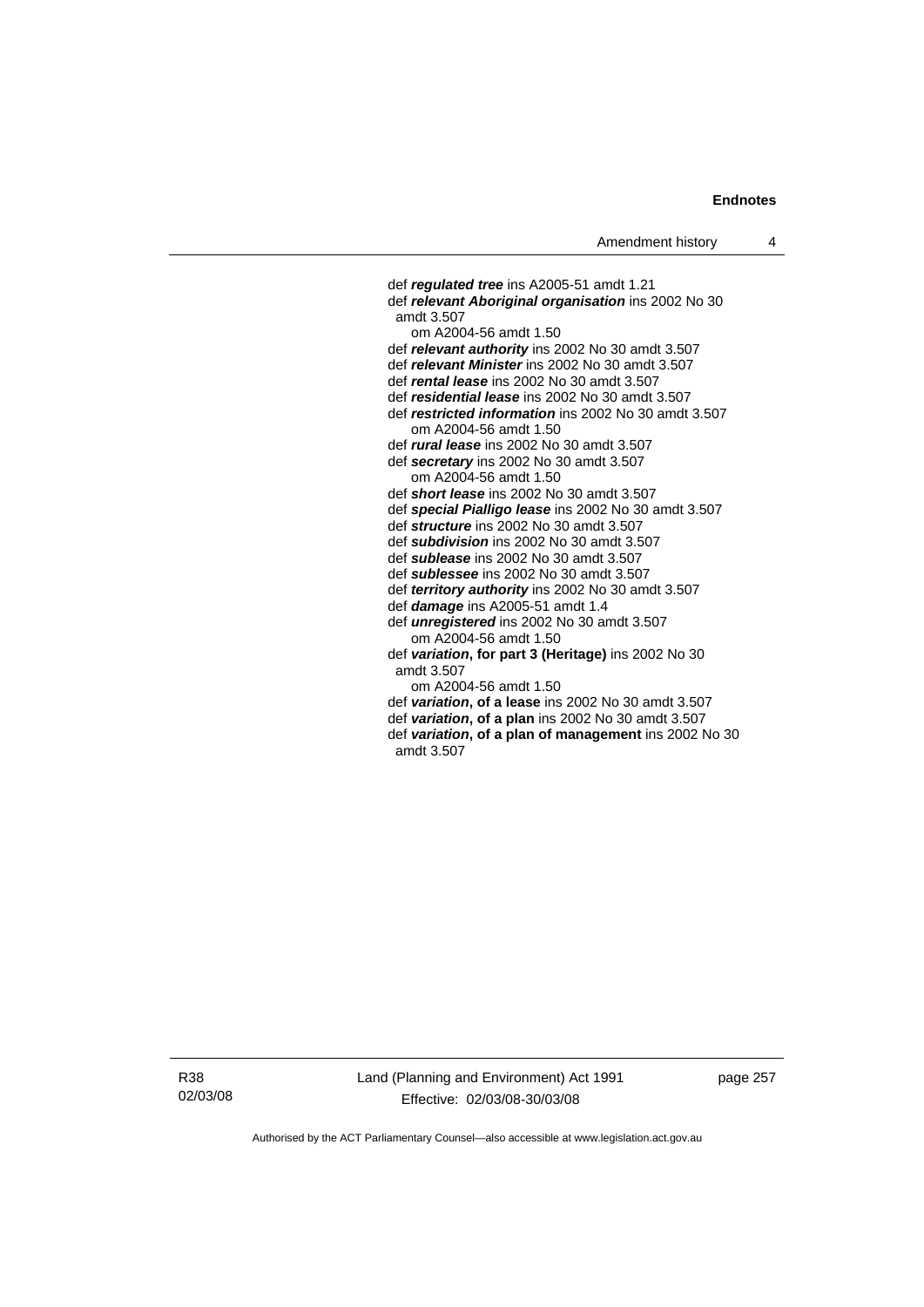# **5 Earlier republications**

Some earlier republications were not numbered. The number in column 1 refers to the publication order.

Since 12 September 2001 every authorised republication has been published in electronic pdf format on the ACT legislation register. A selection of authorised republications have also been published in printed format. These republications are marked with an asterisk (\*) in column 1. Electronic and printed versions of an authorised republication are identical.

| <b>Republication No</b> | <b>Amendments to</b> | <b>Republication date</b> |
|-------------------------|----------------------|---------------------------|
| 1                       | Act 1993 No 90       | 31 January 1994           |
| $\overline{2}$          | Act 1994 No 97       | 28 February 1995          |
| 3                       | Act 1997 No 7        | 24 June 1997              |
| 4                       | Act 1998 No 65       | 28 February 1999          |
| 5                       | Act 2000 No 15       | 30 May 2000               |
| $6*$                    | Act 2001 No 80       | 5 October 2001            |
| $\overline{7}$          | Act 2001 No 80       | 11 March 2002             |
| 8                       | Act 2002 No 11       | 28 May 2002               |
| 9                       | Act 2002 No 30       | 17 September 2002         |
| 10                      | Act 2002 No 39       | 11 October 2002           |
| 10(RI)                  | Act 2002 No 39 +     | 11 October 2002           |
| 11                      | A2003-14             | 28 March 2003             |
| 12                      | A2003-30             | 1 July 2003               |
| 13                      | A2003-34             | 1 September 2003          |
| $14*$                   | A2003-34             | 27 September 2003         |
| 15                      | A2003-34             | 2 December 2003           |
| 16                      | A2004-2              | 22 March 2004             |
| 17                      | A2004-15             | 9 April 2004              |
| 18                      | A2004-27             | 27 May 2004               |
| 19                      | A2004-27             | 2 July 2004               |
|                         |                      |                           |

page 258 Land (Planning and Environment) Act 1991 Effective: 02/03/08-30/03/08

R38 02/03/08